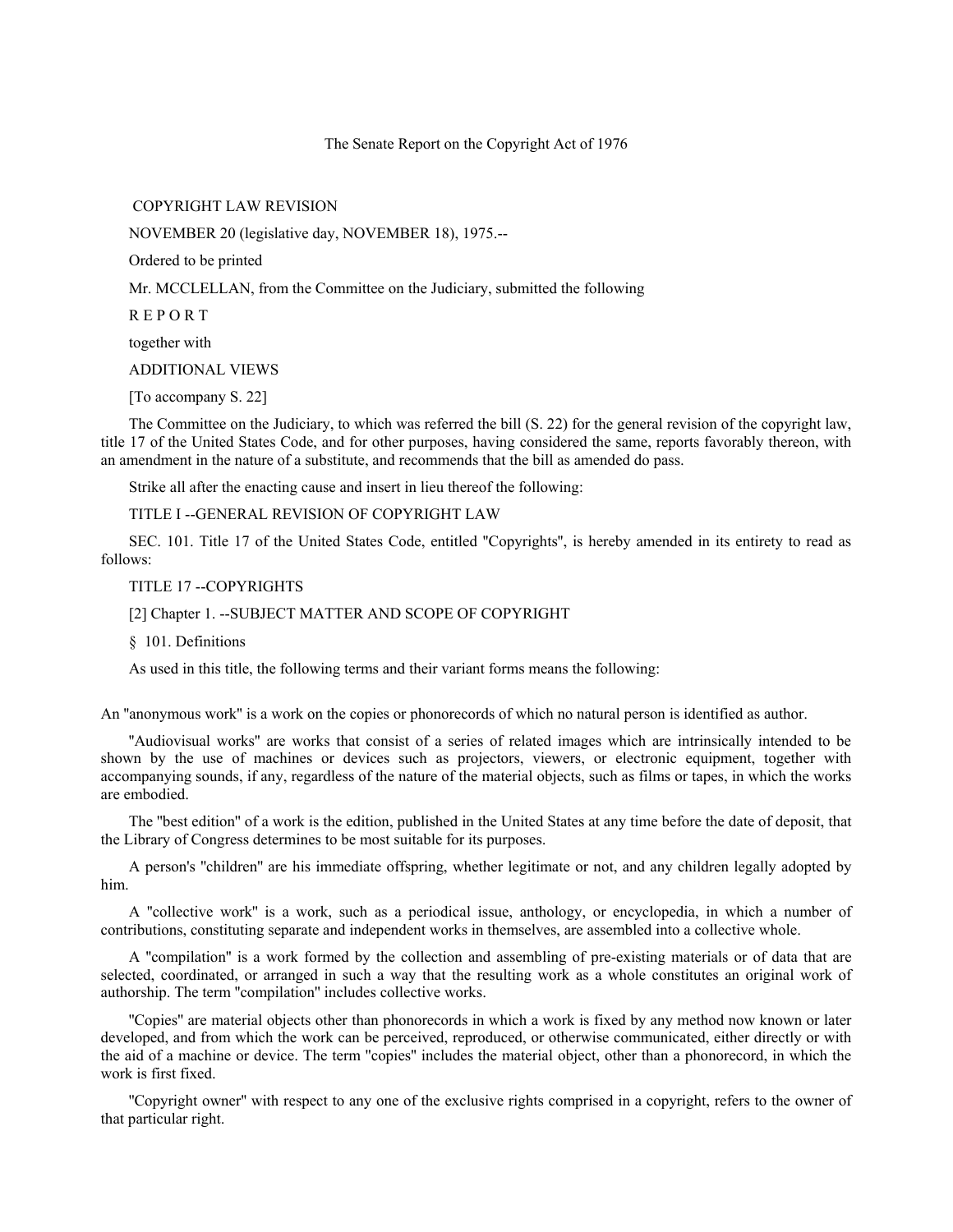A work is ''created'' when it is fixed in a copy or phonorecord for the first time when a work is prepared over a period of time; the portion of it that has been fixed at any particular time constitutes the work as of that time, and where the work has been prepared in different versions, each version constitutes a separate work.

A ''derivative work'' is a work based upon one or more preexisting works, such as a translation, musical arrangement, dramatization, fictionalization, motion picture version, sound recording, art reproduction, abridgment, condensation, or any other form in which a work may be recast, transformed, or adapted. A work consisting of editorial revisions, annotations elaborations, or other modifications which, as a whole, represent an original work of authorship, is a ''derivative work.''

A ''device,'' ''machine,'' or ''process'' is one now known or later developed.

To ''display'' a work means to show a copy of it, either directly or by means of a film, slide, television image, or any other device or process or, in the case of a motion picture or other audiovisual work, to show individual images nonsequentially.

**[3]**A work is ''fixed'' in a tangible medium of expression when its embodiment in a copy or phonorecord, by or under the authority of the author, is sufficiently permanent or stable to permit it to be perceived, reproduced, or otherwise communicated for a period of more than transitory duration. A work consisting of sounds, images, or both, that are being transmitted, is ''fixed'' for purposes of this title if a fixation of the work is being made simultaneously with its transmission.

The term ''including'' and ''such as'' are illustrative and not limitative.

A ''joint work'' is a work prepared by two or more authors with the intention that their contributions be merged into inseparable or interdependent parts of a unitary whole.

''Literary works'' are works other than audiovisual works, expressed in words, numbers, or other verbal or numerical symbols or indicia, regardless of the nature of the material objects, such as books, periodicals, manuscripts, phonorecords, or film, in which they are embodied.

''Motion pictures'' are audiovisual works consisting of a series of related images which, when shown in succession, impart an impression of motion, together with accompanying sounds, if any.

To "perform" a work means to recite, render, play, dance, or act it, either directly or by means of any device or process or, in the case of a motion picture or other audiovisual work, to show its images in any sequence or to make the sounds accompanying its [sic] audible.

''Phonorecords'' are material objects in which sounds other than those accompanying a motion picture or other audiovisual work, are fixed by any method now known or later developed, and from which the sounds can be perceived, reproduced, or otherwise communicated, either directly or with the aid of a machine or device. The term ''Phonorecords'' includes the material object in which the sounds are first fixed.

''Pictorial, graphic, and sculptural works'' include two-dimensional and three-dimensional works of fine, graphic, and applied art, photographs, prints and art reproductions, maps, globes, charts, plans, diagrams, and models.

A ''pseudonymous work'' is a work on the copies or phono-records of which, the author is identified under a fictitious name.

''Publication'' is the distribution of copies or phonorecords of a work to the public by sale or other transfer of ownership, or by rental, lease, or lending. The offering to distribute copies or phonorecords to a group of persons for purposes of further distribution, public performance, or public display, constitutes publication. A public performance or display of a work does not of itself constitute publication.

To perform or display a work ''publicly'' means:

(1) to perform or display it at a place open to the public or at any place where a substantial number of persons outside of a normal circle of a family and its social acquaintances is gathered;

(2) to transmit or otherwise communicate a performance or display of the work to a place specified by clause (1) or to the public, by means of any device or process, whether the members of the public capable of receiving the performance or display receive it in the same place or in separate places and at the same time or at different times.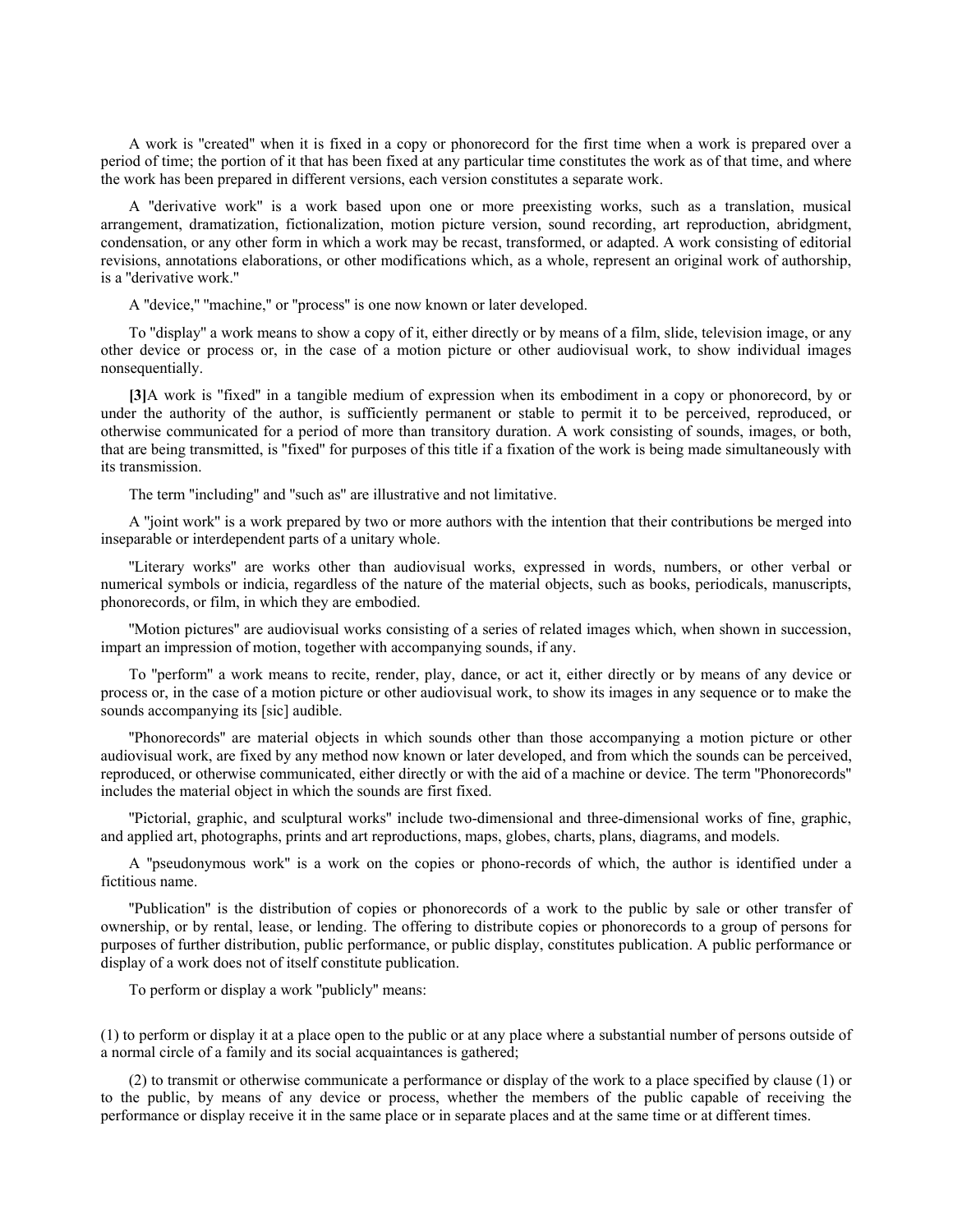''Sound recordings'' are works that result from the fixation of a series of musical, spoken, or other sounds, but not including the sounds accompanying a motion picture or other audiovisual work, regardless of the nature of the material objects, such as disks, tapes, or other phonorecords, in which they are embodied.

''State'' includes the District of Columbia and the Commonwealth of Puerto Rico, and any territories to which this title is made applicable by an act of Congress.

A ''transfer of copyright ownership'' is an assignment, mortgage, exclusive license, or any other conveyance, alienation, or hypothecation of a copyright or of any of the exclusive rights comprised in a copyright, whether or not it is limited in time or place of effect, but not including a nonexclusive license.

A ''transmission program'' is a body of material that, as an aggregate, has been produced for the sole purpose of transmission to the public in sequence and as a unit.

To ''transmit'' a performance or display is to communicate it by any device or process whereby images or sounds are received beyond the place from which they are sent.

**[4]**The ''United States,'' when used in a geographical sense, comprises the several States, the District of Columbia and the Commonwealth of Puerto Rico, and the organized territories under the jurisdiction of the United States Government.

A ''useful article'' is an article having an intrinsic utilitarian function that is not merely to portray the appearance of the article or to convey information. An article that is normally a part of a useful article is considered a ''useful article.''

The author's "widow" or "widower" is the author's surviving spouse under the law of his domicile at the time of his death, whether or not the spouse has later remarried.

A ''work of the United States Government'' is a work prepared by an officer or employee of the United States Government as part of his official duties.

A ''work made for hire'' is:

(1) a work prepared by an employee within the scope of his employment; or

(2) a work specially ordered or commissioned for use as a contribution to a collective work, as a part of a motion picture or other audiovisual work, as a translation, as a supplementary work, as a compilation, as an instructional text, as a test, as answer material for a test, as a photographic or other portrait of one or more persons, or as an atlas, if the parties expressly agree in a written instrument signed by them that the work shall be considered a work made for hire. A ''supplementary work'' is a work prepared for publication as a secondary adjunct to a work by another author for the purpose of introducing, concluding, illustrating, explaining, revising, commenting upon, or assisting in the use of the other work, such as forewords, afterwords, pictorial illustrations, maps, charts, tables, editorial notes, musical arrangements, answer material for tests, bibliographies, appendixes, and indexes. An ''instructional text'' is a literary, pictorial, or graphic work prepared for publication with the purpose of use in systematic instructional activities.

§ 102. Subject matter of copyright: In general

(a) Copyright protection subsists, in accordance with this title, in original works of authorship fixed in any tangible medium of expression, now known or later developed, from which they can be perceived, reproduced, or otherwise communicated, either directly or with the aid of machine or device. Works of authorship include the following categories:

(1) literary works;

(2) musical works, including any accompanying words;

(3) dramatic works, including any accompanying music;

(4) pantomimes and choreographic works;

(5) pictorial, graphic, and sculptural works;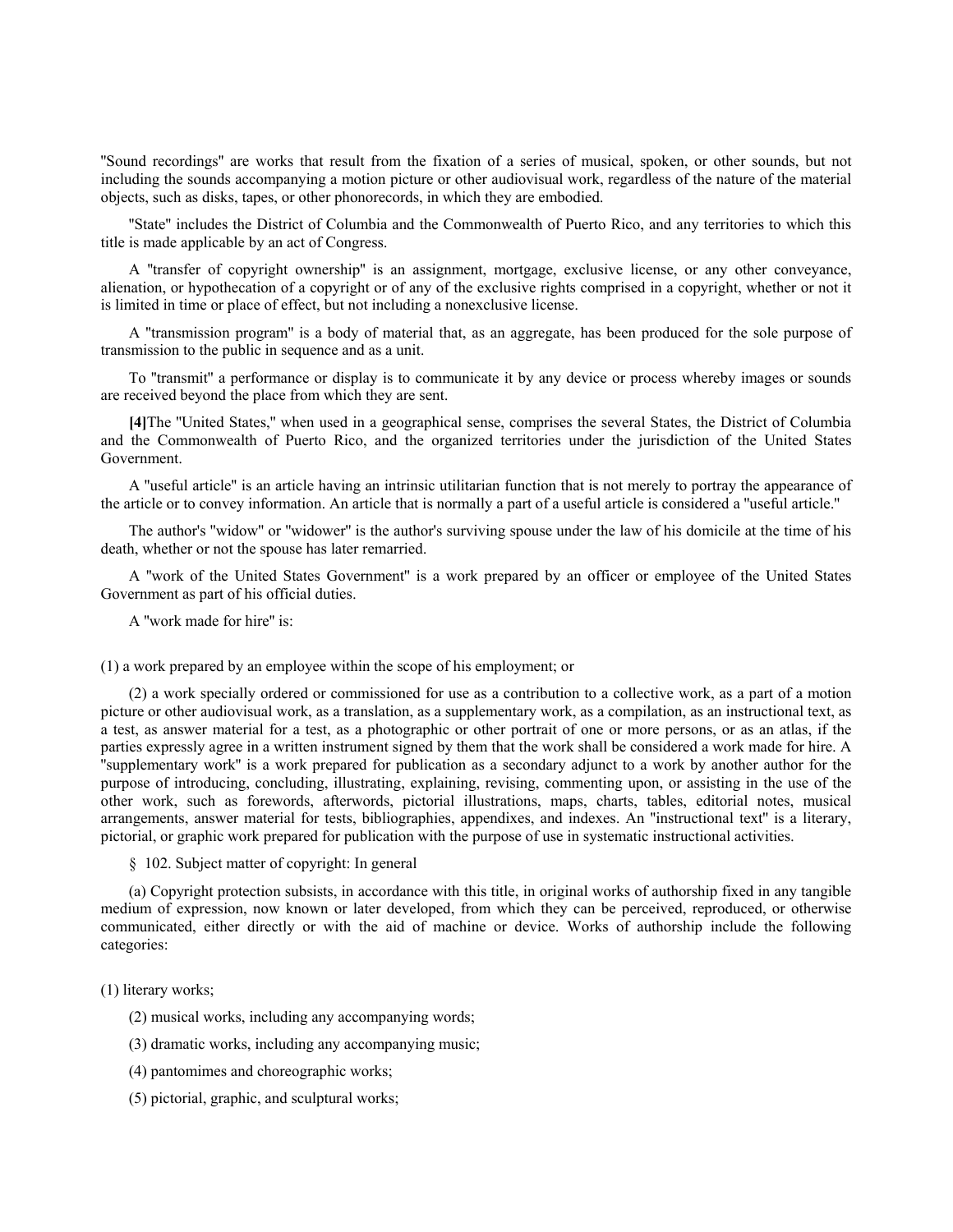(6) motion pictures and other audiovisual works;

(7) sound recordings.

(b) In no case does copyright protection for an original work of authorship extend to any idea, plan, procedure, process, system, method of operation, concept, principle, or discovery, regardless of the form in which it is described, explained, illustrated, or embodied in such work.

§ 103. Subject matter of copyright: Compilations and derivative works

(a) The subject matter of copyright as specified by section 102 includes compilations and derivative works, but protection for a work employing pre-existing material in which copyright subsists does not extend to any part of the work in which such material has been used unlawfully.

(b) The copyright in a compilation or derivative work extends only to the material contributed by the author of such work, as distinguished from the pre-existing material employed in the work, and does not imply any exclusive right in the pre-existing material. The copyright in such work is independent of, and does not affect or enlarge the scope, duration, ownership, or subsistence of, any copyright protection in the pre-existing material.

§ 104. Subject matter of copyright: National origin

(a) UNPUBLISHED WORKS.--The works specified by sections 102 and 103, while unpublished, are subject to protection under this title without regard to the nationality or domicile of the author.

**[5]**(b) PUBLISHED WORKS.-- The works specified by sections 102 and 103, when published, are subject to protection under this title if--

(1) on the date of first publication, one or more of the authors is a national or domiciliary of the United States, or is a national, domiciliary, or sovereign authority of a foreign nation that is a party to a copyright treaty to which the United States is also a party; or

(2) the work is first published in the United States or in a foreign nation that, on the date of first publication, is a party to the Universal Copyright Convention of 1952; or

(3) the work is first published by the United Nations or any of its specialized agencies, or by the Organization of American States; or

(4) the work comes within the scope of a Presidential proclamation. Whenever the President finds that a particular foreign nation extends, to works by authors who are nationals or domiciliaries of the United States or to works that are first published in the United States, copyright protection on substantially the same basis as that on which the foreign nation extends protection to works of its own nationals and domiciliaries and works first published in that nation, he may by proclamation extend protection under this title to works of which one or more of the authors is, on the date of first publication, a national, domiciliary, or sovereign authority of that nation, or which was first published in that nation. The President may revise, suspend, or revoke any such proclamation or impose any conditions or limitations on protection under a proclamation.

§ 105. Subject matter of copyright: United States Government works

Copyright protection under this title is not available for any work of the United States Government, but the United States Government is not precluded from receiving and holding copyrights transferred to it by assignment, bequest, or otherwise.

§ 106. Exclusive rights in copyrighted works

Subject to sections 107 through 117, the owner of copyright under this title has the exclusive rights to do and to authorize any of the following:

(1) to reproduce the copyright work in copies or phonorecords;

(2) to prepare derivative works based upon the copyrighted work;

(3) to distribute copies or phonorecords of the copyrighted work to the public by sale or other transfer of ownership, or by rental, lease, or lending;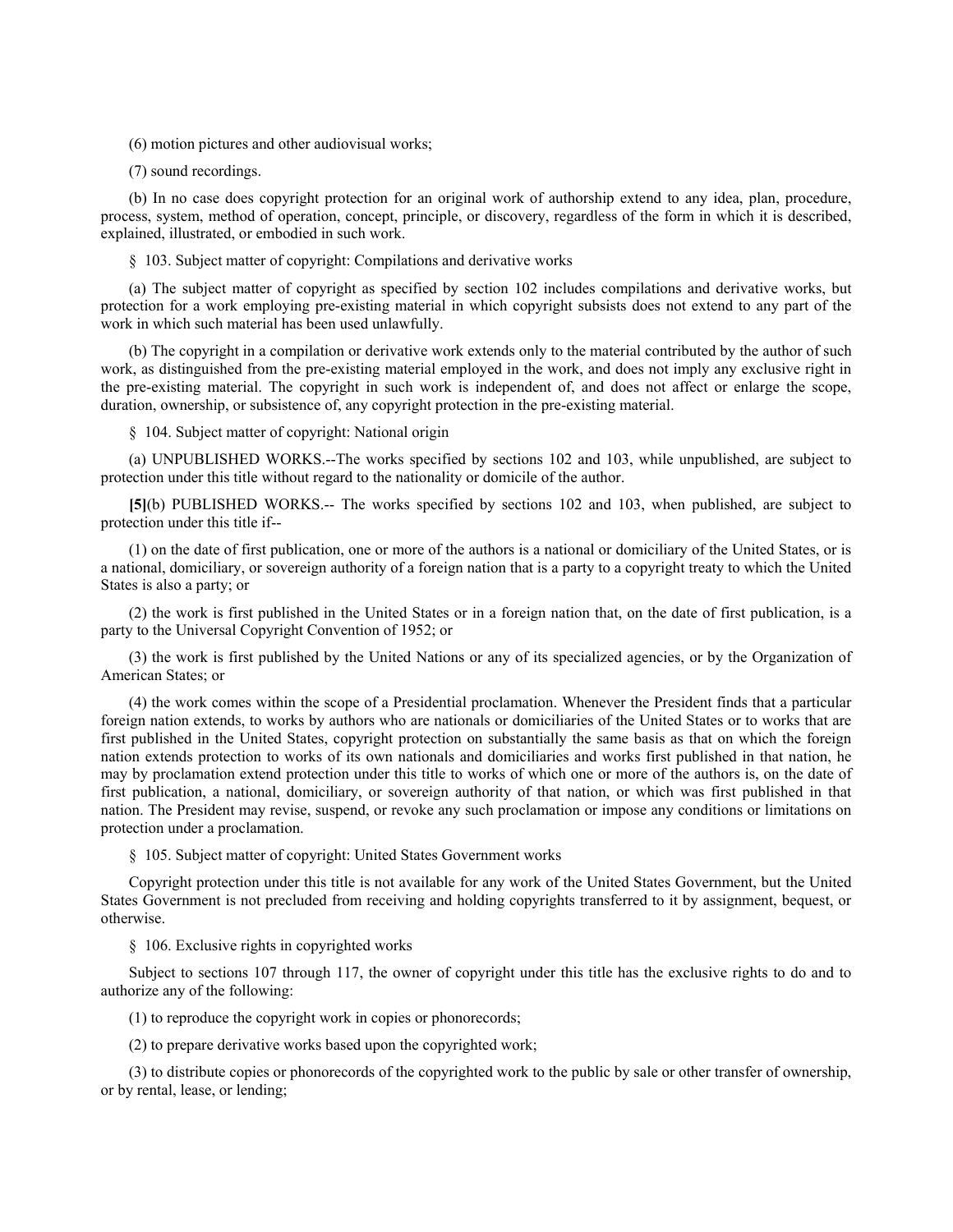(4) in the case of literary, musical, dramatic, and choreographic works, pantomimes, motion pictures and other audiovisual works, to perform the copyrighted work publicly;

(5) in the case of literary, musical, dramatic and choreographic works, pantomimes, and pictorial, graphic, or sculptural works, including the individual images of a motion picture or other audiovisual work, to display the copyrighted work publicly.

§ 107. Limitations on exclusive rights: Fair use

Notwithstanding the provisions of section 106, the fair use of a copyrighted work, including such use by reproduction in copies or phonorecords or by any other means specified by that section, for purposes such as criticism, comment, news reporting, teaching, scholarship, or research, is not an infringement of copyright. In determining whether the use made of a work in any particular case is a fair use the factors to be considered shall include:

(1) the purpose and character of the use;

(2) the nature of the copyrighted work;

(3) the amount and substantiality of the portion used in relation to the copyrighted work as a whole; and

(4) the effect of the use upon the potential market for or value of the copyrighted work.

§ 108. Limitations on exclusive rights: Reproduction by libraries and archives

(a) Notwithstanding the provisions of section 106, it is not an infringement of copyright for a library or archives, or any of its employees acting within the scope of their employment, to reproduce no more than one copy or phonorecord of a work, or distribute such copy or phonorecord, under the conditions specified by this section, if:

(1) The reproduction or distribution is made without any purpose of direct or indirect commercial advantage;

**[6]**(2) The collections of the library or archives are (i) open to the public, or (ii) available not only to researchers affiliated with the library or archives or with the institution of which it is a part, but also to other persons doing research in a specialized field; and

(3) The reproduction or distribution of the work includes a notice of copyright.

(b) The rights of reproduction and distribution under this section apply to a copy or phonorecord of an unpublished work duplicated in facsimile form solely for purposes of preservation and security or for deposit for research use in another library or archives of the type described by clause (2) of subsection (a), if the copy or phonorecord reproduced is currently in the collections of the library or archives.

(c) The right of reproduction under this section applies to a copy or phonorecord of a published work duplicated in facsimile form solely for the purpose of replacement of a copy or phonorecord that is damaged, deteriorating, lost, or stolen, if the library or archives has, after a reasonable effort, determined that an unused replacement cannot be obtained at a fair price.

(d) The rights of reproduction and distribution under this section apply to a copy, made from the collection of a library or archives where the user makes his request or from that of another library or archives, of no more than one article or other contribution to a copyrighted collection or periodical issue, or to a copy or phonorecord of a small part of any other copyrighted work, if:

(1) The copy becomes the property of the user, and the library and archives has had no notice that the copy would be used for any purpose other than private study, scholarship, or research; and

(2) The library or archives displays prominently, at the place where orders are accepted, and includes on its order form, a warning of copyright in accordance with requirements that the Register of Copyrights shall prescribe by regulation.

(e) The rights of reproduction and distribution under this section apply to the entire work, or to a substantial part of it, made from the collection of a library or archives where the user makes his request or from that of another library or archives, if the library or archives has first determined, on the basis of a reasonable investigation that a copy or phonorecord of the copyrighted work cannot be obtained at a fair price, if: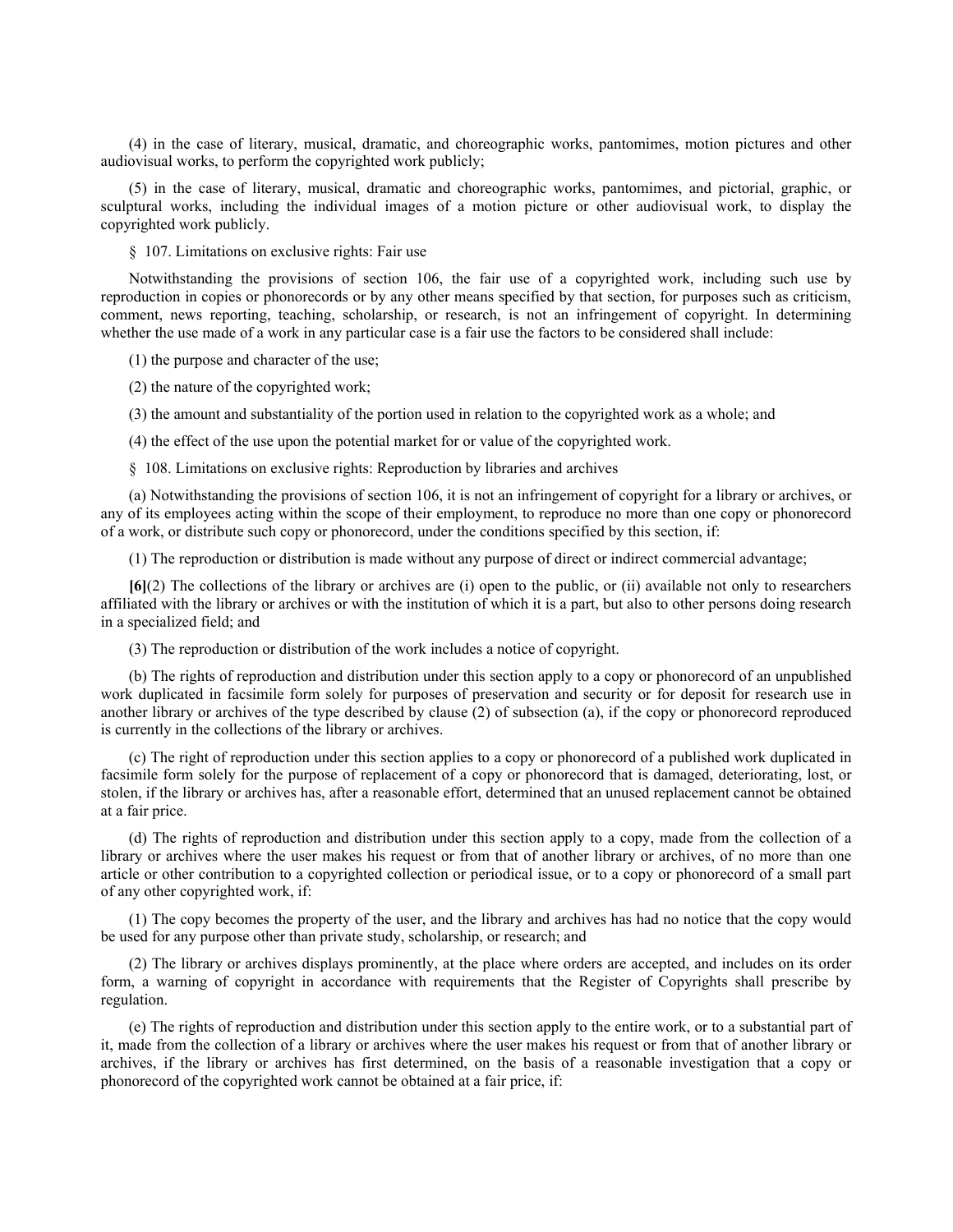(1) The copy becomes the property of the user, and the library or archives has had no notice that the copy would be used for any purpose other than private study, scholarship, or research; and

(2) The library or archives displays prominently, at the place where orders are accepted, and includes on its order form, a warning of copyright in accordance with requirements that the Register of Copyrights shall prescribe by regulation.

(f) Nothing in this section--

(1) shall be construed to impose liability for copyright infringement upon a library or archives or its employees for the unsupervised use of reproducing equipment located on its premises, provided that such equipment displays a notice that the making of a copy may be subject to the copyright law;

(2) excuses a person who uses such reproducing equipment or who requests a copy under subsection (d) from liability for copyright infringement for any such act, or for any later use of such copy, if it exceeds fair use as provided by section 107;

(3) in any way affects the right of fair use as provided by section 107, or any contractual obligations assumed at any time by the library or archives when it obtained a copy or phonorecord of a work in its collection;

(4) shall be construed to limit the reproduction and distribution of a limited number of copies and excerpts by a library or archives of an audiovisual news program subject to clauses (1), (2), or (3) of subsection (a).

(g) The rights of reproduction and distribution under this section extend to the isolated and unrelated reproduction or distribution of a single copy or phonorecord of the same material on separate occasions, but do not extend to cases where the library or archives, or its employee:

(1) is aware or has substantial reason to believe that it is engaging in the related or concerted reproduction or distribution of multiple copies or phonorecords of the same material, whether made on one occasion or over a period **[7]**of time, and whether intended for aggregate use by one or more individuals or for separate use by the individual members of a group; or

(2) engages in the systematic reproduction or distribution of single or multiple copies or phonorecords of material described in subsection (d).

(b) Notwithstanding the provisions of section 106(5), the owner of a particular to a musical work, a pictorial, graphic or sculptural work, or a motion picture or other audiovisual work other than an audiovisual work dealing with news, except that no such limitation shall apply with respect to rights granted by subsections (b) and (c).

§ 109. Limitations on exclusive rights: Effect of transfer of particular copy or phonorecord

(a) Notwithstanding the provisions of section 106(3), the owner of a particular copy or phonorecord lawfully made under this title, or any person authorized by him, is entitled, without the authority of the copyright owner, to sell or otherwise dispose of the possession of that copy or phonorecord.

(b) Notwithstanding the provisions of section 105(5), the owner of a particular copy lawfully made under this title, or any person authorized by him, is entitled, without the authority of the copyright owner, to display that copy publicly, either directly or by the projection of no more than one image at a time, to viewers present at the place where the copy is located.

(c) The privileges prescribed by subsections (a) and (b) do not, unless authorized by the copyright owner, extend to any person who has acquired possession of the copy or phonorecord from the copyright owner, by rental, lease, loan, or otherwise, without acquiring ownership of it.

§ 110. Limitations on exclusive rights: Exemption of certain performances and displays

Notwithstanding the provisions of section 106, the following are not infringements of copyright:

(1) performance or display of a work by instructors or pupils in the course of face-to-face teaching activities of a nonprofit educational institution, in a classroom or similar place devoted to instruction, unless, in the case of a motion picture or other audiovisual work, the performance, or the display of individual images, is given by means of a copy that was not lawfully made under this title, and that the person responsible for the performance knew or had reason to believe was not lawfully made;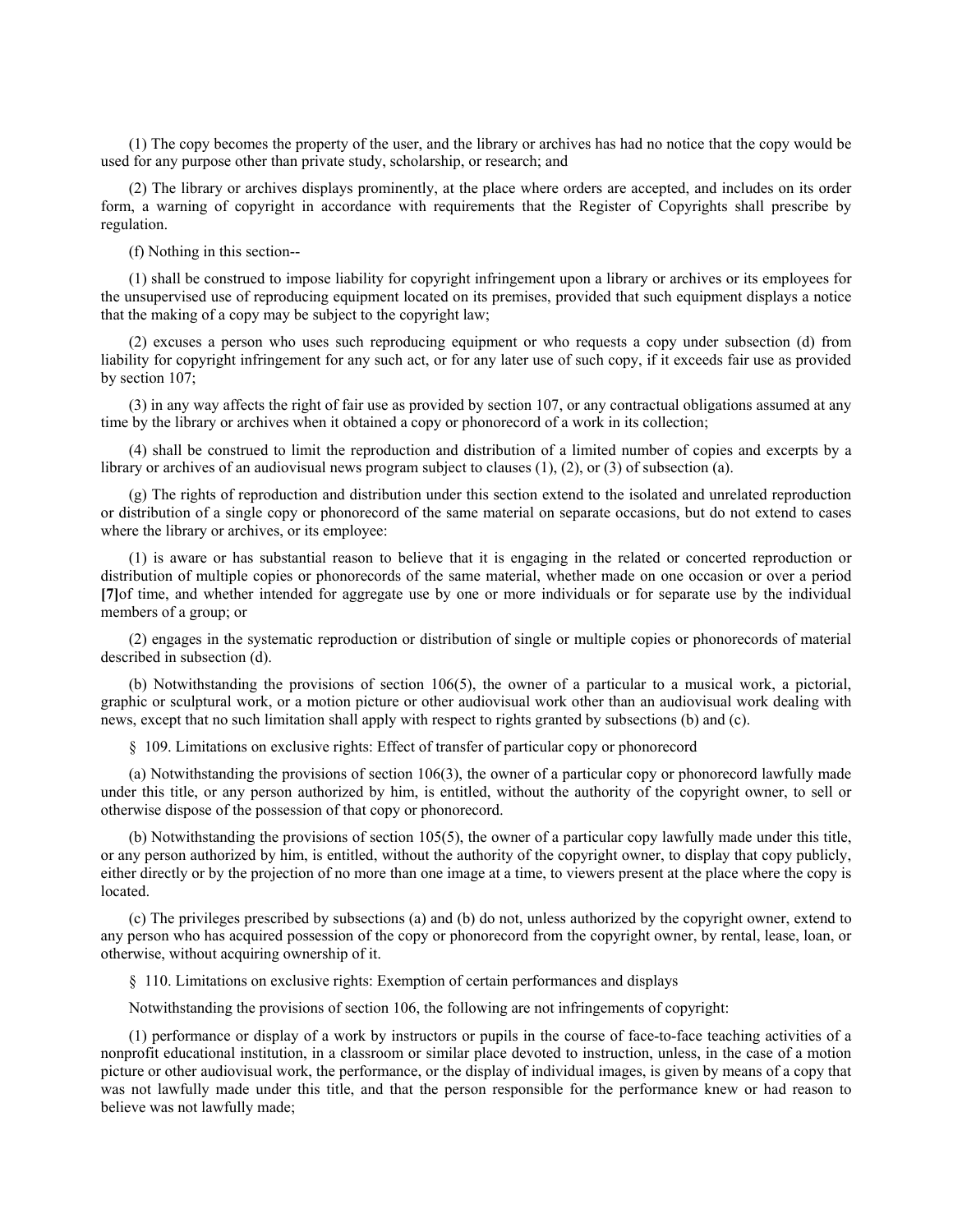(2) performance of a nondramatic literary or musical work or display of a work, by or in the course of a transmission, if:

(A) the performance or display is a regular part of the systematic instructional activities of a governmental body or a nonprofit educational institution; and

(B) the performance or display is directly related and of material assistance to the teaching content of the transmission; and

(C) the transmission is made primarily for:

(i) reception in classrooms or similar places normally devoted to instruction, or

(ii) reception by persons to whom the transmission is directed because their disabilities or other special circumstances prevent their attendance in classrooms or similar places normally devoted to instruction, or

(iii) reception by officers or employees of governmental bodies as a part of their official duties or employment;

(3) performance of a nondramatic literary or musical work or of a dramatico-musical work of a religious nature, or display of a work, in the course of services at a place of worship or other religious assembly;

(4) performance of a nondramatic literary or musical work otherwise than in a transmission to the public without any purpose of direct or indirect commercial advantage and without payment of any fee or other compensation for the performance to any of its performers, promoters, or organizers, if:

(A) there is no direct or indirect admission charge, or

(B) the proceeds, after deducting the reasonable costs of producing the performance, are used exclusively for educational, religious, or charitable purposes and not for private financial gain, except where the **[8]**copyright owner has served notice of his objections to the performance under the following conditions:

(i) The notice shall be in writing and signed by the copyright owner or his duly authorized agent; and

(ii) The notice shall be served on the person responsible for the performance at least seven days before the date of the performance, and shall state the reasons for his objections; and

(iii) The notice shall comply, in form, content, and manner of service, with requirements that the Register of Copyrights shall prescribe by regulation;

(5) communication of a transmission embodying a performance or display of a work by the public reception of the transmission on a single receiving apparatus of a kind commonly used in private homes, unless:

(A) a direct charge is made to see or hear the transmission; or

(B) the transmission thus received is further transmitted to the public;

(6) performance of a nondramatic musical work in the course of an annual agricultural or horticultural fair or exhibition conducted by a governmental body or a nonprofit agricultural or horticultural organization;

(7) performance of a nondramatic musical work by a vending establishment open to the public at large without any direct or indirect admission charge, where the sole purpose of the performance is to promote the retail sale of copies or phonorecords of the work and the performance is not transmitted beyond the place where the establishment is located;

(8) performance of a literary work in the course of a broadcast service specifically designed or broadcast on noncommercial educational radio and television stations to a print or aural handicapped audience.

§ 111. Limitations on exclusive rights: Secondary transmissions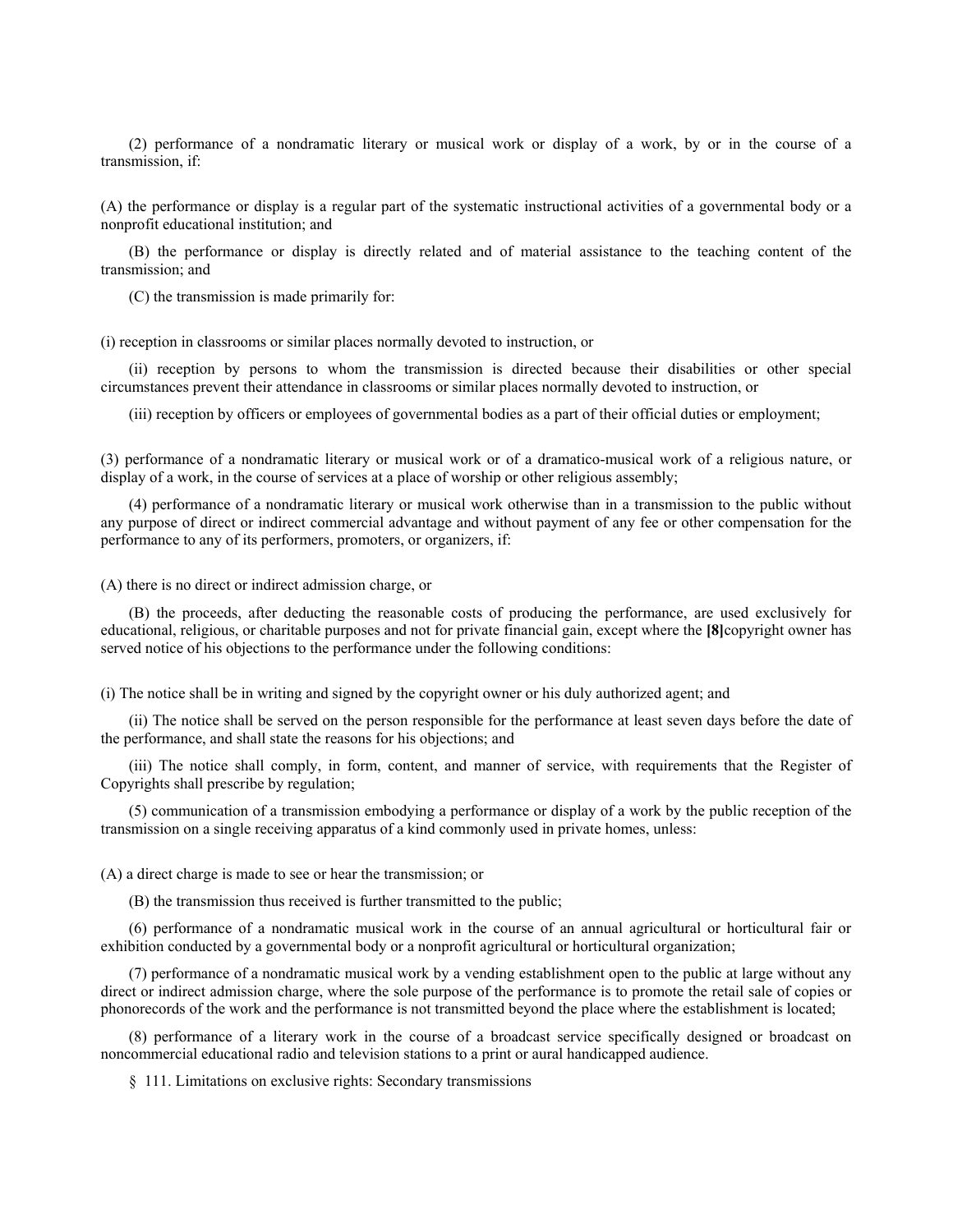(a) CERTAIN SECONDARY TRANSMISSIONS EXEMPTED.--The secondary transmission of a primary transmission embodying a performance or display or a work is not an infringement of copyright if:

(1) the secondary transmission is not made by a cable system, and consists entirely of the relaying, by the management of a hotel, apartment house, or similar establishment, of signals transmitted by a broadcast station licensed by the Federal Communications Commission, within the local service area of such station, to the private lodgings of guests or residents of such establishment, and no direct charge is made to see or hear the secondary transmission; or

(2) the secondary transmission is made solely for the purpose and under the conditions specified by clause (2) of section 110; or

(3) the secondary transmission is made by any carrier who has no direct or indirect control over the content or selection of the primary transmission or over the particular recipients of the secondary transmission, and whose activities with respect to the secondary transmission consist solely of providing wires, cables, or other communications channels for the use of others: *Provided*, That the provisions of this clause extend only to the activities of said carrier with respect to secondary transmissions and do not exempt from liability the activities of others with respect to their own primary or secondary transmission; or

(4) the secondary transmission is not made by a cable system but is made by a governmental body, or other nonprofit organization, without any purpose of direct or indirect commercial advantage, and without charge to the recipients of the secondary transmission other than assessments necessary to defray the actual and reasonable costs of maintaining and operating the secondary transmission service.

(b) SECONDARY TRANSMISSION OF PRIMARY TRANSMISSION TO CONTROLLED GROUP.--Except as provided in subsections (a) and (c), the secondary transmission to the public of a primary transmission embodying a performance or display of a work is actionable as an act of infringement under section 501, and is fully subject to the remedies provided by sections 502 through 506, if the primary transmission is not made for reception by the public at large but is controlled and limited to reception by particular members of the public, *Provided, however*, That such secondary transmission is not actionable as an act of infringement if the carriage of the signals comprising the secondary transmission **[9]**is required under the rules, regulations, or authorizations of the Federal Communications Commission.

(c) SECONDARY TRANSMISSIONS BY CABLE SYSTEMS.--

(1) Subject to the provisions of clause (2) of this subsection, secondary transmissions to the public by a cable system of a primary transmission made by a broadcast station licensed by the Federal Communications Commission and embodying a performance or display of a work shall be subject to compulsory licensing upon compliance with the requirements of subsection (d) in the following cases:

(A) Where the signals comprising the primary transmission are exclusively aural and the secondary transmission is permissible under the rules, regulations or authorizations of the Federal Communications Commission; or

(B) Where the community of the cable system is in whole or in part within the local service area of the primary transmitter; or

(C) Where the carriage of the signals comprising the secondary transmission is permissible under the rules, regulations or authorizations of the Federal Communications Commission.

(2) Notwithstanding the provisions of clause (1) of this subsection, the willful or repeated secondary transmission to the public by a cable system of a primary transmission made by a broadcast station licensed by the Federal Communications Commission and embodying a performance or display of a work is actionable as an act of infringement under section 501, and is fully subject to the remedies provided by sections 502 through 506, in the following cases:

(A) Where the carriage of the signals comprising the secondary transmission is not permissible under the rules, regulations or authorizations of the Federal Communications Commission; or

(B) Where the cable system, at least one month before the date of the secondary transmission, has not recorded the notice specified by subsection (d).

(d) COMPULSORY LICENSE FOR SECONDARY TRANSMISSIONS BY CABLE SYSTEMS.--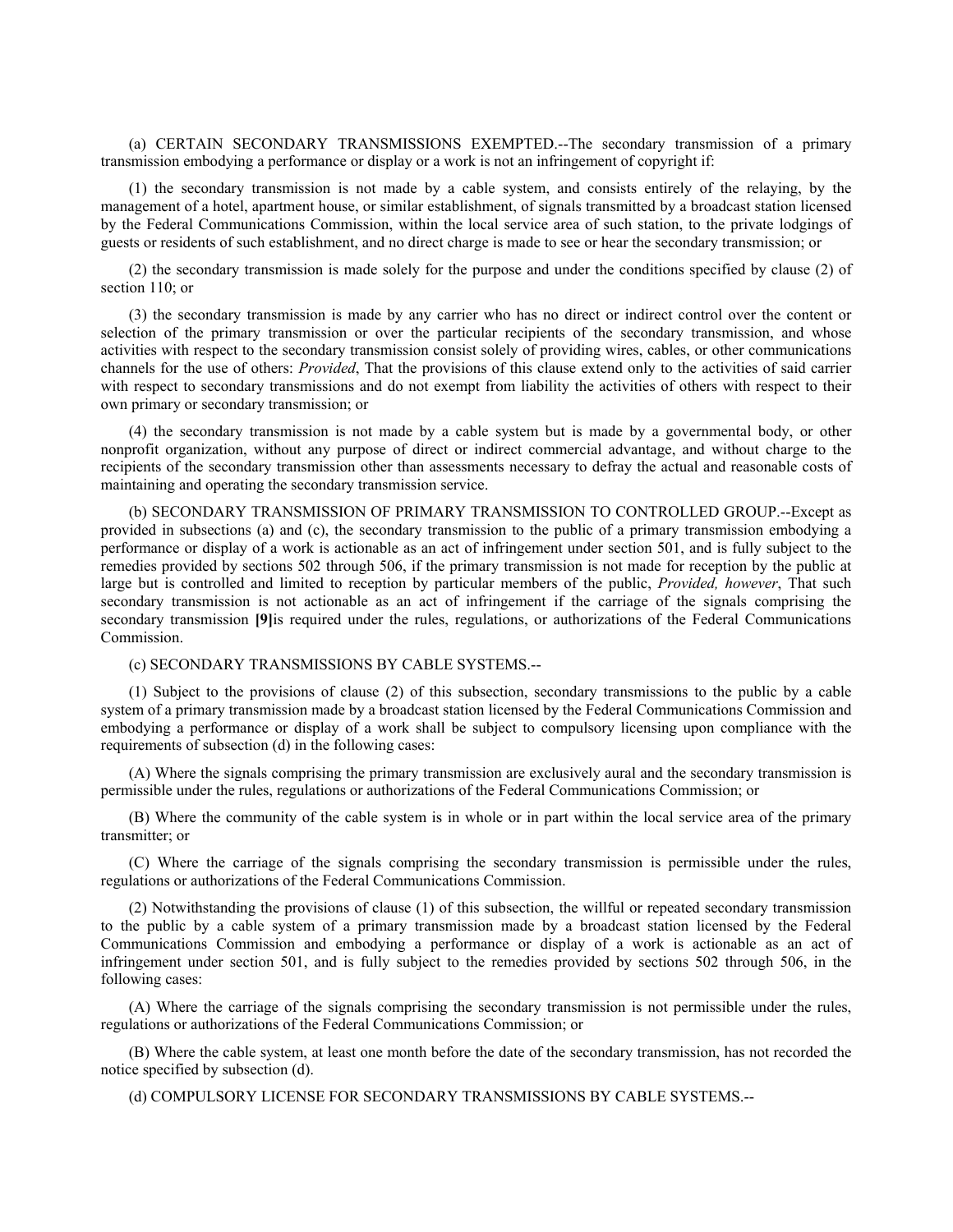(1) For any secondary transmission to be subject to compulsory licensing under subsection (e), the cable system shall at least one month before the date of the secondary transmission or within 30 days after the enactment of this Act, whichever date is later, record in the Copyright Office, a notice including a statement of the identity and address of the person who owns or operates the secondary transmission service or has power to exercise primary control over it together with the name and location of the primary transmitter, or primary transmitters, and thereafter, from time to time, such further information as the Register of Copyrights shall prescribe by regulation to carry out the purposes of this clause.

(2) A cable system whose secondary transmissions have been subject to compulsory licensing under subsection (c) shall, during the months of January, April, July, and October, deposit with the Register of Copyrights, in accordance with requirements that the Register shall prescribe by regulation--

(A) A statement of account, covering the three months next preceding, specifying the number of channels on which the cable system made secondary transmissions to its subscribers, the names and locations of all primary transmitters whose transmission were further transmitted by the cable system, the total number of subscribers to the cable system, and the gross amounts paid to the cable system irrespective of source and separate statements of the gross revenues paid to the cable system for advertising, leased channels, and cable-casting for which a per-program or per-channel charge is made and by subscribers for the basic service of providing secondary transmissions of primary broadcast transmitters; and

(B) A total royalty fee for the period covered by the statement, computed on the basis of specified percentages of the gross receipts from subscribers to the cable service during said period for the basic service of providing secondary transmissions of primary broadcast transmitters, as follows:

(i)  $1/2$  percent of any gross receipts up to \$40,000;

(iii) [sic] 1 percent of any gross receipts totalling more than \$ 40,000 but not more than \$ 80,000;

(iii) 1 1/2 percent of any gross receipts totally more than \$ 80,000, but not more than \$ 120,000;

**[10]**(iv) 2 percent of any gross receipts totalling more than \$ 120,000, but not more than \$ 160,000; and

(v) 2 1/2 percent of any gross receipts totalling more than \$ 160,000.

(3) The royalty fees thus deposited shall be distributed in accordance with the following procedures:

(A) During the month of July in each year, every person claiming to be entitled to compulsory license fees for secondary transmissions made during the preceding twelve-month period shall file a claim with the Register of Copyrights, in accordance with requirements that the Register shall prescribe by regulation. Notwithstanding any provisions of the antitrust laws (as designated in section 1 of the Act of October 15, 1914, 38 Stat. 730, Title *15 U.S.C. section 12,* and any amendments of such laws), for purposes of this clause any claimants may agree among themselves as to the proportionate division of compulsory licensing fees among them, may lump their claims together and file them jointly or as a single claim, or may designate a common agent to receive payment on their behalf.

(B) After the first day of August of each year, the Register of Copyrights shall determine whether there exists a controversy concerning the statement of account or the distribution of royalty fees. If he determines that no such controversy exists, he shall, after deducting his reasonable administrative costs under this section, distribute such fees to the copyright owners entitled, or to their designated agents. If he finds the existence of a controversy he shall certify to that fact and proceed to constitute a panel of the Copyright Royalty Tribunal in accordance with section 803. In such cases the reasonable administrative costs of the Register under this section shall be deducted prior to distribution of the royalty fee by the tribunal.

(C) During the pendency of any proceeding under this subsection, the Register of Copyrights or the Copyright Royalty Tribunal shall withhold from distribution an amount sufficient to satisfy all claims with respect to which a controversy exists, but shall have discretion to proceed to distribute any amounts that are not in controversy.

# (e) DEFINITIONS.--

As used in this section, the following terms and their variant forms mean the following: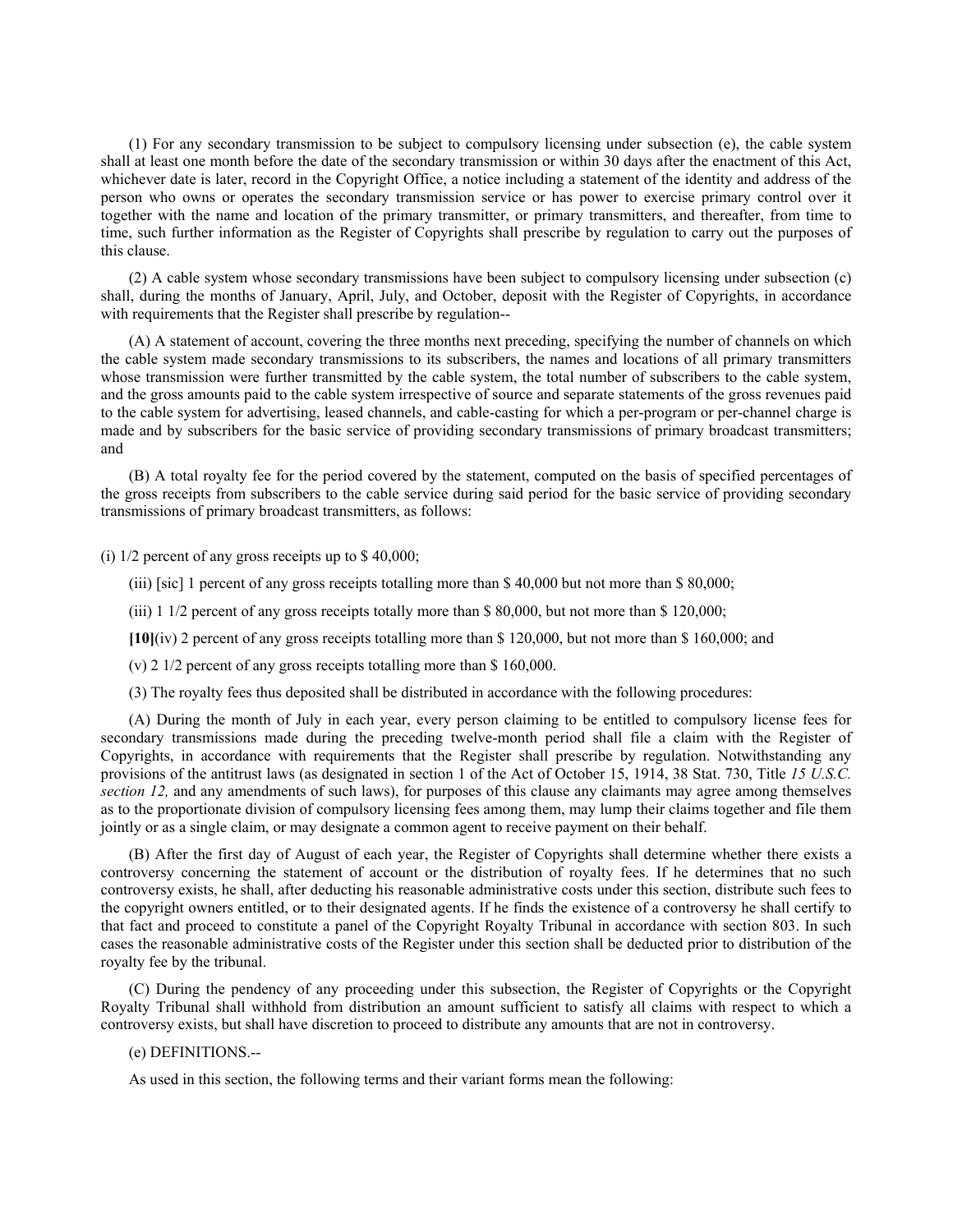A ''primary transmission'' is a transmission made to the public by the transmitting facility whose signals are being received and further transmitted by the secondary transmission service, regardless of where or when the performance or display was first transmitted.

A ''secondary transmission'' is the further transmitting of a primary transmission simultaneously with the primary transmission or nonsimultaneously with the primary transmission if by a ''cable system'' not located in whole or in part within the boundary of the forty-eight contiguous States, Hawaii, or Puerto Rico: Provided, however, That a nonsimultaneous further transmission by a cable system located in a television market in Hawaii of a primary transmission shall be deemed to be a secondary transmission if such further transmission is necessary to enable the cable system to carry the full complement of signals allowed it under the rules and regulations of the Federal Communications Commission.

A ''cable system'' is a facility, located in any State, Territory, Trust Territory or Possession that in whole or in part receives signals transmitted or programs broadcast by one or more television broadcast stations licensed by the Federal Communications Commission and makes secondary transmissions of such signals or programs by wires, cables, or other communications channels to subscribing members of the public who pay for such service. For purposes of determining the royalty fee under subsection  $(d)(2)(B)$ , two or more cable systems in contiguous communities under common ownership or control or operating from one headend shall be considered as one system.

The ''local service area of a primary transmitter'' comprises the area in which a television broadcast station is entitled to insist upon its signal being retransmitted by a cable system pursuant to the rules and regulations of the Federal Communications Commission.

§ 112. Limitations on exclusive rights: Ephemeral recordings

(a) Notwithstanding the provisions of section 106, and except in the case of a motion picture or other audiovisual work, it is not an infringement of copyright for a transmitting organization entitled to transmit to the public a per**[11]**formance or display of a work, under a license or transfer of the copyright or under the limitations on exclusive rights in sound recordings specified by section 114(a), to make no more than one copy or phonorecord of a particular transmission program embodying the performance or display, if--

(1) the copy or phonorecord is retained and used solely by the transmitting organization that made it, and no further copies or phonorecords are reproduced from it; and

(2) the copy or phonorecord is used solely for the transmitting organization's own transmissions within its local service area, or for purposes of archival preservation or security; and

(3) unless preserved exclusively for archival purposes, the copy or phonorecord is destroyed within six months from the date the transmission program was first transmitted to the public.

(b) Notwithstanding the provisions of section 106, it is not an infringement of copyright for a governmental body or other nonprofit organization entitled to transmit a performance or display of a work, under section 110(2) or under the limitations on exclusive rights in sound recordings specified by section 114(a), to make no more than thirty copies or phonorecords of a particular transmission program embodying the performance or display, if--

(1) no further copies or phonorecords are reproduced from the copies or phonorecords made under this clause; and

(2) except for one copy or phonorecord that may be exclusively for archival purposes, the copies, or phonorecords are destroyed within seven years from the date the transmission program was first transmitted to the public.

(c) Notwithstanding the provisions of section 106, it is not an infringement of copyright for a governmental body or other nonprofit organization to make for distribution no more than one copy or phonorecord for each transmitting organization specified in clause (2) of this subsection of a particular transmission program embodying a performance of a nondramatic musical work of a religious nature, or of a sound recording of such a musical work, if--

(1) there is no direct or indirect charge for making or distributing any such copies or phonorecords; and

(2) none of such copies or phonorecords is used for any performance other than a single transmission to the public by a transmitting organization entitled to transmit to the public a performance of the work under a license or transfer of the copyright; and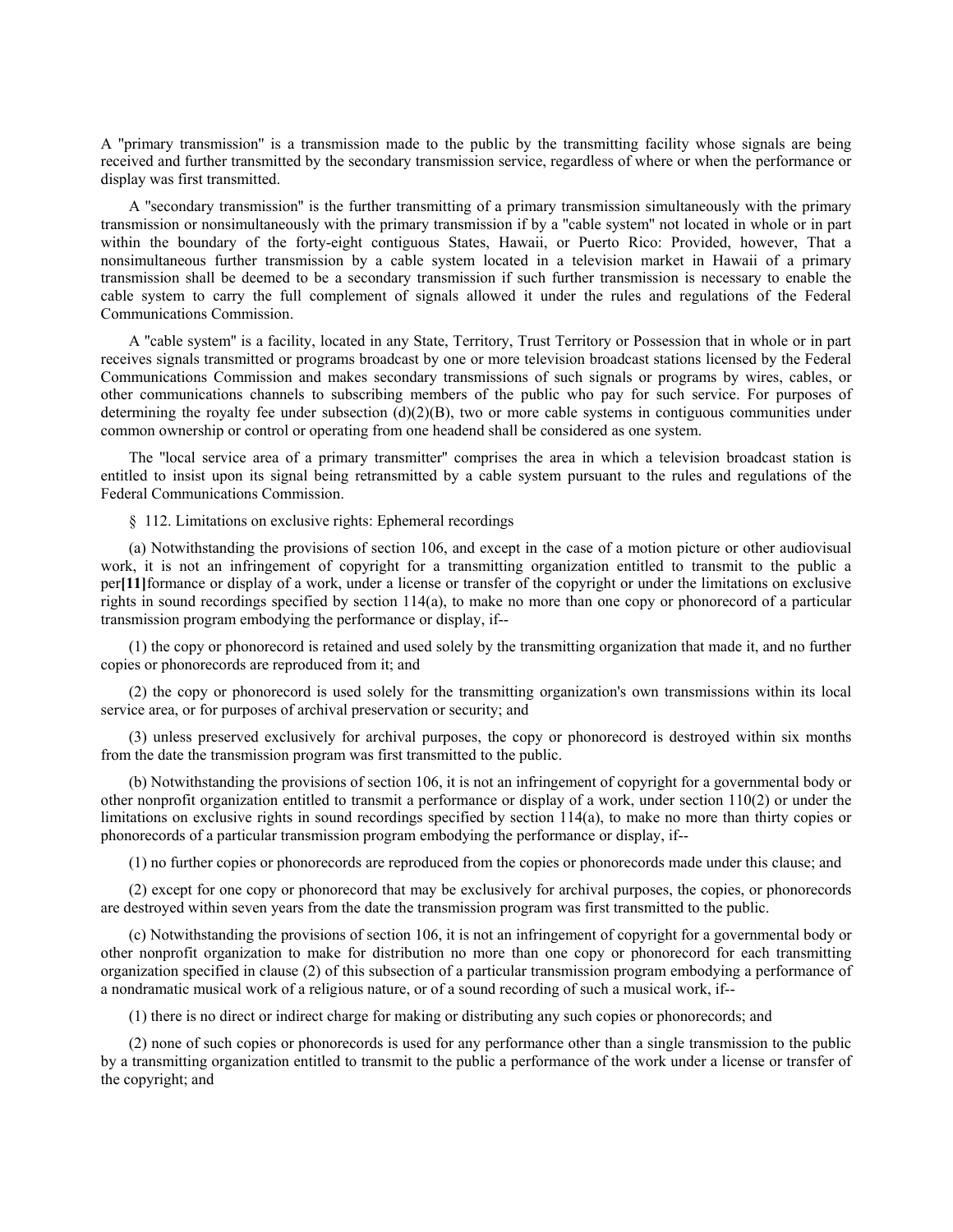(3) except for one copy or phonorecord that may be preserved exclusively for archival purposes, the copies or phonorecords are all destroyed within one year from the date the transmission program was first transmitted to the public.

(d) The transmission program embodies in a copy or phonorecord made under this section is not subject to protection as a derivative work under this title except with the express consent of the owners of copyright in the preexisting works employed in the program.

§ 113. Scope of exclusive rights in pictorial, graphic, and sculptural works

(a) Subject to the provisions of clauses (1) and (2) of this subsection, the exclusive right to reproduce a copyrighted pictorial, graphic, or sculptural work in copies under section 106 includes the right to reproduce the work in or on any kind of article, whether useful or otherwise.

(1) This title does not afford, to the owner of copyright in a work that portrays a useful article as such, any greater or lesser rights with respect to the maging, [sic] distribution, or display of the useful article so portrayed than those afforded to such works under the laws, whether title 17 of the common law of statutes of a State, in effect on December 31, 1976, as held applicable and construed by a court in an action brought under this title.

(2) In the case of a work lawfully reproduced in useful articles that have been offered for sale or other distribution to the public, copyright does not include any right to prevent the making, distribution, or display of pictures or photographs of such articles in connection with advertisements or commentaries related to the distribution or display of such articles, or in connection with news reports.

(b) When a pictorial, graphic, or sculptural work in which copyright subsists under this title is utilized in an original ornamental design of a useful article, **[12]**by the copyright proprietor or under an express license from him, the design shall be eligible for protection under the provisions of title II of this Act.

(c) Protection under this title of a work in which copyright subsists shall terminate with respect to its utilization in useful articles whenever the copyright proprietor has obtained registration of an ornamental design of a useful article embodying said work under the provisions of title II of this Act. Unless and until the copyright proprietor has obtained such registration, the copyright pictorial, graphic, or sculptural work shall continue in all respects to be covered by and subject to the protection afforded by the copyright subsisting under this title. Nothing in this section shall be deemed to create any additional rights or protection under this title.

(d) Nothing in this section shall affect any right or remedy held by any person under this title in a work in which copyright was subsisting on the effective date of title II of this Act, or with respect to any utilization of a copyrighted work other than in the design of a useful article.

§ 114. Scope of exclusive rights in sound recordings

(a) The exclusive rights of the owner of copyright in a sound recording are limited to the rights specified by clauses (1), (2) and (3) of section 106, and do not include any right of performance under section 106(4).

(b) The exclusive right of the owner of copyright in a sound recording to reproduce it under section 106(1) is limited to the right to duplicate the sound recording in the form of phonorecords that directly or indirectly recapture the actual sounds fixed in the recording. This right does not extend to the making or duplication of another sound recording that is an independent fixation of other sounds, even though such sounds imitate or simulate those in the copyright sound recording.

(c) This section does not limit or impair the exclusive right to perform publicly, by means of a phonorecord, any of the works specified by section 106(4).

§ 115. Scope of exclusive rights in nondramatic musical works: Compulsory licensing for making and distributing phonorecords

In the case of nondramatic musical works, the exclusive rights provided by clauses (1) and (3) of section 106, to make and to distribute phonorecords of such works, are subject to compulsory licensing under the conditions specified by this section.

(a) AVAILABILITY AND SCOPE OF COMPULSORY LICENSE.--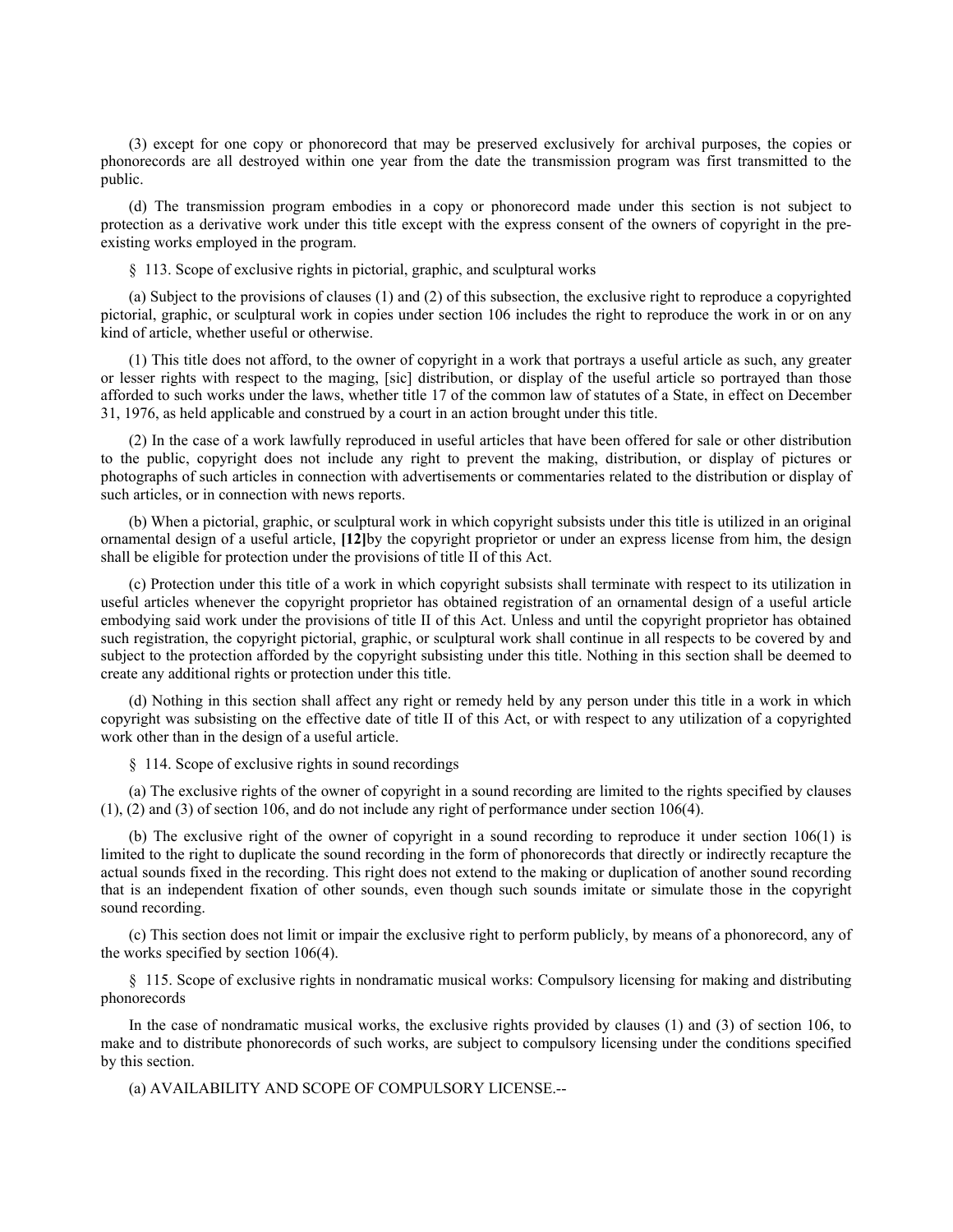(1) When phonorecords of a nondramatic musical work have been distributed to the public under the authority of the copyright owner, any other person may, by complying with the provisions of this section, obtain a compulsory license to make and distribute phonorecords of the work. A person may obtain a compulsory license only if his primary purpose in making phonorecords is to distribute them to the public for private use. A person may not obtain a compulsory license for use of the work in the duplication of a sound recording made by another, unless he has first obtained the consent of the owner of that sound recording.

(2) A compulsory license includes the privilege of making a musical arrangement of the work to the extent necessary to conform it to the style or manner of interpretation of the performance involved, but the arrangement shall not change the basic melody or fundamental character of the work, and shall not be subject to protection as a derivative work under this title, except with the express consent of the copyright owner.

(b) NATURE OF INTENTION TO OBTAIN COMPULSORY LICENSE; DESIGNATION OF OWNER OF PERFORMANCE RIGHT.--

(1) Any person who wishes to obtain a compulsory license under this section shall, before or within thirty days after making, and before distributing any phonorecords of the work, serve notice of his intention to do so on the copyright owner. If the registration or other public records of the Copyright Office do not identify the copyright owner and include an address at which notice can be served on him, it shall be sufficient to file the notice of intention in the Copyright Office. The notice shall comply, in form, content, and manner of service, with requirements that the Register of Copyrights shall prescribe by regulation.

(2) If the copyright owner so requests in writing not later than ten days after service or filing of the notice required by clause (1), the person exer**[13]**cising the compulsory license shall designate, on a label or container accompanying each phonorecord of the work distributed by him, and in the form and manner that the Register of Copyrights shall prescribe by regulation, the name of the copyright owner or his agent to whom royalties for public performance of the work are to be paid.

(3) Failure to serve or file the notice required by clause (1), or to designate the name of the owner or agent as required by clause (2), forecloses the possibility of a compulsory license and, in the absence of a negotiated license, renders the making and distribution of phonorecords actionable as acts of infringement under section 501 and fully subject to the remedies provided by sections 502 through 506..

### (c) ROYALTY PAYABLE UNDER COMPULSORY LICENSE.--

(1) To be entitled to receive royalties under a compulsory license, the copyright owner must be identified in the registration or other public records of the Copyright Office. The owner is entitled to royalties for phonorecords manufactured and distributed after he is so identified but he is not entitled to recover for any phonorecords previously manufactured and distributed.

(2) Except as provided by clause (1), the royalty under a compulsory license shall be payable for every phonorecord manufactured and distributed in accordance with the license. With respect to each work embodied in the phonorecord, the royalty shall be either two and one half cents, or one half cent per minute of playing time or fraction thereof, whichever amount is larger.

(3) Royalty payments shall be made on or before the twentieth day of each month and shall include all royalties for the month next preceding. Each monthly payment shall be accompanied by a detailed statement of account, which shall be certified by a Certified Public Accountant and comply in form, content, and manner of certification with requirements that the Register of Copyrights shall prescribe by regulation.

(4) If the copyright owner does not receive the monthly payment and statement of account when due, he may give written notice to the licensee that, unless the default is remedied within thirty days from the date of the notice, the compulsory license will be automatically terminated. Such termination renders the making and distribution of all phonorecords, for which the royalty had not been paid, actionable as acts of infringement under section 501 and fuly [sic] subject to the remedies provided by sections 502 through 506.

§ 116. Scope of exclusive rights in nondramatic musical works: Public performances by means of coin-operated phonorecord players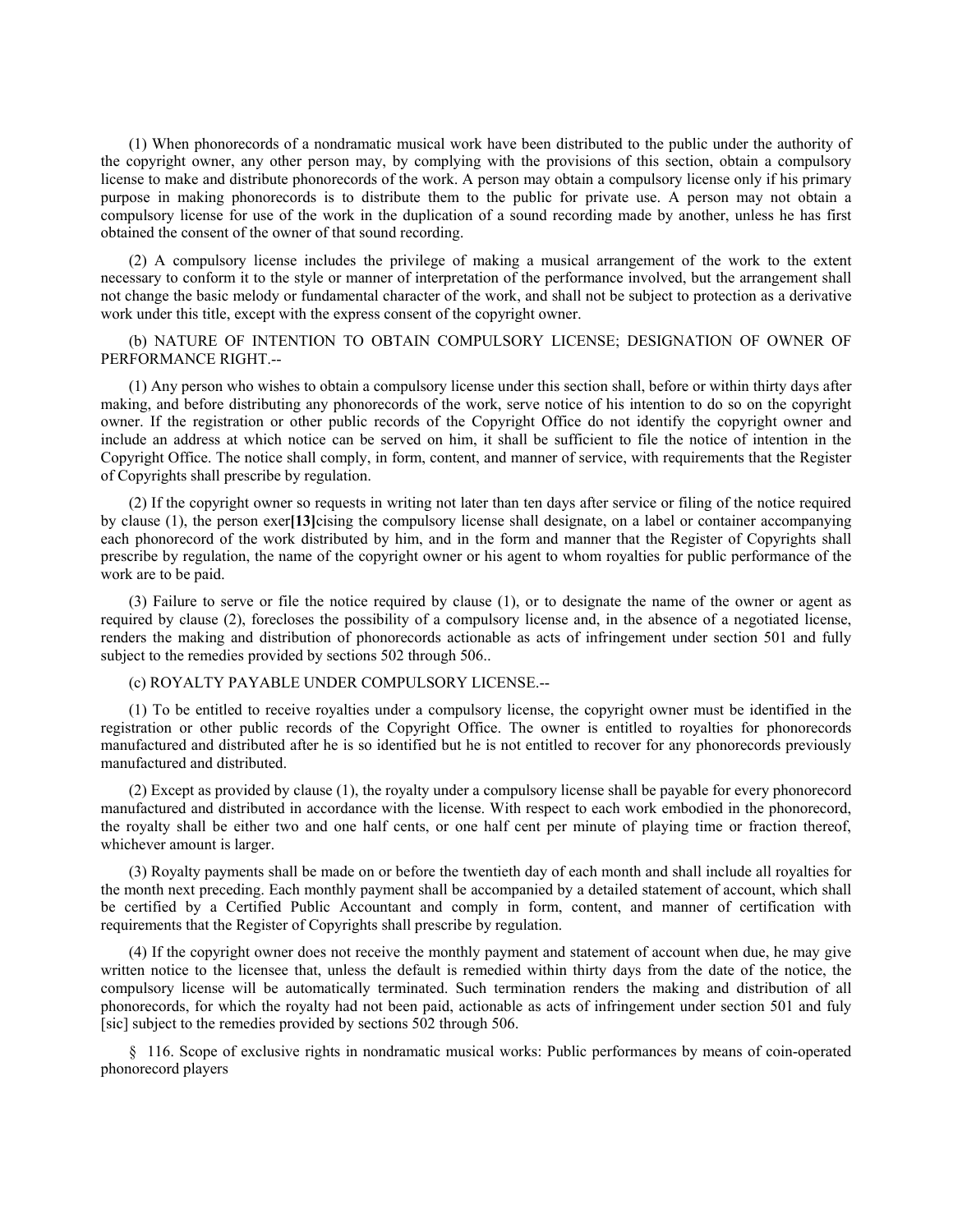(a) LIMITATION ON EXCLUSIVE RIGHT.-- In the case of a nondramatic musical work embodied in a phonorecord, the exclusive right under clause (4) of section 106 to perform the work publicly by means of a coinoperated phonorecord player is limited as follows:

(1) The proprietor of the establishment in which the public performance takes place is not liable for infringement with respect to such public performance unless:

(A) he is the operator of the phonorecord player; or

(B) he refuses or fails, within one month after receipt by registered or certified mail of a request, at a time during which the certificate is required by subclause  $(1)(C)$  of subsection (b) is not affixed to the phonorecord player, by the copyright owner, to make full disclosure, by registered or certified mail, of the identity of the operator of the phonorecord player.

(2) The operator of the coin-operated phonorecord player may obtain a compulsory license to perform the work publicly on that phonorecord player by filing the application, affixing the certificate, and paying the royalties provided by subsection (b).

(b) RECORDATION OF COIN-0PERATED PHONORECORD PLAYER, AFFIXATION OF CERTIFICATE, AND ROYALTY PAYABLE UNDER COMPULSORY LICENSE.--

(1) Any operator who wishes to obtain a compulsory license for the public performance of works on a coinoperated phonorecord player shall fulfill the following requirements:

(A) Before or within one month after such performances are made available on a particular phonorecord player, and during the month of [14]January in each succeeding year that such performances are made available in that particular phonorecord player, he shall file in the Copyright Office, in accordance with requirements that the Register of Copyrights shall prescribe by regulation, an application containing the name and address of the operator of the phonorecord player and the manufacturer and serial number or other explicit identification of the phonorecord player, he shall deposit with the Register of Copyrights a royalty fee for the current calendar year of \$ 8 for that particular phonorecord player. If such performances are made available on a particular phonorecord player for the first time after July 1 of any year, the royalty fee to be deposited for the remainder of that year shall be \$ 4.00.

(B) Within twenty days of receipt of an application and a royalty fee pursuant to subclause (A), the Register of Copyrights shall issue to the applicant a certificate for the phonorecord player.

(C) On or before March 1 of the year in which the certificate prescribed by subclause (B) of this clause is issued, or within ten days after the date of issue of the certificate, the operator shall affix to the particular phonorecord player, in a position where it can be readily examined by the public, the certificate, issued by the Register of Copyrights under subclause (B), of the latest application made by him under subclause (A) of this clause with respect to that phonorecord player.

(2) Failure to file the application, to affix the certificate or to pay the royalty required by clause (1) of this subsection renders the public performance actionable as an act of infringement under section 501 and fully subject to the remedies provided by section 502 through 506.

(c) DISTRIBUTION OF ROYALTIES.--

(1) During the month of January in each year, every person claiming to be entitled to compulsory license fees under this section for performances during the preceding twelve-month period shall file a claim with the Register of Copyrights, in accordance with requirements that the Register shall prescribe by regulation. Such claim shall include an agreement to accept as final, except as provided in section 809 of this title, the determination of the Copyright Royalty Tribunal in any controversy concerning the distribution of royalty fees deposited under subclause (a) of subsection (b)(1) of this section to which the claimant is a party. Notwithstanding any provisions of the antitrust laws (as designated in section 1 of the Act of October 15, 1914, 38 Stat. 730, Title *15 U.S.C. section 12,* and any amendments of any such laws), for purposes of this subsection any claimants may agree among themselves as to the proportionate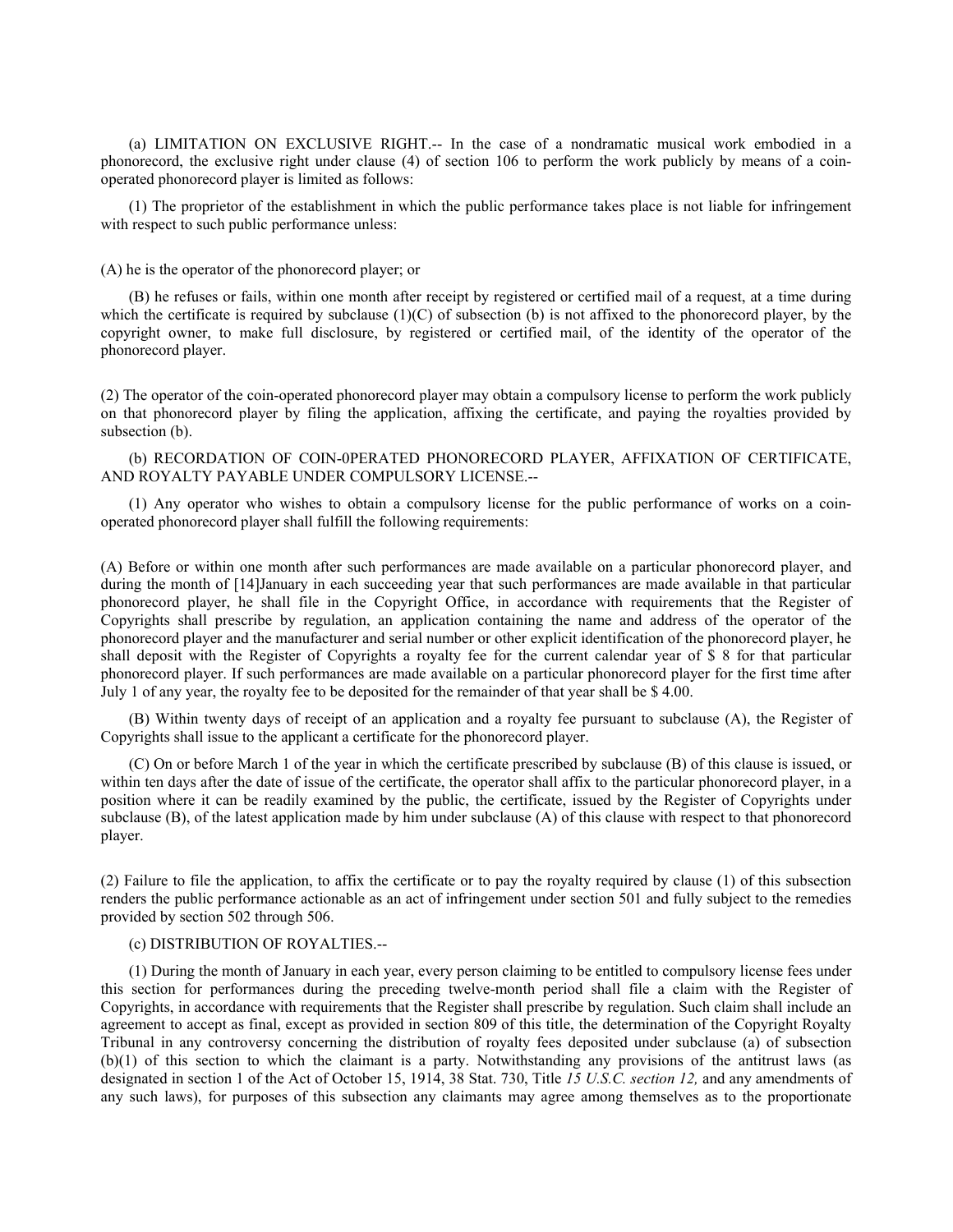division of compulsory licensing fees among them, may lump their claims together and file them jointly or as a single claim, or may designate a common agent to receive payment on their behalf.

(2) After the first day of October of each year, the Register of Copyrights shall determine whether there exists a controversy concerning the distribution of royalty fees deposited under subclause  $(A)$  of subsection  $(b)(1)$ . If he determines that no such controversy exists, he shall, after deducting his reasonable administrative costs under this section, distribute such fees to the copyright owners and performers entitled, or to their designated agents. If he finds that such a controversy exists, he shall certify to that fact and proceed to constitute a panel of the Copyright Royalty Tribunal in accordance with section 803. In such cases the reasonable administrative costs of the Register under this section shall be deducted prior to distribution of the royalty fee by the tribunal.

(3) The fees to be distributed shall be divided as follows:

(A) To every copyright owner not affiliated with a performing rights society the pro rata share of the fees to be distributed to which such copyright owner proves his entitlement; and

(B) To the performing rights societies the remainder of the fees to be distributed in such pro rata shares as they shall by agreement stipulate among themselves, or, if they fail to agree, to pro rata share to which such performing rights societies prove their entitlement.

(C) During the pendency of any proceeding under this section, the Register of Copyrights or the Copyright Royalty Tribunal shall withhold from distribution an amount sufficient to satisfy all claims with respect to which a controversy exist, but shall have discretion to proceed to distribute any amounts that are not in controversy.

**[15]**(4) The Register of Copyrights shall promulgate regulations under which persons who can reasonably be expected to have claims may, during the year in which performances take place, without expense to or harassment of operators or proprietors of establishments in which phonorecord players are located, have such access to such establishments and to the phonorecord players located therein and such opportunity to obtain information with respect thereto as may be reasonably necessary to determine, by sampling procedures or otherwise, the proportion of contribution of the musical works of each such person to the earnings of the phonorecord players for which fees shall have been deposited. Any person who alleges that he has been denied the access permitted under the regulations prescribed by the Register of Copyrights may bring on an action in the United States District Court for the District of Columbia for the cancellation of the compulsory license of the phonorecord player to which such access has been denied, and the court shall have the power to declare the compulsory license thereof invalid from date of issue thereof.

(d) CRIMINAL PENALTIES.--Any person who knowingly makes a false representation of a material fact in an application filed under clause  $(1)(A)$  of subsection (b), or who knowingly alters a certificate issued under clause  $(1)(B)$ of subsection (b), or knowingly affixes such a certificate to a phonorecord player other than the one it covers, shall be fined not more than \$ 2,500.

(e) DEFINITIONS.--As used in this section, the following terms and their variant forms mean the following:

(1) A ''coin-operated phonorecord player'' is a machine or device that:

(A) is employed solely for the performance of nondramatic musical works by means of phonorecords upon being activated by insertion of a coin;

(B) is located in an establishment making no direct or indirect charge for admission;

(C) is accompanied by a list of the titles of all the musical works available for performance on it, which list is affixed to the phonorecord player or posted in the establishment in a prominent position where it can be readily examined by the public; and

(D) affords a choice of works available for performance and permits the choice to be made by the patrons of the establishment in which it is located.

(2) An ''operator'' is any person who, alone or jointly with others: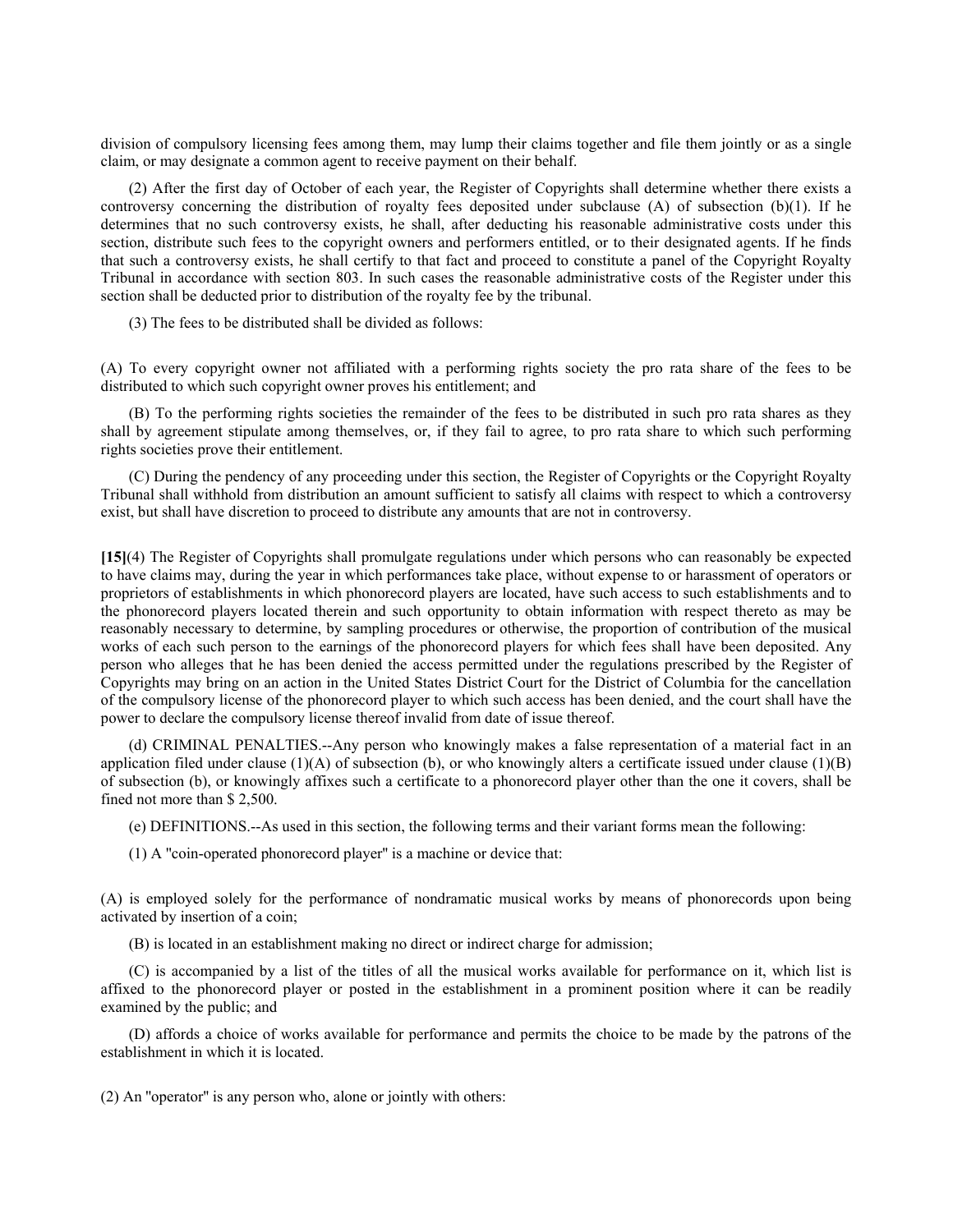(A) owns a coin-operated phonorecord player; or

(B) has the power to make a coin-operated phonorecord player available for placement in an establishment for purposes of public performance; or

(C) has the power to exercise primary control over the selection of the musical works made available for public performance in a coin-operated phonorecord player.

(3) A ''performing rights society'' is an association or corporation that licenses the public performance of nondramatic musical works on behalf of the copyright owners, such as the American Society of Composers, Authors and Publishers, Broadcast Music, Inc., and SESAC, Inc.

§ 117. Scope of exclusive rights: Use in conjunction with computers and similar information systems

Notwithstanding the provisions of sections 106 through 116, this title does not afford to the owner of copyright in a work any greater or lesser rights with respect to the use of the work in conjunction with automatic systems capable of storing, processing, retrieving, or transferring information, or in conjunction with any similar device, machine, or process, than those afforded to works under the law, whether title 17 or the common law or statutes of a State, in effect on December 31, 1976, as held applicable and construed by a court in an action brought under this title.

§ 118. Limitations on exclusive rights: Public broadcasting of nondramatic literary and musical works, pictorial, graphic, and sculptural works

(a) Notwithstanding the provisions of section 106, it is not an infringement of copyright for a public broadcasting entity to broadcast any nondramatic literary or musical work, pictorial, graphic, or sculptural work under the provisions of this section.

**[16]**(b) Public broadcasting of nondramatic literary and musical works, pictorial, graphic, and sculptural works by a public broadcasting entity shall be subject to compulsory licensing upon compliance with the requirements of this section. The public broadcasting entity shall--

(1) record in the Copyright Office, at intervals and in accordance with requirements prescribed by the Register of Copyrights, a notice stating its identify, address and intention to obtain a license under this section; and

(2) deposit with the Register of Copyrights, at intervals and in accordance with requirements prescribed by the Register, a statement of account and the total royalty fees for the period covered by the statement based on the royalty rates provided for in subsection (c).

(c) Reasonably royalty fees for public television and radio broadcasts by public broadcasting entities shall be established by the Copyright Royalty Tribunal. Such royalty fees may be calculated on a per-use, per-program, prorated or annual basis as the Copyright Royalty Tribunal finds appropriate with respect to the type of the copyrighted work and the nature of broadcast use, and may be changed or supplemented from time to time by the Copyright Royalty Tribunal. A particular or general license agreement between one or more public broadcasting entities and one or more copyright owners prior or subsequent to determination of applicable rates determined by the Copyright Royalty Tribunal may be substituted for a compulsory license provided in this section.

(d) The royalty fees deposited with the Register of Copyrights under this section shall be distributed in accordance with the following procedures:

(1) During the month of July of each year, every person claiming to be entitled to compulsory license fees for public broadcasting during the preceding twelve-month period shall file a claim with the Register of Copyrights in accordance with the requirements that the Register shall prescribe by regulation. Notwithstanding any provision of the antitrust laws (as defined in section 1 of the Act of October 15, 1914, 38 State. 730; *15 U.S.C. 12,* and any amendments of such laws), for purposes of this paragraph any claimants may agree among themselves as to the proportionate division of compulsory license fees among them, may lump their claims together, and may designate a common agent to receive payments on their behalf.

(2) On the first day of August of each year, the Register of Copyrights shall determine whether there exists a controversy regarding the statement of account or distribution of royalty fees. If the Register determines that no such controversy exists, the Register shall, after deducting reasonable administrative costs under this section, distribute such fees to the copyright owners entitled, or to their designated agents. If the Register finds the existence of a controversy,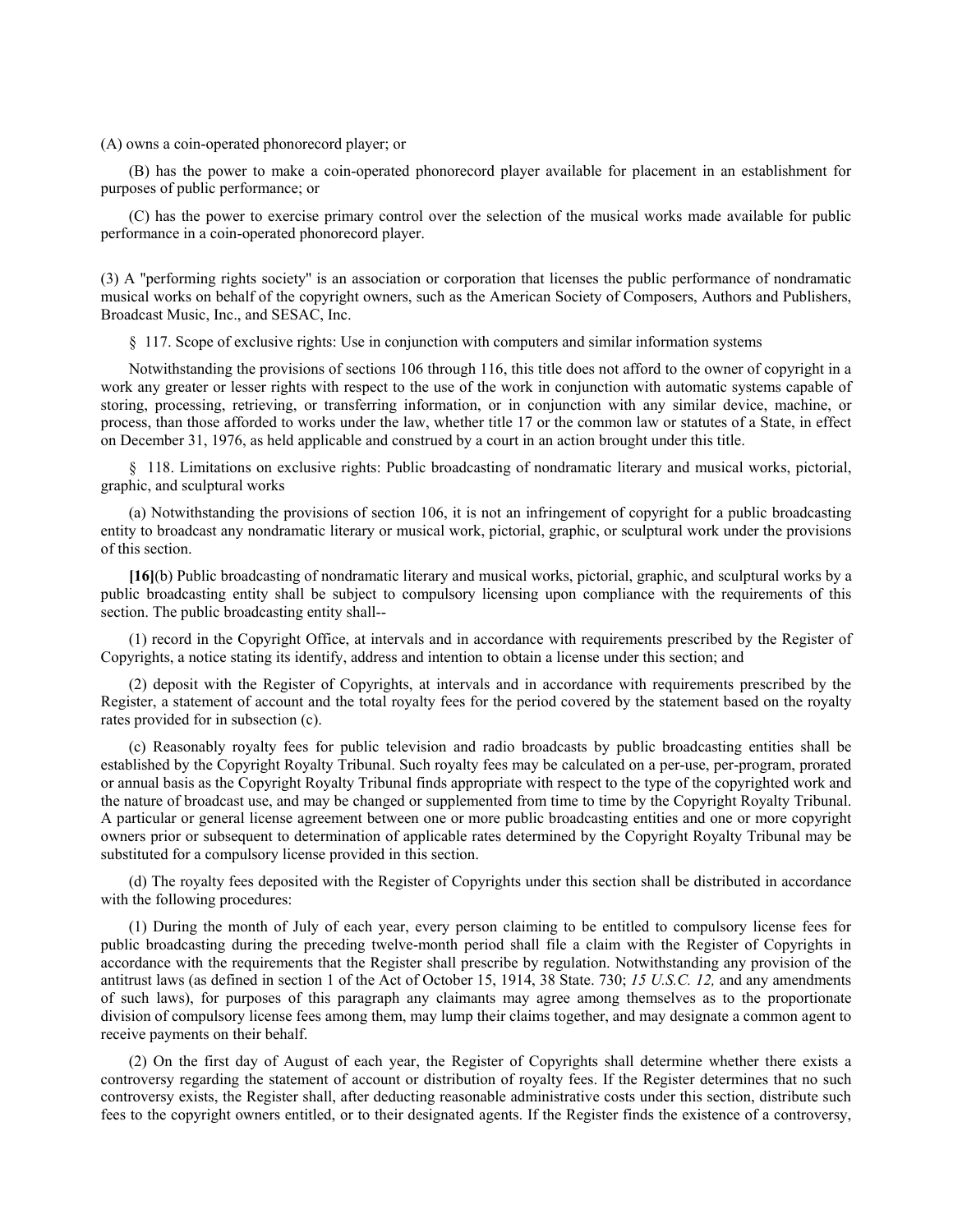the Register shall certify to such effect and proceed to constitute a panel of the Copyright Royalty Tribunal in accordance with section 803. In such cases, the reasonable administrative costs of the Register under this section shall be deducted prior to distribution of the royalty fees by the Tribunal.

(3) During the pendency of any proceeding under this subsection, the Register of Copyrights or the Copyright Royalty Tribunal shall withhold from distribution, an amount sufficient to satisfy all claims with respect to which a controversy exists, but shall have discretion to proceed to distribute any amounts that are not in controversy.

(e) The compulsory license provided in this section shall not apply to unpublished nondramatic literary or musical works or to dramatization rights for nondramatic literary or musical works.

(f) As used in this section, the term--

(1) ''public broadcasting'' means production, acquisition, duplication, interconnection, distribution, and transmission of educational television or radio programs (as defined in section 397 of the Federal Communications Act of 1934 *(47 U.S.C. 397))* by or for noncommercial educational broadcast stations (as defined in section 397 of the Federal Communications Act of 1934 *(47 U.S.C. 397),* except as may be otherwise exempted under sections 110(2), 111(a)(2) and (4), 112(b), and 114(a); and

(2) ''public broadcasting entity'' means any licensee or permittee of a noncommercial educational broadcast station, or any nonprofit institution or organization engaged in public broadcasting.

[17]Chapter 2. --COPYRIGHT OWNERSHIP AND TRANSFER

§ 201. Ownership of copyright

(a) INITIAL OWNERSHIP.--Copyright in work protected under this title vests initially in the author or authors of the work. The authors of a joint work are co-owners of copyright in the work.

(b) WORKS MADE FOR HIRE.--In the case of a work made for hire, the employer or other persons for whom the work was prepared is considered the author for purposes of this title, and, unless the parties have expressly agreed otherwise in a written instrument signed by them, owns all of the rights comprised in the copyright.

(c) CONTRIBUTIONS TO COLLECTIVE WORKS.--Copyright in each separate contribution to a collective work is distinct from copyright in the collective work as a whole, and vests initially in the author of the contribution. In the absence of an express transfer of the copyright or of any rights under it, the owner of copyright in the collective work is presumed to have acquired only the privilege of reproducing and distributing the contribution as part of that particular collective work, any revision of that collective work, and any later collective work in the same series.

(d) TRANSFER OF OWNERSHIP.--

(1) The ownership of a copyright may be transferred in whole or in part by any means of conveyance or by operation of law, and may be bequeathed by will or pass as personal property by the applicable laws of intestate succession.

(2) Any of the exclusive rights comprised in a copyright, including any subdivision of any of the rights specified by section 106, may be transferred as provided by clause (1) and owned separately. The owner of any particular exclusive right is entitled, to the extent of that right, to all of the protection and remedies accorded to the copyright owner by this title.

(e) INVOLUNTARY TRANSFER.--When an individual author's ownership of a copyright, or of any of the exclusive rights under a copyright, have not previously been transferred voluntarily by him, no action by any governmental body or other official or organization purporting to seize, expropriate, transfer, or exercise rights of ownership with respect to the copyright, or any of the exclusive rights under a copyright, shall be given effect under this title.

§ 202. Ownership of copyright as distinct from ownership of material object

Ownership of a copyright or of any of the exclusive rights under a copyright, is distinct from ownership of any material object in which the work is embodied. Transfer of ownership of any material object, including the copy or phonorecord in which the work is first fixed, does not of itself convey any rights in the copyrighted work embodied in the object; nor, in the absence of an agreement, does transfer of ownership of a copyright or of any exclusive rights under a copyright convey property rights in any material object.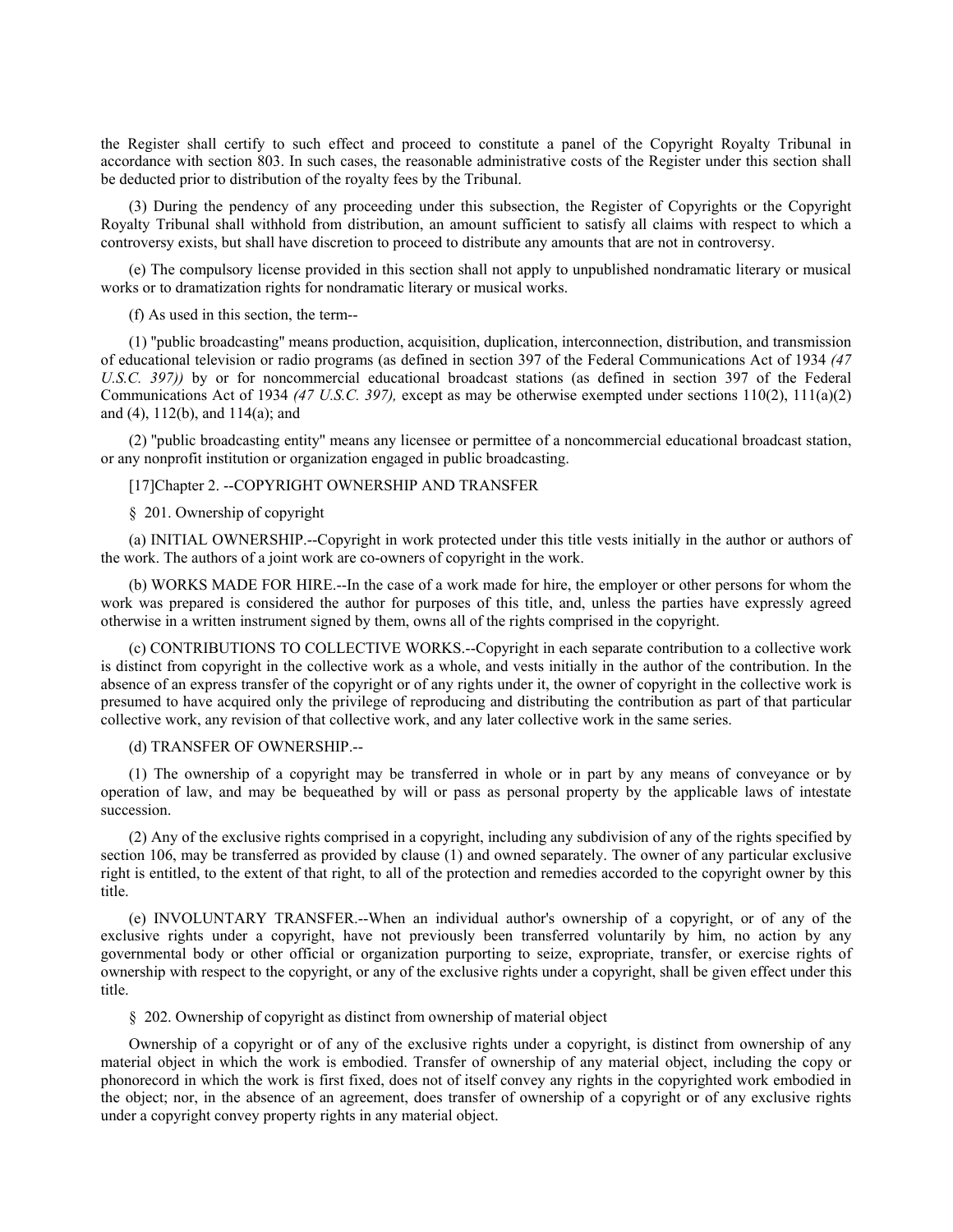§ 203. Termination of transfers and licenses granted by the author

(a) CONDITIONS FOR TERMINATION.--In the case of any work other than a work made for hire, the exclusive or nonexclusive grant of a transfer or license of copyright or of any right under a copyright, executed by the author on or after January 1, 1977, otherwise than by will, is subject to termination under the following conditions:

(1) In the case of a grant executed by one author, termination of the grant may be effected by that author or if he is dead, by the person or persons who, under clause (2) of this subsection, own and are entitled to exercise a total of more than one half of that author's termination interest. In the case of a grant executed by two or more authors of a joint work, termination of the grant may be effected by a majority of the authors who executed it; if any of such authors is dead, his termination interest may be exercised as a unit by the person or persons who, under clause (2) of this [18]subsection, own and are entitled to exercise a total of more that one half of his interest.

(2) Where an author is dead, his or her termination interest is owned, and may be exercised, by his widow (or her widower) and children or grandchildren as follows:

(A) The widow (or widower) owns the author's entire termination interest unless there are any surviving children or grandchildren of the author, in which case the widow (or widower) owns one half of the author's interest;

(B) The author's surviving children, and the surviving children of any dead child of the author, own the author's entire termination interest unless there is a widow (or widower), in which case the ownership of one half of the author's interest is divided among them;

(C) The rights of the author's children and grandchildren are in all cases divided among them and exercised on a per stirpes basis according to the number of his children represented; the share of the children of a dead child in a termination interest can be exercised only by the action of a majority of them.

(3) Termination of the grant may be effected at any time during a period of five years beginning at the end of thirty-five years from the date of execution of the grant; or, if the grant covers the right of publication of the work, the period begins at the end of thirty-five years from the date of publication of the work under the grant or at the end of forty years from the date of execution of the grant, whichever term ends earlier.

(4) The termination shall be effected by serving an advance notice in writing, signed by the number and proportion of owners of termination interests required under clauses (1) and (2) of this subsection, or by their duly authorized agents, upon the grantee or his successor in title.

(A) The notice shall state the effective date of the termination, which shall fall within the five-year period specified by clause (3) of this subsection, and the notice shall be served not less than two or more than ten years before that date. A copy of the notice shall be recorded in the Copyright Office before the effective date of termination, as a condition to its taking effect.

(B) The notice shall comply, in form, content, and manner of service, with requirements that the Register of Copyrights shall prescribe by regulation.

(5) Termination of the grant may be affected notwithstanding any agreement to the contrary, including an agreement to make a will or to make any future grant.

(b) EFFECT OF TERMINATION.--Upon the effective date of termination, all rights under this title that were covered by the terminated grant revert to the author, authors, and other persons owning termination interests under clauses (1) and (2) of subsection (a), including those owners who did not join in signing the notice of termination under clause (4) of subsection (a) but, with the following limitations:

(1) A derivative work prepared under authority of the grant before its termination may continue to be utilized under the terms of the grant after its termination, but this privilege does not extend to the preparation after the termination of other derivative works based upon the copyrighted work covered by the terminated grant.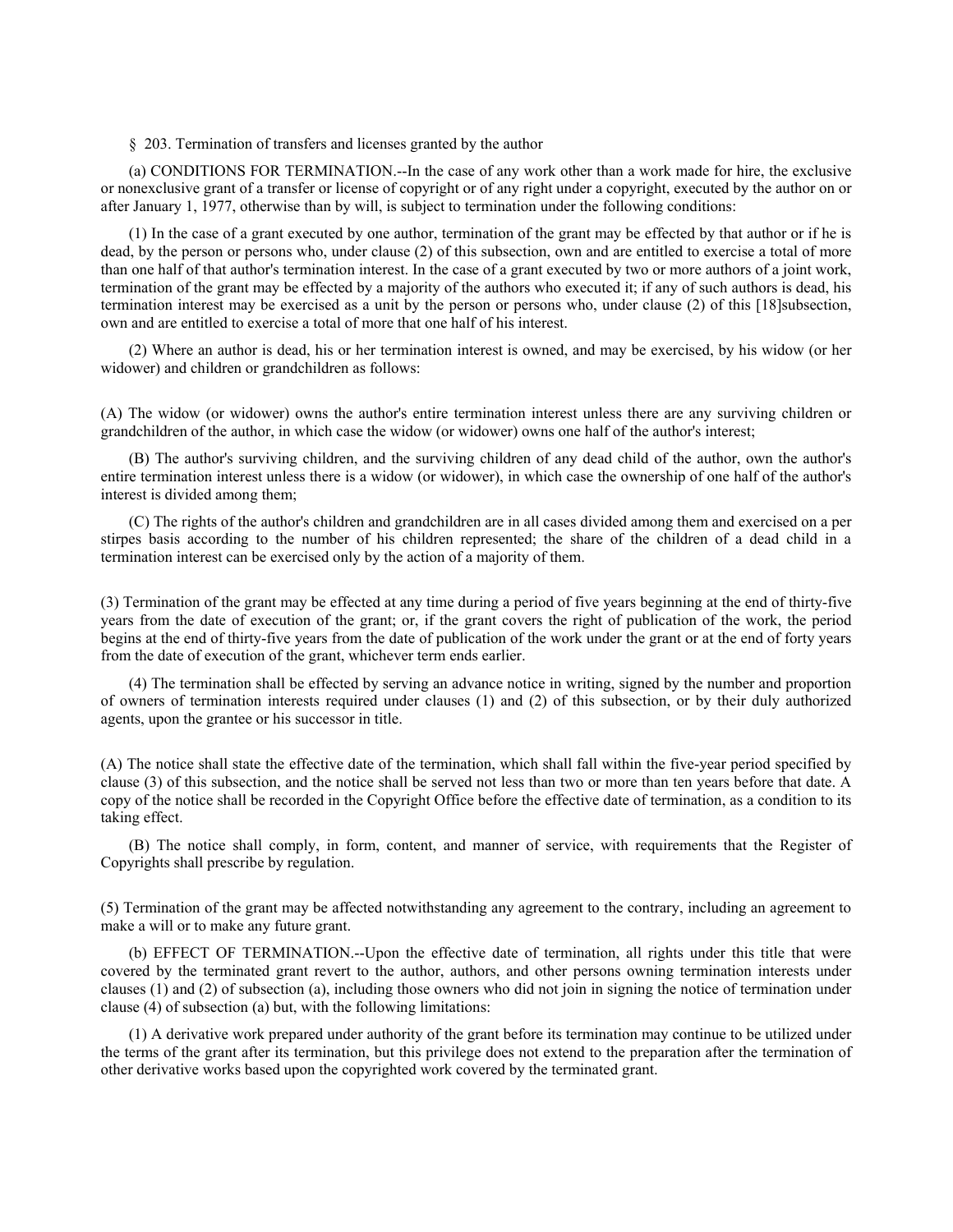(2) The future rights that will revert upon termination of the grant become vested on the date the notice of termination has been served as provided by clause (4) of subsection (a). The rights vest in the author, authors, and other persons named in, and in proportionate shares provided by, clauses (1) and (2) of subsection (a).

(3) Subject to the provisions of clause (4) of this subsection, a further grant, or agreement to make a further grant, of any right covered by a terminated grant is valid only if it is signed by the same number of proportion of the owners, in whom the right has vested under clause (2) of this subsection, as are required to terminate the grant under clauses (1) and (2) of subsection (a). Such further grant or agreement is effective with respect to all of the persons in whom the right it covers has vested under clause (2) of this subsection, including those who did not join in signing it. If any person dies after rights under a terminated grant have vested in him, his [19]legal, representatives, legates, or heirs at law represent him for purposes of this clause.

(4) A further grant, or agreement to make a further grant, of any right covered by a terminated grant is valid only if it is made after the effective date of the termination. As an exception, however, an agreement for such a further grant may be made between the persons provided by clause (3) of this subsection and the original grantee or his successor in title, after the notice of termination has been served as provided by clause (4) of subsection (a).

(5) Termination of a grant under this section affects only those rights covered by the grant that arise under this title, and in no way affects rights arising under any other Federal, State, or foreign laws.

(6) Unless and until termination is effected under this section, the grant, if it does not provide otherwise, continues in effect for the term of copyright provided by this title.

§ 204. Execution of transfers of copyright ownership

(a) A transfer of copyright ownership, other than by operation of law, is not valid unless an instrument of conveyance, or a note or memorandum of the transfer, is in writing and signed by the owner of the rights conveyed or his duly authorized agent.

(b) A certificate of acknowledgement is not required for the validity of a transfer, but is prima facie evidence of the execution of the transfer if:

(1) in the case of a transfer executed in the United State, the certificate is issued by a person authorized to administer oaths within the United States; or

(2) in the case of a transfer executed in a foreign country, the certificate is issued by a diplomatic or consular officer of the United States, or by a person authorized to administer oaths whose authority is provided by a certificate of such an officer.

§ 205. Recordation of transfers and other documents

(a) CONDITIONS FOR RECORDATION.--Any transfer of copyright ownership or other document pertaining to a copyright may be recorded in the Copyright Office if the document filed for recordation bears the actual signature of the person who executed it, or if it is accompanied by a sworn or official certification that it is a true copy of the original, signed document.

(b) CERTIFICATE OF RECORDATIONS.--The Register of Copyrights shall, upon receipt of a document as provided by subsection (a) and of the fee provided by section 708, record the document and return it with a certificate of recordation.

(c) RECORDATION AS CONSTRUCTIVE NOTICE.--Recordation of a document in the Copyright Office gives all persons constructive notice of the facts stated in the recorded document, but only if:

(1) the document, or material attached to it, specifically identifies the work to which it pertains so that, after the document is indexed by the Register of Copyrights, it would be revealed by a reasonable search under the title or registration number of the work; and

(2) registration has been made for the work.

(d) RECORDATION AS PREREQUISITE TO INFRINGEMENT SUIT.--No person claiming by virtue of a transfer to the owner of copyright or of any exclusive right under a copyright is entitled to institute an infringement action under this title until the instrument of transfer under which he claims has been recorded in the Copyright Office, but suit may be instituted after such recordation on a cause of action that arose before recordation.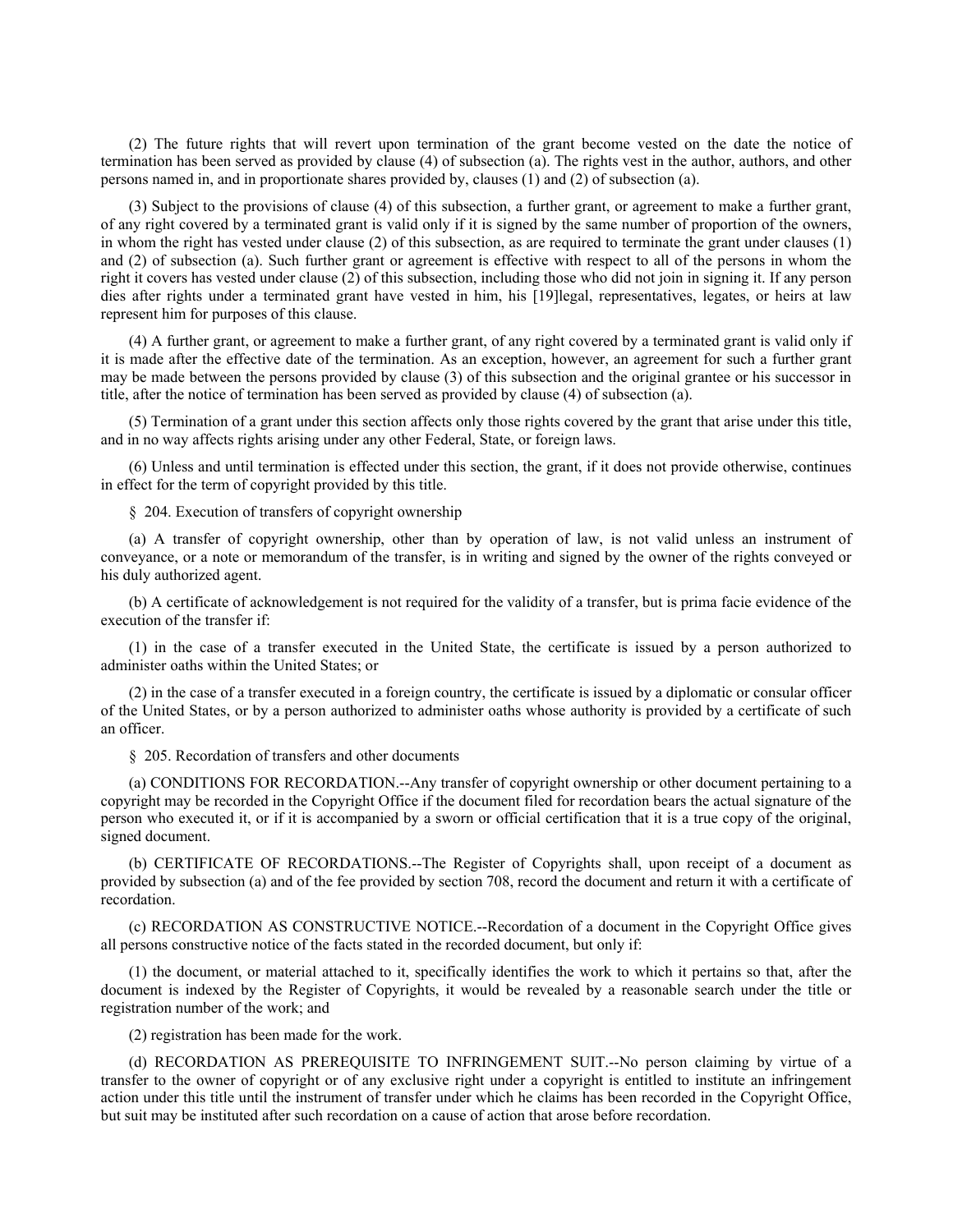(e) PRIORITY BETWEEN CONFLICTING TRANSFERS.--As between two conflicting transfers, the one executed first prevails if it is recorded, in the manner required to give constructive notice under subsection (c) within one month after its execution in the United States or within two months after its execution abroad, or a [sic] any time before recordation in such manner of the later transfer. Otherwise the later transfer prevails if recorded first in such manner, and if taken in good faith, for valuable consideration or on the basis of a binding promise to pay royalties, and without notice of the earlier transfer.

(f) PRIORITY BETWEEN CONFLICTING TRANSFER OF OWNERSHIP AND NONEXCLUSIVE LICENSE.- -A nonexclusive license, whether recorded or not, prevails over a conflicting transfer of copyright ownership if the license is evidenced by a writ**[20]**ten instrument signed by the owner of the rights licensed or his duly authorized agent, and if:

(1) the license was taken before the execution of the transfer; or

(2) the license was taken in good faith before recordation of the transfer and without notice of it.

Vol 8: Chapter 3. --DURATION OF COPYRIGHT

§ 301. Pre-emption with respect to other laws

(a) On and after January 1, 1977, all legal or equitable rights that are equivalent to any of the exclusive rights within the general scope of copyright as specified by section 106 in works of authorship that are fixed in a tangible medium of expression and come within the subject matter of copyright as specified by sections 102 and 103, whether created before or after that date and whether published or unpublished, are governed exclusively by this title. Thereafter, no person is entitled to any such right or equivalent right in any such work under the common law or statutes of any State.

(b) Nothing in this title annuls or limits any rights or remedies under the common law or statutes of any State with respect to:

(1) subject matter that does not come within the subject matter of copyright as specified by sections 102 and 103, including works of authorship not fixed in any tangible medium of expression; or

(2) any cause of action arising from undertakings commenced before January 1, 1977; or

(3) activities violating legal or equitable rights that are not equivalent to any of the exclusive rights within the general scope of copyright as specified by section 106, including rights against misappropriation not equivalent to any of such exclusive rights, breaches of contract, breaches of trust, trespass, conversion, invasion of privacy, defamation, and deception trade practices such as passing off and false representation; or

(4) sound recordings fixed prior to February 15, 1972.

(c) Nothing in this title annuls or limits any rights or remedies under any other Federal statute.

§ 302. Duration of copyright: Works created on or after January 1, 1977

(a) IN GENERAL.--Copyright in a work created on or after January 1, 1977, subsists from its creation and, except as provided by the following subsections, endures for a term consisting of the life of the author and fifty years after his death.

(b) JOINT WORKS.--In the case of a joint work prepared by two or more authors who did not work for hire, the copyright endures for a term consisting of the life of the last surviving author and fifty years after his death.

(c) ANONYMOUS WORKS, PSEUDONYMOUS WORKS, AND MADE FOR HIRE.--In the case of an anonymous work, a pseudonymous work or a work made for hire, the copyright endures for a term of seventy-five years from the year of its first publication, or a term of one hundred years from the year of its creation, whichever expires first. If, before the end of such term, the identity of one or more of the authors of an anonymous or pseudonymous work is revealed in the records of a registration made for that work under subsection (a) or (d) of section 407, or in the records provided by this subsection, the copyright in the work endures for the term specified by subsections (a) or (b), based on the life of the author or authors whose identity has been revealed. Any person having an interest in the copyright in an anonymous or pseudonymous work may at any time record, in records to be maintained by the Copyright Office for that purpose, a statement identifying one or more authors of the work; the statement shall also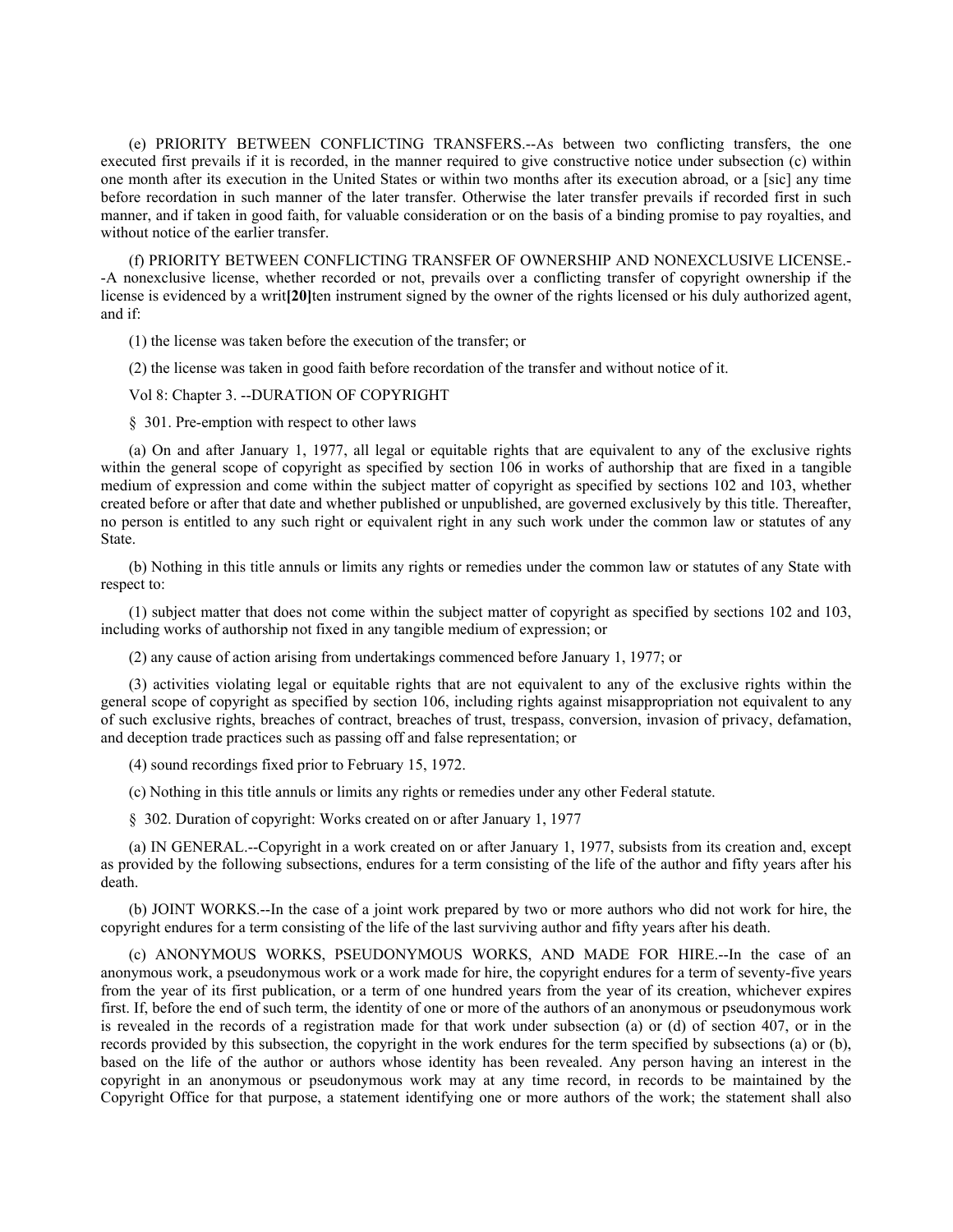identify the person filing it, the nature of his interest, the source of his information, and the particular work affected, and shall comply in form and content with requirements that the Register of Copyrights shall prescribe by regulation.

(d) RECORDS RELATING TO DEATH OF AUTHORS.--Any person having an interest in a copyright may at any time record in the Copyright Office a statement of **[21]**the date of death of the author of the copyrighted work, or a statement that the author is still living on a particular date. The statement shall identify the person filing it, the nature of his interest, and the source of his information, and shall comply in form and content with requirements that the Register of Copyrights shall prescribe by regulation. The Register shall maintain current records of information relating to the death of authors of copyrighted works, based on such recorded statements and, to the extent he considers practicable, on data contained in any of the records of the Copyright Office or in other reference sources.

(e) PRESUMPTION AS TO AUTHOR'S DEATH.--After a period of seventy-five years from the year of first publication of a work, or a period of one hundred years from the year of its creation, whichever expires first, any person who obtains from the Copyright Office a certified report that the records provided by subsection (d) disclose nothing to indicate that the author of the work is living, or died less than fifty years before, is entitled to the benefit of a presumption that the author has been dead for at least fifty years. Reliance in good faith upon this presumption shall be a complete defense to any action for infringement under this title.

§ 303. Duration of copyright: Works created but not published or copyrighted before January 1, 1977

Copyright in a work created before January 1, 1977, but not theretofore in the public domain or copyrighted, subsists from January 1, 1977, and endures for the term provided by section 302. In no case, however, shall the term of copyright in such a work expire before December 31, 2001; and, if the work is published on or before December 31, 2001, the term of copyright shall not expire before December 31, 2026.

§ 304. Duration of copyright: Subsisting copyrights

(a) COPYRIGHTS IN THEIR FIRST TERM ON JANUARY 1, 1977.--Any copyright, the first term of which is subsisting on January 1, 1977, shall endure for twenty-eight years from the date it was originally secured: *Provided*, That in the case of any posthumous work or of any periodical, cyclopedic, or other composite work upon which the copyright was originally secured by the proprietor thereof, or of any work copyrighted by a corporate body (otherwise than as assignee or licensee of the individual author) or by an employer for whom such work is made for hire, the proprietor of such copyright shall be entitled to a renewal and extension of the copyright in such work for the further term of forty-seven years when application for such renewal and extension shall have been made to the Copyright Office and duly registered therein within one year prior to the expiration of the original term of copyright: *And provided further*, That in the case of any other copyrighted work, including a contribution by an individual author to a periodical or to a cyclopedic or other composite work, the author of such work, if still living, or the widow, widower, or children of the author, if the author be not living, or if such author, widow, widower, or children be not living, then the author's executors, or in the absence of a will, his next of kin shall be entitled to a renewal and extension of the copyright in such work for a further term of forty-seven years when application for such renewal and extension shall have been made to the Copyright Office and duly registered therein within one year prior to the expiration of the original term of copyright: *And provided further*, That in default of the registration of such application for renewal and extension, the copyright in any work shall terminate at the expiration of twenty-eight years from the date copyright was originally secured.

(b) COPYRIGHTS IN THEIR RENEWAL TERM OR REGISTERED FOR RENEWAL BEFORE JANUARY 1, 1977.--The duration of any copyright, the renewal term of which is subsisting at any time between December 31, 1975, and December 31, 1976, inclusive, or for which renewal registration is made between December 31, 1975, and December 31, 1976, inclusive, is extended to endure for a term of 75 years from the date copyright was originally secured.

(c) TERMINATION OF TRANSFERS AND LICENSES COVERING EXTENDED RENEWAL TERM.--In the case of any copyright subsisting in either its first or renewal term on January 1, 1977, other than a copyright in a work made for hire, the exclusive or nonexclusive grant of a transfer or license of the renewal copyright or of any right under it, executed before January 1, 1977, by any of the persons designated [22]by the second proviso of subsection (a) of this section, otherwise than by will, is subject to termination under the following condition:

(1) In the case of a grant executed by a person or persons other than the author, termination of the grant may be effected by the surviving person or persons who executed it. In the case of a grant executed by one or more of the authors of the work, termination of the grant may be effected, to the extent of a particular author's share in the ownership of the renewal copyright, by the author who executed it or, if such author is dead, by the person or persons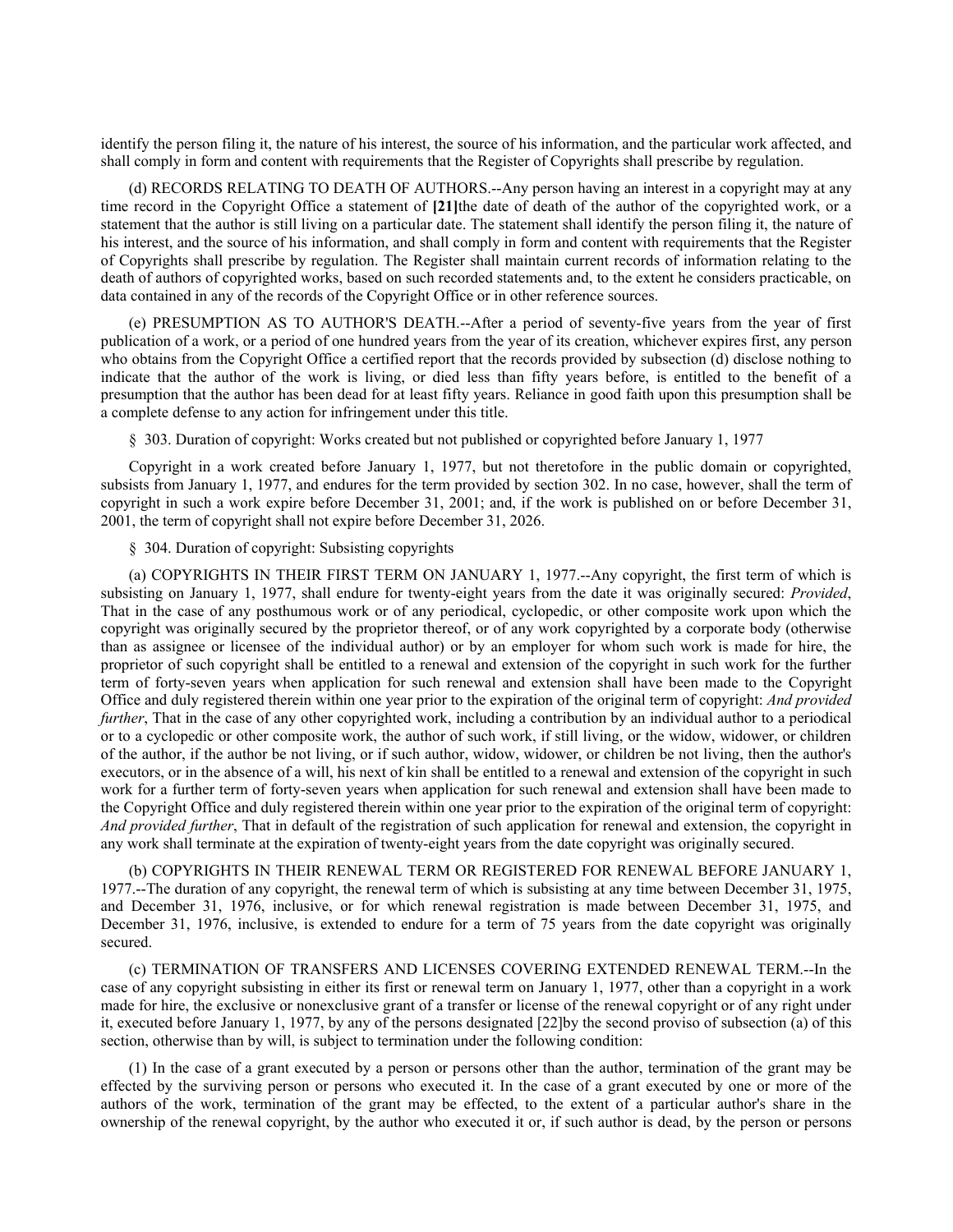who, under clause (2) of this subsection, own and are entitled to exercise a total of more than one half of that author's termination interest.

(2) Where an author is dead, his or her termination interest is owned, and may be exercised, by his widow (or her widower) and children or grandchildren as follows:

(A) The widow (or widower) owns the author's entire termination interest unless there are any surviving children or grandchildren of the author, in which case the widow (or widower) owns one half of the author's interest;

(B) The author's surviving children, and the surviving children of any dead child of the author, own the author's entire termination interest unless there is a widow (or widower), in which case the ownership of one half of the author's interest is divided among them;

(C) The rights of the author's children and grandchildren are in all cases divided among them and exercised on a per stirpes basis according to the number of his children represented; the share of the children of a dead child in a termination interest can be exercised only by the action of a majority of them.

(3) Termination of the grant may be effected at any time during a period of five years beginning at the end of fifty-six years from the date copyright was originally secured, or beginning on January 1, 1977, whichever is later.

(4) The termination shall be effected by serving an advance notice in writing upon the grantee or his successor in title. In the case of a grant executed by a person or persons other than the author, the notice shall be signed by all of those entitled to terminate the grant under clause (1) of this subsection, or by their duly authorized agents. In the case of a grant executed by one or more of the authors of the work, the notice as to any one author's share shall be signed by him or his duly authorized agent or, if he is dead, by the number and proportion of the owners of his termination interest required under clauses (1) and (2) of this subsection or by their duly authorized agents.

(A) The notice shall state the effective date of the termination, which shall fall within the five-year period specified by clause (3) of this subsection, and the notice shall be served not less than two or more than ten years before that date. A copy of the notice shall be recorded in the Copyright Office before the effective date of termination, as a condition to its taking effect.

(B) The notice shall comply, in form, content, and manner of service, with requirements that the Register of Copyrights shall prescribe by regulation.

(5) Termination of the grant may be effected notwithstanding any agreement to the contrary, including an agreement to make a will or to make any future grant.

(6) In the case of a grant executed by a person or persons other than the author, all rights under this title that were covered by the terminated grant revert, upon the effective date of termination, to all of those entitled to terminate the grant under clause (1) of this subsection. In the case of a grant executed by one or more of the authors of the work, all of a particular author's rights under this title that were covered by the terminated grant revert, upon the effective date of termination, to that author or, if he is dead, to the persons owning his termination interest under clause (2) of this subsection, including those owners who did not join in signing the notice of termination under clause (4) of this subsection. In all cases the reversion of rights is subject to the following limitations:

(A) A derivative work prepared under authority of the grant before its termination may continue to be utilized under the terms of the grant after its termination, but this privilege does not extend to the prepara**[23]**tion after the termination of other derivative works based upon the copyrighted work covered by the terminated grant.

(B) The future rights that will revert upon termination of the grant become vested on the date the notice of termination has been served as provided by clause (4) of this subsection.

(C) Where an author's rights revert to two or more persons under clause (2) of this subsection, they shall vest in those persons in the proportionate shares provided by that clause. In such a case, and subject to the provisions of subclause (D) of this clause, a further grant, or agreement to make a further grant, of a particular author's share with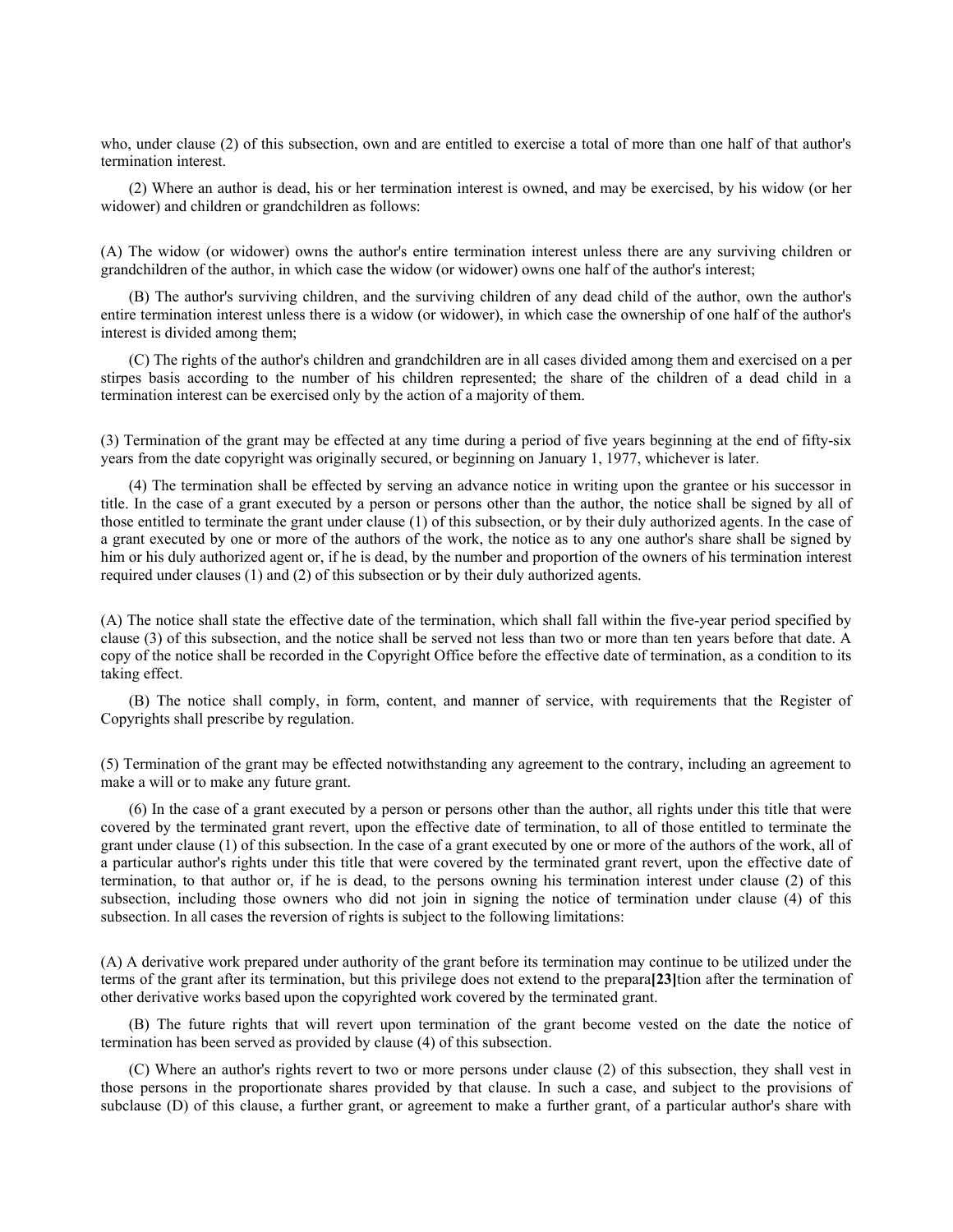respect to any right covered by a terminated grant is valid only if it is signed by the same number and proportion of the owners, in whom the right has vested under this clause, as are required to terminate the grant under clause (2) of this subsection. Such further grant or agreement is effective with respect to all of the persons in whom the right it covers has vested under this subclause, including those who did not join in signing it. If any person dies after rights under a terminated grant have vested in him, his legal representatives, legatees, or heirs at law represent him for purposes of this subclass.

(D) A further grant, or agreement to make a further grant, of any right covered by a terminated grant is valid only if it is made after the effective date of the termination. As an exception, however, an agreement for such a further grant may be made between the author or any of the persons provided by the first sentence of clause (6) of this subsection, or between the persons provided by subclause (C) of this clause, and the original grantee or his successor in title, after the notice of termination has been served as provided by clause (4) of this subsection.

(E) Termination of a grant under this subsection affects only those rights covered by the grant that arise under this title, and in no way affects rights arising under any other Federal, State, or foreign laws.

(F) Unless and until termination is effected under this section, the grant, if it does not provide otherwise, continues in effect for the remainder of the extended renewal term.

§ 305. Duration of copyright: Terminal date

All terms of copyright provided by sections 302 through 304 run to the end of the calendar year in which they would otherwise expire.

Vol 8: Chapter 4. --COPYRIGHT NOTICE, DEPOSIT, AND REGISTRATION

§ 401. Notice of copyright: Visually perceptible copies

(a) GENERAL REQUIREMENT.--Whenever a work protected under this title is published in the United States or elsewhere by authority of the copyright owner, a notice of copyright as provided by this section shall be placed on all publicly distributed copies from which the work can be visually perceived, either directly or with the aid of a machine or device.

(b) FORM OF NOTICE.--The notice appearing on the copies shall consist of the following three elements:

(1) the symbol c (c) (the letter C in a circle), the word ''Copyright,'' or the abbreviation ''Copr.'';

(2) the year of first publication of the work; in the case of compilations or derivative works incorporating previously published material the year date of first publication of the compilation or derivative work is sufficient. The year date may be omitted where a pictoriral, graphic, or sculptural work, **[24]**with accompanying text matter, if any, is reproduced in or on greeting cards, postcards, stationery, jewelry, dolls, toys, or any useful articles;

(3) the name of the owner of copyright in the work, or an abbreviation by which the name can be recognized, or a generally known alternative designation of the owner.

(c) POSITION OF NOTICE.--The notice shall be affixed to the copies in such manner and location as to give reasonable notice of the claim of copyright. The Register of Copyrights shall prescribe by regulation, as examples, specific methods of affixation and positions of the notice on various types of works that will satisfy this requirement, but these specifications shall not be considered exhaustive.

§ 402. Notice of copyright: Phonorecords of sound recordings

(a) GENERAL REQUIREMENT.--Whenever a sound recording protected under this title is published in the United States or elsewhere by authority of the copyright owner, a notice of copyright as provided by this section shall be placed on all publicly distributed phonorecords of the sound recording.

(b) FORM OF NOTICE.--The notice appearing on the phonorecords shall consist of the following three elements:

(1) the symbol P (the letter P in a circle);

(2) the year of first publication of the sound recording;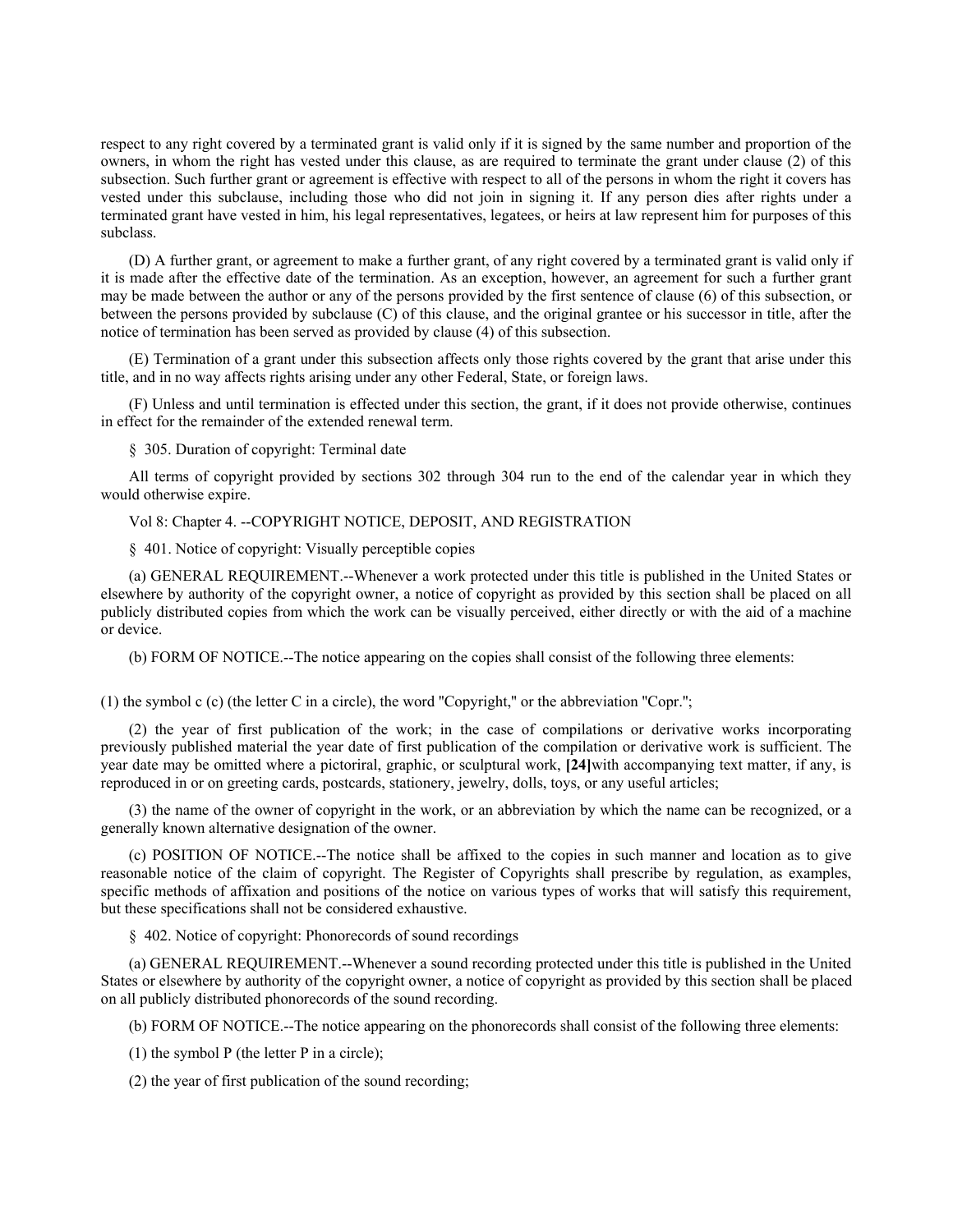(3) the name of the owner of copyrights in the sound recording, or an abbreviation by which the name can be recognized, or a generally known alternative designation of the owner; if the producer of the sound recording is named on the phonorecord labels or containers, and if no other name appears in conjunction with the notice, his name shall be considered a part of the notice.

(c) POSITION OF NOTICE.--The notice shall be placed on the surface of the phonorecord, or on the phonorecord label or container, in such manner and location as to give reasonable notice of the claim of copyright.

§ 403. Notice of copyright: Publications incorporating United States Government works

Whenever a work is published in copies of phonorecords consisting preponderantly of one or more works of the United States Government, the notice of copyright provided by section 401 or 402 shall also include a statement identifying, either affirmatively or negatively, those portions of the copies or phonorecords embodying any work or works protected under this title.

§ 404. Notice of copyright: Contributions to collective works

(a) A separate contribution to a collective work may bear its own notice of copyright, as provided by sections 401 through 403. However, a single notice applicable to the collective work as a whole is sufficient to satisfy the requirements of sections 401 through 403 with respect to the separate contributions it contains (not including advertisements inserted on behalf of persons other than the owner of copyright in the collective work), regardless of the ownership of copyright in the contributions and whether or not they have been previously published.

(b) Where the person named in a single notice applicable to a collective work as a whole is not the owner of copyright in a separate contribution that does not bear its own notice, the case is governed by the provisions of section 406(a).

§ 405. Notice of copyright: Omission of notice

(a) EFFECT OF OMISSION ON COPYRIGHT.--The omission of the copyright notice described by sections 401 through 403 from copies or phonorecords publicly distributed by authority of the copyright owner does not invalidate the copyright in a work if:

(1) the notice has been omitted from no more than a relatively small number of copies or phonorecords distributed to the public; or

(2) registration for the work has been made before or is made within five years after the publication without notice, and a reasonable effort is made to add notice to all copies or phonorecords that are distributed to the public in the United States after the omission has been discovered; or

(3) the notice has been omitted in violation of an express requirement in writing that, as a condition of the copyright owner's authorization of the public distribution of copies or phonorecords, they bear the prescribed notice.

**[25]**(b) EFFECT OF OMISSION ON INNOCENT INFRINGERS.--Any person who innocently infringes a copyright, in reliance upon an authorized copy or phonorecord from which the copyright notice has been omitted, incurs no liability for actual or statutory damages under section 504 for any infringing acts committed before receiving actual notice that registration for the work has been made under section 408, if he proves that he was mislead by the omission of notice. In a suit for infringement in such a case the court may allow or disallow recovery of any of the infringer's profits attributable to the infringement, and may enjoin the continuation of the infringing undertaking or may require, as a condition for permitting the infringer to continue his undertaking, that he pay the copyright ower [sic] a reasonable license fee in an amount and on terms fixed by the court.

(c) REMOVAL OF NOTICE.--Protection under this title is not affected by the removal, destruction, or obliteration of the notice, without the authorization of the copyright owner, from any publicly distributed copies or phonorecords.

§ 406. Notice of copyright: Error in name or date

(a) ERROR IN NAME.--Where the person named in the copyright notice on copies or phonorecords publicly distributed by authority of the copyright owner is not the owner of copyright, the validity and ownership of the copyright are not affected. In such a case, however, any person who innocently begins an undertaking that infringes the copyright has a complete defense to any action for such infringement if he proves that he was misled by the notice and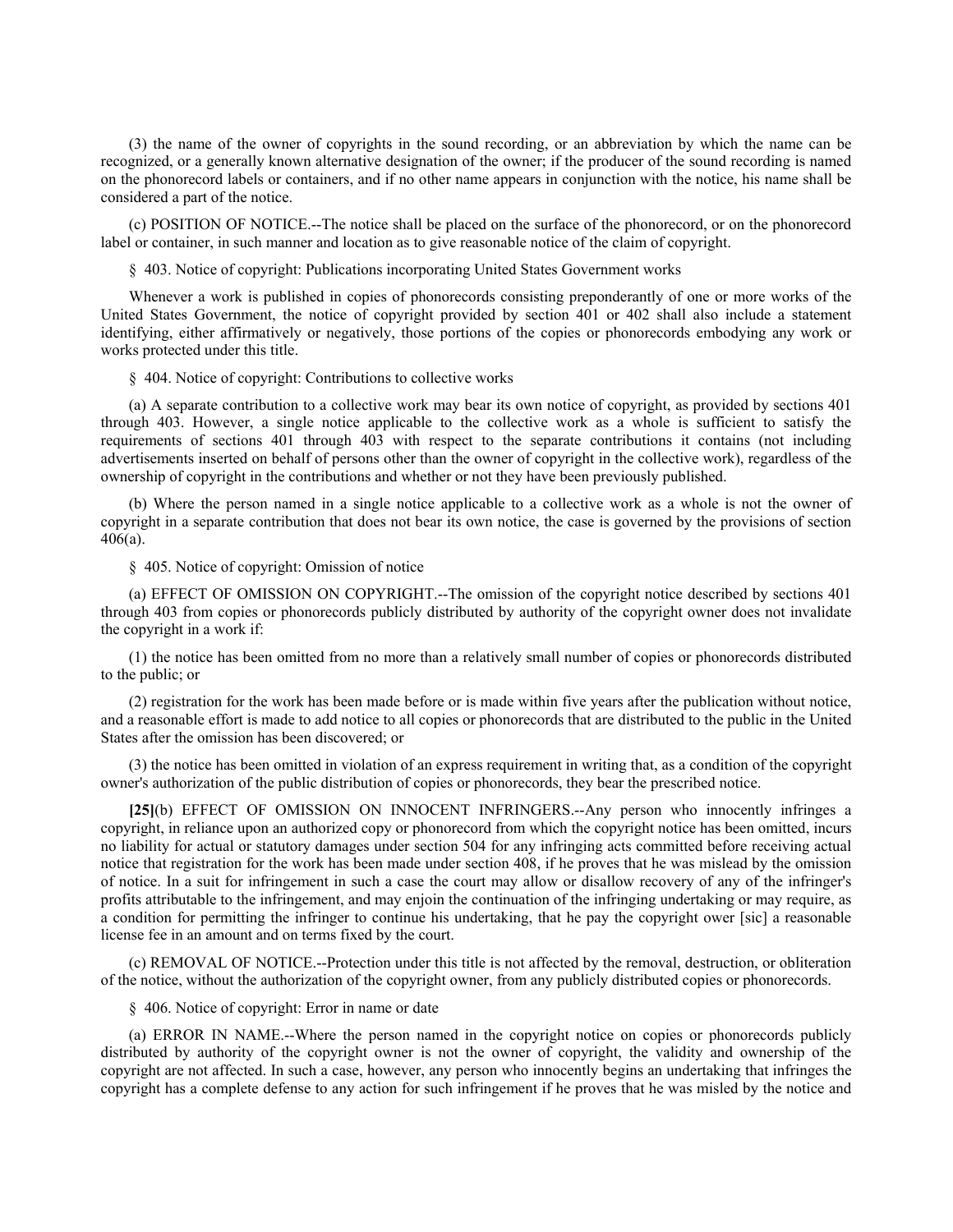began the undertaking in good faith under a purported transfer or license from the person named therein, unless before the undertaking was begun:

(1) registration for the work had been made in the name of the owner of copyright; or

(2) a document executed by the person named in the notice and showing the ownership of the copyright had been recorded.

The person named in the notice is liable to account to the copyright owner for all receipts from purported transfers or licenses made by him under the copyright.

(b) ERROR IN DATE.--When the year date in the notice on copies or phonorecords distributed by authority of the copyright owner is earlier than the year in which publication first occurred, any period computed from the year of first publication under section 302 is to be computed from the year in the notice. Where the year date is more than one year later than the year in which publication first occurred, the work is considered to have been published without any notice and is governed by the provisions of section 405.

(c) OMISSION OF NAME OR DATE.--Where copies or phonorecords publicly distributed by authority of the copyright owner contains no name or no date that could reasonably be considered a part of the notice, the work is considered to have been published without any notice and is governed by the provisions of section 405.

§ 407. Deposit of copies or phonorecords for Library of Congress

(a) Except as provided by subsection (c), the owner of copyright or of the exclusive right of publication in a work published with notice of copyright in the United States shall deposit, within three months after the date of such publication:

(1) two complete copies of the best edition; or

(2) if the work is a sound recording, two complete phonorecords of the best edition, together with any printed or other visually perceptible material published with such phonorecords.This deposit is not a condition of copyright protection.

(b) The required copies or phonorecords shall be deposited in the Copyright Office for the use or disposition of the Library of Congress. The Register of Copyrights shall, when requested by the depositor and upon payment of the fee prescribed by section 708, issue a receipt for the deposit.

(c) The Register of Copyrights may by regulation exempt any categories of material from the deposit requirements of this section, or require deposit of only one copy or phonorecord with respect to any categories.

(d) At any time after publication of a work as provided by subsection (a), the Register of Copyrights may make written demand for the required deposit on any of the persons obligated to make the deposit under subsection (a). Unless deposit is made within three months after the demand is received, the person or persons on whom the demand was made are liable:

(1) to a fine of not more than \$ 250 for each work; and

**[26]**(2) to pay to the Library of Congress the total retail price of copies or phonorecords demanded, or, if no retail price has been fixed, the reasonable cost to the Library of Congress of acquiring them.

§ 408. Copyrights registration in general

(a) REGISTRATION PERMISSIVE.--At any time during the subsistence of copyright in any published or unpublished work, the owner of copyright or of any exclusive right in the work may obtain registration of the copyright claim by delivering to the Copyright Office the deposit specified by this section, together with the application and fee specified by sections 409 and 708. Subject to the provisions of section 405(a), such registration is not a condition of copyright protection.

(b) DEPOSIT FOR COPYRIGHT REGISTRATION.--Except as provided by subsection (c), the material deposited for registration shall include:

(1) in the case of an unpublished work, one complete copy or phonorecord;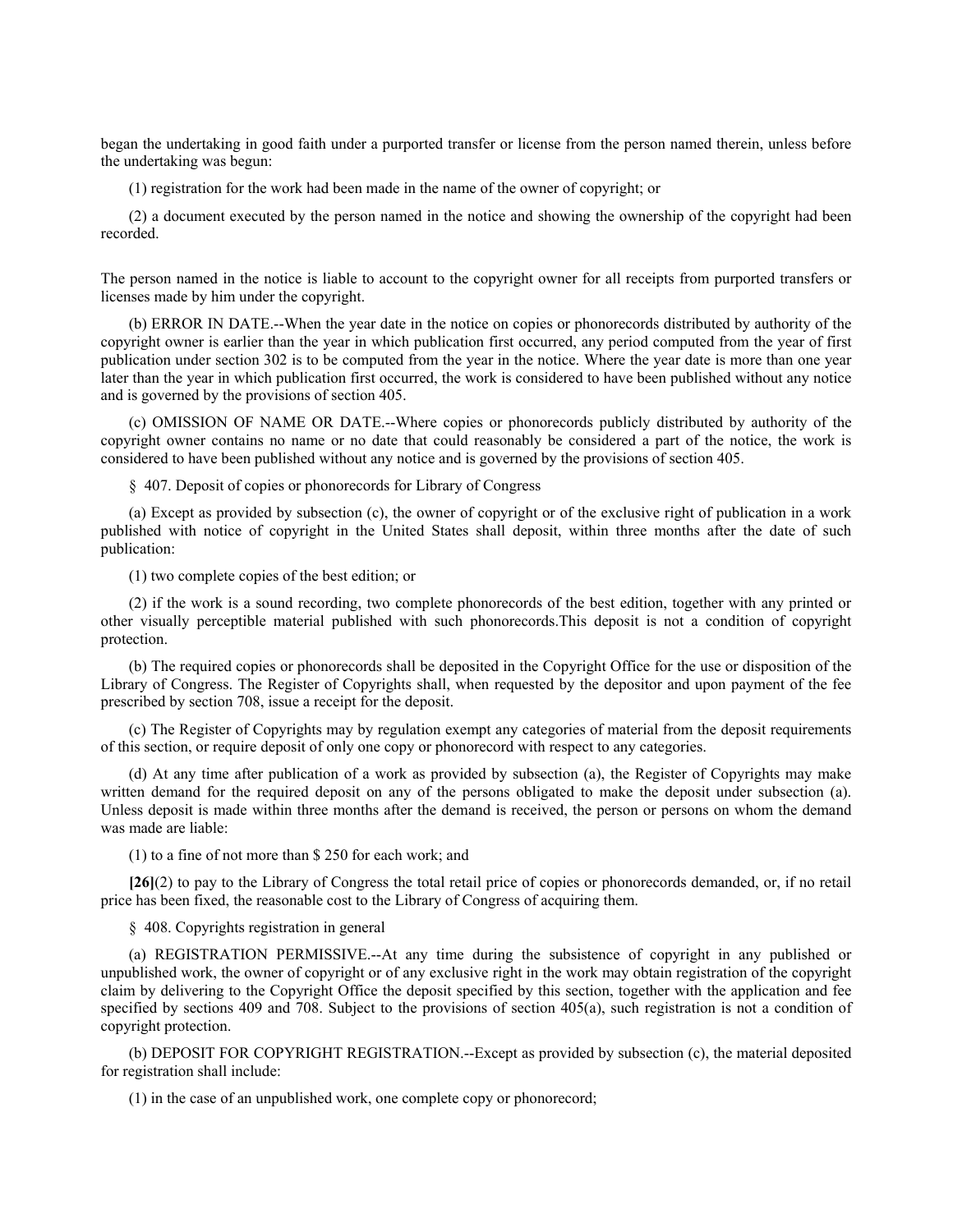(2) in the case of a published work, two complete copies or phonorecords of the best edition;

(3) in the case of a work first published abroad, one complete copy or phonorecord as so published;

(4) in the case of a contribution to a collective work, one complete copy or phonorecord of the best edition of the collective work. Copies or phonorecords deposited for the Library of Congress under section 407 may be used to satisfy the deposit provisions of this section, if they are accompanied by the prescribed application and fee, and by any additional identifying material that the register may, by regulation, require.

#### (c) ADMINISTRATIVE CLASSIFICATION AND OPTIONAL DEPOSIT.--

(1) The Register of Copyrights is authorized to specify by regulation the administrative classes into which works are to be placed for purposes of deposit and registration, and the nature of the copies or phonorecords to be deposited in the various classes specified. The regulations may require or permit, for particular classes, the deposit of identifying material instead of copies or phonorecords, the deposit of only one copy or phonorecord where two would normally be required, or a single registration for a group of related works. This administrative classification of works has no exclusive rights provided by this title.

(2) Without prejudice to his general authority under clause (1), the Register of Copyrights shall establish regulations specifically permitting a single registration for a group of works by the same individual author, all first published as contributions to periodicals, including newspapers, within a twelve-month period, on the basis of a single deposit, application, and registration fee, under all of the following conditions:

(A) if each of the works as first published bore a separate copyright notice, and the name of the owner of copyright in the work, or an abbreviation by which the name can be recognized, or a generally known alternative designation of the owner was the same in each notice; and

(B) if the deposit consists of one copy of the entire issue of the periodical, or of the entire section in the case of a newspaper, in which each contribution was first published; and

(C) if the application identifies each work separately, including the periodical containing it and its date of first publication.

(3) As an alternative to separate renewal registrations under subsection (a) of section 304, a single renewal registration may be made for a group of works by the same individual author, all first published as contributions to periodicals, including newspapers, upon the filing of a single application and fee, under all of the following conditions:

(A) the renewal claimant or claimants, and the basis of claim or claims under section 304(a), is the same for each of the works; and

(B) the works were all copyrighted upon their first publication, either through a separate copyright notice and registration or by virtue of a general copyright notice in the periodical issue as a whole; and

(C) all of the works were first published not more than twenty-eight or less than twenty-seven years before the date of receipt of the renewal application and fee; and

(D) the renewal application identifies each work separately, including the periodical containing it and its date of first publication.

**[27]**(d) CORRECTIONS AND AMPLIFICATIONS.--The Register may also establish, by regulation, formal procedures for the filing of an application for supplementary registration, to correct an error in a copyright registration or to amplify the information given in a registration. Such application shall be accompanied by the fee provided by section 708, and shall clearly identify the registration to be corrected or amplified. The information contained in a supplementary registration augments but does not supersede that contained in the earlier registration.

(e) PUBLISHED EDITION OF PREVIOUSLY REGISTERED WORK.--Registration for the first published edition of a work previously registered in unpublished form may be made even though the work as published is substantially the same as the unpublished version.

### § 409. Application for registration

The application for copyright registration shall be made on a form prescribed by the Register of Copyrights and shall include: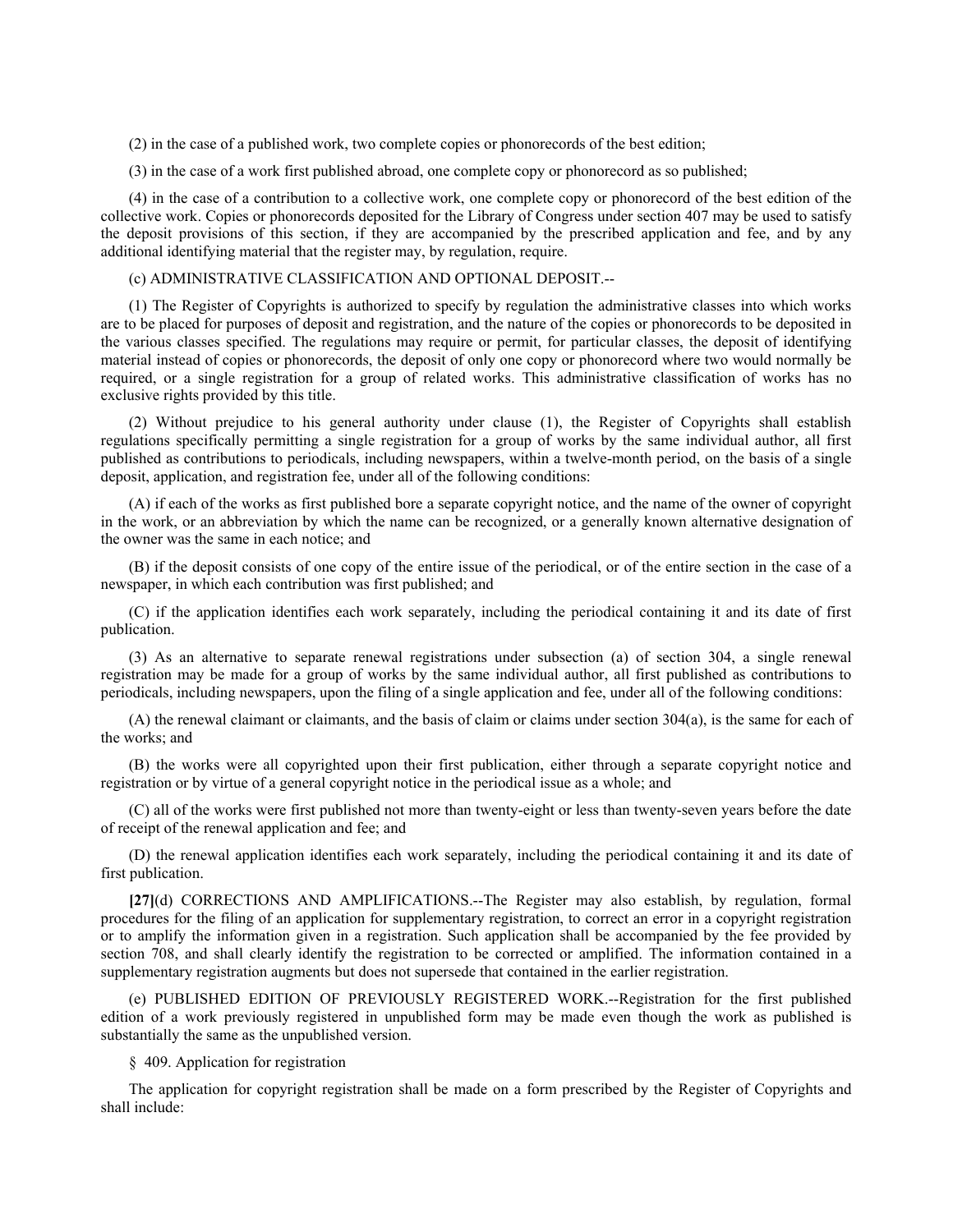(1) the name and address of the copyright claimant;

(2) in the case of a work other than an anonymous or pseudonymous work, the name and nationality or domicile of the author or authors and, if one or more of the authors is dead, the date of their deaths;

(3) if the work is anonymous or pseudonymous, the nationality or domicile of the author or authors;

(4) in the case of a work made for hire, a statement to this effect;

(5) if the copyright claimant is not the author, a brief statement of how the claimant obtained ownership of the copyright;

(6) the title of the work, together with any previous or alternative titles under which the work can be identified;

(7) the year in which creation of the work was completed;

(8) if the work has been published, the date and nation of its first publication;

(9) in the case of a compilation or derivative work, an identification of any pre-existing work or works that it is based on or incorporates, and a brief, general statement of the additional material covered by the copyright claim being registered;

(10) in the case of a published work containing material of which copies are required by section 601 to be manufactured in the United States, the names of the persons or organizations who performed the processes specified by subsection (c) of section 601 with respect to that material, and the places where those processes were performed; and

(11) any other information regarded by the Register of Copyrights as bearing upon the preparation or identification of the work or the existence, ownership, or duration of the copyright.

§ 410. Registration of claim and issuance of certificate

(a) When, after examination, the Register of Copyrights determines that, in accordance with the provisions of this title, the material deposited constitutes copyrightable subject matter and that the other legal and formal requirements of this title have been met, he shall register the claim and issue to the applicant a certificate of registration under the seal of the Copyright Office. The certificate shall contain the information given in the application, together with the number and effective date of the registration.

(b) In any case in which the Register of Copyrights determines that, in accordance with the provisions of this title, the material deposited does not constitute copyrightable subject matter or that the claim is invalid for any other reason, he shall refuse registration and shall notify the applicant in writing of the reasons for his action.

(c) In any judicial proceedings the certificate of a registration made before or within five years after first publication of the work shall constitute prima facie evidence of the validity of the copyright and of the facts stated in the certificate. The evidentiary weight to be accorded the certificate of a registration made thereafter shall be within the discretion of the court.

(d) the effective date of a copyright registration is the day on which an application, deposit, and fee, which are later determined by the Register of Copyrights or by a court of competent jurisdiction to be acceptable for registration, have all been received in the Copyright Office.

## **[28] § 411. Registration as prerequisite to infringement suit**

(a) Subject to the provisions of subsection (b), no action for infringement of the copyright in any work shall be instituted until registration of the copyright claim has been made in accordance with this title. In any case, however, where the deposit, application, and fee required for registration have been delivered to the Copyright Office in proper form and registration has been refused, the applicant is entitled to institute an action for infringement if notice thereof, with a copy of the complaint, is served on the Register of Copyrights. The Register may, at his option, become a party to the action with respect to the issue of registrability of the copyright claim by entering his appearance within sixty days after such service, but his failure to do so shall not deprive the court of jurisdiction to determine that issue.

(b) In the case of a work consisting of sounds, images, or both, the first fixation of which is made simultaneously with its transmission, the copyright owner may either before or after such fixation takes place, institute an action for infringement under section 501, fully subject to the remedies provided by sections 502 through 506, if, in accordance with requirements that the Register of Copyrights shall prescribe by regulation, the copyright owner--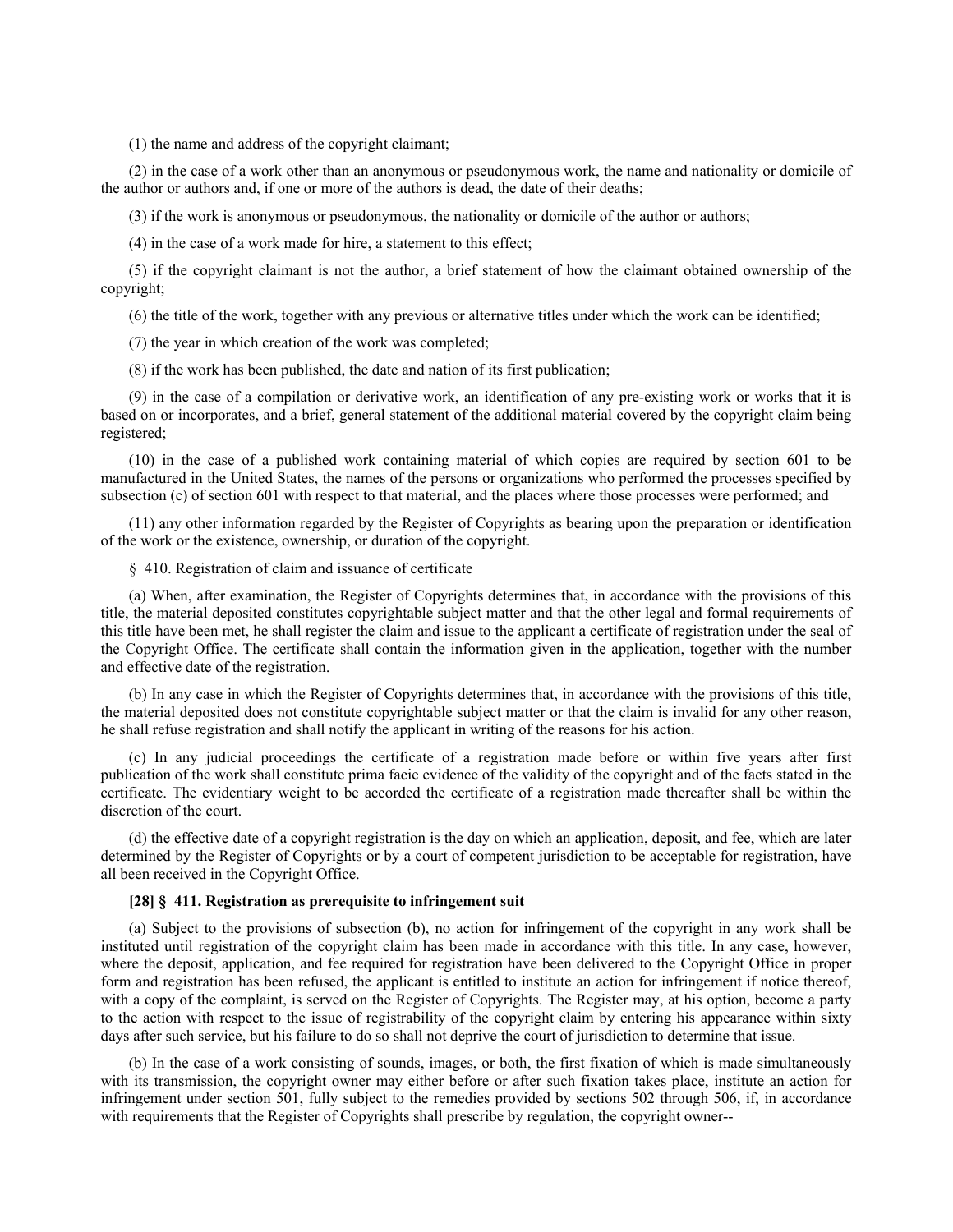(1) serves notice upon the infringer, not less than ten or more than thirty days before such fixation, identifying the work and the specific time and source of its first transmission, and declaring an intention to secure copyright in the work; and

(2) makes registration for the work within three months after its first transmission.

§ 412. Registration as prerequisite to certain remedies for infringement

In any action under this title, other than an action instituted under section 411(b), no award of statutory damages or of attorney's fees, as provided by section 504 and 505, shall be made for:

(1) any infringement of copyright in an unpublished work commenced before the effective date of its registration; or

(2) any infringement of copyright commenced after first publication of the work and before the effective date of its registration, unless such registration is made within three months after its first publication.

## Vol 8: Chapter 5. --COPYRIGHT INFRINGEMENT AND REMEDIES

§ 501. Infringement of copyright

(a) Anyone who violates any of the exclusive rights of the copyright owner as provided by sections 106 through 117, or who imports copies or phonorecords into the United States in violation of section 602, is an infringer of the copyright.

(b) The legal or beneficial owner of an exclusive right under a copyright is entitled, subject to the requirements of sections 205(d) and 411, to institute an action for any infringement of that particular right committed while he is the owner of it. The court may require him to serve written notice of the action with a copy of the complaint upon any person shown, by the records of the Copyright Office or otherwise, to have or claim an interest in the copyright, and shall require that such notice be served upon any person whose interest is likely to be affected by a decision in the case. The court may require the joinder, and shall permit the intervention, of any person having or claiming an interest in the copyright.

(c) For any secondary transmission by a cable system that embodies a performance or a display of a work which is actionable as an act of infringement under subsection (c) of section 111, a television broadcast station holding a copyright or other license to transmit or perform the same version of that work shall, for purposes of subsection (b) of this section, be treated as a legal or **[29]**beneficial owner if such secondary transmission occurs within the local service area of that television station.

§ 502. Remedies for infringement: Injunctions

(a) Any court having jurisdiction of a civil action arising under this title may, subject to the provisions of section 1498 of title 28, grant temporary and final injunctions on such terms as it may deem reasonable to prevent or restrain infringement of a copyright.

(b) Any such injunction may be served anywhere in the United States on the person enjoined; it shall be operative throughout the United States and shall be enforceable, by proceedings in contempt or otherwise, by any United States court having jurisdiction of that person. The clerk of the court granting the injunction shall, when requested by any other court in which enforcement of the injunction is sought, transmit promptly to the other court a certified copy of all the papers in the case on file in his office.

§ 503. Remedies for infringement: Impounding and disposition of infringing articles

(a) At any time while an action under this title is pending, the court may order the impounding, on such terms as it may deem reasonable, of all copies or phonorecords claimed to have been made or used in violation of the copyright owner's exclusive rights, and of all plates, molds, matrices, masters, tapes, film negatives, or other articles by means of which such copies or phonorecords may be reproduced.

(b) As part of a final judgment or decree, the court may order the destruction or other reasonable disposition of all copies or phonorecords found to have been made or used in violation of the copyright owner's exclusive rights, and of all plates, molds, matrices, masters, tapes, film negatives, or other articles by means of which such copies or phonorecords may be reproduced.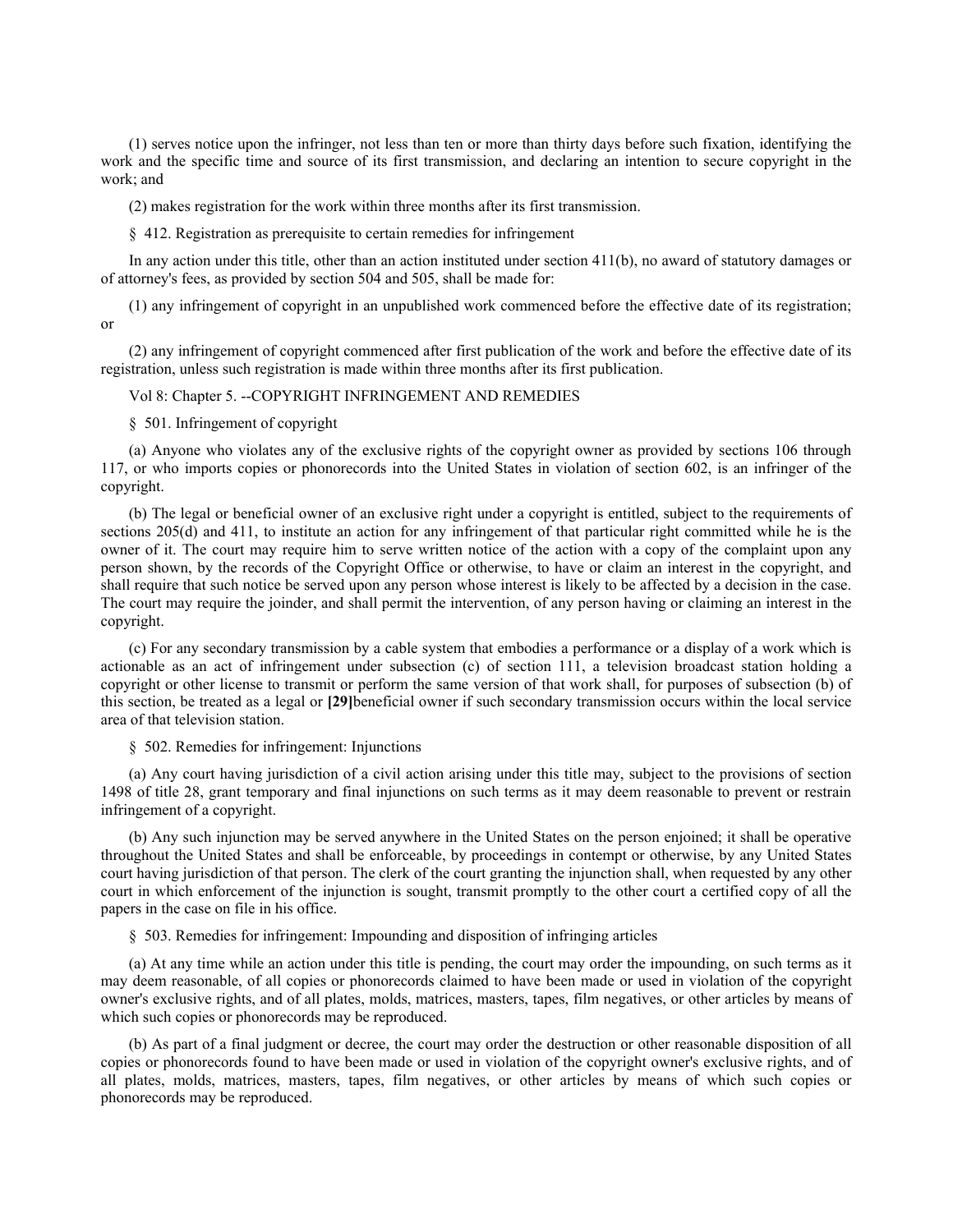- § 504. Remedies for infringement: Damages and profits
- (a) IN GENERAL.--Except as otherwise provided by this title, an infringer of copyright is liable for either:

(1) the copyright owner's actual damages and any additional profits of the infringer, as provided by subsection (b); or

(2) statutory damages, as provided by subsection (c).

(b) ACTUAL DAMAGES AND PROFITS.--The copyright owner is entitled to recover the actual damages suffered by him as a result of the infringement, and any profits of the infringer that are attributable to the infringement and are not taken into account in computing the actual damages. In establishing the infringer's profits, the copyright owner is required to present proof only of the infringer's gross revenue, and the infringer is required to prove his deductible expenses and the elements of profit attributable to factors other than the copyrighted work.

### (c) STATUTORY DAMAGES.--

(1) Except as provided by clause (2) of this subsection, the copyright owner may elect, at any time before final judgment is rendered, to recover, instead of actual damages and profits, an award of statutory damages for all infringements involved in this action, with respect to any one work, for which any one infringer is liable individually, or for which any two or more infringers are liable jointly and severally, in a sum of not less than \$ 250 or more than \$ 10,000 as the court considers just. For the purposes of this subsection, all the parts of a compilation or derivative work constitute one work.

(2) In a case where the copyright owner sustains the burden of proving, and the court finds, that infringement was committed willfully, the court in its discretion may increase the award of statutory damages to a sum of not more than \$ 50,000. In a case where the infringer sustains the burden of proving, and the court finds, that he was not aware and had no reason to believe that his acts constituted an infringement of copyright, the court in its discretion may reduce the award of statutory damages to a sum of not less than \$ 100. In a case where an instructor, librarian or archivist in a nonprofit educational institution, library, or archives, who infringed by reproducing a copyrighted work in copies or phonorecord, sustains the burden of proving that he believed and had reasonable grounds for believing that the reproduction was a fair use under section 107, the court in its discretion may remit statutory damages in whole or in part.

[30] § 505. Remedies for infringement: Costs and attorney's fees

In any civil action under this title, the court in its discretion may allow the recovery of full costs by or against any party other than the United States or an officer thereof. Except as otherwise provided by this title, the court may also award a reasonable attorney's fee to the prevailing party as a part of the costs.

## § 506. Criminal offenses

(a) CRIMINAL INFRINGEMENT.--Any person who infringes a copyright willfully and for purposes of commercial advantage or private financial gain shall be fined not more than \$ 2,500 or imprisoned not more than one year, or both, for the first such offense, and shall be fined not more than \$ 10,000 or imprisoned not more than three years, or both, for any subsequent offense, provided however, that any person who infringes willfully and for purposes of commercial advantage or private financial gain the copyright in a sound recording afforded by subsections (1), (2) and (3) in section 106 or the copyright in a motion picture afforded by subsections (1), (2), and (3) in section 106 shall be fined not more than \$ 25,000 or imprisoned for not more than three years, or both, for the first such offense and shall be fined not more than \$ 50,000 or imprisoned not more than seven years, or both, for any subsequent offense.

(b) FORFEITURE AND DESTRUCTION.--When any person is convicted of any violation of subsection (a), the court in its judgment of conviction shall, in addition to the penalty therein prescribed, order the forfeiture and destruction or other disposition of all infringing copies or phonorecords and all implements, devices, or equipment used or intended to be used in the manufacture, use, or sale of such infringing copies or phonorecords.

(c) FRAUDULENT COPYRIGHT NOTICE.--Any person who, with fraudulent intent, places on any article a notice of copyright or words of the same purport that he knows to be false, or who, with fraudulent intent, publicly distributes or imports for public distribution any article bearing such notice or words that he knows to be false, shall be fined not more than \$ 2,500.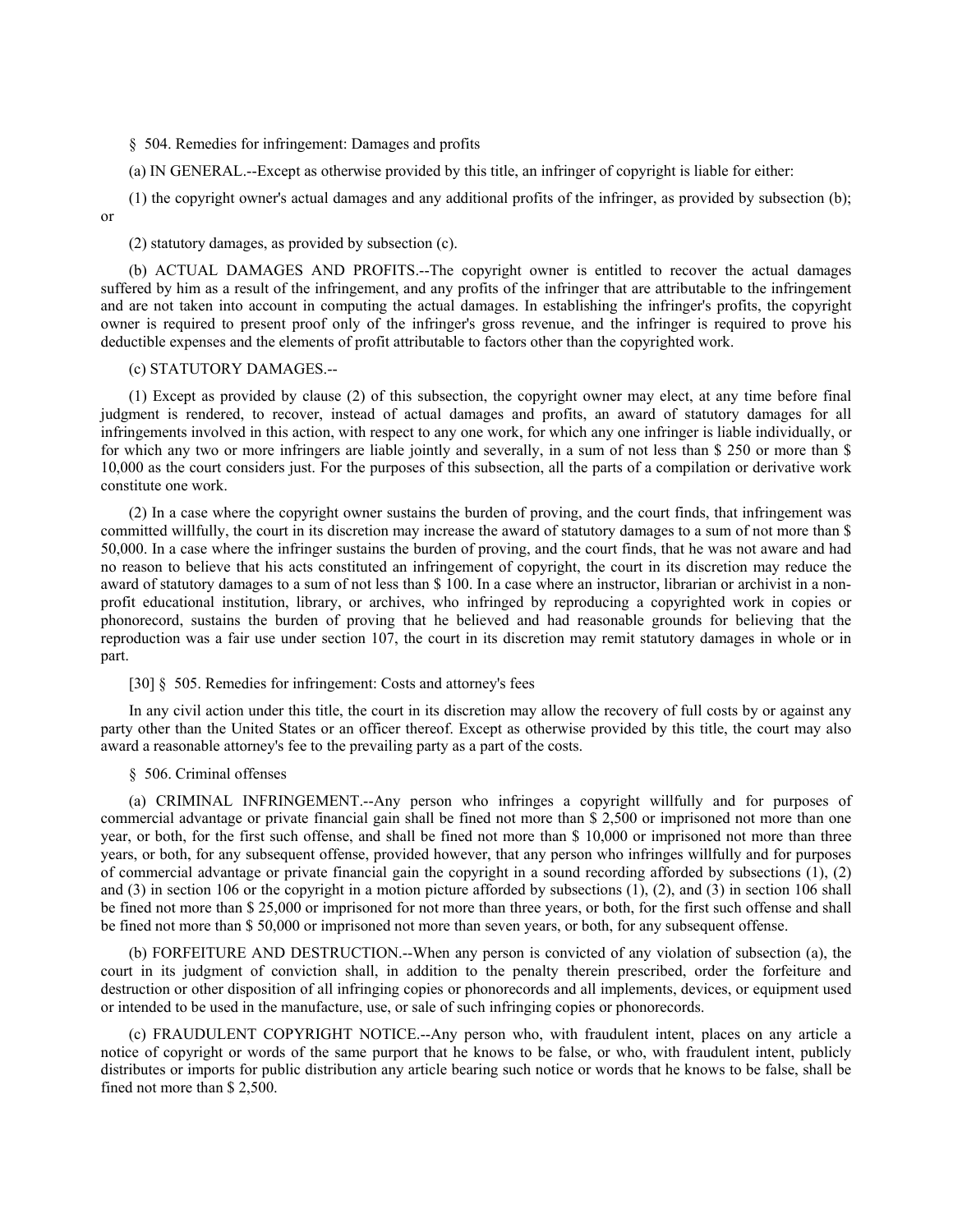(d) FRAUDULENT REMOVAL OF COPYRIGHT NOTICE.--Any person who, with fraudulent intent, removes or alters any notice of copyright appearing on a copy of a copyrighted work shall be fined not more than \$ 2,500.

(e) FALSE REPRESENTATION.--Any person who knowingly makes a false representation of a material fact in the application for copyright registration provided for by section 409, or in any written statement filed in connection with the application, shall be fined not more than \$2,500.

§ 507. Limitations on actions

(a) CRIMINAL PROCEEDINGS.--No criminal proceeding shall be maintained under the provisions of this title unless it is commenced within three years after the cause of action arose.

(b) CIVIL ACTIONS.-- No civil action shall be maintained under the provisions of this title unless it is commenced within three years after the claim accrued.

§ 508. Notification of filing and determination of actions

(a) Within one month after the filing of any action under this title, the clerks of the courts of United States shall send written notification to the Register of Copyrights setting forth, as far as is shown by the papers filed in the court, the names and addresses of the parties and the title, author, and registration number of each work involved in the action. If any other copyrighted work is later included in the action by amendment, answer, or other pleading, the clerk shall also send a notification concerning it to the Register within one month after the pleading is filed.

(b) Within one month after any final order or judgment is issued in the case, the clerk of the court shall notify the Register of it, sending him a copy of the order or judgment together with the written opinion, if any, of the court.

(c) Upon receiving the notifications specified in this section, the Register shall make them a part of the public records of the Copyright Office.

§ 509. Seizure and forfeiture

(a) All copies or phonorecords manufactured, reproduced, distributed, sold, or otherwise used, intended for use, or possessed with intent to use in violation of section 506(a), and all plates, molds, matrices, masters, tapes, film negatives, or other articles by means of which such copies or phonorecords may be repro**[31]**duced, and all electronic, mechanical, or other devices for manufacturing, reproducing, assembling, using, transporting, distributing, or selling such copies or phonorecords may be seized and forfeited to the United States.

(b) All provisions of law relating to (1) the seizure, summary and judicial forfeiture, and condemnation of vessels, vehicles, merchandise, and baggage for violations of the customs laws contained in title 19, United States Code, (2) the disposition of such vessels, vehicles, merchandise, and baggage or the proceeds from the sale thereof, (3) the remission or mitigation of such forfeiture, (4) the compromise of claims, and (5) the award of compensation to informers in respect of such forfeitures, shall apply to seizures and forfeitures incurred, or alleged to have been incurred, under the provisions of this section, insofar as applicable and not inconsistent with the provisions of this section; except that such duties as are imposed upon the collector of customs or any other person with respect to the seizure and forfeiture of vessels, vehicles, merchandise, and baggage under the provisions of the customs laws contained in title 19 of the United States Code shall be performed with respect to seizure and forfeiture of all articles described in subsection (a) by such officers, agents, or other persons as may be authorized or designated for that purpose by the Attorney General.

Vol 8: Chapter 6. --MANUFACTURING REQUIREMENT AND IMPORTATION

§ 601. Manufacture, importation, and public distribution of certain copies

(a) Except as provided by subsection (b), the importation into or public distribution in the United States of copies of a work consisting preponderantly of nondramatic literary material that is in the English language and is protected under this title is prohibited unless the portions consisting of such material have been manufactured in the United States or Canada.

(b) The provisions of subsection (a) do not apply:

(1) where, on the date when importation is sought or public distribution in the United States is made, the author of any substantial part of such material is neither a national nor a domiciliary of the United States or, if he is a national of the United States, has been domiciled outside of the United States for a continuous period of at least one year immediately preceding that date; in the case of work made for hire, the exemption provided by this clause does not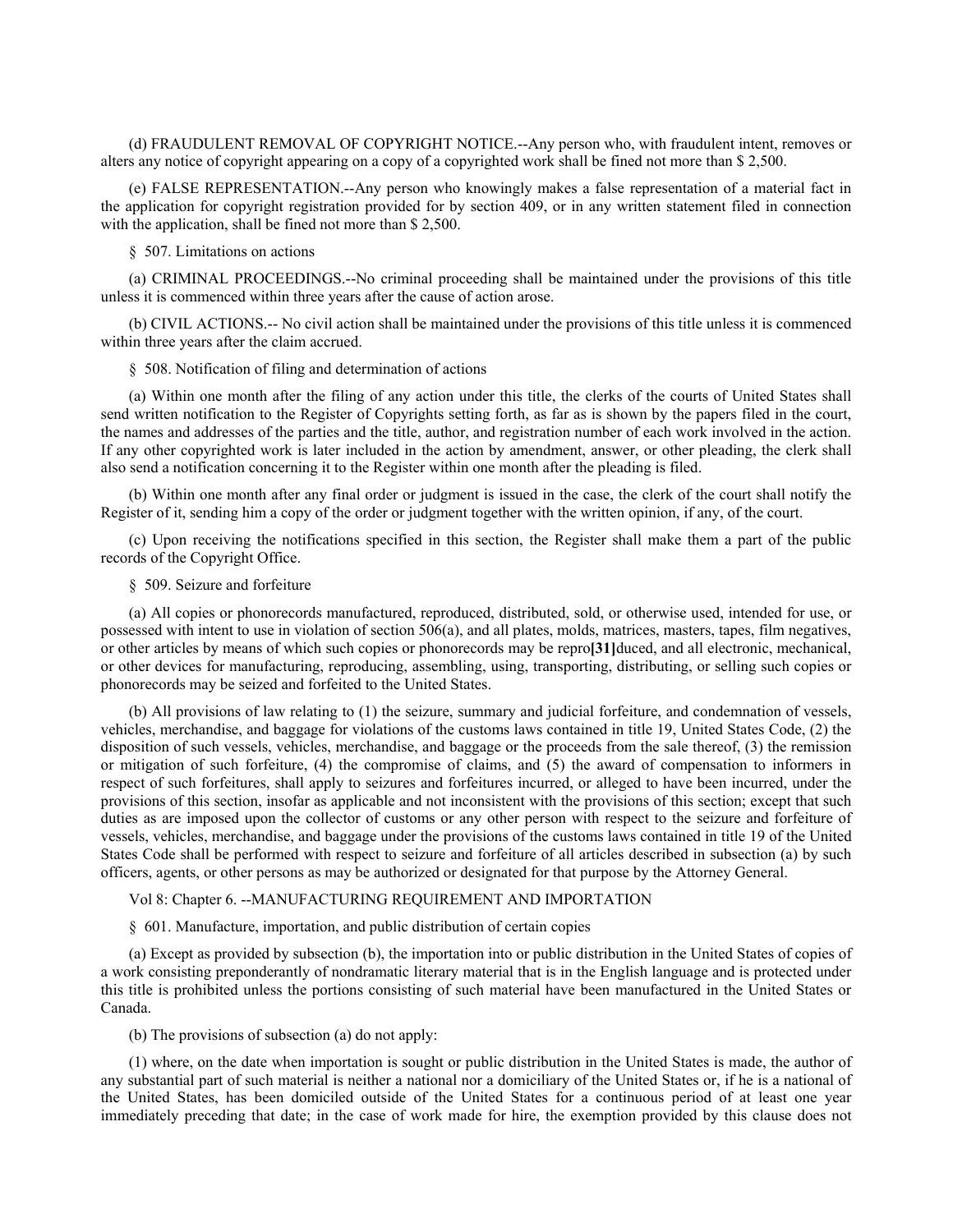apply unless a substantial part of the work was prepared for an employer or other person who is not a national or domiciliary of the United States or a domestic corporation or enterprise;

(2) where the Bureau of Customs is presented with an import statement issued under the seal of the Copyright Office, in which case a total of no more than two thousand copies of any one such work shall be allowed entry; the import statement shall be issued upon request to the copyright owner or to a person designated by him at the time of registration for the work under section 408 or at any time thereafter;

(3) where importation is sought under the authority or for the use, other than in schools, of the government of the United States or of any State or political subdivision of a State;

(4) where importation, for use and not for sale, is sought:

(A) by any person with respect to no more than one copy of any one work at any one time;

(B) by any person arriving from abroad, with respect to copies forming part of his personal baggage; or

(C) by an organization operated for scholarly, educational, or religious purposes and not for private gain, with respect to copies intended to form a part of its library;

(5) where the copies are reproduced in raised characters for the use of the blind;

(6) where, in addition to copies imported under clauses (3) and (4) of this subsection, no more than two thousand copies of any one such work, which have not been manufactured in the United States or Canada, are publicly distributed in the United States.

**[32]**(c) The requirement of this section that copies be manufactured in the United States or Canada is satisfied if:

(1) in the case where the copies are printed directly from type that has been set, or directly from plates made from such type, the setting of the type and the making of the plates have been performed in the United States or Canada; or

(2) in the case where the making of plates by a lithographic or photoengraving process is a final or intermediate step preceding the printing of the copies, the making of the plates has been performed in the United States or Canada; and

(3) in any case, the printing or other final process of producing multiple copies and any binding of the copies have been performed in the United States or Canada.

(d) Importation or public distribution of copies in violation of this section does not invalidate protection for a work under this title. However, in any civil action or criminal proceeding for infringement of the exclusive rights to reproduce and distribute copies of the work, the infringer has a complete defense with respect to all of the nondramatic literary material comprised in the work and any other parts of the work in which the exclusive rights to reproduce and distribute copies are owned by the same person who owns such exclusive rights in the nondramatic literary material, if he proves:

(1) that copies of the work have been imported into or publicly distributed in the United States in violation of this section by or with the authority of the owner of such exclusive rights; and

(2) that the infringing copies were manufactured in the United States or Canada in accordance with the provisions of subsection (c); and

(3) that the infringement was commenced before the effective date of registration for an authorized edition of the work, the copies of which have been manufactured in the United States or Canada in accordance with the provisions of subsection (c).

(e) In any action for infringement of the exclusive rights to reproduce and distribute copies of a work containing material required by this section to be manufactured in the United States or Canada, the copyright owner shall set forth in the complaint the names of the persons or organizations who performed the processes specified by subsection (c) with respect to that material, and the places where those processes were performed.

§ 602. Infringing importation of copies or phonorecords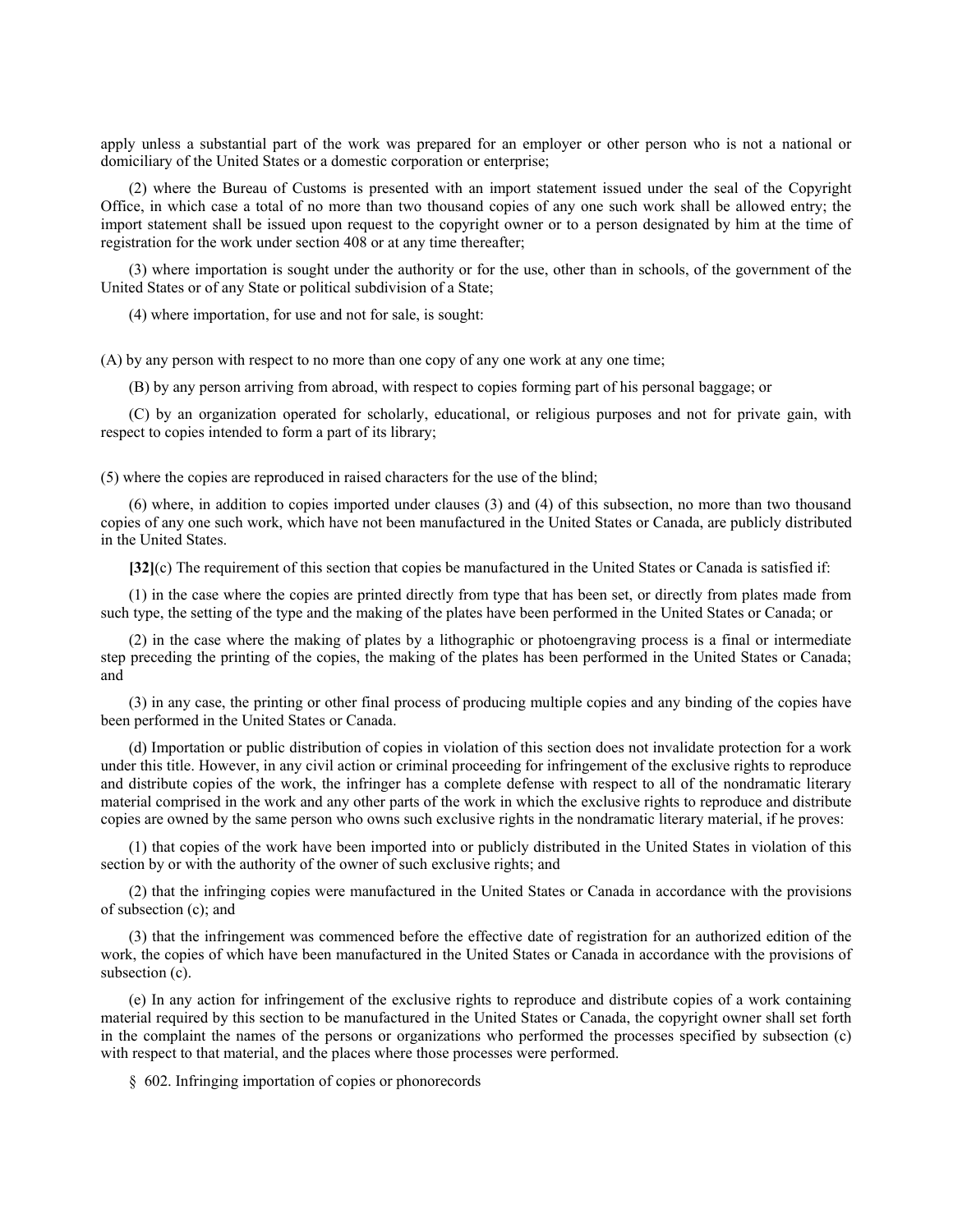(a) Importation into the United States, without the authority of the owner of copyright under this title, of copies or phonorecords of a work that have been acquired abroad is an infringement of the exclusive right to distribute copies or phonorecords under section 106, actionable under section 501. This subsection does not apply to:

(1) importation of copies or phonorecords under the authority or for the use of the government of the United States or of any State or political subdivision of a State but not including copies or phonorecords for use in schools, or copies of any audiovisual work imported for purposes other than archival use;

(2) importation, for the private use of the importer and not for distribution, by any person with respect to no more than one copy or phonorecord of any one work at any one time, or by any person arriving from abroad with respect to copies or phonorecords forming part of his personal baggage; or

(3) importation by or for an organization operated for scholarly, educational, or religious purposes and not for private gain, with respect to no more than one copy of an audiovisual work solely for its archival purposes, and no more than five copies or phonorecords of any other work for its library lending or archival purposes.

(b) in a case where the making of the copies or phonorecords would have contributed an infringement of copyright if this title had been applicable, their importation is prohibited. In a case where the copies or phonorecords were lawfully made, the Bureau of Customs has no authority to prevent their importation unless the provisions of section 601 are applicable. In either case, the Secretary of the Treasury is authorized to prescribe, by regulation, a procedure under which any person claiming an interest in the copyright in a particular work may, upon payment of a specified fee, be entitled to notification by the Bureau of the importation of articles that appear to be copies or phonorecords of the work.

[33] § 603. Importation prohibitions: Enforcement and disposition of excluded articles

(a) The Secretary of the Treasury and the United States Postal Service shall separately or jointly make regulations for the enforcement of the provisions of this title prohibiting importation.

(b) These regulations may require, as a condition for the exclusion of articles under section 602:

(1) that the person seeking exclusion obtain a court order enjoining importation of the articles; or

(2) that he furnish proof, of a specified nature and in accordance with prescribed procedures, that the copyright in which he claims an interest is valid and that the importation would violate the prohibition in section 602; he may also be required to post a surety bond for any injury that may result if the detention or exclusion of the articles proves to be unjustified.

(c) Articles imported in violation of the importation prohibitions of this title are subject to seizure and forfeiture in the same manner as property imported in violation of the customs revenue laws. Forfeited articles shall be destroyed as directed by the Secretary of the Treasury or the court, as the case may be; however, the articles may be returned to the country of export whenever it is shown to the satisfaction of the Secretary of the Treasury that the importer had no reasonable grounds for believing that his acts constituted a violation of law.

### Vol 8: Chapter 7. --COPYRIGHT OFFICE

§ 701. The Copyright Office: General responsibilities and organization

(a) All administrative functions and duties under this title, except as otherwise specified, are the responsibility of the Register of Copyrights as director of the Copyright Office in the Library of Congress. The Register of Copyrights, together with the subordinate officers and employees of the Copyright Office, shall be appointed by the Librarian of Congress, and shall act under his general direction and supervision.

(b) The Register of Copyrights shall adopt a seal to be used on and after January 1, 1977, to authenticate all certified documents issued by the Copyright Office.

(c) The Register of Copyrights shall make an annual report to the Librarian of Congress of the work and accomplishments of the Copyright Office during the previous fiscal year. The annual report of the Register of Copyrights shall be published separately and as a part of the annual report of the Librarian of Congress.

§ 702. Copyright Office regulations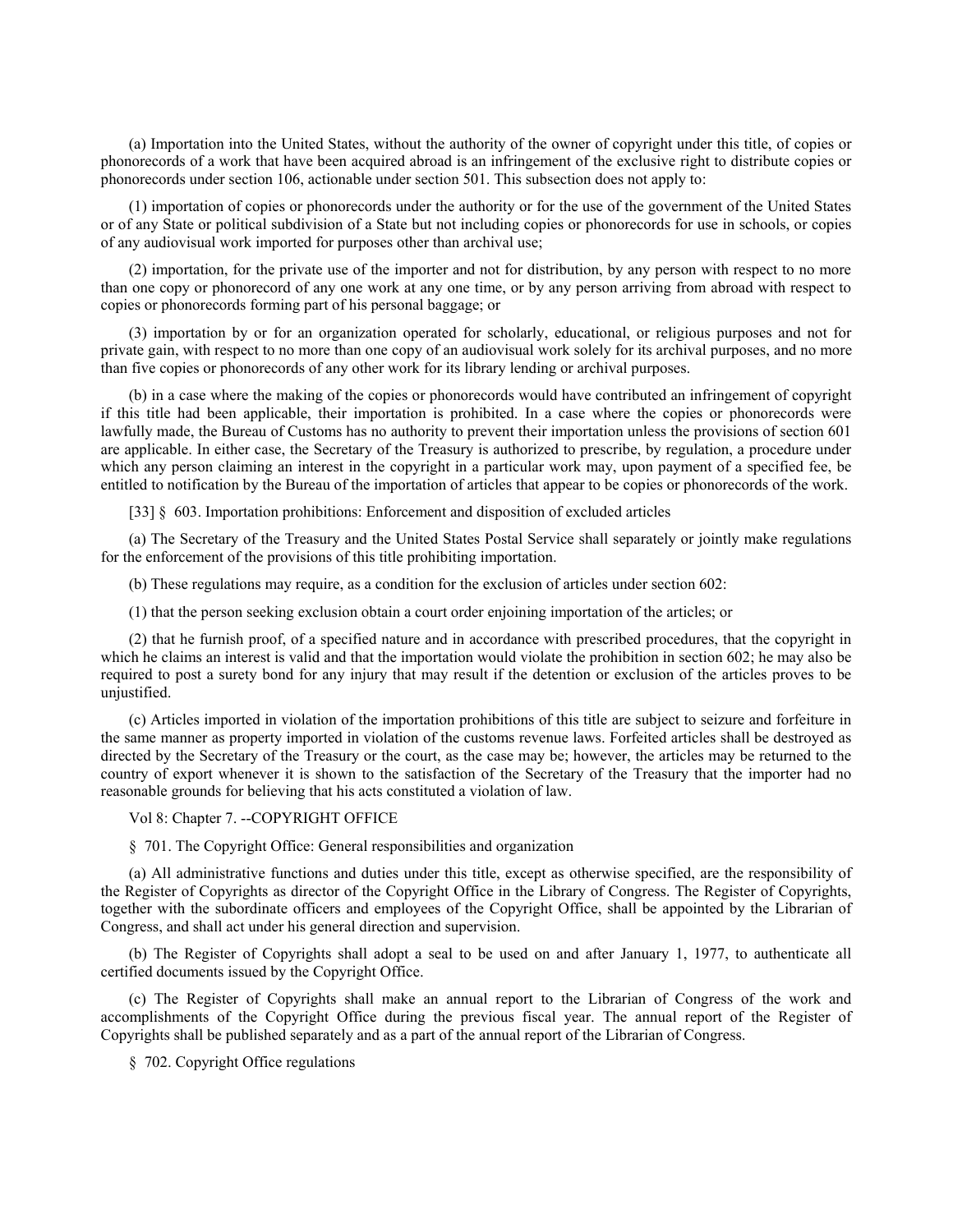The Register of Copyrights is authorized to establish regulations not inconsistent with law for the administration of the functions and duties made his responsibility under this title. All regulations established by the Register under this title are subject to the approval of the Librarian of Congress.

§ 703. Effective date of actions in Copyright Office

In any case in which time limits are prescribed under this title for the performance of an action in the Copyright Office, and in which the last day of the prescribed period falls on a Saturday, Sunday, holiday or other non-business day within the District of Columbia or the Federal Government, the action may be taken on the next succeeding business day, and is effective as of the date when the period expired.

§ 704. Retention and disposition of articles deposited in Copyright Office

(a) Upon their deposit in the Copyright Office under sections 407 and 408, all copies, phonorecords, and identifying material, including those deposited in connection with claims that have been refused registration, are the property of the United States Government.

**[34]**(b) In the case of published works, all copies, phonorecords and identifying material deposited are available to the Library of Congress for its collections, or for exchange or transfer to any other library. In the case of unpublished works, the Library is entitled to select any deposits for its collections.

(c) Deposits are selected by the Library under subsection (b), or identifying portions or reproductions of them, shall be retained under the control of the Copyright Office, including retention in Government storage facilities, for the longest period considered practicable and desirable by the Register of Copyrights and the Librarian of Congress. After that period it is within the joint discretion of the Register and the Librarian to order their destruction or other disposition; but, in the case of unpublished works, no deposit shall be destroyed or otherwise disposed of during its term of copyright.

(d) The depositor of copies, phonorecords, or identifying material under section 408, or the copyright owner of record, may request retention, under the control of the Copyright Office, of one or more of such articles for the full term of copyright in the work. The Register of Copyright shall prescribe, by regulation, the conditions under which such requests are to be made and granted, and shall fix the fee to be charged under section  $708(a)(11)$  if the request is granted.

§ 705. Copyright Office records: Preparation, maintenance, public inspection, and searching

(a) The Register of Copyrights shall provide and keep in the Copyright Office records of all deposits, registrations, recordations, and other actions taken under this title, and shall prepare indexes of all such records.

(b) Such records and indexes, as well as the articles deposited in connection with completed copyright registrations and retained under the control of the Copyright Office, shall be open to public inspection.

(c) Upon request and payment of the fee specified by section 708, the Copyright Office shall make a search of its public records, indexes, and deposits, and shall furnish a report of the information they disclose with respect to any particular deposits, registrations, or recorded documents.

§ 706. Copies of Copyright Office records

(a) Copies may be made of any public records or indexes of the Copyright Office; additional certificates of copyright registration and copies of any public records or indexes may be furnished upon request and payment of the fees specified by section 708.

(b) Copies or reproductions of deposited articles retained under the control of the Copyright Office shall be authorized or furnished only under the conditions specified by the Copyright Office regulations.

§ 707. Copyright Office forms and publications

(a) CATALOG OF COPYRIGHT ENTRIES.--The Register of Copyrights shall compile and publish at periodic intervals catalogs of all copyright registrations. These catalogs shall be divided into parts in accordance with the various classes of works, and the Register has discretion to determine on the basis of practicability works, and the Register has discretion to determine on the basis of practicability and usefulness, the form and frequency of publication of each particular part.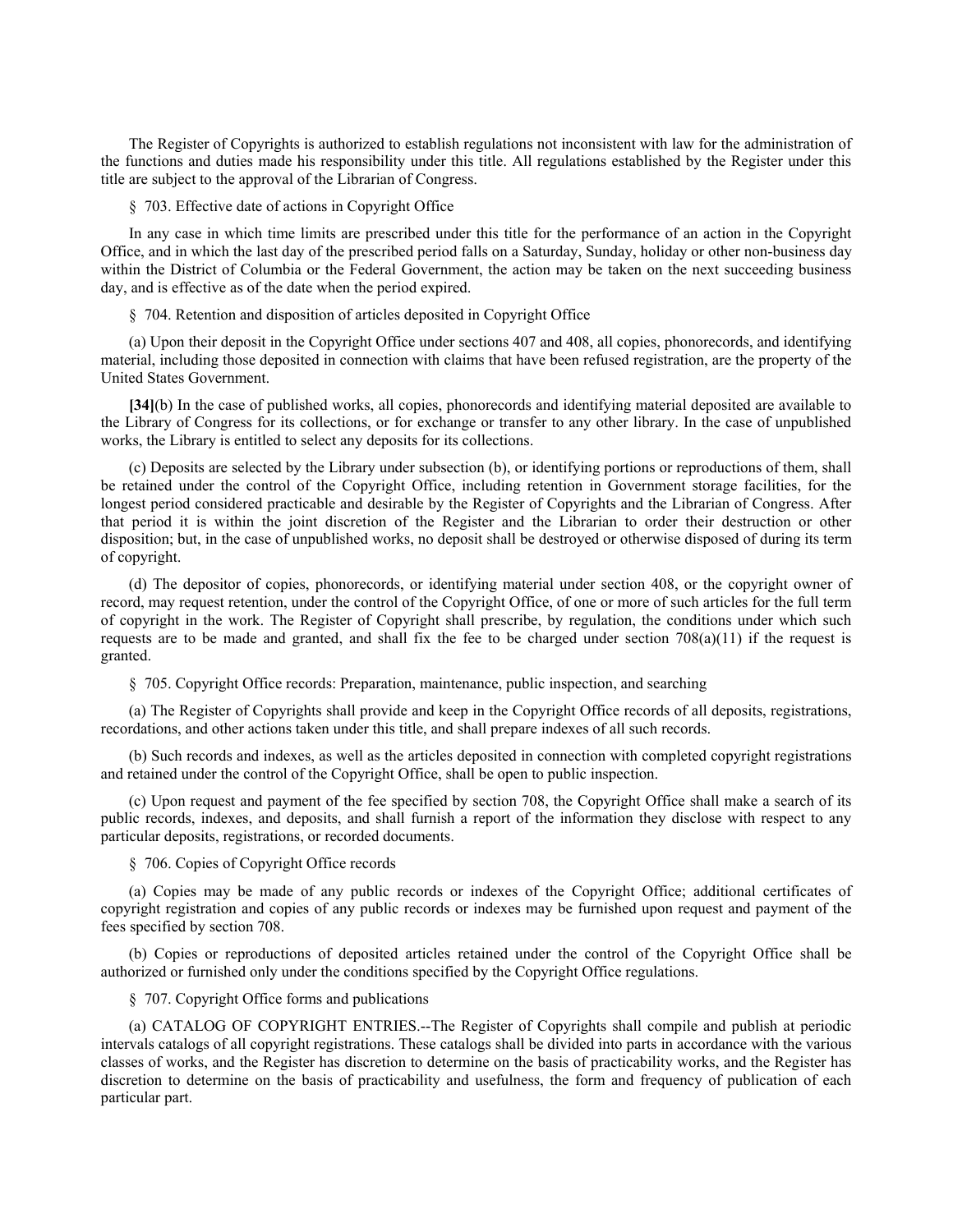(b) OTHER PUBLICATIONS.--The Register shall furnish, free of charge upon request, application forms for copyright registration and general informational material in connection with the functions of the Copyright Office. He also has authority to publish compilations of information, bibliographies, and other material he considers to be of value to the public.

(c) DISTRIBUTION OF PUBLICATIONS.--All publications of the Copyright Office shall be furnished to depository libraries as specified under section 1905 of title 44. United States Code, and, aside from those furnished free of charge shall be offered for sale to the public at prices based on the cost of reproduction and distribution.

§ 708. Copyright Office fees

(a) The following fees shall be paid to the Register of Copyrights:

(1) for the registration of a copyright claim or a supplementary registration under section 408, including the issuance of a certificate of registration, \$ 10;

(2) for the registration of a claim to renewal of a subsisting copyright in its first term under section 304(a), including the issuance of a certificate of registration, \$ 6;

**[35]**(3) for the issuance of a receipt for a deposit under section 407, \$ 2;

(4) for the recordation, as provided by section 205, of a transfer of copyright ownership or other document of six pages or less, covering no more than one title, \$ 10; for each page over six and for each title over one, 50 cents additional;

(5) for the filing, under section 115(b), of a notice of intention to make phonorecords, \$ 6;

(6) for the recordation, under section 302(c), of a statement revealing the identity of an author of an anonymous or pseudonymous work, or for the recordation, under section 302(d), of a statement relating to the death of an author, \$ 10 for a document of six pages or less, covering no more than one title; for each page over six and for each title over one, \$ 1 additional;

(7) for the issuance, under section 601, of an important statement, \$ 3;

(8) for the issuance, under section 706, of an additional certificate of registration, \$ 4;

(9) for the issuance of any other certification, \$ 4; the Register of Copyrights has discretion, on the basis of their cost, to fix the fees for preparing copies of Copyright Office records, whether they are to be certified or not;

(10) for the making and reporting of a search as provided by section 705, and for any related services, \$ 10 for each hour or fraction of an hour consumed;

(11) for any other special services requiring a substantial amount of time or expense, such fees as the Register of Copyrights may fix on the basis of the cost of providing the service.

(b) The fees prescribed by or under this section are applicable to the United States Government and any of its agencies, employees, or officers, but the Register of Copyrights has discretion to waive the requirement of this subsection in occasional or isolated cases involving relatively small amounts.

§ 709. Delay in delivery caused by disruption of postal or other services

In any case in which the Register of Copyright determines, on the basis of such evidence as he may by regulation require, that a deposit, application, fee, or any other material to be delivered to the Copyright Office by a particular date, would have been received in the Copyright Office in due time except for a general disruption or suspension of postal or other transportation or communications services, the actual receipt of such material in the Copyright Office within one month after the date on which the Register determines that the disruption or suspension of such services has terminated, shall be considered timely.

§ 710. Reproductions for use of the blind and physically handicapped: Voluntary licensing forms and procedures

The Register of Copyrights shall, after consultation with the Chief of the Division for the Blind and Physically Handicapped and other appropriate officials of the Library of Congress, establish by regulation standardized forms and procedures by which, at the time applications covering certain specified categories of nondramatic literary works are submitted for registration under section 408 of this title, the copyright owner may voluntarily grant to the Library of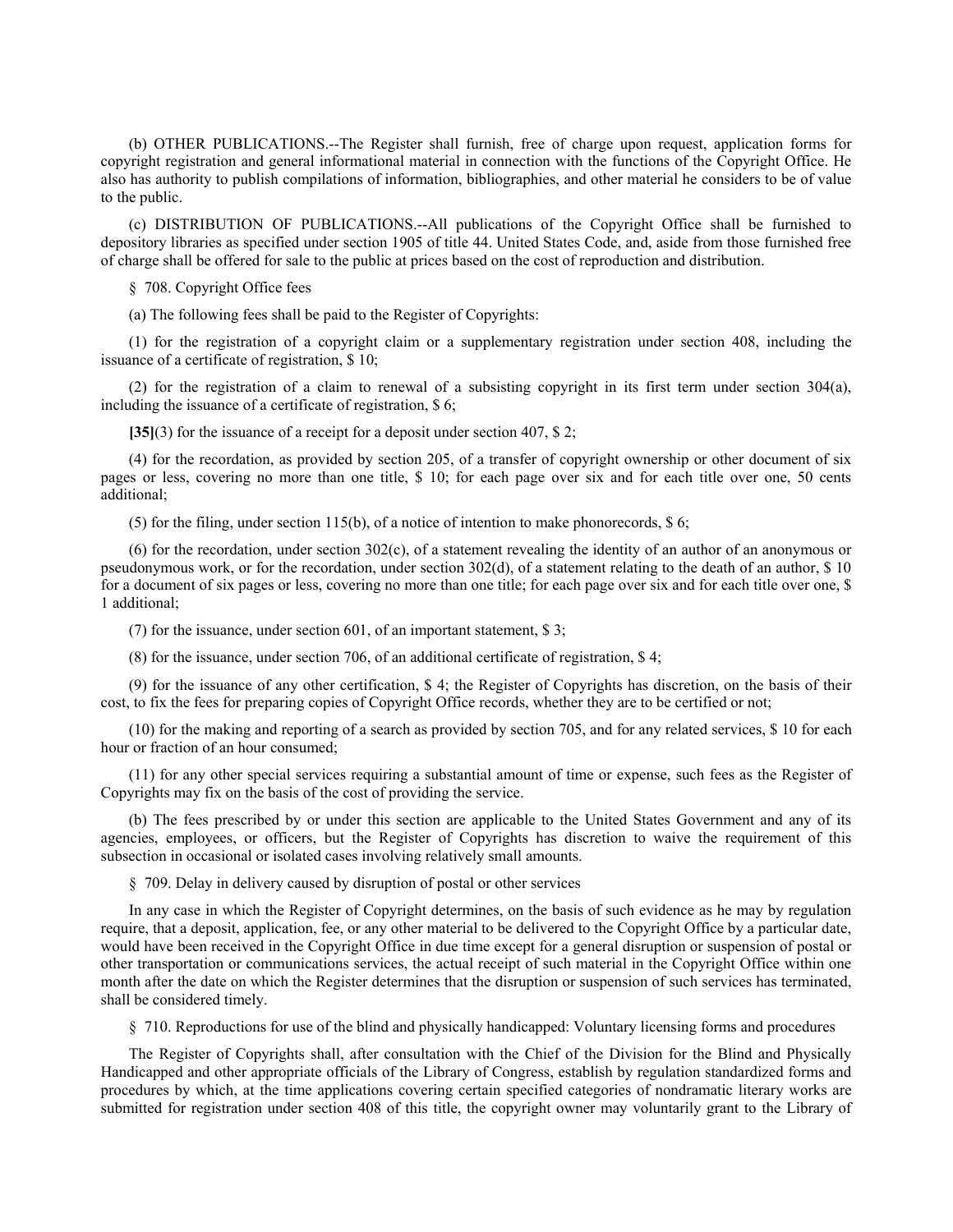Congress a license to reproduce the copyrighted work by means of Braille or similar tactile symbols, or by fixation of a reading of the work in a phonorecord, or both, and to distribute the resulting copies or phonorecords solely for the use of the blind and physically handicapped and under limited conditions to be specified in the standardized forms.

## Vol 8: Chapter 8. --COPYRIGHT ROYALTY TRIBUNAL

§ 801. Copyright Royalty Tribunal: Establishment and purpose

(a) There is hereby created in the Library of Congress a Copyright Royalty Tribunal.

**[36]**(b) Subject to the provisions of this chapter, the purpose of the Tribunal shall be: (1) to make determinations concerning the adjustment of the copyright royalty rates as provided in sections 111, 115, 116 and 118 so as to assure that such rates are reasonable and in the event that the Tribunal shall determine that the statutory rate, or a rate previously established by the Tribunal, or the basis in respect to such rates, does not provide a reasonable royalty fee for the basic service of providing secondary transmissions of the primary broadcast transmitter or is otherwise unreasonable, the Tribunal may change the royalty rate or the basis on which the royalty fee shall be assessed or both so as to assure reasonable royalty fee; and (2) to determine in certain circumstances the distribution of the royalty fees deposited with the Register of Copyrights under sections 111, 116 and 118.

§ 802. Petitions for the adjustment of royalty rates

(a) On January 1, 1980, the Register of Copyrights shall cause to be published in the Federal Register notice of the commencement of proceedings with respect to the royalty rates as provided in sections 111, 115, 116 and 118.

(b) During the calendar year 1990, and in each subsequent tenth calendar year, any owner or user of a copyrighted work whose royalty rates are specified by this title, or by a rate established by the Tribunal, may file a petition with the Register of Copyrights declaring that the petitioner requests an adjustment of the rate. The Register shall make a determination as to whether the applicant has a significant interest in the royalty rate in which an adjustment is requested. If the Register determines that the petitioner has a significant interest, he shall cause notice of his decision to be published in the Federal Register.

§ 803. Membership of the Tribunal

(a) In accordance with Section 802, or upon certifying the existence of a controversy concerning the distribution of royalty fees deposited pursuant to sections 111, 116, and 118, the Register shall request the American Arbitration Association or any similar successor organization to furnish a list of three members of said Association. The Register shall communicate the names together with such information as may be appropriate to all parties of interest. And such party within twenty days from the date said communication is sent may submit to the Register written objections to any or all of the proposed names. If no such objections are received, or if the Register determines that said objections are not well founded, he shall certify the appointment of the three designated individuals to constitute a panel of the Tribunal for the consideration of the specified rate or royalty distribution. Such panel shall function as the Tribunal established in section 801. If the Register determines that the objections to the designation of one or more of the proposed individuals are well founded, the Register shall request the American Arbitration Association or any similar successor organization to propose the necessary number of substitute individuals. Upon receiving such additional names the Register shall constitute the panel. The Register shall designate one member of the panel as Chairman.

(b) If any member of a panel becomes unable to perform his duties, the Register, after consultation with the parties, may provide for the selection of a successor in the manner prescribed in subsection (a).

§ 804. Procedures of the Tribunal

(a) The Tribunal shall fix a time and place for its proceedings and shall cause notice to be given to the parties.

(b) Any organization or person entitled to participate in the proceedings may appear directly or be represented by counsel.

(c) Except as otherwise provided by law, the Tribunal shall determine its own procedure. For the purpose of carrying out the provisions of this chapter, the Tribunal may hold hearings, administer oaths, and require, by subpoena or otherwise, the attendance and testimony of witnesses and the production of documents.

(d) Every final decision of the Tribunal shall be in writing and shall state the reasons therefor.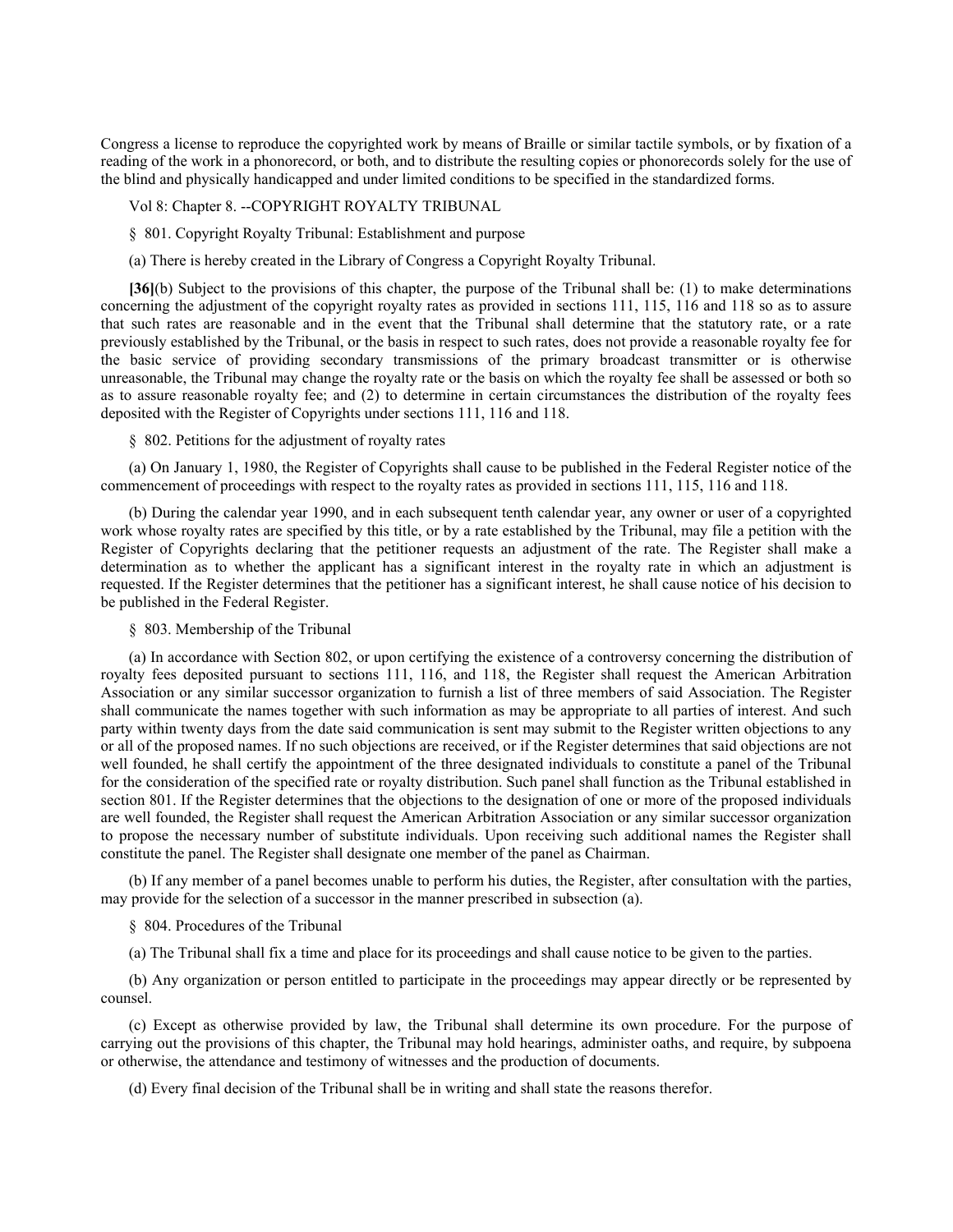(e) The Tribunal shall render a final decision in each proceeding within one year from the certification of the panel. Upon a showing of good cause, the Senate Committee on the Judiciary and the House of Representatives Committee on the Judiciary may waive this requirement in a particular proceeding.

## **[37] § 805. Compensation of members of the Tribunal: Expenses of the Tribunal**

(a) In proceedings for the distribution of royalty fees, the compensation of members of the Tribunal and other expenses of the Tribunal shall be deducted prior to the distribution of the funds.

(b) In proceedings for the determination of royalty rates, there is hereby authorized to be appropriated such sums as may be necessary.

(c) The Library of Congress is authorized to furnish facilities and incidental service to the Tribunal.

(d) The Tribunal is authorized to procure temporary and intermittent services to the same extent as is authorized by section 3109 of title 5, United States Code.

§ 806. Reports to the Congress

The Tribunal immediately upon making a final determination in any proceeding with respect to royalty rates, shall transmit its decision, together with the reasons therefor, to the Secretary of the Senate and the Clerk of the House of Representatives for reference to the Judiciary Committees of the Senate and the House of Representatives.

§ 807. Effective date of royalty adjustment

(a) Prior to the expiration of the first period of ninety calendar days of continuous session of the Congress, following the transmittal of the report specified in section 806, either House of the Congress may adopt a resolution stating in substance that the House does not favor the recommended royalty determination, and such determination, therefore, shall not become effective.

(b) For the purposes of subsection (a) of this section

(1) Continuity of session shall be considered as broken only by an adjournment of the Congress sine die, and

(2) In the computation of the ninety-day period there shall be excluded the days on which either House is not in session because of an adjournment of more than three days to a day certain.

(c) In the absence of the passage of such a resolution by either House during said ninety-day period, the final determination of royalty rates by the Tribunal shall take effect on the first day following ninety calendar days after the expiration of the period specified by subsection (a).

(d) The Register of Copyrights shall give notice of such effective date by publication in the Federal Register not less than sixty days before said date.

§ 808. Effective date of royalty distribution

A final determination of the Tribunal concerning the distribution of royalty fees deposited with the Register of Copyrights pursuant to sections 111 and 116 shall become effective thirty days following such determination unless prior to that time application has been filed pursuant to section 809 to vacate, modify or correct the determination, and notice of such application has been served upon the Register of Copyrights. The Register upon the expiration of thirty days shall distribute such royalty fees not subject to any application field pursuant to section 809.

§ 809. Judicial review

In any of the following cases the United States District Court for the District of Columbia may make an order vacating, modifying or correcting a final determination of the Tribunal concerning the distribution of royalty fees--

(a) Where the determination was procured by corruption, fraud, or undue means.

(b) Where there was evident partiality or corruption in any member of the panel.

(c) Where any member of the panel was guilty of any misconduct by which the rights of any party have been prejudiced.

### TRANSITIONAL AND SUPPLEMENTARY PROVISIONS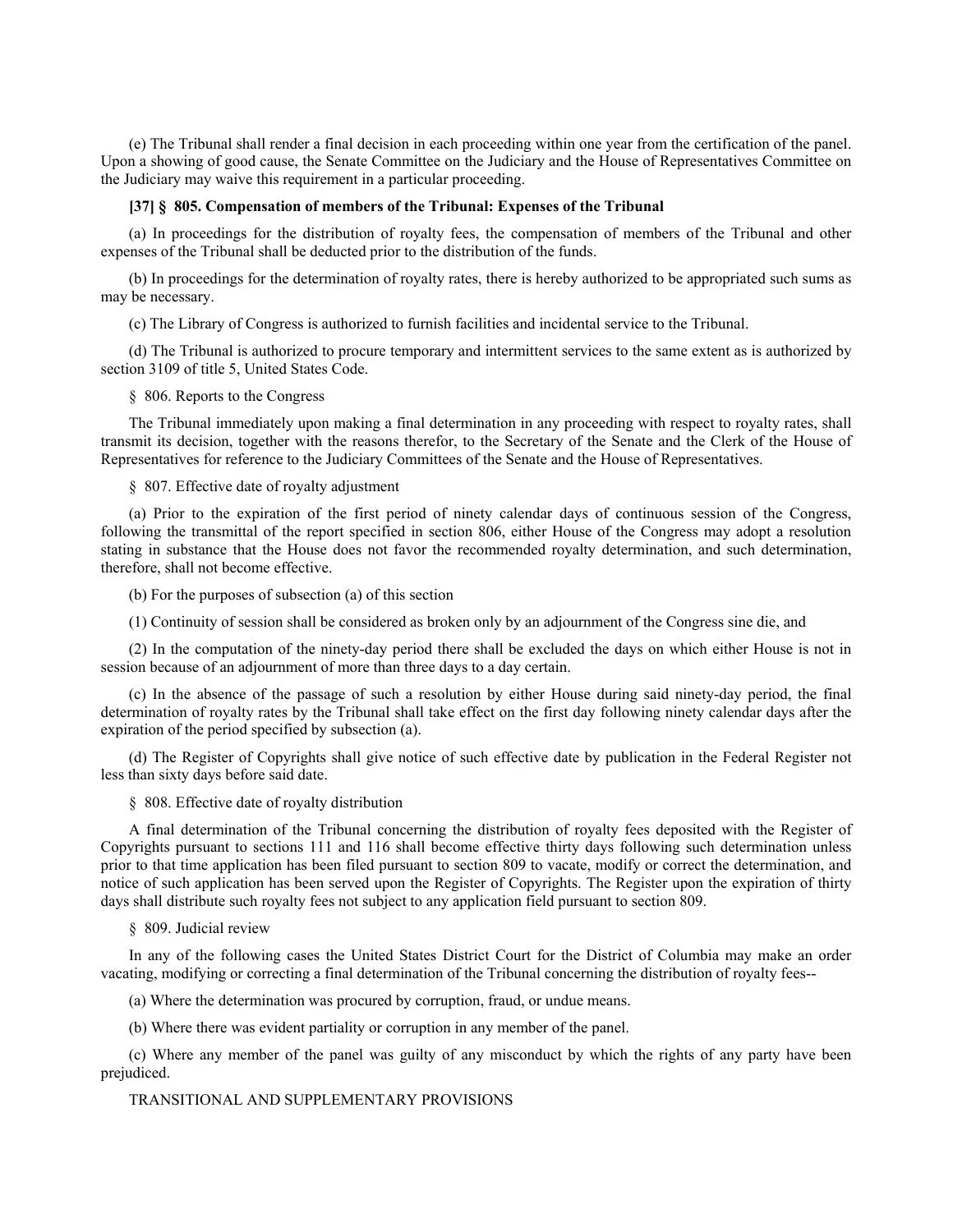SEC. 102. This title becomes effective on January 1, 1977, except as otherwise provided by section 304(b) of title 17 as amended by this title.

SEC. 103. This title does not provide copyright protection for any work that goes into the public domain before January 1, 1977. The exclusive rights, as provided by section 106 of title 17 as amended by this title, to reproduce a work in phonorecords and to distribute phonorecords of the work, do not extend to any nondramatic musical work copyrighted before July 1, 1909.

**[38]**SEC. 104. All proclamations issued by the President under sections 1(e) or 9(b) of title 17 as it existed on December 31, 1976, or under previous copyright statutes of the United States shall continue in force until terminated, suspended, or revised by the President.

SEC. 105. (a)(1) Section 505 of title 44, United States Code, Supplement IV, is amended to read as follows:

# **''§ 505. Sale of duplicate plates**

''The Public Printer shall sell, under regulations of the Joint Committee on Printing to persons who may apply, additional or duplicate stereotype or electrotype plates from which a Government publication is printed, at a price not to exceed the cost of composition, the metal, and making to the Government, plus 10 per centum, and the full amount of the price shall be paid when the order is filed.''

(2) The item relating to section 505 in the sectional analysis at the beginning of chapter 5 of title 44, United States Code, is amended to read as follows:

''505. Sale of duplicate plates.''

(b) Section 2113 of title 44, United States Code, is amended to read as follows:

#### **''§ 2113. Limitation on liability**

''When letters and other intellectual productions (exclusive of patented material, published works under copyright protection, and unpublished works for which copyright registration has been made) come into the custody or possession of the Administrator of General Services, the United States or its agents are not liable for infringement of copyright or analogous rights arising out of use of the materials for display, inspection, research, reproduction, or other purposes.''

(c) In section 1498(b) of title 28 of the United States Code, the phrase ''section 101(b) of title 17'' is amended to read ''section 504(c) of title 17''.

(d) *Section 543(a)(4) of the Internal Revenue Code* of 1954, as amended, is amended by striking out ''(other than by reason of section 2 or 6 thereof)''.

(e) Section 3202(a) of title 39 of the United States Code is amended by striking out clause (5). Section 3206(c) of title 39 of the United States Code is amended by striking out clause (c). Section 3206(d) is renumbered (c).

(f) Subsection (a) of section 290(e) of title 15 of the United States Code, is amended by deleting the phrase ''section 8'' and inserting in lieu thereof, the phrase ''section 105''.

SEC. 106. In any case where, before January 1, 1977, a person has lawfully made parts of instruments serving to reproduce mechanically a copyrighted work under the compulsory license provisions of section 1(e) of title 17 as it existed on December 31, 1976, he may continue to make and distribute such parts embodying the same mechanical reproduction without obtaining a new compulsory license under the terms of section 115 of title 17 as amended by this title. However, such parts made on or after January 1, 1977, constitute phonorecords and are otherwise subject to the provisions of said section 115.

SEC. 107. In the case of any work in which an ad interim copyright is subsisting or is capable of being secured on December 31, 1976, under section 22 of title 17 as it existed on that date, copyright protection is hereby extended to endure for the term or terms provided by section 304 of title 17 as amended by this title.

SEC. 108. The notice provisions of sections 401 through 403 of title 17 as amended by this title apply to all copies or phonorecords publicly distributed on or after January 1, 1977. However, in the case of a work published before January 1, 1977, compliance with the notice provisions of title 17 either as it existed on December 31, 1976, or as amended by this title, is adequate with respect to copies publicly distributed after December 31, 1976.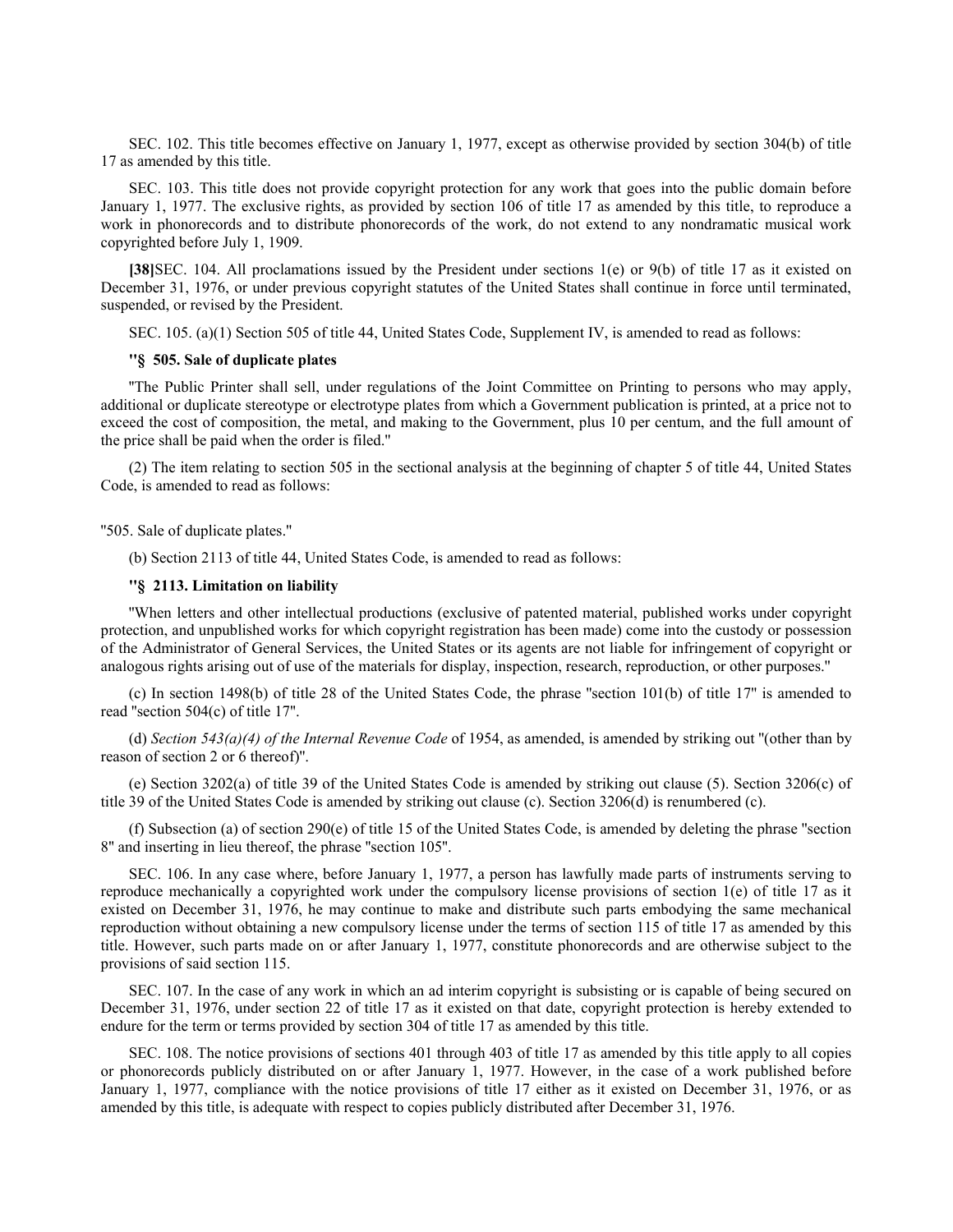SEC. 109. The registration of claims to copyright for which the required deposit, application, and fee were received in the Copyright Office before January 1, 1977, and the recordation of assignments of copyright or other instruments received in the Copyright Office before January 1, 1977, shall be made in accordance with title 17 as it existed on December 31, 1976.

SEC. 110. The demand and penalty provisions of section 14 of title 17 as it existed on December 31, 1976, apply to any work in which copyright has been secured by publication with notice of copyright on or before that date, but any deposit and registration made after that date in response to a demand under **[39]**that section shall be made in accordance with the provisions of title 17 as amended by this title.

SEC. 111. Section 2318 of title 18 of the United States Code is amended to read as follows:

## **''§ 2318. Transportation, sale or receipt of phonograph records bearing forged or counterfeit labels**

''(a) Whoever knowingly and with fraudulent intent transports, causes to be transported, receives, sells, or offers for sale in interstate or foreign commerce any phonograph record, disk, wire, tape, film, or other articles on which sounds are recorded, to which or upon which is stamped, pasted or affixed any forged or counterfeited label, knowing the label to have been falsely made, forged, or counterfeited shall be fined not more than \$ 25,000 or imprisoned for not more than three years, or both, for the first such offense and shall be fined not more than \$ 50,000 or imprisoned not more than seven years or both, for any subsequent offense.

''(b) When any person is convicted of any violation of subsection (a), the court in its judgment of conviction shall, in addition to the penalty therein prescribed, order the forfeiture and destruction or other disposition of all counterfeit labels and all articles to which counterfeit labels have been affixed or which were intended to have had such labels affixed.

''(c) Except to the extent they are inconsistent with the provisions of this title, all provisions of section 509, title 17, United States Code, are applicable to violations of subsection (a).''.

SEC. 112. All causes of action that arose under title 17 before January 1, 1977, shall be governed by title 17 as it existed when the cause of action arose.

SEC. 113. If any provision of title 17, as amended by this title, is declared unconstitutional, the validity of the remainder of the title is not affected.

TITLE II --PROTECTION OF ORNAMENTAL DESIGNS OF USEFUL ARTICLES

DESIGNS PROTECTED

SEC. 201.

(a) The author or other proprietor of an original ornamental design of a useful article may secure the protection provided by this title upon complying with and subject to the provisions hereof.

(b) For the purposes of this title--

(1) A ''useful article'' is an article which in normal use has an intrinsic utilitarian function that is not merely to portray the appearance of the article or to convey information. An article which normally is a part of a useful article shall be deemed to be a useful article.

(2) The ''design of a useful article'', hereinafter referred to as a ''design'', consists of those aspects or elements of the article, including its two-dimensional or three-dimensional features of shape and surface, which make up the appearance of the article.

(3) A design is ''ornamental'' if it is intended to make the article attractive or distinct in appearance.

(4) A design is ''original'' if it is the independent creation of an author who did not copy it from another source.

DESIGNS NOT SUBJECT TO PROTECTION

SEC. 202.

Protection under this title shall not be available for a design that is--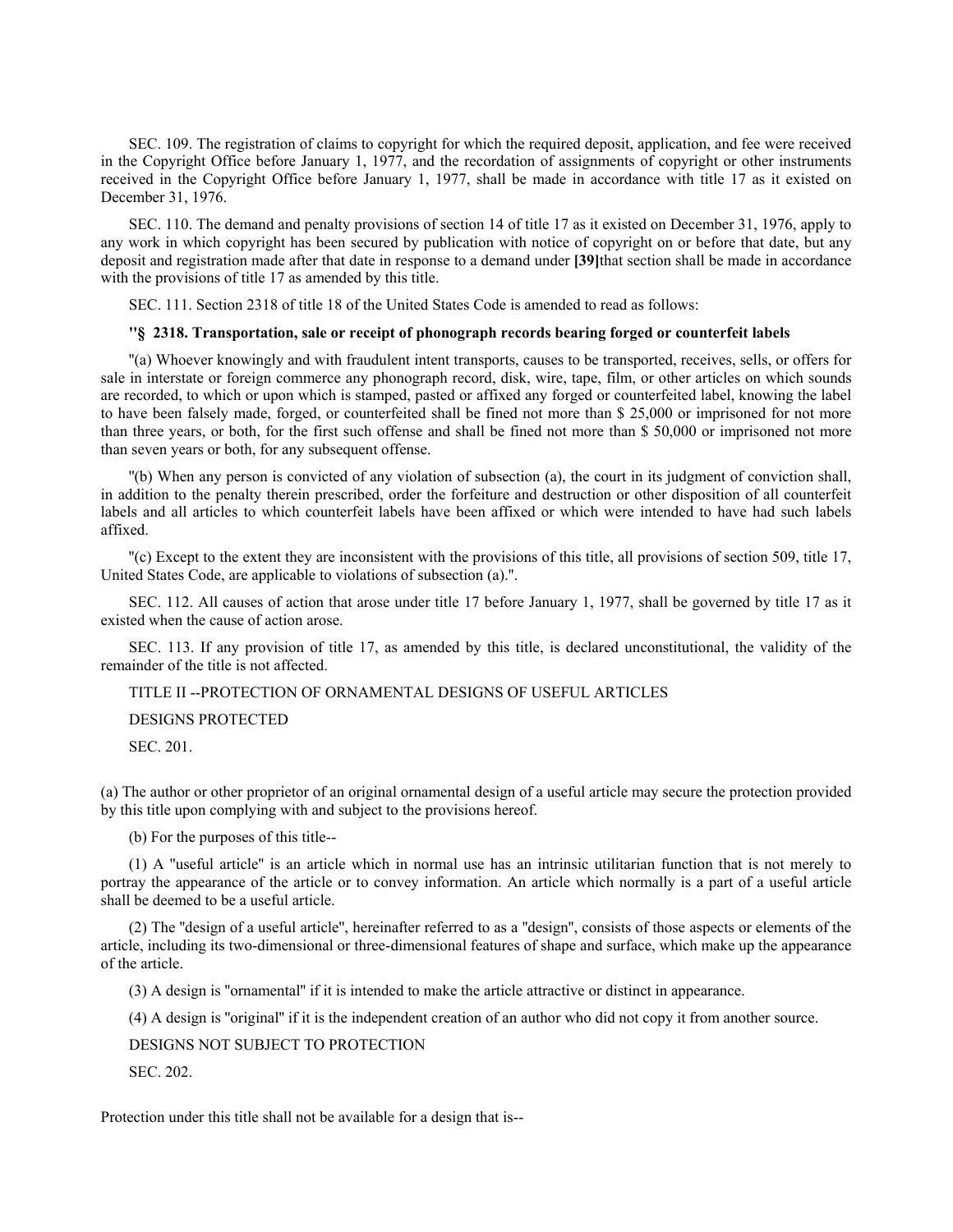(a) not original;

(b) staple or commonplace, such as a standard geometric figure, familiar symbol, emblem, or motif, or other shape, pattern, or configuration which has become common, prevalent, or ordinary;

(c) different from a design excluded by subparagraph (b) above only in insignificant details or in elements which are variants commonly used in the relevant trades; or

(d) dictated solely by a utilization function of the article that embodies it;

(e) composed of three-dimensional features of shape and surface with respect to men's, women's, and children's apparel, including undergarments and outerwear.

# **[40] REVISION, ADAPTATIONS, AND REARRANGEMENTS**

SEC. 203.

Protection for a design under this title shall be available notwithstanding the employment in the design of subject matter excluded from protection under section 202(b) through (d), if the design is a substantial revision, adaptation, or rearrangement of said subject matter: *Provided*, That such protection shall be available to a design employing subject matter protected under title I of this Act, or title 35 of the United States Code or this title, only if such protected subject matter is employed with the consent of the proprietor thereof. Such protection shall be independent of any subsisting protection in subject matter employed in the design, and shall not be construed as securing any right to subject matter excluded from protection or as extending any subsisting protection.

## COMMENCEMENT OF PROTECTION

SEC. 204.

The protection provided for a design under this title shall commence upon the date of publication of the registration pursuant to section 212(a).

TERM OF PROTECTION

SEC. 205.

(a) Subject to the provisions of this title, the protection herein provided for a design shall continue for a term of five years from the date of the commencement of protection as provided in section 204, but if a proper application for renewal is received by the Administrator during the year prior to the expiration of the five-year term, the protection herein provided shall be extended for an additional period of five years from the date of expiration of the first five years.

(b) Upon expiration or termination of protection in a particular design as provided in this title all rights under this title in said design shall terminate, regardless of the number of different articles in which the design may have been utilized during the term of its protection.

# THE DESIGN NOTICE

SEC. 206.

(a) Whenever any design for which protection is sought under this title is made public as provided in section 209(b), the proprietor shall, subject to the provisions of section 207, mark it or have it marked legibly with a design notice consisting of the following three elements:

(1) the words ''Protected Design'', the abbreviation ''Prot'd Des.'' or the letter ''D'' within a circle thus 'D'

(2) the year of the date on which the design was registered; and

(3) the name of the proprietor, an abbreviation by which the name can be recognized, or a generally accepted alternative designation of the proprietor; any distinctive identification of the proprietor may be used if it has been approved and recorded by the Administrator before the design marked with such identification is registered.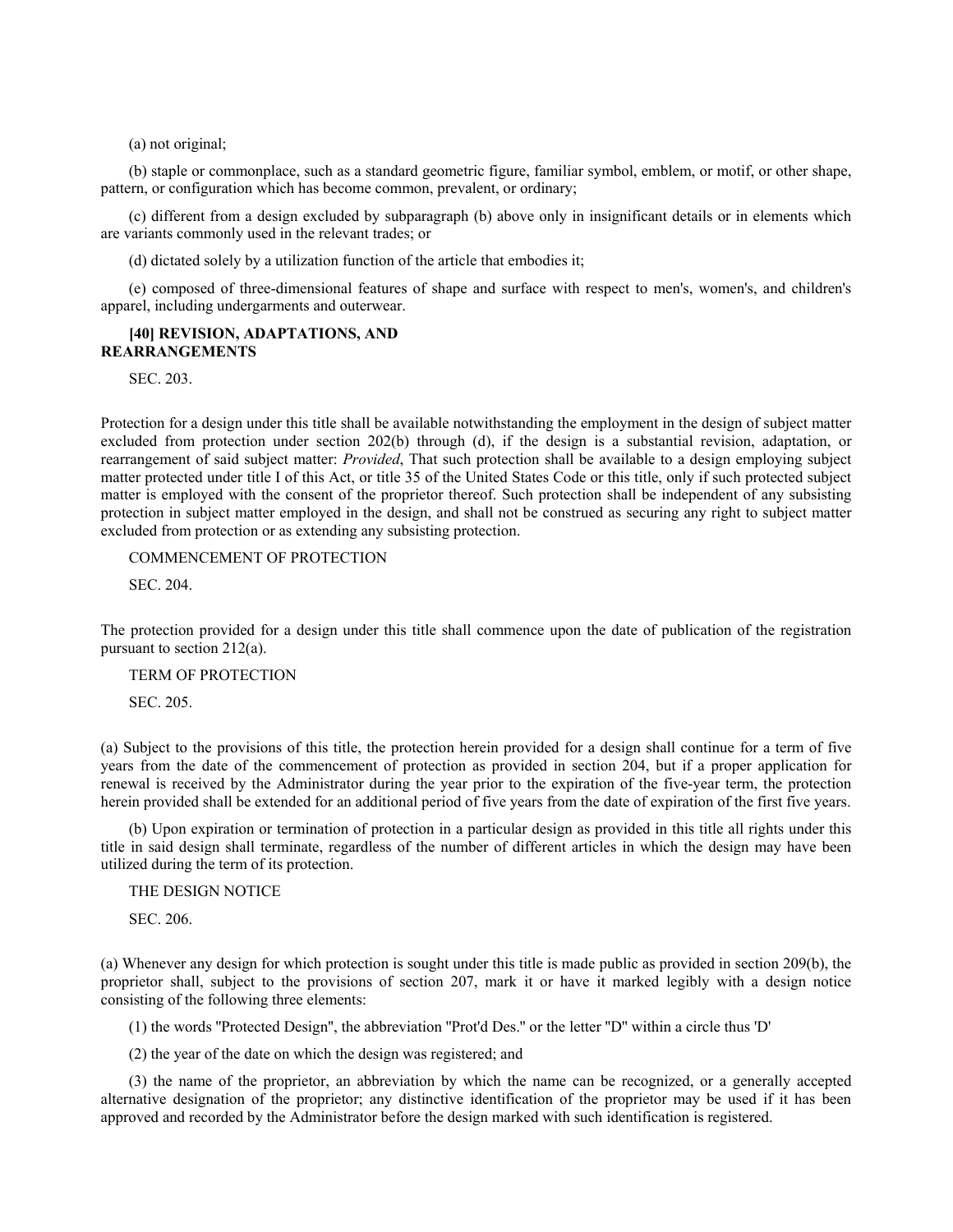After registration the registration number may be used instead of the elements specified in (2) and (3) hereof.

(b) The notice shall be so located and applied as to give reasonable notice of design protection while the useful article embodying the design is passing through its normal channels of commerce. This requirement may be fulfilled, in the case of sheetlike or strip materials bearing repetitive or continuous designs, by application of the notice to each repetition, or to the margin, selvage, or reverse side of the material at reasonably frequent intervals, or to tags or labels affixed to the material at such intervals.

(c) When the proprietor of a design has complied with the provisions of this section, protection under this title shall not be affected by the removal, destruction, or obliteration by others of the design notice on an article.

EFFECT OF OMISSION OF NOTICE

SEC. 207.

The omission of the notice prescribed in section 206 shall not cause loss of the protection or prevent recovery for infringement against any person who, after written notice of the design protection, begins an undertaking leading to infringement: Provided, That such omission shall prevent any recovery under section 222 against a person who began an undertaking leading to infringement before receiving written notice of the design protection, and no injunction shall [41]be had unless the proprietor of the design shall reimburse said person for any reasonable expenditure or contractual obligation in connection with such undertaking incurred before written notice of design protection, as the court in its discretion shall direct. The burden of proving written notice shall be on the proprietor.

INFRINGEMENT

SEC. 208.

(a) It shall be infringement of a design protected under this title for any person, without the consent of the proprietor of the design, within the United States or its territories or possessions and during the term of such protection to--

(1) make, have made, or import, for sale or for use in trade, any infringing article as defined in subsection (d) hereof; or

(2) sell or distribute for sale or for use in trade any such infringing article: Provided, however, That a seller or distributor of any such article who did not make or import the same shall be deemed to be an infringer only if--

(i) he induced or acted in collusion with a manufacturer to make, or an importer to import such article (merely purchasing or giving an order to purchase in the ordinary course of business shall not of itself constitute such inducement or collusion); or

(ii) he refuses or fails upon the request of the proprietor of the design to make a prompt and full disclosure of his source of such article, and he orders or reorders such article after having received notice by registered or certified mail of the protection subsisting in the design.

(b) It shall be not infringement to make, have made, import, sell, or distribute, any article embodying a design created without knowledge of, and copying from, a protected design.

(c) A person who incorporates into his own product of manufacture an infringing article acquired from others in the ordinary course of business, or who, without knowledge of the protected design, makes or processes an infringing article for the account of another person in the ordinary course of business, shall not be deemed an infringer except under the conditions of clauses (i) and (ii) of paragraph  $(a)(2)$  of this section. Accepting an order or reorder from the source of the infringing article shall be deemed ordering or reordering within the meaning of clause (ii) of paragraph (a)(2) of this section.

(d) An ''infringing article'' as used herein is any article, the design of which has been copied from the protected design, without the consent of the proprietor: *Provided, however*, That an illustration or picture of a protected design in an advertisement, book, periodical, newspaper, photograph, broadcast, motion picture, or similar medium shall not be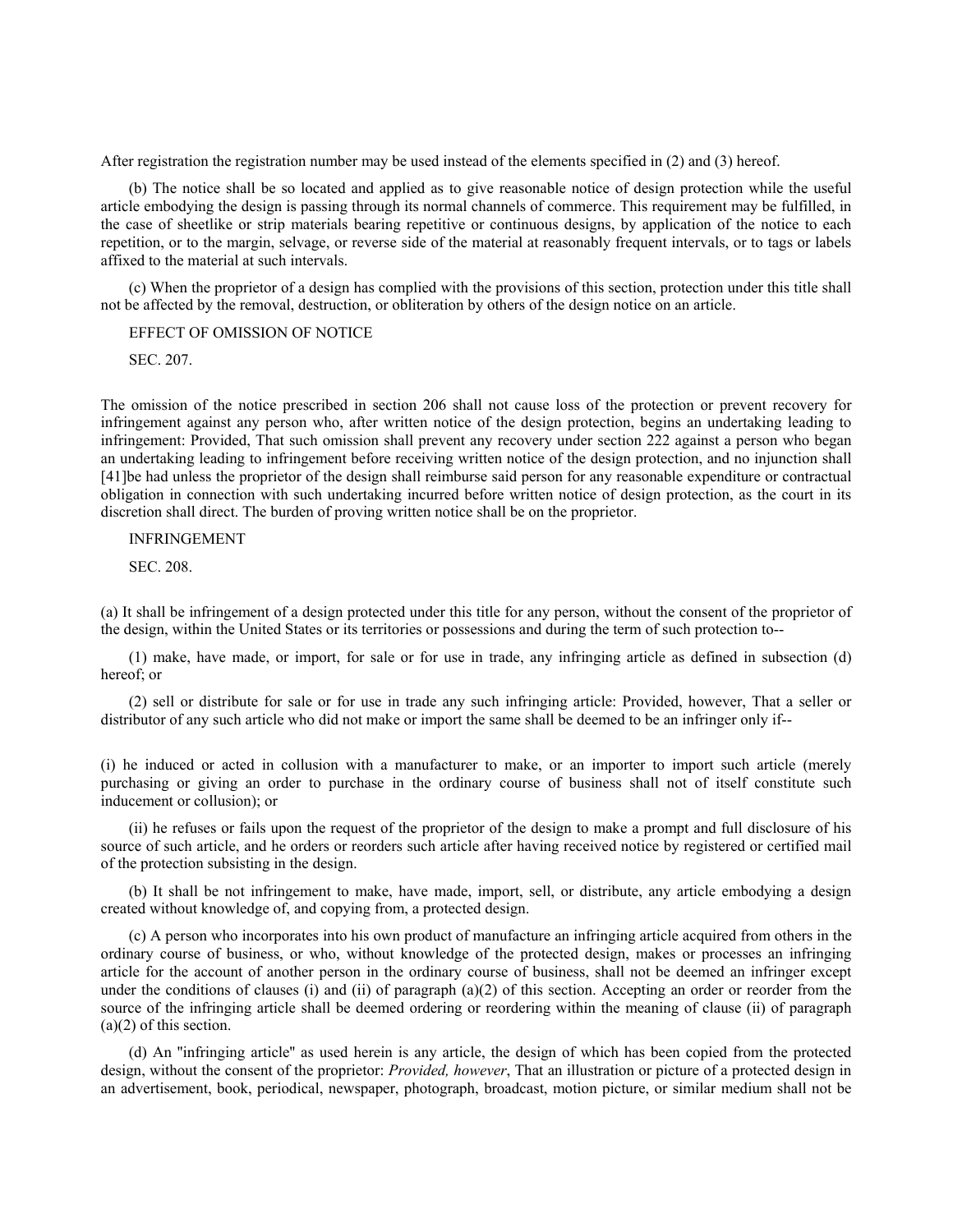deemed to be an infringing article. An article is not an infringing article if it embodies, in common with the protected design, only element [sic] described in subsection (a) through (d) of section 202.

(e) The party alleging rights in a design in any action or proceeding shall have the burden of affirmatively establishing its originality whenever the opposing party introduces an earlier work which is identical to such design, or so similar as to make a prima facie showing that such design was copied from such work.

# APPLICATION FOR REGISTRATION

SEC. 209.

(a) Protection under this title shall be lost if application for registration of the design is not made within six months after the date on which the design was first made public.

(b) A design is made public when, by the proprietor of the design or with his consent, an existing useful article embodying the design is anywhere publicly exhibited, publicly distributed, or offered for sale or sold to the public.

(c) Application for registration or renewal may be made by the proprietor of the design.

(d) The application for registration shall be made to the Administrator and shall state (1) the name and address of the author or authors of the design; (2) the name and address of the proprietor if different from the author; (3) the specific name of the article, indicating its utility; and (4) such other information as may be required by the Administrator. The application for registration may include a description setting forth the salient features of the design, but the absence of such a description shall not prevent registration under this title.

**[42]**(e) The application for registration shall be accompanied by a statement under oath by the applicant or his duly authorized agent or representative, setting forth that, to the best of his knowledge and belief (1) the design is original and was created by the author or authors named in the application; (2) the design has not previously been registered on behalf of the applicant or his predecessor in title; and (3) the applicant is the person entitled to protection and to registration under this title. If the design has been made public with the design notice prescribed in section 206, the statement shall also describe the exact form and position of the design notice.

(f) Error in any statement or assertion as to the utility of the article named in the application, the design of which is sought to be registered, shall not affect the protection secured under this title.

(g) Errors in omitting a joint author or in naming an alleged joint author shall not affect the validity of the registration, or the actual ownership or the protection of the design: *Provided*, That the name of one individual who was in fact an author is stated in the application. Where the design was made within the regular scope of the author's employment and individual authorship of the design is difficult or impossible to ascribe and the application so states, the name and address of the employer for whom the design was made may be stated instead of that of the individual author.

(h) The application for registration shall be accompanied by two copies of a drawing or other pictorial representation of a useful article having one or more views, adequate to show the design, in a form and style for reproduction, which shall be deemed a part of the application.

(i) Where the distinguishing elements of a design are in substantially the same form in a number of different useful articles, the design shall be protected as to all such articles when protected as to one of them, but not more than one registration shall be required.

(j) More than one design may be included in the same application under such conditions as may be prescribed by the Administrator. For each design included in an application the fee prescribed for a single design shall be paid.

BENEFIT OF EARLIER FILING DATE IN FOREIGN COUNTRY

SEC. 210.

An application for registration of a design filed in this country by any person who has, or whose legal representative or predecessor or successor in title has previously regularly filed an application for registration of the same design in a foreign country which affords similar privileges in the case of applications filed in the United States or to citizens of the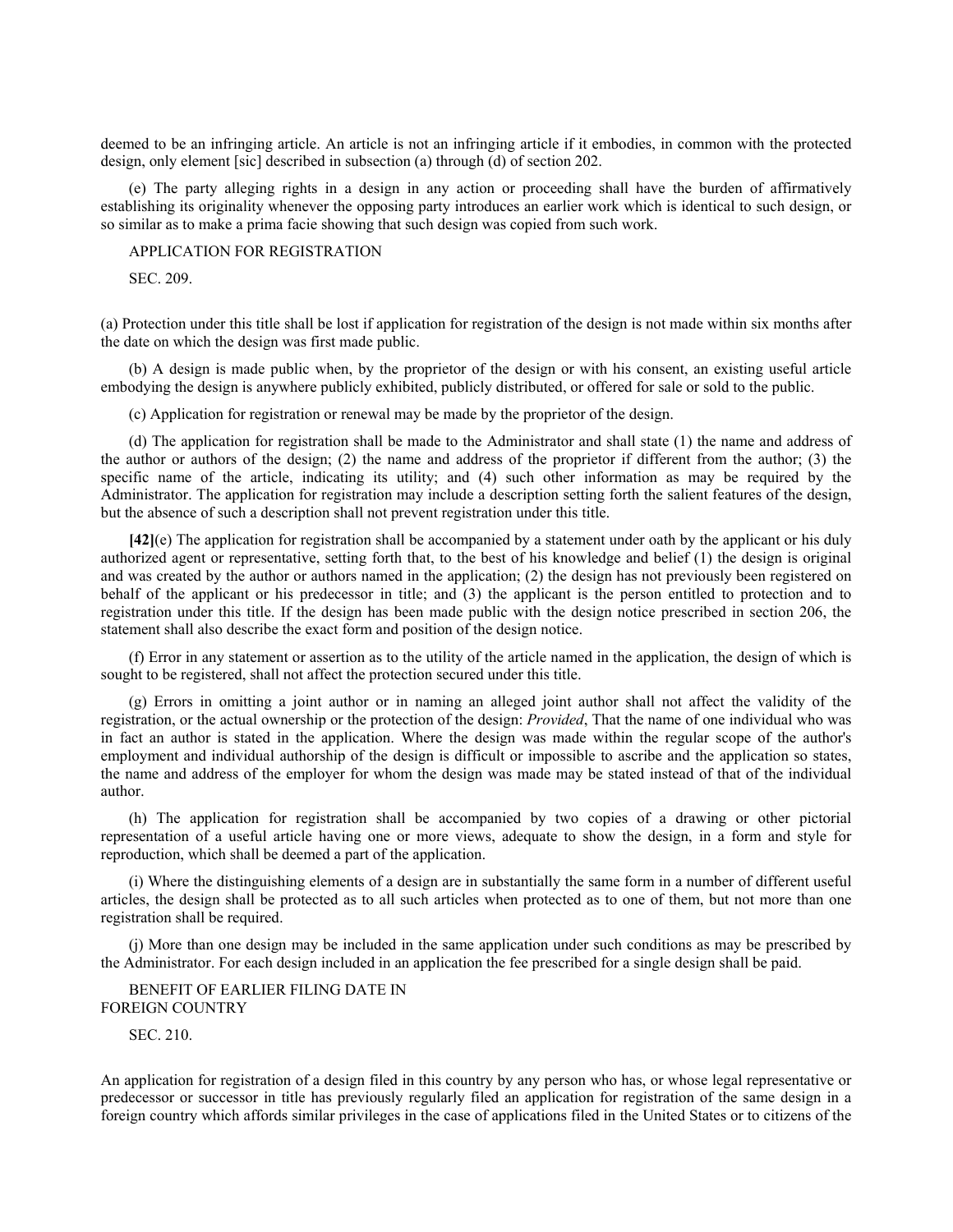United States shall have the same effect as if filed in this country on the date on which the application was first filed in any such foreign country, if the application in this country is filed within six months from the earliest date on which any such foreign application was filed.

OATHS AND ACKNOWLEDGMENTS

SEC. 211.

(a) Oaths and acknowledgments required by this title may be made before any person in the United States authorized by law to administer oaths, or, when made in a foreign country, before any diplomatic or consular officer of the United States authorized to administer oaths, or before any official authorized to administer oaths in the foreign country concerned, whose authority shall be proved by a certificate of a diplomatic or consular officer of the United States, and shall be valid if they comply with the laws of the state or country where made.

(b) The Administrator may by rule prescribe that any document to be filed in the Office of the Administrator and which is required by any law, rule, or other regulation to be under oath may be subscribed to by a written declaration in such form as the Administrator may prescribe, such declaration to be in lieu of the oath otherwise required.

(c) Whenever a written declaration as permitted in subsection (b) is used, the document must warn the declarant that willful false statements and the like are punishable by fine or imprisonment, or both *(18 U.S.C. 1001)* and may jeopardize the validity of the application or document or a registration resulting therefrom.

[43] EXAMINATION OF APPLICATION AND ISSUE OR REFUSAL OF REGISTRATION

SEC. 212.

(a) Upon the filing of an application for registration in proper form as provided in section 209, and upon payment of the fee provided in section 215, the Administrator shall determine whether or not the application relates to a design which on its face appears to be subject to protection under this title, and if so, he shall register the design. Registration under this subsection shall be announced by publication. The date of registration shall be the date of publication.

(b) If, in his judgment, the application for registration relates to a design which on its face is not subject to protection under this title, the Administrator shall send the applicant a notice of his refusal to register and the grounds therefor. Within three months from the date the notice of refusal is sent, the applicant may request, in writing, reconsideration of his application. After consideration of such a request, the Administrator shall either register the design or send the applicant a notice of his final refusal to register.

(c) Any person who believes he is or will be damaged by a registration under this title may, upon payment of the prescribed fee, apply to the Administrator at any time to cancel the registration on the ground that the design is not subject to protection under the provisions of this title, stating the reasons therefor. Upon receipt of an application for cancellation, the Administrator shall send the proprietor of the design, as shown in the records of the Office of the Administrator, a notice of said application, and the proprietor shall have a period of three months from the date such notice was mailed in which to present arguments in support of the validity of the registration. It shall also be within the authority of the Administrator to establish, by regulation, conditions under which the opposing parties may appear and be heard in support of their arguments. If, after the periods provided for the presentation of arguments have expired, the Administrator determines that the applicant for cancellation has established that the design is not subject to protection under the provisions of this title, he shall order the registration stricken from the record. Cancellation under this subsection shall be announced by publication, and notice of the Administrator's final determination with respect to any application for cancellation shall be sent to the applicant and to the proprietor of record.

(d) Remedy against a final adverse determination under subparagraphs (b) and (c) above may be had by means of a civil action against the Administrator pursuant to the provision of section 1361 of title 28, United States Code, if commenced within such time after such decision, not less than 60 days, as the Administrator appoints.

(e) When a design has been registered under this section, the lack of utility of any article in which it has been embodied shall be no defense to an infringement action under section 220, and no ground for cancellation under subsection (c) of this section or under section 223.

CERTIFICATION OF REGISTRATION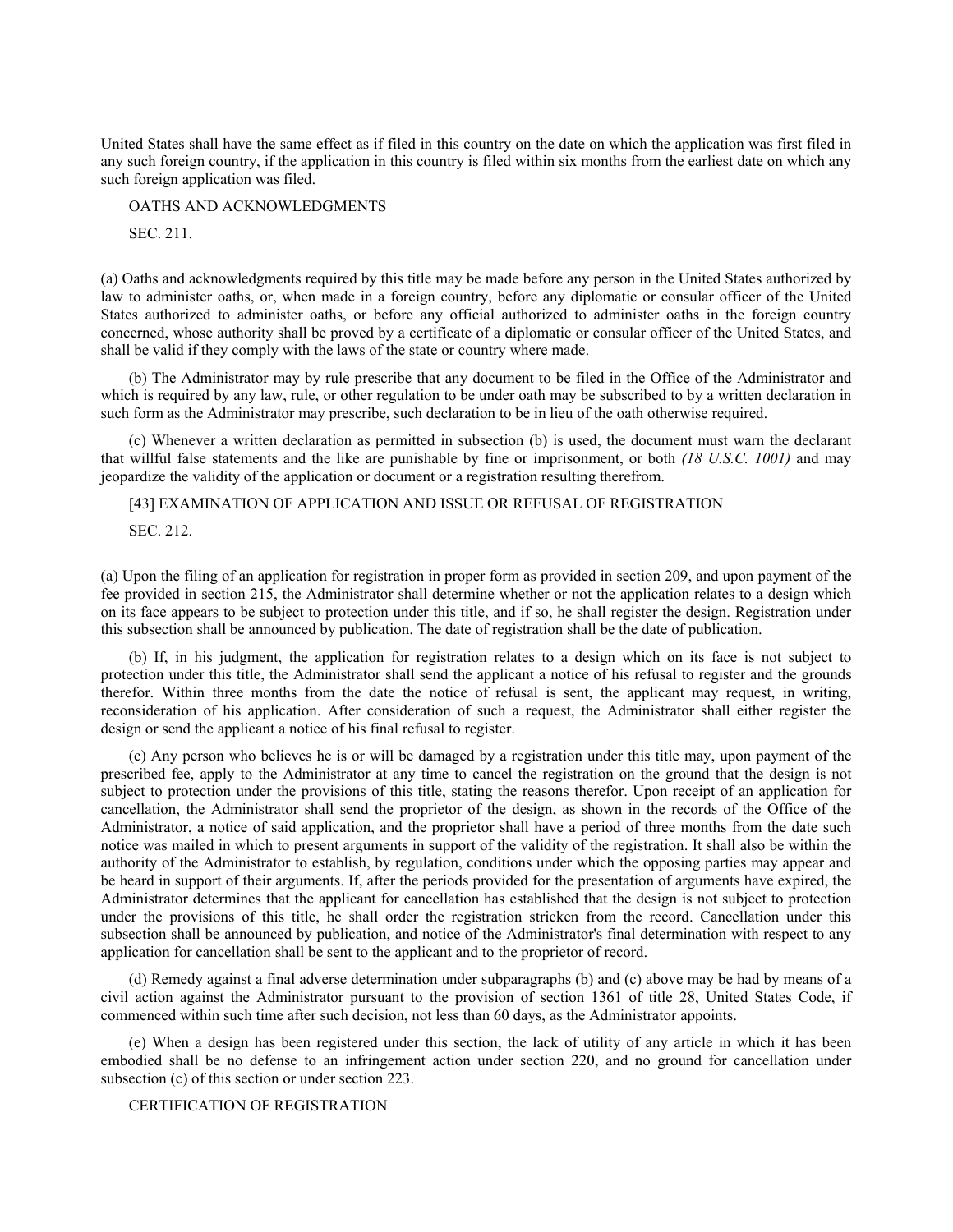SEC. 213.

Certificates of registration shall be issued in the name of the United States under the seal of the Office of the Administrator and shall be recorded in the official records of that Office. The certificate shall state the name of the useful article, the date of filing of the application, the date of registration, and shall contain a reproduction of the drawing or other pictorial representation showing the design. Where a description of the salient features of the design appears in the application, this description shall also appear in the certificate. A renewal certificate shall contain the date of renewal registration in addition to the foregoing. A certificate of initial or renewal registration shall be admitted in any court as prima facie evidence of the facts stated therein.

### PUBLICATION OF ANNOUNCEMENTS AND INDEXES

SEC. 214.

(a) The Administrator shall publish lists and indexes of registered designs and cancellations thereof and may also publish the drawing or other pictorial representations of registered designs for sale or other distribution.

(b) The Administrator shall establish and maintain a file of the drawings or other pictorial representations of registered designs, which file shall be available for use by the public under such conditions as the Administrator may prescribe.

[44] FEES

SEC. 215.

(a) There shall be paid to the Administrator the following fees:

(1) On filing each application for registration or for renewal of registration of a design, \$ 15.

(2) For each additional related article included in one application, \$ 10.

(3) For recording assignment, \$ 3 for the first six pages, and for each additional two pages or less, \$ 1.

(4) For a certificate of correction of an error not the fault of the Office, \$ 10.

(5) For certification of copies or records, \$ 1.

(6) On filing each application for cancellation of a registration, \$ 15.

(b) The Administrator may establish charges for materials or services furnished by the Office, not specified above, reasonably related to the cost thereof.

REGULATIONS

SEC. 216.

The Administrator may establish regulations not inconsistent with law for the administration of this title.

COPIES OF RECORDS

SEC. 217.

Upon payment of the prescribed fee, any person may obtain a certified copy of any official record of the Office of the Administrator, which copy shall be admissible in evidence with the same effect as the original.

CORRECTION OF ERRORS IN CERTIFICATES

SEC. 218.

The Administrator may correct any error in a registration incurred through the fault of the Office, or, upon payment of the required fee, any error of a clerical or typographical nature not the fault of the Office occurring in good faith, by a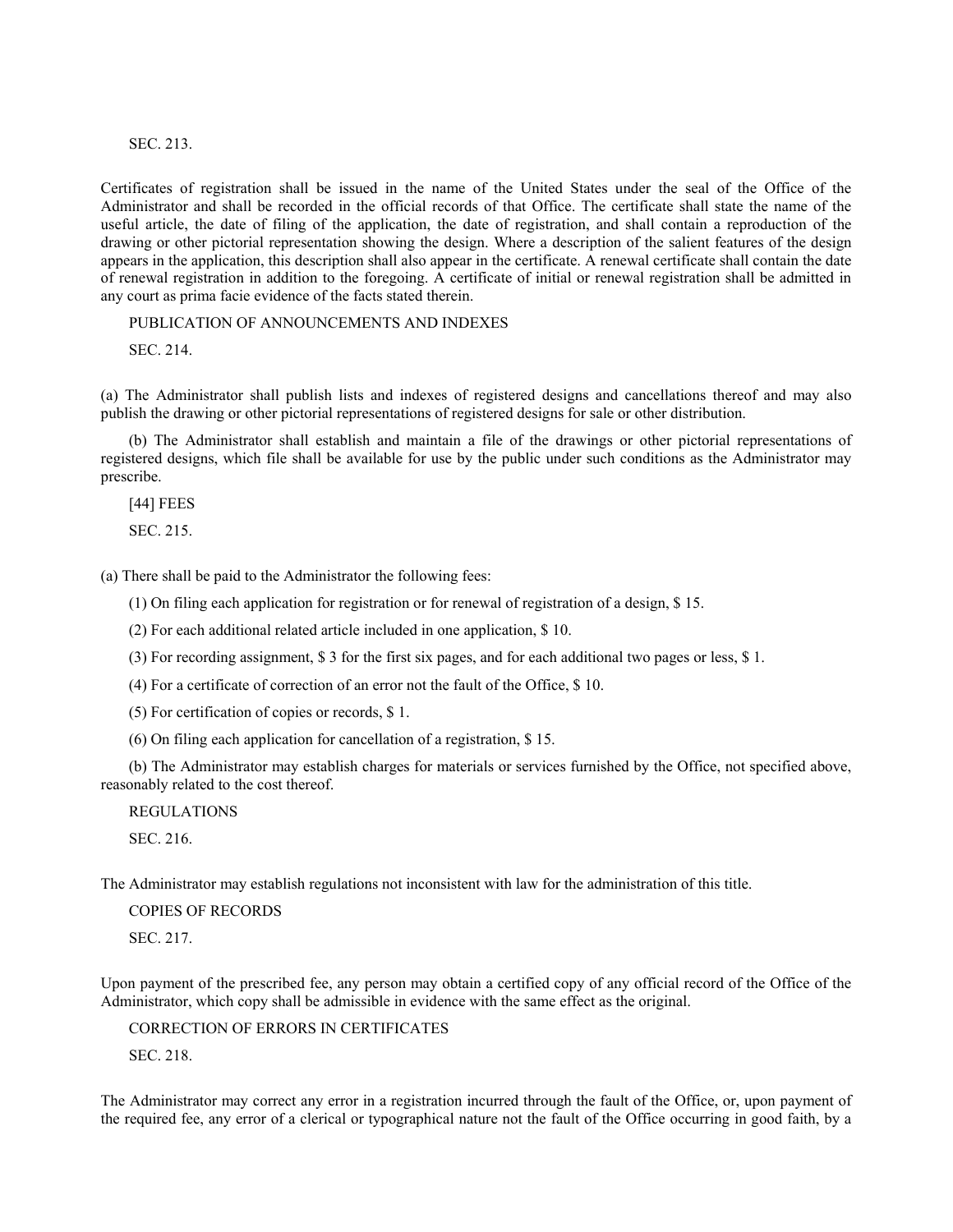certificate of correction under seal. Such registration, together with the certificate, shall thereafter have the same effect as if the same had been originally issued in such corrected form.

OWNERSHIP AND TRANSFER

SEC. 219.

(a) The property right in a design subject to protection under this title shall vest in the author, the legal representatives of a deceased author or of one under legal incapacity, the employer for whom the author created the design in the case of a design made within the regular scope of the author's employment, or a person to whom the rights of the author or of such author's employment, or a person to whom the rights of the author or of such employer have been transferred. The person or persons in whom the property right is vested shall be considered the proprietor of the design.

(b) The property right in a registered design, or a design for which an application for registration has been or may be filed, may be assigned, granted, conveyed, or mortgaged by an instrument in writing, signed by the proprietor, or may be bequeathed by will.

(c) An acknowledgment as provided in section 211 shall be prima facie evidence of the execution of an assignment, grant, conveyance, or mortgage.

(d) An assignment, grant, conveyance, or mortgage shall be void as against any subsequent purchaser or mortgagee for a valuable consideration, without notice, unless it is recorded in the Office of the Administrator within three months from its date of execution or prior to the date of such subsequent purchase or mortgage.

REMEDY FOR INFRINGEMENT

SEC. 220.

(a) The proprietor of a design shall have remedy for infringement by civil action instituted after issuance of a certificate of registration of the design.

(b) The proprietor of a design may have judicial review of a final refusal of the Administrator to register the design, by a civil action brought as for infringement if commenced within the time specified in section 212(d), and shall have remedy for infringement by the same action if the court adjudges the design subject to protection under this title: *Provided*, That (1) he has previously duly filed and duly prosecuted to such final refusal an application in proper form for registration of the designs, and (2) he causes a copy of the complaint in action to be delivered to the Administrator within ten days after the commencement of the **[45]**action, and (3) the defendant has committed acts in respect to the design which would constitute infringement with respect to a design protected under this title.

INJUNCTION

SEC. 221.

The several courts having jurisdiction of actions under this title may grant injunctions in accordance with the principles of equity to prevent infringement, including in their discretion, prompt relief by temporary restraining orders and preliminary injunctions.

RECOVERY FOR INFRINGEMENT, AND SO FORTH

SEC. 222.

(a) Upon finding for the claimant the court shall award him damages adequate to compensate for the infringement, but in no event less than the reasonable value the court shall assess them. In either event the court may increase the damages to such amount, not exceeding \$ 5,000 or \$ 1 per copy, whichever is greater, as to the court shall appear to be just. The damages awarded in any of the above circumstances shall constitute compensation and not a penalty. The court may receive expert testimony as an aid to the determination of damages.

(b) No recovery under paragraph (a) shall be had for any infringement committed more than three years prior to the filing of the complaint.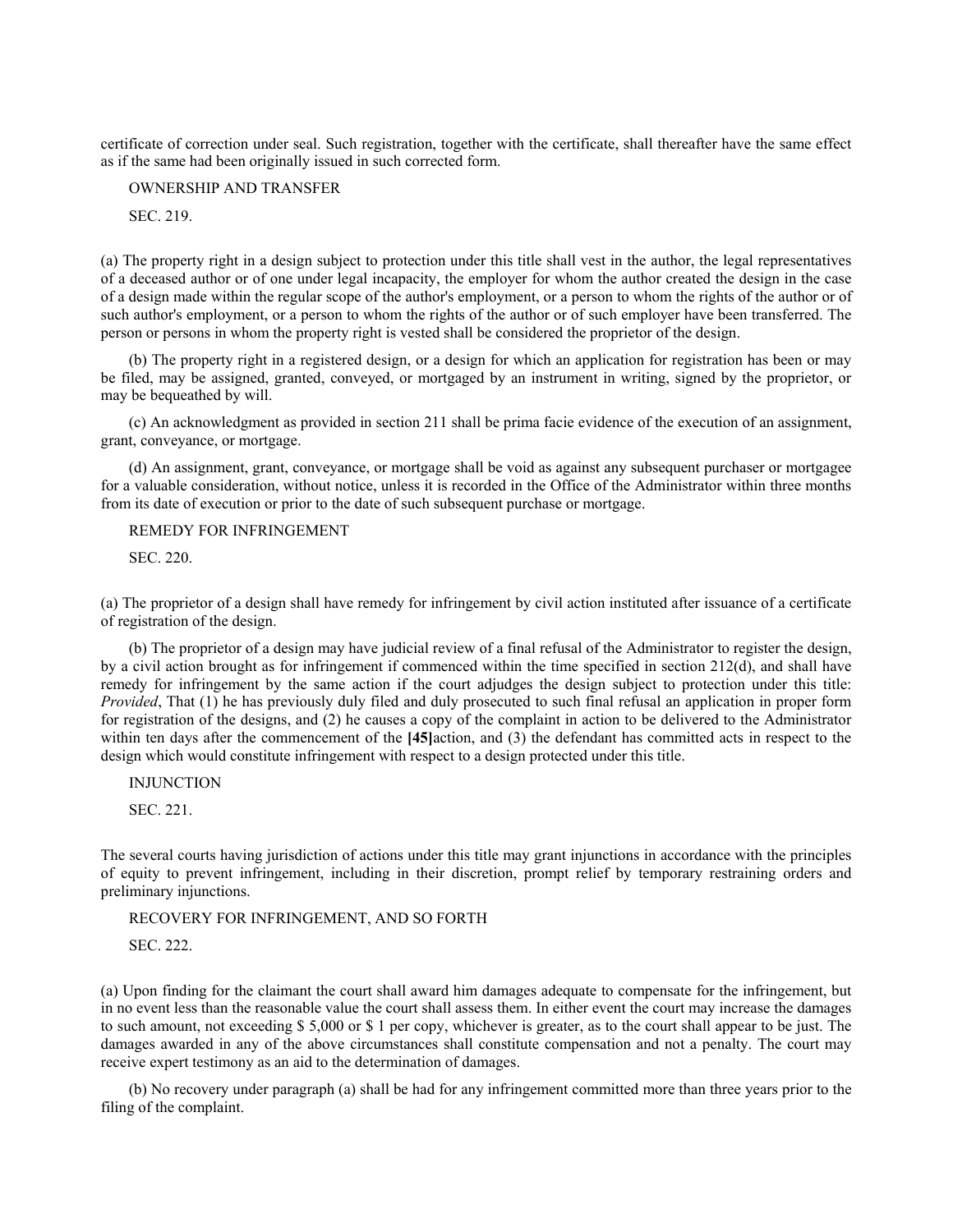(c) The court may award reasonable attorney's fees to the prevailing party. The court may also award other expenses of suit to a defendant prevailing in an action brought under section 220(b).

(d) The court may order that all infringement articles, and any plates, molds, patterns, models, or other means specifically adapted for making the same be delivered up for destruction or other disposition as the court may direct.

POWER OF COURT OVER REGISTRATION

SEC. 223.

In any action involving a design for which protection is sought under this title, the court when appropriate may order registration of a design or the cancellation of a registration. Any such order shall be certified by the court to the Administrator, who shall make appropriate entry upon the records of his Office.

LIABILITY FOR ACTION ON REGISTRATION FRAUDULENT OBTAINED

SEC. 224.

Any person who shall bring an action for infringement knowing that registration of the design was obtained by a false or fraudulent representation materially affecting the rights under this title, shall be liable in the sum of \$ 1,000, or such part thereof as the court may determine, as compensation to the defendant, to be charged against the plaintiff and paid to the defendant, in addition to such costs and attorney's fees of the defendant as may be assessed by the court.

PENALTY FOR FALSE MARKING

SEC. 225.

(a) Whoever, for the purpose of deceiving the public, marks upon, or applies to, or uses in advertising in connection with any article made, used, distributed, or sold by him, the design of which is not protected under this title, a design notice as specified in section 206 or any other words or symbols importing that the design is protected under this title, knowing that the design is not so protected, shall be fined not more than \$ 500 for every such offense.

(b) Any person may use for the penalty, in which event, one-half shall go to the person suing and the other to the use of the United States.

PENALTY FOR FALSE REPRESENTATION

SEC. 226.

Whoever knowingly makes a false representation materially affecting the rights obtainable under this title for the purpose of obtaining registration of a design under this title shall be fined not less than \$ 500 and not more than \$ 1,000 and any rights or privileges he may have in the design under this title shall be forfeited.

RELATION TO COPYRIGHT LAW

SEC. 227.

(a) Nothing in this title shall affect any right or remedy now or hereafter held by any person under title I of this Act subject to the provisions of section 113(c) of title I.

[46](b) When a pictorial, graphic, or sculptural work in which copyright subsists under title I of this Act is utilized in an original ornamental design of a useful article, by the copyright proprietor or under an express license from him, the design shall be eligible for protection under the provisions of this title.

RELATION TO PATENT LAW

SEC. 228.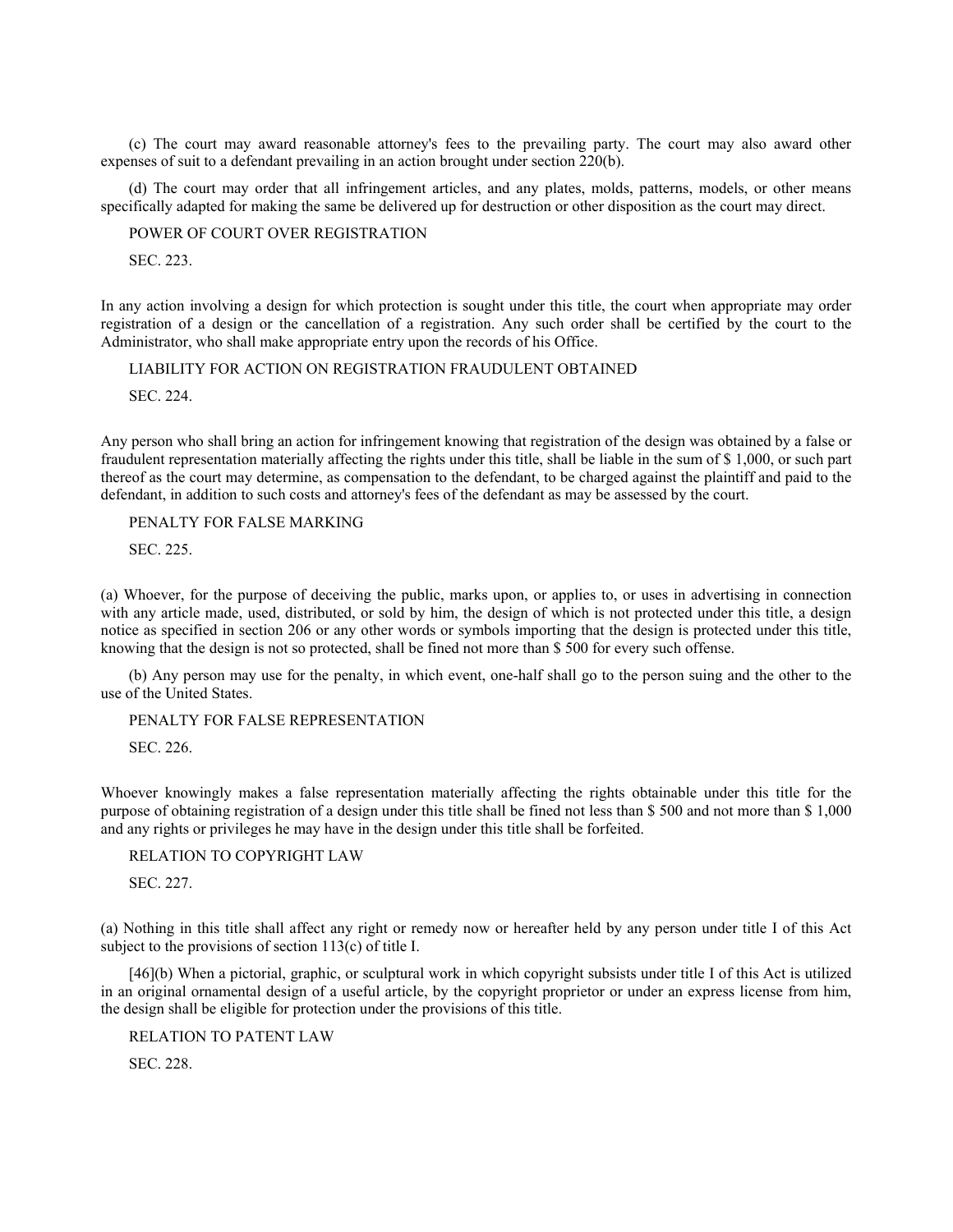(a) Nothing in this title shall affect any right or remedy available to or held by any person under title 35 of the United States Code.

(b) The issuance of a design patent for an ornamental design for any article of manufacture under said title 35 shall terminate any protection of the design under this title.

COMMON LAW AND OTHER RIGHTS UNAFFECTED

SEC. 229.

Nothing in this title shall annul or limit (1) common law or other rights or remedies, if any, available to or held by any person with respect to a design which has not been registered under this title, or (2) any trademark right or right to be protected against unfair competition.

ADMINISTRATOR

SEC. 230.

The Administrator and Office of the Administrator referred to in this title shall be such officer and office as the President may designate.

SEVERABILITY CLAUSE

SEC. 231.

If any provision of this title or the application of such provision to any person or circumstance is held invalid, the remainder of the title or the application to other persons or circumstances shall not be affected thereby.

AMENDMENT OF OTHER STATUTES SEC. 232.

(a) Subdivision a(2) of section 70 of the Bankruptcy Act of July 1, 1898, as amended *(11 U.S.C. 110*(a)), is amended by inserting ''designs,'' after ''patent rights''.

(b) Title 28 of the United States Code is amended--

(1) by inserting ''designs,'' after ''patents,'' in the first sentence of section 1338(a);

(2) by inserting '', design,'' after ''patent'' in the second sentence of section 1338(a);

(3) by inserting ''design,'' after ''copyright,'' in section 1338(b);

(4) by inserting ''and registered designs'' after ''copyrights'' in section 1400; and

(5) by revising section 1498(a) to read as follows:

''(a) Whenever a registered design or invention is used or manufactured by or for the United States without license of the owner thereof or lawful right to use or manufacture the same, the owner's remedy shall be by action against the United States in the Court of Claims for the recovery of his reasonable and entire compensation for such use and manufacture.

''For the purposes of this section, the use or manufacture of a registered design or an invention described in and covered by a patent of the United States by a contractor, a subcontractor, or any person, firm, or corporation for the Government and with the authorization or consent of the Government, shall be construed as use or manufacture for the United States.

''The court shall not award compensation under this section if the claim is based on the use or manufacture by or for the United States of any article owned, leased, used by, or in the possession of the United States, prior to, in the case of an invention, July 1, 1918, and in the case of a registered design, July 1, 1978.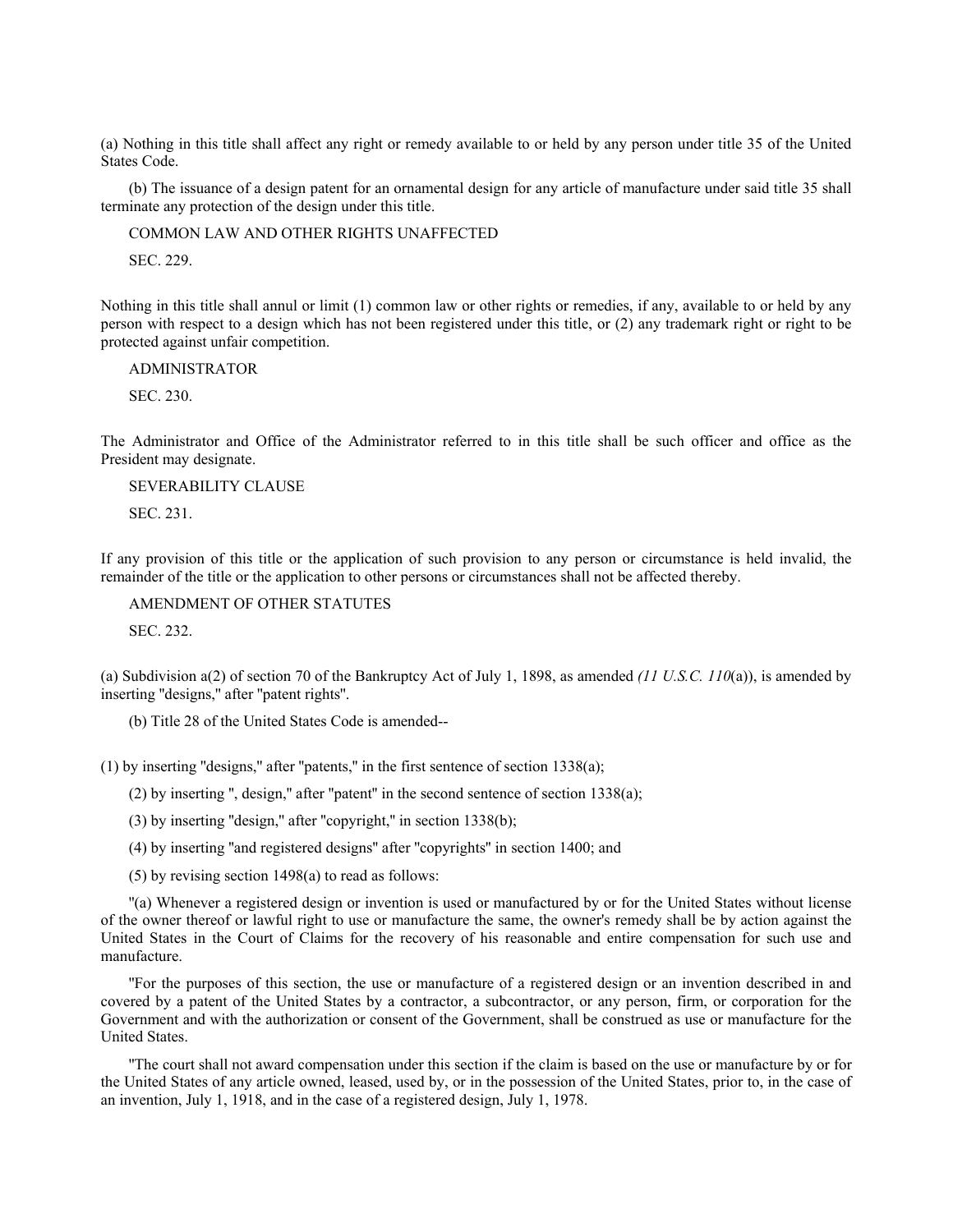''A Government employee shall have the right to bring suit against the Government under this section except where he was in a position to order, influence, or induce use of the registered design or invention by the Government. This section shall not confer a right of action on any registrant or patentee or any assignee of such registrant or patentee with respect to any design created by or invention discovered or invented by a person while in the employment or services of the United States, where the design or invention was related to the [47]official functions of the employee, in cases in which such functions included research and development, or in the making of which Government time, materials, or facilities were used.''

TIME OF TAKING EFFECT

SEC. 233.

This title shall take effect one year after enactment of this Act.

NO RETROACTIVE EFFECT

SEC. 234.

Protection under this title shall not be available for any design that has been made public as provided in section 209(b) prior to the effective date of this title.

SHORT TITLE

SEC. 235.

This title may be cited as ''The Design Protection Act of 1975''.

#### PURPOSE

The purpose of the proposed legislation, as amended, is to provide in Title I for a general revision of the United States Copyright Law, title 17 of the United States Code, Title II of the bill creates a new type of protection for ornamental designs of useful articles.

## STATEMENT

The present Copyright Law of the United States is essentially that enacted by the Congress in 1909. Many significant developments in technology and communications have rendered that law clearly inadequate to the needs of the country today.

The enactment of legislation ''To promote the Progress of Science and useful Arts, by securing for limited Times to Authors and Inventors the exclusive Right to their respective Writings and Discoveries'', is one of the powers of the Congress enumerated in Article I, section 8 of the Constitution. Some commentators on the Congress in recent years have expressed concern that the legislative branch has too frequently yielded the initiative in legislative matters to the executive branch. This legislation is exclusively the product of the legislative branch and has received detailed consideration over a period of several years.

The origin of this legislation can ultimately be traced to the Legislative Appropriations Act of 1955 which appropriated funds for a comprehensive program of research and study of copyright law revision by the Copyright Office of the Library of Congress. This committee's Subcommittee on Patents, Trademarks and Copyrights published a series of 34 studies on all aspects of copyright revision, which were prepared under the supervision of the Copyright Office. In 1961 the Congress received the ''Report of the Register of Copyrights on the general revision of the U.S. Copyright Law.'' The Copyright Office subsequently conducted a series of panel meetings on copyright law revision. On July 20, 1964, Senator John L. McClellan, Chairman of the Subcommittee on Patents, Trademarks and Copyrights, introduced, at the request of the Librarian of Congress, S. 3008 of the 88th Congress, for the general revision of the copyright law. No action was taken on this bill prior to the adjournment of the Congress.

In the 1st session of the 89th Congress, Senator McClellan, again introduced at the request of the Librarian of Congress, a general copy**[48]**right revision bill S. 1006. Hearings on this legislation were commenced by the Subcommittee on August 18, 1965, and continued on August 19 and 20. When the hearings were recessed, a large number of witnesses remained to be heard. During the 2d session of the 89th Congress there were important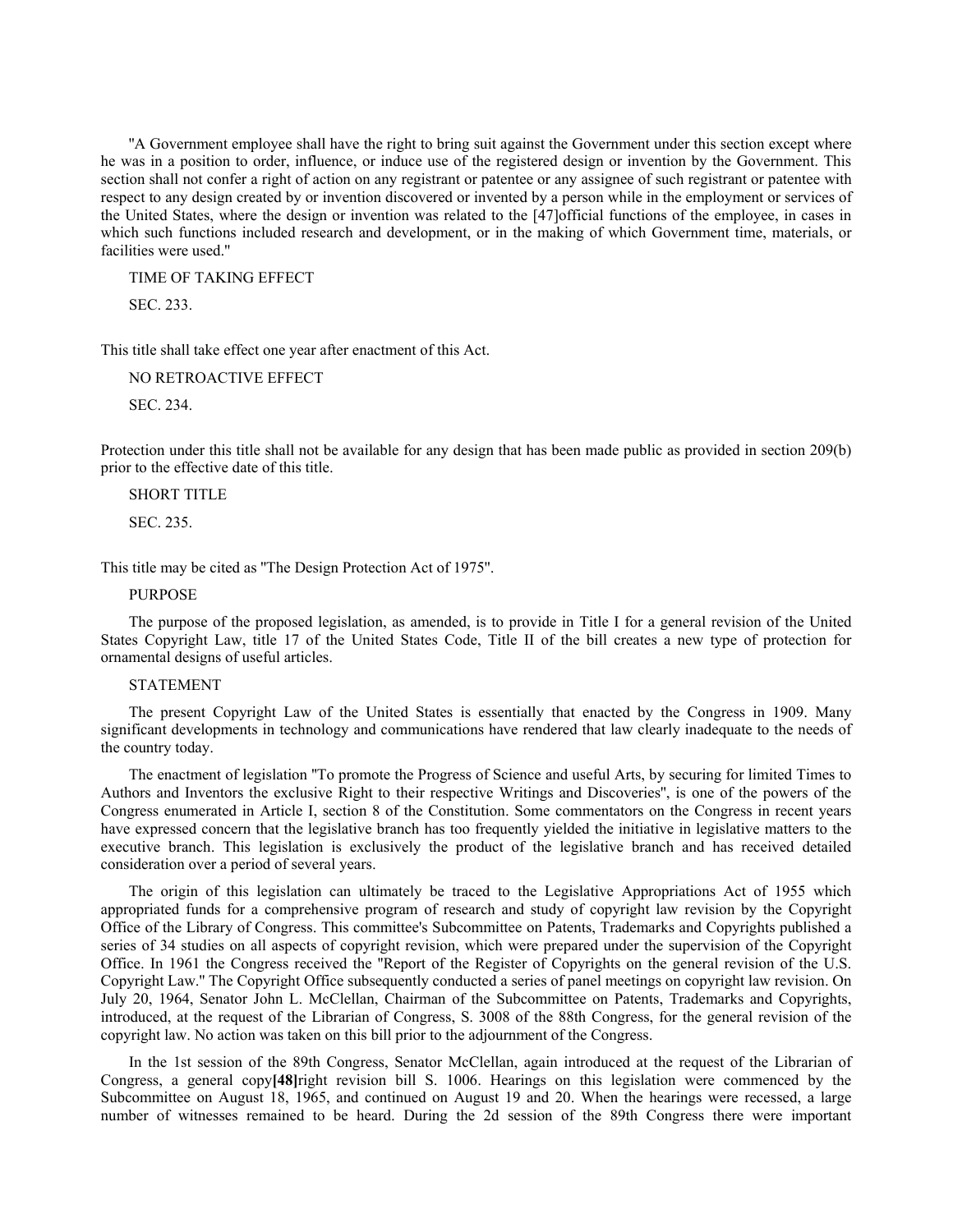developments relating to the possible copyright liability of cable television systems under the Copyright Act of 1909. In order to ascertain whether immediate and separate legislative action on the copyright CATV question was necessary and desirable, the Subcommittee commenced hearings on that subject on August 2, 1966. These hearings continued on August 3, 4 and 25. No further action was taken by the Subcommittee during the 89th Congress.

In the lst session of the 90th Congress Senator McClellan again, at the request of the Librarian of Congress, introduced S. 597, for the general revision of the copyright law. Hearings on this bill commenced on March 15, 1967 and continued on March 16, 17, 20, 21, April 4, 6, 11, 12 and 28. During the Subcommittee hearings more than 100 witnesses were heard and many suggested amendments were submitted for the consideration of the Subcommittee.

On April 11, 1967, the House of Representatives passed H.R. 2512, for the general revision of the copyright law. This bill was subsequently referred to the Subcommittee on Patents, Trademarks and Copyrights. Although the Subcommittee completed the public hearings on copyright revision during the 90th Congress, no further action was taken by the Subcommittee because of problems with certain provisions of the legislation, and because of the pendency of the cable television judicial proceedings.

One of the problems that prevented Subcommittee action during the 90th Congress was uncertainty concerning the impact of the legislation on the use of copyrighted materials in computers and other forms of information storage and retrieval systems. The Subcommittee recommended and the Senate passed on October 12, 1976, S. 2216 to establish in the Library of Congress a National Commission on New Technological Uses of Copyrighted Works. The Commission was authorized to study this subject and recommend any changes in copyright law or procedure. No action was taken on this legislation by the House of Representatives.

On January 22 (legislative day January 10), 1969, Senator McClellan introduced S. 543. Title I of this bill, other than for technical amendments, was identical to S. 597 of the 90th Congress. Title II of the bill incorporated the provisions of S. 2216 providing for the establishment of the National Commission on New Technological Uses of Copyrighted Works.

On December 10, 1969, the Subcommittee favorably reported S. 543, with an amendment in the nature of a substitute. No further action was taken in the Committee on the Judiciary, primarily because of the cable television issue.

On February 18, 1971, Senator McClellan introduced S. 644 for the general revision of the copyright law. Other than for minor amendments, the text of that bill was identical to the revision bill reported by Subcommittee in the 9lst Congress. No action was taken on general revision legislation during the 92nd Congress while the sub**[49]**committee was awaiting the formulation and adoption by the Federal Communications Commission of new cable television rules.

While action on the general revision bill was necessarily delayed, the unauthorized duplication of sound recordings became widespread. It was accordingly determined that the creation of a limited copyright in sound recordings should not await action on the general revision bill. Senator McClellan introduced, for himself and others, S. 644 of the 92nd Congress to amend title 17 of the U.S. Code to provide for the creation of a limited copyright in sound recordings. An amended version of this legislation was enacted as Public Law 92-140.

On March 26, 1973, Senator McClellan introduced S. 1361 for the general revision of the copyright law. Other than for technical amendments, this bill was identical to S. 644 of the 92nd Congress. Additional copyright revision hearings were held on July 31 and August 1, 1973. The subcommittee conducted a total of 18 days of hearings on copyright law revision.

The subcommittee on April 19, 1974 reported S. 1361 with an amendment in the nature of a substitute. After adopting several amendments to the subcommittee bill, the Judiciary Committee reported the legislation on July 8, 1974. On July 9 the measure was removed from the Senate calendar and referred to the Committee on Commerce. The Commerce Committee reported S. 1361 with additional amendments on July 29. After adopting several amendments the Senate on September 9 passed S. 1361.

Since it was doubtful that adequate time remained in the 93d Congress for consideration in the House of Representatives of S. 1361, on September 9, Senator McClellan introduced and obtained immediate consideration of S. 3976. That bill, passed on September 9, extended the renewal term of expiring copyrights, established on a permanent basis a limited copyright in sound recordings, and created in the Library of Congress a National Commission on New Technological Uses of Copyrighted Works. The House of Representatives passed the measure with amendments on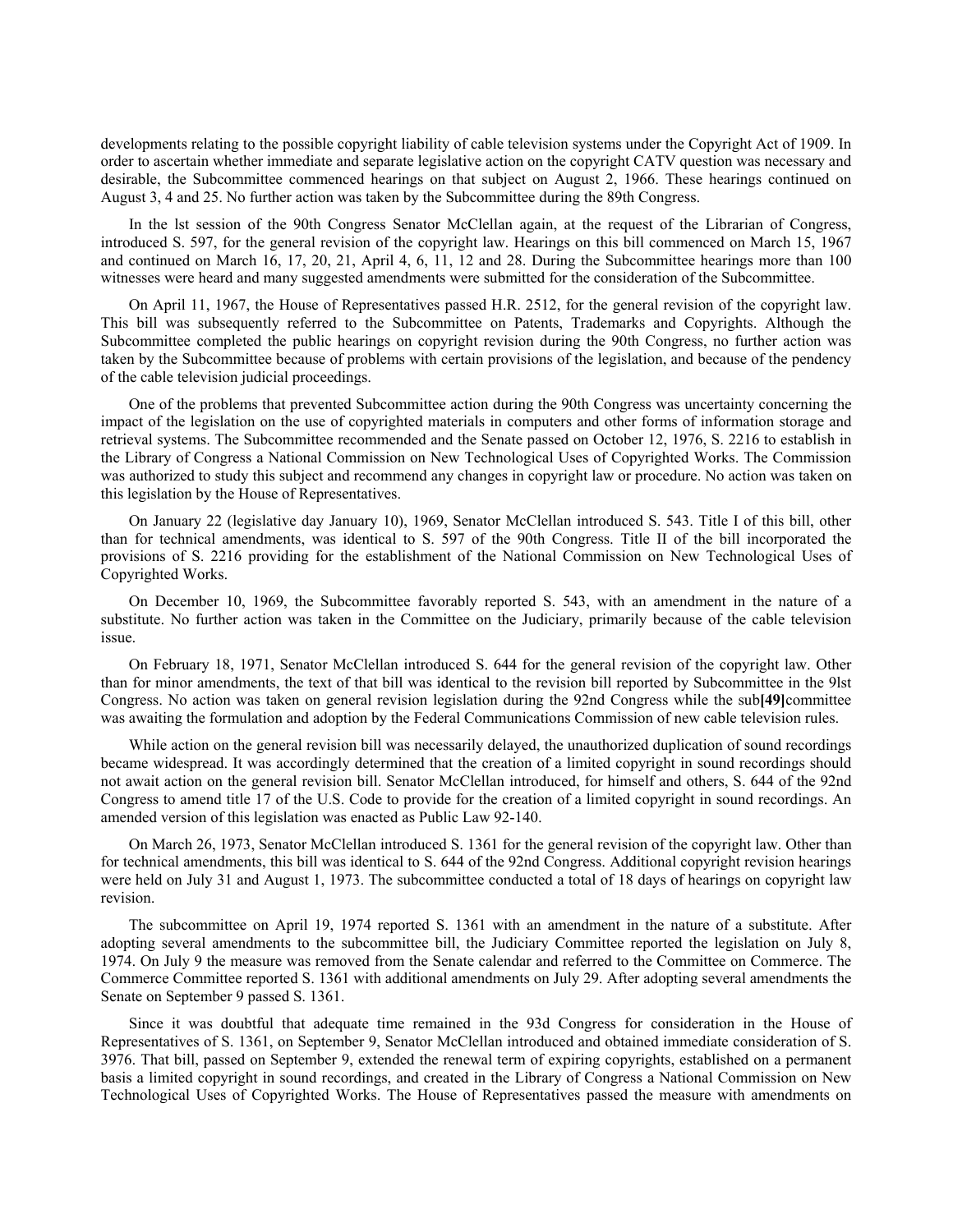December 19, 1974, and the Senate concurred in the House amendments on the same date. The President approved the bill on December 31, 1974, and it became Public Law 93-573.

On January 15, 1975, Senator McClellan introduced S. 22. Other than for necessary perfecting and technical amendments and changes required by Public Law 93-573, the bill is identical to S. 1361 as passed by the Senate.

During the 94th Congress the Register of Copyrights prepared the Second Supplementary Report of the Register of Copyrights on the General Revision of the U.S. Copyright Law. This report discussed policy and technical issues of the revision legislation. The Register's Report proposed clarification of the legislative intent in several areas, and certain of these recommendations are reflected in this Report.

During the 87th Congress the Senate passed S. 1884 to provide for a new form of protection for original ornamental designs of useful articles by protecting the authors of such designs for a limited time against unauthorized copying. The Senate in the 88th Congress passed S. 776 and, in the 90th Congress, S. 1237, bills on the same subject. No final action was taken in the House of Representatives on any of **[50]**these measures. In the 8lst Congress Senator Philip A. Hart introduced a similar bill, S. 1774. The substance of that bill has been incorporated as Title II of this legislation.

### SECTIONAL ANALYSIS AND DISCUSSION

An analysis and discussion of the provisions of S. 22, as amended, follows:

#### SECTION 101. DEFINITIONS

The significant definitions in this section will be mentioned or summarized in connection with the provisions to which they are most relevant.

## SECTION 102. GENERAL SUBJECT MATTER OF COPYRIGHT

### *''Original works of authorship''*

The two fundamental criteria of copyright protection--originality and fixation in tangible form--are restated in the first sentence of this cornerstone provision. The phrase ''original works of authorship,'' which is purposely left undefined, is intended to incorporate without change the standard of originality established by the courts under the present copyright statute. This standard does not include requirements of novelty, ingenuity, or esthetic merit, and there is no intention to enlarge the standard of copyright protection to require them. In using the phrase ''original works of authorship," rather than "all the writings of an author" now in section 2 of the statute, the committee's purpose is to avoid exhausting the constitutional power of Congress to legislate in this field, and to eliminate the uncertainties arising from the latter phrase. Since the present statutory language is substantially the same as the empowering language of the Constitution, a recurring question has been whether the statutory and the constitutional provisions are coextensive. If so, the courts would be faced with the alternative of holding copyrightable something that Congress clearly did not intend to protect, or of holding constitutionally incapable of copyright something that Congress might one day want to protect. To avoid these equally undesirable results, the courts have indicated that ''all the writings of an author'' under the present statute is narrower in scope than the ''writings'' of ''authors'' referred to in the Constitution. The bill avoids this dilemma by using a different phrase--''original works of authorship''--in characterizing the general subject matter of statutory copyright protection.

The history of copyright law has been one of gradual expansion in the types of works accorded protection, and the subject matter affected by this expansion has fallen into two general categories. In the first, scientific discoveries and technological developments have made possible new forms of creative expression that never existed before. In some of these cases the new expressive forms--electronic music, filmstrips, and computer programs, for example--could be regarded as an extension of copyrightable subject matter Congress had already intended to protect and were thus considered copyrightable from the outset without the need of new legislation. In other cases, such as photographs, sound recordings, and motion pictures, statutory enact**[51]**ment was deemed necessary to give them full recognition as copyrightable works.

Authors are continually finding new ways of expressing themselves, but it is impossible to foresee the forms that these new expressive methods will take. The bill does not intend either to freeze the scope of copyrightable subject matter at the present stage of communications technology or to allow unlimited expansion into areas completely outside the present congressional intent. Section 102 implies neither that that subject matter is unlimited nor that new forms of expression within that general area of subject matter would necessarily be unprotected.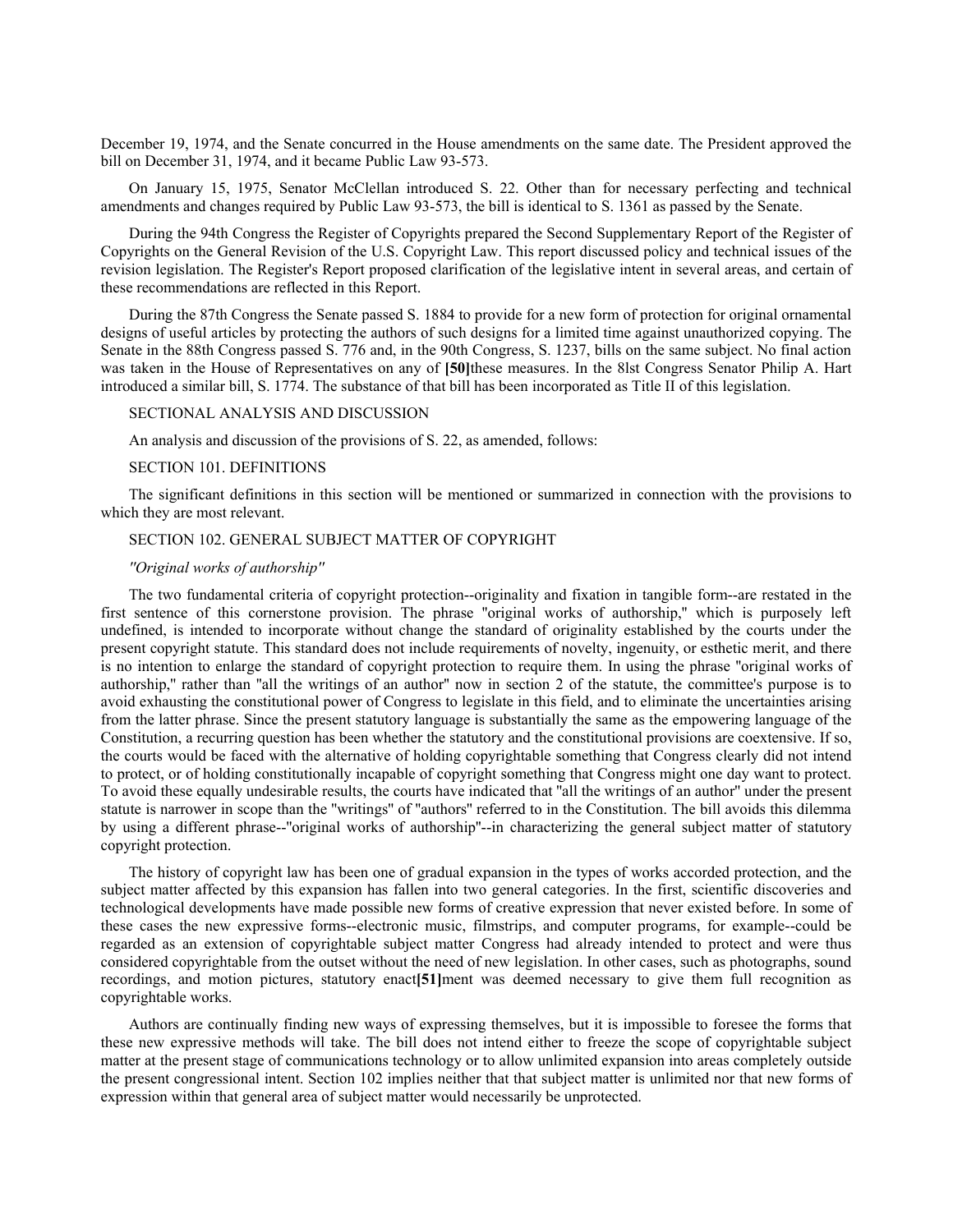The historic expansion of copyright has also applied to forms of expression which, although in existence for generations or centuries, have only gradually come to be recognized as creative and worthy of protection. The first copyright statute in this country, enacted in 1790, designated only ''maps, charts, and books''; major forms of expression such as music, drama, and works of art achieved specific statutory recognition only in later enactments. Although the coverage of the present statute is very broad, and would be broadened further by the added recognition of choreography there are unquestionably other areas of existing subject matter that this bill does not propose to protect but that future Congresses may want to.

#### *Fixation in tangible form*

As a basic condition of copyright protection, the bill perpetuates the existing requirement that a work be fixed in a ''tangible medium of expression,'' and adds that this medium may be one ''now known or later developed,'' and that the fixation is sufficient if the work ''can be perceived, reproduced, or otherwise communicated, either directly or with the aid of a machine or device.'' This broad language is intended to avoid the artificial and largely unjustifiable distinctions, derived from cases such as *White-Smith Publishing Co. v. Apollo Co. , 209 U.S. 1 (1908),* under which statutory copyrightability in certain cases has been made to depend upon the form or medium in which the work is fixed. Under the bill it makes no difference what the form, manner, or medium of fixation may be--whether it is in words, numbers, notes, sounds, pictures, or any other graphic or symbolic indicia, whether embodied in a physical object in written, printed, photographic, sculptural, punched, magnetic, or any other stable form, and whether it is capable of perception directly or by means of any machine or device ''now known or later developed.''

Under the bill, the concept of fixation is important since it not only determines whether the provisions of the statute apply to a work, but it also represents the dividing line between common law and statutory protection. As will be noted in more detail in connection with section 301, an unfixed work of authorship, such as an improvision [sic] or an unrecorded choreographic work, performance, or broadcast, would continue to be subject to protection under State common law or statute, but would not be eligible for Federal statutory protection under section 102.

The definition of ''fixed'' is contained in section 101. Under the first sentence of this definition a work would be considered ''fixed in a tangible medium of expression'' if there has been an authorized embodiment in a copy or phonorecord and if that embodiment ''is suffi**[52]**ciently permanent or stable'' to permit the work ''to be perceived, reproduced, or otherwise communicated for a period of more than transitory duration.'' The second sentence makes clear that, in the case of ''a work consisting of sounds, images, or both, that are being transmitted,'' the work is regarded as ''fixed'' if a fixation is being made at the same time as the transmission.

Under this new definition "copies" and "phonorecords" together will comprise all of the material objects in which copyrightable works are capable of being fixed. The definitions of these terms in section 101, together with their usage in section 102 and throughout the bill, reflect a fundamental distinction between the ''original work'' which is the product of ''authorship'' and the multitude of material objects in which it can be embodied. Thus, in the sense of the bill, a ''book'' is not a work of authorship, but is a particular kind of ''copy.'' Instead, the author may write a ''literary work,'' which in turn can be embodied in a wide range of ''copies'' and ''phonorecords,'' including books, periodicals, computer punch cards, microfilm, tape recordings, and so forth. It is possible to have an ''original work of authorship'' without having a "copy" or "phonorecord" embodying it, and it is also possible to have a "copy" or "phonorecord" embodying something that does not qualify as an ''original work of authorship.'' The two essential elements--original work and tangible object--must merge through fixation in order to produce subject matter copyrightable under the statute.

### *Categories of copyrightable works*

The second sentence of section 102 lists seven broad categories which the concept of ''works'' of authorship'' is said to "include." The use of the word "include," as defined in section 101, makes clear that the listing is "illustrative and not limitative,'' and that the seven categories do not necessarily exhaust the scope of ''original works of authorship'' that the bill is intended to protect. Rather, the list sets out the general area of copyrightable subject matter, but with sufficient flexibility to free the courts from rigid or outmoded concepts of the scope of particular categories. The items are also overlapping in the sense that a work falling within one class may encompass works coming within some or all of the other categories. In the aggregate, the list covers all categories of works now copyrightable under title 17; in addition, it specifically enumerates ''pantomimes and choreographic works,'' and it creates a new category of ''sound recordings.''

Of the seven items listed, four are defined in section 101. The three undefined categories--''musical works,'' "dramatic works," and "pantomimes and choreographic works"--have fairly settled meanings. There is no need, for example, to specify the copyrightability of electronic or concrete music in the statute since the form of a work would no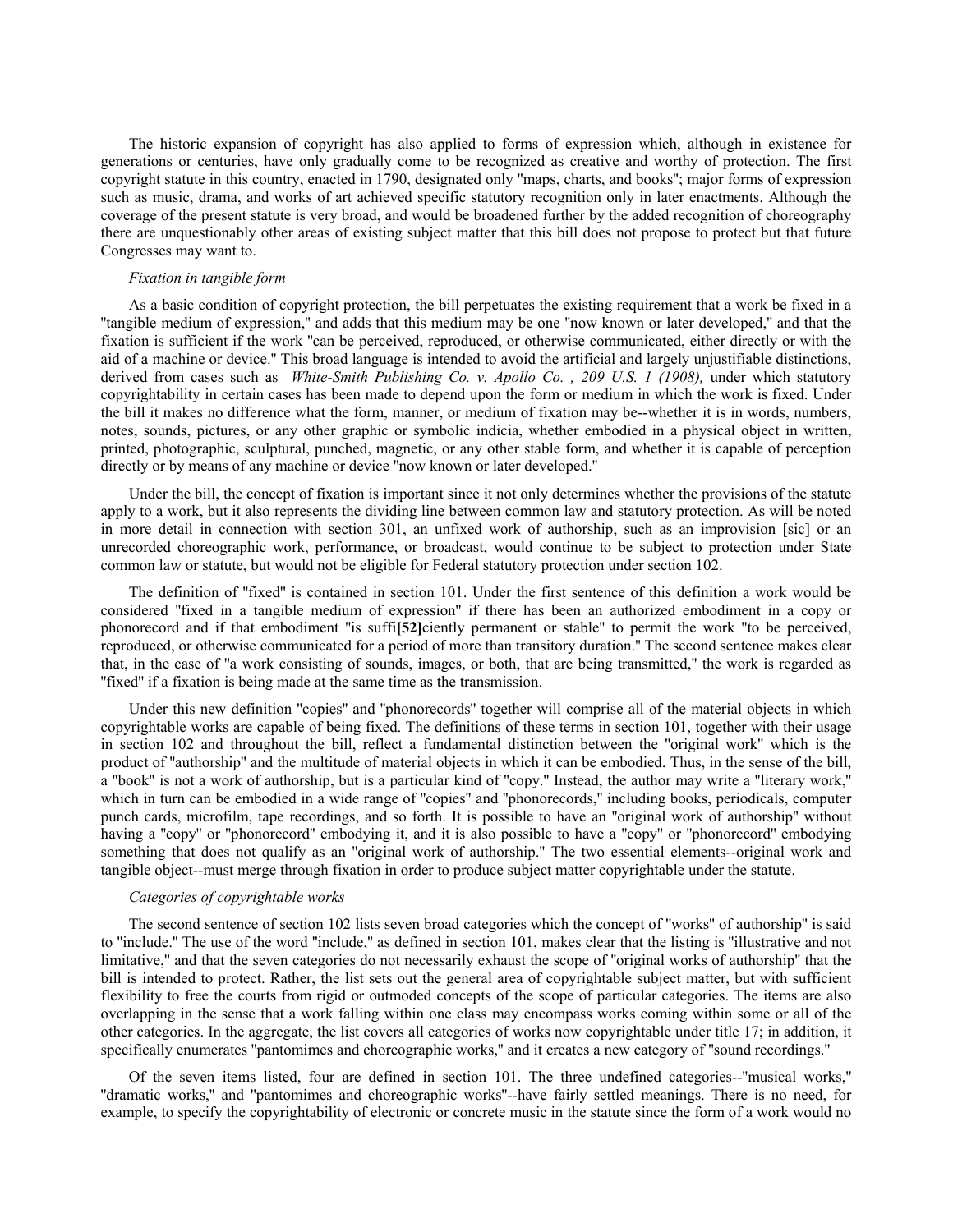longer be of any importance, nor is it necessary to specify that ''choreographic works'' do not include social dance steps and simple routines.

The four items defined in section 101 are ''literary works,'' ''pictorial, graphic, and sculptural works,'' ''motion pictures and audiovisual works,'' and ''sound recordings.'' In each of these cases, definitions are needed not only because the meaning of the term itself is unsettled but **[53]**also because the distinction between ''work'' and ''material object'' requires clarification. The term ''literary works'' does not connote any criterion of literary merit or qualitative value; it includes catalogs, directories and similar works.

Correspondingly, the definition of ''pictorial, graphic, and sculptural works'' carries with it no implied criterion of artistic taste, aesthetic value, or intrinsic quality. The term is intended to comprise everything now covered by classes (f) through (k) of section 5 in the present statute, including not only ''works of art'' in the traditional sense but also works of graphic art and illustration, art reproductions, plans and drawings, photographs and reproductions of them, maps, charts, globes, and other cartographic works, works of these kinds intended for use in advertising and commerce, and work of "applied art." There is no intention whatever to narrow the scope of the subject matter now characterized in section  $5(k)$ as ''prints or labels used for articles of merchandise.'' However, since this terminology suggests the material object in which a work is embodied rather than the work itself, the bill does not mention this category separately.

In accordance with the Supreme Court's decision in *Mazer v. Stein , 347 U.S. 201 (1954),* works of ''applied art'' encompass all original pictorial, graphic, and sculptural works that are intended to be or have been embodied in useful articles, regardless of factors such as mass production, commercial exploitation, and the potential availability of design patent protection. The scope of exclusive rights in these works is given special treatment in section 113, to be discussed below.

Enactment of Public Law 92-140 marked the first recognition in American copyright law of sound recordings as copyrightable works. As defined in section 101, copyrightable ''sound recordings'' are original works of authorship comprising an aggregate of musical, spoken, or other sounds that have been fixed in tangible form. The copyrightable work comprises the aggregation of sounds and not the tangible medium of fixation. Thus, ''sound recordings'' as copyrightable subject matter are distinguished from ''phonorecords,'' the latter being physical objects in which sounds are fixed. They are also distinguished from any copyrighted literary, dramatic; or musical works that may be reproduced on a ''phonorecord.''

As a class of subject matter, sound recordings are clearly within the scope of the ''writings of an author'' capable of protection under the Constitution, and the extension of limited statutory protection to them too long delayed. Aside from cases in which sounds are fixed by some purely mechanical means without originality of any kind, the copyright protection that would prevent the reproduction and distribution of unauthorized phonorecords of sound recordings is clearly justified.

The copyrightable elements in a sound recording will usually, though not always, involve ''authorship'' both on the part of the performers whose performance is captured and on the part of the record producer responsible for setting up the recording session, capturing and electronically processing the sounds and compiling and editing them to make the final sound recording. There may be cases where the record producer's contribution is so minimal that the performance is the only copyrightable element in the work, and there may be cases **[54]**(for example, recordings of birdcalls, sounds of racing cars, et cetera) where only the record producer's contribution is copyrightable.

Sound tracks of motion pictures, long a nebulous area in American copyright law, are specifically included in the definition of ''motion pictures'' and excluded in the definition of ''sound recordings.'' ''Motion pictures,'' as defined, requires three elements: (1) a series of images, (2) the capability of showing the images in certain successive order, and (3) an impression of motion when the images are thus shown. Coupled with the basic requirements of original authorship and fixation in tangible form, this definition encompasses a wide range of cinematographic works embodied in films, tapes, and other media. However, it would not include: (1) unauthorized fixations of live performances or telecasts, (2) live telecasts that are not fixed simultaneously with their transmission, or (3) filmstrips and slide sets which, although consisting of a series of images intended to be shown in succession, are not capable of conveying an impression of motion.

On the other hand, the bill also equates audiovisual materials such as filmstrips, slide sets, and sets of transparencies with ''motion pictures'' rather than with ''pictorial, graphic, and sculptural works.'' Their sequential showing is closer to a ''performance'' than to a ''display,'' and the definition of ''audiovisual works,'' which applies also to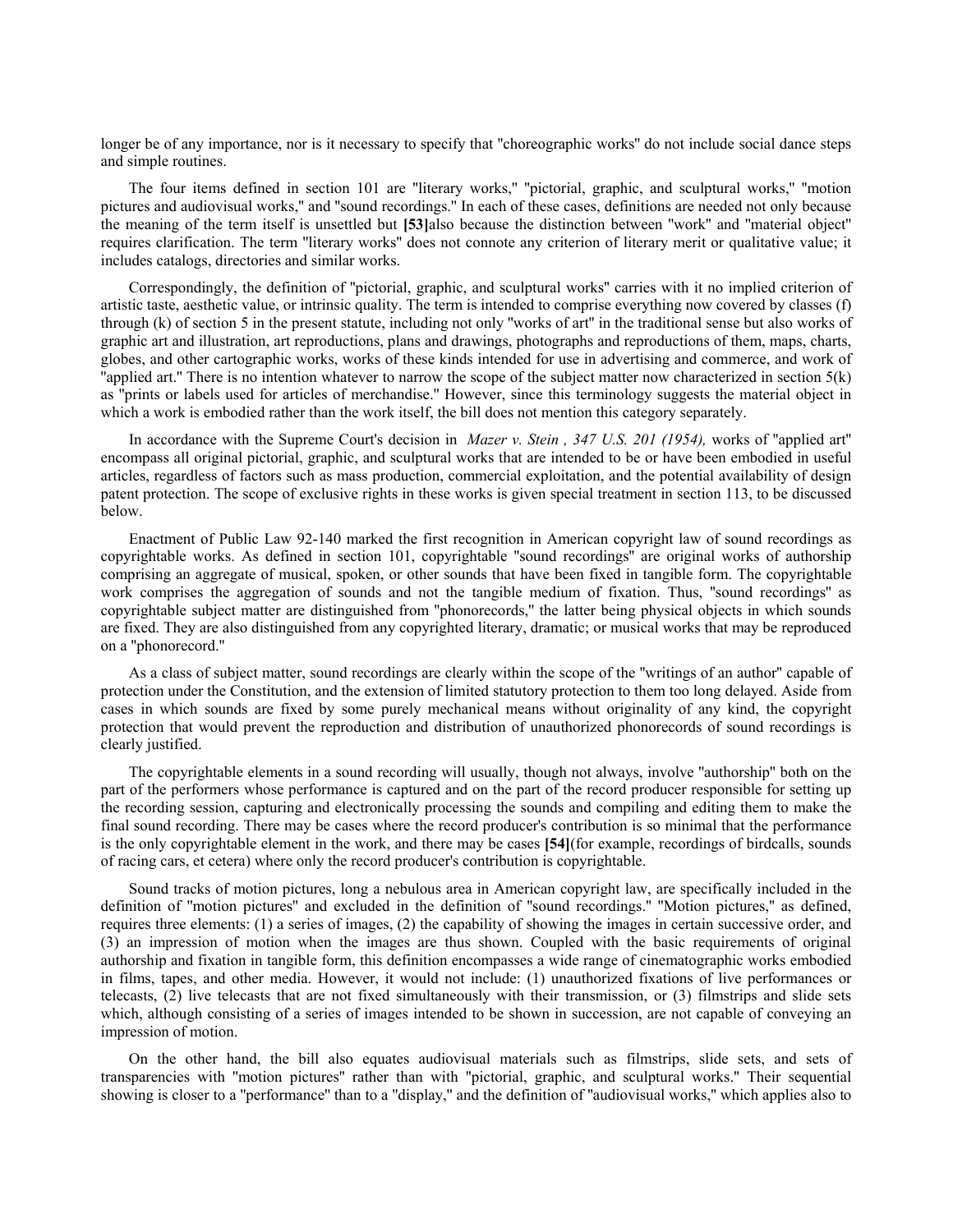''motion pictures,'' embraces works consisting of a series of related images that are by their nature, intended for showing by means of projectors or other devices.

## *Nature of copyright*

Copyright does not preclude others from using the ideas or information revealed by the author's work. It pertains to the literary, musical, graphic, or artistic form in which the author expressed intellectual concepts. Section 102(b) makes clear that copyright protection does not extend to any idea, plan, procedure, process, system, method of operation, concept, principle, or discovery, regardless of the form in which it is described[,] explained, illustrated, or embodied in such work. The term ''plan'' in this context refers to a mental formulation for achieving something, as distinguished from a graphic representation diagramming the mental concept.

Some concern has been expressed lest copyright in computer programs should extend protection to the methodology or processes adopted by the programmer, rather than merely to the '' 'writing'' expressing his ideas. Section 102(b) is intended, among other things, to make clear that the expression adopted by the programmer is the copyrightable element in a computer program, and that the actual processes or methods embodied in the program are not within the scope of the copyright law.

Section 102(b) in no way enlarges or contracts the scope of copyright protection under the present law. Its purpose is to restate, in the context of the new single Federal system of copyright, that the basic dichotomy between expression and idea remains unchanged.

### SECTION 103. COMPILATIONS AND DERIVATIVE WORKS

Section 103 complements section 102: A compilation or derivative work is copyrightable if it represents an ''original work of authorship'' and falls within one or more of the categories listed in section 102. [55]Read together, the two sections make plain that the criteria of copyrightable subject matter stated in section 102 apply with full force to works that are entirely original and to those containing preexisting material. Section 103(b) is also intended to define, more sharply and clearly than does section 7 of the present law, the important interrelationship and correlation between protection of preexisting and of ''new'' material in a particular work. The most important point here is one that is commonly misunderstood today: Copyright in a ''new version'' covers only the material added by the later author, and has no effect one way or the other on the copyright or public domain status of the preexisting material.

Between them the terms ''compilations'' and ''derivative works'' which are defined in section 101, comprehend every copyrightable work that employs preexisting material or data of any kind. There is necessarily some overlapping between the two, but they basically represent different concepts. A ''compilation'' results from a process of selecting, bringing together, organizing and arranging previously existing material of all kinds, regardless of whether the individual items in the material have been or ever could have been subject to copyright. A ''derivative work,'' on the other hand, requires a process of recasting, transforming, or adapting ''one or more preexisting works''; the ''preexisting work'' must come within the general subject matter of copyright set forth in section 102, regardless of whether it is or was ever copyrighted.

The second part of the sentence that makes up section 103(a) deals with the status of a compilation or derivative work unlawfully employing preexisting copyrighted material. In providing that protection does not extend to ''any part of the work in which such material has been used unlawfully,'' the bill prevents an infringer from benefitting, through copyright protection, from his unlawful act, but preserves protection for those parts of the work that do not employ the pre-existing work. Thus, an unauthorized translation of a novel could not be copyrighted at all, but the owner of copyright in an anthology of poetry could sue someone who infringed the whole anthology, even though the infringer proves that publication of one of the poems was unauthorized. Under this provision, copyright could be obtained as long as the use of the preexisting work was not "unlawful," even though the consent of the copyright owner had not been obtained. For instance, the unauthorized reproduction of a work might be ''lawful'' under the doctrine of fair use or an applicable foreign law, and if so the work incorporating it could be copyrighted.

### SECTION 104. NATIONAL ORIGIN

Section 104 of the bill, which sets forth the basic criteria under which works of foreign origin can be protected under the U.S. copyright law, divides all works coming within the scope of sections 102 and 103 into two categories: unpublished and published. Subsection (a) imposes no qualifications of nationality and domicile with respect to unpublished works. Subsection (b) would make published works subject to protection under any one of four conditions: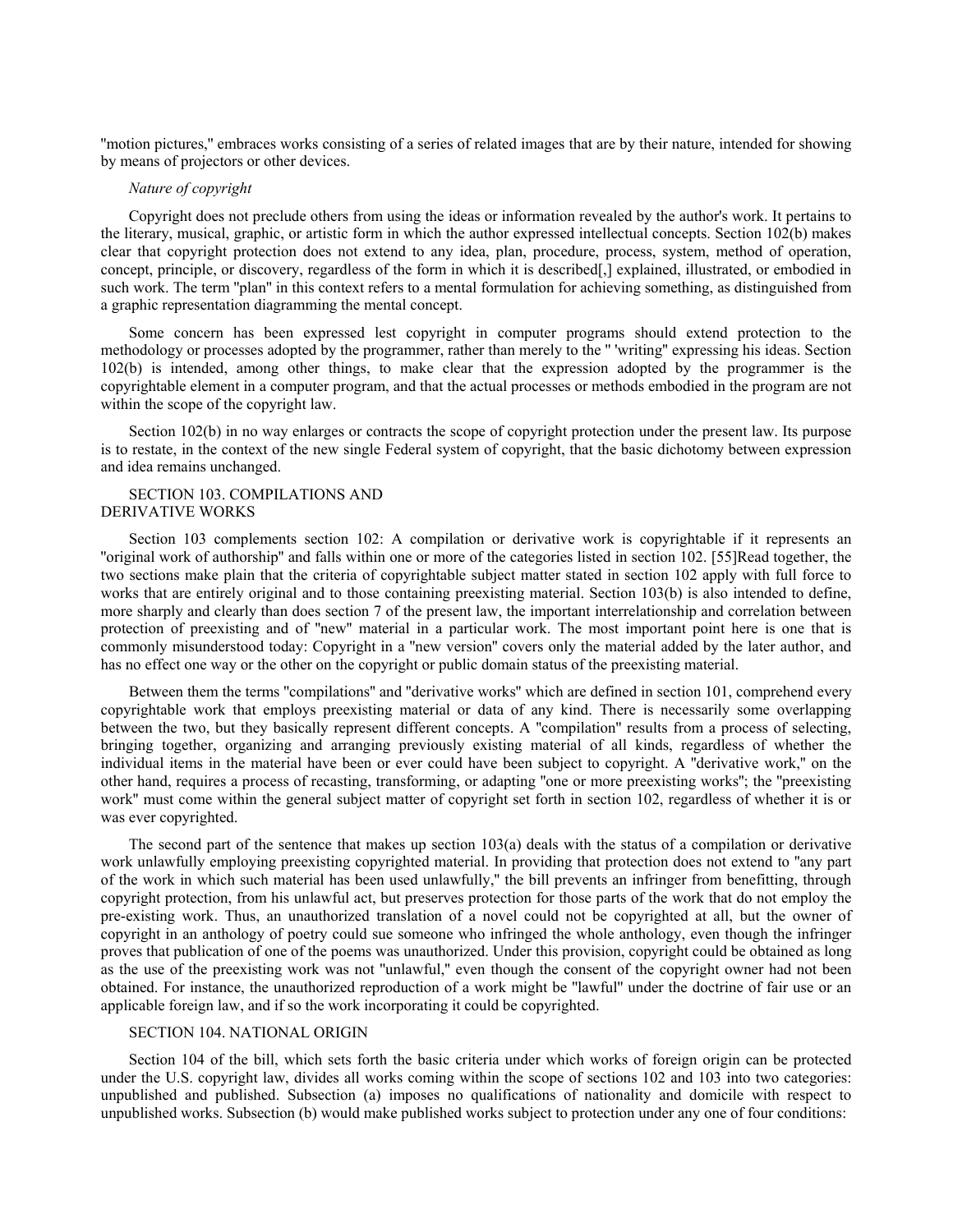(1) The author is a national or domiciliary of the United States or of a country with which the United States has copyright relations under a treaty;

**[56]**(2) The work is first published in the United States or in a country that is a party to the Universal Copyright Convention;

(3) The work is first published by the United Nations, by any of its specialized agencies, or by the Organization of American States; or

(4) The work is covered by a Presidential proclamation extending protection to works originating in a specified country which extends protection to U.S. works ''on substantially the same basis'' as to its own works.

#### SECTION 105. U.S. GOVERNMENT WORKS

The basic premise of section 105 of the bill is the same as that of section 8 of the present law--that works produced for the U.S. Government by its officers and employees should not be subject to copyright. The provision applies the principle equally to unpublished and published works.

A Government official or employee should not be prevented from securing copyright in a work written at his own volition and outside his duties, even though the subject matter involves his Government work or his professional field. A more difficult and far-reaching problem is whether the definition should be broadened to prohibit copyright in works prepared under U.S. Government contract or grants. As the bill is written, the Government agency concerned could determine in each case whether to allow an independent contractor or grantee to secure copyright in works prepared in whole or in part with the use of Government funds. The argument against allowing copyright in this situation is that the public should not be required to pay a ''double subsidy,'' and that it is inconsistent to prohibit copyright in works by Government employees while permitting private copyrights in a growing body of works created by persons who are paid with Government funds.

The bill deliberately avoids making any sort of outright, unqualified prohibition against copyright in works prepared under Government contract or grant. There may well be cases where it would be in the public interest to deny copyright in the writings generated by Government research contracts and the like; it can be assumed that, where a Government agency commissions a work for its own use merely as an alternative to having one of its own employees prepare the work, the right to secure a private copyright would be withheld. However, there are almost certainly many other cases where the denial of copyright protection would be unfair or would hamper the production and publication of important works. Where, under the particular circumstances, Congress or the agency involved finds that the need to have a work freely available outweighs the need of the private author to secure copyright, the problem can be dealt with by specific legislation, agency regulations, or contractual restrictions.

The prohibition on copyright protection for United States Government works is not intended to have any effect on protection of these works abroad. Works of the governments of most other countries are copyrighted, and there are no valid policy reasons for denying such protection to United States Government works abroad.

**[57]**Section 8 of the statute now in effect includes a saving clause intended to make clear that the copyright protection of a private work is not affected if the work is published by the Government. There is no need to restate this principle explicitly in the context of section 105: there is nothing in section 105 that would relieve the Government of its obligation to secure permission in order to publish a copyrighted work, and publication or other use by the Government of a private work could not affect its copyright protection in any way.

The intent of section 105 is to restrict the prohibition against Government copyright to works written by employees of the United States Government within the scope of their official duties. In accordance with the objectives of the Postal Reorganization Act of 1970, this section does not apply to works created by employees of the United States Postal Service. The privilege of securing copyright in its publications does not extend to restrictions on the use of postagestamps on mail carried by the Postal Service.

## SECTION 106. EXCLUSIVE RIGHTS IN COPYRIGHTED WORKS

# *General scope of copyright*

The five fundamental rights that the bill gives to copyright owners--the exclusive rights of reproduction, adaptation, publication, performance, and display--are stated generally in section 106. These exclusive rights, which comprise the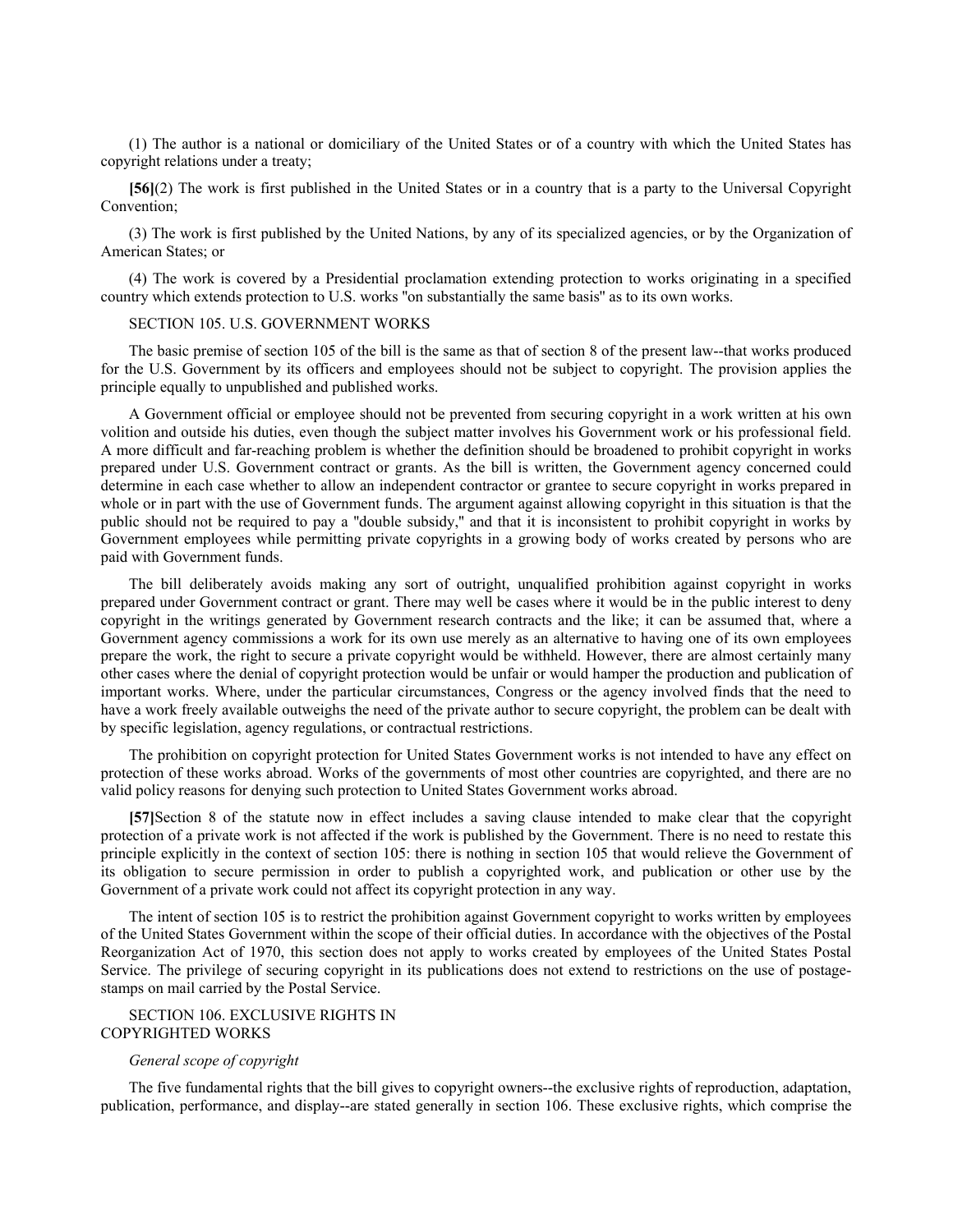so-called ''bundle of rights'' that is a copyright, are cumulative and may overlap in some cases. Each of the five enumerated rights may be subdivided indefinitely and, as discussed below in connection with section 201, each subdivision of an exclusive right may be owned and enforced separately.

The approach of the bill is to set forth the copyright owner's exclusive rights in broad terms in section 106, and then to provide various limitations, qualifications, or exemptions in the 11 sections that follow. Thus, everything in section 106 is made ''subject to sections 107 through 117,'' and must be read in conjunction with those provisions.

The exclusive rights accorded to a copyright owner under section 106 are ''to do and to authorize'' any of the activities specified in the five numbered clauses. Use of the phrase ''to authorize'' is intended to avoid any questions as to the liability of contributory infringers. For example, a person who lawfully acquires an authorized copy of a motion picture would be an infringer if he engages in the business of renting it to others for purposes of unauthorized public performance.

#### *Rights of reproduction, adaptation, and publication*

The first three clauses of section 106, which cover all rights under a copyright except those of performance and display, extend to every kind of copyrighted work. The exclusive rights encompassed by these clauses, though closely related, are independent; they can generally be characterized as rights of copying, recording, adaptation, and publishing. A single act of infringement may violate all of these rights at once, as where a published [sic] reproduces, adapts, and sells copies of a person's copyrighted work as part of a publishing venture. Infringement takes place when any one of the rights is violated: where, for example, a printer reproduces copies without selling them or a retailer sells copies without having anything to do with their reproduction. **[58]**The references to "copies or phonorecords," although in the plural, are intended here and throughout the bill to include the singular *(1 U.S.C. § 1).*

*Reproduction*.--Read together with the relevant definitions in section 101, the right ''to reproduce the copyrighted work in copies or phonorecords'' means the right to produce a material object in which the work is duplicated, transcribed, imitiated, [sic] or simulated in a fixed form from which it can be ''perceived, reproduced, or otherwise communicated, either directly or with the aid of a machine or device.'' As under the present law, a copyrighted work would be infringed by reproducing it in whole or in any substantial part, and by duplicating it exactly or by imitation or simulation. Wide departures or variations from the copyrighted works would still be an infringement as long as the author's ''expression'' rather than merely has [sic] ''ideas'' are taken.

''Reproduction'' under clause (1) of section 106 is to be distinguished from ''display'' under clause (5). For a work to be "reproduced," its fixation in tangible form must be "sufficiently permanent or stable to permit it to be perceived, reproduced, or otherwise communicated for a period of more than transitory duration.'' Thus, the showing of images on a screen or tube would not be a violation of clause (1), although it might come within the scope of clause (5).

*Preparation of derivative works*.--The exclusive right to prepare derivative works, specified separately in clause (2) of section 106, overlaps the exclusive right of reproduction to some extent. It is broader than that right, however, in the sense that reproduction requires fixation in copies or phonorecords, whereas the preparation of a derivative work, such as a ballet, pantomime, or improvised performance, may be an infringement even though nothing is ever fixed in tangible form.

To be an infringement the ''derivative work'' must be ''based upon the copyrighted work,'' and the definition in section 101 refers to ''a translation, musical arrangement, dramatization, fictionalization motion picture version, sound recording, art reproduction, abridgment, condensation, or any other form in which a work may be recast, transformed, or adapted.'' Thus, to constitute a violation of section 106(2), the infringing work must incorporate a portion of the copyrighted work in some form; for example, a detailed commentary on a work or a programmatic musical composition inspired by a novel would not normally constitute infringements under this clause.

*Use in information storage and retrieval systems*.--As section 117 declares explicitly, the bill is not intended to alter the present law with respect to the use of copyrighted works in computer systems.

*Public distribution*.--Clause (3) of section 106 establishes the exclusive right of publication: The right "to distribute copies or phonorecords of the copyrighted work to the public by sale or other transfer of ownership, or by rental, lease, or lending.'' Under this provision the copyright owner would have the right to control the first public distribution of an authorized copy or phonorecord of his work, whether by sale, gift, loan, or some rental or lease arrangement. Likewise, any unauthorized public distribution of copies or phonorecords that were unlawfully made would be an infringement.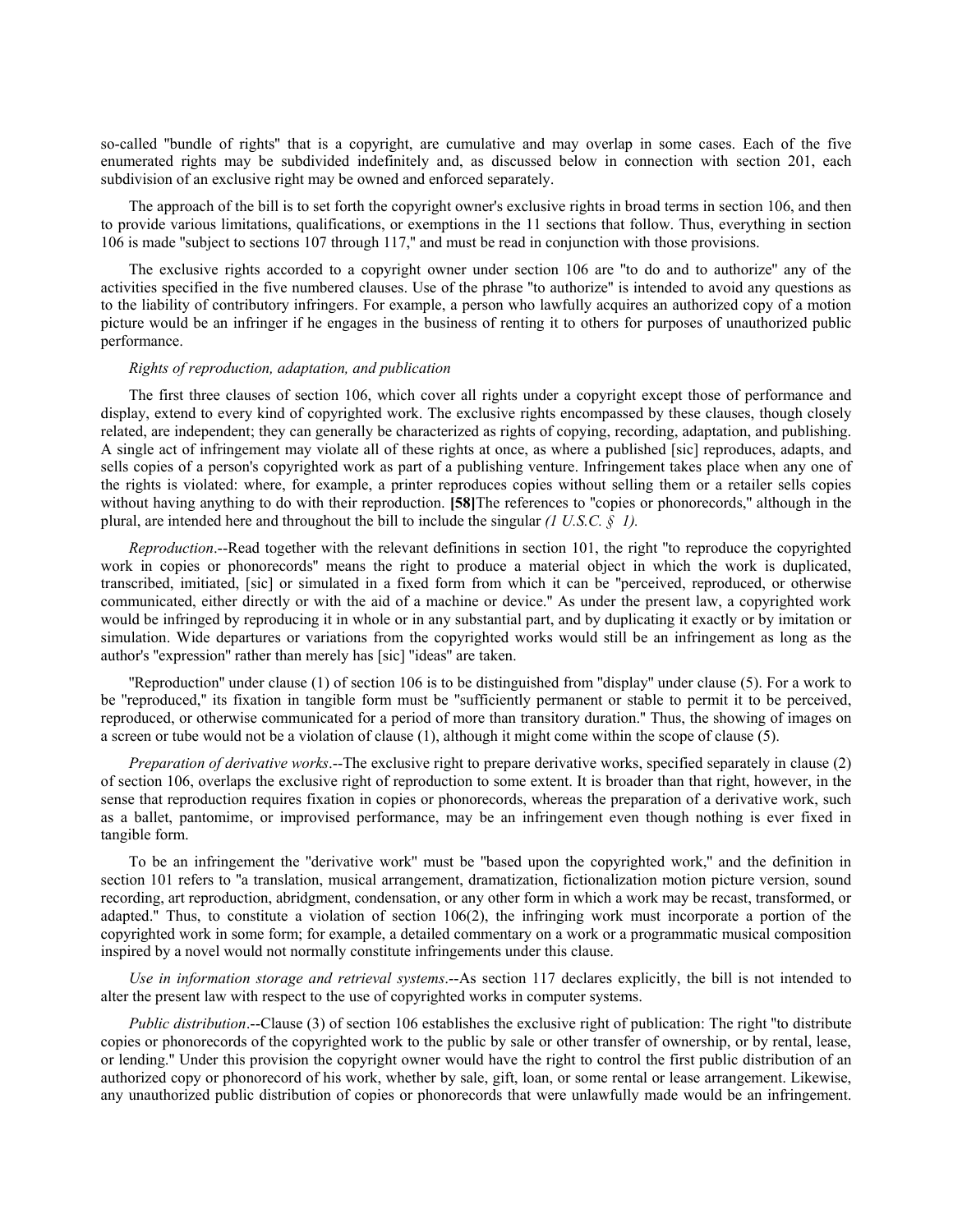As section 109 **[59]**makes clear, however, the copyright owner's rights under section 106(3) cease with respect to a particular copy or phonorecord once he has parted with ownership of it.

# *Rights of public performance and display*

*Performing rights and the ''for profit'' limitation*.--The right of public performance under section 106(4) extends to ''literary, musical, dramatic, and choreographic works, pantomimes, and motion pictures and other audiovisual works and sound recordings'' and, unlike the equivalent provisions now in effect, is not limited by any ''for profit'' requirement. The approach of the bill, as in many foreign laws, is first to state the public performance right in broad terms, and then to provide specific exemptions for educational and other nonprofit uses.

This approach is more reasonable than the outright exemption of the 1909 statute. The line between commercial and ''nonprofit'' organizations is increasingly difficult to draw. Many ''nonprofit'' organizations are highly subsidized and capable of paying royalties and the widespread public exploitation of copyrighted works by educational broadcasters and other noncommercial organizations is likely to grow. In addition to these trends, it is worth noting that performances and displays are continuing to supplant markets for printed copies and that in the future a broad ''not for profit'' exemption could not only hurt authors but could dry up their incentive to write.

The exclusive right of public performance is expanded to include not only motion pictures but also audiovisual works such as filmstrips and sets of slides. This provision of section 106(4), which is consistent with the assimilation of motion pictures to audiovisual works throughout the bill, is also related to amendments of the definitions of ''display,'' and ''perform'' discussed below. The important issue of performing rights in sound recordings is discussed in connection with section 114.

*Right of public display*.--Clause (5) of section 106 represents the first explicit statutory recognition in American copyright law of an exclusive right to show a copyrighted work, or an image of it, to the public. The existence or extent of this right under the present statute is uncertain and subject to challenge. The bill would give the owners of copyright in ''literary, musical, dramatic, and choreographic works, pantomimes, and pictorial, graphic, or sculptural works'', including the individual images of a motion picture or other audiovisual work, the exclusive right ''to display the copyrighted work publicly.''

### *Definitions*

Under the definitions of "perform," "display," "publicly," and "transmit" in section 101, the concepts of public performance and public display cover not only the initial rendition or showing, but also any further act by which that rendition or showing is transmitted or communicated to the public. Thus, for example: a singer is performing when he sings a song: a broadcasting network is performing when it transmits his performance (whether simultaneously or from records); a local broadcaster is performing when it transmits the network broadcast; a cable television system is performing when it retransmits the broadcast to its subscribers; and any individual is performing whenever he plays a phonorecord embodying the perform**[60]**ance or communicates the performance by turning on a receiving set. Although any act by which the initial performance or display is transmitted, repeated, or made to recur would itself be a ''performance'' or ''display'' under the bill, it would not be actionable as an infringement unless it were done ''publicly,'' as defined in section 101. Certain other performances and displays, in addition to those that are ''private,'' are exempted or given qualified copyright control under sections 107 through 117.

To ''perform'' a work, under the definition in section 101, includes reading a literary work aloud, singing or playing music, dancing a ballet or other choreographic work, and acting out a dramatic work or pantomime. A performance may be accomplished ''either directly or by means of any device or process,'' including all kinds of equipment for reproducing or amplifying sounds or visual images, any sort of transmitting apparatus, any type of electronic retrieval system, and any other techniques and systems not yet in use or even invented.

The definition of "perform" in relation to "a motion picture or other audio visual work" is "to show its images in any sequence or to make the sounds accompanying it audible.'' The showing of portions of a motion picture, filmstrip, or slide set must therefore be sequential to constitute a ''performance'' rather than a ''display'', but no particular order need be maintained. The purely aural performance of a motion picture sound track, or of the sound portions of an audiovisual work, would constitute a performance of the ''motion picture or other audiovisual work''; but, where some of the sounds have been reproduced separately on phonorecords, a performance from the phonorecord would not constitute performance of the motion picture or audiovisual work.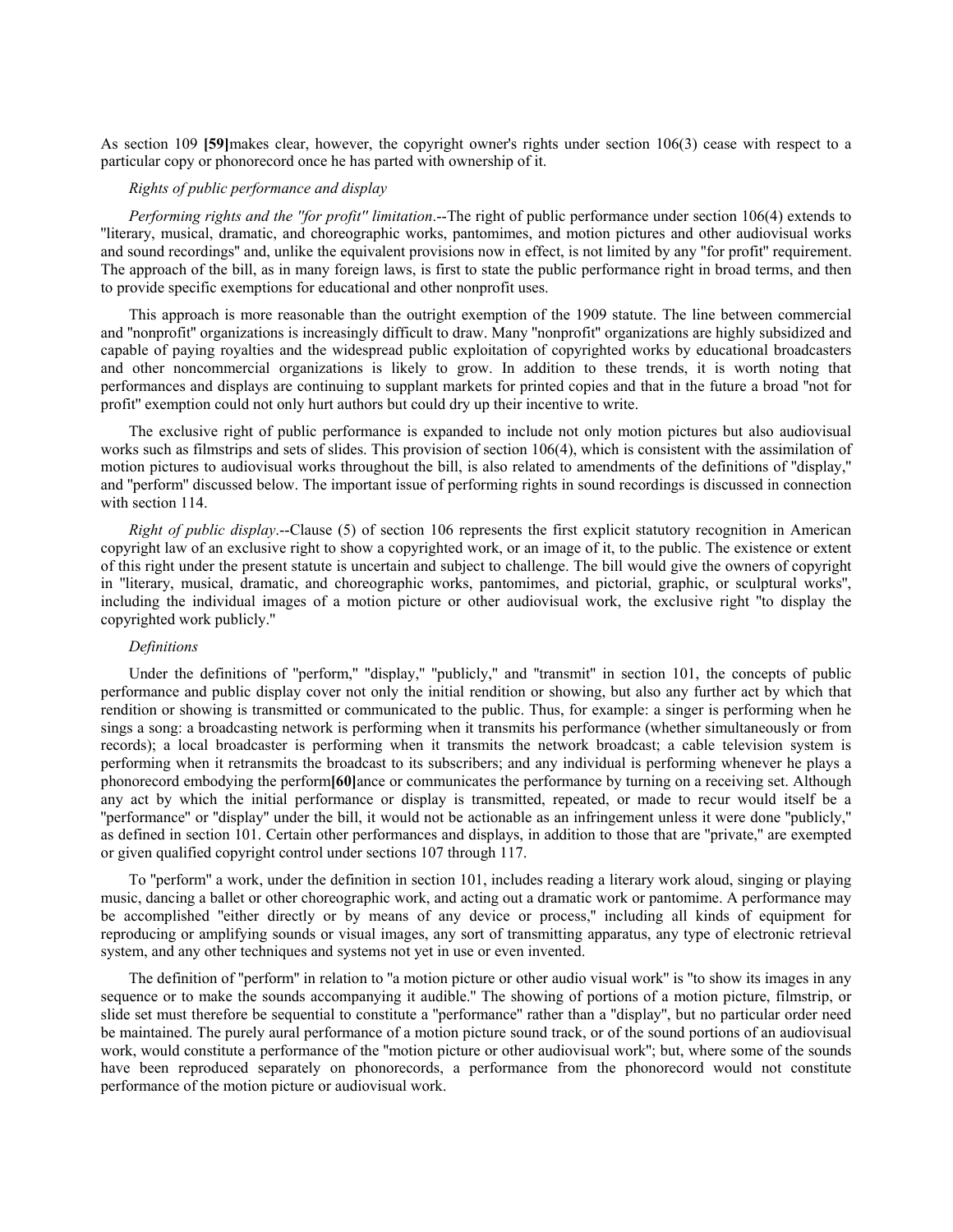The corresponding definition of "display" covers any showing of a "copy" of the work, "either directly or by means of a film, slide, television image, or any other device or process.'' Since ''copies'' are defined as including the material object ''in which the work is first fixed,'' the right of public display applies to original works of art as well as to reproductions of them. With respect to motion pictures and other audiovisual works, it is a ''display'' (rather than a "performance") to show their "individual images nonsequentially." In addition to the direct showings of a copy of a work, "display" would include the projection of an image on a screen or other surface by any method, the transmission of an image by electronic or other means, and the showing of an image on a cathode ray tube, or similar viewing apparatus connected with any sort of information storage and retrieval system.

Under clause (1) of the definition of "publicly", a performance or display is "public" if it takes place "at a place open to the public or at any place where a substantial number of persons outside of a normal circle of a family and its social acquaintances is gathered.'' One of the principal purposes of the definition was to make clear that, contrary to the decision in *Metro-Goldwyn-Mayer Distributing Corp. v. Wyatt* , 21 C.O. Bull. 203 (D. Md. 1932), performances in ''semipublic'' places such as clubs, lodges, factories, summer camps, and schools are ''public performances'' subject to copyright control. The term ''a family'' in this context would include an individual living alone, so **[61]**that a gathering confined to the individual's social acquaintances would normally be regarded as private. Routine meetings of business and governmental personnel would be excluded because they do not represent the gathering of a ''substantial number of persons.''

Clause (2) of the definition of ''publicly'' in section 101 makes clear that the concepts of public performance and public display include not only performances and displays that occur initially in a public place, but also acts that transmit or otherwise communicate a performance or display of the work to the public by means of any device or process. The definition of ''transmit''--to communicate a performance or display ''by any device or process whereby images or sound are received beyond the place from which they are sent''--is broad enough to include all conceivable forms and combinations of wired or wireless communications media, including but by no means limited to radio and television broadcasting as we know them. Each and every method by which the images or sounds comprising a performance or display are picked up and conveyed is a ''transmission,'' and if the transmission reaches the public in any form, the case comes within the scope of clauses (4) or (5) of section 106.

Under the bill, as under the present law, a performance made available by transmission to the public at large is ''public'' even though the recipients are not gathered in a single place, and even if there is no direct proof that any of the potential recipients was operating his receiving apparatus at the time of the transmission. The same principles apply whenever the potential recipients of the transmission represent a limited segment of the public, such as the occupants of hotel rooms or the subscribers of a cable television service. Clause (2) of the definition of ''publicly'' is applicable ''whether the members of the public capable of receiving the performance or display receive it in the same place or in separate places and at the same time or at different times.''

## SECTION 107. FAIR USE

### *General background of the problem*

The judicial doctrine of fair use, one of the most important and well-established limitations on the exclusive right of copyright owners, would be given express statutory recognition for the first time in section 107. The claim that a defendant's acts constituted a fair use rather than an infringement has been raised as a defense in innumerable copyright actions over the years, and there is ample case law recognizing the existence of the doctrine and applying it. The examples enumerated at page 24 of the Register's 1961 Report, while by no means exhaustive, give some idea of the sort of activities the courts might regard as fair use under the circumstances: ''quotation of excerpts in a review or criticism for purposes of illustration or comment; quotation of short passages in a scholarly or technical work, for illustration or clarification of the author's observations; use in a parody of some of the content of the work parodied; summary of an address or article, with brief quotations, in a news report; reproduction by a library of a portion of a work to replace part of a damaged copy; reproduction by a teacher or student of a small part of a work to illustrate a lesson; reproduction of a work in legislative or **[62]**judicial proceedings or reports; incidental and fortuitous reproduction, in a newsreel or broadcast, of a work located in the scene of an event being reported.''

Although the courts have considered and ruled upon the fair use doctrine over and over again, no real definition of the concept has ever emerged. Indeed, since the doctrine is an equitable rule of reason, no generally applicable definition is possible, and each case raising the question must be decided on its own facts. On the other hand, the courts have evolved a set of criteria which, though in no case definitive or determinative, provide some gage [sic] for balancing the equities. These criteria have been stated in various ways, but essentially they can all be reduced to the four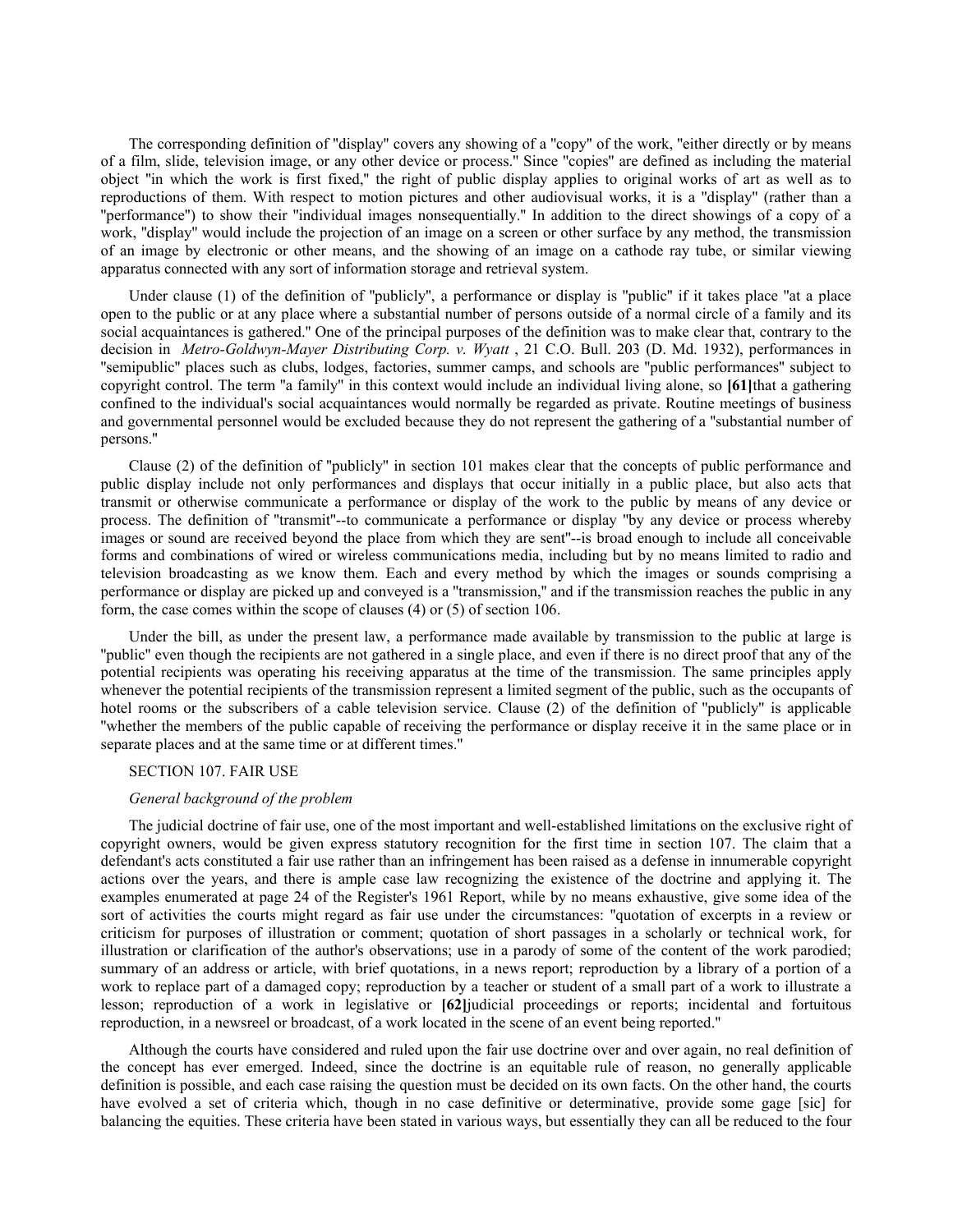standards which were stated in the 1964 bill and have been adopted in section 107: ''(1) the purpose and character of the use; (2) the nature of the copyrighted work; (3) the amount and substantially [sic] of the portion used in relation to the copyrighted work as a whole; and (4) the effect of the use upon the potential market for or value of the copyrighted work.''

The underlying intention of the bill with respect to the application of the fair use doctrine in various situations is discussed below. It should be emphasized again that, in those situations or any others, there is no purpose of either freezing or changing the doctrine. In particular, the reference to fair use ''by reproduction in copies or phonorecords or by any other means'' should not be interpreted as sanctioning any reproduction beyond the normal and reasonable limits of fair use. In making separate mention of ''reproduction in copies or phonorecords'' in the section, the provision is not intended to give this kind of use any special or preferred status as compared with other kinds of uses. In any event, whether a use referred to in the first sentence of section 107 is a fair use in a particular case will depend upon the application of the determinative factors, including those mentioned in the second sentence.

#### *Intention behind the provision*

*In general*.--The statement of the fair use doctrine in section 107 offers some guidance to users in determining when the principles of the doctrine apply. However, the endless variety of situations and combinations of circumstances that can rise in particular cases precludes the formulation of exact rules in the statute. The bill endorses the purpose and general scope of the judicial doctrine of fair use, as outlined earlier in this report, but there is no disposition to freeze the doctrine in the statute, especially during a period of rapid technological change. Beyond a very broad statutory explanation of what fair use is and some of the criteria applicable to it, the courts must be free to adapt the doctrine to particular situations on a case-by-case basis.

Section 107 is intended to restate the present judicial doctrine of fair use, not to change, narrow, or enlarge it in any way. However, since this section will represent the first statutory recognition of the doctrine in our copyright law, some explanation of the considerations behind the language used in the list of four criteria is advisable. This is particularly true as to cases of copying by teachers, and by public libraries, since in these areas there are few if any judicial guidelines.

**[63]**The statements in this report with respect to each of the criteria of fair use are necessarily subject to qualifications, because they must be applied in combination with the circumstances pertaining to other criteria, and because new conditions arising in the future may alter the balance of equities. It is also important to emphasize that the singling out of some instances to discuss in the context of fair use is not intended to indicate that other activities would or would not be beyond fair use.

## *The purpose and nature of the use*

*Copyright recognized*.--Section 107 makes it clear that, assuming the applicable criteria are met, fair use can extend to the reproduction of copyrighted material for purposes of classroom teaching.

*Nonprofit element*.--Although it is possible to imagine situations in which use by a teacher in an educational organization operated for profit (day camps, language schools, business schools, dance studios, et cetera) would constitute a fair use, the nonprofit character of the school in which the teacher works should be one factor to consider in determining fair use. Another factor would be whether any charge is made for the copies distributed.

*Spontaneity*.--The fair use doctrine in the case of classroom copying would apply primarily to the situation of a teacher who, acting individually and at his own volition, makes one or more copies for temporary use by himself or his pupils in the classroom. A different result is indicated where the copying was done by the educational institution, school system, or larger unit or where copying was required or suggested by the school administration, either in special instances or as part of a general plan.

*Single and multiple copying*.--Depending upon the nature of the work and other criteria, the fair use doctrine should differentiate between the amount of work that can be reproduced by a teacher for his own classroom use (for example, for reading or projecting a copy or for playing a tape recording), and the amount that can be reproduced for distribution to pupils. In the case of multiple copies, other factors would be whether the number reproduced was limited to the size of the class, whether circulation beyond the classroom was permitted, and whether the copies were recalled or destroyed after temporary use.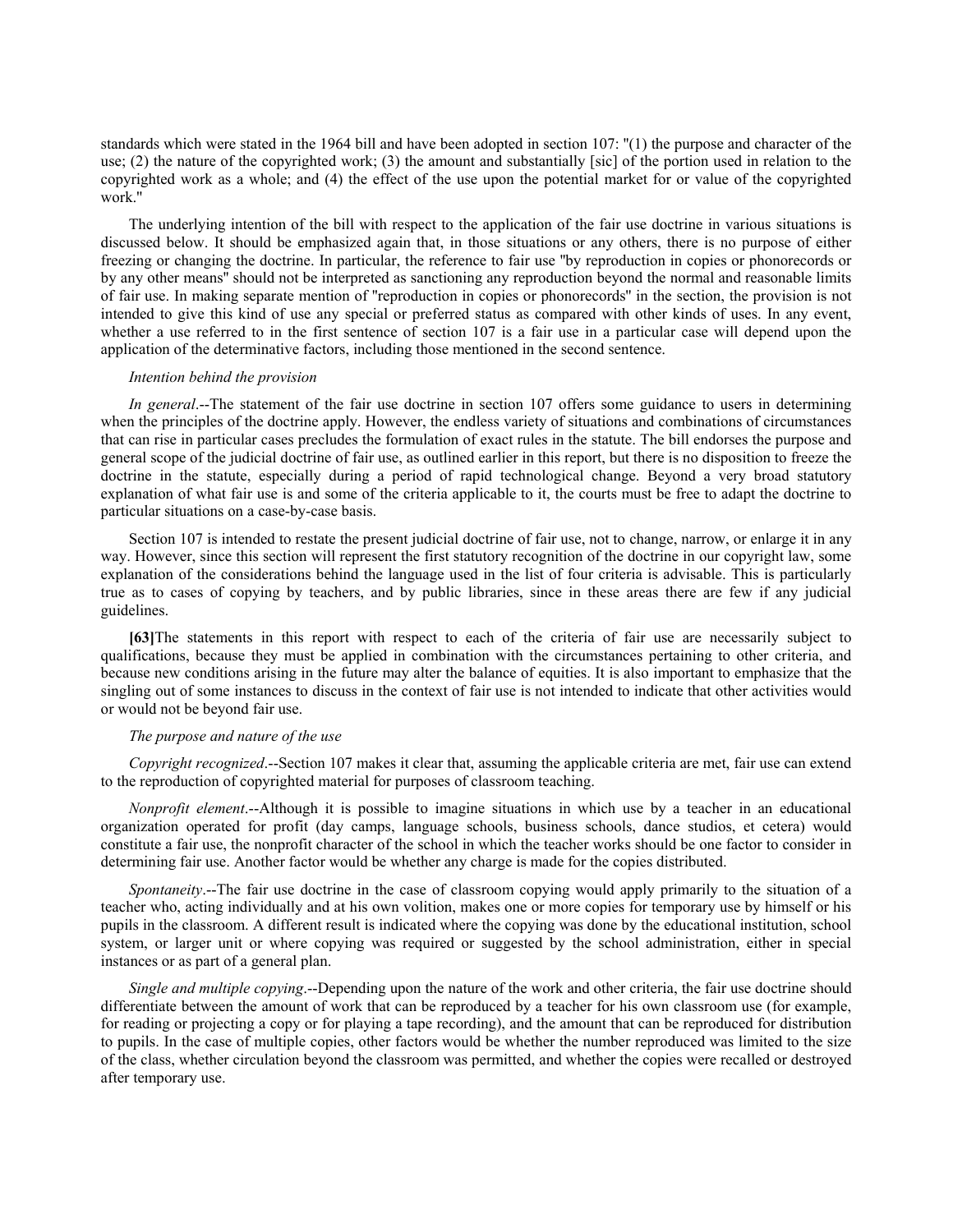*Collection and anthologies*.--Spontaneous copying of an isolated extract by a teacher, which may be a fair use under appropriate circumstances, could turn into an infringement if the copies were accumulated over a period of time with other parts of the same work, or were collected with other material from various works so as to constitute an anthology.

*Special uses*.--There are certain classroom uses which, because of their special nature, would not be considered an infringement in the ordinary case. For example, copying of extracts by pupils as exercises in a shorthand or typing class or for foreign language study, or recordings of performances by music students for purposes of analysis and criticism, would normally be regarded as a fair use unless the copies of phonorecords were retained or duplicated.

#### **[64]***The nature of the copyrighted work*

*Character of the work*.--The character and purpose of the work will have a lot to do with whether its reproduction for classroom purposes is fair use or infringement. For example, in determining whether a teacher could make one or more copies without permission, a news article from the daily press would be judged differently from a full orchestral score of a musical composition. In general terms it could be expected that the doctrine of fair use would be applied strictly to the classroom reproduction of entire works, such as musical compositions, dramas, and audiovisual works including motion pictures, which by their nature are intended for performance or public exhibition.

Similarly, where the copyright work is intended to be ''consumable'' in the course of classroom activities- workbooks, exercise, standardized tests, and answer sheets are examples--the privilege of fair use by teachers or pupils would have little if any application. Text books and other material prepared primarily for the school markets would be less susceptible to reproduction for classroom use than material prepared for general public distribution. With respect to material in newspapers and periodicals the doctrine of fair use should be liberally applied to allow copying of items of current interest to supplement and update the students' textbooks, but this would not extend to copying from periodicals published primarily for student use.

*Availability of the work*.--A key, though not necessarily determinative, factor in fair use is whether or not the work is available to the potential user. If the work is ''out of print'' and unavailable for purchase through normal channels, the user may have more justification for reproducing it than in the ordinary case, but the existence of organizations licensed to provide photocopies of out-of-print works at reasonable cost is a factor to be considered. The applicability of the fair use doctrine to unpublished works is narrowly limited since, although the work is unavailable, this is the result of a deliberate choice on the part of the copyright owner. Under ordinary circumstances the copyright owner's ''right of first publication'' would outweigh any needs of reproduction for classroom purposes.

## *The amount and substantiality of the material used*

During the consideration of this legislation there has been considerable discussion of the difference between an ''entire work'' and an ''excerpt''. The educators have sought a limited right for a teacher to make a single copy of an ''entire'' work for classroom purposes, but it seems apparent that this was not generally intended to extend beyond a ''separately cognizable'' or ''self-contained'' portion (for example a single poem, story, or article) in a collective work, and that no privilege is sought to reproduce an entire collective work (for example, an encyclopedia volume, a periodical issue) or a sizable integrated work published as an entity (a novel, treatise, monograph, and so forth). With this limitation, and subject to the other relevant criteria, the requested privilege of making a single copy appears appropriately to be within the scope of fair use.

The educators also sought statutory authority for the privilege of making ''a reasonable number of copies or phonorecords for excerpts or quotations \* \* \*, provided such excerpts or quotations are not sub**[65]**stantial in length in proportion to their source.'' In general, and assuming the other necessary factors are present, the copying for classroom purposes of extracts or portions, which are not self-contained and which are relatively ''not substantial in length'' when compared to the larger, self-contained work from which they are taken should be considered fair use. Depending on the circumstances, the same would also be true of very short self-contained works such as a brief poem, a map in a newspaper, a ''vocabulary builder'' from a monthly magazine, and so forth. This should not be construed as permitting a teacher to make multiple copies of the same work on a repetitive basis or for continued use.

### *Effect of use on potential market for or value of work*

This factor must almost always be judged in conjunction with the other three criteria. With certain special exceptions (use in parodies or as evidence in court proceedings might be examples) a use that supplants any part of the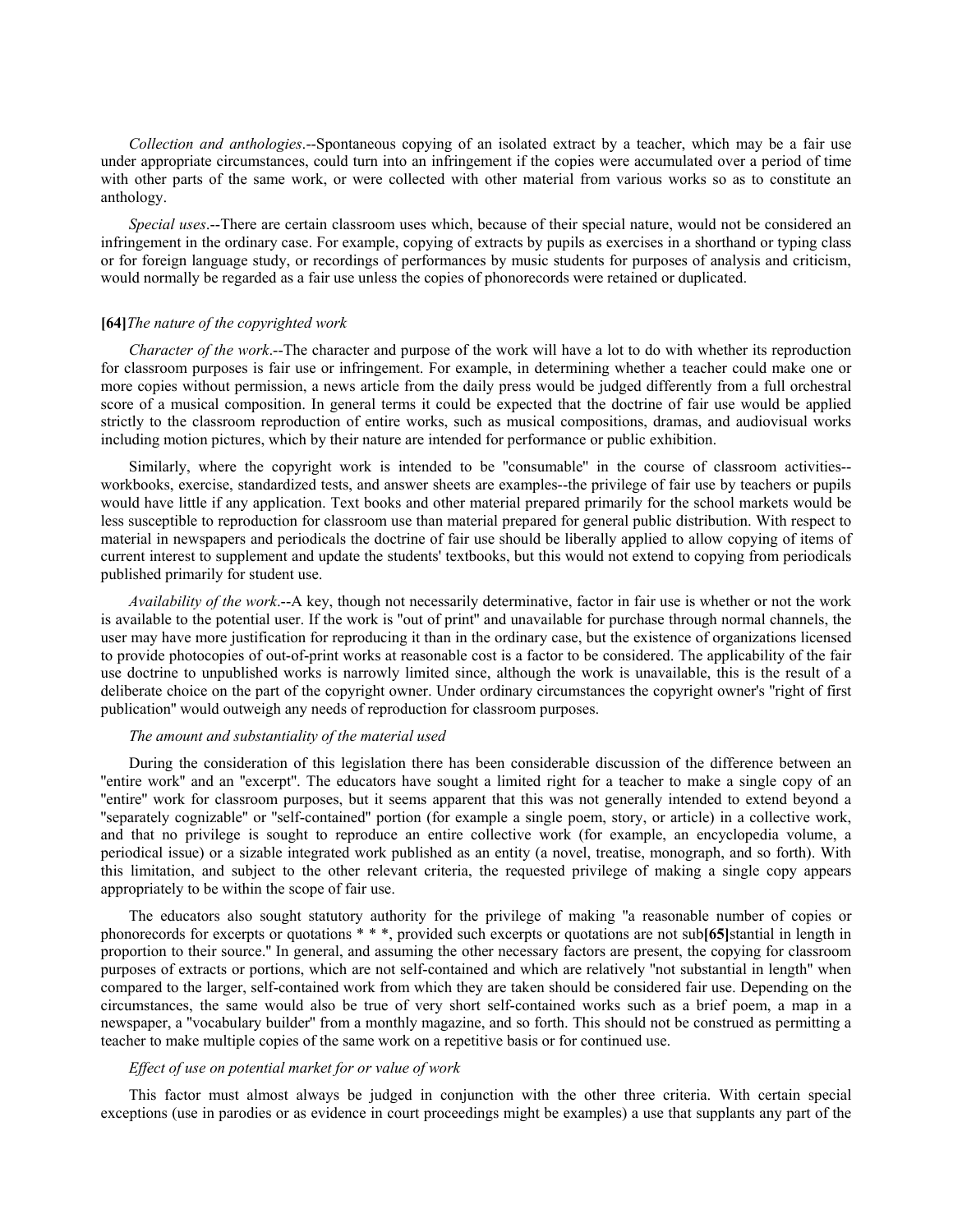normal market for a copyrighted work would ordinarily be considered an infringement. As in any other case, whether this would be the result of reproduction by a teacher for classroom purposes requires an evaluation of the nature and purpose of the use, the type of work involved, and the size and relative importance of the portion taken. Fair use is essentially supplementary by nature, and classroom copying that exceeds the legitimate teaching aims such as filling in missing information or bringing a subject up to date would go beyond the proper bounds of fair use. Isolated instances of minor infringements, when multiplied many times, become in the aggregate a major inroad on copyright that must be prevented.

### *Reproduction and uses for other purposes*

The concentrated attention given the fair use provision in the context of classroom teaching activities should not obscure its application in other areas. it must be emphasized again that the same general standards of fair use are applicable to all kinds of uses of copyrighted material, although the relative weight to be given them will differ from case to case.

The fair use doctrine would be relevant to the use of excerpts from copyrighted works in educational broadcasting activities not exempted under section 110(2) or 112. In these cases the factors to be weighed in applying the criteria of this section would include whether the performers, producers, directors, and others responsible for the broadcast were paid, the size and nature of the audience, the size and number of excerpts taken and, in the case of recordings made for broadcast, the number of copies reproduced and the extent of their reuse or exchange. The availability of the fair use doctrine to educational broadcasters would be narrowly circumscribed in the case of motion pictures and other audiovisual works, but under appropriate circumstances it could apply to the nonsequential showing of an individual still or slide, or to the performance of a short excerpt from a motion picture for criticism or comment.

The committee's attention has been directed to the special problems involved in the reception of instructional television programs in remote areas of the country. In certain areas it is currently impossible to transmit such programs by any means other than communications **[66]**satellites. A particular difficulty exists when such transmissions extend over several time zones within the same state, such as in Alaska. Unless individual schools in such states may make an off-air recording of such transmissions, the programs may not be received by the students during the school's daily schedule. The committee believes that the making by a school located in such a remote area of an off-the-air recording of an instructional television transmission for the purpose of a delayed viewing of the program by students for the same school constitutes a "fair use." The committee does not intend to suggest however, that off-the-air recording for convenience would under any circumstances, be considered ''fair use.'' To meet the requirement of temporary use the school may retain the recording for only a limited period of time after the broadcast.

Another special instance illustrating the application of the fair use doctrine pertains to the making of copies or phonorecords of works in the special forms needed for the use of blind persons. These special forms, such as copies in braille and phonorecords of oral readings (talking books), are not usually made by the publishers for commercial distribution. For the most part, such copies and phonorecords are made by the Library of Congress' Division for the Blind and Physically Handicapped with permission obtained from the copyright owners, and are circulated to blind persons through regional libraries covering the nation. In addition, such copies and phonorecords are made locally by individual volunteers for the use of blind persons in their communities, and the Library of Congress conducts a program for training such volunteers. While the making of multiple copies or phonorecords of a work for general circulation requires the permission of the copyright owner, the making of single copy or phonorecord by an individual as a free service for a blind person would properly be considered a fair use under section 107.

A problem of particular urgency is that of preserving for posterity prints of motion pictures made before 1942. Aside from the deplorable fact that in a great many cases the only existing copy of a film has been deliberately destroyed, those that remain are in immediate danger of disintegration; they were printed on film stock with a nitrate base that will inevitably decompose in time. The efforts of the Library of Congress, the American Film Institute, and other organizations to rescue and preserve this irreplaceable contribution to our cultural life are to be applauded, and the making of duplicate copies for purposes of archival preservation certainly falls within the scope of ''fair use''.

When a copyrighted work contains unfair, inaccurate, or derogatory information concerning an individual or institution, such individual or institution may copy and reproduce such parts of the work as are necessary to permit understandable comment on the statements made in the work.

During the consideration of the revision bill in the 94th Congress it was proposed that independent newsletters, as distinguished from house organs and publicity or advertising publications, be given separate treatment. It is argued that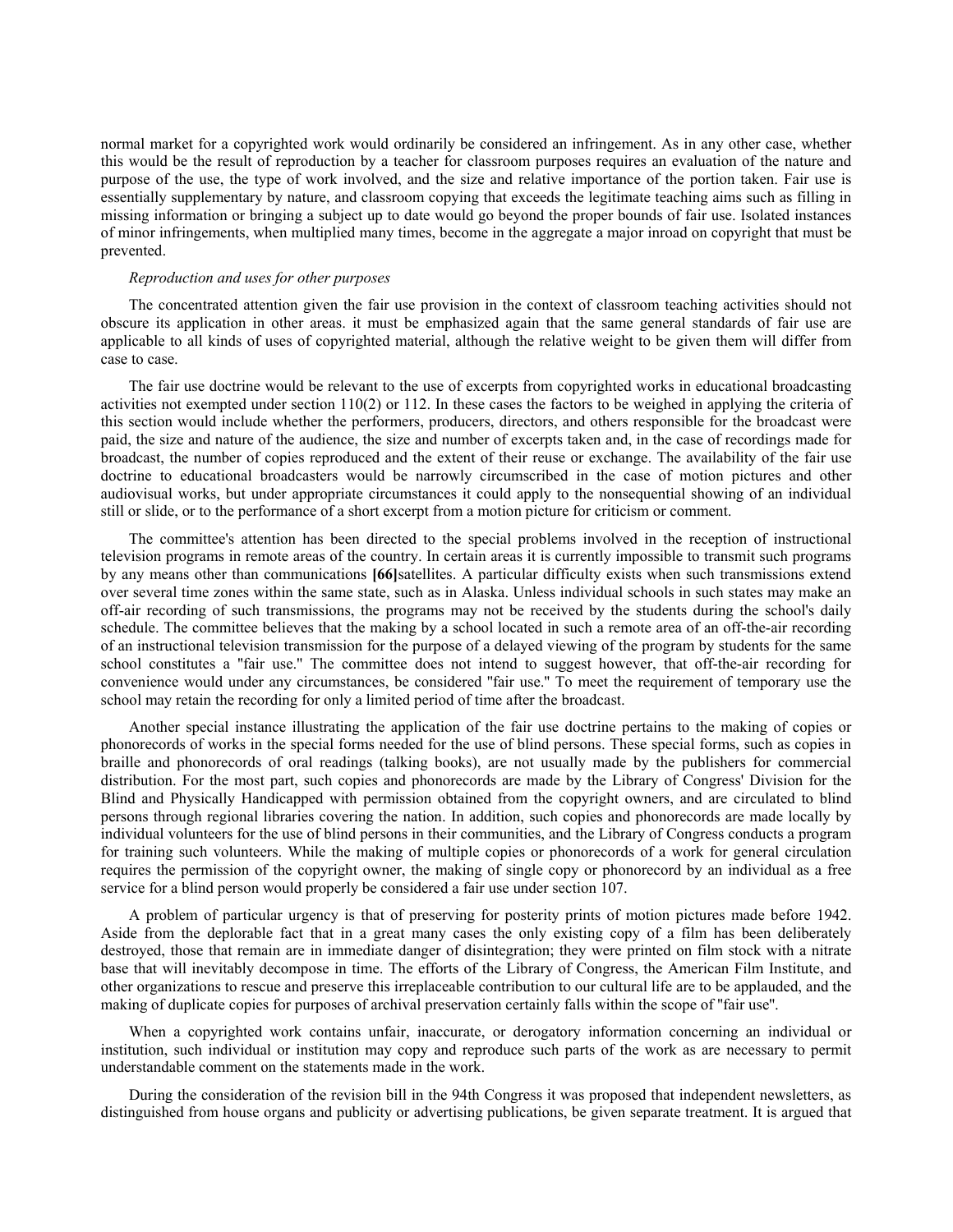newsletters are particularly vulnerable to mass photocopying, and that most newsletters have fairly modest circulations. Whether the copying of portions of a newsletter is an act of infringement or a fair use must be judged by the general provisions of this legislation. However, the copying of even a short **[67]**portion of a newsletter may have a significant impact on the commercial market for the work.

The committee has examined the use of excerpts from copyrighted works in the art work of calligraphers. The committee believes that a single copy reproduction of an excerpt from a copyrighted work by a calligrapher for a single client does not represent an infringement of copyright. Likewise, a single reproduction of excerpts from a copyrighted work by a student calligrapher or teacher in a learning situation would be a fair use of the copyrighted work.

The Register of Copyrights has recommended that the committee report describe the relationship between this section and the provisions of section 108 relating to reproduction by libraries and archives. The doctrine of fair use applies to library photocopying, and nothing contained in section 108 ''in any way affects the right of fair use.'' No provision of section 108 is intended to take away any rights existing under the fair use doctrine. To the contrary, section 108 authorizes certain photocopying practices which may not qualify as a fair use.

The criteria of fair use are necessarily set forth in general terms. In the application of the criteria of fair use to specific photocopying practices of libraries, it is the intent of this legislation to provide an appropriate balancing of the rights of creators, and the needs of users.

### SECTION 108. REPRODUCTION BY LIBRARIES AND ARCHIVES

Notwithstanding the exclusive rights of the owners of copyright, section 108 provides that under certain conditions it is not an infringement of copyright for a library or archives, or any of their employees acting within the scope of their employment, to reproduce or distribute not more than one copy of phonorecord of a work provided (1) the reproduction or distribution is made without any purpose of direct or indirect commercial advantage and (2) the collections of the library or archives are open to the public or available not only to researchers affiliated with the library or archives, but also to other persons doing research in a specialized field, and (3) the reproduction or distribution of the work includes a notice of copyright.

The limitation of section 108 to reproduction and distribution by libraries and archives ''without any purpose of direct or indirect commercial advantage'' is intended to preclude a library or archives in a profit-making organization from providing photocopies of copyrighted materials to employees engaged in furtherance of the organization's commercial enterprise, unless such copying qualifies as a fair use, or the organization has obtained the necessary copyright licenses. A commercial organization should purchase the number of copies of a work that it requires, or obtain the consent of the copyright owner to the making of the photocopies.

The rights of reproduction and distribution under section 108 apply in the following circumstances:

#### *Archival reproduction*

Subsection (b) authorizes the reproduction and distribution of a copy or phonorecord of an unpublished work duplicated in facsimile form solely for purposes of preservation and security, or for deposit for research use in another library or archives, if the copy or phono**[68]**record reproduced is currently in the collections of the first library or archives. Only unpublished works could be reproduced under this exemption, but the right would extend to any type of work, including photographs, motion pictures and sound recordings. Under this exemption, for example, a repository could make photocopies of manuscripts by microfilm or electrostatic process, but could not reproduce the work in ''machine-readable'' language for storage in an information system.

### *Replacement of damaged copy*

Subsection (c) authorizes the reproduction of a published work duplicated in facsimile form solely for the purpose of replacement of a copy or phonorecord that is damaged, deteriorating, lost, or stolen, if the library or archives has, after a reasonable effort, determined that an unused replacement cannot be obtained at a fair price. The scope and nature of a reasonable investigation to determine that an unused replacement cannot be obtained will vary according to the circumstances of a particular situation. It will always require recourse to commonly-known trade sources in the United States, and in the normal situation also to the published or other copyright owner (if such owner can be located at the address listed in the copyright registration), or an authorized reproducing service.

*Articles and small excerpts*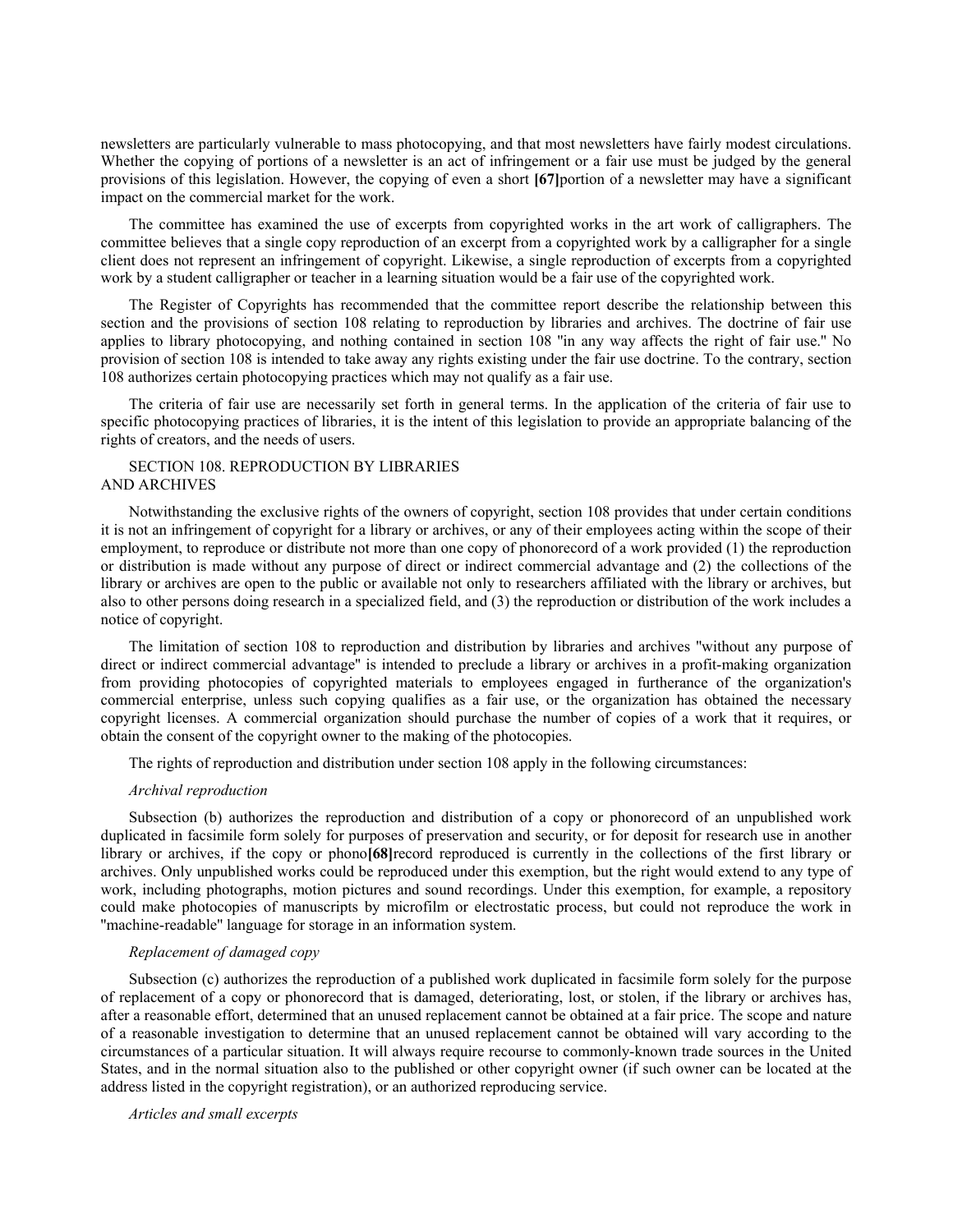Subsection (d) authorizes the reproduction and distribution of a copy of not more than one article or other contribution to a copyrighted collection of a periodical or copy or phonorecord of a small part of any other copyrighted work. The copy may be made by the library where the user makes his request or by another library pursuant to an interlibrary loan. It is further required that the copy become the property of the user, that the library or archives have no notice that the copy would be used for any purposes other than private study, scholarship or research, and that the library or archives display prominently at the place whether reproduction requests are accepted, and includes in its order form, a warning of copyright in accordance with requirements that the Register of Copyrights shall prescribe by regulation.

#### *Out-of-print works*

Subsection (e) authorizes the reproduction and distribution of a copy of a work, with certain exceptions, at the request of the user of the collection if the user has established that an unused copy cannot be obtained at a fair price. The copy may be made by the library where the user makes his request or by another library pursuant to an inter-library loan. The scope and nature of a reasonable investigation to determine that an unused copy cannot be obtained will vary according to the circumstances of a particular situation. It will always require recourse to commonly-known trade sources in the United States, and in the normal situation also to the publisher or other copyright owner (if the owner can be located at the address listed in the copyright registration), or an authorized reproducing service. It is further required that the copy become the property of the user, that the library or archives have no notice that the copy would be used for any purpose other than private study, scholarship, or research, and **[69]**that the library or archives display prominently at the place where reproduction requests are accepted, and include on its order form, a warning of copyright in accordance with requirements that the Register of Copyright shall prescribe by regulation.

### *General exemptions*

Clause (1) of subsection (f) specifically exempts a library or archives or their employees from such liability provided that the reproducing equipment displays a notice that the making of a copy may be subject to the copyright law. clause (2) of subsection (f) makes clear that this exemption of the library or archives does not extend to the person using such equipment or requesting such copy if the use exceeds fair use. Insofar as such person is concerned the copy made is not considered ''lawfully'' made for purposes of sections 109, 110 or other provisions of the title. Clause (3) in addition to asserting that nothing contained in section 108 "affects the right of fair use as provided by section 107," also provides that the right of reproduction granted by this section does not override any contractual arrangements assumed by a library or archives when it obtained a work for its collections. For example, if there is an express contractual prohibition against reproduction for any purpose, this legislation shall not be construed as justifying a violation of the contract. This clause is intended to encompass the situation where an individual makes papers, manuscripts or other works available to a library with the understanding that they will not be reproduced.

Clause (4) provides that nothing in section 108 is intended to limit the reproduction and distribution of a limited number of copies and excerpts of an audiovisual news program.

This clause was first added to the revision bill last year by the adoption of an amendment proposed by Senator Baker. It is intended to permit libraries and archives, subject to the general conditions of this section, to make off-the-air videotape recordings of television news programs. Despite the importance of preserving television news, the United States currently has no institution performing this function on a systematic basis.

The purpose of the clause is to prevent the copyright law from precluding such operations as the Vanderbilt University Television News Archive, which makes videotape recordings of television news programs, prepares indexes of the contents, and leases copies of complete broadcasts or compilations of coverage of specified subjects for limited periods upon request from scholars and researchers.

Because of the important copyright policy issues inherent in this issue, the exemption has been narrowly drafted. The Register or Copyrights in 1974 advised that the language of this clause was technically appropriate for its purpose and not ''broader than is necessary to validate the Vanderbilt operation.''

The Copyright Office recommended that if the Congress desires a news videotape exemption it should be incorporated in section 108. The Copyright Office stated that the inclusion of such a clause in section 108 would be adequate ''to enable the Vanderbilt operation to continue.''

It is the intent of this legislation that a subsequent unlawful use by a user of a copy of a work lawfully made by a library, shall not make the library liable for such improper use.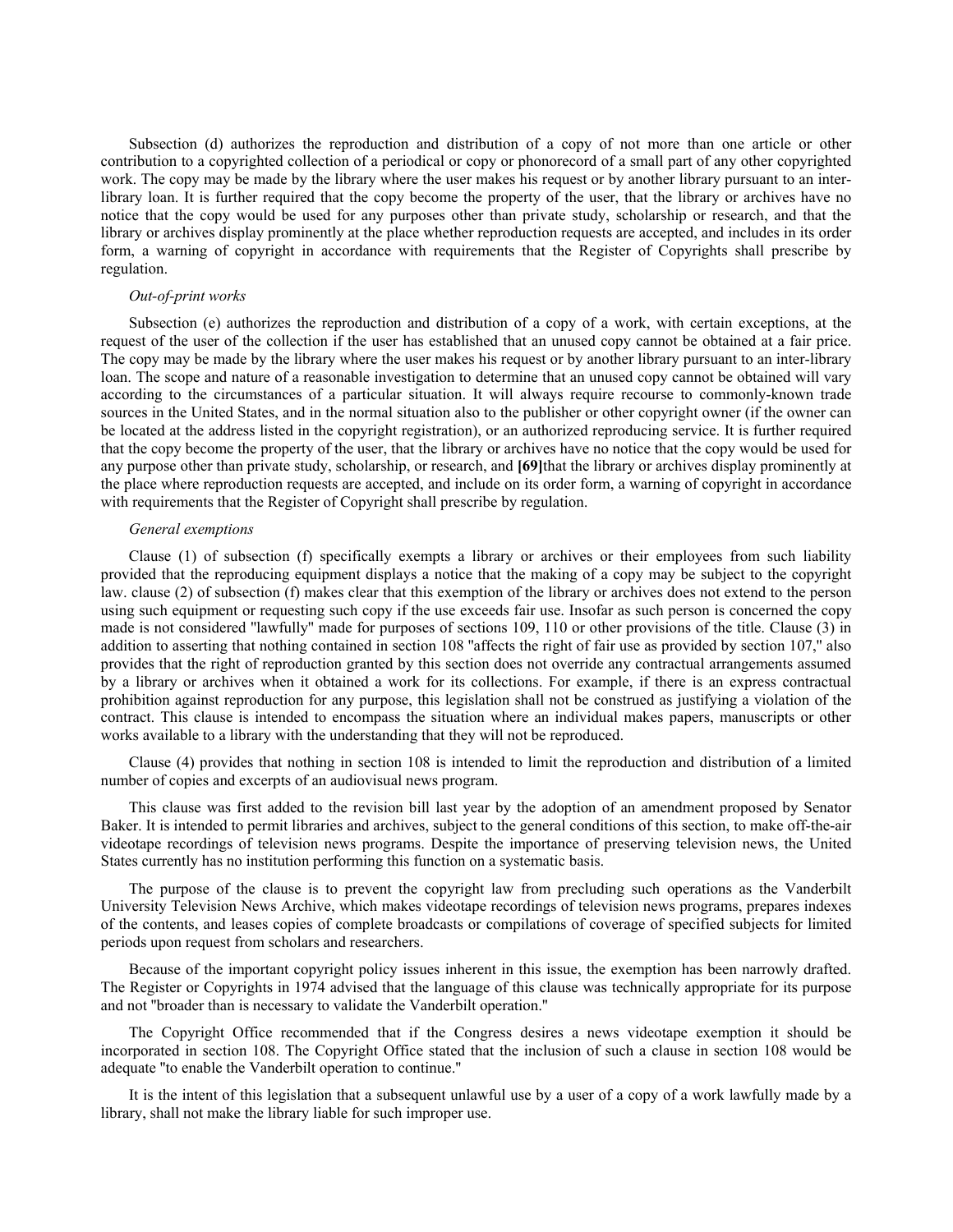### **[70]***Multiple copies and systematic reproduction*

Subsection (g) provides that the rights granted by this section extend only to the ''isolated and unrelated reproduction of a single copy,'' but this section does not authorize the related or concerted reproduction of multiple copies of the same material whether made on one occasion or over a period of time, and whether intended for aggregate use by one individual or for separate use by the individual members of a group. For example, if a college professor instructs his class to read an article from a copyrighted journal, the school library would not be permitted, under subsection (g), to reproduce copies of the article for the members of the class.

Subsection (g) also provides that section 108 does not authorize the systematic reproduction or distribution of copies or phonorecords of articles or other contributions to copyrighted collections or periodicals or of small parts of other copyrighted works whether or not multiple copies are reproduced or distributed. Systematic reproduction or distribution occurs when a library makes copies of such materials available to other libraries or to groups of users under formal or informal arrangements whose purpose or effect is to have the reproducing library serve as their source of such material. Such systematic reproduction and distribution, as distinguished from isolated and unrelated reproduction or distribution, may substitute the copies reproduced by the source library for subscriptions or reprints or other copies which the receiving libraries or users might otherwise have purchased for themselves, from the publisher or the licensed reproducing agencies.

While it is not possible the formulate specific definitions of ''systematic copying'', the following examples serve to illustrate some of the copying prohibited by subsection (g).

(1) A library with a collection of journals in biology informs other libraries with similar collections that it will maintain and build its own collection and will make copies of articles from these journals available to them and their patrons on request. Accordingly, the other libraries discontinue or refrain from purchasing subscriptions to these journals and fulfill their patrons' requests for articles by obtaining photocopies from the source library.

(2) A research center employing a number of scientists and technicians subscribes to one or two copies of needed periodicals. By reproducing photocopies of articles the center is able to make the material in these periodicals available to its staff in the same manner which otherwise would have required multiple subscriptions.

(3) Several branches of a library system agree that one branch will subscribe to particular journals in lieu of each branch purchasing its own subscriptions, and the one subscribing branch will reproduce copies of articles from the publication for users of the other branches.

The committee believes that section 108 provides an appropriate statutory balancing of the rights of creators, and the needs of users. However, neither a statute nor legislative history can specify precisely which library photocopying practices constitute the making of ''single copies'' as distinguished from ''systematic reproduction''. Isolated single spontaneous requests must be distinguished from ''systematic reproduction''. The photocopying needs of such operations as multi-county regional systems must be met. The committee therefore recom**[71]**mends that representatives of authors, book and periodical publishers and other owners of copyrighted material meet with the library community to formulate photocopying guidelines to assist library patrons and employees. Concerning library photocopying practices not authorized by this legislation, the committee recommends that workable clearance and licensing procedures be developed.

It is still uncertain how far a library may go under the Copyright Act of 1909 in supplying a photocopy of copyrighted material in its collection. The recent case of *The Williams and Wilkins Company v. The United States* failed to significantly illuminate the application of the fair use doctrine to library photocopying practices. Indeed, the opinion of the Court of Claims said the Court was engaged in ''a 'holding operation' in the interim period before Congress enacted its preferred solution.''

While the several opinions in the *Wilkins* case have given the Congress little guidance as to the current state of the law on fair use, these opinions provide additional support for the balanced resolution of the photocopying issue adopted by the Senate last year in S. 1361 and preserved in section 108 of this legislation. As the Court of Claims opinion succinctly stated "there is much to be said on all sides."

In adopting these provisions on library photocopying, the committee is aware that through such programs as those of the National Commission on Libraries and Information Science there will be a significant evolution in the functioning and services of libraries. To consider the possible need for changes in copyright law and procedures as a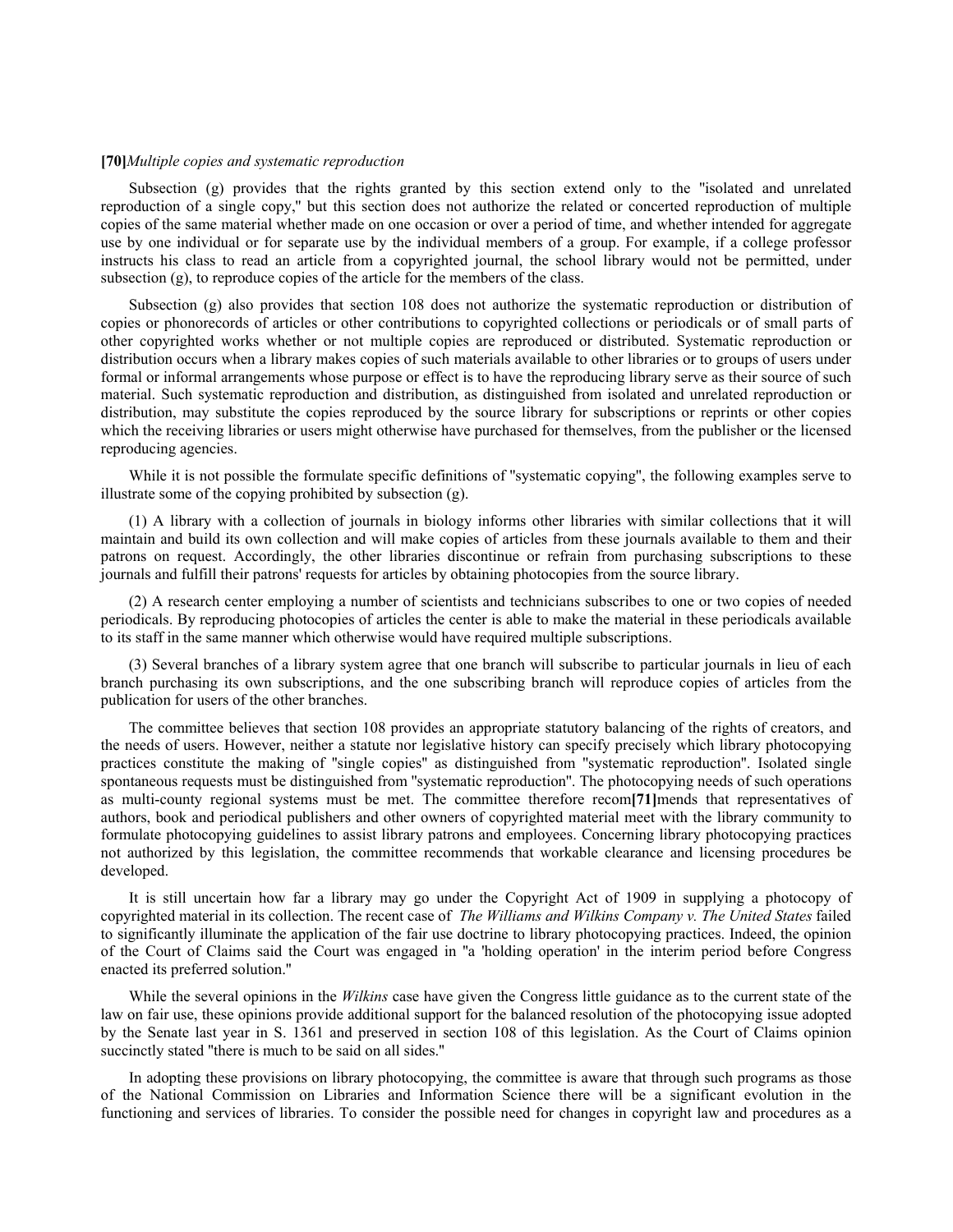result of new technology, a National Commission on New Technological Uses of Copyrighted Works has been established (Public Law 93-573).

## *Works excluded*

Subsection (h) provides that the rights of reproduction and distribution under this section do not apply to a musical work, a pictorial, graphic or sculptural work, or a motion picture or other audio-visual work. Such limitation does not apply to archival reproduction and replacement of a damaged copy.

### SECTION 109. EFFECT OF TRANSFER OF PARTICULAR COPY OR PHONORECORD

### *Effect on further disposition of copy or phonorecord*

Section 109(a) restates and confirms the principle that, where the copyright owner has transferred ownership of a particular copy or phonorecord of his work, the person to whom the copy or phonorecord is transferred is entitled to dispose of it by sale, rental, or any other means. Under this principle, which has been established by the court decision and section 27 of the present law, the copyright owner's exclusive right of public distribution would have no effect upon anyone who owns ''a particular copy or phonorecord lawfully made under this title'' and who wishes to transfer it to someone else or to destroy it.

Thus, for example, the outright sale of an authorized copy of a book frees it from any copyright control over its resale price or other conditions of its future disposition. A library that has acquired ownership of a copy is entitled to lend it under any conditions it chooses **[72]**to impose. This does not mean that conditions on future disposition of copies or phonorecords, imposed by a contract between their buyer and seller, would be unenforceable between the parties as a breach of contract, but it does mean that they could not be enforced by an action for infringement of copyright. Under section 202, however, the owner of the physical copy or phonorecord cannot reproduce or perform the copyrighted work publicly without the copyright owner's consent.

To come within the scope of section 109(a), a copy or phonorecord must have been ''lawfully made under this title,'' though not necessarily with the copyright owner's authorization. For example, any resale of an illegally ''counterfeited'' phonorecord would be an infringement, but the disposition of a phonorecord made under the compulsory licensing provisions of section 115 would not.

## *Effect on display of copy*

Subsection (b) of section 109 deals with the scope of the copyright owner's exclusive right to control the public display of a particular ''copy'' of his work (including the original or prototype copy in which the work was first fixed). Assuming, for example, that a painter has sold his only copy of an original work of art without restrictions, would he be able to restrain the new owner from displaying it publicly in galleries, shop windows, on a projector, or on television?

Section 109(b) adopts the general principle that the lawful owner of a copy of a work should be able to put his copy on public display without the consent of the copyright owner. The exclusive right of public display granted by section 106(5) would not apply where the owner of a copy wishes to show it directly to the public, as in a gallery or display case, or indirectly, as through an opaque projector. Where the copy itself is intended for projection, as in the case of a photographic slide, negative, or transparency, the public projection of a single image would be permitted as long as the viewers are ''present at the place where the copy is located.''

The exemption would extend only to public displays that are made ''either directly or by the projection of no more than one image at a time.'' Thus, even where the copy and the viewers are located at the same place, the simultaneous projection of multiple images of the work would not be exempted. For example, where each person in a lecture hall has his own viewing apparatus in front of him, the copyright owner's permission would generally be required in order to project an image of a work on each individual screen at the same time.

The committee's intention is to preserve the traditional privilege of the owner of a copy to display it directly, but to place reasonable restrictions on his ability to display it indirectly in such a way that the copyright owner's market for reproduction and distribution of copies would be affected. Unless it constitutes a fair use under section 107, or unless one of the special provisions of sections 110 or 111 is applicable, projection of more than one image at a time, or transmission of an image to the public over television or other communications channels, would be an infringement for the same reasons that reproduction in copies would be.

## *Effect of mere possession of copy or phonorecord*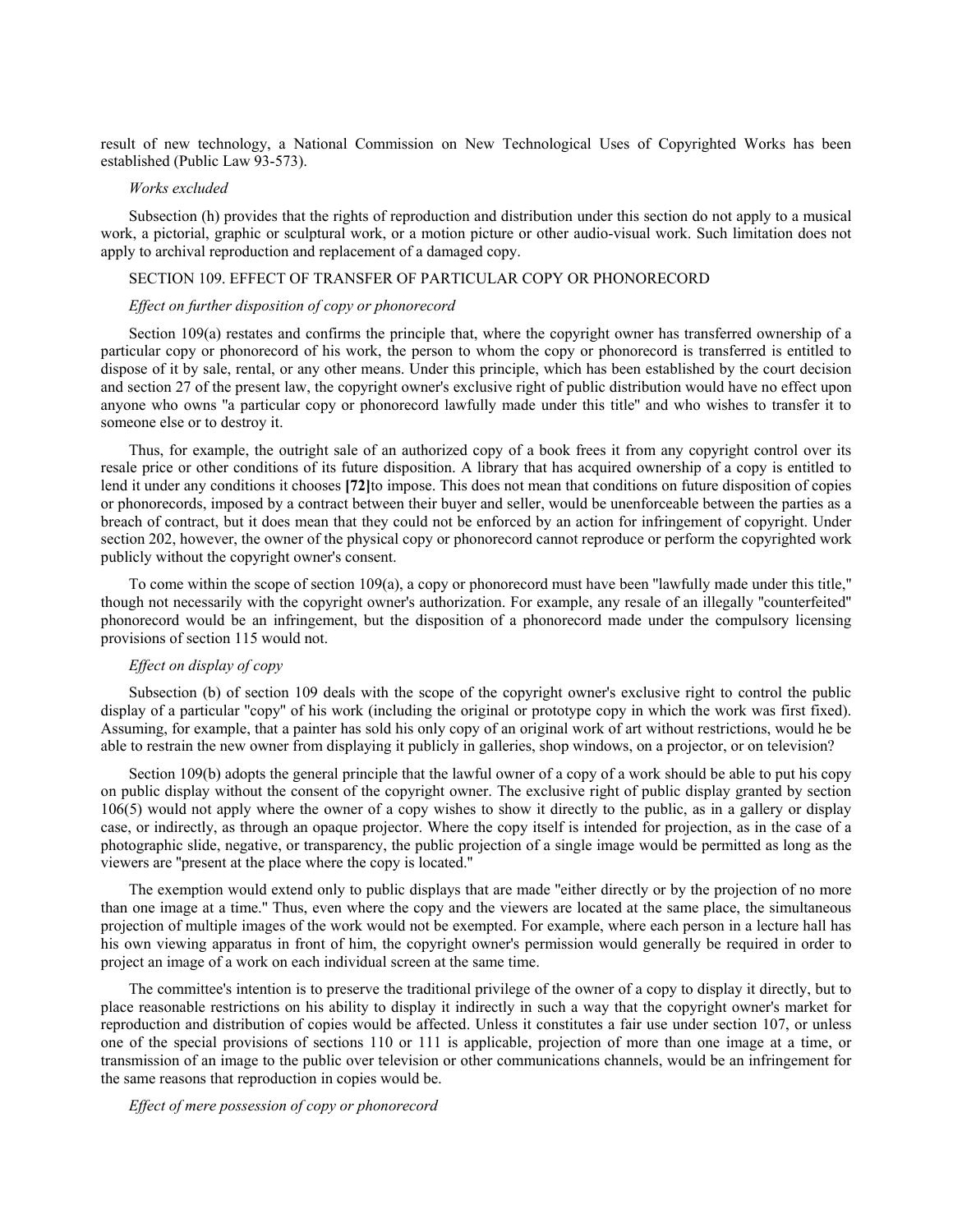Subsection (c) of section 109 qualifies the privileges specified in subsections (a) and (b) by making clear that they do not apply to **[73]**someone who merely possesses a copy or phonorecord without having acquired ownership of it. Acquisition of an object embodying a copyrighted work by rental, lease, loan, or bailment carries with it no privileges to dispose of the copy under section 109(a) or to display it publicly under section 109(b). To cite a familiar example, a person who has rented a print of a modern picture from the copyright owner would have no right to rent it to someone else without the owner's permission.

# SECTION 110. EXEMPTION OF CERTAIN PERFORMANCES AND DISPLAYS

Clauses (1) through (4) deal with performances and exhibitions that are now generally exempt under the ''for profit'' limitation or other provisions of the copyright law, and that are specifically exempted from copyright liability under this legislation. Clauses (1) and (2) between them are intended to cover all of the various methods by which systematic instruction takes place.

## *Face-to-face teaching activities*

Clause (1) of section 110 is generally intended to set out the conditions under which performances or displays, in the course of instructional activities other than educational broadcasting, are to be exempted from copyright control. The clause covers all types of copyrighted works, and exempts their performance or display ''by instructors or pupils in the course of face-to-face teaching activities of a non-profit educational institution,'' where the activities take place ''in a classroom or similar place devoted to instruction.''

There appears to be no need for a statutory definition of ''face-to-face'' teaching activities to clarify the scope of the provision. ''Face-to-face teaching activities'' under clause (1) embraces instructional performances and displays that are not ''transmitted.'' It does not require that the teacher and his student be able to see each other, although it does require their simultaneous presence in the same general place. Use of the phrase ''in the course of fact-to-face [sic] teaching activities'' is intended to exclude broadcasting or other transmissions from an outside location into classroom, whether radio or television and whether open or closed circuit. However, as long as the instructor and pupils are in the same building or general area, the exemption would extend to the use of devices for amplifying or reproducing sound and for projecting visual images. The ''teaching activities'' exempted by the clause encompass systematic instruction of a very wide variety of subjects, but they do not include performances or displays, whatever their cultural value or intellectual appeal, that are given for the recreation or entertainment of any part of their audience.

*Works affected*.--Since there is no limitation on the types of works covered by the exemption, a teacher or student would be free to perform or display anything in class as long as the other conditions of the clause are met. He could read aloud from copyrighted text material, act out a drama, play or sing a musical work, perform a motion picture or filmstrip, or display text or pictorial material to the class by means of a projector. However, nothing in this provision is intended to sanction the unauthorized reproduction of copies or phonorecords for the purpose of classroom performance or display, and the **[74]**amended clause contains a special exception dealing with performances from unlawfully made copies of motion pictures and other audiovisual works, to be discussed below.

*Instructors or pupils*.--To come within clause (1), the performance or display must be ''by instructors or pupils,'' thus ruling out performances by actors, singers, or instrumentalists brought in from outside the school to put on a program. However, the term ''instructors'' would be broad enough to include guest lecturers if their instructional activities remain confined to classroom situation. In general, the term ''pupils'' refers to the enrolled members of a class.

*Nonprofit educational institution*.--Clause (1) makes clear that it applies only to the teaching activities ''of a nonprofit educational institution,'' thus excluding from the exemption performances or displays in profit-making institutions such as dance studios and language schools.

*Classroom or similar place*.--The teaching activities exempted by the clause must take place ''in a classroom or similar place devoted to instruction." For example, performances in an auditorium or stadium during a school assembly, graduation ceremony, class play, or sporting event, where the audience is not confined to the members of a particular class, would fall outside the scope of clause (1), although in some cases they might be exempted by clause (4) of section 110. The ''similar place'' referred to in clause (1) is a place which is ''devoted to instruction'' in the same way a classroom is; common examples would include a studio, a workshop, a gymnasium, a training field, a library, the stage of an auditorium, or the auditorium itself if it is actually used as a classroom for systematic instructional activities.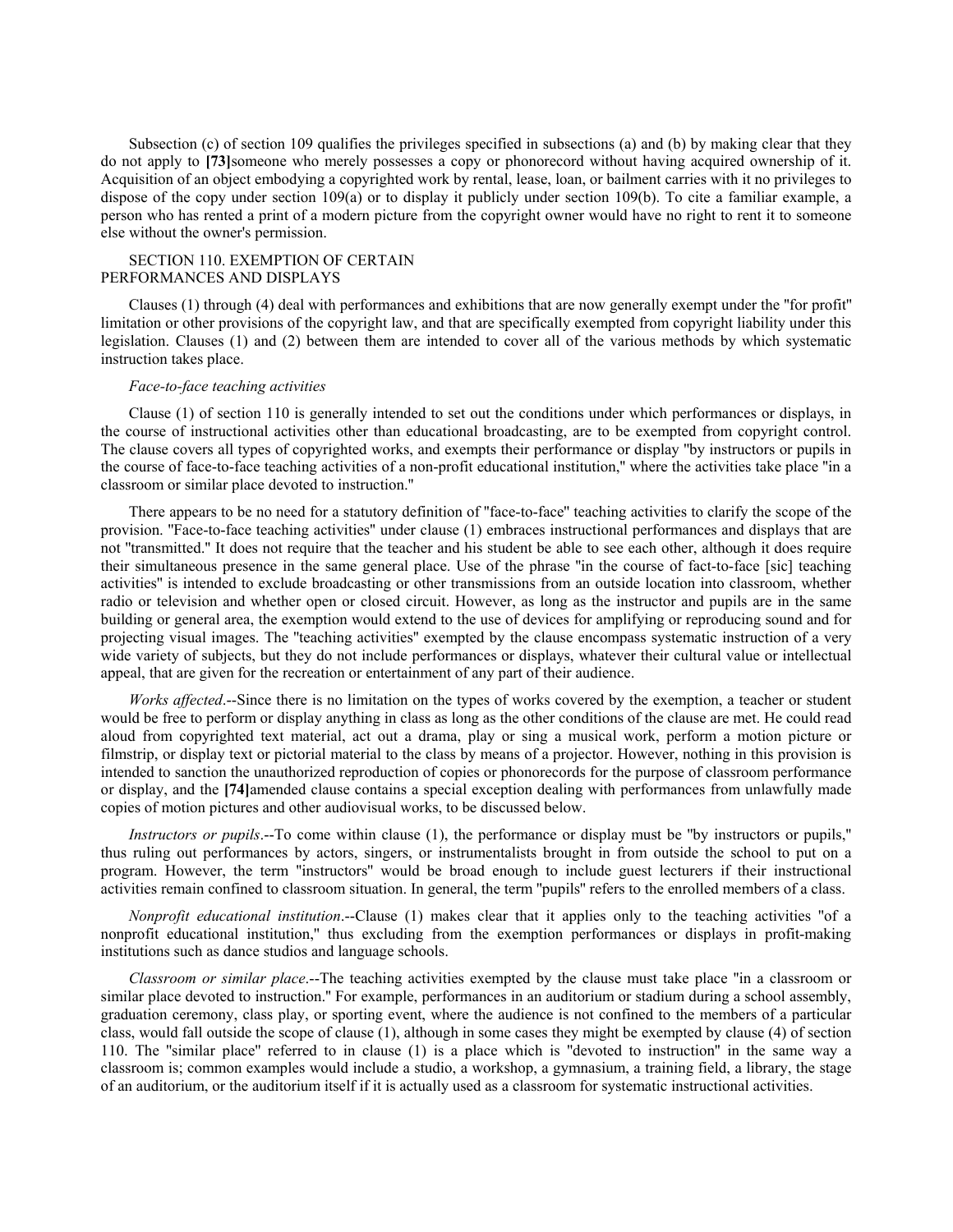*Motion pictures and other audiovisual works*.--The final provision of clause (1) deals with the special problem of performances from unlawfully made copies of motion pictures and other audiovisual works. The exemption is lost where the copy being used for a classroom performance was "not lawfully made under this title" and the person responsible for the performance knew or had reason to suspect as much. This special exception to the exemption would not apply to performances from lawfully made copies, even if the copies were acquired from someone who had stolen or converted them, or if the performances were in violation of an agreement. However, though the performances would be exempt under section 110(a) in such cases, the copyright owner might have a cause of action against the unauthorized distributor under section 106(3), or against the person responsible for the performance for breach of contract.

*Projection devices*.--As long as there is no transmission beyond the place where the copy is located, both section 109(b) and section 110(1) would permit the classroom display of a work by means of any sort of projection device or process.

#### *Instructional broadcasting*

*Works affected*.--The exemption would apply only to ''performance of a nondramatic literary or musical work or of a sound recording, or display of a work.'' Thus, the copyright owner's permission would be required for the performance on educational television or radio of a dramatic work, of a dramatico-musical work such as an opera or **[75]**musical comedy, or of a motion picture. Since, as already explained, audiovisual works such as filmstrips are now equated with motion pictures, their sequential showing would be regarded as a performance rather than a display and would not be exempt under section 110(2). The clause is not intended to limit in any way the copyright owner's exclusive right to make dramatizations, adaptations, or other derivative works under section 106(2). Thus, for example, a performer could read a nondramatic literary work aloud under section 110(2), but the copyright owner's permission would be required for him to act it out in dramatic form.

*Systematic instructional activities*.--Under section 110(2) a transmission must meet three specified conditions in order to be exempted from copyright liability. The first of these, as provided by subclause (A), is that the performance or display must be ''a regular part of the systematic instructional activities of a governmental body or a nonprofit educational institution.'' The concept of ''systematic instructional activities'' is intended as the general equivalent of ''curriculums,'' but it could be broader in a case such as that of an institution using systematic teaching methods not related to specific course work. A transmission would be a regular part of these activities if it is in accordance with the pattern of teaching established by the governmental body or institution. The use of commercial facilities, such as those of a cable service, to transmit the performance or display, would not affect the exemption as long as the actual performance or display was for nonprofit purposes.

*Content of transmissions*.--Subclause (B) requires that the performance or display is directly related and of material assistance to the teaching content of the transmission.

*Intended recipients*.--Subclause (C) requires that the transmission is made primarily for:

(i) reception in classrooms or similar places normally devoted to instructions, or

(ii) reception by persons to whom the transmission is directed because their disabilities or other special circumstances prevent their attendance in classrooms or similar places normally devoted to instruction, or

(iii) reception by officers or employees of governmental bodies as a part of their official duties or employment.

In all three cases, the instructional transmission need only be made ''primarily'' rather than ''solely'' to the specified recipients to be exempt. Thus, the transmission could still be exempt even though it is capable of reception by the public at large. Conversely, it would not be regarded as made ''primarily'' for one of the required groups of recipients if the principal purpose behind the transmission is reception by the public at large, even if it is cast in the form of instruction and is also received in classrooms. Factors to consider in determining the ''primary'' purpose of a program would include its subject matter, content, and the time of its transmission.

Paragraph (i) of subclause (C) generally covers what are known as "in-school" broadcasts, whether open- or closedcircuit. The reference to ''classrooms or similar places'' here is intended to have the same meaning as that of the phrase as used in section 110(1). The **[76]**exemption in paragraph (ii) is intended to exempt transmission providing systematic instruction to individuals who cannot be reached in classrooms because of ''their disabilities or other special circumstances.'' Accordingly, the exemption is confined to instructional broadcasting that is an adjunct to the actual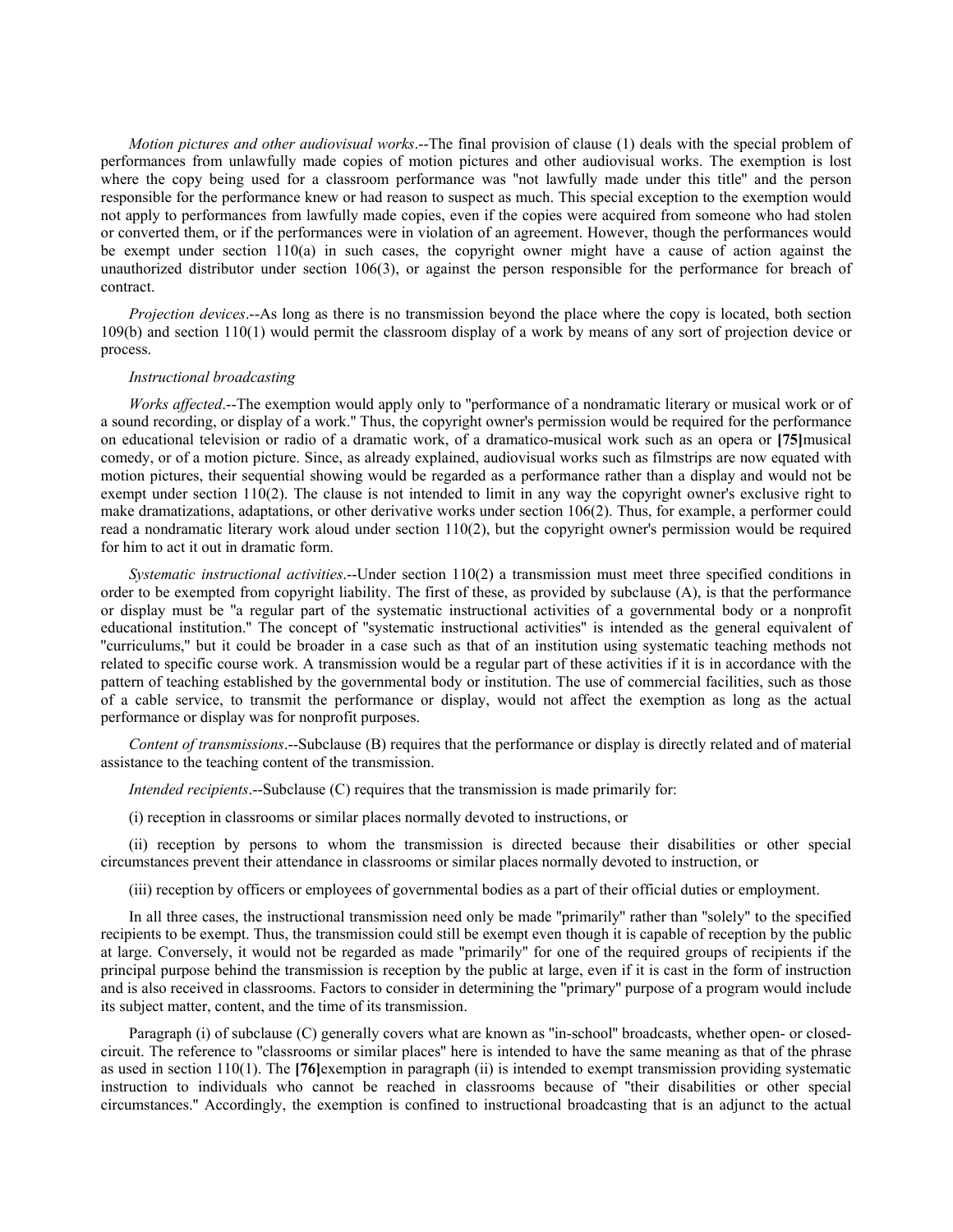classwork of nonprofit schools or is primarily for people who cannot be brought together in classrooms such as preschool children, displaced workers, illiterates, and shut-ins.

There has been some question as to whether or not the language in this section of the bill is intended to include instructional television college credit courses. These telecourses are aimed at undergraduate and graduate students in earnest pursuit of higher educational degrees who are unable to attend daytime classes due to daytime employment, distance from campus or for some other intervening reason. So long as these broadcasts are aimed at regularly enrolled students and conducted by recognized higher educational institutions, the committee believes that they are clearly within the language of section  $110(2)(C)(ii)$ . Like night school and correspondence courses before them, these telecourses are fast becoming a valuable adjunct of the normal college curriculum.

The third exemption in subclause (C) is intended to permit the use of copyrighted material, in accordance with the other conditions of section 110(2), in the course of instructional transmissions of Government personnel who are receiving training ''as a part of their official duties or employment.''

## *Religious services*

The scope of clause (3) does not cover the sequential showing of motion pictures and other audiovisual works. The exemption, which to some extent has its counterpart in sections 1 and 104 of the present law applies to dramaticomusical works "of a religious nature." The purpose here is to exempt certain performances of sacred music that might be regarded as ''dramatic'' in nature, such as oratorios, cantatas, musical settings of the mass, choral services, and the like. The exemption is not intended to cover performances of secular operas, musical plays, motion pictures, and the like, even if they have an underlying religious or philosophical theme and take place ''in the course of [religious] services.''

To be exempted under section 110(3) a performance or display must be ''in the course of services,'' thus excluding activities at a place of worship that are for social, educational, fund raising, or entertainment purposes. Some performances of these kinds could be covered by the exemption in section 110(4), discussed next. Since the performance or display must also occur ''at a place of worship or other religious assembly,'' the exemption would not extend to religious broadcasts or other transmissions to the public at large, even where the transmissions were sent from the place of worship. On the other hand, as long as services are being conducted before a religious gathering, the exemption would apply if they were conducted in places such as auditoriums, outdoor theaters, and the like.

### *Certain other nonprofit performances*

In addition to the educational and religious exemptions provided by clauses (1) through (3) of section 110, clause (4) contains a general **[77]**exception to the exclusive right of public performance that would cover some, though not all, of the same ground as the present ''for profit'' limitations.

*Scope of exemption*.--The exemption in clause (4) applies to the same general activities and subject matter as those covered by the ''for profit'' limitation today: public performances of nondramatic literary and musical works. However, the exemption would be limited to public performances given directly in the presence of an audience whether by means of living performers, the playing of phonorecords, or the operation of a receiving apparatus, and would not include a ''transmission to the public.'' Unlike the other clauses of section 110, clause (4) applies only to performing rights in certain works and does not affect the exclusive right to display a work in public.

*No profit motive*.--In addition to the other conditions specified by the clause, the performance must be ''without any purpose of direct or indirect commercial advantage.'' This provision expressly adopts the principle established by the court decisions construing the ''for profit'' limitation: that public performances given or sponsored in connection with any commercial or profit-making enterprises are subject to the exclusive rights of the copyright owner even though the public is not charged for seeing or hearing the performance.

*No payment for performance*.--An important condition for this exemption is that the performance be given ''without payment of any fee or other compensation for the performance to any of its performers, promoters, or organizers.'' The basic purpose of this requirement is to prevent the free use of copyrighted material under the guise of charity where fees or percentages are paid to performers, promoters, producers, and the like. However, the exemption would not be lost if the performers, directors, or producers of the performance, instead of being paid directly ''for the performance,'' are paid a salary for duties encompassing the performance. Examples are performances by a school orchestra conducted by a music teacher who receives an annual salary, or by a service band whose members and conductors perform as part of their assigned duties and who receive military pay. The committee believes that performances of this type should be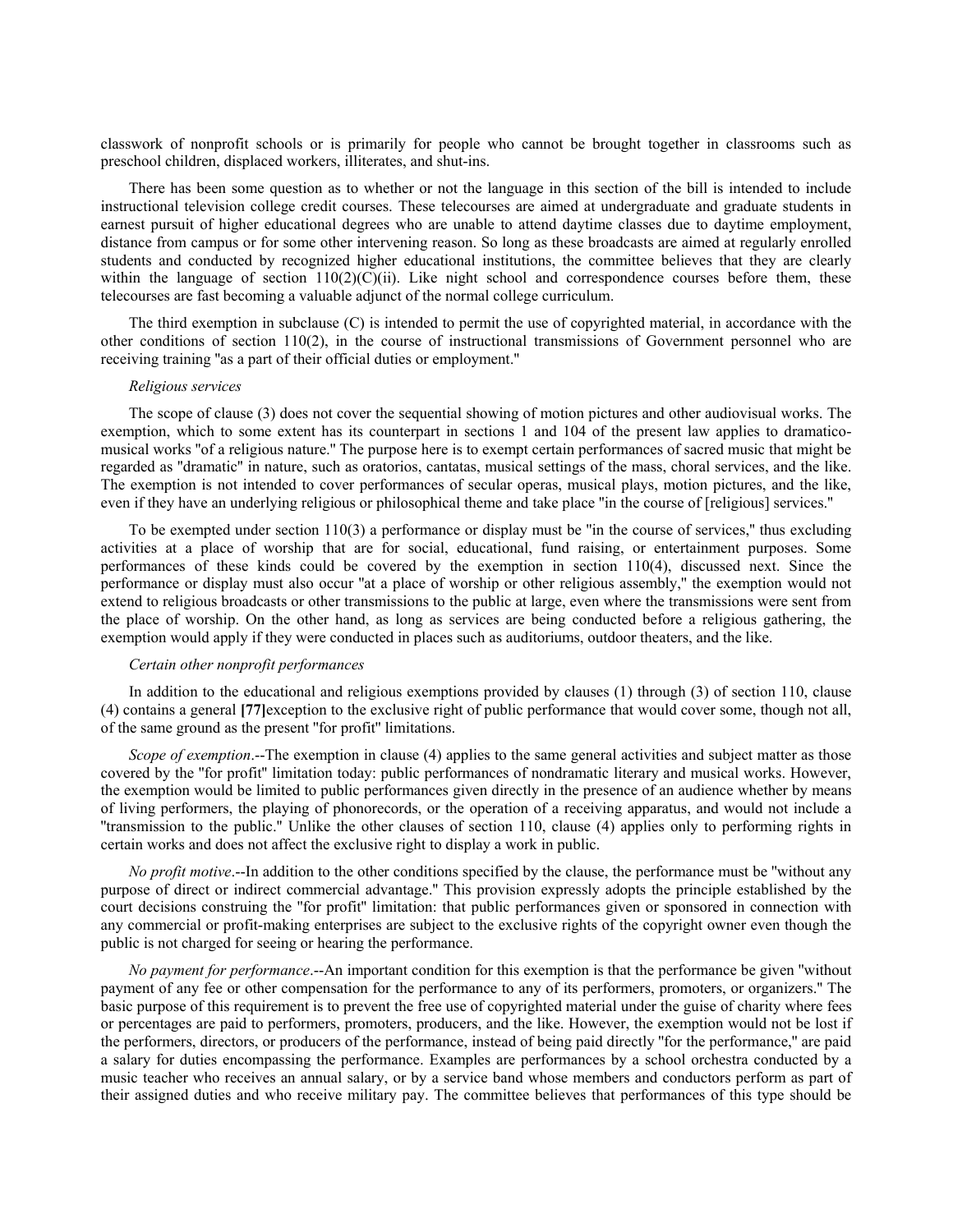exempt, assuming the other conditions in clause (4) are met, and has not adopted the suggestion that the word ''salary'' be added to the phrase referring to the ''payment of any fee or other compensation.''

*Admission charge*.--Assuming that the performance involves no profit motive and no one responsible for it gets paid a fee, it must still meet one or two alternative conditions to be exempt. As specified in subclauses (A) and (B) of section 110(4), these conditions are: (1) that no direct or indirect admission charge is made, or (2) that the net proceeds are ''used exclusively for educational, religious, or charitable purposes and not for private financial gain.''

Under the second of these conditions, a performance meeting the other conditions of clause (4) would be exempt even if an admission fee is charged, provided any amounts left ''after deducting the reasonable costs of producing the performance'' are used solely for bona fide educational, religious, or charitable purposes.

**[Correction material**n\* ] The provision also provides that if there is an admission charge the copyright owner may prevent a public performance of his work under this provision by serving a notice stating his objections at least seven days in advance.

## *Mere reception in public*

Unlike the first four clauses of section 110, clause (5) is not to any extent a counterpart of the ''for profit'' limitation of the present statute. It applies to performances and displays of all types of works, and its purpose is to exempt from copyright liability anyone who merely turns on in a public place, an ordinary radio or television receiving apparatus of a kind commonly sold to members of the public for private use.

The basic rationale of this clause is that the secondary use of the transmission by turning on an ordinary receiver in public is so remote and minimal that no further liability should be imposed. In the vast majority of these cases no royalties are collected today, and the exemption should be made explicit in the statute.

While this legislation has been under consideration in the Congress, the Federal courts have considered several issues relevant to this exemption in the context of the Copyright Act of 1909. This clause has nothing to do with cable television systems and is not intended to generally exempt performances or displays in commercial establishments for the benefit of customers or employees. Thus, this exemption would not apply where broadcasts are transmitted by means of loudspeakers or similar devices in such establishments as bus terminals, supermarkets, factories and commercial offices, department and clothing stores, hotels, restaurants and quick-service food shops of the type involved in *Twentieth Century Music Corp. v. Aiken.* The exemption would also be denied in any case where the audience is charged directly to see or hear the transmission.

### *Agricultural fairs*

Clause (6) provides that the performance of a nondramatic musical work or of a sound recording in the course of an annual agricultural or horticultural fair or exhibition conducted by a Government body or a nonprofit organization is not an infringement of copyright. This exemption extends to all activities on the premises of such fairs or exhibitions.

#### *Retail sale of phonorecords*

Clause (7) provides that the performance of a nondramatic musical work or of a sound recording by a retail establishment open to the public at large without any direct or indirect admission charge where the sole purpose of the performance is to promote the retail sale of the work is not an infringement of copyright. This exemption applies only if the performance is not transmitted beyond the place where the establishment is located and is within the immediate area where the sale is occurring.

#### *Handicapped audience*

Clause (8) was not included in the bill passed by the Senate in 1974. It has been added to facilitate the special services provided by various noncommercial radio and television stations to a print or aural handicapped audience. It provides that it is not an infringement of copyright to perform a literary work in the course of broadcasts ''specifically designed'' for a print or aural handicapped audience.

## **[78]** SECTION 111. SECONDARY TRANSMISSIONS

#### *General exemptions*

Certain secondary transmissions are given a general exemption under clause (1) of section 111(a). The first of these applies to secondary transmissions consisting ''entirely of the relaying, by the management of a hotel, apartment house,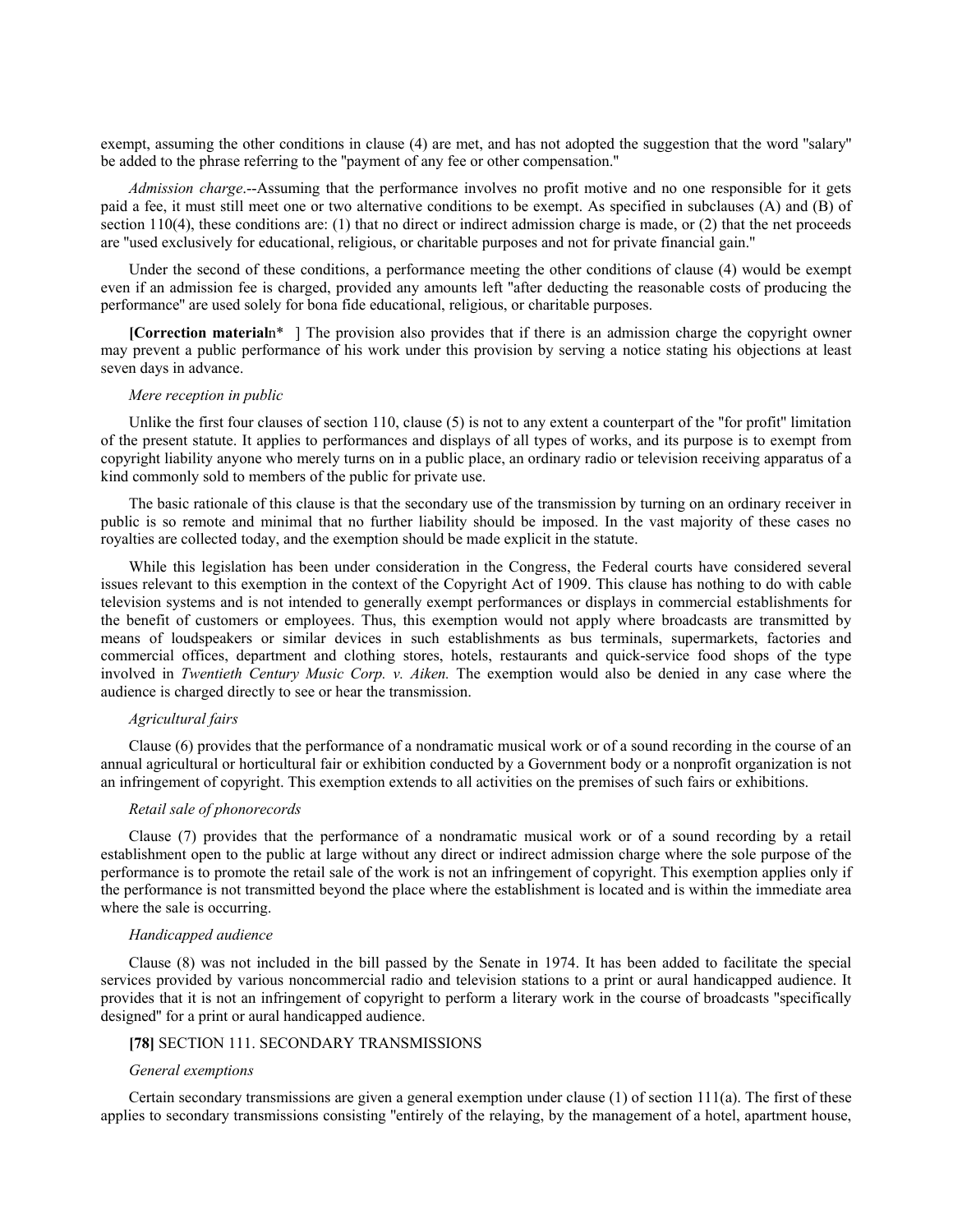or similar establishment'' of a transmission to the private lodgings of guests or residents and provided ''no direct charge is made to see or hear the secondary transmission.''

The exemption would not apply if the secondary transmission consists of anything other than the mere relay of public broadcasts; the cutting out of advertising or the running in of new commercials would subject the secondary transmitter to full liability. Moreover, the term ''private lodgings'' is limited to rooms used as living quarters or for private parties, and does not include dining rooms, meeting halls, theaters, ballrooms, or similar places that are outside of a normal circle of a family and its social acquaintances. No special exception is needed to make clear that the mere placing of an ordinary radio or television set in a private hotel room does not constitute an infringement.

*Secondary transmissions of instructional broadcasts*.--Subclause (2) of section 111(a) is intended to make clear that an instructional transmission within the scope of section  $110(2)$  is exempt whether it is a "primary transmission" or a ''secondary transmission.''

*Carriers*.--The general exemption under section 111 extends to secondary transmitters that act solely as passive carriers. Under subclause (3), a carrier is exempt if it ''has no direct or indirect control over the content or selection of the primary transmission or over the particular recipients of the secondary transmission.'' For this purpose its activities must ''consist solely of providing wires, cables, or other communications channels for the use of others.''

Clause (4) would exempt the activities of secondary transmitters that operate on a completely nonprofit basis. The operations of non-profit ''translators'' or ''boosters,'' which do nothing more than amplify broadcast signals and retransmit them to everyone in an area for free reception, would be exempt if there is no ''purpose of direct or indirect commercial advantage,'' and if there is no charge to the recipients ''other than assessments necessary to defray the actual and reasonable costs of maintaining the rating the secondary transmission service.'' This exemption does not apply to a cable television system.

*Secondary transmissions of primary transmissions to controlled group*.--Except as provided in subsection (a) and (c), the secondary transmission to the public of a primary transmission embodying a performance or display is actionable as an act of infringement if the primary transmission is not made for reception by the public at large but is controlled and limited to reception by particular members of the public. Examples of transmissions not intended for the general public are background music services such as Muzak, closed circuit broadcasts to theaters, and pay television.

During the hearings in the 93rd Congress on the revision bill the cable television industry expressed concern that subsection (b) of section 111 could place the cable television industry in a conflict between the copyright law and the rules and regulations of the Federal Communications Commission. It was claimed that the FCC requires a **[79]**CATV system to carry all television broadcast signals within a given geographical area, including pay-television (STV), yet subsection (b) provides that the secondary transmission of pay-television is an act of infringement and fully subject to civil and criminal penalties. The representatives of the film producers maintain that the FCC rules do not require the carriage of ''scrambled'' pay-television broadcast signals by cable television systems, and in fact currently prohibit the alteration or ''unscrambling'' of these signals.

The committee has amended subsection (b) to provide that the prohibition of this subsection does not apply if the carriage of the "signals comprising the secondary transmission is required under the rules, regulations, or authorizations of the Federal Communications Commission.'' The exclusive purpose of the revision of this subsection is to exempt a cable system from copyright liability if the FCC requires the system to carry a pay television signal. In such an over-theair pay television situation, carriage of such signals would not be actionable as an act of infringement since the cable system in transmitting the pay signal is simply functioning as a common carrier.

*Secondary transmission by cable systems*.--Cable television systems are commercial subscription services that pick up broadcasts of programs originated by others and retransmit them to paying subscribers. Certain CATV systems also originate live programs. A large number of systems provide automated programming. A typical system consists of a central antenna which receives and amplifies television signals, and a network of cables through which the signals are transmitted to the receiving sets of individual subscribers. In addition to an initial installation charge, the subscribers pay a monthly service charge averaging about five or six dollars. The number of CATV systems in the United States has grown very rapidly since their introduction in 1950 and now total about 3,300 operating systems, serving 7,000 communities. Systems currently in operation reach about 10 million homes, about 30 million people. The average cable system is estimated to have 2,240 subscribers. It is reported that the 1974 total subscriber revenues of the cable industry were approximately \$ 600 million.

*Compulsory licensing*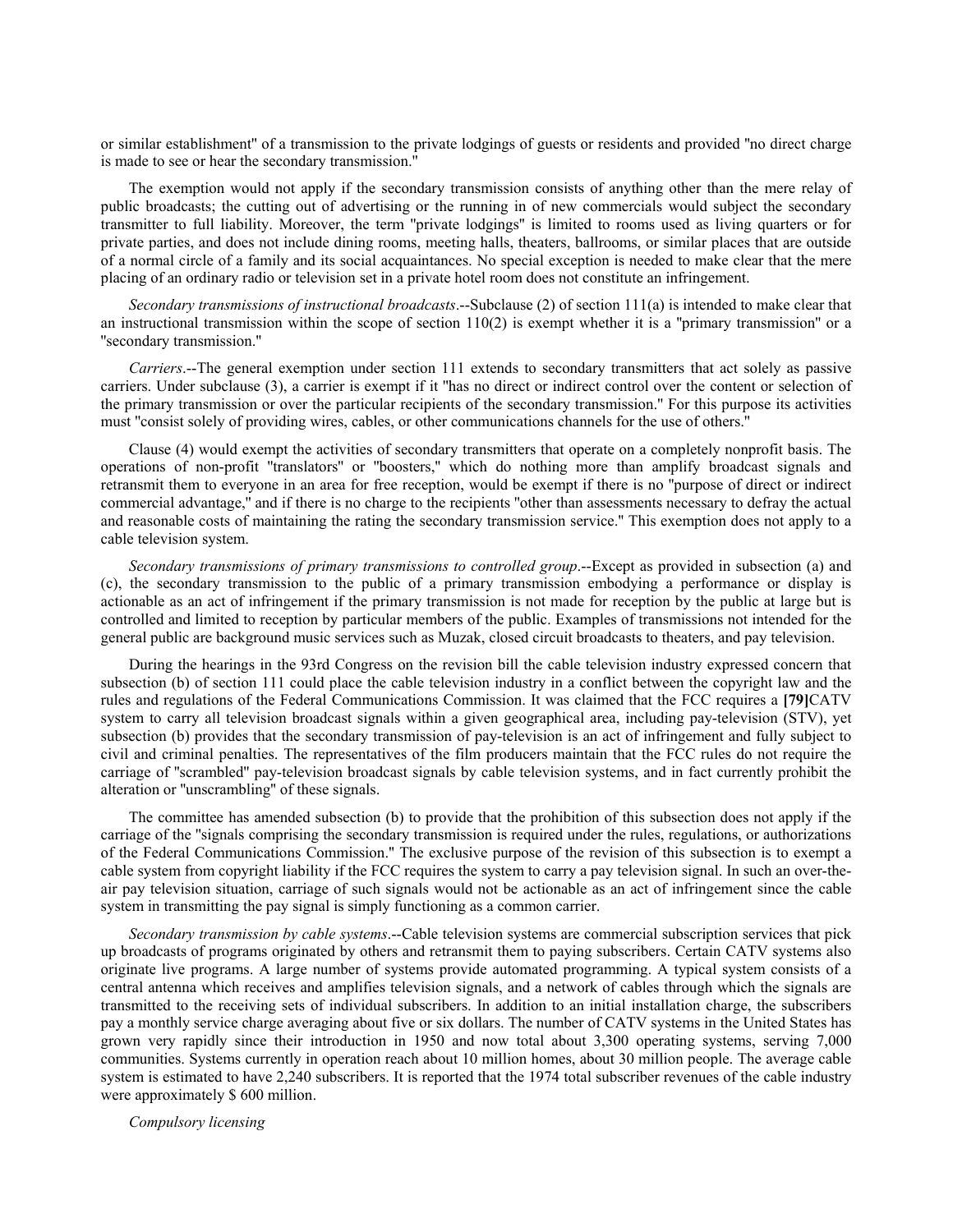Section  $11(c)(1)$  provides that, subject to certain other provisions of the legislation, the secondary transmission to the public by a cable system of a primary transmission made by a broadcast station licensed by the Federal Communications Commission and embodying a copyrighted work is subject to compulsory licensing if (1) the signals comprising the primary transmission are exclusively aural; (2) if the signals are local signals of the primary transmitter or; (3) where the carriage of the signals is permissible under the rules, regulations or authorizations of the Federal Communications Commission.

### *Secondary transmissions fully liable*

Section 111 (c)(2) enumerates the circumstances in which a secondary transmission by a cable system is fully subject to the remedies provided in this legislation for infringement of copyright. The ''willful or repeated'' secondary transmission by a cable system in the specified cases is actionable as an act of infringement. The bill limits the cable system's liability to ''willful or repeated'' acts of infringement **[80]**to prevent such systems being subjected to severe penalties for innocent or casual acts.

Subclause (A) provides that a cable system is fully liable where the carriage of the signals comprising the secondary transmission is not permissible under the rules, regulations or authorizations of the Federal Communications Commission. Subclause (B) provides that a cable system is fully liable if it has not at least one month before the date of the secondary transmission recorded the notice specified by subsection (d) of this section.

The committee has considered excluding from the scope of the compulsory license granted to cable systems the carriage in certain circumstances of organized professional sporting events. The committee has also considered the inclusion in this legislation of language extending to cable television the same restrictions as are contained in Public Law 87-331 for the protection of intercollegiate and scholastic sports from the competition of televised professional games. Without prejudice to the arguments advanced in behalf of these proposals, the committee has concluded that these issues should be left to the rulemaking process of the Federal Communications Commission, or if a statutory resolution is deemed appropriate to legislation originating in the Committee on Commerce.

### *Requirements for a compulsory license*

Subsection  $(d)(1)$  provides that for any secondary transmission to receive a compulsory license the cable system must at least one month before the date of the secondary transmission, record in the Copyright Office a notice, including a statement of the identity and address of the person who owns the secondary transmission service or has power to exercise control over it, together with the name and location of the primary transmitter. Clause (2) provides that a cable system whose secondary transmissions have been subject to compulsory licensing shall file quarterly statements with the Register of Copyrights. These statements shall specify the number of channels on which the cable system made secondary transmissions to its subscribers, the names and locations of all primary transmitters whose transmissions were further transmitted by the cable system, the total number of subscribers and the gross amounts paid to the cable system by subscribers for the basic service of providing secondary transmissions. This statement must be accompanied by a total royalty fee computed according to the provisions of this legislation.

### *Copyright royalty payments*

Because the cable television industry has not been paying copyright royalties for its secondary transmissions, very little relevant economic data was available to the Subcommittee on Patents, Trademarks and Copyrights when it established the schedule of royalty payments in S. 543. The Subcommittee in 1973 held a hearing on the royalty schedule previously approved by the Subcommittee and contained in S. 1361. At that hearing the program producers, broadcasters and music performing rights societies expressed opposition to the inclusion of a royalty schedule in the statute. The cable television industry supported the Congress initially determining the royalty payments to be made by cable television systems but expressed concern that the **[81]**rates in the bill might be too high and thus handicap the development of the cable television industry. The committee believes that the economic data available at the present time is inconclusive but supports the Congress initially establishing royalty rates, as is also provided under Sections 115 and 116.

Cable systems are commercial enterprises who [sic] operations are based upon the carriage of copyrighted program material for the use of which no royalties are currently being paid by cable operators to the creators of such programs. The committee has considered at length various proposals to exempt certain categories of cable systems from the payment of copyright royalties. The committee continues to believe that the decision taken by the Senate last year to require some payment by every cable system is sound. The committee believes that basing the royalty fee on the gross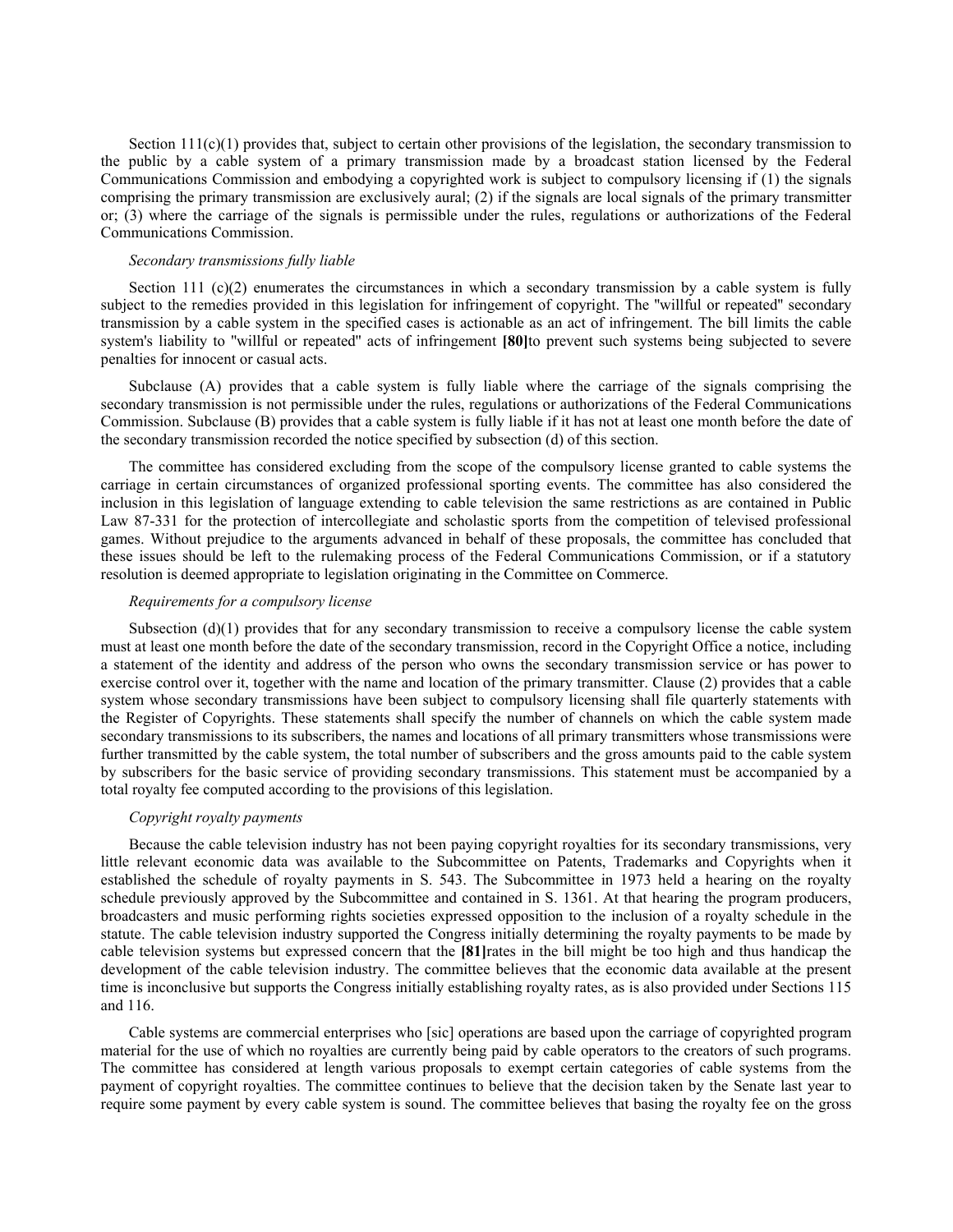receipts of a cable system is far preferable to alternative proposals that would require complex determinations as to whether a particular signal should be classified as ''local'' or ''distant.''

The committee has taken note of the impact of copyright payments on smaller systems. Accordingly, the committee cut in half the royalty schedule adopted by the subcommittee last year. The modest copyright payments to be made by small systems will be a minor element of their operating expenses and in the opinion of the committee will not retard the orderly development of the cable television industry or the services it provides to its subscribers.

The bill provides the following graduated fee schedule:

- (i) 1/2 percent of any gross receipts up to \$ 40,000;
- (ii) 1 percent of any gross receipts totalling more than \$ 40,000 but not more than \$ 80,000;
- (iii) 1 1/2 percent of any gross receipts totalling more than \$ 80,000, but not more than \$ 120,000;
- (iv) 2 percent of any gross receipts totalling more than \$ 120,000, but not more than \$ 160,000; and
- (v) 2 1/2 percent of any gross receipts totalling more than \$ 160,000.

The total royalty fee shall be determined on the basis of a cable system's gross receipts from its subscribers for the basic service of providing secondary transmissions. Income received from the installation of equipment or from advertising accompanying CATV--originated program is excluded from the computation of the gross receipts of a cable system.

## **COPYRIGHT PAYMENTS BY SIZE OF CATV SYSTEMS**

Click here to view image.

**[82]**It has been proposed that the fee schedule should be amended to provide that no copyright royalty be imposed on the first \$ 100,000 of any cable system's annual gross receipts. This exemption would apply to every cable system, and this would include multiple system operations and systems which are part of communications conglomerates. There is no precedent in copyright law or in this legislation for such a significant exemption for a commercial activity. The inclusion of such an exemption would be discriminatory. It would be unfair to public broadcasting which has consented to the payment of reasonable copyright royalties, even though it is a non-profit activity. It would be unfair to thousands of small business firms which have no statutory exemption and pay copyright royalties even though their gross receipts frequently are below the amount of the proposed cable television exemption.

Section 111(d)(3) sets forth the procedure for the distribution of the royalty fees paid by cable systems. Each person claiming such fees must in July of each year file a claim with the Register of Copyrights. Not withstanding any provisions of the antitrust laws the claimants may agree among themselves as to the division and distribution of such fees. The Register shall determine whether there exists a controversy concerning ''the statement of account or the distribution of royalty fees.'' As a practical matter, the willful or repeated failure of a cable system to include complete and accurate information in the ''statement of account'' would nullify the compulsory license, and the appropriate remedy of copyright owners would be an infringement action pursuant to *chapter 5* of this legislation. If no controversy exists as to the division of the fees the Register of Copyrights, after deducting his reasonable administrative costs, shall distribute the fees to the copyright owners or their agents. If the Register of Copyrights finds the existence of a controversy, he shall proceed as is provided in *Chapter 8* to constitute a panel of the Copyright Royalty Tribunal. The Register of Copyrights shall withhold from distribution an amount sufficient to satisfy all claims with respect to which a controversy exists, but shall have discretion to proceed to distribute any amounts that are not in controversy.

#### *Review of royalty rates*

Section 802 and other provisions of *Chapter 8* of this legislation provide for the periodic review and adjustment of the statutory royalty rates, including those provided in section 111. It has been proposed that the cable television rates should not be subject to the review procedures of Chapter 8, or that there should be a single review shortly after the effective date of this legislation. The royalty rates currently in the bill, following an across the board cut in half, were adopted in the expectation that they would be subject to review at an early date.

A restriction of the review process to a single occurrence is neither logical nor desirable. The history of the cable television industry is replete with highly inaccurate projections of the economics of the industry. There is no reason to assume that judgments reached in an initial review will remain valid in perpetuity.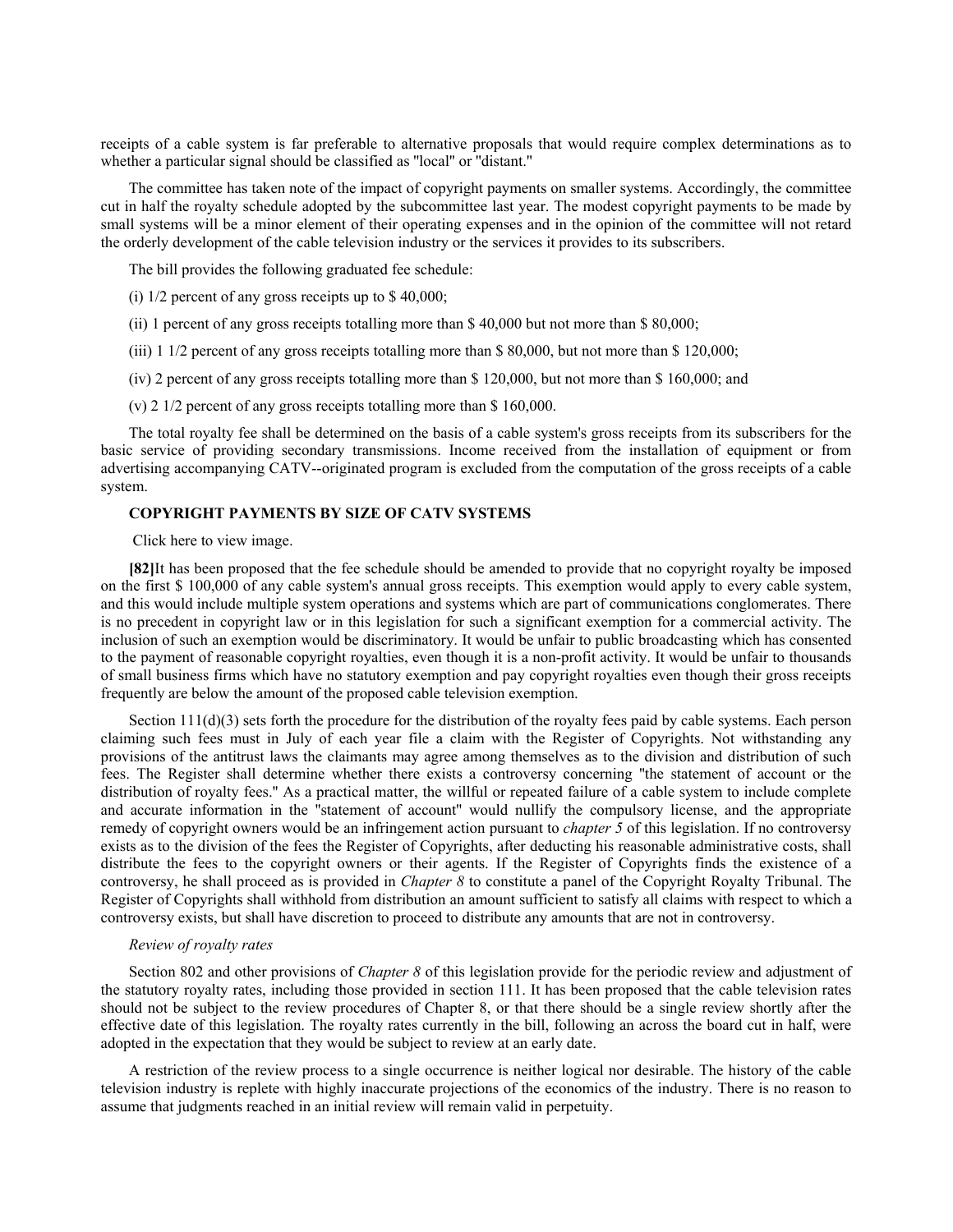### *Definitions*

Subsection (e) contains a series of definitions. These definitions are found in subsection (e) rather than in Section 101 because of their particular application to secondary transmissions by cable systems.

**[83]**The definitions of ''secondary transmissions'' and ''cable systems'' were drafted in part to reflect the special communications problems of the non-contiguous states, territories and possessions. While the systems operating in these areas may not meet the customary definitions of a cable system, it is the intent of this legislation that such systems, for purposes of this legislation, shall be regarded as conventional cable system [sic] despite the necessary differences in technology and operating procedures. The application of the provisions of this section to transmissions by ''cable systems'' not within the boundary of the forty-eight states is fully subject to the rules and regulations of the Federal Communications Commission.

However, the treatment accorded such cable systems is not meant to relieve them of the same obligations and limitations as are imposed by the Federal Communications Commission on cable systems operating in comparable market situations in the contiguous states. For example, cable systems in the contiguous states are subject to certain rules and regulations regarding carriage of signals and program exclusivity protection when they transmit television broadcast signals. It is the intent of the committee that cable systems in the non-contiguous states, territories and possessions should be subject to the same rules and regulations.

With respect to cable systems in Alaska, the intent of this section [is] that their secondary transmissions to the fullest possible extent consist of signals received from primary transmissions by Alaska stations.

### SECTION 112. EPHEMERAL RECORDINGS

Section 112 of the bill concerns itself with a special problem that is not dealt with in the present statute but is the subject of provisions in a number of foreign statutes and in the 1948 Brussels revision of the Berne Convention. This is the problem of what are commonly called ''ephemeral recordings'': copies or phonorecords of a work made for purposes of later transmission by a broadcasting organization legally entitled to transmit the work. In other words, where a broadcaster has the privilege of performing or displaying a work either because he is licensed or because the performance or display is exempted under the statute, the question is whether he should be given the additional privilege of recording the performance or display to facilitate its transmission. The need for a limited exemption in these cases because of the practical exigencies of broadcasting has been generally recognized, but the scope of the exemption has been a controversial issue.

#### *Recording for licensed transmissions*

Under subsection (a) of section 112, an organization that has acquired the right to transmit any work (other than a motion picture or other audiovisual work), or that is free to transmit a second recording under section 114, may make a single copy or phonorecord of a particular program embodying the work, if the copy or phonorecord is used solely for the organization's own transmissions within its own area; after 6 months it must be destroyed or preserved solely for archival purposes.

*Organizations covered*.--The ephemeral recording privilege is given by subsection (a) to ''a transmitting organization entitled to transmit to the public a performance or display of a work.'' Assuming that **[84]**the transmission meets the other conditions of the provisions, it makes no difference what type of public transmission the organization is making: commercial radio and television broadcasts, public television broadcasts not exempted by section 110(2), pay-TV, closed circuit, background music, and so forth. However, to come within the scope of subsection (a), the organization must have the right to make the transmission ''under a license or transfer of the copyright or under the limitations on exclusive rights in sound recordings specified by section 114(a)." Thus, the organization must be a transferee or licensee (including compulsory licensee) of performing rights in the work in order to make an ephemeral recording of it.

Some concern has been expressed by authors and publishers lest the term ''organization'' be construed to include a number of affiliated broadcasters who could exchange the recording without restrictions. The term is intended to cover a broadcasting network, or a local broadcaster or individual transmitter; but, under clauses (1) and (2) of the subsection, the ephemeral recording must be ''retained and used solely by the transmitting organization that made it,'' and must be used solely for that organization's own transmissions within its own area. Thus, an ephemeral recording made by one transmitter, whether it be a network or local broadcaster, could not be made available for use by another transmitter.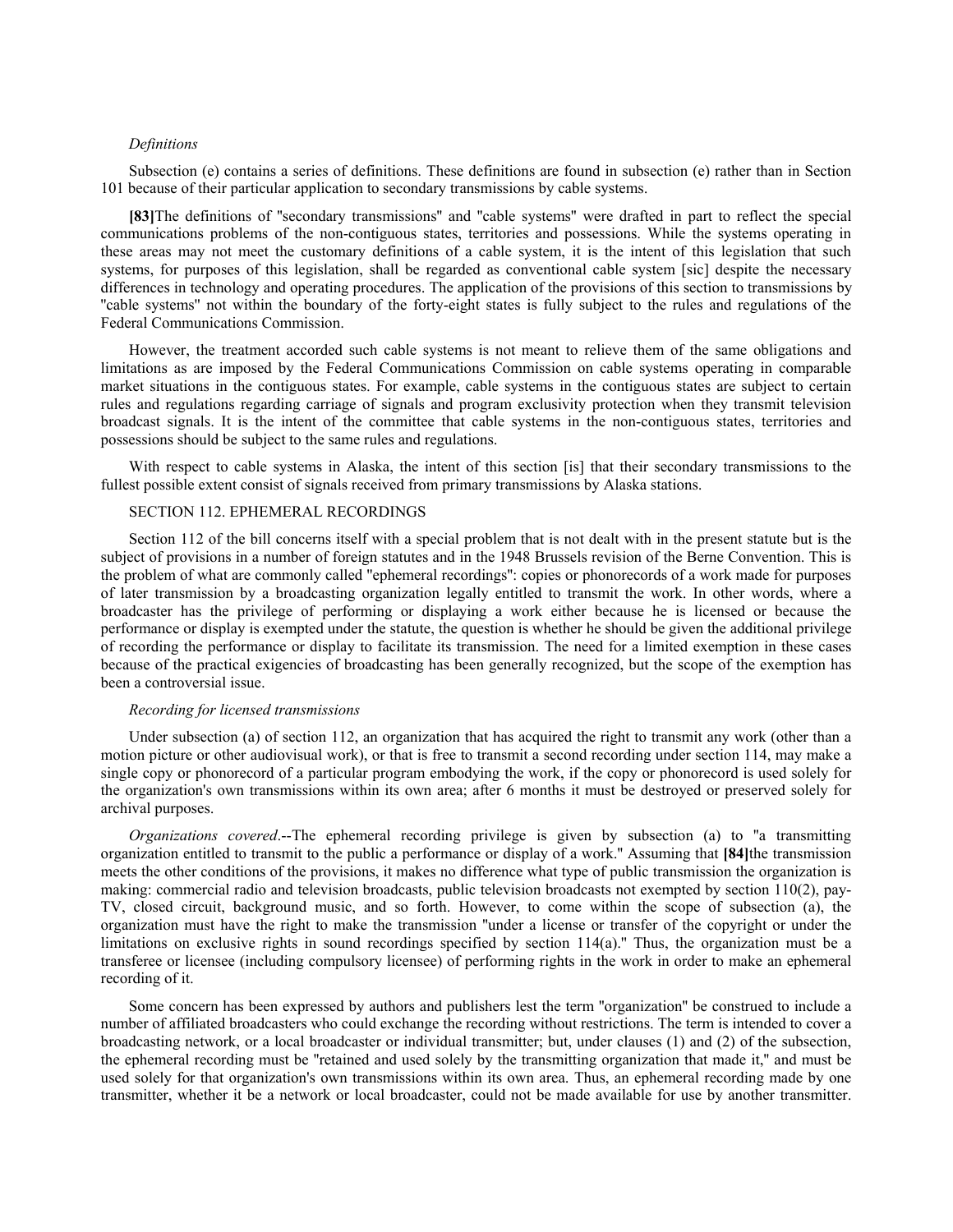Likewise, this subsection does not apply to nonsimultaneous transmissions by cable systems not located within the boundary of the forty-eight contiguous States, which are granted a compulsory license under section 111.

*Scope of the privilege*.--Subsection (a) permits the transmitting organization to make ''no more than one copy or phonorecord of a particular transmission program embodying the performance or display.'' A ''transmission program'' is defined in section 101 as a body of material produced for the sole purpose of transmission as a unit. Thus, under section 112(a), a transmitter could make only one copy or phonorecord of a particular ''transmission program'' containing a copyrighted work, but would not be limited as to the number of times the work itself could be duplicated as part of other ''transmission programs.''

Three specific limitations on the scope of the ephemeral recording privilege are set out in subsection (a), and unless all are met the making of an ''ephemeral recording'' becomes fully actionable as an infringement. The first requires that the copy or phonorecord be ''retained and used solely by the transmitting organization that made it,'' and that ''no further copies or phonorecords are reproduced from it.'' This means that a transmitting organization would have no privilege of exchanging ephemeral recordings with other transmitters or allowing them to duplicate their own ephemeral recordings from the copy or phonorecord it has made. There is nothing in the provision to prevent a transmitting organization from having an ephemeral recording made by means of facilities other than its own, although it would not be permissible for someone other than a transmitting organization to make a recording on his own initiative for possible sale or lease to a broadcaster. The ephemeral recording privilege would extend to copies or phonorecords made in advance for later broadcasts, as well as recordings of a program that are made while it is being transmitted and are intended for deferred transmission or preservation.

**[85]**Clause (2) of section 112(a) provides that, to be exempt from copyright, the copy or phonorecord must be ''used solely for the transmitting organization's own transmissions within its local service area, or for purposes of archival preservation of security''. The term ''local service area'' is defined in section 111(e). In the context of section 112 it means that, although a transmitter may use a [sic] ephemeral recording as many times as it wishes within the time limits specified in clause (3), its use must be confined to the organization's own transmissions within the radius that its signal ''is expected to reach effectively under normal conditions.''

Clause 3 of section 112(a) provides that unless preserved exclusively for archival purposes, the copy of a transmission program must be destroyed within six months from the day the transmission program was first transmitted to the public.

### *Recording for instructional transmissions*

Section 112(b) represents a response to the arguments of educational broadcasters and other educational groups for special recording privileges, although it does not go as far as these groups requested. In general, it permits a nonprofit organization that is free to transmit a performance or display of a work, under section  $110(2)$  or under the limitations on exclusive rights in sound recordings specified by section  $114(a)$ , to make not more than thirty copies or phonorecords and to use the ephemeral recordings for transmitting purposes for not more than seven years after the initial transmission.

*Organizations covered*.--The privilege of making ephemeral recordings under section 112(b) extends to a ''governmental body or other nonprofit organization entitled to transmit a performance or display of a work under section  $110(2)$  or under the limitations on exclusive rights in sound recordings specified by section  $114(a)$ ." The ephemeral recordings made by an instructional broadcaster under subsection (b) must embody a performance or display that meets all of the qualifications for exemption under section  $110(2)$ . Copies or phonorecords made for educational broadcasts of a general cultural nature, or for transmission as part of an information storage and retrieval system, would not be exempted from copyright protection under section 112(b).

*Motion pictures and other audiovisual works*.--Since the performance exemption provided by section 110(2) applies only to nondramatic literary and musical works, there was no need to exclude motion pictures and other audiovisual works explicitly from the scope of section 112(b). Another point stressed by the producers of educational films during the hearings of the Senate Subcommittee on Patents, Trademarks and Copyrights, in this connection, however, was that ephemeral recordings made by instructional broadcasters are in fact audiovisual works that often compete for exactly the same market. They argued that it is unfair to allow instructional broadcasters to reproduce multiple copies of films and tapes, and to exchange them with other broadcasters, without paying any copyright royalties, thereby directly injuring the market of producers of audiovisual works who now pay substantial fees to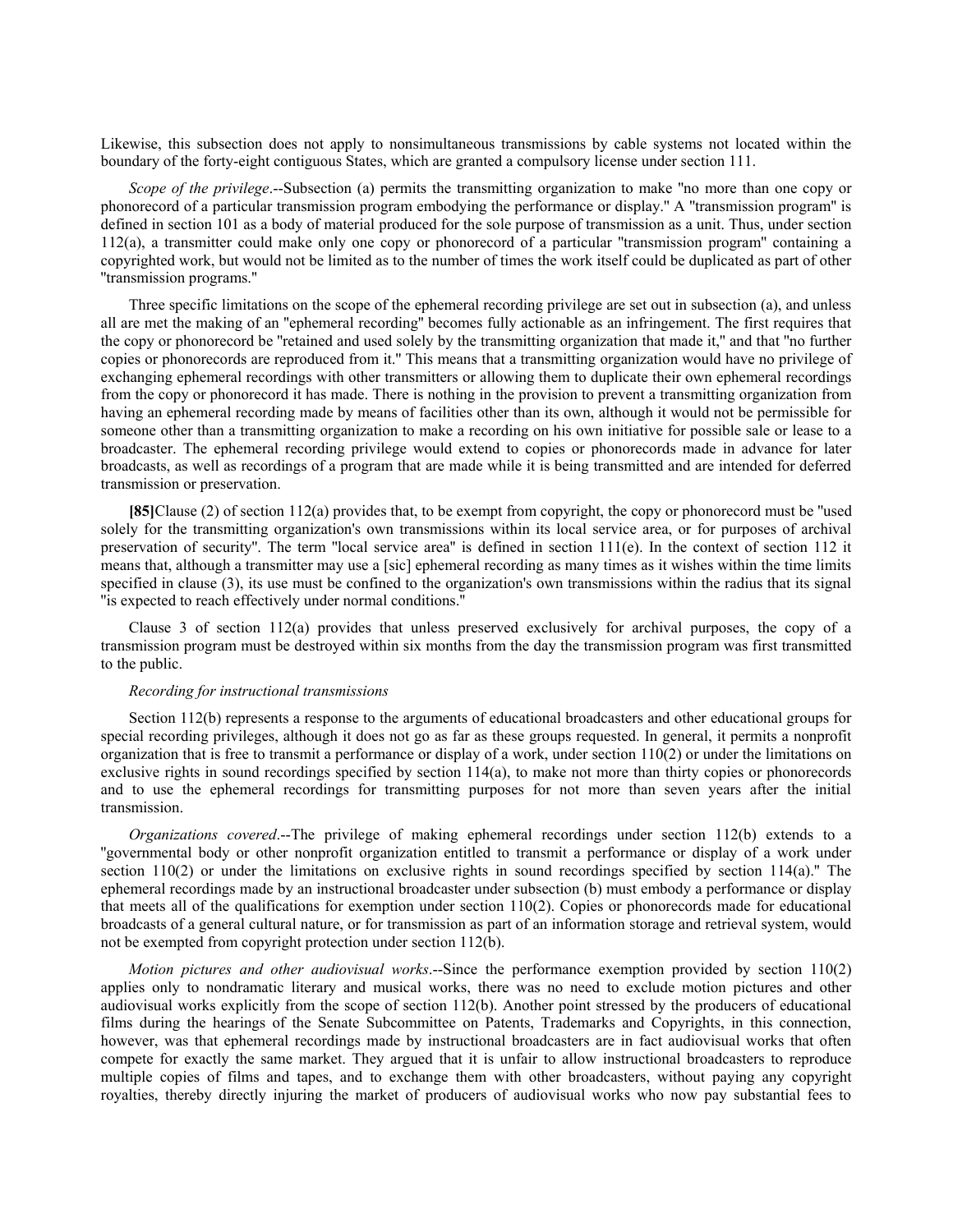authors for the same uses. These arguments are persuasive and justify the placing of reasonable limits on the recording privilege.

*Scope of the privilege*.--Under subsection (b) an instructional broadcaster may make ''no more than thirty copies or phonorecords **[86]**of a particular transmission program embodying the performance or display.'' No further copies or phonorecords can be reproduced from those made under section 112(b), either by the nonprofit organization that made them or by anyone else. Unlike ephemeral recordings made under subsection (a), however, exchanges of recordings among instructional broadcasters are permitted. An organization that has made copies or phonorecords under subsection (b) may use one of them for purposes of its own transmissions that are exempted by section 110(2), and it may also transfer the other 29 copies to other instructional broadcasters for use in the same way.

As in the case of ephemeral recordings made under section  $112(a)$ , a copy or phonorecord made for instructional broadcasting could be reused in any number of transmissions within the time limits specified in the provision. Because of the special problems of instructional broadcasters resulting from the scheduling of courses and the need to prerecord well in advance of transmission, the period of use has been extended to seven years from the date the transmission program was first transmitted to the public.

*Religious broadcasts*.--Section 112(c) provides that it is not an infringement of copyright for certain organizations to make no more than one copy for each transmitting organization of a broadcast program embodying a performance of a nondramatic musical work of a religious nature or of a sound recording. In order to receive the benefits of this exception there must be no charge for the distribution of the copies, none of the copies may be used for any performance other than a single transmission by an organization possessing a license to transmit a copyrighted work, and, other than for one copy that may be preserved for archival purposes, the remaining copies are destroyed within one year from the date the program was first transmitted to the public. When the conditions of this section are present, the ephemeral recording privileges would also apply to such transmitting organization.

### *Copyright status of ephemeral recordings*

A program reproduced in an ephemeral recording made under either subsection (a) or subsection (b) of section 112 in many cases will constitute a motion picture, a sound recording, or some other kind of derivative work, and will thus be potentially copyrightable under section 103. In section 112(d) it is provided that ephemeral recordings are not to be copyrightable as derivative works except with the consent of the owners of the copyrighted material employed in them.

## SECTION 113. REPRODUCTION OF PICTORIAL, GRAPHIC, AND SCULPTURAL WORKS IN USEFUL ARTICLES

Section 113 deals with the extent of copyright protection in ''works of applied art.'' The section takes as its starting point the Supreme Court's decision in *Mazer v. Stein , 347 U.S. 201 (1954)*, and the first sentence of subsection (a) restates the basic principle established by that decision. The rule of *Mazer*, as affirmed by the bill, is that copyright in a pictorial, graphic, or sculptural work will not be affected if the work is employed as the design of a useful article, and will afford protection to the copyright owner against the unauthorized reproduc**[87]**tion of his work in useful as well as nonuseful articles. The term ''useful article'' is defined in section 113(e) as ''an article having an intrinsic utilitarian function that is not merely to portray the appearance of the article or to convey information.''

The broad language of section 106(1) and of the first sentence of section 113 raises questions as to the extent of copyright protection for a pictorial, graphic, or sculptural work that portrays, depicts, or represents an image of a useful article in such a way that the utilitarian nature of the article can be seen. To take the example usually cited, would copyright in a drawing or model of an automobile give the artist the exclusive right to make automobiles of the same design?

The 1961 Report of the Register of Copyrights stated, on the basis of judicial precedent, that ''copyright in a pictorial, graphic, or sculptural work, portraying a useful article as such, does not extend to the manufacture of the useful article itself,'' and recommended specifically that ''the distinctions drawn in this area by existing court decisions'' not be altered by the statute. The Register's Supplementary Report, at page 48, cited a number of these decisions, and explained the insuperable difficulty of finding ''any statutory formulation that would express the distinction satisfactorily.'' The committee adopts the Register's conclusion that ''the real need is to make clear that there is no intention to change the present law with respect to the scope of protection in a work portraying a useful article as such.''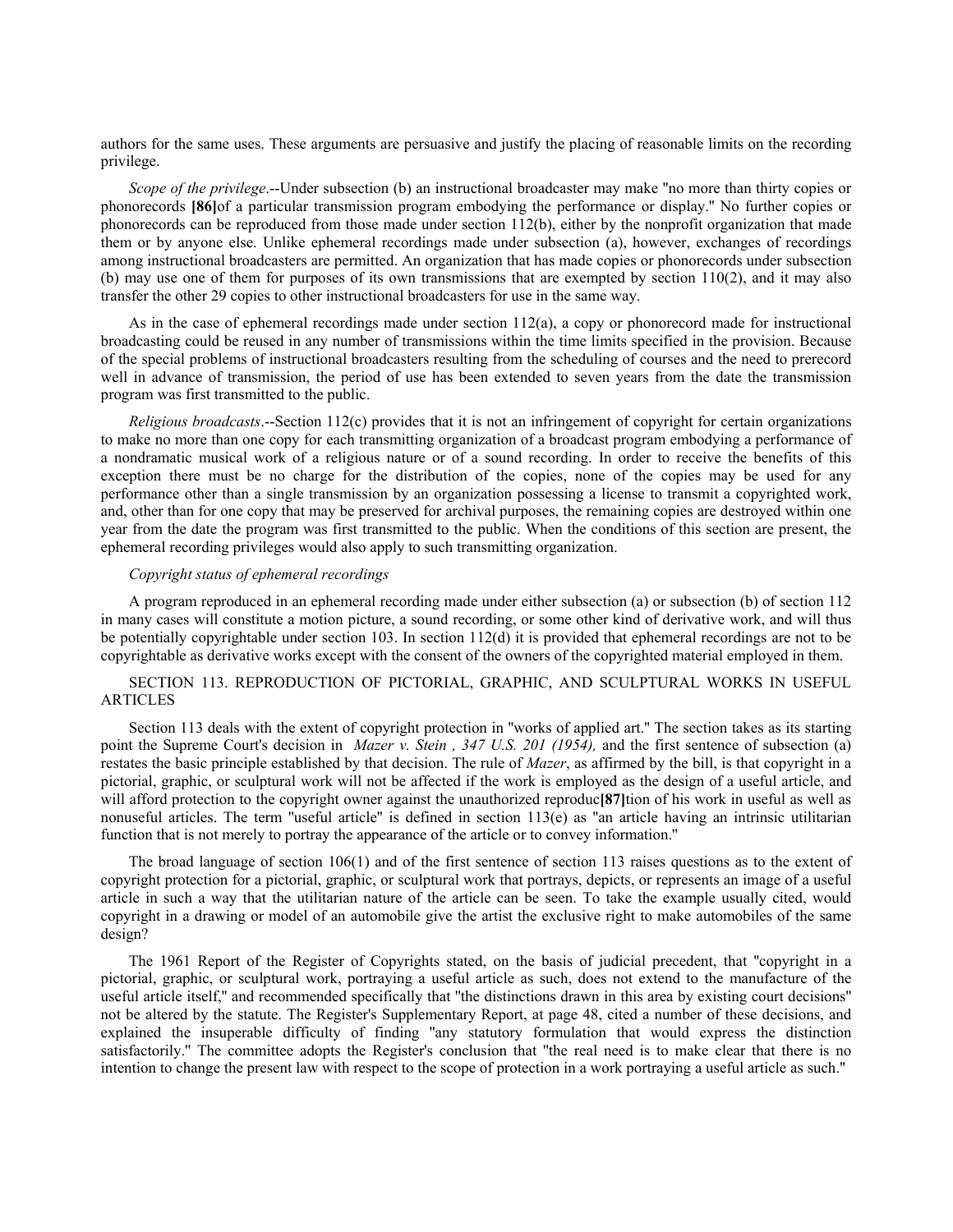Clause (2) of section 113(a) provides that it would not be an infringement of copyright, where a copyright work has been lawfully published as the design of useful articles, to make, distribute or display pictures of the articles in advertising, in feature stories about the articles, or in the news reports.

Subsections (b), (c), and (d) were inserted in section 113 because of the incorporation in this legislation of title II relating to protection of ornamental designs of useful articles. Subsection (b) provides that when a pictorial, graphic, or sculptural work in which copyright subsists of a useful article, the design shall be eligible for protection under the provisions of title II of this bill.

Subsection (c) provides that protection of a work in which copyright subsists under title I shall terminate with respect to its utilization in useful articles whenever the copyright proprietor has obtained registration on an ornamental design of a useful article under the provisions of title II. This provision makes explicit that nothing in this section shall be deemed to create any additional rights or protection under title I of this bill.

Subsection (c) is a saving clause to the effect that nothing in this section shall affect any right or remedy held by any person under title I in a work in which copyright was subsisting on the effective date of title II or with respect to any utilization of a copyrighted work other than in the design of a useful article.

## SECTION 114. SCOPE OF EXCLUSIVE RIGHTS IN SOUND RECORDINGS

Subsection (a) of Section 114 specifies that the exclusive rights of the owner of copyright in a sound recording are limited to the rights **[88]**to reproduce, prepare derivative works, and distribute as stated in Section 106 and do not include any right of performance.

Subsection (b) provides that the rights do not extend to the making or duplication of another sound recording that is an independent fixation of other sounds, even though such sounds imitate or simulate those in the copyrighted recording. Subsection (c) states that nothing in the provisions of section 114 should be construed to ''limit or impair the exclusive right to perform publicly, by means of a phonorecord, any of the works specified by section 106(4)." This principle is already implicit in the bill, but is restated to avoid the danger of confusion between rights in a sound recording and rights in the musical composition or other work embodied in the recording.

## SECTION 115. COMPULSORY LICENSE FOR PHONORECORDS

The provisions of section  $1(e)$  and  $101(e)$  of the present law, establishing a system of compulsory licensing for the making and distribution of phonorecords of copyrighted music, are retained with a number of modifications and clarifications in section 115 of the bill. Under these provisions, which represented a compromise of the most controversial issue in the 1909 act, a musical composition that has been reproduced in phonorecords with the permission of the copyright owner may generally be reproduced in phonorecords by anyone else if he notifies the copyright owner and pays a specified royalty.

The fundamental question of whether to retain the compulsory license or to do away with it altogether was a major issue during earlier stages of the program for general revision of the copyright law. At the hearings it was apparent that the argument on this point had shifted, and the real issue was not whether to retain the compulsory license but how much the royalty rate under it should be.

## *Availability and scope of compulsory license*

Subsection (a) of section 115 deals with three doubtful questions under the present law: (1) the nature of the original recording that will make the work available to others for recording under a compulsory license; (2) the nature of the sound recording that can be made under a compulsory license; and (3) the extent to which someone acting under a compulsory license can depart from the work as written or recorded without violating the copyright owner's right to make an ''arrangement'' or other derivative work. The first two of these questions are answered in clause (1) of section 115(a), and the third is the subject of clause (2).

The present law, though not altogether clear, apparently bases compulsory licensing on the making or licensing of the first recording, even if no authorized records are distributed to the public. The first sentence of section  $115(a)(1)$ would change the basis for compulsory licensing to authorized public distribution of phonorecords (including disks and audio tapes but not the sound tracks or other sound records accompanying a motion picture or other audiovisual work). Under the clause, a compulsory license would be available to anyone as soon as ''phonorecords of a nondramatic musical work have been distributed to the public under the authority of the copyright owner.''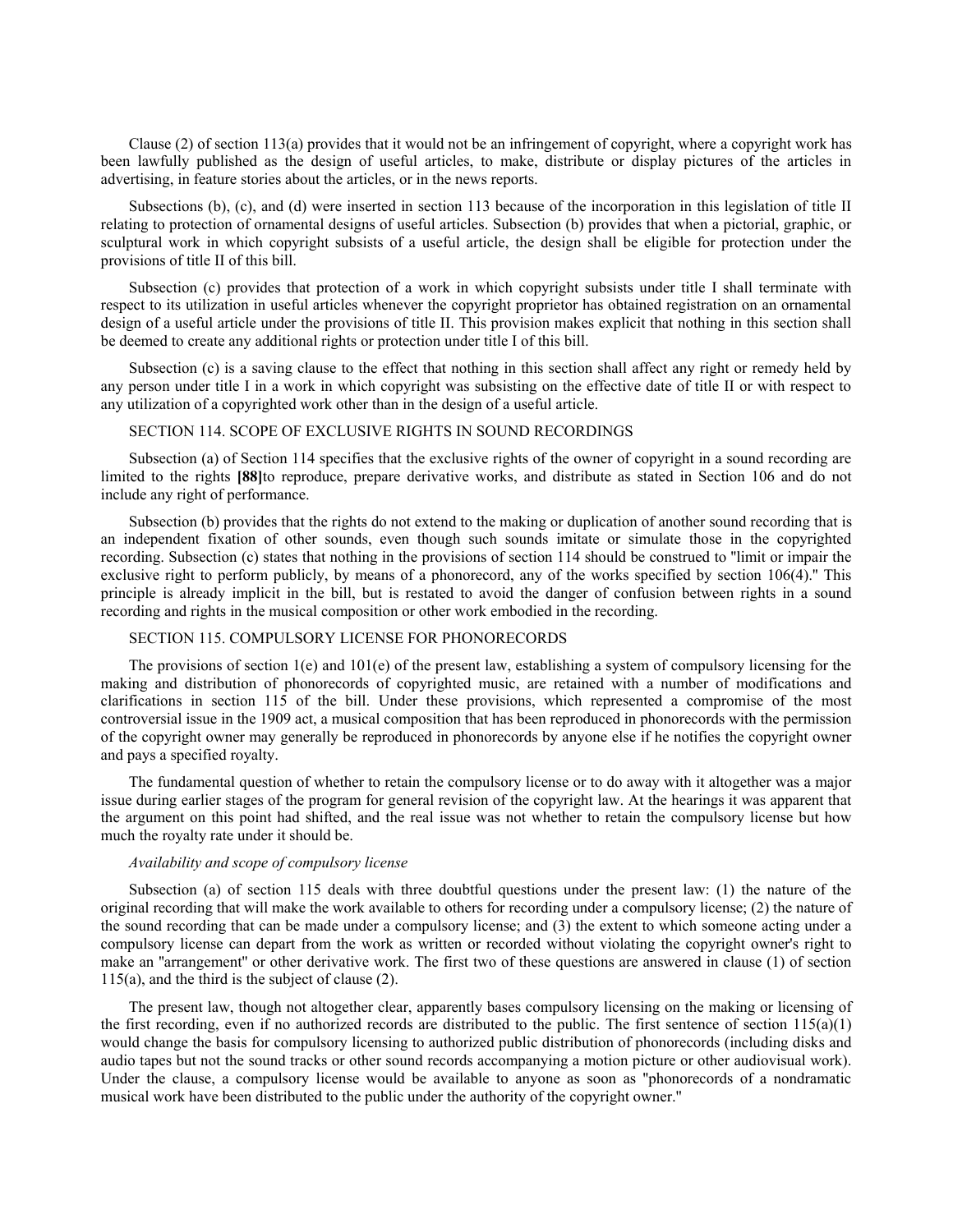**[89]**The second sentence of clause (1), which has been the subject of some debate, provides that "a person may obtain a compulsory license only if his primary purpose in making phonorecords is to distribute them to the public for private use.'' This provision was criticized as being discriminatory against background music systems, since it would prevent a background music producer from making recordings without the express consent of the copyright owner; it was argued that this could put the producer at a great competitive disadvantage with performing rights societies, allow discrimination, and destroy or prevent entry of businesses. The committee concluded, however, that the purpose of the compulsory license does not extend to manufacturer of phonorecords that are intended primarily for commercial use, including not only broadcasters and jukebox operators but also background music services.

The final sentence of clause (1) provides that a person may not obtain a compulsory license for use of the work in the duplication of a sound recording made by another, unless he has first obtained the consent of the owner of the original sound recording. The intent of this sentence is to make clear that a person is not entitled to a compulsory license of copyrighted musical work for the purpose of making an unauthorized duplication of a musical sound recording originally developed and produced by another. It is the view of the Committee that such was the original intent of the Congress in enacting the 1909 Copyright Act, and it has been so construed by the 3rd, 4th, 9th and 10th Circuits in the following cases: *Johndora Music Pub. Co. v. Melody Recordings, Inc. , 506 F.2d 392 (2nd Cir. 1974); Alabama Custom Tape, Inc. v. Fame Pub. Co. , Inc., 507 F.2d 667 (5th Cir. 1975); Duchess Music Corp. v. Stern , 458 F.2d 1305 (9th Cir. 1972); Edward B. Marks Music Corp. v. Colorado Magnetics, Inc. , 497 F.2d 285 (10th Cir. 1974).* The last part of the same sentence makes it clear that the compulsory license is available for authorized duplications licensed or approved by the owner of the original sound recording.

That portion of the last sentence, of course, does not in any way require the owner of the original sound recording to grant a license to duplicate the original sound recording; in 1972 the Senate expressly rejected the argument that copyright protection for sound recordings be circumscribed by requiring the owners of sound recordings to grant a compulsory license to unauthorized duplicators or others.

The second clause of subsection (a) is intended to recognize the practical need for a limited privilege to make arrangements of music being used under a compulsory license, but without allowing the music to be perverted, distorted, or travestied. Clause (2) permits arrangements of a work ''to the extent necessary to conform it to the style or manner of interpretation of the performance involved,'' so long as it does not ''change the basic melody or fundamental character of the work.'' The provision also prohibits the compulsory licensee from claiming an independent copyright in his arrangement as a ''derivative work'' without the express consent of the copyright owner.

## *Procedure for obtaining compulsory license*

Section 115(b)(1) requires anyone who wishes to take advantage of the compulsory licensing provisions to serve a ''notice of intention to obtain a compulsory license,'' which is much like the ''notice of inten**[90]**tion to use'' required by the present law. Under section 115, the notice must be served before any phonorecords are distributed, but service can take place ''before or within 30 days after making'' any phonorecords. The notice is to be served on the copyright owner, but if the owner is not identified in the Copyright Office records, ''it shall be sufficient to file the notice of intention in the Copyright Office.''

Section 115(b)(2) requires that the compulsory licensee must, if requested within 10 days after he has served his notice of intention, designate the name of the copyright owner or his agent ''on a label or container accompanying each phonorecord of the work distributed by him.''

Under the present law, a record manufacturer who fails to serve a "notice of intention to use" is liable to the copyright owner merely for the statutory royalty of 2 cents per record, plus an award of not more than 6 cents per record as damages. The limitations on liability has been strongly criticized as inadequate either to compensate the copyright owner or to deter infringement. Clause (3) of section 115(b) would remove any limitation on liability in this situation by providing that "failure to serve or file the notice required by clause  $(1)$  \* \* forecloses the possibility of a compulsory license and, in the absence of a negotiated license, renders the making and distribution of phonorecords actionable as acts of infringement under section 501 and fully subject to the remedies provided by sections 502 through 506.'' The same consequences follow from failure ''to designate the name of the owner or agent as required by clause (2).'' The remedies provided in section 501 are those applicable to infringements generally.

## *Royalty payable under compulsory license*

*Identification of copyright owner*.--Under the present law a copyright owner is obliged to file a ''notice of use'' in the Copyright Office, stating that the initial recording of the copyrighted work has been made or licensed, in order to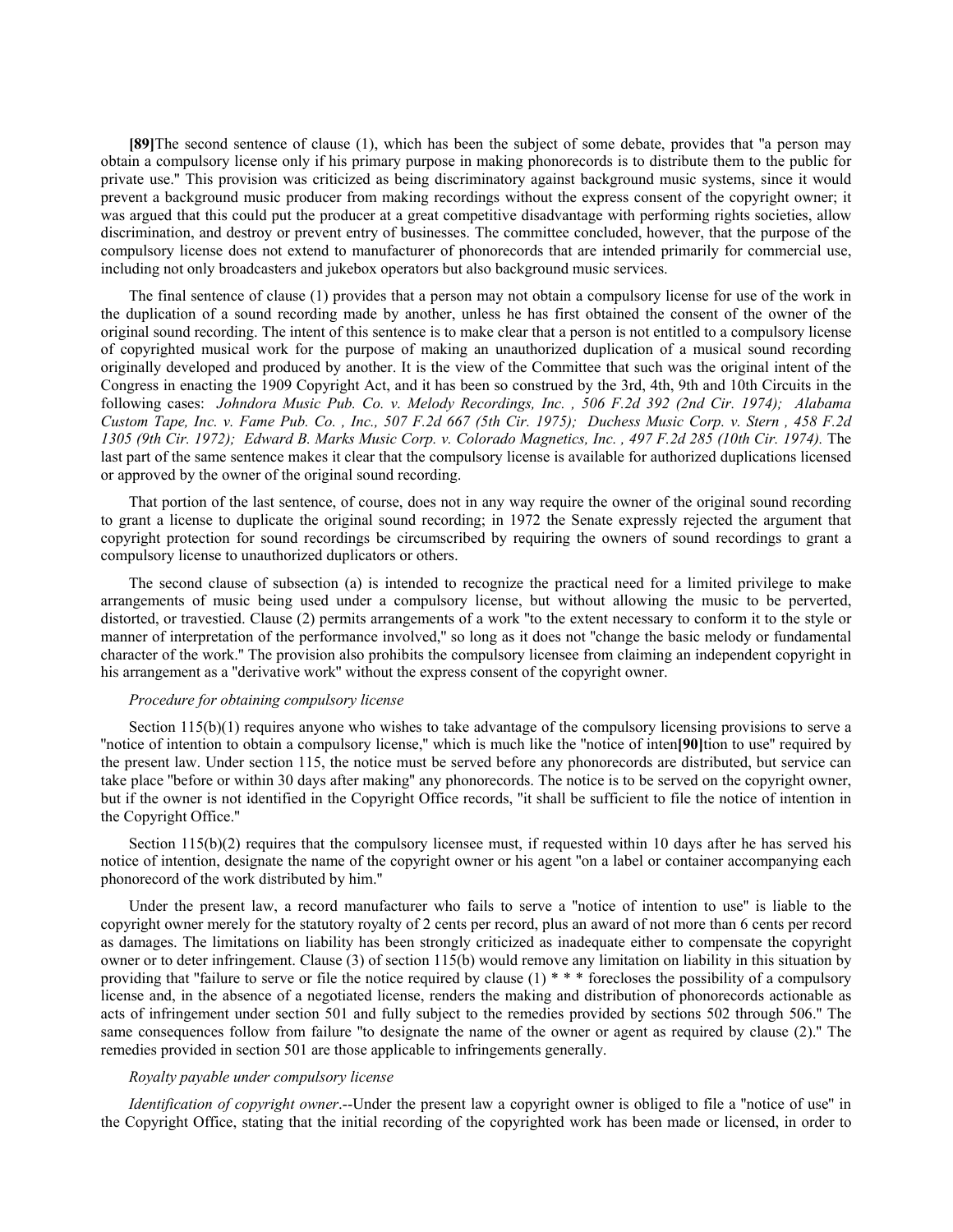recover against an unauthorized record manufacturer. This requirement has resulted in a technical loss of rights in some cases, and serves little or no purpose where the registration and assignment records of the Copyright Office already show the facts of ownership. Section 115(c)(1) therefore drops any formal, "notice of use" requirements and merely provides that ''to be entitled to receive royalties under a compulsory license, the copyright owner must be identified in the registration or other public records of the Copyright Office.'' The bill further provides that ''the owner is entitled to royalties for phonorecords manufactured and distributed after he is so identified but he is not entitled to recover for any phonorecords previously manufactured and distributed.''

*Basis of royalty*.--Under the present statute the specified royalty is payable ''on each such part manufactured,'' regardless of how many ''parts'' (i.e., records) are sold. This basis for calculating the royalty has been revised in section 115(c)(2) to provide that ''the royalty under a compulsory license shall be payable for every phonorecord manufactured and distributed in accordance with the license.'' The committee concluded that it is unjustified to require a compulsory licensee to pay license fees on records which merely go into inventory, which may later be destroyed, and from which the manufacturer gains no economic benefit. Basing the royalty on records ''manu**[91]**factured and distributed'' is more compatible with the general practice with respect to negotiated licenses.

The addition of the words ''aid distributed'' is not intended to disturb existing judicial interpretation of the 1909 Law and its application to licenses issued under that Law, including the joint and several liability of pressers along with record companies.

*Rate of royalty*.--A large preponderance of the extensive testimony presented to the committee on section 115 was devoted to the question of whether the statutory royalty rate should be left at 2 cents per composition per phonorecord or whether it should be increased. The bill provides that with respect to each work embodied in the phonorecord, the royalty shall be either 2 1/2 cents, or 1/2 cents per minute of playing time or fraction thereof, whichever amount is larger. During the hearings and subsequently considerable economic data was submitted concerning the establishment of the royalty rate. An analysis of this data was prepared by Edward Knight of the Congressional Reference Service of the Library of Congress.

The following is a summary of the economic arguments presented during and after the hearings, and of the committee's analysis of them, showing the basis for the royalty rate finally adopted.

1. *The need for an increase by copyright holders*.--Although 2 cents in 1909 had the purchasing power of 12 cents in today's economy, the songwriters and publishers acknowledged the invalidity of comparing the modern music industry with its 1909 counterpart and focused instead on the economic trends of the past decade. They maintain that 2 cents at the time of the 1965 House hearings was 6.1 percent of the list price per song on a typical album whereas to day it is only 2.8 percent; and that, despite an aggregate increase in mechanical royalty payments, they represented almost 6 percent of industry sales in 1965 and less than 4 percent in 1975. They point out that the 2.5 cents approved by the House represents today less than 1.5 cents in 1965 dollars and only 3.6 percent of today's price per song on a typical album (compared with 7.6 percent in 1965).

In contradiction, the record manufacturers presented statistics aimed at showing that an increase in the statutory fee above 2 [cents] would be unjustified and inequitable. They argued that inflationary trends since 1909 are only one factor to be considered in setting the rate, and that the adverse effects of inflation have been offset by the tremendous increase in the volume of records sold, the great decrease in record prices, and the introduction of long-playing records, tapes, cartridges and cassettes containing ten to twelve selections (with a statutory royalty for each). They asserted that copyright owners are amply compensated at the present rate; that in the last decade alone, their income from mechanical royalties in the aggregate, and per released tune, have more than doubled; and that income going to copyright owners from mechanical royalties has risen much faster than inflation. Moreover, the record manufacturers contend, copyright owners receive substantially greater financial gains from the phonorecord industry than the record companies themselves, and that the 1909 statute was designed to give copyright owners about five percent of the manufacturers' wholesale selling price, while their share today is around 7.4 percent. They further argued that copyright owners earn very **[92]**substantial revenues from other sources, such as performance royalties from the broadcast of records. By contrast, the record manufacturers derive profits solely from their sale of records, the value and creative character of which are largely the result of their efforts and expenditures rather than those of the music publisher.

2. *Potential Impact Of Increase On Record Industry*.--Much of the statistical data presented by the record companies at the hearings was in support of the argument that an increase in the rate would have a grave impact on the entire record industry, including manufacturers, artists, performing talent, distributors, retailers, jukebox operators, and even copyright holders. They asserted that, if the statutory rate were 3 [cents], the total increase in annual dollar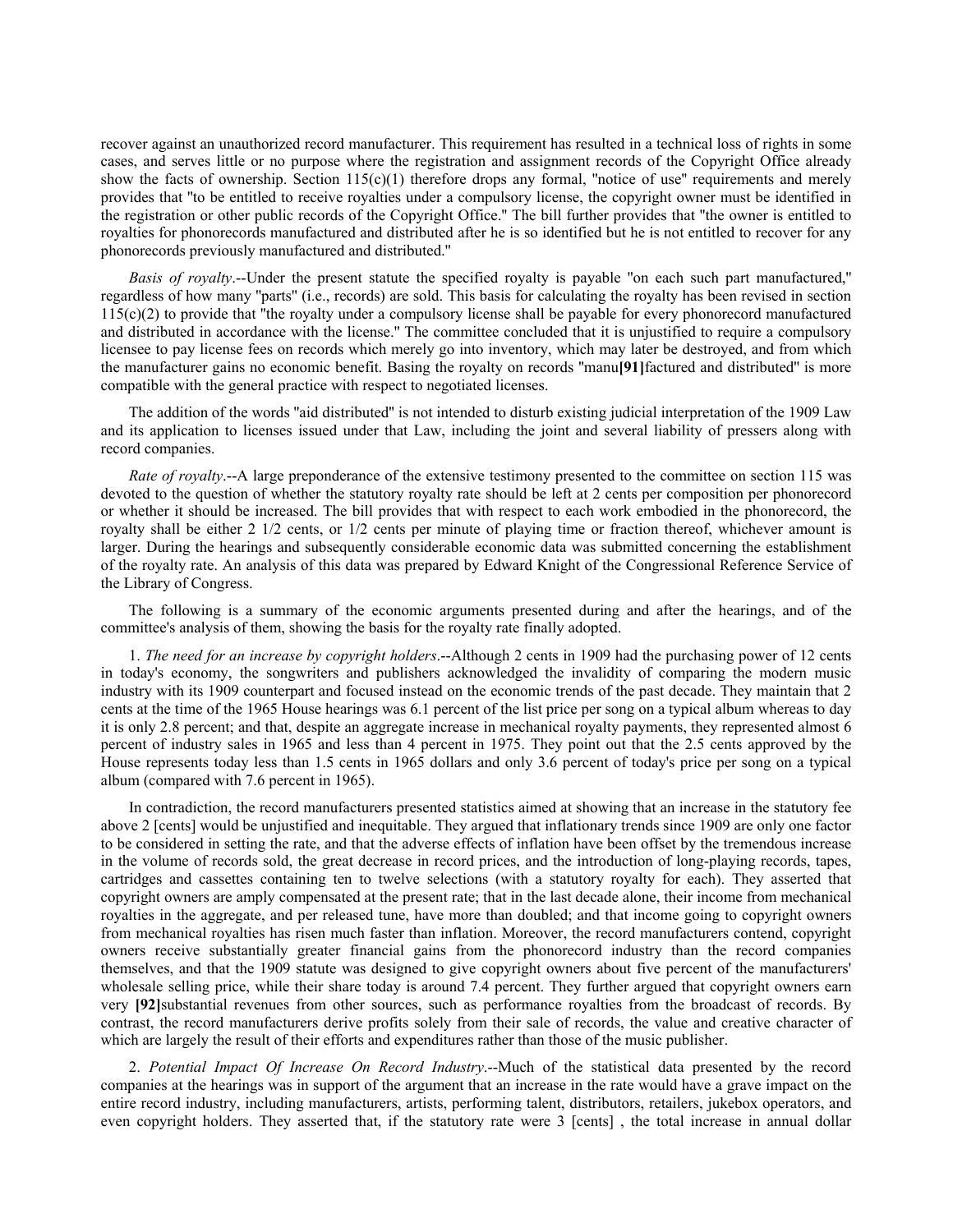payments to copyright owners would approximate \$ 50 million or 39 percent of the pre-tax profits of the entire U.S. recording industry in 1974, the second-best year the recording industry ever had. They argued that, unless record prices were to be raised considerably, the higher royalty would generate irresistible pressures tending to force out many companies, especially smaller ones, and that similar pressures would operate on wholesalers and retailers. They maintained that some 80 percent of all releases lose money (although copyright owners still receive their royalties on them), and that increasing the mechanical rate would raise the percentage of failures still higher. Ultimately, they argued, the level of activity in the industry and the number of new recordings would be seriously depressed, and strong forces would be unleased to restructure the industry, impairing competition and leading to concentration of control.

In reply, the songwriters and publishers maintain that four giant record companies dominate the record industry which is largely controlled by entertainment conglomerates whose consolidated reports and intra-company transactions it is claimed conceal the true profit figures of particular divisions. They cite testimony by a top record industry executive in support of the that a record company's profit on the typical recording sold is far greater than that claimed in industry presentations to the Congress and far greater than that of the composer and publisher combined. Noting that record company sales continue to mount to new highs each year--increasing from 1964-1974 more than twice as much as royalty collections, despite steep price increases and a faltering economy--they see no reason why an industry which has more than doubled the price per recorded selection over the last decade should be excused from paying fair compensation to those who created the music.

3. *Potential Impact of Increase On Consuming Public*.--If the statutory rate were raised to 3 [cents] , the record manufacturers predicted an increased price to consumers of 35 [cents] per \$ 6.98 long-playing record, or a total of nearly \$ 100 million per year. This prediction assumed that the record manufacturer could not absorb the increase in mechanical royalties, and that record marketers, in turn, would have to pass the increase on down the line to the consumer, with each distributor adding an increment to his price because of his added costs and risks. The record manufacturers also forecast that the variety of musical offerings would be restricted; that the quality of musical offerings would deteriorate; that composers, especially unknowns, would find fewer **[93]**opportunities for having their works recorded; that record manufacturers would have to avoid risks on new and unusual compositions, reduce the number and length of selections, record fewer serious works, and rely more on the public domain for popular material. A letter to the committee from the Consumer Federation of America voiced similar concerns.

In response to these predictions, the songwriters and publishers argued that the identical predictions were made by the same record industry consultant at the House hearings 10 years ago about the dangers of a 12 cent per record increase, and that since that time it is claimed the industry has increased prices by more than \$ 3.00 without a single one of these predictions about the fate of recorded music coming true. As additional indications of the record industry's own lack of concern about increased prices, they contend that the industry refused to pass on to the consumer the savings made possible by the excise tax repeal of 1965 and raised monaural prices by \$ 1.00 to match stereo prices in 1967. The maximum increase possible of one cent per song or ten cents per record under a new 3 cent ceiling, they add, would be an insignificant fraction of the amount by which the industry has increased prices in the last 10 years and still give the creators of the music a smaller share of the current price per recorded song than 2.5 cents would have given them a decade ago. Music consumers represented by the National Federation of Music Clubs have also supported a higher ceiling as a means of encouraging the writing of more and better music.

4. *The Statutory Fee As A Ceiling Or As An Established Rate*.--One of the principal arguments of the copyright owners was that, in contrast to record manufacturers whose prices are not fixed and who are not obliged to pay copyright owners any minimum amount, the authors and publishers are deprived of any right to bargain above the twocent ceiling. They stress that the statutory rate is merely a maximum: the record manufacturer can also negotiate for less, but the copyright owner can never ask for more. The actual average royalty paid, according to a music publisher's survey, is 1.62 cents, down 34 percent in real purchasing power from the 1.51 cent average of a decade ago. The authors and publishers thus stress that an increase in the ceiling will not automatically increase all royalty rates, that their bargaining power versus the giants of the record industry will still keep most royalty rates below any new ceiling, and that increased royalties will be obtained only for those songs with sufficient appeal to enable free market forces to bolster their rate of return above the present artificially low level. Thus they seek not an automatic rate increase but room to negotiate.

On the other side, the record manufacturers argued that as a practical matter the statutory rate establishes the fee actually paid in most instances, and that for business reasons, it is impossible for individual companies to bargain for special discriminatory rates for particular compositions. They cited a survey of some 2,600 selections issued by two major record companies during the greater part of 1974, which found that some 81 percent of all copyright licenses (as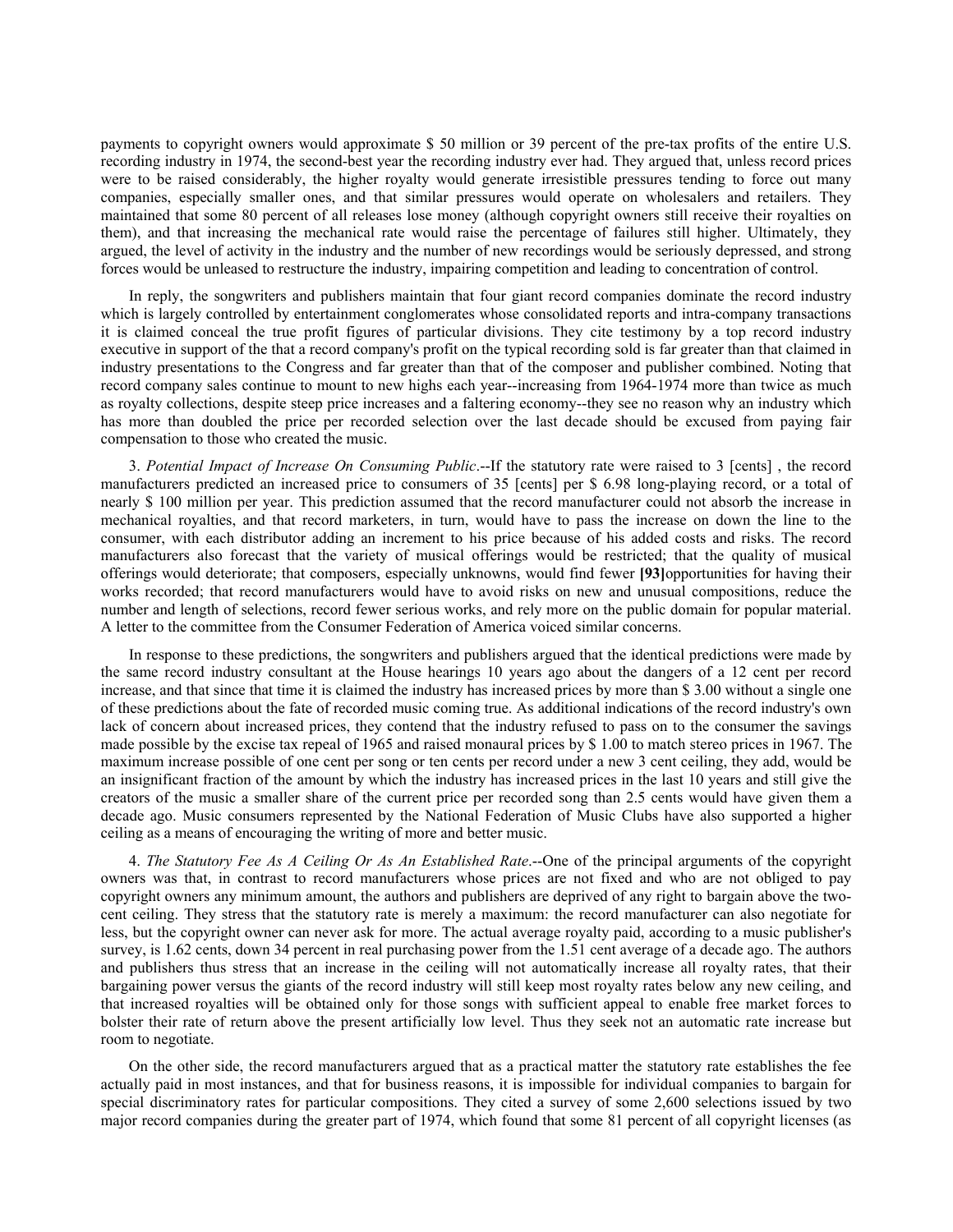distinguished from phonorecords sold) were at the two-cent rate, and that of the remaining 19 percent, the vast majority were for budget, club and **[94]**premium records, or albums on which the artist had an interest or the publisher granted a block or medley discount. In other words, 99.2% of all the tunes licensed were at 2 [cents] or regular, stereotyped variations below the standards of 2 [cents] . The basic position of the record manufacturers was that a one-cent increase would simply establish a higher prevailing rate rather than providing more room for negotiation. The great majority of licenses would be issued at 3 [cents] , and budget, club and other such albums would be licensed slightly below 3 [cents].

#### *Committee Conclusion*

While upon initial review it might be assumed that the rate established in 1909 would not be reasonable at the present time, the committee believes that an increase in the mechanical royalty rate must be justified on the basis of existing economic conditions and not on the mere passage of 66 years.

The economic evidence presented by the record manufacturers shows that, at the two-cent rate, publisher and composer income from mechanical royalty payments--in the aggregate, and on a per tune basis--has more that doubled over the last ten years. Their statistics also show that a three-cent rate would increase mechanical royalty payments by nearly \$ 50 million, which could add nearly \$ 100 million a year to consumer record costs. The effects of such an increase would be felt not only by consumers, but also by working musicians, retailers, wholesalers, and juke box operators, all of whom oppose an increase.

The committee has concluded, therefore, that the advocates of a rate increase have failed to prove the justification for an increase in the rate above 2 1/2 cents, or one-half cent per minute of playing time, whichever is greater. This represents an increase of more than 25 percent. In any event, the publishers and composers will have the opportunity to present their case to the Copyright Royalty Tribunal, an expert body qualified to review the economic evidence in detail.

## *Accounting and payment of royalties; effect of default*

Clause 3 of Section 115(c) provides that statements of account and royalty payments are to be made on a monthly basis. Each payment shall be accompanied by a detailed statement of account which shall be certified by a Certified Public Accountant and comply with requirements that the Register of Copyrights shall prescribe by regulation. In order to increase the protection of copyright proprietors against economic harm from companies which might refuse or fail to pay their just obligations, compulsory licensees will be required to make a monthly accounting certified by a Certified Public Accountant.

A source of criticism with respect to the compulsory licensing provisions of the present statute has been the rather ineffective sanctions against default by compulsory licensees. Clause (4) of section 115(c) corrects this defect by permitting the copyright owner to serve written notice on a defaulting licensee, and by providing for termination of the compulsory license if the default is not remedied within 30 days after notice is given. Termination under this clause ''renders the making and distribution of all phonorecords, for which the royalty had not been paid, actionable as acts of infringement under section 501 and fully subject to the remedies provided by sections 502 through 506.''

## **[95]**SECTION 116. PERFORMANCE ON COIN-OPERATED PHONORECORD PLAYERS

## *General background of the problem*

No provision of the present law has attracted more heated denunciations and controversy than the so-called jukebox exemption of section 1(e). This paragraph, which has remained unchanged since its enactment in 1909, provides that--

The reproduction or rendition of a musical composition by or upon coin-operated machines shall not be deemed a public performance for profit unless a fee is charged for admission to the place where such reproduction or rendition occurs.

This blanket exemption has been widely and vigorously condemned as an anachronistic ''historical accident'' and in terms such as ''unconscionable,'' ''indefensible,'' ''totally unjustified,'' and ''grossly discriminatory.''

Efforts to repeal the clause have been going on for more than 40 years, and between 1947 and 1965 there had been some 25 days of congressional hearings devoted to the subject. In August 1958 this committee reported S. 1870 of the 85th Congress to repeal the jukebox exemption and to provide that the reproduction of a copyrighted musical composition through the medium of a jukebox shall be deemed a public performance for profit.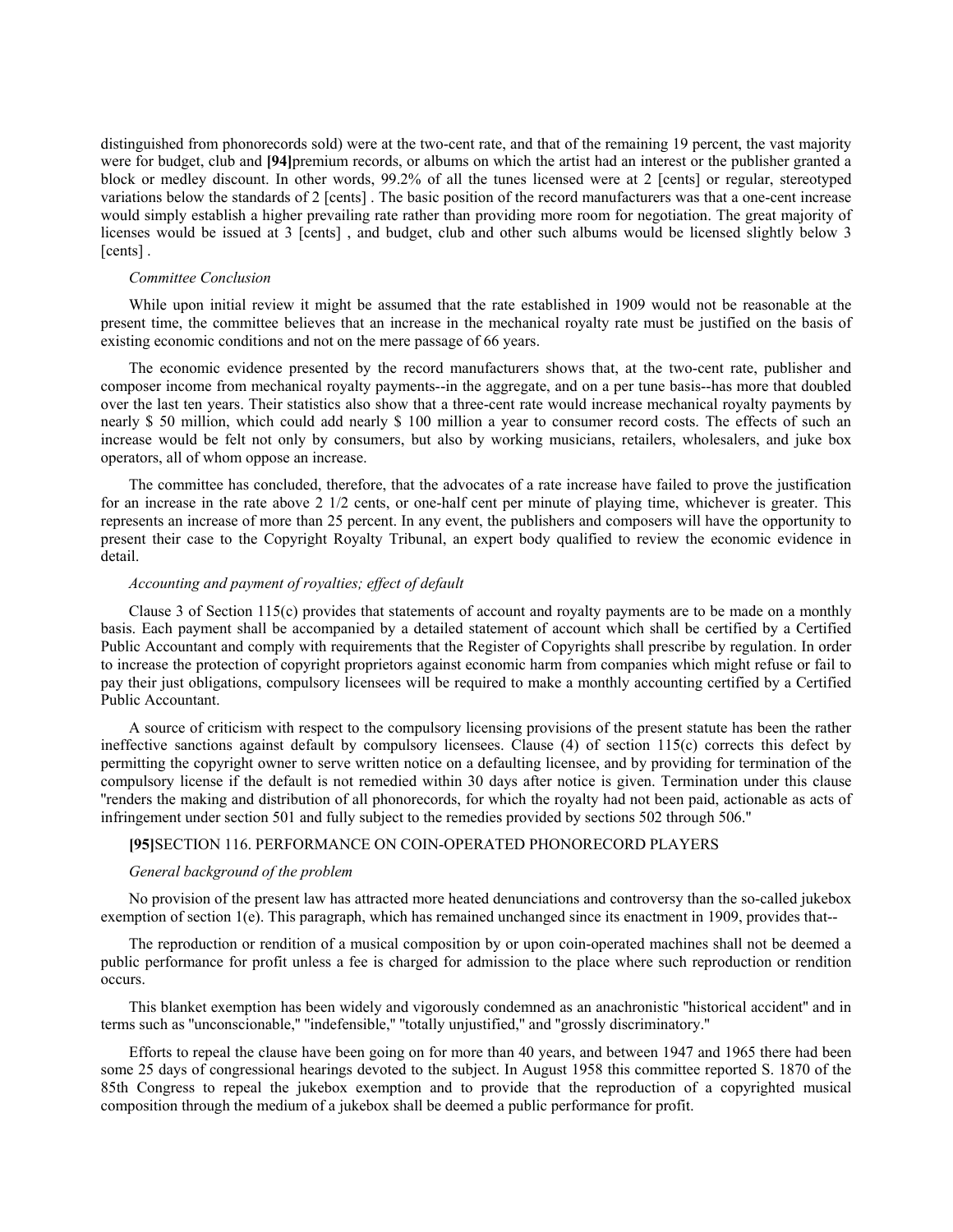The following summarizes the arguments against retaining the exemption:

1. The exemption for coin-operated machines was added to the 1909 act at the last moment, and its consequences were completely unforeseen. The coin-operated music player of today is not comparable to the player pianos and ''penny parlor'' mechanisms in use in 1909, and the unanticipated effect of the provision, creating a blanket exemption for a large industry that is based on use of copyrighted material, represents the ''core defect'' in the present law.

2. The exemption not only deprives copyright owners of revenue to which they are fairly entitled, but it also discriminates against all other commercial users who must pay in order to perform copyrighted music. In the past 30 years the jukebox industry has become strong and prosperous by taking a free ride on the hits created and developed by authors and publishers. Jukebox operators, alone in the entertainment field, continue to use others' property for profit without payment.

3. The exemption also creates serious international problems. It is obviously unfair for U.S. composers to be paid when their songs are used in jukeboxes abroad, but for foreign composers to be deprived of revenue from jukebox uses of their compositions in this country. The problem is particularly acute with respect to Canada. Jukebox royalties in foreign countries at the time of the hearings averaged between \$ 40 and \$ 50 per machine annually.

4. It is difficult to find support for the argument that jukebox operators cannot afford to pay for use of the very property they must have in order to exist: copyrighted music. Revenues from jukebox performances gross approximately \$ 500 million annually of which the copyright owners receive nothing.

**[96]**The following summarizes the principal arguments made by jukebox operators and manufacturers for retaining the present exemption:

1. The exemption in section 1(e) was not an accident or anomaly, but a carefully conceived compromise. Congress in 1909 realized that the new royalties coming to copyright owners from mechanical sound reproductions of their works would be so substantial that in some cases fees for performances resulting from the use of mechanical reproductions would not be justified. Automatic phonographs were widely known and used in 1909.

2. The present law does not discriminate in favor of jukebox operators, but removal of the exemption would discriminate against them: jukebox performances are really forms of incidental entertainment like relays to hotel rooms or turning on a radio in a barber shop, and should be completely exempted like them. The industry buys more than 50 million records per year which, under the present mechanical royalty of 2 cents per composition or 4 cents per record, means that jukebox operators are indirectly paying copyright owners over \$ 2 million a year now and would be paying them more under any increased mechanical royalty in the bill. No one has shown why this is not ample. Moreover, jukeboxes use hit records rather than hit compositions, and the composition is usually not the most important factor in the success of a record; jukeboxes represent an effective plugging medium that promotes record sales and hence mechanical royalties.

3. The operation of coin-operated phonographs is a declining business.

### *Conclusions reached by the committee*

The committee's basic conclusions can be summarized as follows:

1. The present blanket jukebox exemption should not be continued. Whatever justification existed for it in 1909 exists no longer, and one class of commercial users of music should not be completely absolved from liability when none of the others enjoys any exemption.

2. Performances on coin-operated phonorecord players should be subject to a compulsory license (that is, automatic clearance) with statutory fees. Unlike other commercial music users, who have been subject to full copyright liability from the beginning and have made the necessary economic and business adjustments over a period of time, the whole structure of the jukebox industry has been based on the existence of the copyright exemption.

3. The most appropriate basis for the compulsory license is a statutory per box fee, with a mechanism for periodic review and adjustment of the per box fee. Such a mechanism is afforded by the Copyright Royalty Tribunal.

4. This committee in 1958 recommended an average annual per box payment of \$ 19.70. The most recent hearings on the jukebox question did not provide any indication that the committee's decision in 1958 was unwise or the rate of payment unreasonable. In providing in this legislation for a total payment of \$ 8 per box the committee has been greatly influenced by the desire to conform to the rate provided in the copyright legislation passed by the House of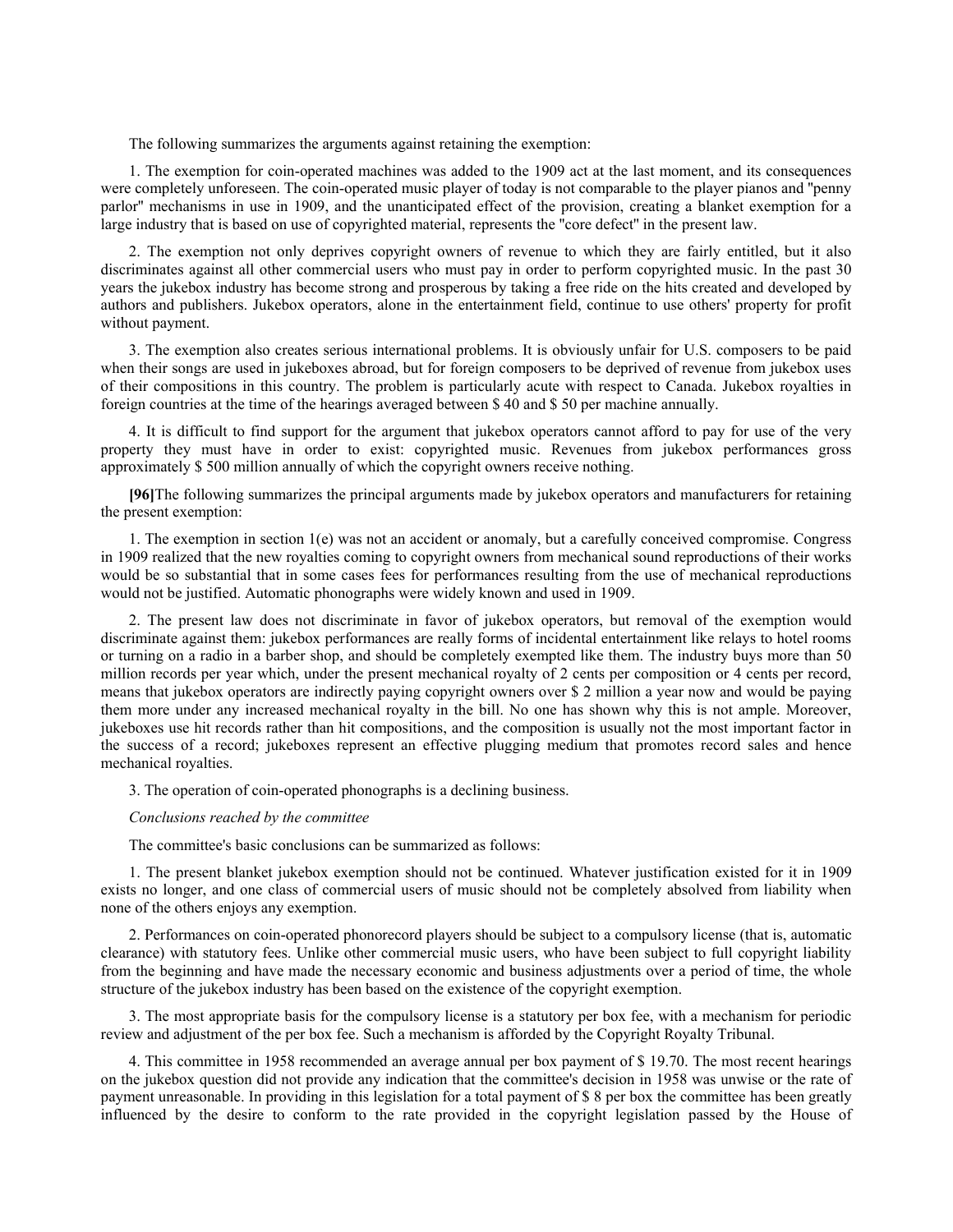Representatives during the 90th Congress. There**[97]**fore, although a higher rate would be warranted, the committee has endeavored to facilitate the progress of this legislation by preserving, to the extent possible in view of other provisions of this bill, the rate adopted by the House of Representatives.

## *Limitations on exclusive right*

The compulsory licensing provisions in section 116 have been patterned after those in section 115, although there are differences. One difference occurs in the first subsection: section 116(a) not only provides ''the operator of the coinoperated phonorecord player'' with the opportunity of obtaining ''a compulsory license to perform the work publicly on that phonorecord player,'' but also exempts entirely under certain conditions ''the proprietor of the establishment in which the public performance takes place." As provided by clause (1), the proprietor is not liable for infringement unless he is also ''the operator of the phonorecord player'' or unless he refuses or fails to disclose the operator's identity upon request.

As defined in section 116(e)(2), an "operator" is anyone who, alone or jointly: (1) owns a coin-operated phonorecord player; (2) "has the power to make the  $* * *$  player available for placement in an establishment for purposes of public performance''; and (3) ''has the power to exercise primary control over the selection of the musical works mades [sic] available for public performance'' in the machine. Several different persons may be ''operators'' of the same coin-operated phonorecord player under this definition, but they would not include the ''location owner'' in the ordinary case where he merely provides a place for the machine to be used.

In contrast to the present statute, which merely refers to a "coin-operated machine," section  $116(e)(1)$  of the bill contains a detailed definition of ''coin-operated phonorecord player.'' Under the definition a machine or device would be considered a ''coin-operated phonorecord player'' only if it meets all of four specified conditions.

1. It must be used for no purpose other than the ''performance of nondramatic musical works by means of phonorecords'' and, in order to perform that function, it must be ''activated by the insertion of a coin.'' The dimension would thus exclude coin-operated radio and television sets, as well as devices similar to jukeboxes that perform musical motion pictures.

2. The establishment where the machine is located must make ''no direct or indirect charge for admission.'' This requirement, which has its counterpart in section 1(e) of the present law, would exclude establishments making cover or minimum charges, and those "clubs" open to the public but requiring "membership fees" for admission.

3. The phonorecord player must be ''accompanied by a list of the titles of all musical works available for performance on it,'' and the list must either be affixed to the machine itself or ''posted in the establishment in a prominent position where it can be readily examined by the public.'' This condition would not be satisfied if the list is available only on request.

4. Finally, the machine must provide ''a choice of works available for performance,'' and must allow ''the choice to be made by the patrons of the establishment in which it is located.'' Thus, a **[98]**machine that merely provides continuous music without affording any choice as to the specific composition to be played at a particular time, or a case where selections are made by someone other than patrons of the establishment, would be outside the scope of the definition.

While this section of the legislation has traditionally referred to a "coin-operated phonorecord player," it would also apply to similar machines operated by currency or tokens.

Clause 2 of section 116(a) provides that a jukebox operator may obtain a compulsory license to perform copyrighted works by complying with the requirements of this section.

## *Procedures*

Section 116(b)(1) sets forth the requirements that an operator must observe in order to obtain a compulsory license. The operator is required to file in the Copyright Office an application containing certain information and deposit with the Register of Copyrights a \$ 8 royalty fee for each box. If performances on a particular box are made for the first time after July 1, the royalty fee for the remainder of that year shall be \$ 4.00.

The Register of Copyrights is required to issue to the applicant a certificate for each machine and the operator is required to affix the certificate to the particular box. Failure to observe these requirements renders the public performance an act of infringement and fully liable for the statutory remedies.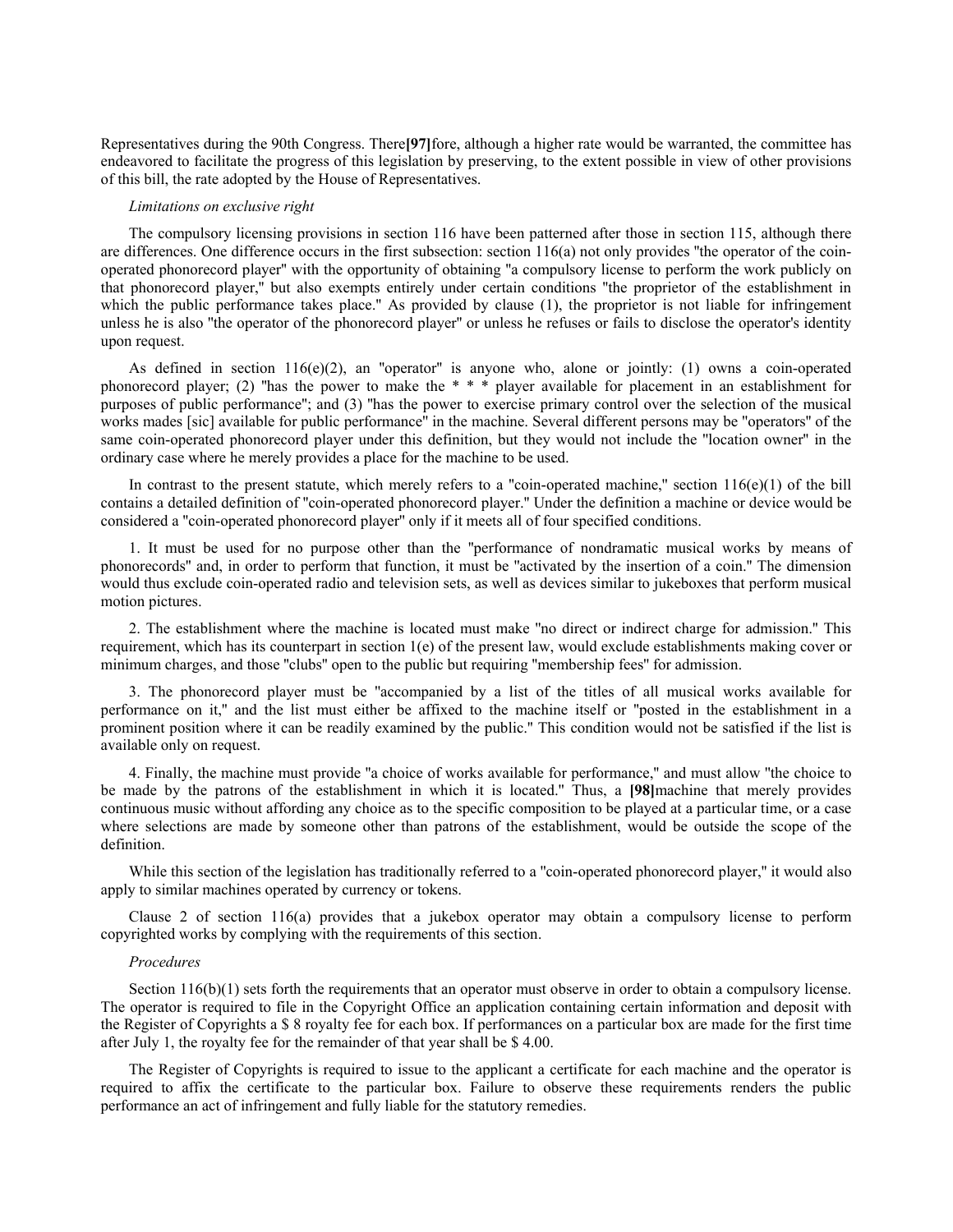## *Distribution of royalties*

Section 116(c) establishes the procedures for the distribution of the royalties paid by jukebox operators. During the month of January each person who believes he is entitled to share in the royalties shall file a claim with the Register of Copyrights. After the first of October the Register shall determine whether there exists a controversy concerning the distribution of the royalty fees. If he determines that there is no controversy, he shall, after deducting his reasonable administrative costs, distribute the fees to the respective claimants. If he determines that there is a controversy concerning the distribution of royalty fees, he shall proceed to establish a panel of the Copyright Royalty Tribunal as provided in *Chapter 8*.

Section 116(c)(3) enumerates the formula for the distribution of royalty fees. With respect to the fees allocated to owners of copyright in nondramatic musical works, every copyright owner not affiliated with a performing rights society shall receive his pro rata share and the balance shall be allocated to be distributed in pro rata shares. The Register of Copyrights is authorized to withhold an amount sufficient to satisfy all claims with respect to which a controversy exists, but shall have discretion to proceed to distribute any amounts that are not in controversy.

Section  $116(c)(4)$  directs the Register of Copyrights to promulgate regulations whereby those persons who can reasonably be expected to have claims may, without expense or harassment of jukebox operators or the proprietors of establishments in which jukeboxes are located, have access to such establishments and to the boxes, to obtain information that may be reasonably necessary to determine the pro**[99]**portion of the contribution of the musical works of each person to the earnings of the particular jukebox. A person who is denied access to the establishment and the jukeboxes may bring an action in the United States District Court for the District of Columbia for the cancellation of the compulsory license of the jukebox to which access has been denied, and the court may declare the compulsory license invalid. This clause is not intended to authorize the Register of Copyrights to impose any record-keeping requirements upon jukebox operators, or to require the installation in jukeboxes of any metering devices for counting the play of particular recordings.

## *Review of royalty rate*

Section 802 and other provisions of *Chapter 8* of this legislation provide for the periodic review and adjustment of the statutory royalty rates, including those provided in section 116. Jukebox operators have sought to have the jukebox royalty rate excluded from the review procedures of Chapter 8. Under this proposal, the owners of jukeboxes would be able to increase the charge to the public for playing the machine, but in the absence of an act of Congress, the royalty rate would be frozen at \$ 8 a year per jukebox.

The royalty rate of \$ 8 per box is derived from action of the House of Representatives in 1967. That rate was adopted without the benefit of adequate analysis of the relevant economic data, and the rate has not been adjusted to reflect the significant inflation since 1967.

This committee has accepted the \$ 8 jukebox royalty in the expectation that it would be subject to periodic review. If such a review is to be precluded, the committee recommends that the royalty rate be now adjusted to provide a payment which is reasonable under existing conditions.

## SECTION 117. COMPUTER USES

As the program for general revision of the copyright law has evolved, it has become increasingly apparent that in one major area the problems are not sufficiently developed for a definitive legislative solution. This is the area of computer uses of copyrighted works: the use of a work ''in conjunction with automatic systems capable of storing, processing, retrieving, or transferring information.'' The Commission on New Technological Uses is intended, among other things, to make a thorough study of the emerging patterns in this field and, on the basis of its findings, to recommend definite copyright provisions to deal with the situation.

Since it would be premature to change existing law on computer uses at present, the purpose of section 117 is to preserve the status quo. It is intended neither to cut off any rights that may now exist, nor to create new rights that might be denied under the Act of 1909 or under common law principles currently applicable.

The provision deals only with the exclusive rights of a copyright owner with respect to computer uses, that is, the bundle of rights specified for other types of uses in section 106 and qualified in Sections 107 through 116. With respect to the copyrightability of computer programs, the ownership of copyright in them, the term of protection, and the formal requirements of the remainder of the bill, the new statute would apply.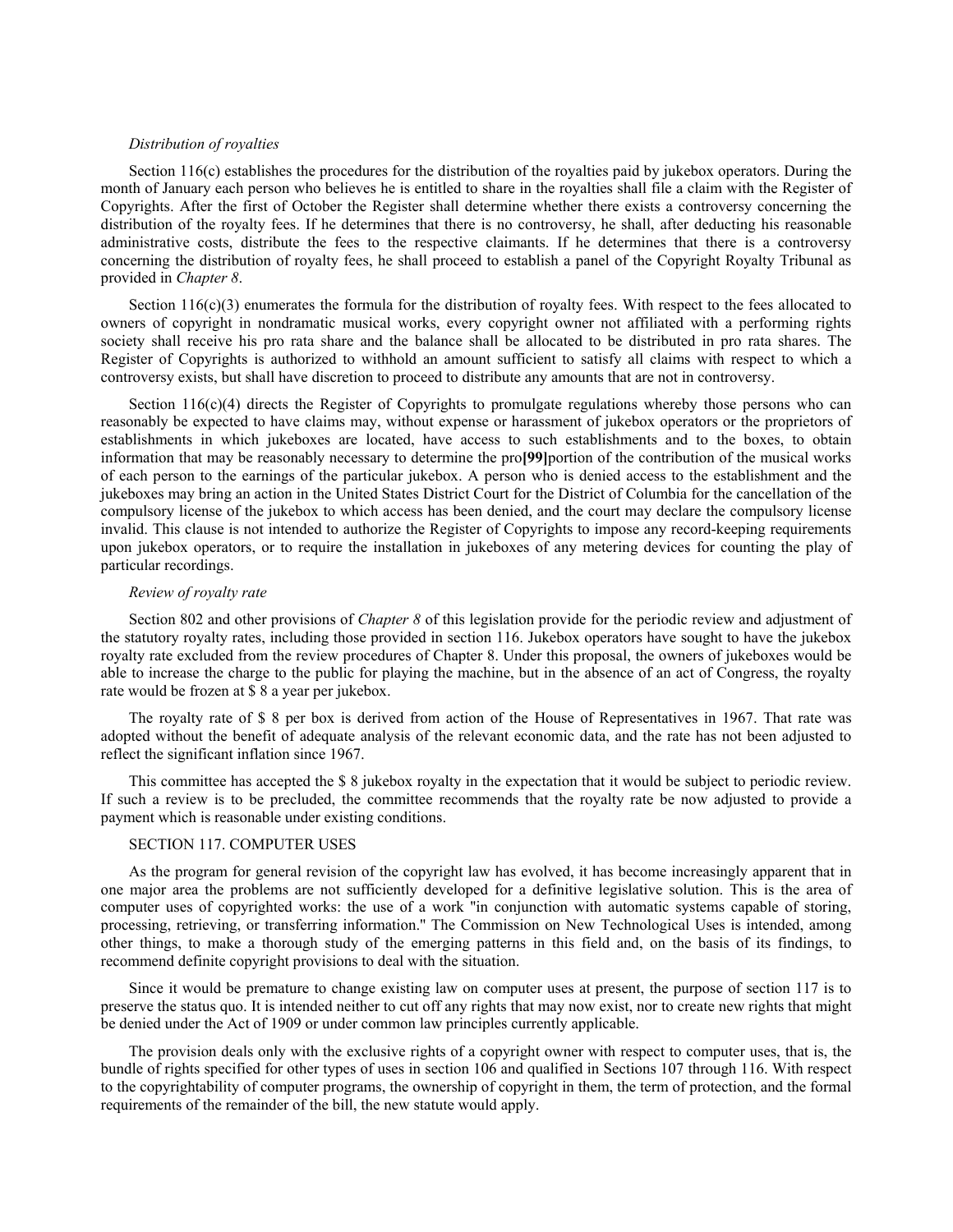**[100]**Under section 117, an action for infringement of a copyrighted work by means of a computer would necessarily be a federal action brought under the new Title 17. The court, in deciding the scope of exclusive rights in the computer area, would first need to determine the applicable law, whether State common law or the Act of 1909. Having determined what law was applicable, its decision would depend upon its interpretation of what that law was on the point on the day before the effective date of the new statute.

## SECTION 118. PUBLIC BROADCASTING

#### *General Background*

During the consideration in the Congress of the copyright revision legislation, public broadcasting proposed the addition to the bill of a section providing a compulsory license for the use of certain categories of copyrighted works by public broadcasting. Senator Charles McC Mathias, Jr. introduced such an amendment during the 93rd Congress to S. 1361, but the amendment was not actively considered with the understanding that the issue would be fully studied in the 94th Congress.

The Subcommittee on Patents, Trademarks, and Copyrights this year gave detailed consideration to the issues presented by the amendment of Senator Mathias. During the Subcommittee proceedings the Chairman of the Subcommittee requested the representatives of public broadcasting and of the copyright proprietors to explore the possibility of achieving agreements outside the copyright legislation, which would assure public broadcasting access to copyrighted materials upon the payment of reasonable royalties. Considerable progress was made during these discussions, and consequently the Subcommittee did not incorporate a public broadcasting compulsory license in S. 22. The Chairman and members of the Subcommittee issued a joint statement which noted that ''tentative understandings have been achieved on a number of issues'' and expressed the view of the Subcommittee that the issues still in dispute could be resolved ''if the parties seek reasonable accommodations.''

When the Committee on the Judiciary met on S. 22 on October 7, 1975, several issues still remained unresolved. These principally involve the amount of royalty payments and procedures for arbitration of disputes, the absence of central clearance bodies for certain categories of copyrighted works, and the necessity of an antitrust immunity provision to enable the implementation of a private agreement. Consequently the Committee by majority vote decided to incorporate in S. 22 a public broadcasting amendment proposed by Senator Mathias. While adopting this section, the Committee nevertheless still strongly urges the parties to continue negotiations to reach private agreements wherever possible. The Committee believes that this section should be appropriately modified to reflect such agreements as may be reached prior to enactment.

### *Policy Considerations*

The proponents of the public broadcasting compulsory license contend that the creation of such a license is essential to assure public broadcasting broad access to copyrighted materials at reasonable royal**[101]**ties without protracted delays in obtaining permissions from copyright owners. Administrative costs for individual clearances would be larger than the royalties paid, and beyond the resources of public broadcasting. The compulsory license is intended to ease public broadcasting's transition from its previous ''not for profit'' exemption under the existing copyright law. As such, this provision does not constitute a subsidy of public broadcasting by the copyright proprietors since the amendment requires the payment of copyright royalties reflecting the fair value of the materials used. Furthermore, the compulsory license system extends only to nondramatic literary, musical and pictorial works, and would in no way affect the use of copyrighted material in dramatic works, which would still be freely negotiated. The limitation on the exclusive rights of copyright proprietors by the institution of compulsory licenses has been provided in several other sections of this legislation. The procedures for implementing the compulsory license parallel those provided in other sections of this legislation, but in the interests of establishing well-researched and reasonable rates, the amendment leaves the establishment of initial rates to the Copyright Royalty Tribunal.

The opponents of this section argue that it is unsound, unnecessary and unworkable. It is contended that the section constitutes a serious erosion of the exclusive rights of authors and copyright proprietors. The Register of Copyrights has objected to the ''loss of control by authors over the use of their work in a major communications medium, and the dangers of State control and loss of freedom of expression implicit in the proposed system." The section is unnecessary because private agreements can adequately resolve the copyright problems of public broadcasting. The section will prove burdensome both to public broadcasting and to copyright proprietors. The Register of Copyrights has informed the Committee that ''the failure to establish any statutory royalty makes the plan unworkable.''

*Works Subject to Compulsory License*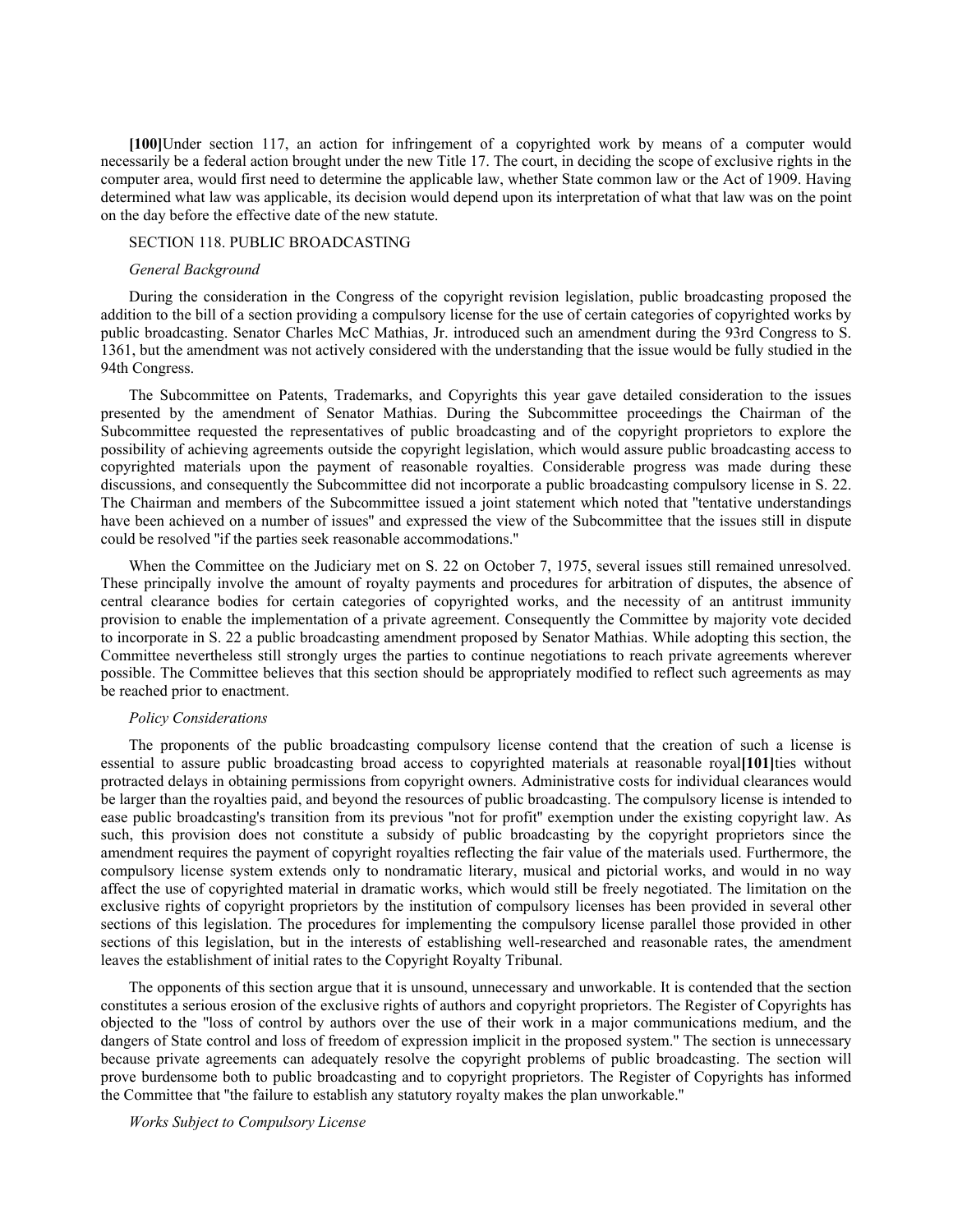Section 118(a) provides, as a limitation on the exclusive rights of copyright owners, that it is not an infringement of copyright for a public broadcasting entity to broadcast, subject to the conditions of this section, any nondramatic literary or musical work, pictorial, graphic, or sculptural work. Clearly excluded from the scope of the compulsory license are plays, operas, ballets and other stage presentations, motion pictures, television programs, documentary films, and audiovisual works. Subsection (e) of Section 118 further provides that the compulsory license shall not apply to unpublished nondramatic literary or musical works or to dramatization rights for non-dramatic literary or musical works.

The compulsory license does include the reading or recital of poems, short stories, or portions of a book. Simple reading or recital of such works is not likely to interfere with the ability of authors to sell a work for film or television dramatization. But the license does not apply to the adaptation or dramatization of such works.

### *Procedures*

The Committee in adopting a compulsory license for public broadcasting has endeavored to integrate the operation of this license with **[102]**the procedures established in other sections of this legislation. To facilitate the incorporation of this compulsory license into the general structure of the bill, the section is set forth in rather general language. This section and other sections of this legislation provide adequate authorization for the Register of Copyrights to promulgate such rules and regulations as may be necessary to implement the policy objectives of this section.

The statutory compulsory license is only available to public broadcasting upon compliance with the requirements of this section and the regulations of the Copyright Office promulgated to implement the provisions of this section. Failure to observe these conditions renders all unauthorized uses as acts of infringement, fully subject to the remedies provided in *Chapter 5*.

In accordance with the regulations of the Register of Copyrights, a public broadcasting entity shall at periodic intervals file a notice with the Copyright Office containing such information necessary for the operation of this section as may be required by the Register of Copyrights. At such intervals as may be prescribed by the Register, the public broadcasting entity shall deposit with the Register of Copyrights a statement of account and the total royalty fees for the period covered by the statement. The statement of account shall be in such detail as may be required by the Register of Copyrights. It is the intent of this legislation that the statement of account and other relevant information filed with the Register of Copyrights shall be available for public study and inspection.

## *Royalty Fees*

Subsection (c) provides that reasonable royalty fees ''for public television and radio broadcasts by public broadcasting entities'' shall be established by the Copyright Royalty Tribunal. Such fees may be calculated upon a peruse, per-program, prorated, or annual basis, as the Copyright Royalty Tribunal finds appropriate with respect to the type of the copyrighted work and the nature of broadcast use.

Since this section does not establish a statutory royalty schedule, it is contemplated that the Register of Copyrights shall upon the effective date of this section proceed to constitute a panel of the Tribunal to establish a royalty fee schedule. This legislation requires the payment of reasonable royalties by public broadcasting commencing with the effective date of the bill. The payment of such royalties, however, may be deferred in the absence of private license agreements, until a royalty schedule has been adopted by the Tribunal, and the Register of Copyrights has promulgated such regulations as may be necessary for the implementation of this section.

It is further provided that the royalty fee schedule may be changed or supplemented ''from time to time'' by the Copyright Royalty Tribunal [sic] may be substituted for the compulsory license provided in this section.

The Committee in adopting Section 118 anticipates that determinations as to the amount of the royalty to be paid for the use of works covered under this section will be decided by private license agreements or by the application of the rates provided in the fee schedule adopted by the Copyright Royalty Tribunal.

**[103]**Subsection (d) provides that the royalty fees deposited with the Register of Copyrights shall be distributed according to the specified procedures. Each person claiming such fees must in July of each year file a claim with the Register of Copyrights. Notwithstanding any provisions of the antitrust laws, the claimants may agree among themselves as to the division and distribution of such fees. If no controversy exists as to the division of the fees, the Register of Copyrights, after deducting his reasonable administrative costs, shall distribute the fees to the copyright owners or their agents. If the Register of Copyrights finds the existence of a controversy, he shall proceed as is provided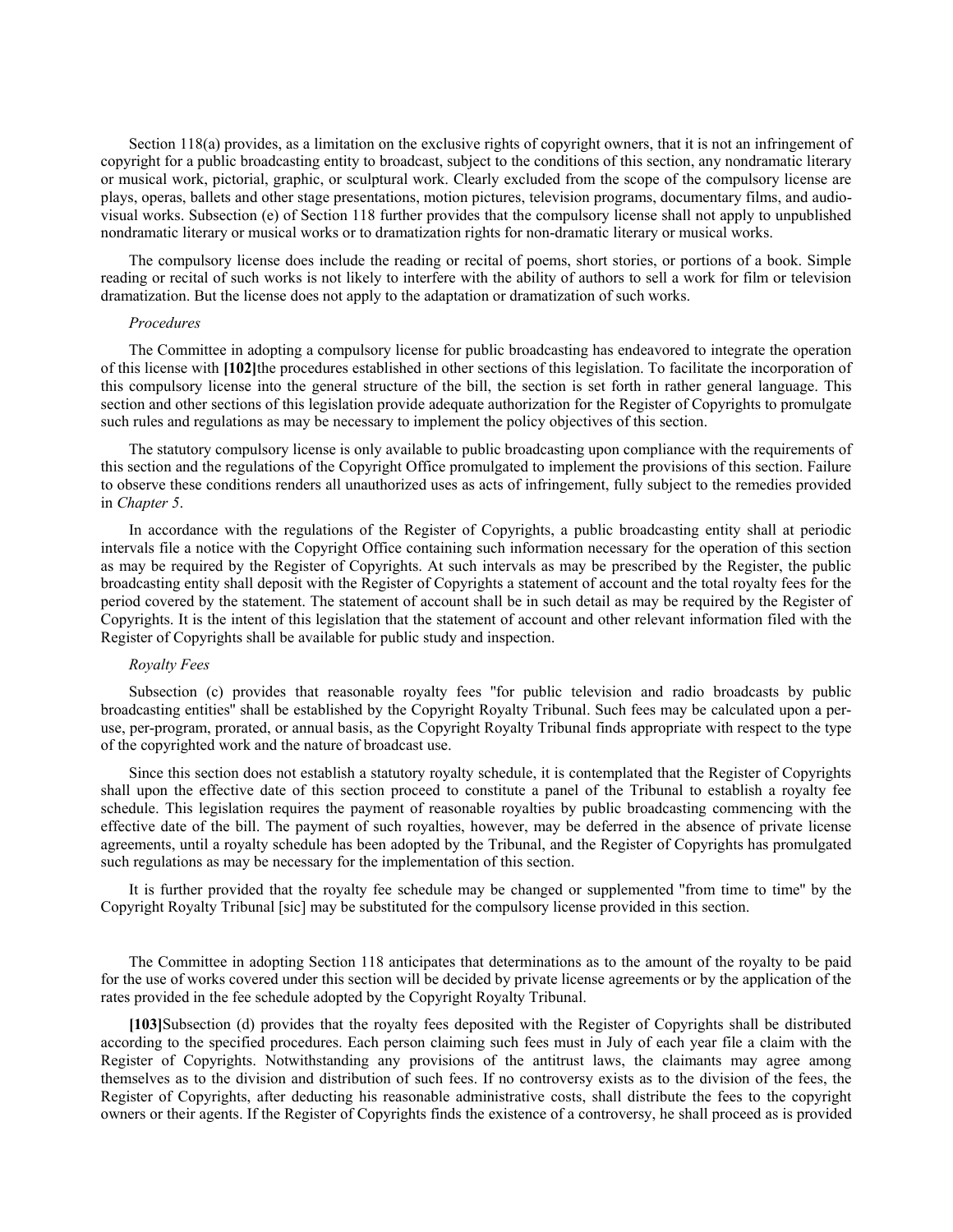in *Chapter 8* to constitute a panel of the Copyright Royalty Tribunal. The Register of Copyrights shall withhold from distribution an amount sufficient to satisfy all claims with respect to which a controversy exists, but shall have discretion to proceed to distribute any amounts that are not in controversy.

## *Definitions*

Subsection (f) defines the terms ''public broadcasting'' and ''public broadcasting entity.'' While these terms have been defined in comprehensive terms, the Committee in adopting this section intends that the compulsory licenses created by Section 118 are only operative for specific purposes. The compulsory license applies to public television and radio broadcasting of a ''public broadcasting entity,'' and the recording of the broadcasts by or for a non-profit institution in their instructional activities within a limited time period from the date of the transmission. ''Public broadcasting'' includes such activities incdental [sic] to the transmission of the broadcast as production and recording by or for use by public broadcasting and, distribution, sale or licensing solely to, and acquisition by, non-profit public broadcasting.

A public broadcasting entity is defined as a non-profit ''licensee or permittee'' of a noncommercial educational broadcast station as well as other nonprofit institutions such as, for example, independent non-profit production companies which have produced a program for distribution and broadcast by noncommercial educational broadcast stations. The compulsory license does not apply to commercial station broadcast of television or radio programs produced or distributed by public broadcasting entities.

#### SECTION 201. OWNERSHIP OF COPYRIGHT

### *Initial ownership*

Two basic and well-established principles of copyright law are restated in section 201(a): that the source of copyright ownership is the author of the work, and that, in the case of a ''joint work,'' the coauthors of the work are likewise coowners of the copyright. Under the definition of section 101, a work is ''joint'' if the authors collaborated with each other, or if each of the authors prepared his contribution with the knowledge and intension [sic] that it would be merged with the contributions of other authors as ''inseparable or interdependent parts of a unitary whole.'' The touchstone here is intention, at the time the writing is done, that the parts be absorbed or combined into an integrated unit, although the parts themselves may be either **[104]**''inseparable'' (as the case of a novel or painting) or ''interdependent'' (as in the case of a motion picture, opera, or the words and music of a song). The definition of ''joint work'' is to be contrasted with the definition of ''collective work,'' also in section 101, in which the elements of merger and unity are lacking; there the key elements are assemblage or gathering of ''separate and independent works \* \* \* into a collective whole.''

The definition of ''joint works'' has prompted some concern lest it be construed as converting the authors of previously written works, such as plays, novels, and music, into coauthors of a motion picture in which their work is incorporated. It is true that a motion picture would normally be a joint rather than a collective work with respect to those authors who actually work on the film, although their usual status as employees for hire would keep the question of coownership from coming up. On the other hand, although a novelist, playwright, or songwriter may write with the hope or expectation that his work will be used in a motion picture, this is clearly a case of separate or independent authorship rather than one where the basic intention behind the writing of the work was for motion picture use. In this case, the motion picture is a derivative work within the definition of that term, and section 103 makes plain that copyright in a derivative work is independent of, and does not enlarge the scope of rights in, any pre-existing material incorporated in it. There is thus no need to spell this conclusion out in the definition of ''joint work.''

There is also no need for a specific statutory provision concerning the rights and duties of the coowners of a work; court-made law on this point is left undisturbed. Under the bill, as under the present law, coowners of a copyright would be treated generally as tenants in common, with each coowner having an independent right to use or license the use of a work, subject to a duty of accounting to the other coowners for any profits.

#### *Works made for hire*

Section 201(b) of the bill adopts one of the basic principles of the present law: that in the case of works made for hire the employer is considered the author of the work, and is regarded as the initial owner of copyright unless there has been an agreement otherwise. The subsection also requires that any agreement under which the employee is to own rights be in writing and signed by the parties.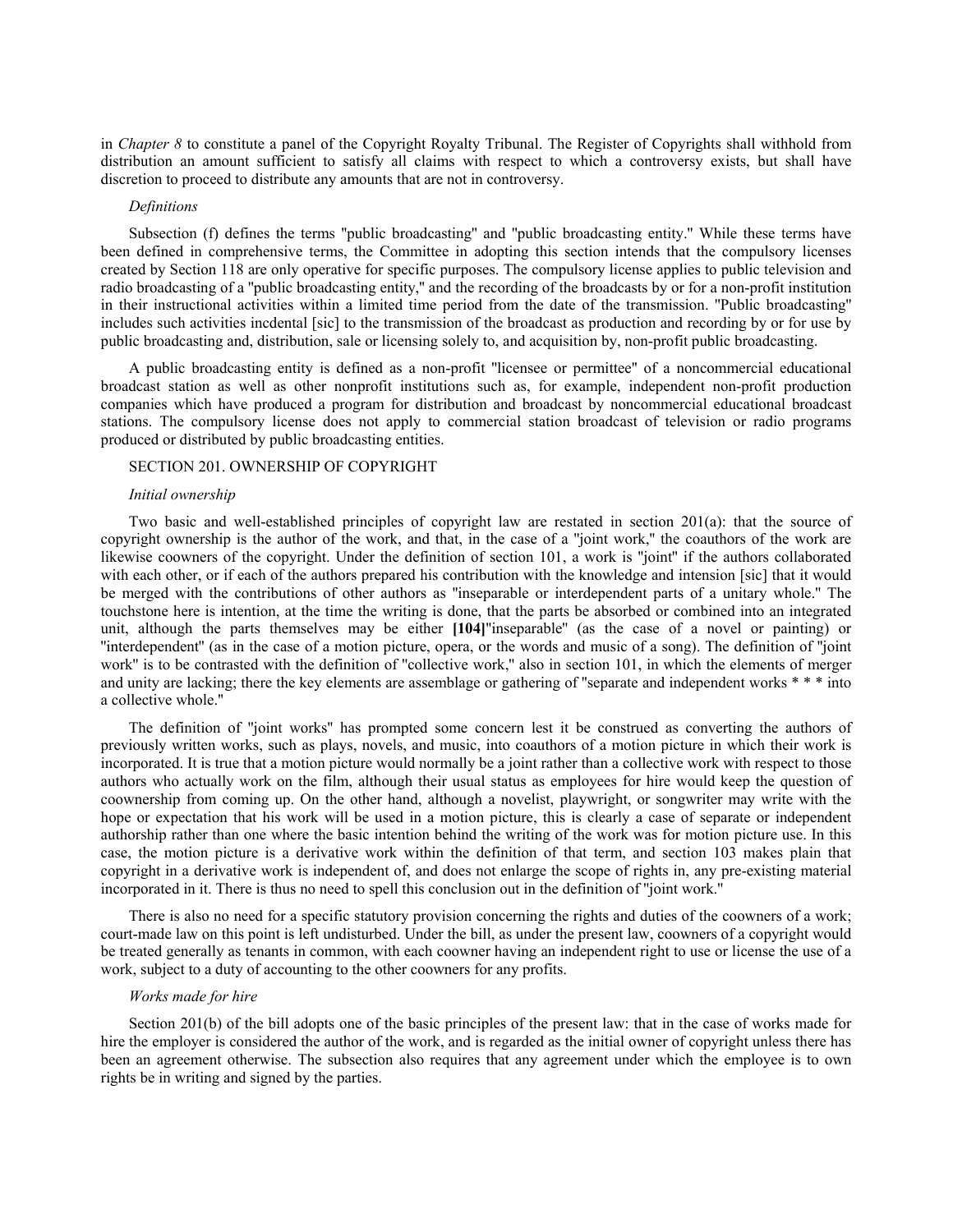The work-made-for-hire provisions of this bill represent a carefully-balanced compromise, and as such they do not incorporate the amendments proposed by screenwriters and composers for motion pictures. Their proposal was for the recognition of something similar to the ''shop right'' doctrine of patent law: with some exceptions, the employer would acquire the right to use the employee's work to the extent needed for purposes of his regular business, but the employee would retain all other rights as long as he refrained from authorizing competing uses. However, while this change might theoretically improve the bargaining position of screenwriters and others as a group, the practical benefits that individual authors would receive are highly conjectural. The presumption that initial ownership rights vest in the employer for hire is well established in American copyright law, and **[105]**to exchange it for the uncertainties of the shop right doctrine would not only be of dubious value to employers and employees alike, but might also reopen a number of other issues.

The status of works prepared on special order or commission was a major issue in the development of the definition of ''works made for hire'' in section 101, which has undergone extensive revision during the legislative process. The basic problem is how to draw a statutory line between those works written on special order or commission that should be considered as ''works made for hire,'' and those that should not. The definition now provided by the bill represents a compromise which, in effect, spells out those specific categories of commissioned works that can be considered ''works made for hire'' under certain circumstances.

Of these, one of the most important categories is that of ''instructional texts.'' This term is given its own definition in the bill: ''a literary, pictorial, or graphic work prepared for publication with the purpose of use in systematic instructional activities.'' The concept is intended to include what might loosely be called ''textbook material,'' whether or not in book form of prepared in the form of text matter. The basic characteristic of ''instructional texts'' is the purpose of their preparation for ''use in systematic instructional activities,'' and they are to be distinguished from works prepared for use by a general readership.

Another specific category under the definition of ''works made for hire'' is ''a photographic or other portrait of one or more persons.'' Works of this sort are frequently commissioned and should be considered ''works made for hire'' if, as in the other specified categories, both of the parties sign a written agreement to this effect.

### *Contributions to collective works*

Subsection (c) of section 201 deals with the troublesome problem of ownership of copyright in contributions to collective works, and the relationship between copyright ownership in a contribution and in the collective work in which it appears. The first sentence establishes the basic principle that copyright in the individual contribution and copyright in the collective work as a whole are separate and distinct, and that the author of the contribution is, as in every other case, the first owner of copyright in it. Under the definitions in section 101, a ''collective work'' is a species of ''compilation'' and, by its nature, must involve the selection, assembly, and arrangement of ''a number of contributions.'' Examples of ''collective works'' would ordinarily include periodical issues, anthologies, symposia, and collections of the discrete writings of the same authors, but not cases, such as a composition consisting of words and music, a work published with illustrations or front matter, or three one-act plays, where relatively few separate elements have been brought together. Unlike the contents of other types of ''compilations,'' each of the contributions incorporated in a ''collective work'' must itself constitute a ''separate and independent'' work, therefore ruling out compilations of information or other uncopyrightable material ad [sic] works published with editorial revisions or annotations. Moreover, as noted above, there is a basic distinction between a ''joint work,'' where the separate elements **[106]**merge into a unified whole, and a ''collective work,'' where they remain unintegrated and disparate.

The bill does nothing to change the rights of the owner of copyright in a collective work under the present law. These exclusive rights extend to the elements of compilation and editing that went into the collective work as a whole, as well as the contributions that were written for hire by employees of the owner of the collective work, and those copyrighted contributions that have been transferred in writing to the owner by their authors. However, one of the most significant aims of the bill is to clarify and improve the present confused and frequently unfair legal situation with respect to rights in contributions.

The second sentence of section  $201(c)$ , in conjunction with the provisions of section 404 dealing with copyright notice, will preserve the author's copyright in his contribution even if the contribution does not bear a separate notice in his name, and without requiring any unqualified transfer of rights to the owner of the collective work. This is coupled with a presumption that, unless there has been an express transfer of more, the owner of the collective work acquires ''only the privilege of reproducing and distributing the contribution as part of that particular collective work, any revision of that collective work, and any later collective work in the same series.''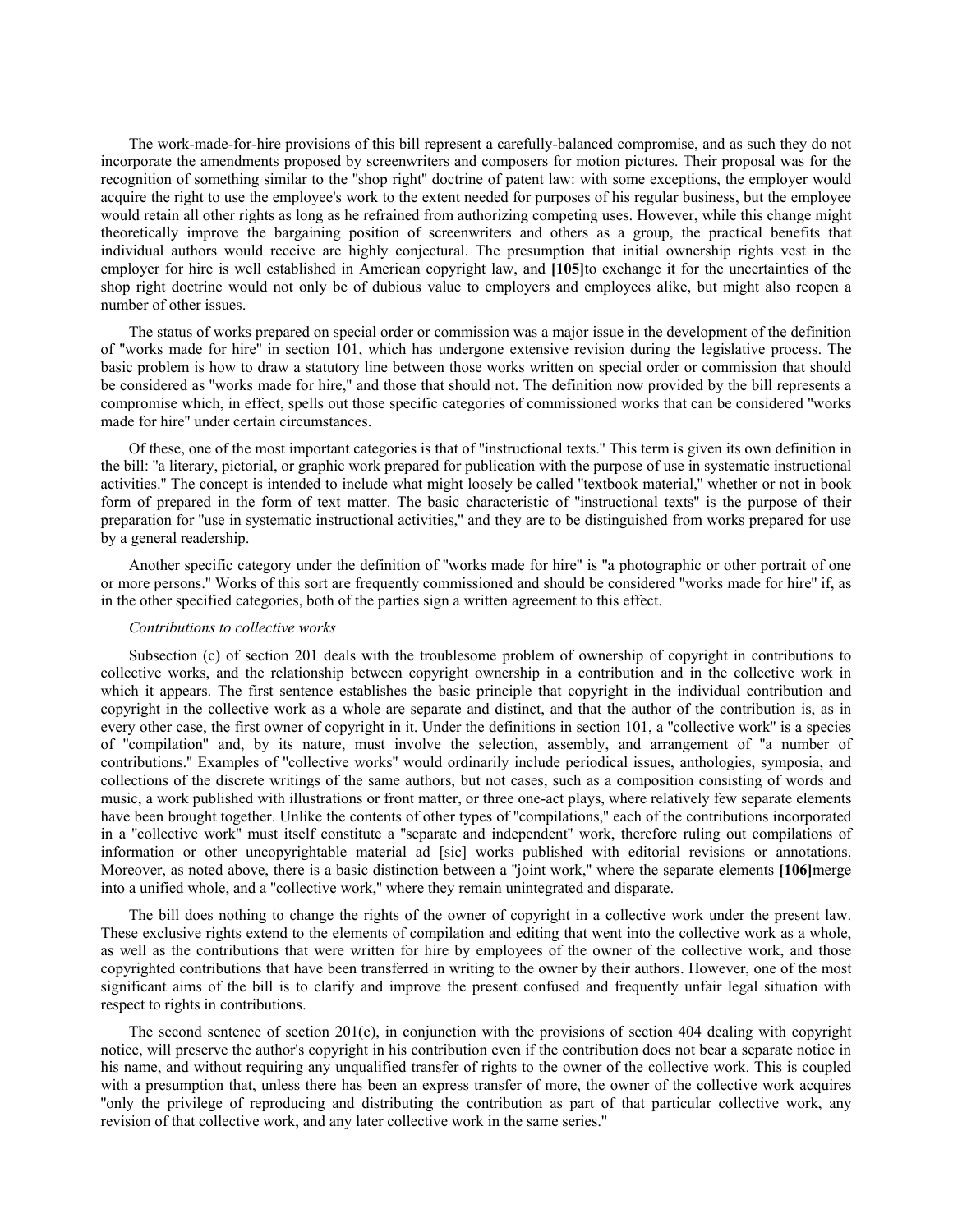The basic presumption of section 201(c) is fully consistent with present law and practice, and represents a fair balancing of equities. At the same time, the last clause of the subsection, under which the privilege of republishing the contribution under certain limited circumstances would be presumed, is an essential counterpart of the basic presumption. Under the language of this clause a publisher could reprint a contribution from one issue in a later issue of his magazine, and could reprint an article from a 1975 edition of an encyclopedia in a 1985 revision of it: he could not revise the contribution itself or include it in a new anthology or an entirely different magazine or other collective work.

### *Transfer of ownership*

The principle of unlimited alienability of copyright is stated in clause (1) of section 201(d). Under that provision the ownership of a copyright, or of any part of it, may be transferred by any means of conveyance or by operation of law, and is to be treated as personal property upon the death of the owner. The term ''transfer of copyright ownership'' is defined in section 101 to cover any ''conveyance, alienation, or hypothecation,'' including assignments, mortgages, and exclusive licenses, but not including nonexclusive licenses. Representatives of motion picture producers have argued that foreclosures of copyright mortgages should not be left to varying State laws, and that the statute should establish a Federal foreclosure system. However, the benefits of such a system would be of very limited application, and would not justify the complicated statutory and procedural requirements that would have to be established.

Clause (2) of subsection (d) contains the first explicit statutory recognition of the principle of divisibility of copyright in our law. This provision, which has long been sought by authors and their representatives, and which has attracted wide support from other groups, **[107]**means that any of the exclusive rights that go to make up a copyright, including those enumerated in section 106 and any subdivision of them, can be transferred and owned separately. The definition of ''transfer of copyright ownership'' in section 101 makes clear that the principle of divisibility applies whether or not the transfer is ''limited in time or place of effect,'' and another definition in the same section provides that the term ''copyright owner,'' with respect to any one exclusive right, refers to the owner of that particular right. The last sentence of section 201(d)(2) adds that the owner, with respect to the particular exclusive right he owns, is entitled ''to all of the protection and remedies accorded to the copyright owner by this title.'' It is thus clear, for example, that a local broadcaster who has an exclusive license to transmit a particular work within a particular geographic area and for a particular period of time could sue, in his own name as copyright owner, someone who infringed that particular exclusive right.

Subsection (e) provides that when an individual author's ownership of a copyright, or of any of the exclusive rights under a copyright have not previously been voluntarily transferred, no action by any governmental body or other official or organization purporting to seize, expropriate, transfer, or exercise rights of ownership with respect to the copyright, or any of the exclusive rights under a copyright, shall be given effect under this title.

The purpose of this subsection is to reaffirm the basic principle that the United States copyright of an author shall be secured to him, and cannot be taken from him by any involuntary transfer. It is the intent of the subsection that the author is entitled, despite the expropriation or transfer, to continue exercising all rights under the United States statute, and that the governmental body or organization may not enforce or exercise any rights under this Act.

It may sometimes be difficult to ascertain if a transfer or copyright is voluntary or is coerced by covert pressure. But subsection (e) would protect foreign authors against laws and decrees which would divest them of their rights under the United States Copyright Act. It would protect authors within the foreign country who choose to resist such covert pressures.

Traditional legal actions, such as bankruptcy proceedings and mortgage foreclosures, are not within the scope of this subsection since the author has, in one way or another, consented to these legal processes by his actions.

## SECTION 202. DISTINCTION BETWEEN OWNERSHIP OF COPYRIGHT AND MATERIAL OUTPUT

The principle restated in section 202 is a fundamental and important one: that copyright ownership and ownership of a material object in which the copyrighted work is embodied are entirely separate things. Thus, transfer of a material object does not of itself carry any rights under the copyright, and this includes transfer of the copy or phonorecord--the original manuscript, the photographic negative, the unique painting or statute, the master tape recording, etc.--in which the work was first fixed. Conversely, transfer of a copyright does not necessarily require the conveyance of any material object.

**[108]**As a result of the interaction of this section and the provisions of section 204(a) and 301, the bill would change a common law doctrine exemplified by the decision in *Pushman v. New York Graphic Society, Inc. , 287 N.Y.*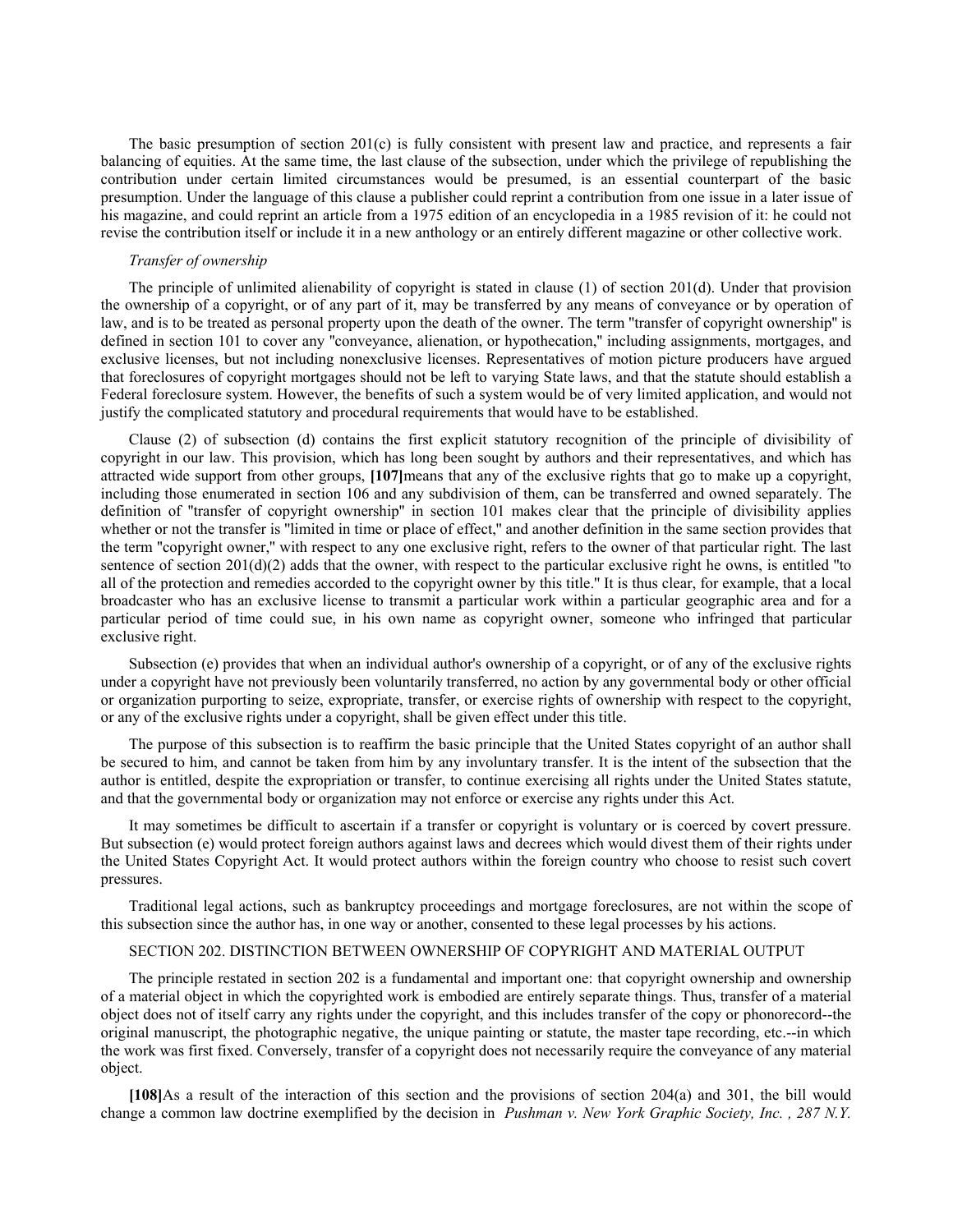*302, 39 N.E. 2d 249 (1942).* Under that doctrine, an author or artist is generally presumed to transfer his common law literary property rights when he sells his manuscript or work of art, unless he specifically reserves them. This presumption would be reversed under the bill, since a specific written conveyance of rights would be required in order for a sale of any material object to carry with it a transfer of copyright.

## SECTION 203. TERMINATION OF TRANSFERS AND LICENSES

### *The problem in general*

The provisions of section 203 are based on the premise that the reversionary provisions of the present section on copyright renewal *(17 U.S.C. sec. 24)* should be eliminated, and that the proposed law should substitute for them a provision safeguarding authors against unremunerative transfers. A provision of this sort is needed because of the unequal bargaining position of authors, resulting in part from the impossibility of determining a work's value until it has been exploited. Section 203 reflects a practical compromise that will further the objectives of the copyright law while recognizing the problems and legitimate needs of all interests involved.

## *Scope of the provision*

instead of being automatic, as is theoretically the case under the present renewal provision, the termination of a transfer or license under section 203 would require the serving of an advance notice within specified time limits and under specified conditions. However, although affirmative action is needed to effect a termination, the right to take this action cannot be waived in advance or contracted away. Under section 203(a) the right of termination would apply only to transfer and licenses executed after the effective date of the new statute, and would have no retroactive effect.

The right of termination would be confined to inter vivos transfers or licenses executed by the author, and would not apply to transfer by his successors in interest or to his own bequests. The scope of the right would extend not only to any "transfer of copyright ownership," as defined in section 101, but also to nonexclusive licenses. The right of termination would not apply to ''works made for hire,'' which is one of the principal reasons the definition of that term assumed importance in the development of the bill.

### *Who can terminate a grant*

Two issues emerged from the disputes over section 203 as to the persons empowered to terminate a grant: (1) the specific classes of beneficiaries in the case of joint works; and (2) whether anything less than unanimous consent of all those entitled to terminate should be required to make a termination effective. The bill to some extent reflects a compromise on these points, including a recognition of the dangers of one or more beneficiaries being induced to ''hold out'' and of unknown **[109]**children or grandchildren being discovered later. The provision can be summarized as follows:

(1) In the case of a work of joint authorship, where the grant was signed by two or more of the authors, majority action by those who signed the grant, or by their interests, would be required to terminate it.

(2) There are three different situations in which the shares of joint authors, or of a dead author's widow, children, and grandchildren, must be divided under the statute: (1) the right to effect a termination, (2) the ownership of the terminated rights, and (3) the right to make further grants of reverted rights. The respective shares of the authors, and of a dead author's widow, children, and grandchildren, would be divided in exactly the same way in each of these situations. The terms "widow," "widower," and "children" are defined in section 101 in an effort to avoid problems and uncertainties that have arisen under the present renewal section.

(3) The principle of per stirpes representation would also be applied in exactly the same way in all three situations. Take for example, a case where a dead author left a widow, two living children, and three grandchildren by a third child who is dead. The widow will own half of the reverted interests, the two children will each own 16 2/3 percent, and the three grandchildren will each own a share of roughly 5 1/2 percent. But who can exercise the right of termination? Obviously, since she owns 50 percent, the widow is an essential party, but suppose neither of the two surviving children is willing to join her in the termination; is it enough that she gets one of the children of the dead child to join, or can the dead child's interest be exercised only by the action of a majority of his children? Consistent with the per stirpes principle, the interest of a dead child can be exercised only as a unit by majority action of his surviving children. Thus, even though the widow and one grandchild would own 55 1/2 percent of the reverted copyright, they would have to be joined by another child or grandchild in order to effect a termination or a further transfer of reverted rights. This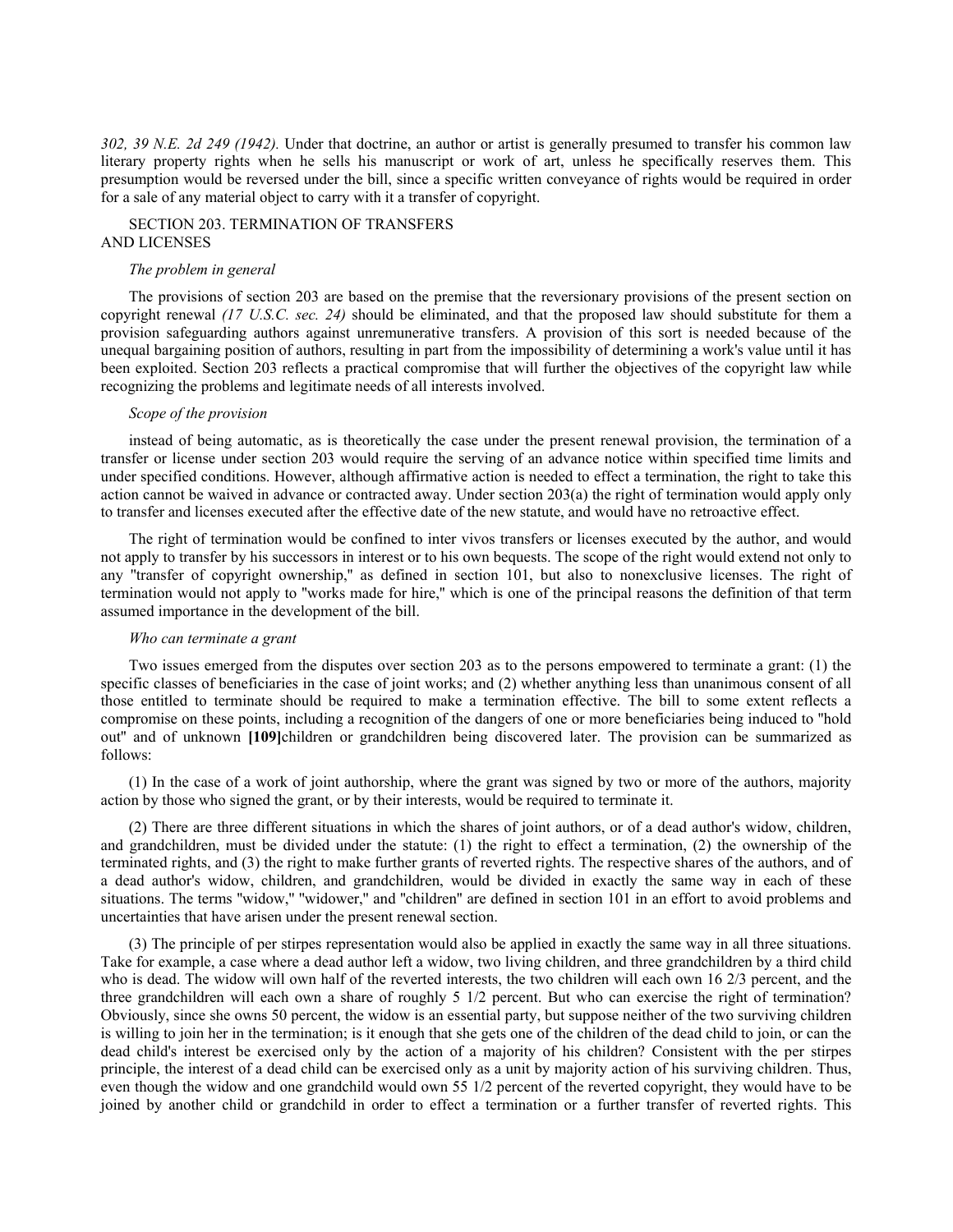principle also applies where, for example, two joint authors executed a grant and one of them is dead; in order to effect a termination, the living author must be joined by a per stirpes majority of the dead author's beneficiaries. The notice of termination may be signed by the specified owners of termination interests or by ''their duly authorized agents,'' which would include the legally appointed guardians or committees of persons incompetent to sign because of age or mental disability.

### *When a grant can be terminated*

Section 203 draws a distinction between the date when a termination becomes effective and the earlier date when the advance notice of termination is served. With respect to the ultimate effective date, section  $203(a)(3)$  provides, as a general rule, that a grant may be terminated during the 5 years, following the expiration of a period of 35 years from the execution of the grant. As an exception to this basic 35-year rule, the bill also provides that ''if the grant covers the right of pub**[110]**lication of the work, the period begins at the end of 35 years from the date of publication of the work under the grant or at the end of 40 years from the date of execution of the grant, whichever term ends earlier.'' This alternative method of computation is intended to cover cases where years elapse between the signing of a publication contract and the eventual publication of the work.

The effective date of termination, which must be stated in the advance notice, is required to fall within the 5 years following the end of the applicable 35- or 40-year period, but the advance notice itself must be served earlier. Under section  $203(a)(4)(A)$ , the notice must be served "not less than two or more than ten years" before the effective date stated in it.

As example of how these time-limit requirements would operate in practice, we suggest two typical contract situations:

Case 1: Contract for theatrical production signed on September 1, 1977. Termination of grant can be made to take effect between September 1, 2012 (35 years from execution) and September 1, 2017 (end of 5-year termination period). Assuming that the author decides to terminate on September 1, 2012 (the earliest possible date), his advance notice must be filed between September 1, 2002 and September 1, 2010.

Case 2: Contract for book publication executed on April 10, 1980; book finally published on August 23, 1987. Since contract covers the right of publication, the 5-year termination period would begin on April 10, 2020 (40 years from execution) rather than April 10, 2015 (35 years from execution) or August 23, 2222 (35 years from publication). Assume that the author decides to make the termination effective on January 1, 2224, he would have to serve his advance notice between January 1, 2214 and January 1, 2222.

## *Effect of termination*

Section 203(b) makes clear that, unless effectively terminated within the applicable 5-year period, all rights covered by an existing grant will continue unchanged, and that right under other Federal, State, or foreign laws are unaffected. However, assuming that a copyright transfer or license is terminated under section 203, who are bound by the termination and how are they affected?

Under the bill, termination means that ownership of the rights covered by the terminated grant reverts to everyone who owns termination interest on the date the notice of termination was served, whether they joined in signing the notice or not. In other words, if a person could have signed the notice, he is bound by the action of the majority who did; the termination of the grant will be effective as to him, and a proportionate share of the reverted rights automatically vests in him. Ownership is divided proportionately on the same per stirpes basis as that provided for the rights to effect termination under section 203(a) and, since the reverted rights vest on the date notice is served, the heirs of a dead beneficiary would inherit his share.

Under clause (3) of subsection (b), majority action is required to make a further grant of reverted rights. A problem here, of course, is that years may have passed between the time the reverted rights vested and the time the new owners want to make a further transfer; people may have died and children may have been born in the interim. To deal with this problem, the bill looks back to the date of vesting; out of the **[111]**group in whom rights vested on that date, it requires the further transfer or license to be signed by ''the same number and proportion of the owners'' (though not necessarily the same individuals) as were then required to terminate the grant under subsection (a). If some of those in whom the rights originally vested have died, their ''legal representatives, legatees, or heirs at law'' may represent them for this purpose and, as in the case of the termination itself, any one of the minority who does not join in the further grant is nevertheless bound by it.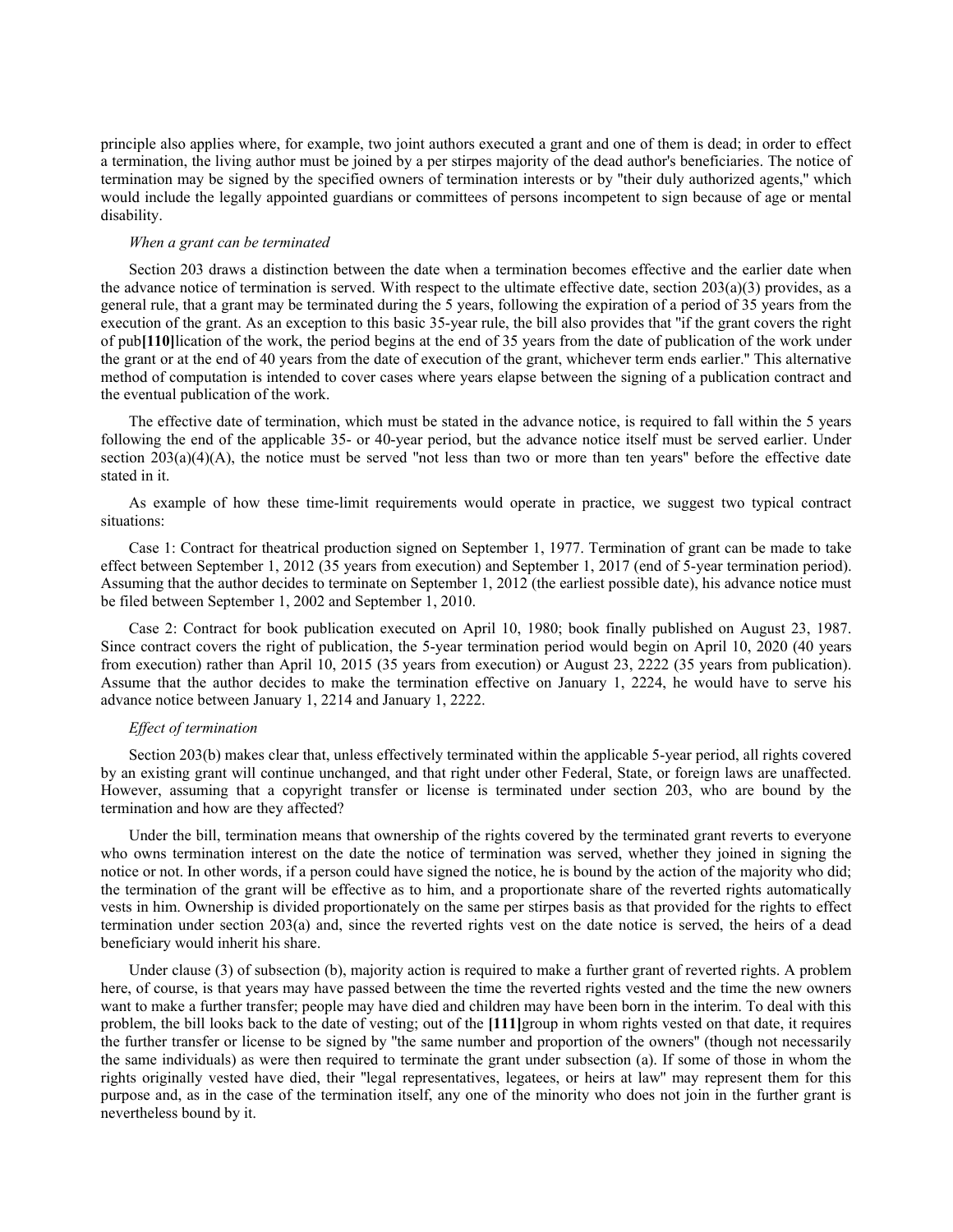An important limitation on the rights of a copyright owner under a terminated grant is specified in section 203(b)(1). This clause provides that, notwithstanding a termination, a derivative work prepared earlier may ''continue to be utilized'' under the conditions of the terminated grant; the clause adds, however, that this privilege is not broad enough to permit the preparation of other derivative works. In other words, a film made from a play could continue to be licensed for performance after the motion picture contract had been terminated, but any remake rights covered by the contract would be cut off. For this purpose, a motion picture would be considered as a ''derivative work'' with respect to every ''preexisting work'' incorporated in it, whether the preexisting work was created independently or was prepared expressly for the motion picture.

Section 203 would not prevent the parties to a transfer or license from voluntarily agreeing at any time to terminate an existing grant and negotiating a new one, thereby causing another 35-year period to start running. However, the bill seeks to avoid the situation that has arisen under the present renewal provision, in which third parties have brought up contingent future interests as a form of speculation. Section 203(b)(2) would make a further grant of rights that revert under a terminated grant valid ''only if it is made after the effective date of the termination.'' An exception, in the nature of a right of ''first refusal,'' would permit the original grantee or his successor to negotiate a new agreement with the persons effecting the termination at any time after the notice of termination has been served.

Nothing contained in this section or elsewhere in this legislation is intended to extend any license or transfer made for a period of less than thirty-five years. Likewise nothing in this section or legislation is intended to change the existing state of the law of contracts concerning the circumstances in which an author may terminate a license, transfer or assignment. Section 203(b)(6) provides that unless and until termination is effected under this section, the grant, ''if it does not provide otherwise," continues for the term of copyright. The quoted language means that the agreement does not provide for a term of less than thirty-five years.

## SECTIONS 204, 205. EXECUTION AND RECORDATION OF TRANSFERS

Section 204 is a somewhat broadened and liberalized counterpart of sections 28 and 29 of the present statute. Under subsection (a), a transfer of copyright ownership (other than one brought about by operation of law) is valid only if there exists an instrument of conveyance, or alternatively a ''note or memorandum of the transfer,'' which is in writing and signed by the copyright owner ''or his duly **[112]**authorized agent.'' Subsection (b) makes clear that a notarial or consular acknowledgement is not essential to the validity of any transfer, whether executed in the United States or abroad. However, the subsection would liberalize the conditions under which certificates of acknowledgement of documents executed abroad are to be accorded prima facie weight, and would give the same weight to domestic acknowledgments under appropriate circumstances.

The recording and priority provisions of section 205 are intended to clear up a number of uncertainties arising from sections 30 and 31 of the present law and to make them more effective and practical in operation. Any "document pertaining to a copyright'' may be recorded under subsection (a) if it ''bears that actual signature of the person who executed it," or if it is appropriately certified as a true copy. However, subsection (c) makes clear that the recorded document will give constructive notice of its contents only if two conditions are met: (1) the document or attached material specifically identifies the work to which it pertains so that a reasonable search under the title or registration number would reveal it, and (2) registration has been made for the work. Moreover, even though the Register of Copyrights may be compelled to accept for recordation documents that on their face appear self-serving or colorable, he should take care that their nature is not concealed from the public in his indexing and search reports.

The provisions of subsection (d), requiring recordation of transfers as a prerequisite to the institution of an infringement suit, represent a desirable change in the law. The 1 and 2 month grace periods provided in subsection (e) represent a reasonable compromise between those who want a longer hiatus and those who argue that any grace period makes it impossible for a bona fide transferee to rely on the record at any particular time.

Under subsection (f) of section 205, a nonexclusive license in writing and signed, whether recorded or not, would be valid against a later transfer, and would also prevail as against a prior unrecorded transfer if taken in good faith and without notice. Objections were raised by motion picture producers, particularly to the provision allowing unrecorded nonexclusive licenses to prevail over subsequent transfers, on the ground that a nonexchange license can have drastic effects on the value of a copyright. On the other hand, the impracticalities and burdens that would accompany any requirement of recordation of nonexclusive licenses outweigh the limited advantages of a statutory recordation system for them.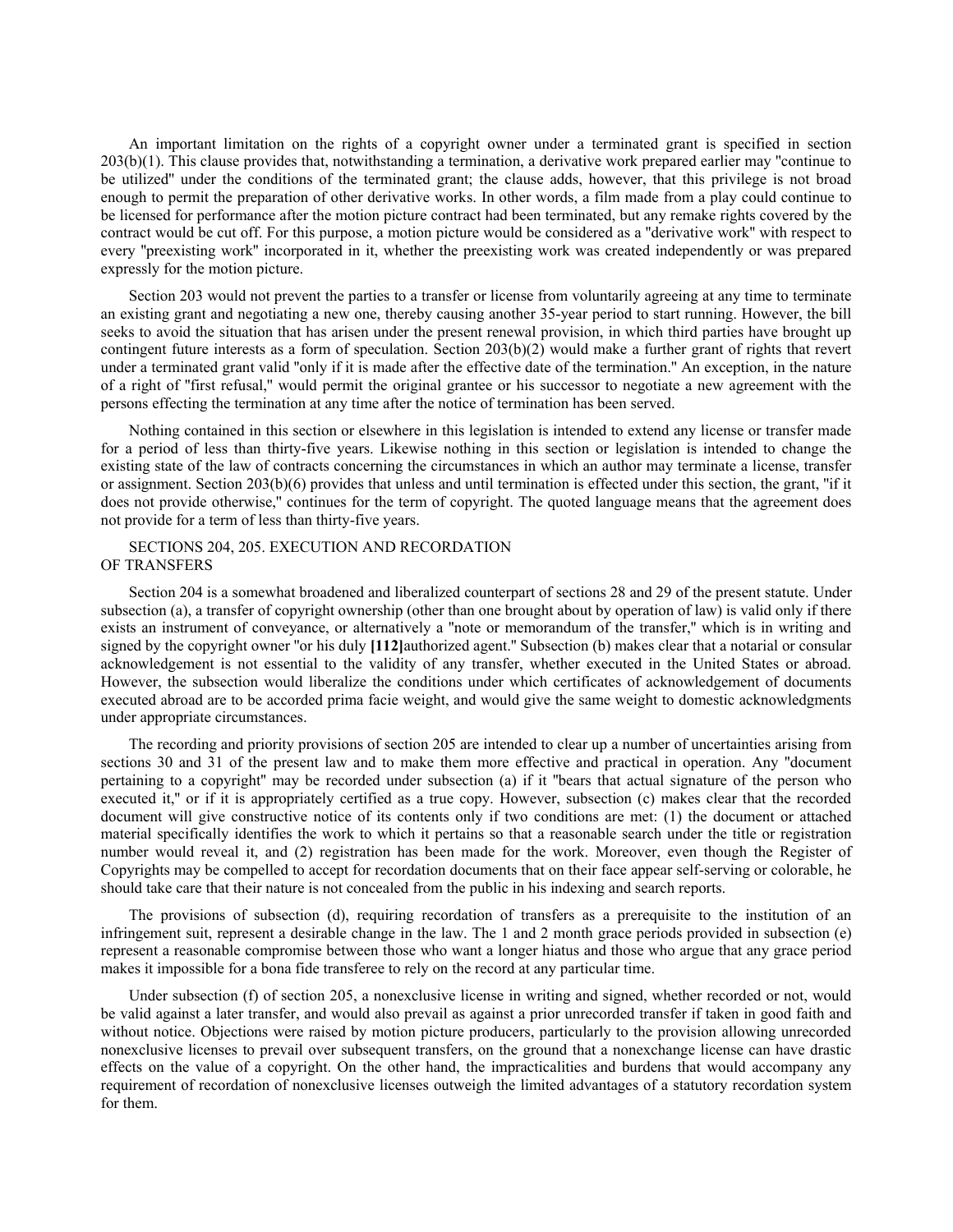### SECTION 301. FEDERAL PREEMPTION OF RIGHTS EQUIVALENT TO COPYRIGHT

### *Single Federal system*

Section 301, one of the bedrock provisions of the bill, would accomplish a fundamental and significant change in the present law. Instead of a dual system of ''common law copyright'' for unpublished works and statutory copyright for published works, which has been in effect in the United States since the first copyright statute in 1790, the bill adopts a single system of Federal statutory copyright from creation. Under section 301 a work would obtain statutory protection as soon as it is ''created'' or, as that term is defined in section 301, when **[113]**it is ''fixed in a copy or phonorecord for the first time.'' Common law copyright protection for works coming within the scope of the statute would be abrogated, and the concept of publication would lose its all-embracing importance as a dividing line between common law and statutory protection and between both of these forms of legal protection and the public domain.

By substituting a single Federal system for the present anachronistic, uncertain, impractical, and highly complicated dual system, the bill would greatly improve the operation of the copyright law and would be much more effective in carrying out the basic constitutional aims of uniformity and the promotion of writing and scholarship. The main arguments in favor of a single Federal system, can be summarized as follows:

(1) One of the fundamental purposes behind the copyright clause of the Constitution, as shown in Madison's comments in The Federalist, was to promote national uniformity and to avoid the practical difficulties of determining and enforcing an author's rights under the differing laws and in the separate courts of the various States. Today, when the methods for dissemination of an author's work are incomparably broader and faster than they were in 1789, national uniformity in copyright protection is even more essential than it was then to carry out the constitutional intent.

(2) ''Publication,'' perhaps the most important single concept under the present law, also represents its most serious defect. Although at one time, when works were disseminated almost exclusively through printed copies, ''publication'' could serve as a practical dividing line between common law and statutory protection, this is no longer true. With the development of the 20th-century communications revolution, the concept of publication has become increasingly artificial and obscure. To cope with the legal consequences of an established concept that has most much of its meaning and justification, the courts have given ''publication'' a number of diverse interpretations, some of them radically different. Not unexpectedly, the results in individual cases have become unpredictable and often unfair. A single Federal system would help to clear up this chaotic situation.

(3) Enactment of section 301 would also implement the ''limited times'' provision of the Constitution, which has become distorted under the traditional concept of ''publication.'' Common law protection in ''unpublished'' works is now perpetual, no matter how widely they may be disseminated by means other than ''publication''; the bill would place a time limit on the duration of exclusive rights in them. The provision would also aid scholarship and the dissemination of historical materials by making unpublished, undisseminated manuscripts available for publication after a reasonable period.

(4) Adoption of a uniform national copyright system would greatly improve international dealings in copyrighted material. No other country has anything like our present dual system. In an era when copyrighted works can be disseminated instantaneously to every country on the globe, the need for effective international copyright relations, and the concomitant need for national uniformity, assume ever greater importance.

Under section 301, the statute would apply to all works created after its effective date, whether or not they are ever published or dis**[114]**seminated. With respect to works created before the effective date of the statute and still under common law protection, section 303 of the statute would provide protection from that date on, and guarantee a minimum period of statutory copyright.

## *Preemption of State law*

The intention of section 301 is to preempt and abolish any rights under the common law or statutes of a State that are equivalent to copyright and that extend to works coming within the scope of the Federal copyright law. The declaration of this principle in section 301 is intended to be stated in the clearest and most unequivocal language possible, so as to foreclose any possible misinterpretation of its unqualified intention that Congress shall act preemptively, and to avoid the development of any vague borderline areas between State and Federal protection. The language in this section of the bill and its analysis in this report have been modified from that contained in S. 1361 and Senate Report 93-983 so as to more exactly define the intent of the Congress.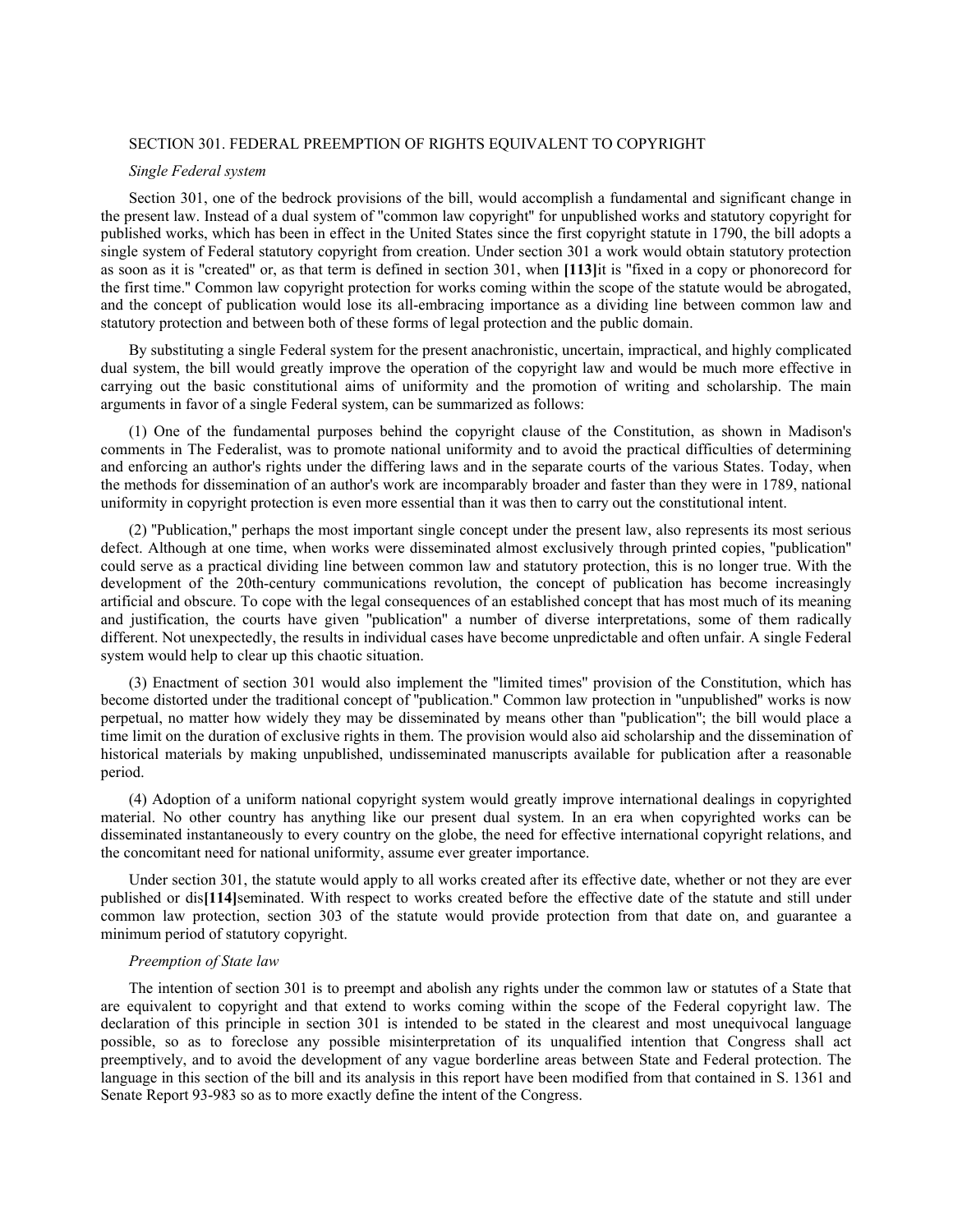Under section 301(a) all "legal or equitable rights that are equivalent to any of the exclusive rights within the general scope of copyright as specified by section 106 in works of authorship that are fixed in a tangible medium of expression and come within the subject matter of copyright as specified by sections 102 and 103'' are governed exclusively by the Federal copyright statute if the work involved is of a kind covered by the statute. All corresponding State laws, whether common law or statutory, are preempted and abrogated. Regardless of when the work was created and whether it is published or unpublished, disseminated or undisseminated, in the public domain or copyrighted under the Federal statute, the States cannot offer it protection equivalent to copyright. Section 1338 of title 28, United States Code, also makes clear that any action involving rights under the Federal copyright law would come within the exclusive jurisdiction of the Federal courts. The preemptive effect of section 301 is limited to State laws; there is no intention to deal with the question of whether Congress can or should offer the equivalent of copyright protection under some constitutional provision other than the patent-copyright clause of article 3, section 8.

As long as a work fits within one of the general subject matter categories of sections 102 and 103, the bill prevents the States from protecting it even if it fails to achieve Federal statutory copyright because it is too minimal or lacking in originality to qualify, or because it has fallen into the public domain. On the other hand, the 1965 bill implicitly preserved common law copyright protection for one important class of works: works that have not been ''fixed in any tangible medium of expression.'' Examples would include choreography that has never been filmed or notated, an extemporaneous speech, ''original works of authorship'' communicated solely through conversations or live broadcasts, a dramatic sketch or musical composition improvised or developed from memory and without being recorded or written down. As mentioned above in connection with section 102, unfixed works are not included in the specified ''subject matter of copyright.'' They are therefore not affected by the preemption of section 301, and would continue to be subject to protection under State statutes or com**[115]**mon law until fixed in tangible form. Because of the significance of this principle, the committee amended section 301(b) of the 1965 bill to make it explicit.

The preemption of rights under State law is complete with respect to any work coming within the scope of the bill, even though the scope of exclusive rights given the work under the bill is narrower than the scope of common law rights in the work might have been.

Representatives of printers, while not opposed to the principle of section 301, expressed concern about its potential impact on protection of preliminary advertising copy and layouts prepared by printers. They argued that this material is frequently ''pirated'' by competitors, and that it would be a substantial burden if, in order to protect himself, the printer would have to register his works and bear the expense and bother of suing in Federal rather than State courts. On the other hand, these practical problems are essentially procedural rather than substantive, and the proposal for a special exemption to preserve common law rights equivalent to copyright in unpublished advertising material cannot be justified. Moreover, subsection (b), discussed below, will preserve other legal grounds on which the printers can protect themselves against ''pirates'' under State laws.

In a general way subsection (b) of section 301 represents the obverse of subsection (a). It sets out, in broad terms and without necessarily being exhaustive, some of the principal areas of protection that preemption would not prevent the States from protecting. Its purpose is to make clear, consistent with the 1964 Supreme Court decisions in *Sears, Roebuck & Co. v. Stiffel Co. , 376 U.S. 225,* and *Compco Corp. v. Day-Brite Lighting, Inc. , 376 U.S. 234,* that preemption does not extend to causes of action, or subject matter outside the scope of the revised Federal copyright statute.

The numbered clauses of subsection (b) list three general areas left unaffected by the preemption: (1) subject matter that does not come within the subject matter of copyright; (2) causes of action arising under State law before the effective date of the statute; and (3) violations of rights that are not equivalent to any of the exclusive rights under copyright.

The examples in clause (3), while not exhaustive, are intended to illustrate rights and remedies that are different in nature from the rights comprised in a copyright and that may continue to be protected under State common law or statute. The evolving common law rights of ''privacy,'' ''publicity,'' and trade secrets, and the general laws of defamation and fraud, would remain unaffected as long as the causes of action contain elements, such as an invasion of personal rights or a breach of trust or confidentiality, that are different in kind from copyright infringement. Nothing in the bill derogates from the rights of parties to contract with each other and to sue for breaches of contract; however, to the extent that the unfair competition concept known as ''interference with contract relations'' is merely the equivalent of copyright protection, it would be preempted.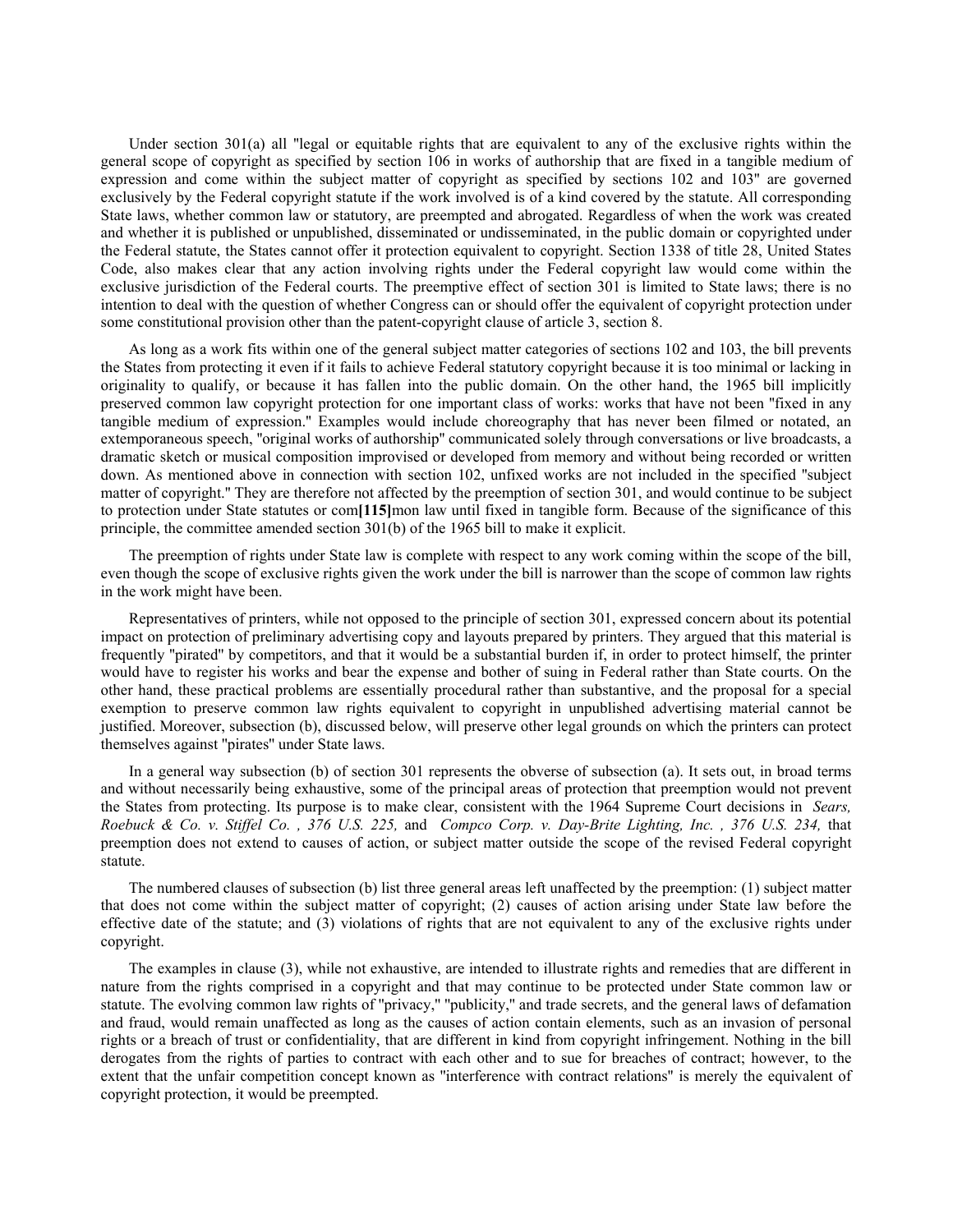The last example listed in clause (3)--''deceptive trade practices such as passing off and false representation''- represents an effort to distinguish between those causes of action known as ''unfair competition'' that the copyright statute is not intended to preempt and those **[116]**that it is. Section 301 is not intended to preempt common law protection in cases involving activities such as false labeling, fraudulent representation, and passing off even where the subject matter involved comes within the scope of the copyright statute.

''Misappropriation'' is not necessarily synonymous with copyright infringement, and thus a cause of action labeled as ''misappropriation'' is not preempted if it is in fact based neither on a right within the general scope of copyright as specified by section 106 nor on a right equivalent thereto. For example, state law should have the flexibility to afford a remedy (under traditional principles of equity) against a consistent pattern of unauthorized appropriation by a competitor of the facts (i.e., not the literary expression) constituting ''hot'' news, whether in the traditional mold of *International News Service v. Associated Press , 248 U.S. 215 (1918),* or in the newer form of data updates from scientific, business or financial data bases. Likewise, a person having no trust or other relationship with the proprietor of a computerized data base should not be immunized from sanctions against electronically or cryptographically breaching the proprietor's security arrangements and accessing the proprietor's data. The unauthorized data access which should be remediable might also be achieved by the intentional interception of data transmissions by wire, microwave or laser transmissions, or by the common unintentional means of ''crossed'' telephone lines occasioned by errors in switching.

The proprietor of data displayed on the cathode ray tube of a computer terminal should be afforded protection against unauthorized printouts by third parties (with or without improper access), even if the data are not copyrightable. For example, the data may not be copyrightable because they are not fixed in a tangible medium of expression (i.e., the data are not displayed for a period of more than transitory duration).

Nothing contained in section 301 precludes the owner of a material embodiment of a copy or a phonorecord from enforcing a claim of conversion against one who takes possession of the copy or phonorecord without consent.

Clause (4) provides that nothing in this title annuls or limits the authority of states to prevent the unauthorized duplication of sound recordings fixed prior to February 15, 1972. The addition of this clause to the bill was proposed by the Department of Justice to clarify the intent of this title.

At the present time, 32 states prohibit record piracy by statute, and four more do so under common law. The Congress and many states have determined that record pirates unfairly appropriate the property, efforts and capital of the legitimate music industry. There is no justification for exposing pre-1972 recordings to expropriation by record pirates.

Subsection (c) makes clear that nothing contained in Title 17 annuls or limits any rights or remedies under any other Federal statute.

### SECTION 302. DURATION OF COPYRIGHT IN WORKS CREATED AFTER EFFECTIVE DATE

### *In general*

The debate over how long a copyright should last is as old as the oldest copyright statute and will doubtless continue as long as there **[117]**is a copyright law. With certain exceptions, there appears to be strong support for the principle, as embodied in the bill, of a copyright term consisting of the life of the author and 50 years after his death. In particular, the authors and their representatives stressed that the adoption of a life-plus-50 term was by far their most important legislative goal in copyright law revision. The Register of Copyrights now regards a life-plus-50 term as the foundation of the entire bill.

Under the present law statutory copyright protection begins on the date of publication (or on the date of registration in unpublished form) and continues for 28 years from that date; it may be renewed for a second 28 years, making a total potential term of 56 years in all cases.n1 The principal elements of this system--a definite number of years, computed from either publication or registration, with a renewal feature--have been a part of the U.S. copyright law since the first statute in 1790. The arguments for changing this system to one based on the life of the author can be summarized as follows:

1. The present 56-year term is not long enough to insure an author and his dependents the fair economic benefits from his works. Life expectancy has increased substantially, and more and more authors are seeing their works fall into the public domain during their lifetimes, forcing later works to compete with their own early works in which copyright has expired.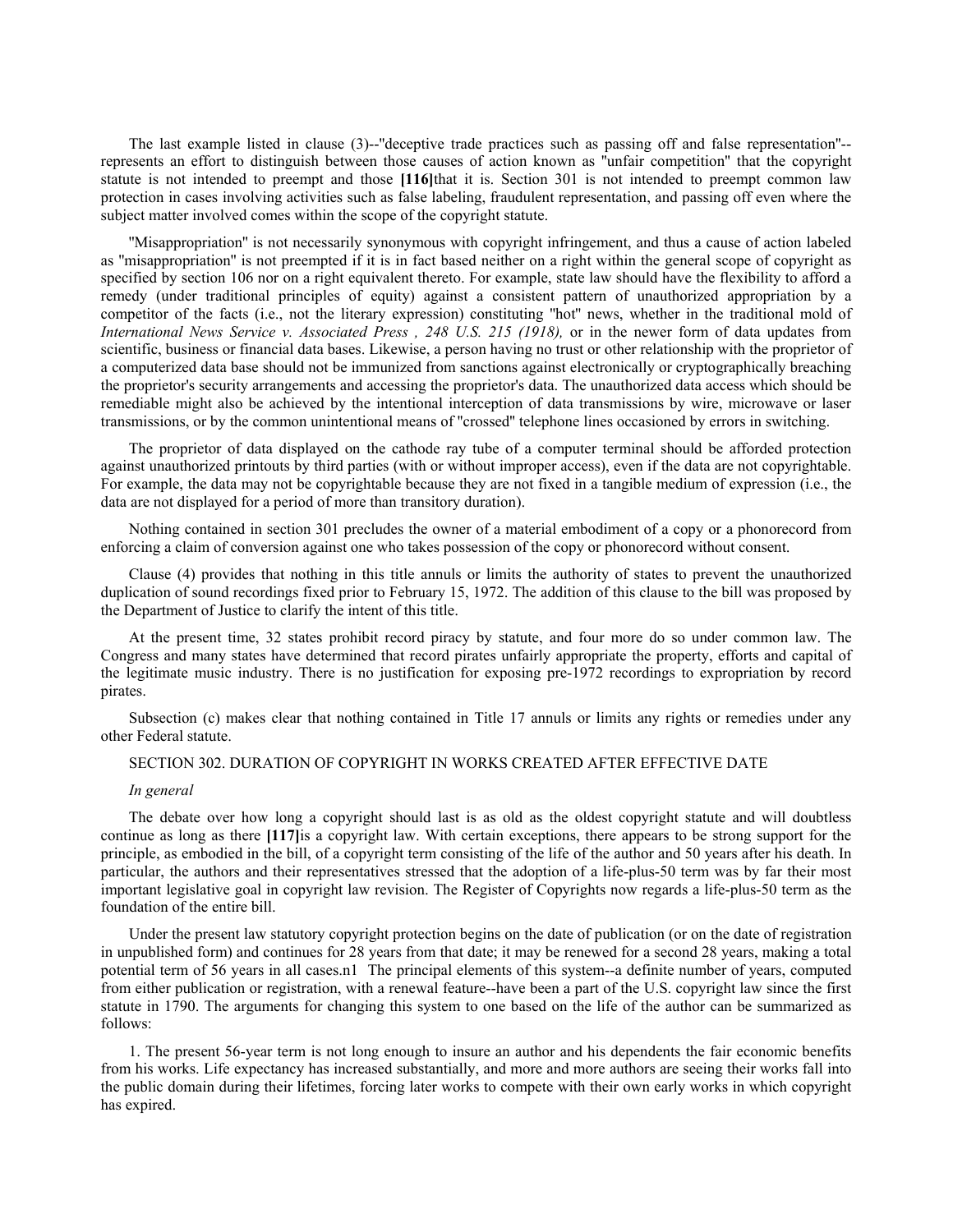2. The tremendous growth in communications media has substantially lengthened the commercial life of a great many works. A short term is particularly discriminatory against serious works of music, literature, and art, whose value may not be recognized until after many years.

3. Although limitations on the term of copyright are obviously necessary, too short a term harms the author without giving any substantial benefit to the public. The public frequently pays the same for works in the public domain as it does for copyrighted works, and the only result is a commercial windfall to certain users at the author's expense. In some cases the lack of copyright protection actually restrains dissemination of the work, since publishers and other users cannot risk investing in the work unless assured of exclusive rights.

4. A system based on the life of the author would go a long way toward clearing up the confusion and uncertainty involved in the vague concept of ''publication,'' and would provide a much simpler, clearer method for computing the term. The death of the author is a definite, determinable event, and it would be the only data that a potential user would have to worry about. All of a particular author's works, including those successively revised by him, would fall into the public domain at the same time, thus avoiding the present problems of determining a multitude of publication dates and of distinguishing ''old'' and ''new'' matter in later editions. The bill answers the problems of determining when relatively obscure authors died, by establishing a registry of death dates and a system of presumptions.

5. One of the worst features of the present copyright law is the provision for renewal of copyright. A substantial burden and ex**[118]**pense, this unclear and highly technical requirement results in incalculable amounts of unproductive work. In a number of cases it is the cause of inadvertent and unjust loss of copyright.

Under the life-plus-50 system the renewal device would be inappropriate and unnecessary.

6. Under the preemption provisions of section 301 and the single Federal system they would establish, authors will be giving up perpetual, unlimited exclusive common law rights in their unpublished works, including works that have been widely disseminated by means other than publication. A statutory term of life-plus-50 years is no more than a fair recompense for the loss of these perpetual rights.

7. A very large majority of the world's countries have adopted a copyright term of the life of the author and 50 years after his death. Since American authors are frequently protected longer in foreign countries than in the United States, the disparity in the duration of copyright has provoked considerable resentment and some proposals for retaliatory legislation. Copyrighted works move across national borders faster and more easily than virtually any other economic commodity, and with the techniques now in common use this movement has in many cases become instantaneous and effortless. The need to conform the duration of U.S. copyright to that prevalent throughout the rest of the world is increasingly pressing in order to provide certainty and simplicity in international business dealings. Even more important, a change in the basis of our copyright term would place the United States in the forefront of the international copyright community. Without this change, the possibility of future United States adherence to the Berne Copyright Union would evaporate, but with it would come a great and immediate improvement in our copyright relations. All of these benefits would accrue directly to American and foreign authors alike.

The need for a longer total term of copyright has been conclusively demonstrated. It is true that a major reason for the striking statistical increase in life expectancy since 1909 is the reduction in infant mortality, but this does not mean that the increase can be discounted. Although not nearly as great as the total increase in life expectancy, there has been a marked increase in longevity, and with medical discoveries and health programs for the elderly this trend shows every indication of continuing. If life expectancy in 1909, which was in the neighborhood of 56 years, offered a rough guide to the length of copyright protection, then life expectancy in the 1960's which is well over 70 years, should offer a similar guide; the Register's 1961 Report included statistics indicating that something between 70 and 76 years was then the average equivalent of life-plus-50 years. An author's copyright should extend beyond his lifetime, and judged by this standard the present term of 56 years is too short.

The arguments as to the benefits of uniformity with foreign laws, and the advantages of international comity that would result from adoption of a life-plus-50 term, are also highly significant. The system has worked well in other countries, and on the whole it would appear to make computation of terms considerably simpler and easier. The registry of death dates and the system of presumptions established in section 302 would solve most of the problems in determining when an individual author died.

**[119]**Aside from the Philippines, whose copyright statute was patterned after the United States Act of 1909, no country in the world has provisions on the duration of copyright like ours. Virtually every other copyright law in the world bases the term of protection for works by natural persons on the life of the author, and a substantial majority of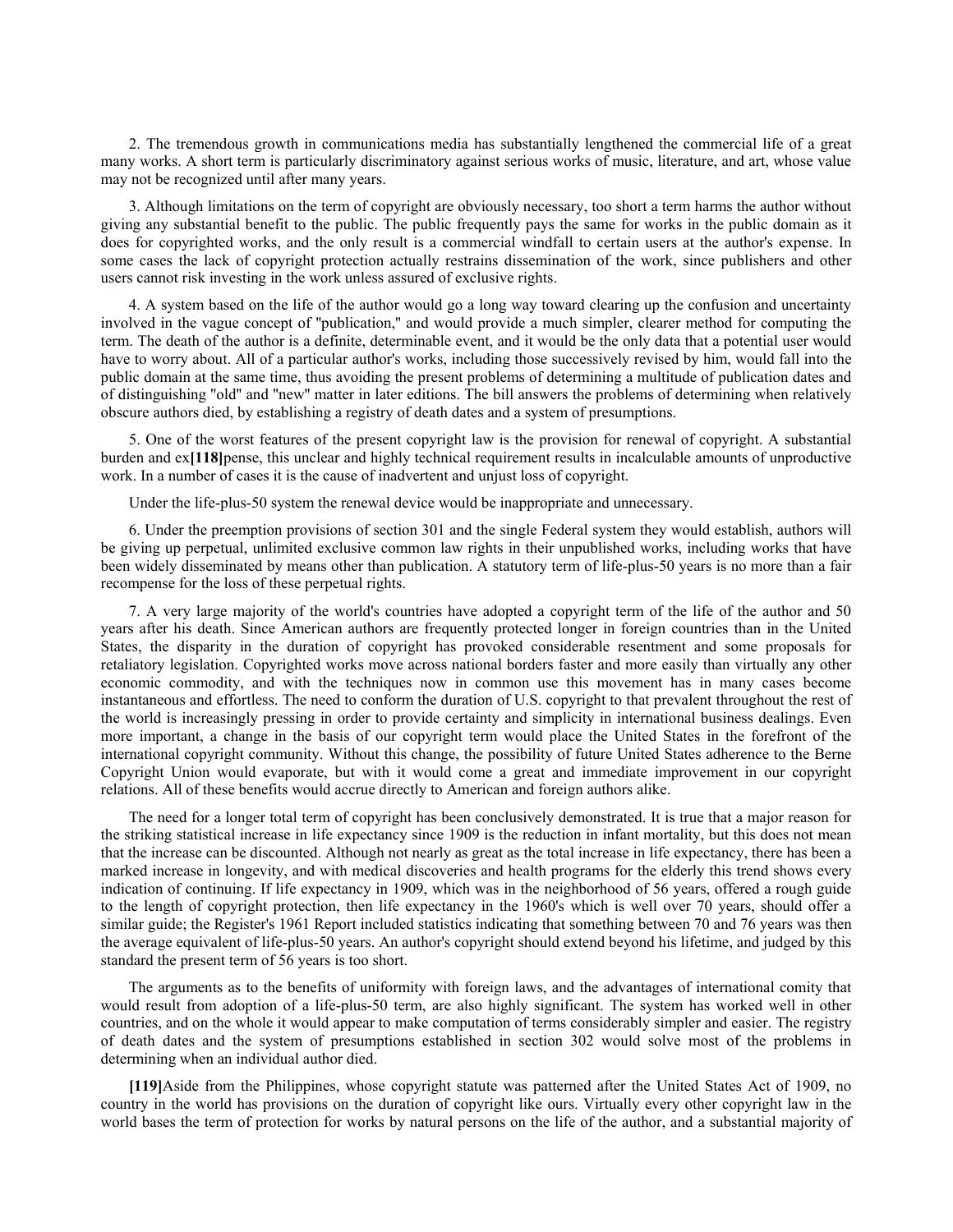these accord protection for 50 years after the author's death. This term is required for adherence to the Berne Convention. It is worth noting that the 1965 revision of the copyright law of the Federal Republic of Germany adopted a term of life plus 70 years.

A point that has concerned some educational groups arose from the possibility that, since a large majority (now about 85 percent) of all copyrighted works are not renewed, a life-plus-50 year term would tie up a substantial body of material that is probably of no commercial interest but that would be more readily available for scholarly use if free of copyright restrictions. A statistical study of renewal registrations made by the Copyright Office in 1966 supports the generalization that most material which is considered to be of continuing or potential commercial value is renewed. Of the remainder, a certain proportion is of practically no value to anyone, but there are a large number of unrenewed works that have scholarly value to historians, archivists, and specialists in a variety of fields. This consideration lay behind the proposals for retaining the renewal device or for limiting the term for unpublished or unregistered works.

It is true that today's ephemera represent tomorrow's social history, and that works of scholarly value, which are now falling into the public domain after 28 years, would be protected much longer under the bill. Balanced against this are the burdens and expenses of renewals, the near impossibility of distinguishing between types of works in fixing a statutory term, and the extremely strong case in favor of a life-plus-50 system. Moreover, it is important to realize that the bill would not restrain scholars from using any work as source material or from making ''fair use'' of it; the restrictions would extend only to the unauthorized reproduction or distribution of copies of the work, its public performance, or some other use that would actually infringe the copyright owner's exclusive rights. The advantages of a basic term of copyright enduring for the life of its author and for 50 years after his death outweigh any possible disadvantages.

Under subsection (a) of section 302, a work ''created on or after'' the effective date of the revised statute would be protected by statutory copyright ''from its creation'' and, with exceptions to be noted below, ''endures for a term consisting of the life of the author and 50 years after his death.''

Under this provision, as a general rule, the life-plus-50 term would apply equally to unpublished works, to works published during the author's lifetime, and to works published posthumously.

The definition of "created" in section 101, which will be discussed in more detail in connection with section 302(c) below, makes clear that ''creation'' for this purpose means the first time the work is fixed in a copy or phonorecord; up to that point the work is not ''created,'' and is subject to common law protection, even though it may exist in someone's mind [sic] may have been communicated to others in unfixed form.

### **[120]***Joint works*

Since by definition a ''joint work'' has two or more authors, a statute basing the term of copyright on the life of the author must provide a special method of computing the term of ''joint works.'' Under the system in effect in many foreign countries, the term of copyright is measured from the death of the last survivor of a group of joint authors, no matter how many there are. The bill adopts this system as the simplest and fairest of the alternative for dealing with the problem.

## *Anonymous works, pseudonymous works, and works made for hire*

Computing the term from the author's death also requires special provisions to deal with cases where the authorship is not revealed or where the ''author'' is not an individual. Section 302(c) therefore provides a special term for anonymous works, pseudonymous works, and works made for hire: 75 years from publication or 100 years from creation, whichever is shorter. The definitions in section 101 make the status of anonymous and pseudonymous works depend on what is revealed on the copies or phonorecords of a work; a work is ''anonymous'' if ''no natural person is identified as author,'' and is ''pseudonymous'' if ''the author is identified under a fictitious name.''

Section 302(c) provides that the 75- and 100-year terms for an anonymous or pseudonymous work can be converted to the ordinary life-plus-50 term if ''the identity of one or more of the authors \* \* \* is revealed'' in special records maintained for this purpose in the Copyright Office. The term in such cases would be ''based on the life of the author or authors whose identity has been revealed.'' Instead of forcing a user to search through countless Copyright Office records to determine if an author's identity has been revealed, the bill sets up a special registry for the purpose, with requirements concerning the filing of identifying statements that parallel those of the following subsection (d) with respect to statements of the date of an author's death.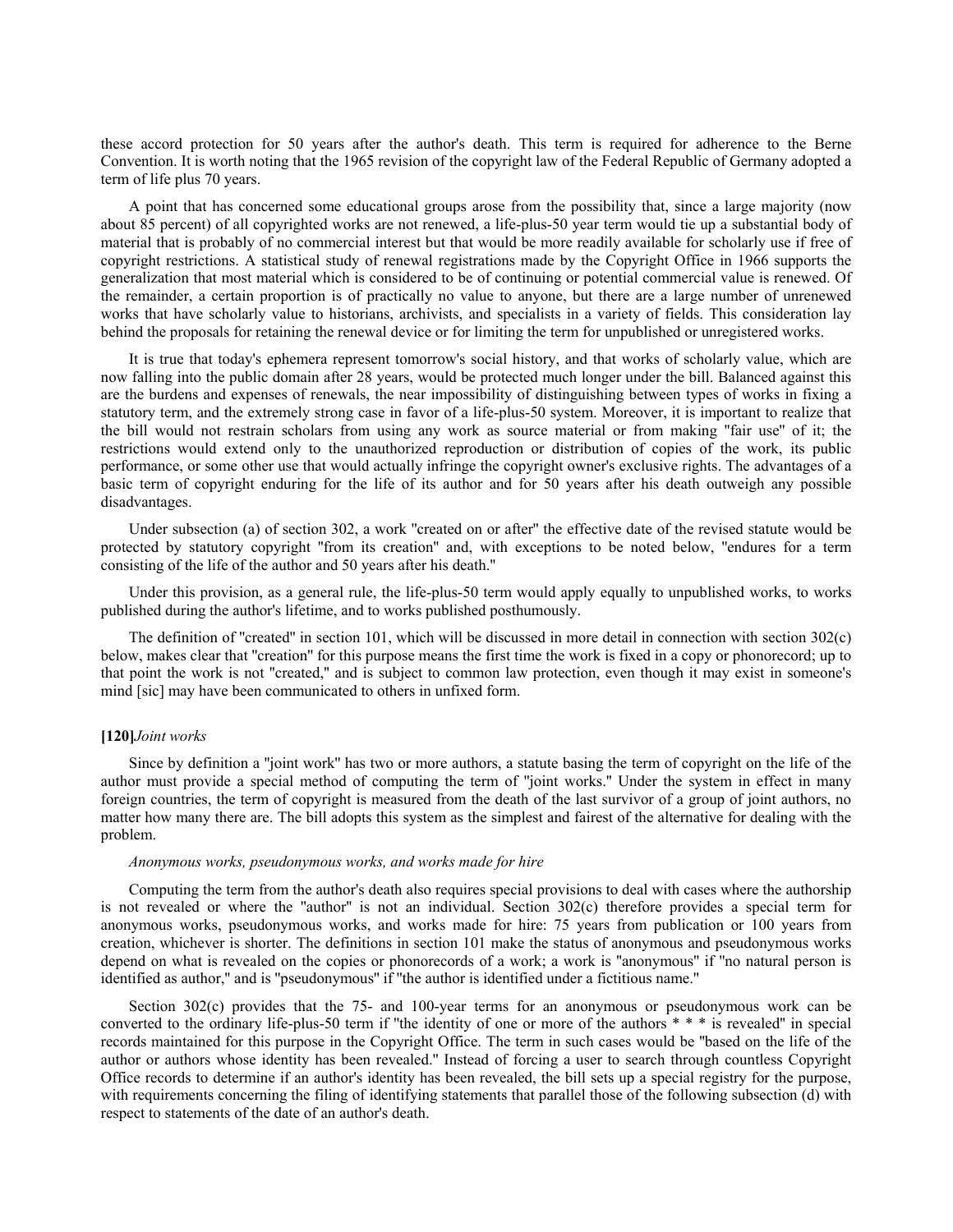The alternative terms established in section 302(c)--75 years from publication or 100 years from creation, whichever expires first--are necessary to set a time limit on protection of unpublished material. For example, copyright in a work created in 1977 and published in 1987 would expire in 2062 (75 years from publication). A question arises as to when the copyright should expire if the work is never published. Both the Constitution and the underlying purposes of the bill require the establishment of an alternative term for unpublished work and the only practicable basis for this alternative is ''creation.'' Under the bill a work created in 1980 but not published until after 2005 (or never published) would fall into the public domain in 2080 (100 years after creation).

The definition in section 101 provides that ''creation'' takes place when a work ''is fixed in a copy or phonorecord for the first time.'' Although the concept of ''creation'' is inherently lacking in precision, its adoption in the bill would, for example, enable a scholar to use an unpublished manuscript written anonymously, pseudonymously, or for hire, if he determines on the basis of internal or external evidence that the manuscript is at least 100 years old. In the case of works written over a period of time or in successive revised versions, the definition provides that the portion of the work ''that has been fixed at any par**[121]**ticular time constitutes the work as of that time,'' and that, ''where the work has been prepared in different versions, each version constitutes a separate work.'' Thus, a scholar or other user, in attempting to determine whether a particular work is in the public domain, needs to look no further than the particular version he wishes to use.

Although ''publication'' would no longer play the central role assigned to it under the present law, the concept would still have substantial significance under provisions throughout the bill, including those on Federal preemption and duration. Under the definition in section 101, a work is ''published'' if one or more copies or phonorecords embodying it are distributed to the public--that is, generally to persons under no explicit or implicit restrictions with respect to disclosure of its contents--without regard to the manner in which the copies or phonorecords changed hands. The definition clears up the question of whether the sale of phonorecords constitutes publication, and it also makes plain that any form of dissemination in which a material object does not change hands--performance or displays on television, for example--is not a publication no matter how many people are exposed to the work. On the other hand, the definition also makes clear that, when copies or phonorecords are offered to a group of wholesalers, broadcasters, motion picture theaters, etc., publication takes place if the purpose is ''further distribution, public performance, or public display.''

Although the periods of 75 or 100 years for anonymous and pseudonymous works and works made for hire seem to be longer than the equivalent term provided by foreign laws and the Berne Conventions, this difference is more apparent than real. In general, the terms in these special cases should and to approximate, on the average, the term of the life of the author plus 50 years established for other works. The 100-year maximum term for unpublished works, although much more limited than the perpetual term now available under common law in the United States and under statute in some foreign countries, is sufficient to guard against unjustified invasions of privacy and to fulfill our obligations under the Universal Copyright Convention.

### *Records and presumptions as to author's death*

Subsections (d) and (e) or section 302 together furnish an answer to the practical problems of how to discover the death dates of obscure or unknown authors. Subsection (d) provides a procedure for recording statements that an author died, or that he was still living, on a particular date, and also requires the Register of Copyrights to maintain obituary records on a current basis. Under subsection (e) anyone who, after a specified period, obtains certification from the Copyright Office that its records show nothing to indicate that the author is living or died less than 50 years before, is entitled to rely upon a presumption that the author has been dead for more than 50 years. The period specified in subsection (e)--75 years from publication or 100 years from creation--is purposely uniform with the special term provided in subsection (c)

# SECTION 303. PREEXISTING WORKS UNDER COMMON LAW PROTECTION

Theoretically, at least, the legal impact of section 303 would be far reaching. Under it, every "original work of authorship'' fixed in tan**[122]**gible form that is in existence would be given statutory copyright protection as long as the work is not in the public domain in this country. The vast majority of these works consist of private material that no one is interested in protecting or infringing, but section 303 would still have practical effects for a prodigious body of material already in existence.

Looked at another way, however, section 303 would have a genuinely restrictive effect. Its basic purpose is to substitute statutory for common law copyright for everything now protected at common law, and to substitute reasonable time limits for the perpetual protection now available. In general, the substituted time limits are those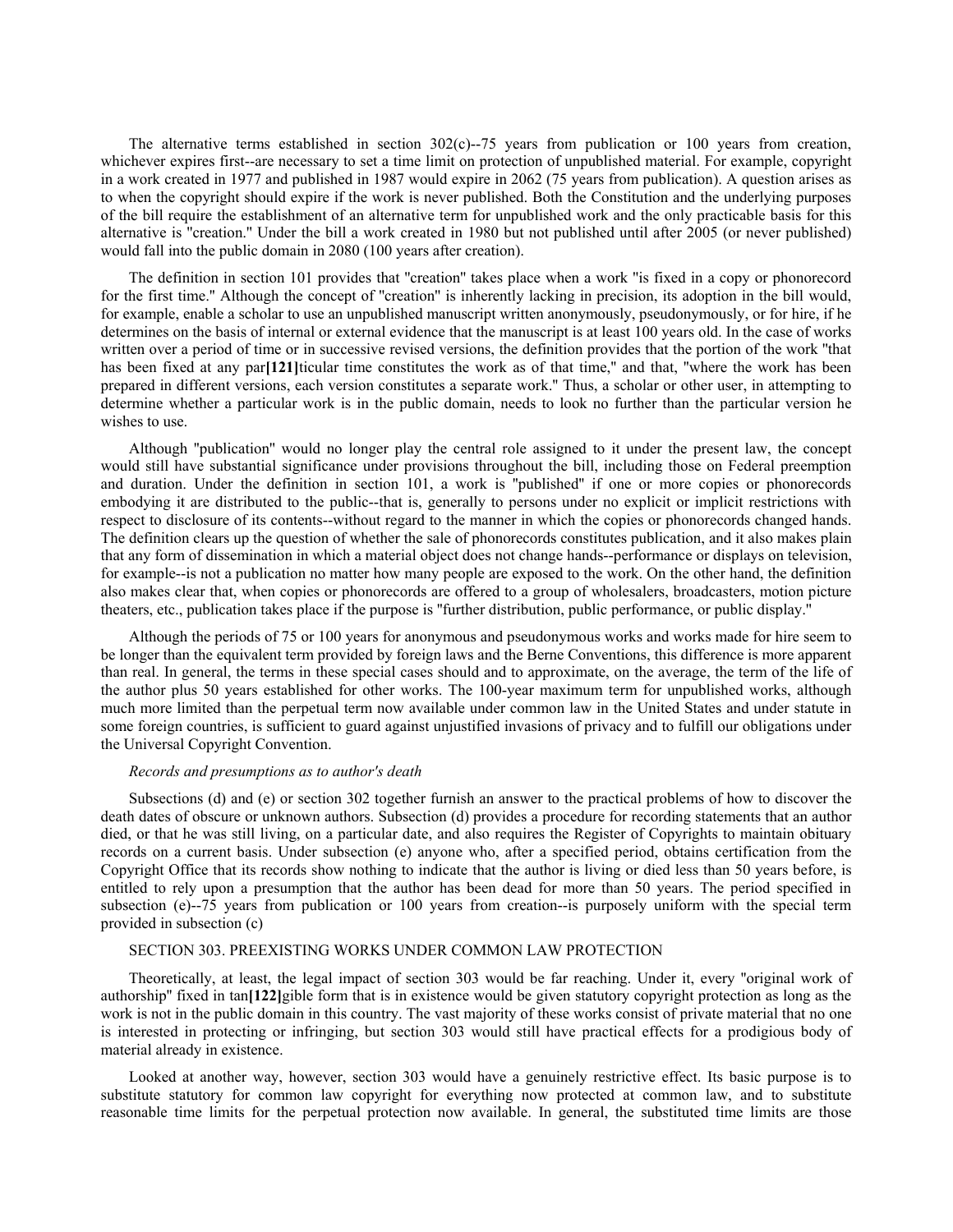applicable to work created after the effective date of the law; for example, an unpublished work written in 1945 whose author dies in 1980 would be protected under the statute from the effective date through 2030 (50 years after the author's death).

A special problem under this provision is what to do with works whose ordinary statutory terms will have expired or will be nearing expiration on the effective date. The committee believes that a provision taking away subsisting common law rights and substituting statutory rights for a reasonable period is fully in harmony with the constitutional requirements of due process, but it is necessary to fix a ''reasonable period'' for this purpose. Section 303 provides that under no circumstances would copyright protection expire before December 31, 2001, and also attempts to encourage publication by providing 25 years more protection (through 2026) if the work were published before the end of 2001.

## SECTION 304. DURATION OF SUBSISTING COPYRIGHTS

It has been estimated that when the new law goes into effect there will be at least 6.6 million copyrights already subsisting: approximately 6 million still in their first term and 600,000 that have been renewed. The arguments in favor of lengthening the duration of copyright apply to subsisting as well as future copyrights, and that the bill's basic approach of increasing the present 56-year term to 75 years in the case of copyrights subsisting in both their first and their renewal terms is the simplest and fairest solution of the problem.

### *Copyrights in their first term*

Subsection (a) of section 304 reenacts and preserves the renewal provision, now in section 24 of the statute, for all of the works presently in their first 28-year term. A great many of the present expectancies in these cases are the subject of existing contracts, and it would be unfair and immensely confusing to cut off or alter these interests. Renewal registration will be required during the 28th year of the copyright but the length of the renewal term will be increased from 28 to 47 years.

## *Copyrights in their renewal term*

Renewed copyrights that are subsisting in their second term at any time during the period between December 31, 1975, and December 31, 1976, inclusive, would be extended under section 304(b) to run for a total of 75 years. This provision would add another 19 years to the duration of any renewed copyright whose second term started **[123]**during the 28 years immediately preceding the effective date of the act (January 1, 1977). In addition, it would extend by varying lesser amounts the duration of renewal copyrights already extended under Public Laws 81-688, 89-142, 90-141, 90-416, 91-147, 91-555, 92-170, 92-566, and Public Law 3-573, all of which would otherwise expire on December 31, 1976. The subsection would also extend the duration of renewal copyrights whose second 28-year term is scheduled to expire during 1976. In none of these cases, however, would the total terms of copyright for the working [sic] be longer than 75 years.

The reference to a ''posthumous work'' in this section means one as to which no assignment has occurred during an author's lifetime, rather than one which is simply first published after the author's death.

Subsection (b) also covers the special situation of a subsisting first-term copyright that becomes eligible for renewal registration during the year before the act comes into effect. If a renewal registration is not made before the effective date, the case is governed by the provisions of section 304(a). If a renewal registration is made during the year before the new law takes effect, however, the copyright would be treated as if it were already subsisting in its second term and would be extended to the full period of 75 years without the need for further renewal.

## *Termination of grants covering extended term*

An issue underlying the 19-year extension of renewal terms under both subsections (a) and (b) of section 304 is whether, in a case where their rights have already be transferred, the author or his dependents should be given a chance to benefit from the extended term. The arguments for granting a right of termination are even more persuasive under section 304 then [sic] they are under section 203; the extended term represents a completely new property right, and there are strong reasons for giving the author, who is the fundamental beneficiary of copyright under the Constitution, an opportunity to share in it.

Subsection (c) of section 304 is a close but not exact counterpart of section 203. In the case of either a first-term or renewal copyright already subsisting when the new statute becomes effective, any grant of rights covering the renewal copyright in the work, executed before the effective date, may be terminated under conditions and limitations similar to those provided in section 203. Except for transfers and licenses covering renewal copyrights already extended under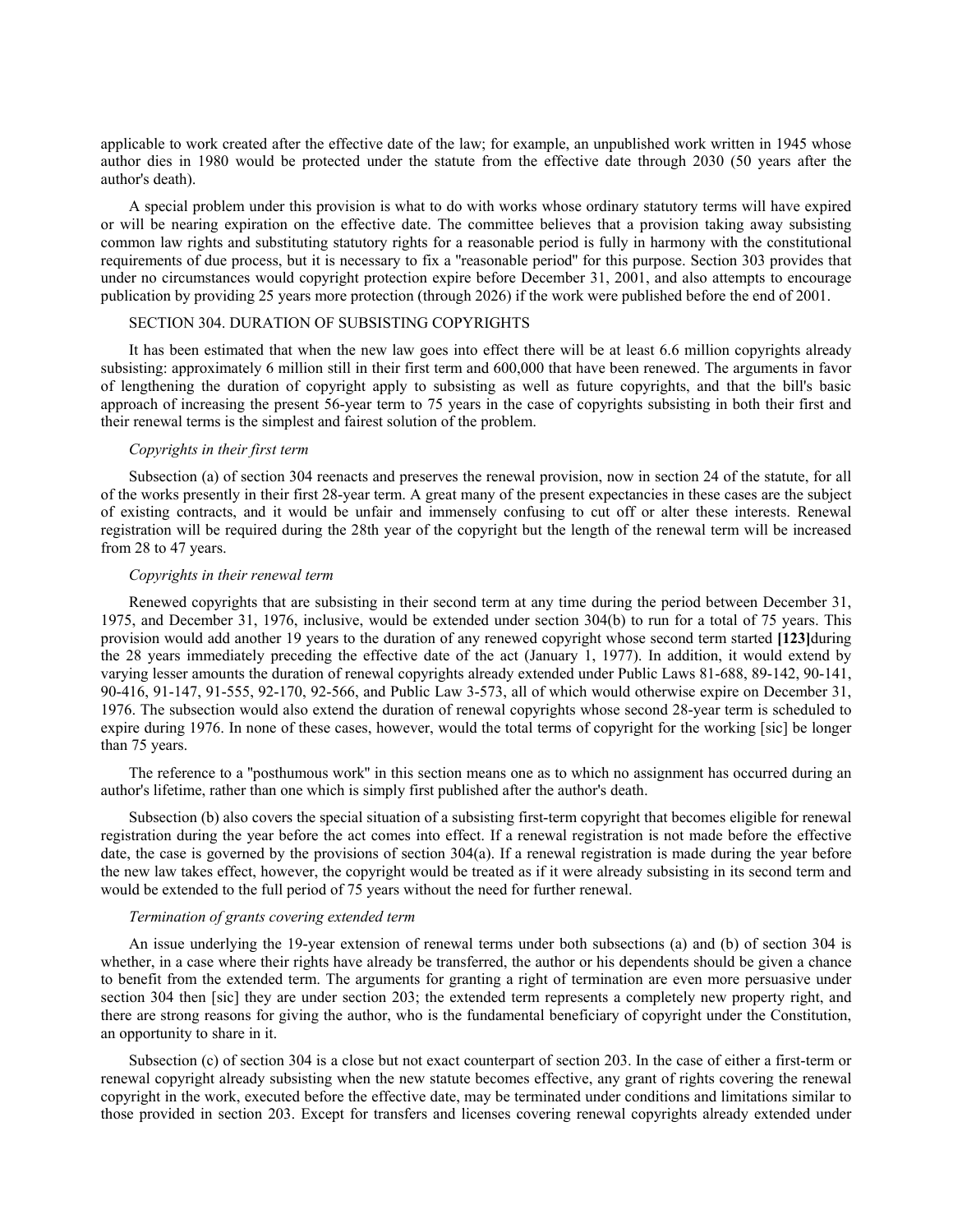Public Laws 87-668, 89-142, 90-141, 90-416, 91-147, 91-555, 92-170, 92-566, and Public Law 93-573, which would become subject to termination immediately upon the coming into effect of the revised law, the 5-year period during which termination could be made effective would start 56 years after copyright was originally secured.

The bill distinguished between the person who can terminate a grant under section 203 and those entitled to terminate a grant covering an extended term under section 304. Instead of being limited to transfers and licenses executed by the author, the right of termination under section  $304(c)$  also extends to grants executed by those beneficiaries of the author who can claim renewal under the present law: his widow, children, executors, or next of kin.

There is good reason for this difference. Under section 203, an author's widow and children are given rights of termination if the **[124]**author is dead, but these rights apply only to grants by the author, and any effort by a widow or child to transfer contingent future interests under a termination would be ineffective. In contrast, under the present renewal provisions, any statutory beneficiary of the author can make a valid transfer or license of future renewal rights, which is completely binding if the author is dead and the person who executed the grant turns out to be the proper renewal claimant. Because of this, a great many contingent transfers of future renewal rights have been obtained from widows, children, and next of kin, and a substantial number of these will be binding. After the present 28-year renewal period has ended, a statutory beneficiary who has signed a disadvantageous grant of this sort should have the opportunity to reclaim the extended term.

As explained above in connection with section 203, the bill adopts the principle that, where a transfer or license by the author is involved, termination may be effected by a per stirpes majority of those entitled to terminate, and this principle also applies to the ownership of rights under a termination and to the making of further grants of reverted rights. In general, this principle has also been adopted with respect to the termination of rights under an extended renewal copyright in section 304, but with several differences made necessary by the differences between the legal status of transfers and licenses made after the effective date of the new law (governed by sec. 203) and that of grants of renewal rights made earlier and governed by section 304(c). The following are the most important distinctions between the termination rights under the two sections:

1. *Joint authorship*.--Under section 304, a grant of renewal rights executed by joint authors during the first term of copyright would be effective only as to those who were living at the time of renewal; where any of them are dead, their statutory beneficiaries are entitled to claim the renewal independently as a new estate. It would therefore be inappropriate to impose a requirements [sic] of majority action with respect to transfers executed by two or more joint authors.

2. *Grants not executed by author*.--Section 304(c) adopts the majority principle underlying the amendments of section 203 with respect to the termination rights of a dead author's widow and children. There is much less reason, as a matter of policy, to apply this principle in the case of transfers and licenses of renewal rights executed under the present law by the author's widow, children, executors, or next of kin, and the practical arguments against doing so are conclusive. It is not clear how the shares of a class of renewal beneficiaries are to be divided under the existing law, and greater difficulties would be presented if any attempt were made to apply the majority principle to further beneficiaries in cases where one or more of the renewal beneficiaries are dead. Therefore, where the grant was executed by a person or persons other than the author, termination can be effected only by the unanimous action of the survivors of those who executed it.

3. *Further grants*.--The reason against adopting a principle of majority action with respect to the right to terminate grants by joint authors and grants not executed by the author apply equally with respect to the right to make further grants under section  $304(c)$ . The requirement for majority action in clause  $(6)(C)$  is therefore confined to cases where the rights under a grant by the author have **[125]**reverted to his widow, children, or both. Where the extended term reverts to joint authors or to a class of renewal beneficiaries who have joined in executing a grant, their rights would be governed by the general rules of tenancy in common; each coowner would have an independent right to sell his share, or to use or license the work subject to an accounting.

Nothing contained in this section or elsewhere in this legislation is intended to extend any license or transfer made for a period of less than thirty-five years. Likewise nothing in this section or legislation is intended to change the existing state of the law of contracts concerning the circumstances in which an author may terminate a license, transfer or assignment. Section  $304(c)(6)(E)$  provides that unless and until termination is effected under this section, the grant, ''if it does not provide otherwise,'' continues for the term of copyright. The quoted language means that the agreement does not provide for a term of less than thirty-five years.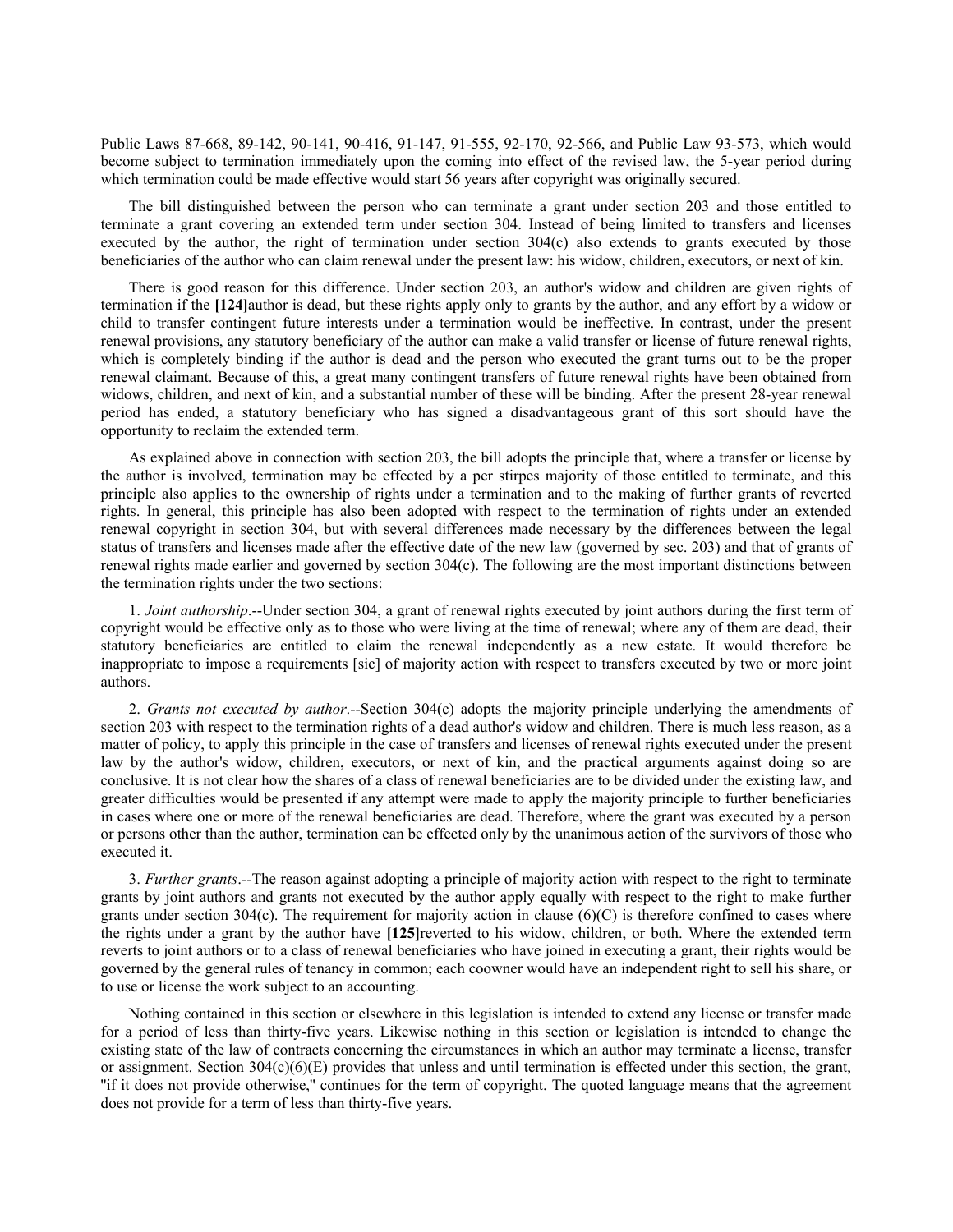### SECTION 305. YEAR END EXPIRATION OF TERMS

Under section 305, which has its counterpart in the laws of most foreign countries, the term of copyright protection for a work extends through December 31 of the year in which the term would otherwise have expired. This will make the duration of copyright much easier to compute, since it will be enough to determine the year, rather than the exact date, of the event from which the term is based.

Section 305 applies only to "terms of copyright provided by sections 302 through 304," which are the sections dealing with duration of copyright. It therefore has no effect on the other time periods specified in the bill; and, since they do not involve ''terms of copyright,'' the periods provided in section 304(c) with respect to termination of grants are not affected by section 305.

The terminal date section would change the duration of subsisting copyrights under section 304 by extending the total terms of protection under subsections (a) and (b) to the end of the 75th year from the date copyright was secured. A copyright subsisting in its first term on the effective date of the act would run through December 31 of the 28th year and would then expire unless renewed. Since all copyright terms under the bill expire on December 31, and since section 304(a) requires that renewal be made ''within one year prior to the expiration of the original term of copyright,'' the period for renewal registration in all cases will run from December 31 through December 31.

A special situation arises with respect to subsisting copyrights whose first 28-year term expires during the first year after the act comes into effect. As already explained in connection with section 304(b), if a renewal registration for a copyright of this sort is made before the effective date, the total term is extended to 75 years without the need for a further renewal registration. But, if renewal has not yet been made when the act becomes effective, the period for renewal registration may in some cases be extended. If as the bill provides, the act becomes effective on January 1, 1977 a copyright that was originally secured on September 1, 1949 could have been renewed by virtue of the present statute between September 1, 1976 and December 31, **[126]**1976; if not, it can still be renewed under section 304(a) of the new act between January 1, 1977, and December 31, 1977.

## SECTION 401. NOTICE ON PERCEPTIBLE COPIES

A requirement that the public be given formal notice of every work in which copyright is claimed was a part of the first U.S. copyright statute enacted in 1790, and since 1802 our copyright laws have always provided that the published copies of copyrighted works must bear a specified notice as a condition of protection. Under the present law the copyright notice requirements serves four principal functions:

(1) It has the effect of placing in the public domain a substantial body of published material that no one is interested in copyrighting;

- (2) It informs the public as to whether a particular work is copyrighted;
- (3) It identifies the copyright owner;
- (4) It shows the date of publication.

Ranged against these values of a notice requirement are its burdens and unfairness to copyright owners. One of the strongest arguments for revision of the present statute has been the need to avoid the arbitrary and unjust forfeitures now resulting from unintentional or relatively unimportant omissions or errors in the copyright notice. It has been contended that the disadvantages of the notice requirement outweighs its values and that it should therefore be eliminated or substantially liberalized.

The fundamental principle underlying the notice provisions of the bill is that the copyright notice has real values which should be preserved, and that this should be done by inducing use of notice without causing outright forfeiture for errors or omissions. Subject to certain safeguards for innocent infringers, protection would not be lost by the complete omission of copyright notice from large numbers of copies or from a whole edition, if registration for the work is made before or within 5 years after the publication. Errors in the name or date in the notice could be corrected without forfeiture of copyright.

Sections 401 and 402 set out the basic notice requirements of the bill, the former dealing with ''copies from which the work can be visually perceived,'' and the latter covering ''phonorecords'' of a ''sound recording.'' The notice requirements established by these parallel provisions apply only when copies or phonorecords of the work are ''publicly distributed.'' No copyright notice would be required in connection with the public display of a copy by any means,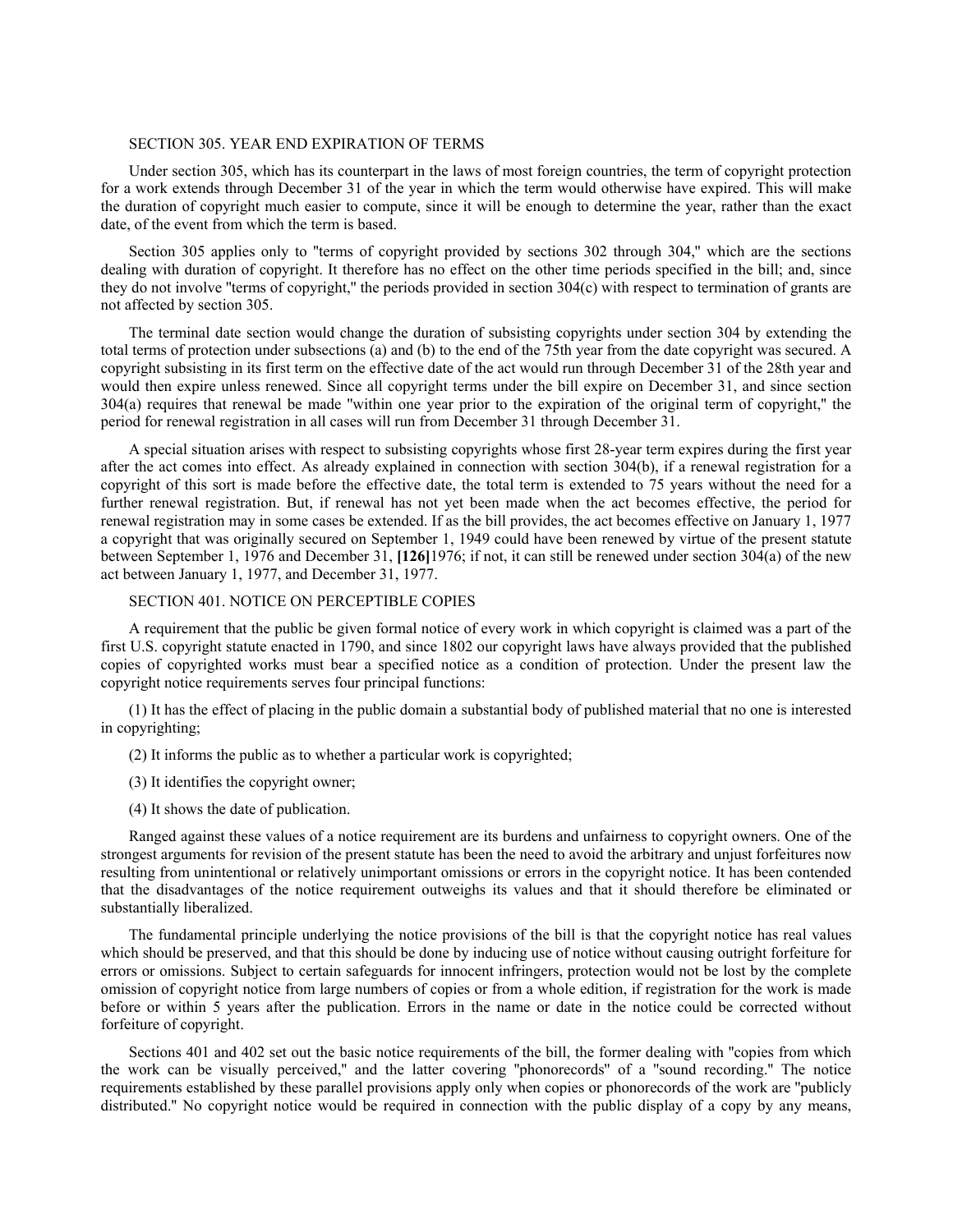including projectors, television, or cathode day [sic] tubes connected with information storage and retrieval systems, or in connection with the public performance of a work by means of copies or phonorecords, whether in the presence of an audience or though television, radio, computer transmissions, or any other process.

It should be noted that, under the definition of ''publication'' in section 101, there would no longer by [sic] any basis for holding, as a few court decisions have done in the past, that the public display of a work of art under some conditions (e.g., without restriction against its reproduction) would constitute publication of the work. And, as **[127]**indicated above, the public display of a work of art would not require that a copyright notice be placed on the copy displayed.

Subsections (a) of both section 401 and section 402 require that a notice be used whenever the work ''is published in the United States or elsewhere by authority of the copyright owner." The phrase "or elsewhere," which does not appear in the present law, makes the notice requirements applicable to copies or phonorecords distributed to the public anywhere in the world, regardless of where and when the work was first published. The values of notice are fully applicable to foreign editions of works copyrighted in the United States, especially with the increased flow of intellectual materials across national boundaries, and the gains in the use of notice on editions published abroad under the Universal Copyright Convention should not be wiped out. The consequences of omissions or mistakes with respect to the notice are far less serious under the bill than under the present law, and section 405(a) makes doubly clear that a copyright owner may guard himself against errors or omissions by others if he makes use of the prescribed notice an express condition of his publishing licenses.

Subsection (b) of section 401, which sets out the form of notice, to appear on visually perceptible copies, retains the basic elements of the notice under the present law: the word "Copyright," the abbreviation "Copr.," or the symbol "(c)"; the year of first publication; and the name of the copyright owner. The year of publication, which is still significant in computing the term and determining the status of a work, is required for all categories of copyrightable works, but clause (2) of subsection (b) makes clear that, in the case of a derivative work or compilation, it is not necessary to list the dates of publication of all preexisting material incorporated in the work. Clause (3) establishes that a recognizable abbreviation or a generally known alternative designation may be used instead of the full name of the copyright owner.

By providing simply that the notice shall be affixed to the copies in such manner and location as to give reasonable notice of the claim of copyright, subsection (c) follows the flexible approach of the Universal Copyright Convention. The further provision empowering the Register of Copyrights to set forth in his regulations a list of examples of ''specific methods of affixation and positions of the notice on various types of works that will satisfy this requirement[''] will offer substantial guidance and avoid a good deal of uncertainty. A notice placed or affixed in accordance with the regulations would clearly meet the requirements but, since the Register's specifications are not to ''be considered exhaustive," a notice placed or affixed in some other way might also comply with the law if it were found to "give reasonable notice'' of the copyright claim.

## SECTION 402. NOTICE ON PHONORECORDS OF SOUND RECORDINGS

A special notice requirement, applicable only to the subject matter of sound recordings, is established by section 402. Since the bill would protect sound recordings as separate works, independent of protection for any literary or musical works embodied in them, there would be a likelihood of confusion if the same notice requirements applied to sound recordings and to the works they incorporate. Section 402 thus **[128]**sets forth requirements for a notice to appear on the ''phonorecords'' of ''sound recordings'' that are different from the notice requirements established by section 401 of the ''copies'' of all other types of copyrightable works. Since ''phonorecords'' are not copies,'' there is no need to place a section 401 notice on ''phonorecords'' to protect the literary or musical works embodied in the records.

In general, the form of the notice specified by section  $402(b)$  consists of: the symbol "(P)"; the year of first publication of the sound recording; and the name of the copyright owner or an admissible variant. Where the record producers name appears on the record label, album, sleeve, jacket, or other container, it will be considered a part of the notice if no other name appears in conjunction with it. Under subsection (e), the notice for a copyright sound recording may be affixed to the surface, label, or container of the phonorecord ''in such manner and location as to give reasonable notice of the claim of copyright.''

There are at least three reasons for prescribing use of the symbol  $P(P)$ " rather than (c) in the notice to appear on phonorecords of sound recordings. Aside from the need to avoid confusion between claims to copyright in the sound recording and in the musical or literary work embodied in it, there is also a necessity for distinguishing between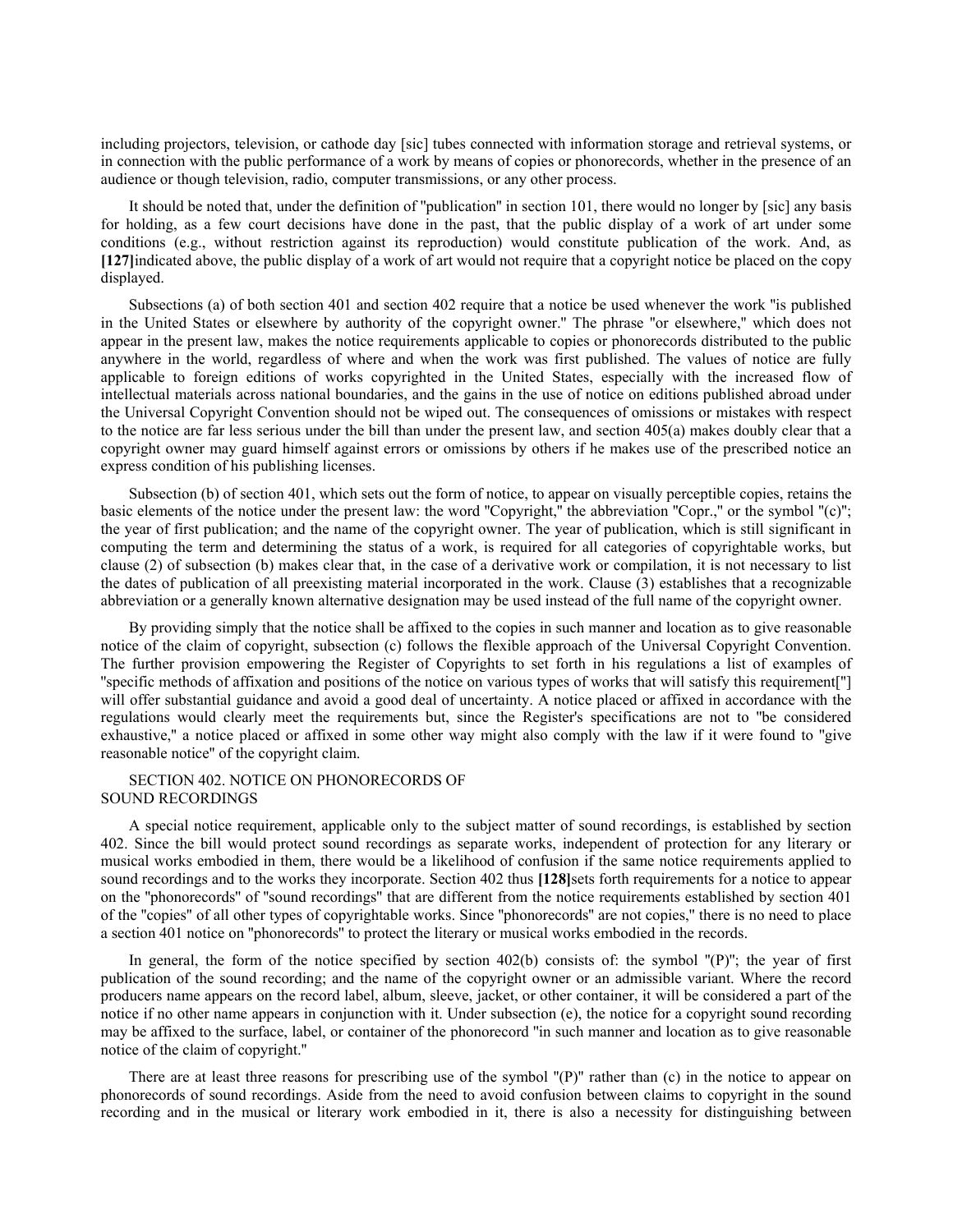copyright claims in the sound recording and in the printed text or art work appearing on the record label, album cover, liner notes, et cetera. The symbol "(P)" has also been adopted as the international symbol for the protection of sound recordings by the ''Convention for the Protection of Producers of Phonograms'' (the Convention for the Protection of Producers of Phonograms Against Unauthorized Duplication of Their Phonograms, done at Geneva October 29, 1971). The United States ratified the convention on November 9, 1973.

## SECTION 403. NOTICE FOR PUBLICATIONS INCORPORATING UNITED STATES WORK

Section 403 is aimed at the publishing practice that, while technically justified under the present law, has been the object of considerable criticism. In cases where a Government work is published or republished commercially, it has frequently been the practice to add some ''new matter'' in the form of an introduction, editing, illustrations, etc., and to include a general copyright notice in the name of the commercial publisher. This in no way suggests to the public that the bulk of the work is uncopyrightable and therefore free for use.

To make the notice meaningful rather than misleading, section 403 requires that, when the copies or phonorecords consist ''preponderantly of one or more works of the United States Government,'' the copyright notice (if any) identify those parts of the work in which copyright is claimed. A failure to meet this requirement would be treated as an omission of the notice, subject to the provisions of section 405.

## SECTION 404. NOTICE FOR CONTRIBUTIONS TO COLLECTIVE WORKS

In conjunction with the provisions of section  $201(e)$ , section 404 deals with a troublesome problem under the present law: the notice **[129]**requirements applicable to contributions published in periodicals and other collective works. The basic approach of the section is threefold:

(1) To permit but not require a separate contribution to bear its own notice;

(2) To make a single notice, covering the collective work as a whole, sufficient to satisfy the notice requirement for the separate contributions it contains, even if they have been previously published or their ownership is different; and

(3) To protect the interests of an innocent infringer of copyright in a contribution that does not bear its own notice, who has dealt in good faith with the person named in the notice covering the collective work as a whole.

As a general rule, under this section, the rights in an individual contribution to a collective work would not be affected by the lack of a separate copyright notice, as long as the collective work as a whole bears a notice. One exception to this rule would apply to ''advertisements inserted on behalf of persons other than the owner of copyright in the collective work.'' Collective works, notably newspapers and magazines, are major advertising media, and it is common for the same advertisement to be published in a number of different periodicals. The general copyright notice in a particular issue would not ordinarily protect the advertisements inserted in it, and relatively little advertising matter today is published with a separate copyright notice. The exception in section 404(a), under which separate notices would be required for most advertisements published in collective works, would impose no undue burdens on copyright owners and is justified by the special circumstances.

Under section 404(b) a separate contribution that does not bear its own notice, and that is published in a collective work with a general notice containing the name of someone other than the copyright owner of the contribution, is treated as if it has been published with the wrong name in the notice. The case is governed by section 406(a), which means that an innocent infringer who in good faith took a license from the person named in the general notice would be shielded from liability to some extent.

## SECTION 405. OMISSION OF COPYRIGHT NOTICE

#### *Effect of omission on copyright protection*

The provisions of section 405(a) make clear that the notice requirements of sections 401, 402, and 403 are not absolute and that, unlike the law now in effect, the outright omission of a copyright notice does not automatically forfeit protection and throw the work into the public domain. This not only represents a major change in the theoretical framework of American copyright law, but it also seems certain to have immediate practical consequences in a great many individual cases. Under the proposed law a work published without any copyright notice will still be subject to statutory protection for at least 5 years, whether the omission was partial or total, unintentional or deliberate.

Under the general scheme of the bill, statutory copyright protection is secured automatically when a work is created, and is not lost when **[130]**the work is published, even if the copyright notice is omitted entirely. Subsection (a)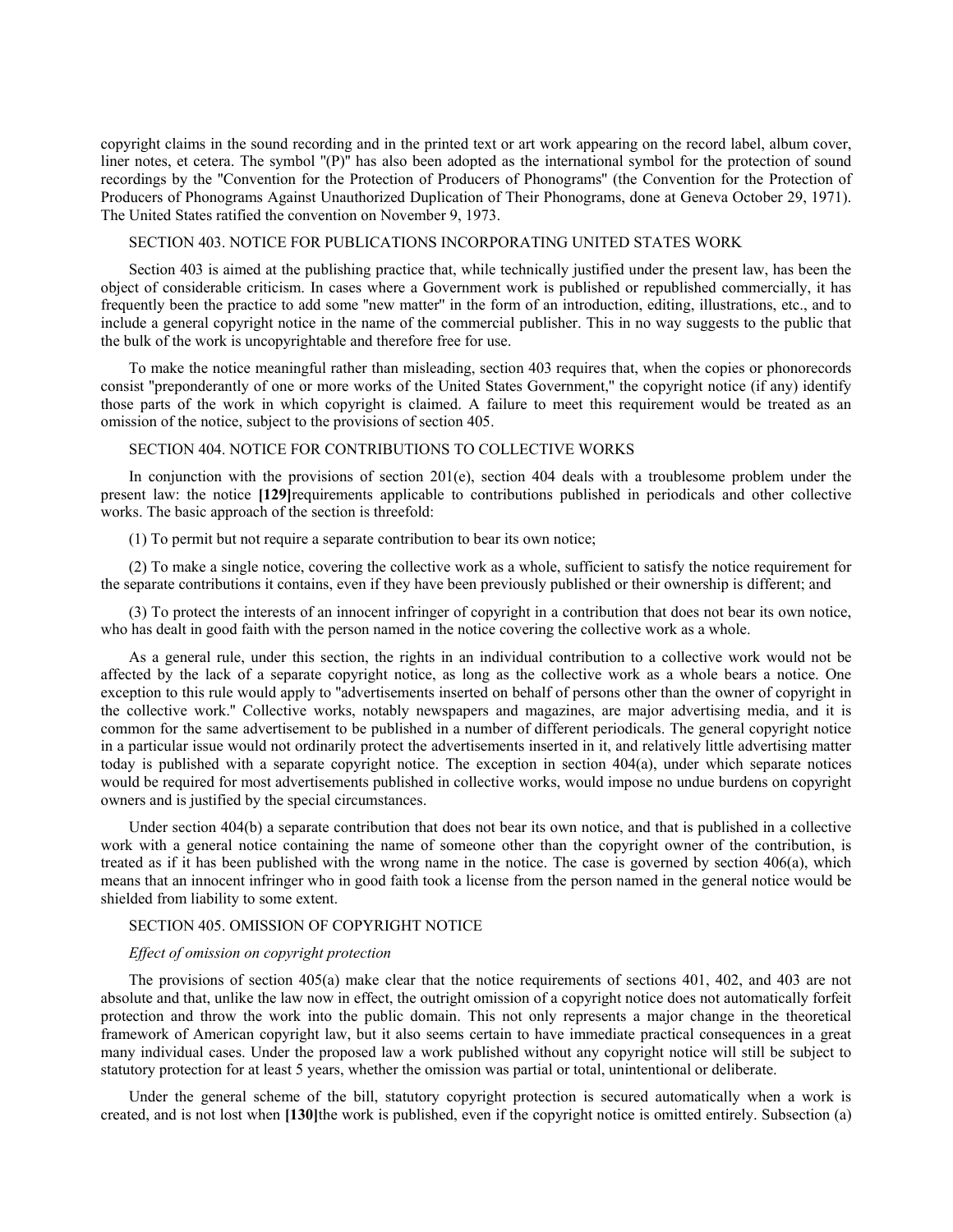of section 405 provides that omission of notice, whether intentional or unintentional, does not invalidate the copyright if either of two conditions is met:

(1) if ''no more than a relatively small number'' of copies or phonorecords have been publicly distributed without notice; or

(2) if registration for the work has already been made, or is made within 5 years after the publication without notice, and a reasonable effort is made to add notice to copies or phonorecords publicly distributed in the United States after the omission is discovered.

Thus, if notice is omitted from more than a ''relatively small number'' of copies or phonorecords, copyright is not lost immediately, but the work will go into the public domain if no effort is made to correct the error or if the work is not registered within 5 years.

Section 405(a) takes the middle-ground approach in an effort to encourage use of a copyright notice without causing unfair and unjustifiable forfeitures on technical grounds. Clause (1) provides that, as long as the omission is from ''no more than a relatively small number of copies or phonorecords,'' there is no effect upon the copyright owner's rights except in the case of an innocent infringement covered by section 405(b); there is no need for registration or for efforts to correct the error if this clause is applicable. The phrase ''relatively small number'' is intended to be less restrictive than the phrase ''a particular copy or copies'' now in section 21 of the present law.

Under clause (2) of subsection (a), the first condition for curing an omission from a larger number of copies is that registration be made before the end of 5 years from the defective publication. This registration may have been made before the omission took place or before the work had been published in any form and, since the reasons for the omission have no bearing on the validity of copyright, there would be no need for the application to refer to them. Some time limit for registration is essential and the 5-year period is reasonable and consistent with the period provided in section  $410(c)$ .

The second condition established by clause (2) is that the copyright owner make a ''reasonable effort,'' after discovering the error, to add the notice to copies or phonorecords distributed thereafter. This condition is specifically limited to copies or phonorecords publicly distributed in the United States, since it would be burdensome and impractical to require an American copyright owner to police the activities of foreign licensees in this situation.

The basic notice requirements set forth in sections  $401(a)$  and  $402(a)$  are limited to cases where a work is published ''by authority of the copyright owner'' and, in prescribing the effect of omission of notice, section 405(a) refers only to omission ''from copies or phonorecords publicly distributed by authority of the copyright owner.'' The intention behind this language is that, where the copyright owner authorized publication of the work, the notice requirements would not be met if copies or phonorecords are publicly distributed without a notice, even if he expected a notice to be used. However, if the copyright owner authorized publication only on the express condition **[131]**that all copies or phonorecords bear a prescribed notice, the provisions of section 401 or 402 and of section 405 would not apply since the publication itself would not be authorized. This principle is stated directly in section  $405(a)(3)$ .

## *Effect of omission on innocent infringers*

In addition to the possibility that copyright protection will be forfeited under section  $405(a)(2)$  if the notice is omitted, a second major inducement to use of the notice is found in subsection (b) of section 405. That provision, which limits the rights of a copyright owner against innocent infringers under certain circumstances, would be applicable whether the notice has been omitted from a large number or from a "relatively small number" of copies. The general postulates underlying the provision are that a person acting in good faith and with no reason to think otherwise should ordinarily be able to assume that a work is in the public domain if there is no notice on an authorized copy or phonorecord and that, if he relies on this assumption, he should be shielded from unreasonable liability.

Under section 405(b) an innocent infringer who acts ''in reliance upon an authorized copy or phonorecord from which the copyright notice has been omitted'', and who proves that he was misled by the omission, is shielded from liability for actual or statutory damages with respect to ''any infringing acts committed before receiving actual notice'' of registration. Thus, where the infringement is completed before actual notice has been served--as would be the usual case with respect to relatively minor infringements by teachers, librarians, journalists, and the like--liability, if any, would be limited to the profits the infringer realized from his act. On the other hand, where the infringing enterprise is one running over a period of time, the copyright owner would be able to seek an injunction against continuation of the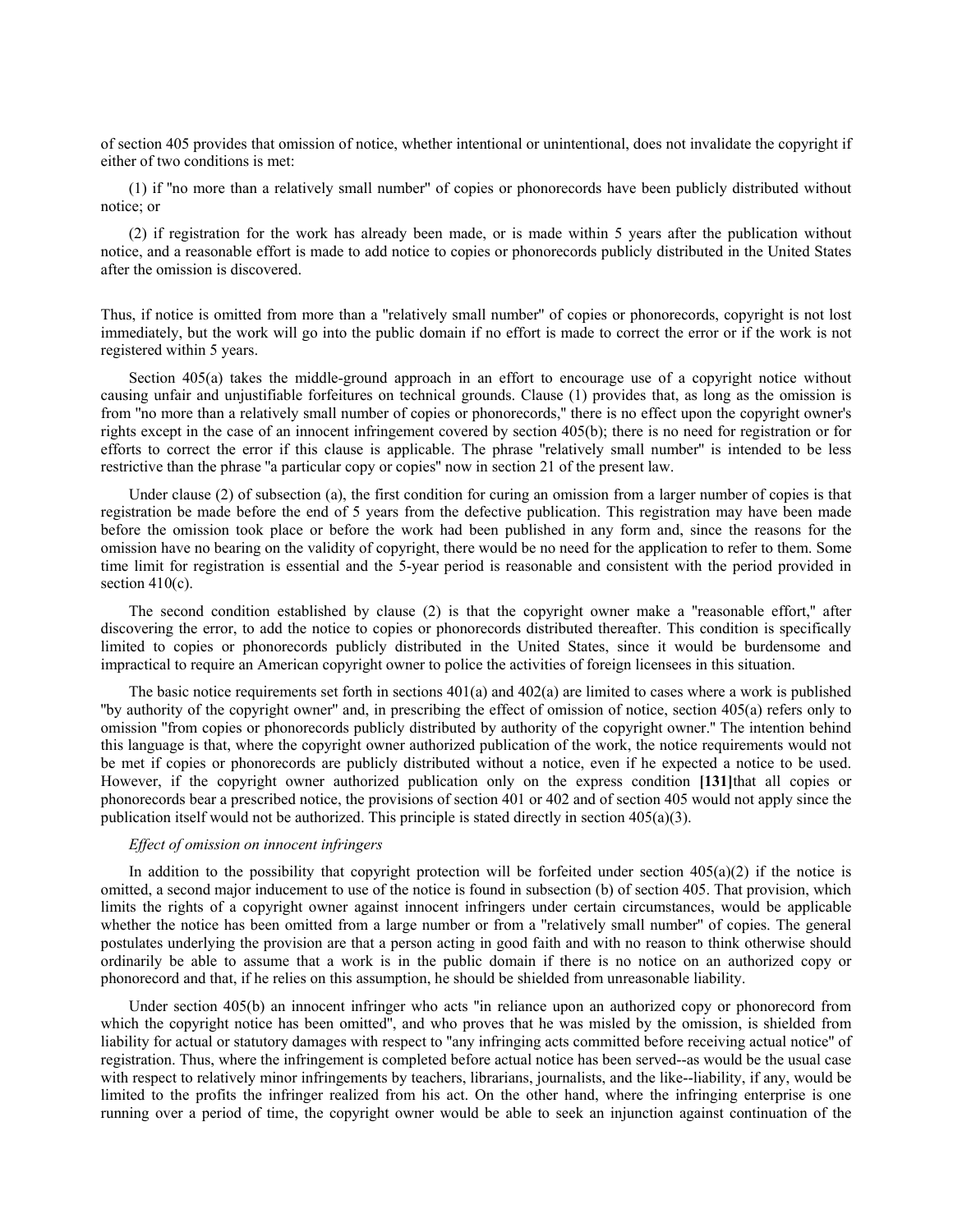infringement, and to obtain full monetary recovery for all infringing acts committed after he had served notice of registration. Persons who undertake major enterprises of this sort should check the Copyright Office registration records before starting, even where copies have been published without notice.

The purpose of the second sentence of subsection (b) of the present bill is to give the courts broad discretion to balance the equities within the framework of section 405. Where an infringer made profits from infringing acts committed innocently before receiving notice from the copyright owner, the court may allow or withhold their recovery in light of the circumstances. The court may enjoin an infringement or may permit its continuation on condition that the copyright owner be paid a reasonable license fee.

### *Removal of notice by others*

Subsection (c) of section 405 involves the situation arising when, following an authorized publication with notice, someone further down the chain of commerce removes, destroys, or obliterates the notice. The courts dealing with this problem under the present law, especially in connection with copyright notices on the selvage of textile fabrics, have generally upheld the validity of a notice that was securely attached to the copies when they left the control of the copyright owner, even though removal of the notice at some later stage was likely. This conclusion is incorporated in subsection (c).

# **[132]**SECTION 406. ERROR WITH RESPECT TO NAME OR DATE IN NOTICE

In addition to cases where notice has been omitted entirely, it is common under the present law for a copyright notice to be fatally defective because the name or date has been omitted or wrongly stated. Section 406 is intended to avoid technical forfeitures in these cases, while at the same time inducing use of the correct name and date and protecting users who rely on erroneous information

### *Error in name*

Section 406(a) begins with a statement that the use of the wrong name in the notice will not affect the validity or ownership of the copyright, and then deals with situations where someone acting innocently and in good faith infringes a copyright by relying on a purported transfer or license from the person erroneously named in the notice. In such a case the innocent infringer is given a complete defense unless a search of the Copyright Office records would have shown that the owner was someone other than the person named in the notice. Use of the wrong name in the notice is no defense if, at the time infringement was begun, registration had been made in the name of the true owner, or if ''a document executed by the person named in the notice and showing the ownership of the copyright had been recorded.''

The situation dealt with in section 406(a) presupposes a contractual relation between the copyright owner and the person named in the notice. The copies or phonorecords bearing the defective notice have been ''distributed by authority of the copyright owner'' and, unless the publication can be considered unauthorized because of breach of an express condition in the contract or other reasons, the owner must be presumed to have acquiesced in the use of the wrong name. If the person named in the notice grants a license for use of the work in good faith or under a misapprehension, he should not be liable as a copyright infringer, but the last sentence of section 406(a) would make him liable to account to the copyright owner for all of his gross receipts, subject to deduction of any costs he can justify.

## *Error in date*

The familiar problems of antedated and postdated notices are dealt with in subsection (b) of section 406. In the case of an antedated notice, where the year in the notice is earlier than the year of first publication, the bill adopts the established judicial principle that any statutory term measured from the year of publication will be computed from the year given in the notice. This provision would apply not only to the copyright terms for anonymous works, pseudonymous works, and works made for hire under section 320(c), but also to the presumptive periods set forth in section 302(c).

As for postdated notices, subsection (b) provides that, where the year in the notice is more than 1 year later than the year of first publication the case is treated as if the notice had been omitted and is governed by section 405. Notices postdated by 1 year are quire common on works published near the end of a year, and it would be unnecessarily strict to equate cases of that sort with works published without notice of any sort.

#### **[133]***Omission of name or date*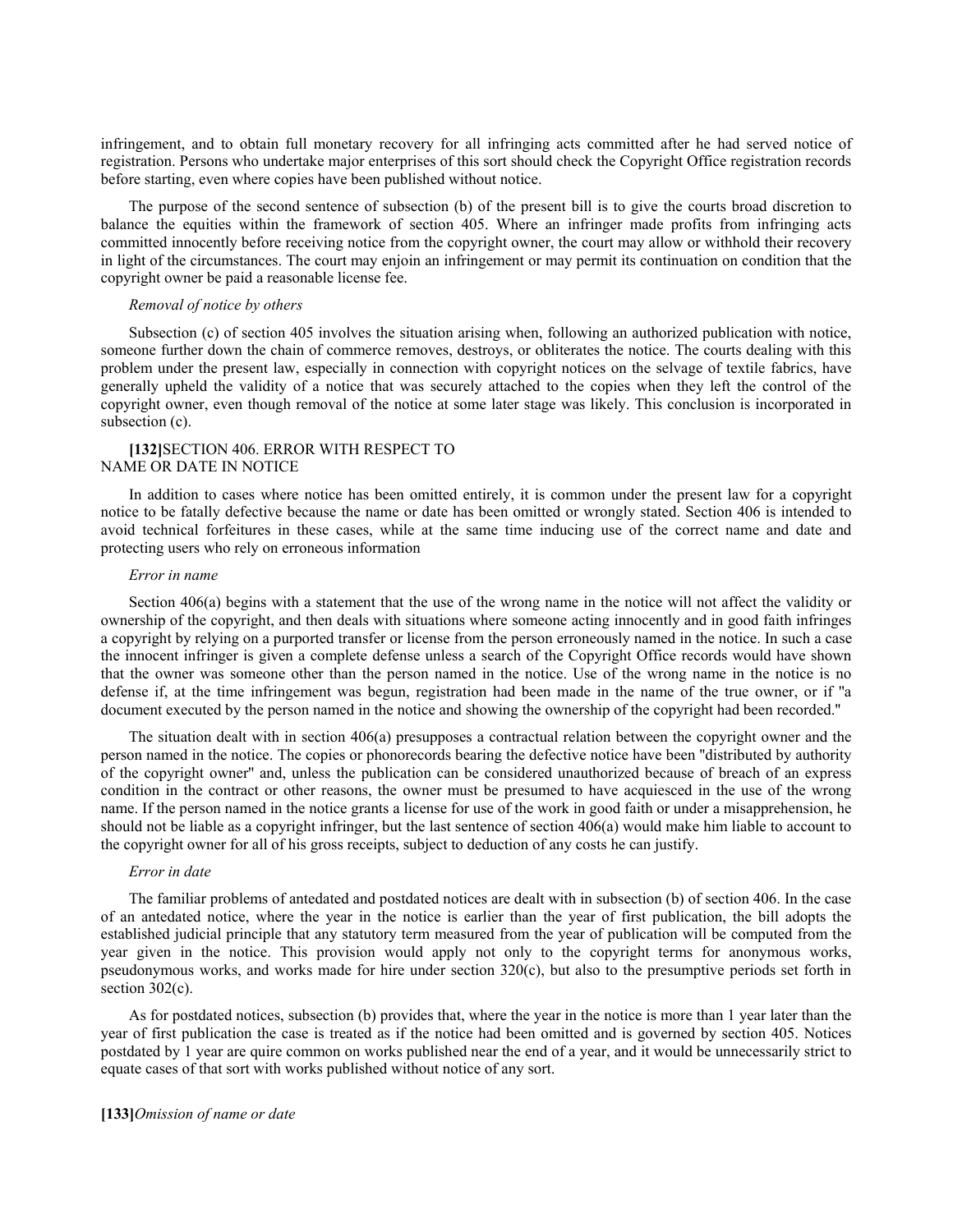Section 406(c) provides that, if the copies or phonorecords "contain no name or no date that could reasonably be considered a part of the notice,'' the result is the same as if the notice had been omitted entirely, and section 405 controls. Unlike the present law, the bill contains no provision requiring the elements of the copyright notice to "accompany" each other, and under section 406(c) a name or date that could reasonably be read with the other elements may satisfy the requirements even if somewhat separated from them. Direct contiguity or juxtaposition of the elements is no longer necessary; but if the elements are too widely separated for their relation to be apparent, or if uncertainty is created by the presence of other names or dates, the case would have to be treated as if the name or date, and hence the notice itself had been omitted altogether.

## SECTION 407. DEPOSIT FOR THE LIBRARY OF CONGRESS

The provisions of section 407 through 411 of the bill mark another departure from the present law. Under the 1909 statute, deposit of copies for the collections of the Library of Congress and deposit of copies for purposes of copyright registration have been treated as the same thing. The bill's basic approach is to regard deposit an registration as separate though closely related: deposit of copies or phonorecords for the Library of Congress is mandatory, but exceptions can be made for material the Library neither needs nor wants; copyright registration is not generally mandatory, but is a condition of certain remedies for copyright infringement. Deposit for the Library of Congress can be, and in the bulk of cases undoubtedly will be, combined with copyright registration.

The basic requirement of the deposit provision, section 407, is that within 3 months after a work has been published with notice of copyright in the United States, the "owner of copyright or of the exclusive right of publication" must deposit two copies of phonorecords of the work in the Copyright Office. The Register of Copyrights is authorized to exempt any category of material from the deposit requirements. Where the category is not exempted and deposit is not made, the Register may demand it; failure to comply would be penalized by a fine.

Under the present law deposits for the Library of Congress must be combined with copyright registration, and failure to comply with a formal demand for deposit and registration results in complete loss of copyright. Under section 407 of the bill, the deposit requirements can be satisfied without ever making registration, and subsection (a) makes clear that deposit ''is not a condition of copyright protection.'' A realistic fine, coupled with the increased inducements for voluntary registration and deposits under other sections of the bill, seems likely to produce a more effective deposit system than the present one. The bill's approach will also avoid the danger that, under a divisible copyright, one copyright owner's rights could be destroyed by another owner's failure to deposit.

**[134]**Although the deposit requirements are limited to works ''published with notice of copyright in the United States,'' they would become applicable as soon as a work first published abroad is published in this country through the distribution of copies or phonorecords that are either imported or are part of an American edition. With respect to all types of works other than sound recordings, the basic obligation is to deposit ''two complete copies of the best edition''; the term ''best edition,'' as defined in section 101, makes clear that the Library of Congress is entitled to receive copies or phonorecords from the edition it believes best suits its needs regardless of the quantity or quality of other U.S. editions that may also have been published before the time of deposit. Once the reposit [sic] requirements for a particular work have been satisfied under section 407, however, the Library cannot claim deposit of future editions unless they represent newly copyrightable works under section 103.

The deposit requirement for sound recordings includes ''two complete phonorecords of the best edition'' and any other visually perceptible material published with the phonorecords. The reference here is to the text or pictorial matter appearing on record sleeves and album covers or embodied in separate leaflets or booklets included in a sleeve, album, or other container. The required deposit in the case of a sound recording would extend to the entire ''package'' and not just to the disk, tape, or other phonorecord included as part of it.

Deposits under section 407, although made in the Copyright Office, are ''for the use or disposition of the Library of Congress.'' Thus, the fundamental criteria governing regulations issued under section 407(c), which allows exemptions from the deposit requirements for certain categories of works, would be the needs and wants of the Library. The purpose of this provision is to make the deposit requirements as flexible as possible, so that there will be no obligation to make deposit where it serves no purpose, so that only one copy or phonorecord may be deposited where two not [sic] are needed, and so that reasonable adjustments can be made to meet practical needs in special cases. The regulations, in establishing special categories for these purposes would necessarily balance the value of the copies or phonorecords to the collections of the Library of Congress against the burdens and costs to the copyright owner of providing them.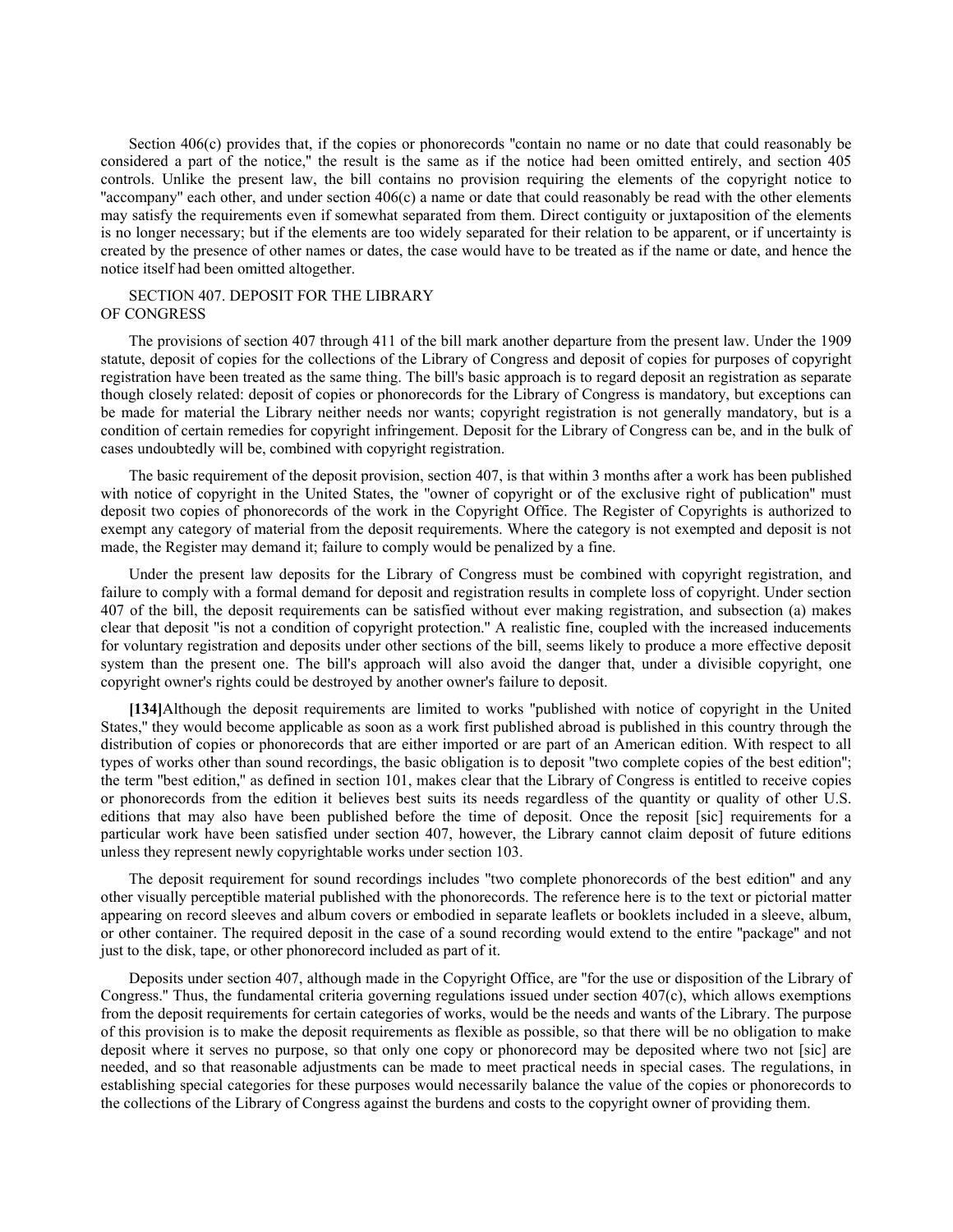If, within 3 months after the Register of Copyrights has made a formal demand for deposit in accordance with section 407(d), the person on whom the demand was made has not complied, he becomes liable to a fine of up to \$250 for each work, plus the ''total retail price of the copies or phonorecords demanded.'' If no retail price has been fixed, clause (2) of subsection (d) establishes the additional amount as ''the reasonable cost to the Library of Congress of acquiring them.'' Thus, where the copies or phonorecords are not available, for sale through normal trade channels--as would be true of many motion picture firms, [sic] video tapes, and computer tapes, for example--the item of cost to be included in the fine would be equal to the basic expense of duplicating the copies or phonorecords plus a reasonable amount representing what it would have cost the Library to obtain them under its normal acquisitions procedures, if they had been obtainable.

## **[135]**SECTION 408. COPYRIGHT REGISTRATION IN GENERAL

#### *Permissive registration*

Under section 408(a), registration of a claim of copyright in any work, whether published or unpublished, can be made voluntarily by ''the owner of copyright or of any exclusive right in the work'' at any time during the copyright term. The claim may be registered in the Copyright Office by depositing the copies, phonorecords, or other material specified by subsections (b) and (c), together with an application and fee. Except where, under section 405(a), registration is made to preserve a copyright that would otherwise be invalidated because of omission of the notice, registration is not a condition of copyright protection.

## *Deposit for purpose of copyright registration*

In general, and subject to various exceptions, the material to be deposited for copyright registration consists of one complete copy or phonorecord of an unpublished work, and two complete copies or phonorecords of the best edition in the case of a published work. Section 408(b) provides special deposit requirements in the case of a work first published abroad (''one complete copy or phonorecord as so published'') and in the case of a contribution to a collective work (''one complete copy or phonorecord of the best edition of the collective work''). As a general rule the deposit of more than a tear sheet or similar fraction of a collective work is needed to identify the contribution properly and to show the form in which it was published. Where appropriate as in the case of collective works such as multi-volume encyclopedias, multipart newspaper editions, and works that are rare or out of print, the regulations issued by the Register under section 408(c) can be expected to make exceptions or special provisions.

With respect to works published in the United States, a single deposit could be used to satisfy the deposit requirements of section 407 and the registration requirements of section 408, if the application and fee for registration are submitted at the same time and are accompanied by ''any additional identifying material'' required by regulations. To serve this dual purpose the deposit and registration would have to be made simultaneously; if a deposit under section 407 had already been made, an additional deposit would be required under section 408. In addition, since deposit for the Library of Congress and registration of a claim to copyright serve essentially different functions, section 408(b) authorizes the Register of Copyrights to issue regulations under which deposit of additional material, needed for identification of the work in which copyright is claimed, could be required in certain cases.

#### *Administrative classification*

It is important that the statutory provisions setting forth the subject matter of copyright be kept entirely separate from any classification of copyrightable works for practical administrative purposes. Section  $408(c)(1)$  thus leaves it to the Register of Copyrights to specify ''the administrative classes into which works are to be placed for purposes **[136]**of deposit and registration,'' and makes clear that this administrative classification ''has no significance with respect to the subject matter of copyright or the exclusive rights provided by this title.''

## *Optional deposit*

Consistent with the principle of administrative flexibility underlying all of the deposit and registration provisions, subsection (c) of section 408 also gives the Register latitude in adjusting the type of material deposited to the needs of the registration system. He is authorized to issue regulations specifying ''the nature of the copies or phonorecords to be deposited in the various classes'' and, for particular classes, to require or permit deposit of identifying material rather than copies or phonorecords, deposit of one copy or phonorecord rather than two, or, in the case of a group of related works, a single rather than a number of separate registrations. Under this provision the Register could, where appropriate, permit deposit of phonorecords rather than notated copies of musical compositions, allow or require deposit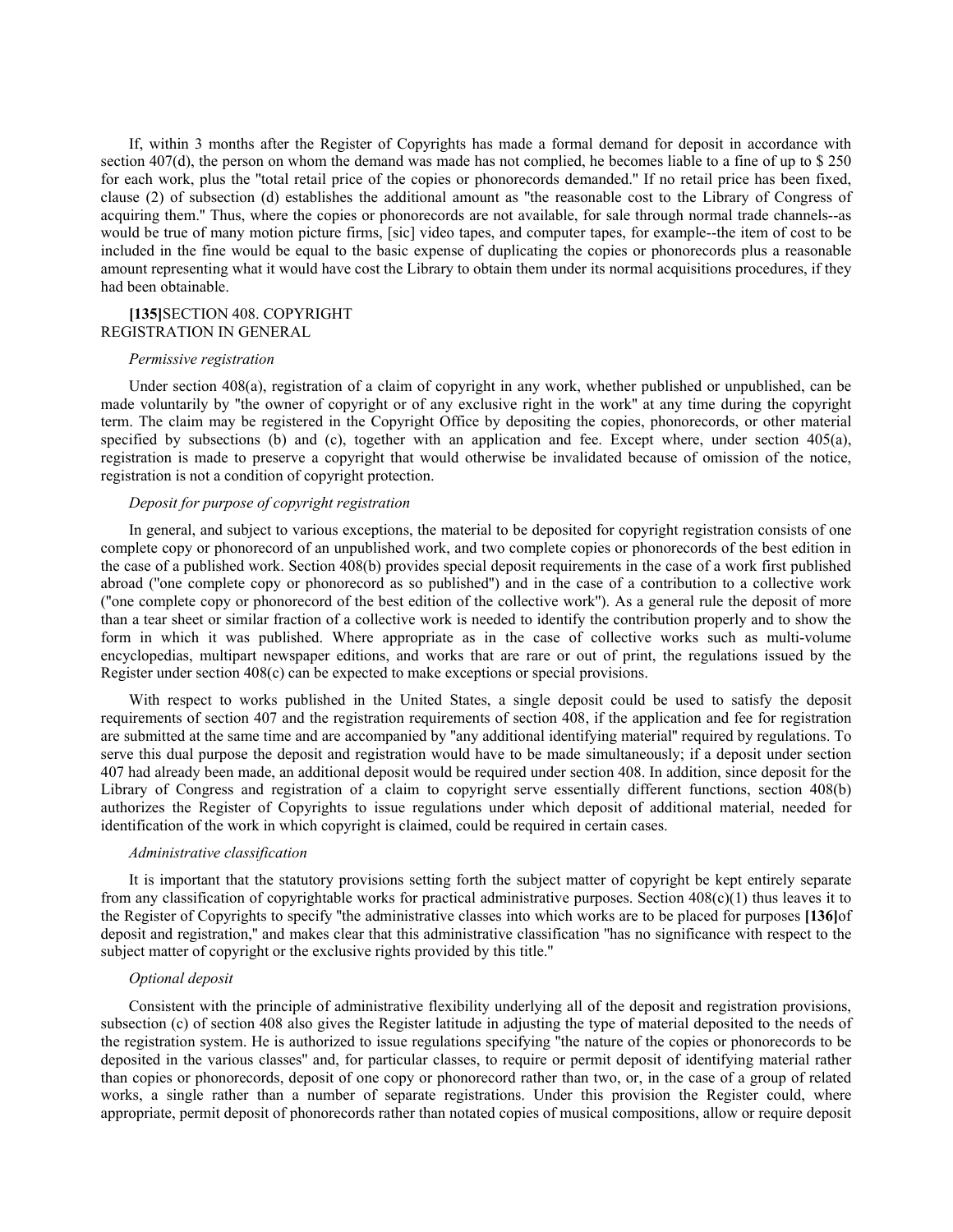of print-outs of computer programs under certain circumstances, or permit deposit of one volume of an encyclopedia for purposes of registration of a single contribution.

Where the copies or phonorecords are bulky, unwieldy, easily broken, or otherwise impractical to file and retain as records identifying the work registered, the Register would be able to require or permit the substitute deposit of material that would better serve the purpose of identification. Cases of this sort might include, for example, billboard posters, toys and dolls, ceramics and glassware, costume jewelry, and a wide range of three-dimensional objects embodying copyrighted material. The Registers authority would also extend to rare or extremely valuable copies which would be burdensome or impossible to deposit. Deposit of one copy or phonorecord rather than two would probably be justifiable in the case of most motion pictures, and in any case where the Library of Congress has no need for the deposit and its only purpose is identification.

The provision empowering the Register to allow a number of related works to be registered together as a group represents a needed and important liberalization of the law now in effect. At present the requirement for separate registrations where related works or parts of a work are published separately has created administrative problems and has resulted in unnecessary burdens and expenses on authors and other copyright owners. In a number of cases the technical necessity for separate applications and fees has caused copyright owners to forgo copyright altogether. Examples of cases where these undesirable and unnecessary results could be avoided by allowing a single registration including the various editions or issues of a daily newspaper, a work published in serial installments, a group of related jewelry designs, a group of photographs by one photographer, a series of greeting cards related to each other in some way, or a group of poems by a single author.

# *Single registration*

Section 408(c)(2) directs the Register of Copyrights to establish regulations permitting under certain conditions a single registration for a group of works by the same individual author, all first published as contributions to periodicals, including newspapers, within a twelve-**[137]**month period, on the basis of a single deposit, application, and registration fee. It is required that each of the works as first published have a separate copyright notice, and the name of the owner of copyright in the work, or in abbreviation by which the name can be recognized, or a generally known alternative designation of [sic] the owner is the same in each notice. It is further required that the deposit consist of one copy of the entire issue of the periodical, or of the entire section in the case of a newspaper, in which each contribution is first published. Finally, the application shall identify each work separately, including the periodical containing it and its date of first publication.

Section 408(c)(3) provides under certain conditions an alternative to the separate renewal registrations of subsection (a). If the specified conditions are met, a single renewal registration may be made for a group of works by the same individual author, all first published as contributions to periodicals, including newspapers, upon the filing of a single application and fee. It is required that the renewal claimant or claimants, and the basis of claim or claims under section 304(a), is the same for each of the works; that the works were all copyrighted upon their first publication, either through separate copyright notice and registration or by virtue of a general copyright notice in the periodical issue as a whole; that all of the works were first published not more than twenty-eight or less than twenty-seven years before the date of receipt of the renewal application and fee; and that the renewal application identifies each work separately, including the periodical containing it and its date of first publication.

### *Corrections and amplifications*

Another unsatisfactory aspect of the present law is the lack of any provision for correcting or amplifying the information given in a completed registration. Subsection (d) of section 408 would remedy this by authorizing the Register to establish ''formal procedures for the filing of an application for supplementary registration,'' in order to correct an error or amplify the information in a copyright registration. The "error" to be corrected under subsection (d) is an error by the applicant that the Copyright Office could not have been expected to note during its examination of the claim; where the error in a registration is the result of the Copyright Office's own mistake or oversight, the Office can make the correction on its own initiative and without recourse to the ''supplementary registration'' procedure.

Under subsection(d), a supplementary registration is subject to payment of a separate fee and would be maintained as an independent record, separate and apart from the record of the earlier registration it is intended to supplement. However, it would be required to identify clearly ''the registration to be corrected or amplified'' so that the two registrations could be tied together by appropriate means in the Copyright Office records. The original registration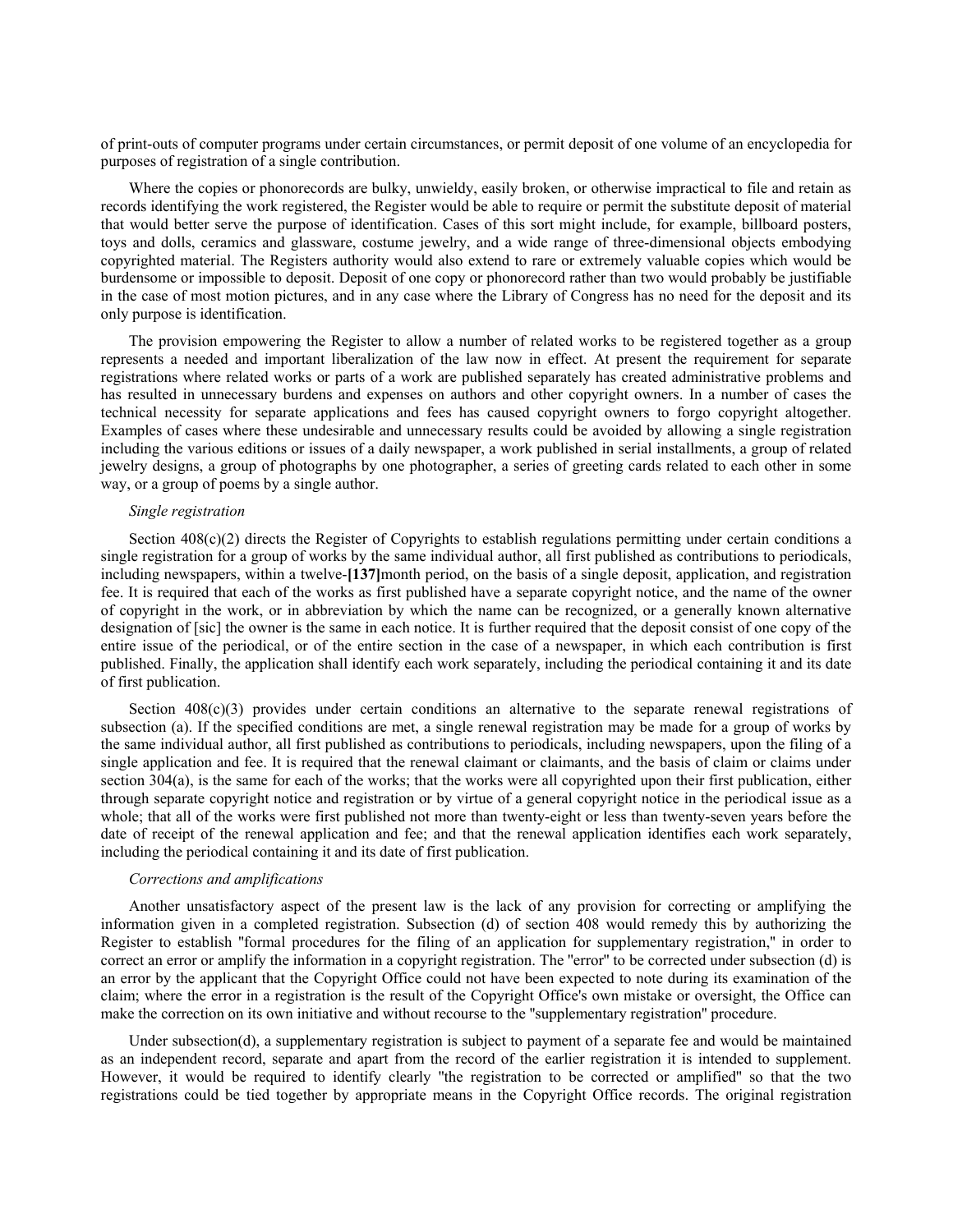would not be expunged or cancelled; as stated in the subsection: ''The information contained in a supplementary registration augments but does not supersede that contained in the earlier registration.''

## *Published edition of previously registered work*

The present statute requires that, where work is registered in unpublished form, it must be registered again when it is published, **[138]**whether or not the published edition contains any new copyrightable material. Under the bill there would be no need to make a second registration for the published edition unless it contains sufficient added material to be considered a ''derivative work'' or ''compilation'' under section 103.

On the other hand, there will be a number of cases where the copyright owners, although not required to do so, would like to have registration made for his published edition, especially since he will still be obliged to deposit copies or phonorecords of it in the Copyright Office under section 407. From the point of view of the public there are advantages in allowing him to do so, since registration for the published edition will put on record the facts about the work in the form in which it is actually distributed to the public. Accordingly, section 408(c), which is intended to accomplish this result, makes an exception to the general rule against allowing more than one registration for the same work.

### SECTION 409. APPLICATION FOR REGISTRATION

The various clauses of section 409, which specify the information to be included in an application for copyright registration, are intended to give the Register of Copyrights authority to elicit all of the information needed to examine the application and to make a meaningful record of registration. The list of enumerated items is not exhaustive under the last clause of the section the application may also include ''any other information regarded by the Register of Copyrights as bearing upon the preparation, or identification of the work or the existence, ownership, or duration of the copyright.''

Among the enumerated items there are several that are not now included in the Copyright Office's application forms, but will become significant under the life-plus-50 term and other provisions of the bill. Clause (5), reflecting the increased importance of the interrelationship between registration of copyright claims and recordation of transfers of ownership, requires a statement of how a claimant who is not the author acquired ownership of the copyright. The catchall clause at the end of the section will enable the Register to obtain more specialized information, such as that bearing on whether the work contains material that is a ''work of the United States Government.'' In the case of works subject to the manufacturing requirement, the application must also include information about the manufacture of the copies.

## SECTION 410. REGISTRATION OF CLAIM AND ISSUANCE OF CERTIFICATE

The first two subsections of section 410 set forth the two basic duties of the Register of Copyrights with respect to copyright registration: (1) to register the claim and issue a certificate if he determines that ''the material deposited constitutes copyrightable subject matter and that the other legal and formal requirements of this title have been met,'' and (2) to refuse registration and notify the applicant if he determines that ''the material deposited does not constitute copyrightable subject matter or that the claim is invalid for any other reason.''

Subsection (c) deals with the probative effect of a certificate of registration issued by the Register under subsection (a). Under its pro**[139]**visions, a certificate is required to be given prima facie weight in any judicial proceedings if the registration it covers was made ''before or within five years after first publication of the work''; thereafter the court is given discretion to decide what evidentiary weight the certificate should be accorded. This 5-year period is based on a recognition that the longer the lapse of time between publication and registration the less likely to be reliable are the facts stated in the certificate.

Under section  $410(c)$ , a certificate is to "constitute prima facie evidence of the validity of the copyright and of the facts stated in the certificate.'' The principle that a certificate represents prima facie evidence of copyright validity has been established in a long line of court decisions, and it is a sound one. It is true that, unlike a patent claim, a claim to copyright is not examined for basic validity before a certificate is issued. On the other hand, endowing a copyright claimant who has obtained a certificate with a rebuttable presumption of the validity of his copyright does not deprive the defendant in an infringement suit of any rights; it merely orders the burdens of proof. The plaintiff should not ordinarily be forced in the first instance to prove all of the multitude of facts that underlie the validity of his copyright unless the defendant, by effectively challenging them, shifts the burden to him to do so.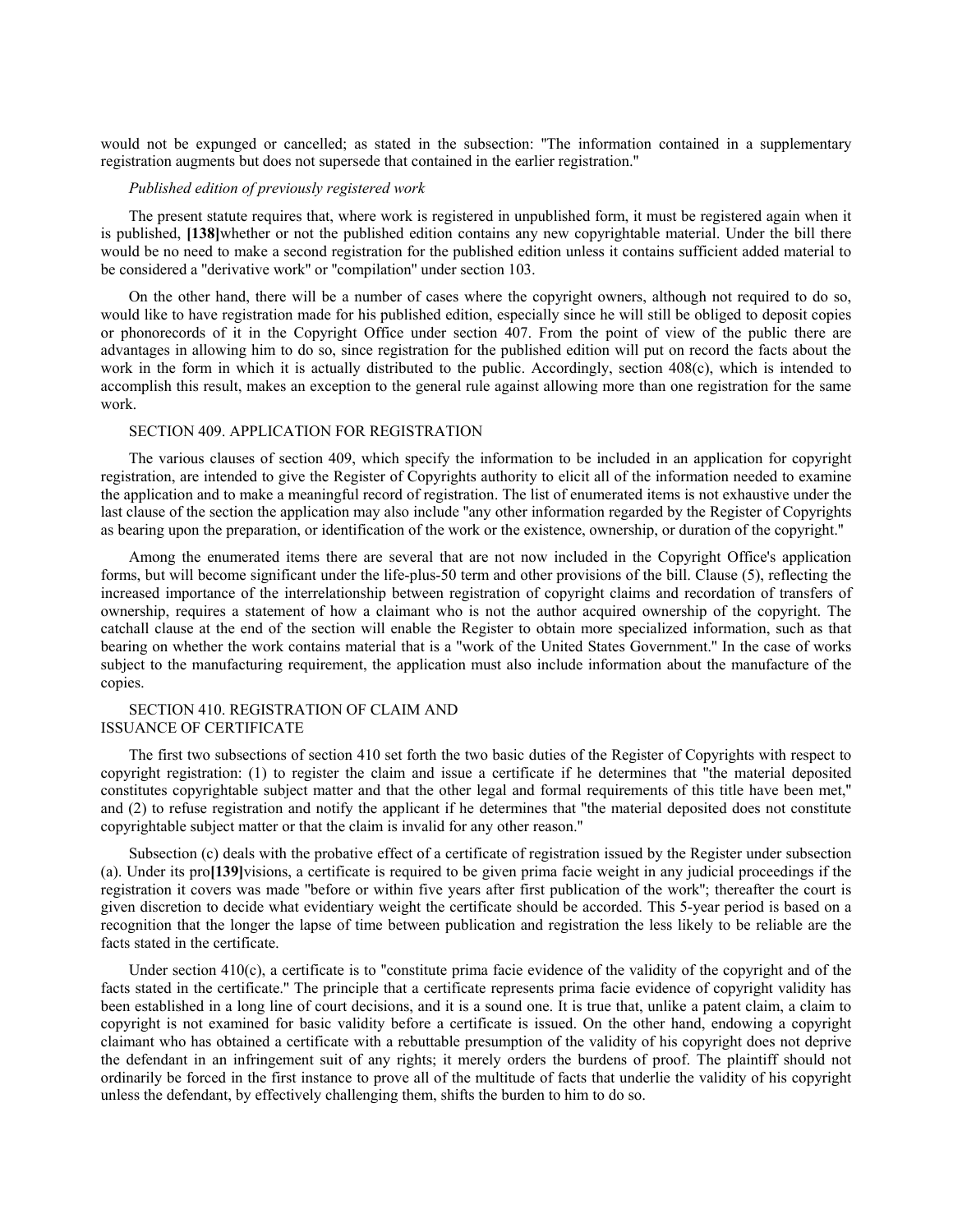Section 410(d), which is in accord with the present practice of the Copyright Office, makes the effective date of registration the day when an application deposit, and fee ''which are later determined by the Register of Copyrights or by a court of competent jurisdiction to be acceptable for registration'' have all been received. Where the three necessary elements are received at different times the date of receipt of the last of them is controlling, regardless of when the Copyright Office acts on the claim. The provision not only takes account of the inevitable timelag between receipt of the application and other material and the issuance of the certificate, but it also recognizes the possibility that a court might later find the Register wrong in refusing registration.

## SECTION 411. REGISTRATION AS PREREQUISITE TO INFRINGEMENT SUIT

The first sentence of section 411(a) restates the present statutory requirement that registration must be made before a suit for copyright infringement is instituted. Under the bill, as under the law now in effect, a copyright owner who has not registered his claim can have a valid cause of action against someone who has infringed his copyright, but he cannot enforce his rights in the courts until he has made registration.

The second and third sentences of section  $411(a)$  would alter the present law as interpreted in *Vacheron & Constantin-Le Coultre Watches, Inc. v. Benrus Watch Co. , 260 F.2d 637 (2d Cir. 1958).* That case requires an applicant, who has sought registration and has been refused, to bring an action against the Register of Copyrights to compel the issuance of a certificate, before he can bring suit against an infringer. Under section 411, a rejected claimant who has properly applied for registration may maintain an infringement suit if he serves notice of it on the Register of Copyrights. The Register is authorized, **[140]**though not required, to enter the suit within 60 days; he would be a party on the issue of registrability only, and his failure to join the action would ''not deprive the court of jurisdiction to determine that issue.''

Section 411(b) is intended to deal with the special situation presented by works that are being transmitted ''live'' at the same time they are being fixed in tangible form for the first time. Under certain circumstances, where the infringer has been given advance notice, an injunction could be obtained to prevent the unauthorized use of the "live" transmission.

## SECTION 412. REGISTRATION AS PREREQUISITE TO CERTAIN REMEDIES

The need for section 412 arises from two basic changes the bill will make in the present law:

(1) Copyright registration for published works, which is useful and important to users and the public at large, would no longer be compulsory, and should therefore be induced in some practical way.

(2) The great body of unpublished works not protected at common law would automatically be brought under copyright and given statutory protection. The remedies for infringement presently available at common law should continue to apply to these works under the statute, but they should not be given special statutory remedies unless the owner has, by registration, made a public record of his copyright claim.

Under the general scheme of the bill, a copyright owner whose work has been infringed before the registration would be entitled to the remedies ordinarily available in infringement cases: an injunction on terms the court considers fair, and his actual damages plus any applicable profits not used as a measure of damages. However, section 412 would deny any award of the special or ''extraordinary'' remedies of statutory damages or attorney's fees where infringement of copyright in an unpublished work began before registration or where in the case of a published work, infringement commenced after publication and before registration (unless registration has been made within a grace period of 3 months after publication). These provisions would be applicable to works of foreign and domestic origin alike.

In providing that statutory damages and attorney's fees are not recoverable for infringement of unpublished, unregistered works, clause (1) of section 412 in no way narrows the remedies available under the present law. With respect to published works, clause (2) would generally deny an award of those two special remedies where infringement takes place before registration. As an exception, however, the clause provides a grace period of 3 months after publication during which registration can be made without loss of remedies; full remedies could be recovered for any infringement begun during the 3 months after publication if registration is made before that period has ended. This exception is needed to take care of newsworthy or suddenly popular works which may be infringed almost as soon as they are published, before the copyright owner has had a reasonable opportunity to register his claim.

**[141]** SECTION 501. INFRINGEMENT OF COPYRIGHT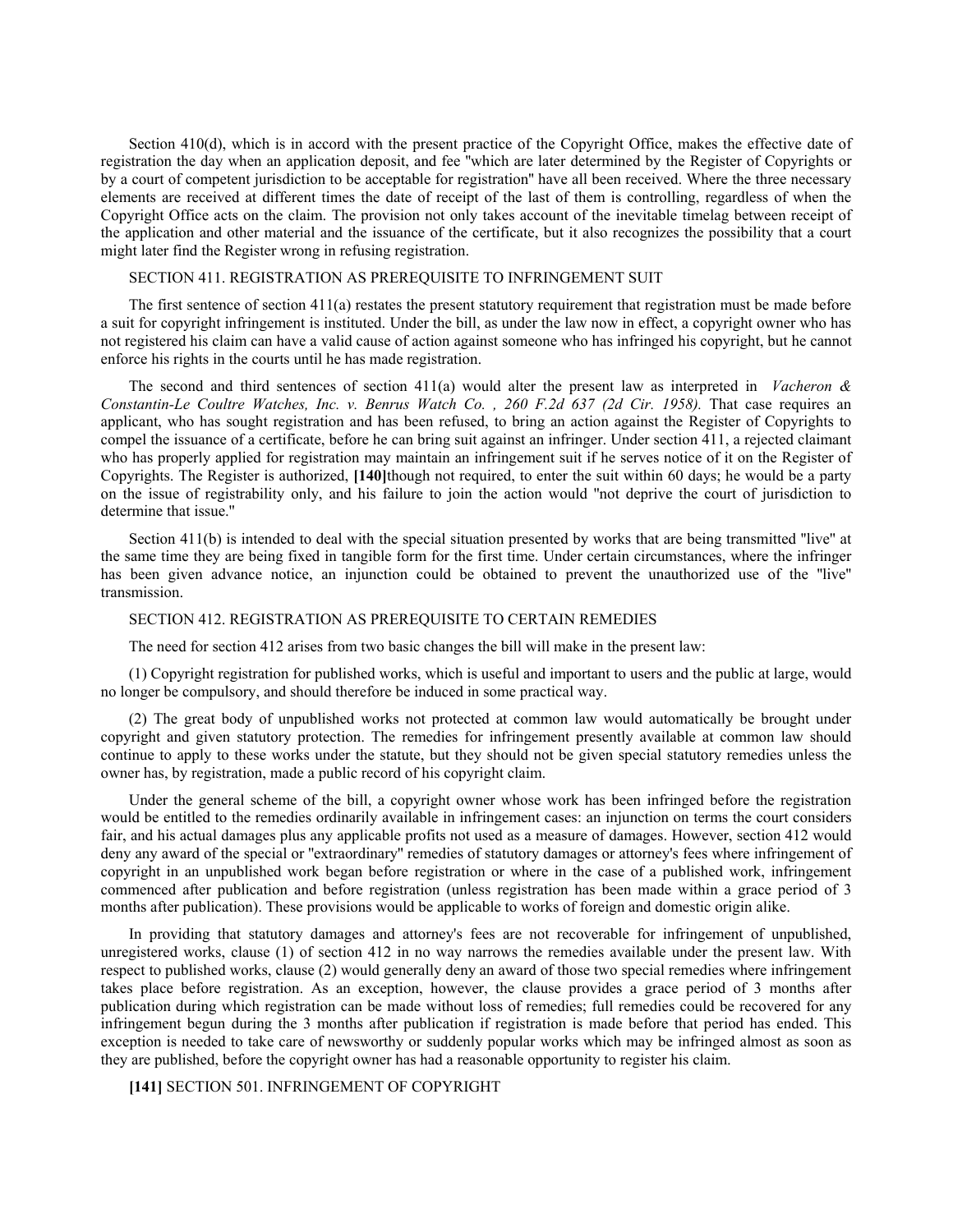The bill, unlike the present law, contains a general statement of what constitutes infringement of copyright. Section 501(a) identifies a copyright infringer as someone who ''violates any of the exclusive rights of the copyright owner as provided by sections 106 through 117'' of the bill, or who imports copies or phonorecords in violation of section 602. Under the latter section an unauthorized importation of copies of phonorecords acquired abroad, is an infringement of the exclusive right of distribution under certain circumstances.

The principle of the divisibility of copyright ownership, established by section 201(d), carries with it the need in infringement actions to safeguard the rights of all copyright owners and to avoid a multiplicity of suits. Subsection (b) of section 501 enables the owner of a particular right to bring an infringement action in his own name alone, while at the same time insuring to the extent possible that the other owners whose rights may be affected are notified and given a chance to join the action.

The first sentence of subsection (b) empowers the ''legal or beneficial owner of an exclusive right'' to bring suit for "any infringement of that particular right committed while he is the owner of it." A "beneficial owner" for this purpose would include, for example, an author who had parted with his legal title to the copyright in exchange for percentage royalties based on sales or license fees.

The second and third sentences of section 501(b), which supplement the provisions of the Federal Rules of Civil Procedure, give the courts discretion to require the plaintiff to serve notice of his suit on "any person shown, by the records of the Copyright Officer or otherwise, to have or claim an interest in the copyright''; where a person's interest ''is likely to be affected by a decision in the case'' a court order requiring service of notice is mandatory. As under the Federal rules, the court has discretion to require joinder of ''any person having or claiming an interest in the copyright''; but, if any such person wishes to become a party, the court must permit his intervention.

In addition to cases involving divisibility of ownership in the same version of a work, section 501(b)is intended to permit a court to permit or compel joinder of workers of rights in works upon which a derivative work is based.

For purposes of subsection (b), section (c) of Section 501 provides that a television broadcast station holding a copyright or other license to transmit or perform the same version of a work shall be regarded as a legal or beneficial owner if a cable television system makes a secondary transmission which is actionable as an act of infringement under Section 111 if the transmission occurs within the local service area of the television broadcast station.

### *Vicarious liability for infringing performances*

The committee has actively considered and rejected an amendment to this section intended to exempt the proprietors of an establishment, such as a ballroom or night club, from liability for copyright infringement committed by an independent contractor, such as an orchestra leader. A well-established principle of copyright law is that a person who violates any of the exclusive rights of the copyright owner is an **[142]**infringer, including persons who can be considered related to vicarious infringers. To be held a related or vicarious infringer in the case of performing rights, a defendant must either actively operate or supervise the operation of the place wherein the performances occur, or control the content of the infringing program, and expect commercial gain from his operation and either direct or indirect benefit from the infringing performance. The committee has decided that no justification exists for changing existing law, and causing a significant erosion of the public performance right.

### SECTION 502. INJUNCTIONS

Section 502(a) reasserts the discretionary power of courts to grant injunctions and restraining orders, whether "preliminary," "temporary," "interlocutory," "permanent," or "final," to prevent or stop infringements of copyright. This power is made subject to the provisions of section 1498 of title 28, dealing with infringement actions against the United States. The latter reference in section 502(a) makes it clear that the bill would not permit the granting of an injunction against an infringement for which the Federal Government is liable under section 1498.

Under subsection (b), which is the counterpart of provisions in sections 112 and 113 of the present statute, a copyright owner who has obtained an injunction in one State will be able to enforce it against a defendant located anywhere else in the United States.

## SECTION 503. IMPOUNDING AND DISPOSITION OF INFRINGING ARTICLES

The two subsections of section 503 deal respectively with the courts' power to impound allegedly infringing articles during the time an action is pending, and to order the destruction or other disposition of articles found to be infringing. In both cases the articles affected include ''all copies or phonorecords'' which are claimed or found ''to have been made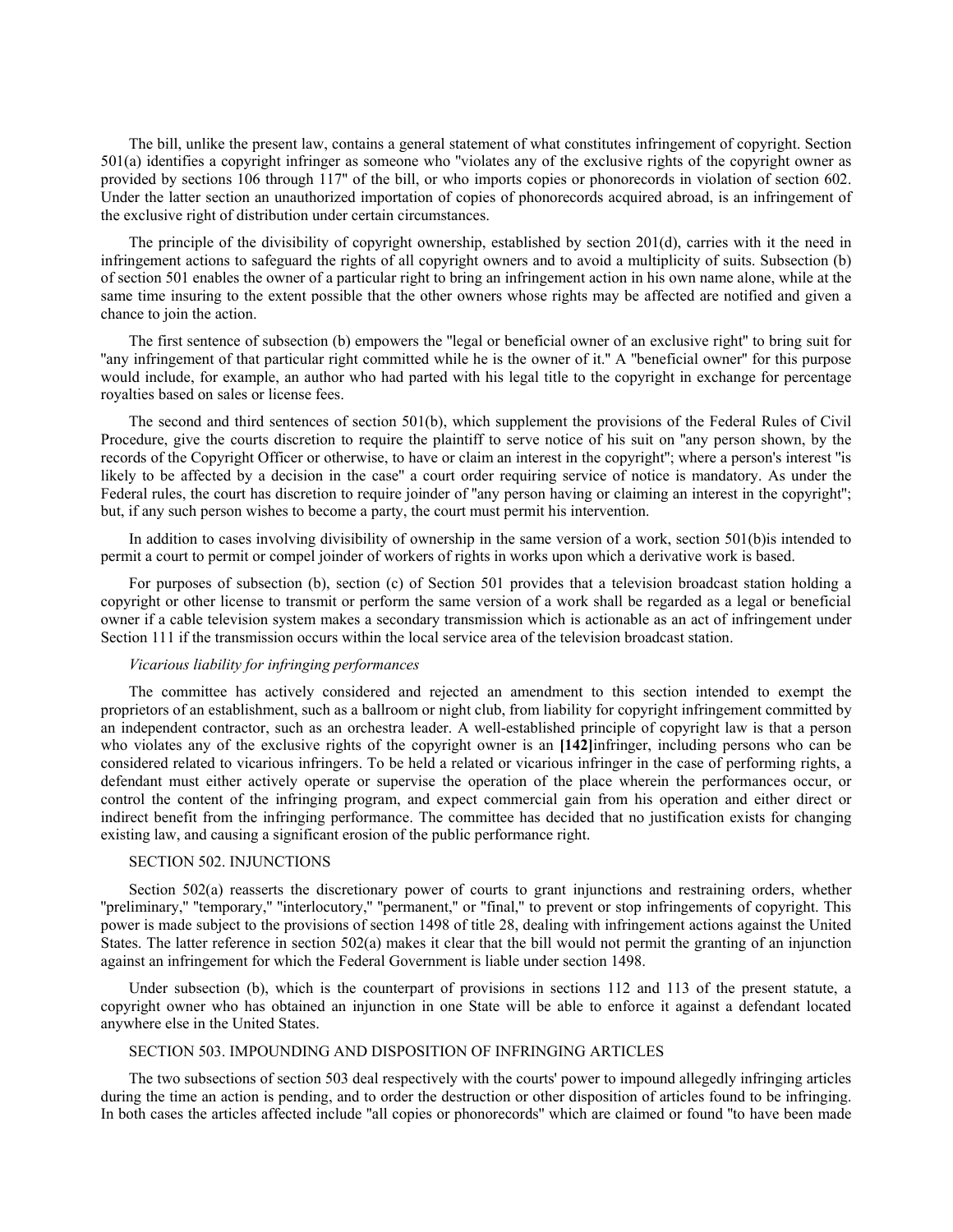or used in violation of the copyright owner's exclusive rights,'' and also ''all plates, molds, matrices, masters, tapes, film negatives, or other articles by means of which such copies of phonorecords may be reproduced.'' The alternative phrase ''made or used'' in both subsections enables a court to deal as it sees fit with articles which, though reproduced and acquired lawfully, have been used for infringing purposes such as rentals, performances, and displays.

Articles may be impounded under subsections (a) ''at any time while an action under this title is pending,'' thus permitting seizures of articles alleged to be infringing as soon as suit has been filed and without waiting for an injunction. The same subsection empowers the court to order impounding ''on such terms as it may deem reasonable'' The present Supreme Court rules with respect to seizure and impounding were issued even though there is no specific provision authorizing them in the copyright statute, and there appears no need for including a special provision on the point in the bill.

Under section 101(d) of the present statute, articles found to be infringing may be ordered to be delivered up for destruction. Section 503(b) of the bill would make this provision more flexible by giving the court discretion to order ''destruction or other reasonable disposi**[143]**tion'' of the articles found to be infringing. Thus, as part of its final judgment or decree, the court could order the infringing articles sold, delivered to the plaintiff, or disposed of in some other way that would avoid needless waste and best serve the ends of justice.

#### SECTION 504. DAMAGES AND PROFITS

#### *In general*

A cornerstone of the remedies sections and of the bills as a whole is section 504, the provision dealing with recovery of actual damages, profits, and statutory damages. The two basic aims of this section are reciprocal and correlative: (1) to give the courts specific unambiguous directions concerning monetary awards, thus avoiding the confusion and uncertainty that have marked the present law on the subject, and, at the same time, (2) to provide the courts with reasonable latitude to adjust recovery to the circumstances of the case, thus avoiding some of the artificial or overly technical awards resulting from the language of the existing statute.

Subsection (a) lays the ground work for the more detailed provisions of the section by establishing the liability of a copyright infringer for either ''the copyright owner's actual damages and any additional profits of the infringer,'' or statutory damages. Recovery of actual damages and profits under section 504(b) or of statutory damages under section 504(c) is alternative and for the copyright owner to elect; as under the present law, the plaintiff in an infringement suit is not obliged to submit proof of damages and profits if he chooses to rely on the provision for minimum statutory damages. However, there is nothing in section 504 to prevent a court from taking account of evidence concerning actual damages and profits in making an award of statutory damages with the range set out in subsection (c).

## *Actual damages and profits*

In allowing the plaintiff to recover ''the actual damages suffered by him as a result of the infringement,'' plus any of the infringer's profits ''that are attributable to the infringement and are not taken into account in computing the actual damages,'' section 504(b) recognizes the different purposes served by awards of damages and profits. Damages are awarded to compensate the copyright owner for his losses from the infringement, and profits are awarded to prevent the infringer from unfairly benefiting from his wrongful act. Where the defendant's profits are nothing more than a measure of the damages suffered by the copyright owner, it would be inappropriate to award damages and profits cumulatively, since in effect they amount to the same thing. However, in cases where the copyright owner has suffered damages not reflected in the infringer's profits, or where there have been profits attributable to the copyrighted work but not used as a measure of damages, subsection (b) authorizes the award of both.

The language of the subsection makes clear that only those profits ''attributable to the infringement'' are recoverable; where some of the defendant's profits result from the infringement and other profits are caused by different factors, it will be necessary for the court to make an apportionment. However, the burden of proof is on the defendant in these cases; in establishing profits the plaintiff need prove only ''the **[144]**infringer's gross revenue,'' and the defendant must prove not only ''his deductible expenses'' but also ''the element of profit attributable to factors other than the copyrighted work.''

## *Statutory damages*

Subsection (c) of section 504 makes clear that the plaintiff's election to recover statutory damages may take place at any time during the trial before the court has rendered its final judgment. The remainder of clause (1) of the subsection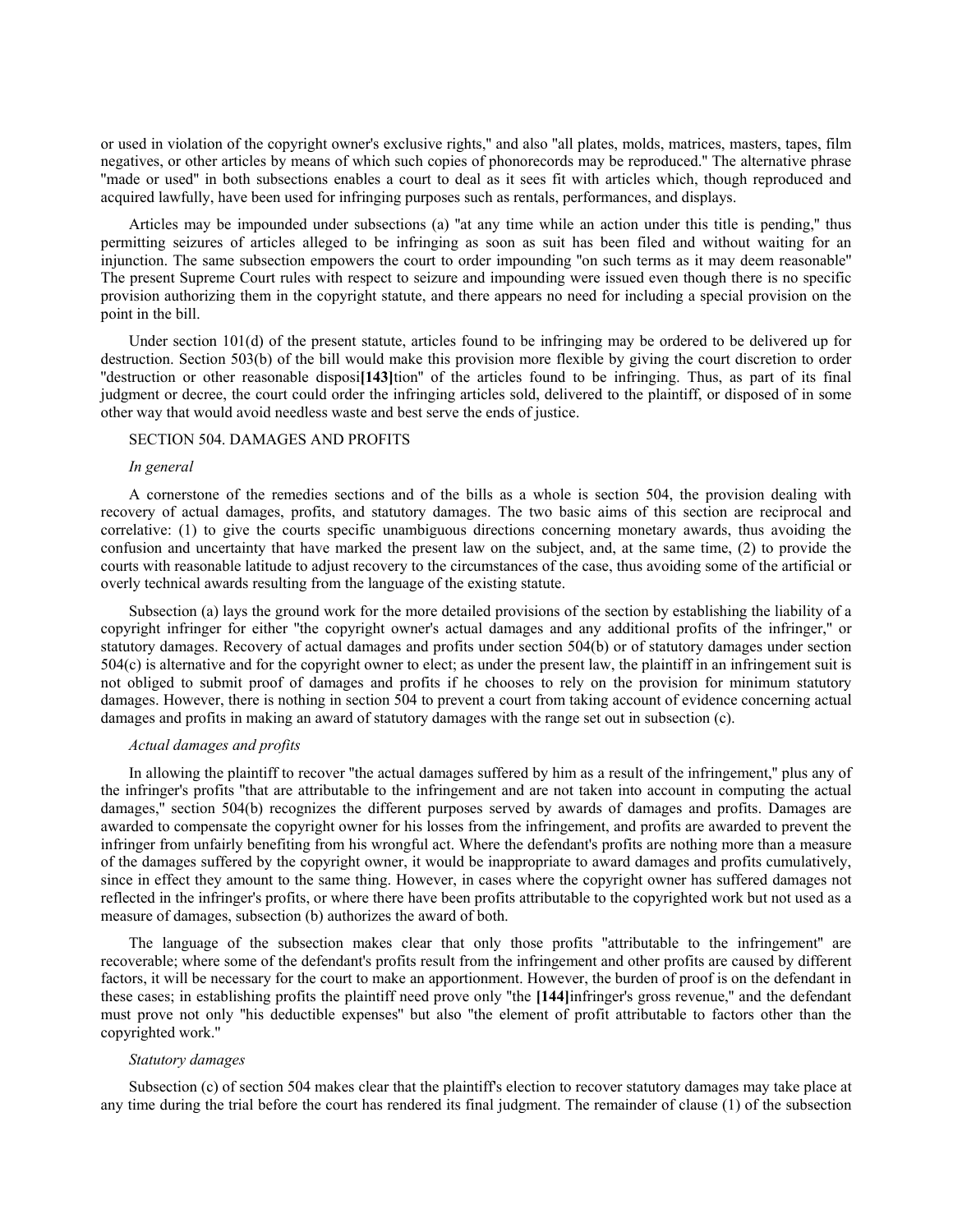represents a statement of the general rates applicable to awards of statutory damages. Its principal provisions may be summarized as follows:

1. As a general rule, where the plaintiff elects to recover statutory damages, the court is obliged to award between \$ 250 and \$ 10,000. It can exercise discretion in awarding an amount within that range but, unless one of the exceptions provided by clause (2) is applicable, it cannot make an award of less than \$ 250 or of more than \$ 10,000 if the copyright owner has chosen recovery under section 504(c).

2. Although, as explained below, as [sic] award of minimum statutory damages may be multiplied if separate works and separately-liable infringers are involved in the suit, a single award in the \$ 250 to \$ 10,000 range is to be made ''for all infringements involved in the action.'' A single infringer of a single work is liable for a single amount between \$ 250 and \$ 10,000, no matter how many acts of infringement are involved in the action and regardless of whether the acts were separate, isolated, or occurred in a related series.

3. Where the suit involves infringement of more than one separate and independent work, minimum statutory damages for each work must be awarded. For example if one defendant has infringed three copyrighted works, the copyright owner is entitled to statutory damages of at least \$750 and may be awarded up to \$30,000. Subsection  $(c)(1)$ makes clear, however, that, although they are regarded as independent works for other purposes, ''all the parts of a compilation or derivative work constitute one work'' for this purpose. Moreover, although the minimum and maximum amounts are to be multiplied where multiple ''works'' are involved in the suit, the same is not true with respect to multiple copyrights, multiple owners, multiple exclusive rights, or multiple registrations. This point is especially important since, under a scheme of divisible copyright, it is possible to have the rights of a number of owners of separate ''copyrights'' in a single ''work'' infringed by one act of a defendant.

4. Where the infringements of one work were committed by a single infringer acting individually, a single award of statutory damages would be made. Similarly, where the work was infringed by two or more joint tort feasors, the bill would make them jointly and severally liable for an amount in the \$ 250 to \$ 10,000 range. However, where separate infringements for which two or more defendants are not jointly liable are joined in the same action, separate awards of statutory damages would be appropriate.

Clause (2) of section 504(c) provides for exceptional cases in which the maximum award of statutory damages could be raised from \$ 10,000 **[145]**to \$ 50,000, and in which the minimum recovery could be reduced from \$ 250 to \$ 100. The basis [sic] principle underlying this provision in [sic] that the courts should be given discretion to increase statutory damages in cases of willful infringement and to lower the minimum where the infringer is innocent. The language of the clause makes clear not only that the burden of proving willfulness rests on the copyright owner and that of proving innocence rests on the infringer, but also that the court must make a finding of either willfulness or innocence in order to award the exceptional amounts.

The "innocent infringer" provision of section  $504(c)(2)$  has been the subject of extensive discussion. The exception, which would allow reduction of minimum statutory damages to \$100 where the infringer "was not aware and had no reason to believe that his acts constituted an infringement of copyright,'' is sufficient to protect against unwarranted liability in cases of occasional or isolated innocent infringement, and it offers adequate insulation to users, such as broadcasters and newspaper publishers, who are particularly vulnerable to this type of infringement suit. On the other hand, by establishing a realistic floor for liability, the provision preserves its intended deterrent effect; and it would not allow a defendant to escape simply because the plaintiff failed to disprove his claim of innocence.

In addition to the general ''innocent infringer'' provision clause (2) deals with the special situation of teachers, libraries, and archivists in nonprofit institutions who reproduce copyrighted material in the honest belief that what they are doing constitutes fair use. In cases of this sort it would be possible for the court to find that there had been infringement and still reduce the statutory minimum or waive it altogether. This exception applies only where the defendant proves ''that he believed and had reasonable grounds for believing that the reproduction was a fair use under section 107.'' It reflects the special problems of educational and scholarly uses of copyrighted material discussed in connection with that section.

## SECTIONS 505 THROUGH 509. MISCELLANEOUS PROVISIONS ON INFRINGEMENT AND REMEDIES

The remaining sections of chapter 5 of the bill, dealing with costs and attorney's fees, criminal offense, the statute of limitations, notification of copyright actions, and forfeitures do not require extended comment.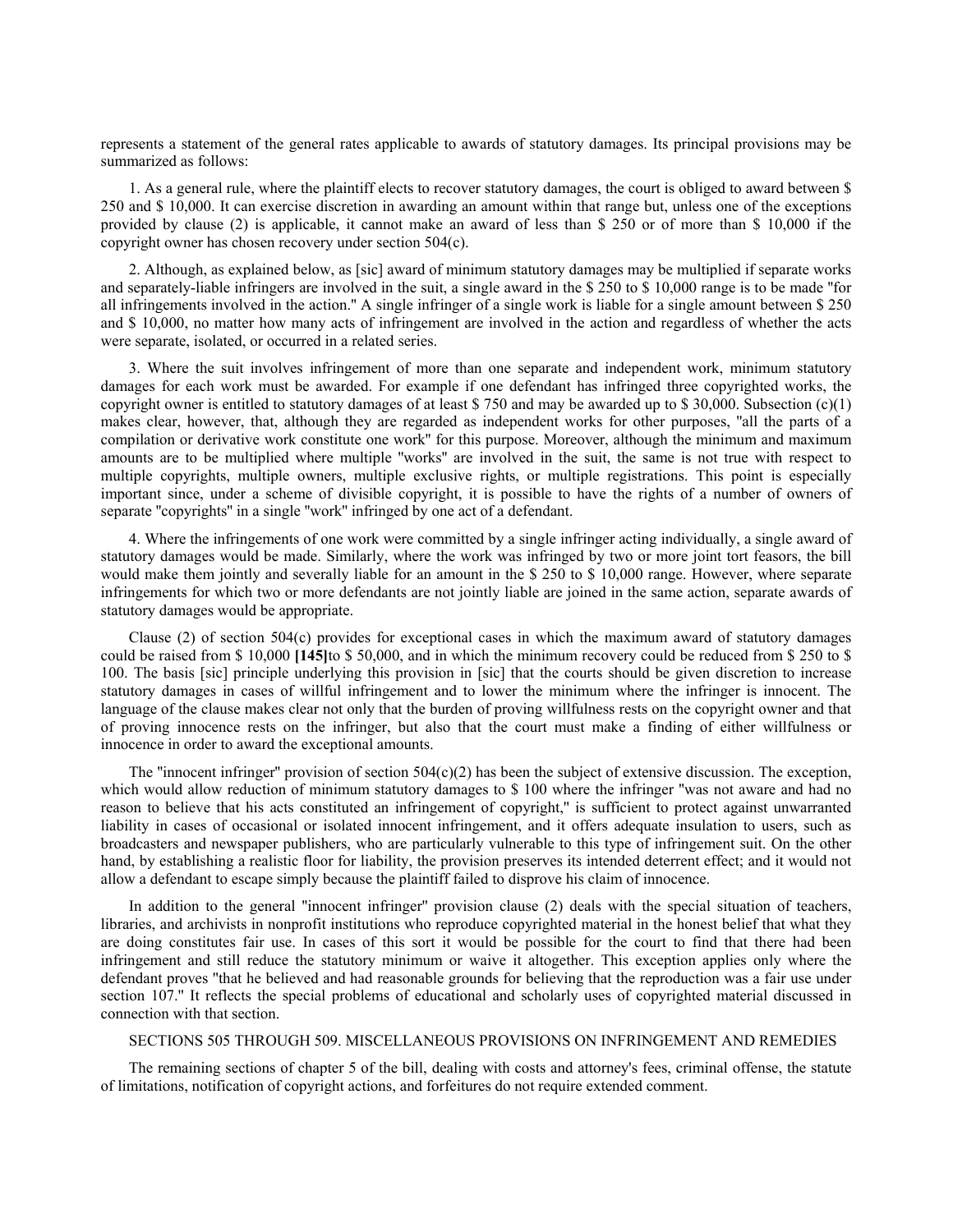Under section 505 the awarding of costs and attorney's fees are left to the court's discretion, and the section also makes clear that neither costs nor attorney's fees can be awarded to or against ''the United States or an officer thereof.'' Four types of criminal offenses actionable under the bill are listed in section 506: willful infringement for profit, fraudulent use of a copyright notice, fraudulent removal of notice, and false representation in connection with a copyright application. The maximum fine on conviction has been increased to \$ 2,500 and in conformity with the general pattern of the Criminal Code (18 U.S.C.), no minimum fines have been provided. In addition to or instead of a fine, conviction for criminal infringement under section 506(a) can carry with it a sentence of imprisonment of up to 1 year; **[146]**and, where the offense is repeated, the defendant may be find [sic] up to \$ 10,000 or imprisoned up to 3 years, or both.

Section 506(a) contains a special provision applying to any person who infringes willfully and for purposes of commercial advantage the copyright in a sound recording or a motion picture. For the first such offense a person shall be fined not more than \$ 25,000 or imprisoned for not more than 3 years, or both. For any subsequent offense a person shall be fined not more than \$ 50,000 or imprisoned not more than 7 years or both.

Section 507, which is substantially identical with section 115 of the present law, establishes a 3-year statute of limitations for both criminal proceedings and civil actions. The language of this section, which was adopted by the act of September 7, 1957 (71 Stat. 633), represents a reconciliation of views, and has therefore been left unaltered. Section 508, which corresponds to some extent with a provision in the patent law *(35 U.S.C. sec. 290),* is intended to establish a method for notifying the Copyright Office and the public of the filing and disposition of copyright cases. The clerks of the Federal courts are to notify the Copyright Office of the filing of any copyright actions and of their final disposition, and the Copyright Office is to make these notifications a part of its public records.

## SECTION 601. MANUFACTURING REQUIREMENT

### *The requirement in general*

A chronic problem in efforts to revise the copyright statute for the past 75 years has been the need to reconcile the interests of the American printing industry with those of authors and other copyright owners. The scope and impact of the ''manufacturing clause,'' which came into the copyright law as a compromise in 1891, have been gradually narrowed by successive amendments. The basis [sic] problem is still unresolved.

Under the present statute, with many exceptions and qualifications, a book or periodical in the English language must be manufactured in the United States in order to receive full copyright protection. Failure to comply with any of the complicated requirements can result in complete loss of protection. Today the main efforts of the manufacturing requirements are on works by American authors.

The first and most important question here is whether the manufacturing requirement should be retained in the statute in any form. The Register of Copyrights, whose 1961 Report had recommended outright repeal, made clear that he still favors this result in principle; however, if economic factors have not changed sufficiently to permit dropping the requirement entirely, he urged that it be ''substantially narrowed so that rights are not destroyed in situations where the book manufacturing industry has no real need of protection.'' Beginning in 1965, serious efforts at compromising the issue were made by various interests, and these appear to have been successful.

The principle arguments for elimination of the manufacturing requirement can be summarized as follows:

1. The manufacturing clause originated as a response to a historical situation that no longer exists. Its requirements have grad<sup>[147]</sup>ually been relaxed over the years, and the results of the 1954 amendment, which partially eliminated it, have borne out predictions of positive economic benefits for all concerned, including printers, printing trades union members, and the public.

2. The provision places unjustified burdens on the author, who is treated as a hostage. It hurts the author most where it benefits the manufacturer least: in cases where the author must publish abroad or not at all. It unfairly discriminates between American authors and other authors, and between authors of books and authors of other works.

3. The manufacturing clause violates the basic principle that an author's rights should not be dependent on the circumstances of manufacture. Complete repeal would substantially reduce friction with foreign authors and publishers, increase opportunities for American authors to have their works published, encourage international publishing ventures, and eliminate the tangle of procedural requirements now burdening authors, publishers, the Copyright Office, and the Bureau of Customs.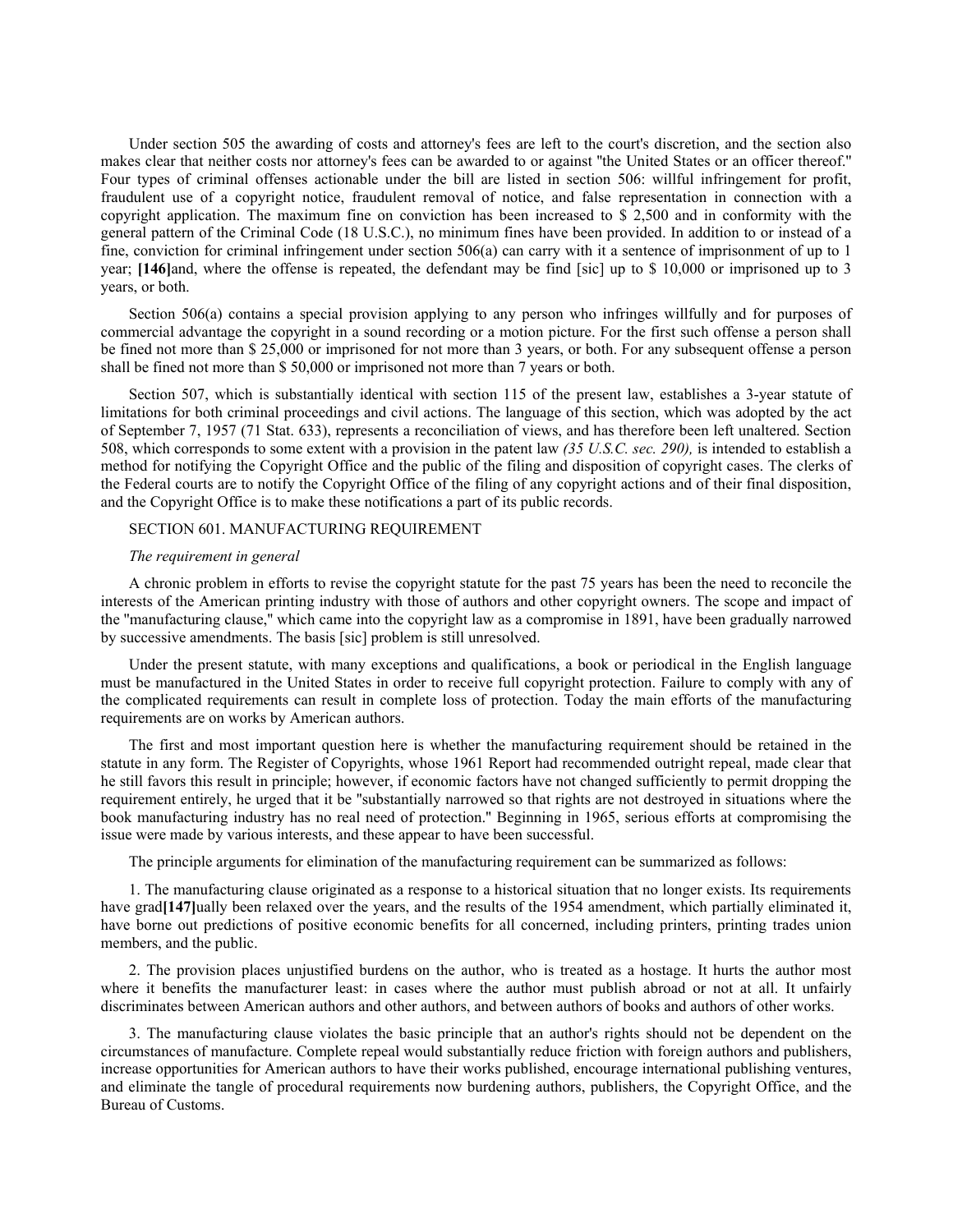4. Studies prove that the economic fears of the printing industry and unions are unfounded. The vast bulk of American titles are completely manufactured in the United States, and U.S. exports of printed matter are much greater than imports. The American book manufacturing industry is healthy and growing, to the extent that it cannot keep pace with its orders. There are increasing advantages to domestic manufacture because of improved technology, and because of the delays, inconveniences, and other disadvantages of foreign manufacture. Even with repeal, foreign manufacturing would be confined to small editions and scholarly works, some of which could not be published otherwise.

The following were the principal arguments in favor of retaining some kind of manufacturing restriction.

1. The historical reasons for the manufacturing clause were valid originally and still are. It is unrealistic to speak of this as a ''free trade'' issue or of tariffs as offering any solution, since book tariffs have been minimal and are being removed entirely; the manufacturing requirement remains a reasonable and justifiable condition to the granting of a monopoly. There is no problem of international comity, since only works by American authors are affected by section 601. Foreign countries have many kinds of import barriers, currency controls, and similar restrictive devices comparable to a manufacturing requirement.

2. The differentials between U.S. and foreign wage rates in book production are extremely broad and are not diminishing; Congress should not create a condition whereby work can be done under the most degraded working conditions in the world, be given free entry, and thus exclude American manufacturers from the market. The manufacturing clause has been responsible for a strong and enduring industry. Repeal would destroy small businesses, bring chaos to the industry, and catch manufacturers, whose labor costs and break-even points are extremely high, in a cost-price squeeze at a time when expenditures for new equipment have reduced profits to a minimum.

**[148]**3. The high ratio of exports to imports could change very quickly without a manufacturing requirement. Repeal would add to the balance-of-payments deficit since foreign publishers never manufacture here. The U.S. publishing industry has large investments abroad, and attacks on the manufacturing clause by foreign publishers, show a keen anticipation for new business. The book publishers' arguments that repeal would have no real economic impact are contradicted by their arguments that the manufacturing requirement is stifling scholarship and crippling publishing; their own figures show a 250 percent rise in English-language book imports in 10 years.

On balance it appears that, although there is no justification on principle for a manufacturing requirement in the copyright statute, there may still be some economic justification for it. Section 601 represents a substantial liberalization that will remove many of the inequities of the present manufacturing requirement. The real issue that lies between section 601 and complete repeal is an economic one, and on purely economic grounds the possible dangers to the American printing industry in removing all restrictions on foreign manufacture outweigh the possible benefits repeal would bring to American authors and publishers.

The committee is aware that the concern on both sides is not so much with the present but with the future; and, because new machines and devices for reproducing copyrighted text matter are in a stage of rapid development, the future in this area is unpredictable. Outright repeal of the manufacturing requirement should be accomplished as soon as it can be shown convincingly that the effects on the U.S. printing industry as a whole would not be serious. Meanwhile the best approach lies in the compromise embodied in section 601 of the present bill.

#### *Works subject to the manufacturing requirement*

The scope of the manufacturing requirement, as set out in subsections (a) and (b) of section 601, is considerably more limited than that of present law. The requirements apply to ''a work consisting preponderantly of nondramatic literary material that is in the English language and is protected under this title," and would thus not extend to: dramatic, musical, pictorial, or graphic works; foreign-language works and bilingual or multilingual dictionaries; public domain material; or works consisting preponderantly of material that is not subject to the manufacturing requirement.

The term ''literary material'' does not cannote [sic] any criterion of literary merit or qualitative value, it includes catalogs, directories and ''similar materials.''

A work containing ''nondramatic literary material that is in the English language and is protected under this title.'' and also containing dramatic, musical, pictorial, graphic, foreign-language, public domain, or other material that is not subject to the manufacturing requirement, or any combination of these, is not considered to consist ''preponderantly'' of the copyright-protected nondramatic English-language literary material unless such material exceeds the exempted material in importance. Thus, where the literary material in a work consists merely of a foreword or preface, and captions, headings, or brief descriptions or explanations of pictorial, graphic or other non-literary material, the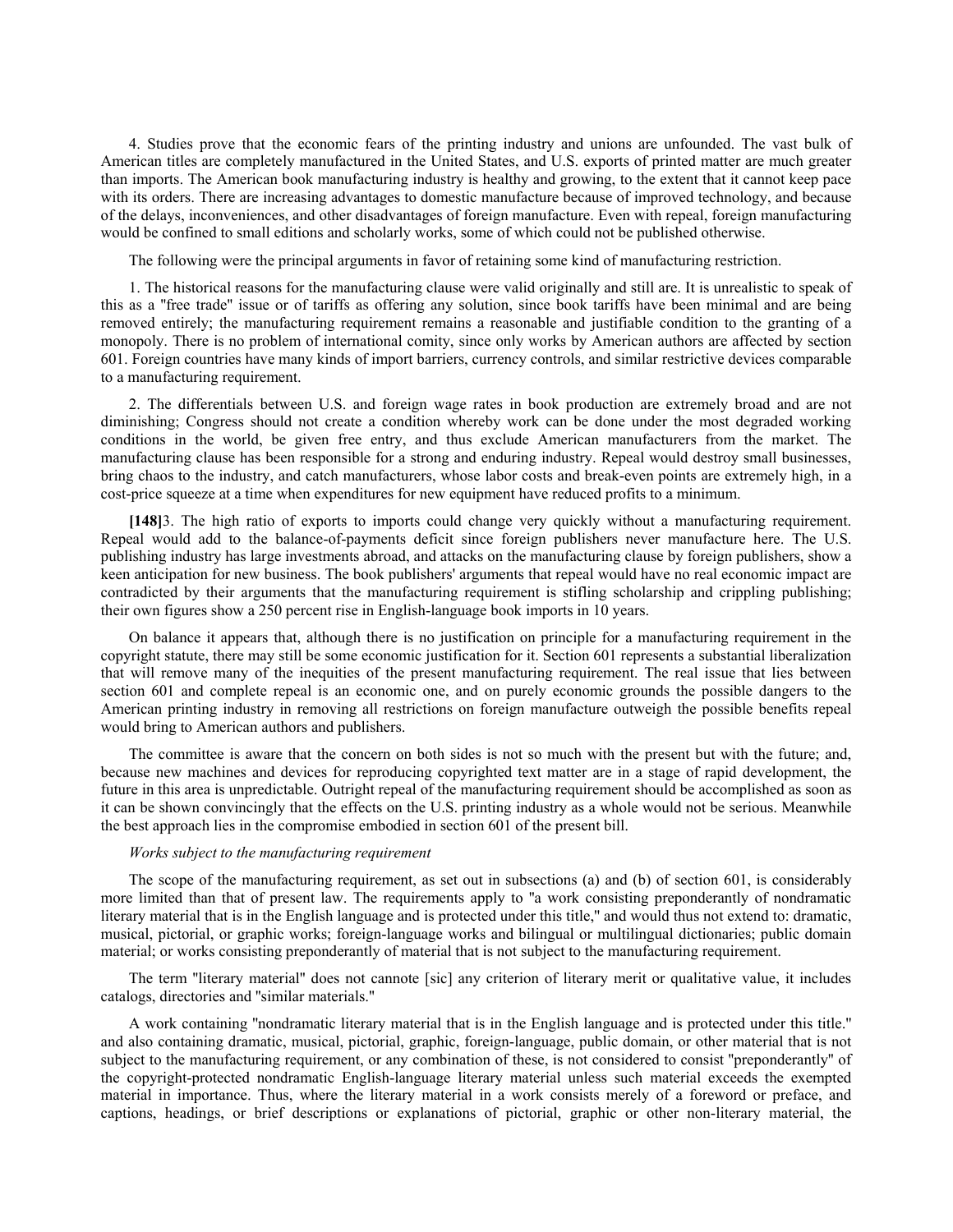manufacturing requirement does not apply to **[149]**the work in whole or in part. In such case, the non-literary material clearly exceeds the literary material in importance, and the entire work is free of the manufacturing requirement.

On the other hand, if the copyright-protected non-dramatic English-language literary material in the work exceeds the other material in importance, then the manufacturing requirement applies. For example, a work containing pictorial, graphic, or other non-literary material is subject to the manufacturing requirement if the non-literary material merely illustrates a textual narrative or exposition, regardless of the relative amount of space occupied by each kind of material. In such a case, the narrative or exposition comprising the literary material plainly exceeds in importance the non-literary material in the work. However, even though such a work is subject to the manufacturing requirement, only the portions consisting of copyrighted nondramatic literary material in English are required to be manufactured in the United States or Canada. The illustrations may be manufactured elsewhere without affecting their copyright status.

Under section 601(b)(1) works by American nationals domiciled abroad for at least a year would be exempted. The manufacturing requirement would generally apply only to works by American authors domiciled here, and then only if none of the co-authors of the work is foreign.

In order to make clear the application of the foreign-author exemption to ''works made for hire''--of which the employer or other person for whom the work was prepared is considered the ''author'' for copyright purposes--the committee adopted an amendment which provides that the exemption does not apply unless a substantial part of the work was prepared for an employer or other person who is not a national or domiciliary of the United States, or a domestic corporation or enterprise.

The committee has adopted the proposal put forward by various segments of both the U.S. and the Canadian printing industries, recommending an exemption for copies manufactured in Canada. Since wage standards in Canada are substantially comparable to those in the United States, the arguments for equal treatment under the manufacturing clause are persuasive.

### *Limitations on importation and distribution of copies manufactured abroad*

The basic purpose of section 601, like that of the present manufacturing clause, is to induce the manufacture of an edition in the United States if more than a certain limited number of copies are to be distributed in this country. Subsection (a) therefore provides in general that ''the importation into or public distribution in the United States'' of copies not complying with the manufacturing clause is prohibited. Subsection (b) then sets out the exceptions to this prohibition, and clause (2) of that subsection fixes the limit at 2,000 copies.

Additional exceptions to the copies affected by the manufacturing requirements are set out in clauses (3), (4), (5), and (6) of subsection (b). Clause (3) permits importation of copies for governmental use, other than in schools, by the United States or by ''any State or political subdivision of a State.'' Clause (4) allows importation for **[150]**personal use of ''no more than one copy of any work at any one time,'' and also exempts copies in the baggage of persons arriving from abroad and copies intended for the library collection of nonprofit scholarly, educational, or religious organizations. Braille copies are completely exempted under clause (5), and clause (6) permits the public distribution in the United States of copies allowed entry by the other clauses of that subsection.

### *What constitutes ''manufacture in the United States''*

A most difficult and, to some at least, the most important problem in the present manufacturing clause controversy involves the restrictions to be imposed on foreign typesetting or composition. Under what they regard as a loophole in the present law, a number of publishers have for years been having their manuscripts set in type abroad, importing ''reproduction proofs,'' and then printing their books from offset plates ''by lithographic process \* \* \* wholly performed in the United States.'' The language of the statute on this point is ambiguous and, although the publishers' practice has received some support from the Copyright Office, there is a question as to whether or not it violates the manufacturing requirements.

In general the book publishers have opposed any definition of domestic manufacture that would close the ''repro proof'' loophole or that would interfere with their use of new techniques of book production, including use of imported computer tapes for composition here. This problem was the focal point of a compromise agreement between representatives of the book publishers and authors on the one side and of typographical firms and printing trades unions on the other. The committee has accepted this compromise as a reasonable solution to the problem.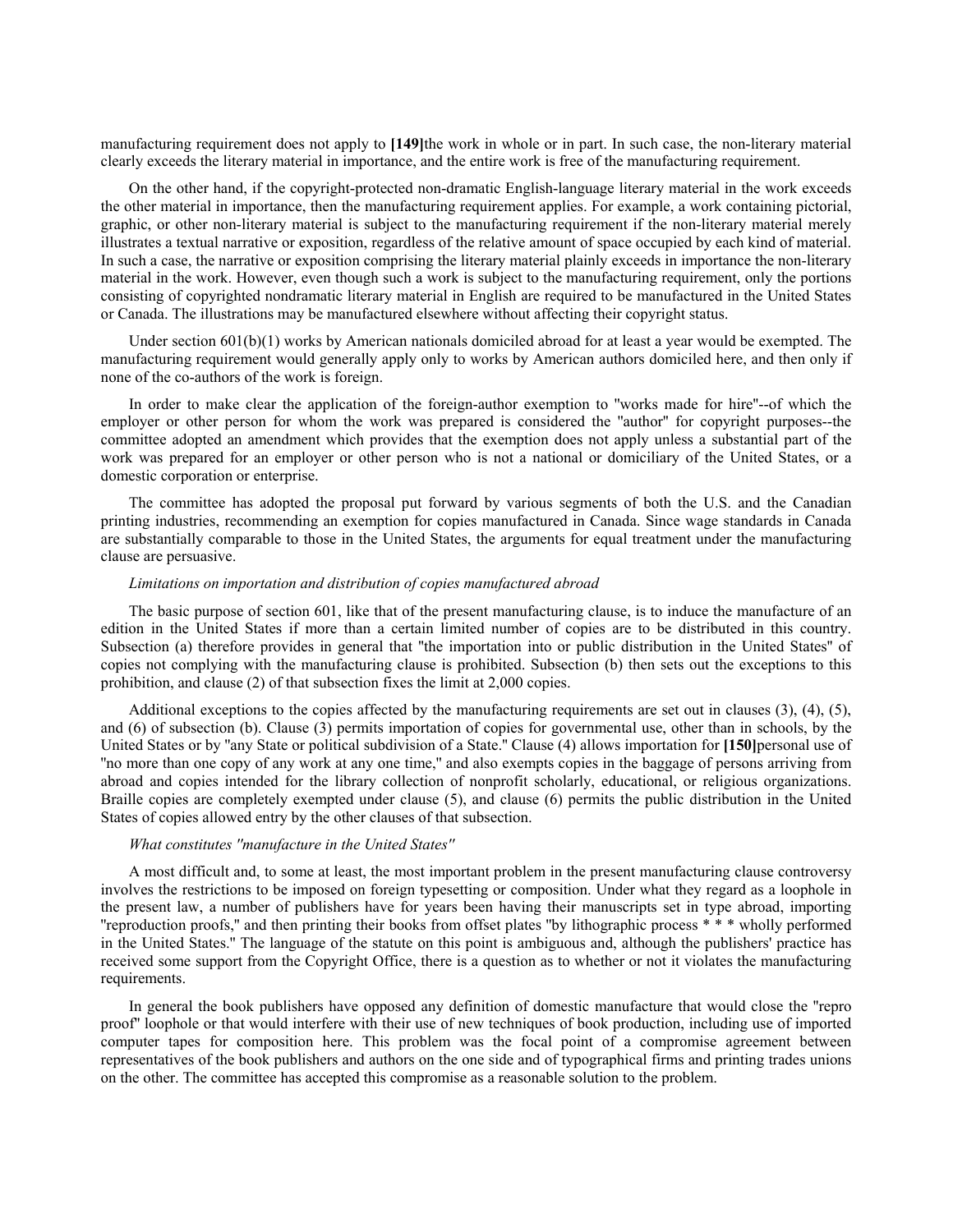Under subsection (c) the manufacturing requirement is confined to the following processes: (1) typesetting and plate making, ''where the copies are printed directly from type that has been set, or directly from plates made from such type''; (2) the making of plates, ''where the making of plates by lithographic or photoengraving process is a final or intermediate step preceding the printing of the copies''; and (3) in all cases, the ''printing or other final process of producing multiple copies and any binding of the copies.'' Under the subsection there would be nothing to prevent the importation of reproduction proofs, however they were prepared, as long as the plates from which the copies are printed are made here and are not themselves imported. Similarly, the importation of computer tapes from which plates can be prepared here would be permitted. However, regardless of the process involved, the actual duplication of multiple copies, together with any binding, are required to be done in the United States or Canada.

### *Effect of noncompliance with manufacturing requirement*

Subsection (d) of section 601 makes clear that compliance with the manufacturing requirements no longer constitutes a condition of copyrights with respect to reproduction and distribution of copies. The bill does away with the special "ad interim" time limits and registration requirements of the present law and, even if copies are imported or distributed in violation of the section, there would be no effect on the copyright owner's right to make and distribute phonorecords of the **[151]**work, to make derivative works including dramatizations and motion pictures, and to perform or display the work publicly. Even the rights to reproduce and distribute copies are not lost in cases of violation, althought [sic] they are limited as against certain infringers.

Subsection (d) provides a complete defense in any civil action or criminal proceeding for infringement of the exclusive rights of reproduction or distribution of copies where, under certain circumstances, the defendant proves violation of the manufacturing requirements. The defense is limited to infringement of the ''nondramatic literary material comprised in the work and any other parts of the work in which the exclusive rights to reproduce and distribute copies are owned by the same person who owns such exclusive rights in the nondramatic literary material''. This means, for example, that the owner of copyright in photographs or illustrations published in a book copyrighted by someone else would not be deprived of his rights against an infringer who proves that there had been a violation of section 601.

Section 601(d) places the full burden for proving violation on the infringer. His defense must be based on proof that: (1) copies in violation of section 601 have been imported or publicly distributed in the United States ''by or with the authority'' of the copyright owner; and (2) that the infringing copies complied with the manufacturing requirements; and (3) that the infringement began before an authorized edition complying with the requirements had been registered. The third of these clauses of subsection (d) means, in effect, that a copyright owner can reinstate his full exclusive rights by manufacturing an edition in the United States and making registration for it.

Subsection (e) requires the plaintiff in any infringement action involving publishing rights in material subject to the manufacturing clause to identify the manufacturers of the copies in his complaint. Correspondingly section 409 would require the manufacturers to be identified in applications for registration covering published works subject to the requirements of section 601.

### SECTION 602. INFRINGING IMPORTATION

### *Scope of the section*

Section 602, which has nothing to do with the manufacturing requirements of section 601, details with two separate situations: importation of ''piratical'' articles (that is, copies or phonorecords made without any authorization of the copyright owner), and unauthorized importation of copies or phonorecords that were lawfully made. The general approach of section 602 is to make unauthorized importation an act of infringement in both cases, but to permit the Bureau of Customs to prohibit importation only of ''piratical'' articles.

Section 602(a) first states the general rule that unauthorized importation is an infringement merely if the copies or phonorecords ''have been acquired abroad,'' but then enumerates three specific exceptions: (1) importation under the authority or for the use of a governmental body, but not including material for use in schools or audiovisual material for any purpose other than archival use; (2) importation for the private use of the importer of no more than one **[152]**copy or phonorecord of a work at a time, or of articles in the personal baggage of travelers from abroad; or (3) importation by nonprofit organizations ''operated for scholarly, educational, or religious purposes'' of ''no more than one copy of an audiovisual work solely for archival purposes, and no more than five copies or phonorecords of any other work for its library lending or archival purposes.'' Under the definition in section 101, ''audiovisual works'' include motion pictures. If none of the three exemptions applies, any unauthorized importer of copies of phonorecords acquired abroad could be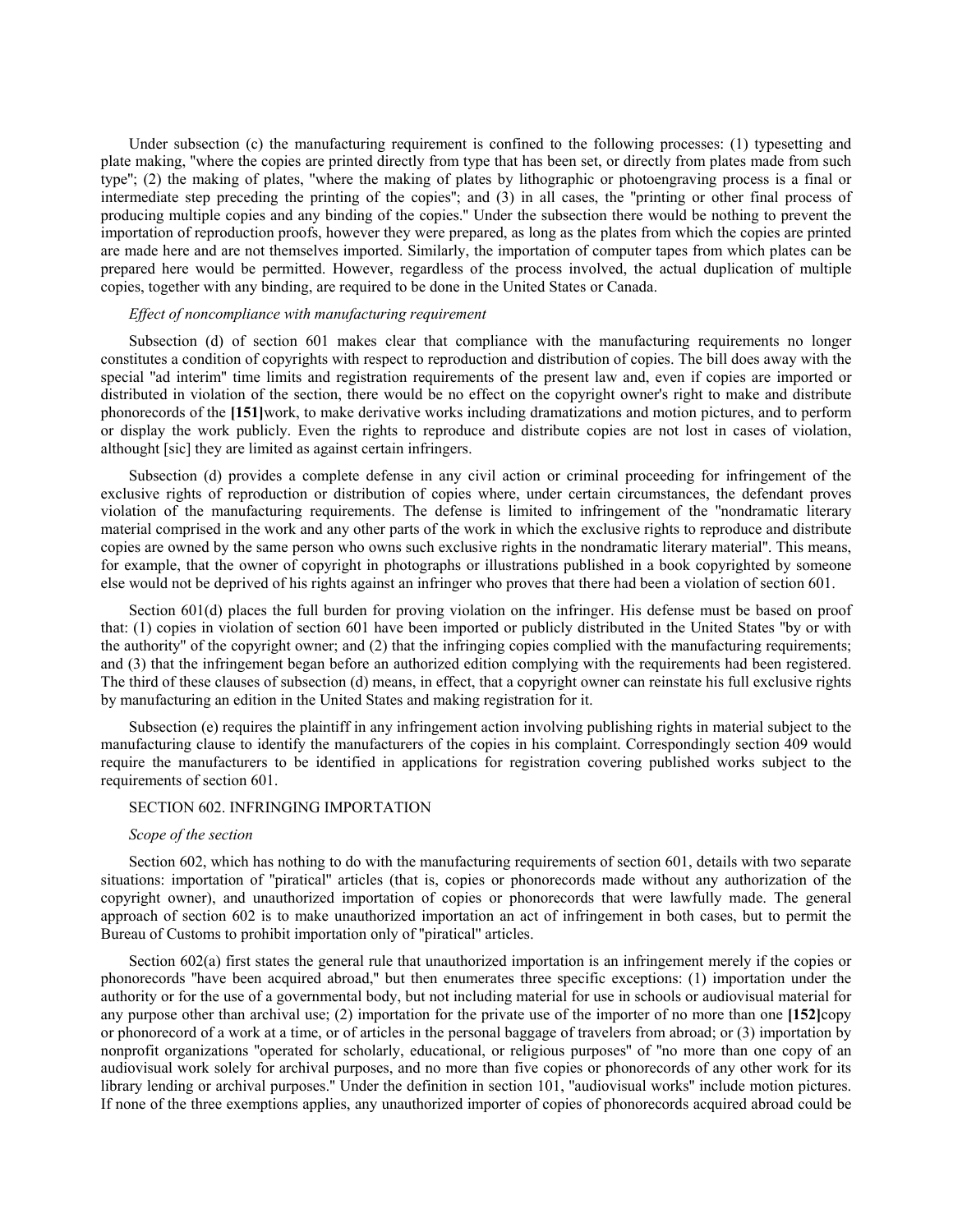sued for damages and enjoined from making any use of them, even before any public distribution in this country has taken place.

## *Importation of ''piratical'' copies*

Section 602(b) retains the present statute's prohibition against importation of "piratical" copies or phonorecords-those whose making ''would have constituted an infringement of copyright if this title had been applicable.'' Thus, the Bureau of Customs could exclude copies or phonorecords that were unlawful in the country where they were made; it could also exclude copies or phonorecords which, although made lawfully under the domestic law of that country, would have been unlawful if the U.S. copyright law could have been applied. A typical example would be a work by an American author which is in the public domain in a foreign country because that country does not have copyright relations with the United States; the making and publication of an unauthorized edition would be lawful in that country, but the Bureau of Customs could prevent the importation of any copies of that edition.

#### *Importation for infringing distribution*

The second situation covered by section 602 is that where the copies or phonorecords were lawfully made but their distribution in the United States would infringe the U.S. copyright owner's exclusive rights. As already said, the mere act of importation in this situation would constitute an act of infringement and could be enjoined. However, in cases of this sort it would be impracticable for the Bureau of Customs to attempt to enforce the importation prohibition, and section 692(b) provides that, unless a violation of the manufacturing requirements is also involved, the Bureau has no authority to prevent importation ''where the copies or phonorecords were lawfully made.'' The subsection would authorize the establishment of a procedure under which copyright owners could arrange for the Bureau to notify them whenever articles appearing to infringe their works are imported.

# SECTION 603. ENFORCEMENT OF IMPORTATION PROHIBITIONS

The importation prohibition of both sections 601 and 602 would be enforced under section 603, which is similar to section 109 of the statute now in effect. Subsection (a) would authorize the Secretary of the Treasury and the Postmaster General to make regulations for this purpose, and subsection (c) provides for the disposition of excluded articles.

Subsection (b) of section 603 deals only with the prohibition against importation of "piratical" copies or phonorecords, and is aimed at **[153]**solving problems that have arisen under the present statute. Since the Bureau of Customs is often in no position to make determinations as to whether particular articles are ''piratical,'' section 603(b) would permit the Customs regulations to require the person seeking exclusion either to obtain a court order enjoining importation, or to furnish proof of his claim and to post bond.

## SECTIONS 791 THROUGH 710. ADMINISTRATIVE PROVISIONS

Chapter 7, entitled ''Copyright Office,'' sets forth the housekeeping provisions of the bill. Aside from the provisions on retention of deposits, catalogs, and fees, these sections appear to present no problems of content or interpretation requiring comment here.

#### *Retention and disposition of deposited articles*

A recurring problem in the administration of the copyright law has been the need to reconcile the storage limitations of the Copyright Office with the continued value of deposits in identifying copyrighted works. Aside from its indisputable utility to future historians and scholars, a substantially complete collection of both published and unpublished deposits, other than those selected by the Library of Congress, would avoid the many difficulties encountered when copies needed for identification in connection with litigation or other purposes have been destroyed. The basic policy behind section 704 is that copyrighted deposits should be retained as long as possible, but that the Register of Copyrights and the Librarian of Congress should be empowered to dispose of them under appropriate safeguards when they decide that it has become necessary to do so.

Under subsection (a) of section 704, any copy, phonorecord, or identifying material deposited for registration, whether registered or not, becomes "the property of the United States." This means that the copyright owner or person who made the deposit cannot demand its return as a matter or right, even in rejection cases, although the provisions of section 407 and 408 are flexible enough to allow for special arrangements in exceptional cases. On the other hand, Government ownership of deposited articles under section 704(a) carries with it no privileges under the copyright itself; use of a deposited article in violation of the copyright owner's exclusive rights would be infringement.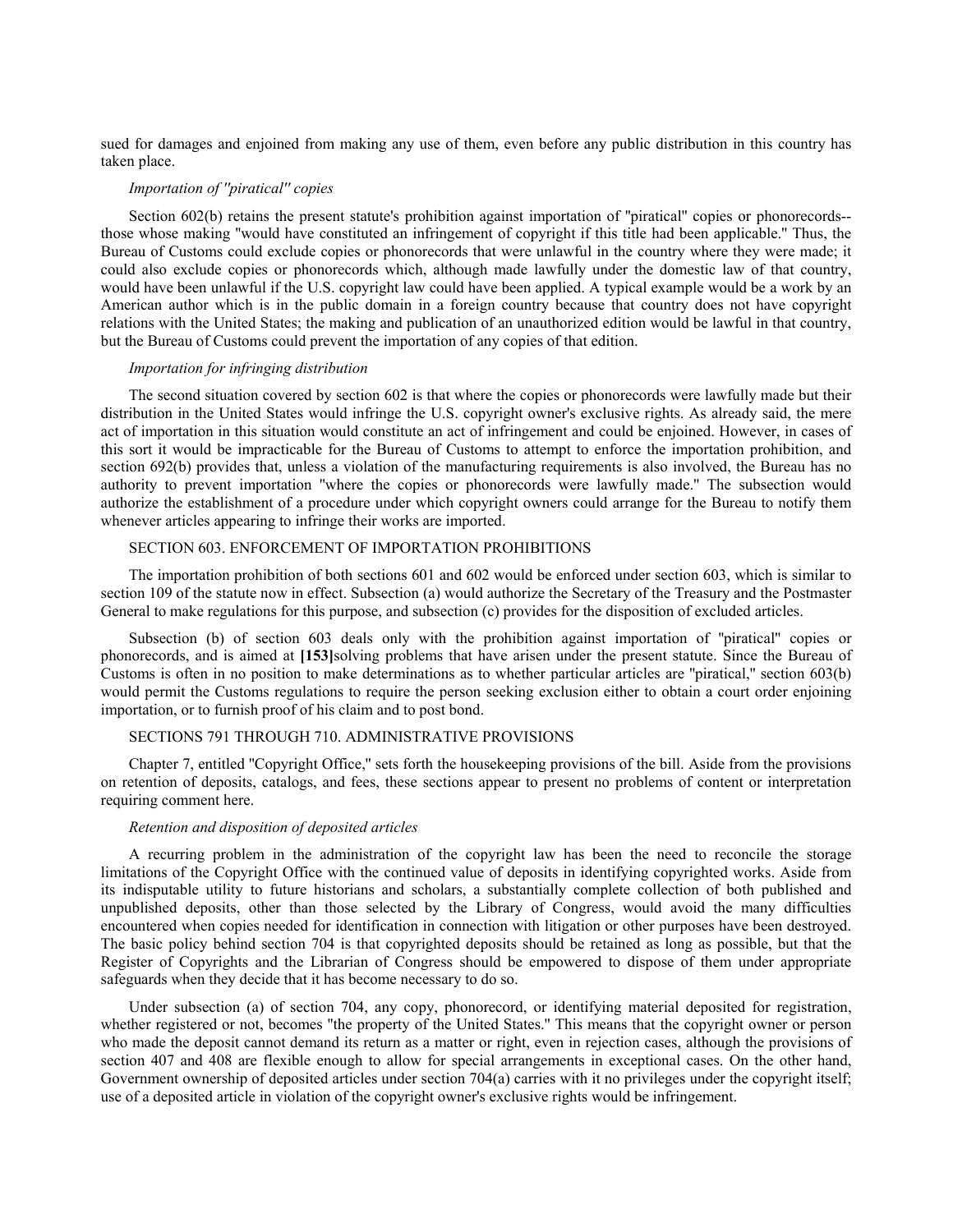With respect to published works, section 704(b) makes all deposits available to the Library of Congress "for its collections, or for exchange or transfer to any other library''; where the work is unpublished, the Library is authorized to select the deposit for its own collections, but not for transfer outside the Library. Motion picture producers have expressed some concern lest the right to transfer copies of works, such as motion pictures, that have been published under rental, lease, or loan arrangements, might lead to abuse. However, the Library of Congress has not knowingly transferred works of this sort to other libraries in the past, and there is no reason to expect it to do so in the future.

For deposits not selected by the Library, subsection (c) provides that they, or ''identifying portions or reproductions of them,'' are to be **[154]**retained under Copyright Office control ''for the longest period considered practicable and desirable'' by the Register and the Librarian. When and if they ultimately decide that retention of certain deposited articles is no longer ''practicable and desirable,'' the Register and Librarian have joint discretion to order their ''destruction or other disposition.'' Because of the unique value and irreplaceable nature of unpublished deposits, the subsection requires their preservation throughout their own term of copyright.

Subsection (d) of section 704 establishes a new procedure under which a copyright owner can request retention of deposited material for the full term of copyright. The Register of Copyrights is authorized to issue regulations prescribing the fees for this service and the ''conditions under which such requests are to be made and granted.''

### *Catalog of copyright entries*

Section 707(a) of the bill retains the present statute's basic requirement that the Register compile and publish catalogs of all copyright registrations at periodic intervals, but gives him ''discretion to determine, on the basis of practicability and usefulness, the form and frequency of publication of each particiular [sic] part.'' This provision will in no way diminish the utility or value of the present catalogs, and the flexibility of approach, coupled with use of the new mechanical and electronic devices now becoming available, will avoid waste and result in a better product.

## *Copyright Office fees*

The schedule of fees set out in section 708 reflects a general increase in the fees of the Copyright Office from those established by the Congress in 1965. The basic fees are \$ 10 for registration, \$ 6 for renewal registration, \$ 10 for recordation of documents, and \$ 10 per hour for searching. The section also contains new fee provisions needed because of new requirements or services established under the bill, and subsection  $(a)(11)$  authorizes the Register to fix additional fees, on the ''basis of the cost of providing the service,'' for any other special services requiring a substantial amount of time or expense.'' Subsection (b) makes clear that, unless he chooses to waive them in ''occasional or isolated cases involving relatively small amounts,'' the Register is to charge fees for services he renders to other Government agencies.

### *Postal interruptions*

Section 709 authorizes the Register of Copyrights to issue regulations to permit the acceptance by the Copyright Office of documents which are delivered after the close of the prescribed period if the delay was caused by a general disruption or suspension of postal or other transportation or communications services.

### *Reproductions for the blind and handicapped*

Section 710 directs the Register of Copyrights to establish by regulation forms and procedures by which the copyright owners of certain categories of works may voluntarily grant to the Library of Congress a license to reproduce and distribute copies or phonorecords of the work solely for the use of the blind and physically handicapped.

# Vol 8: [155] Chapter 8 --COPYRIGHT ROYALTY TRIBUNAL

### *General Considerations*

This legislation establishes statutory cable television, mechanical and jukebox royalty rates. Section 118 grants public broadcasting a compulsory license for the use of certain categories of copyrighted works upon the payment of reasonable royalty fees. The legislation also provides that the royalty fees paid by cable television systems, jukebox owners and public broadcasting shall be deposited with the Register of Copyrights for distribution to the respective claimants.

The Committee believes that sound public policy requires that the royalty rates specified in the statute and those established for public broadcasting shall be subject to periodic review. It is neither feasible nor desirable that these rates should be adjusted exclusively by the normal legislative process. Therefore, Chapter 8 establishes in the Library of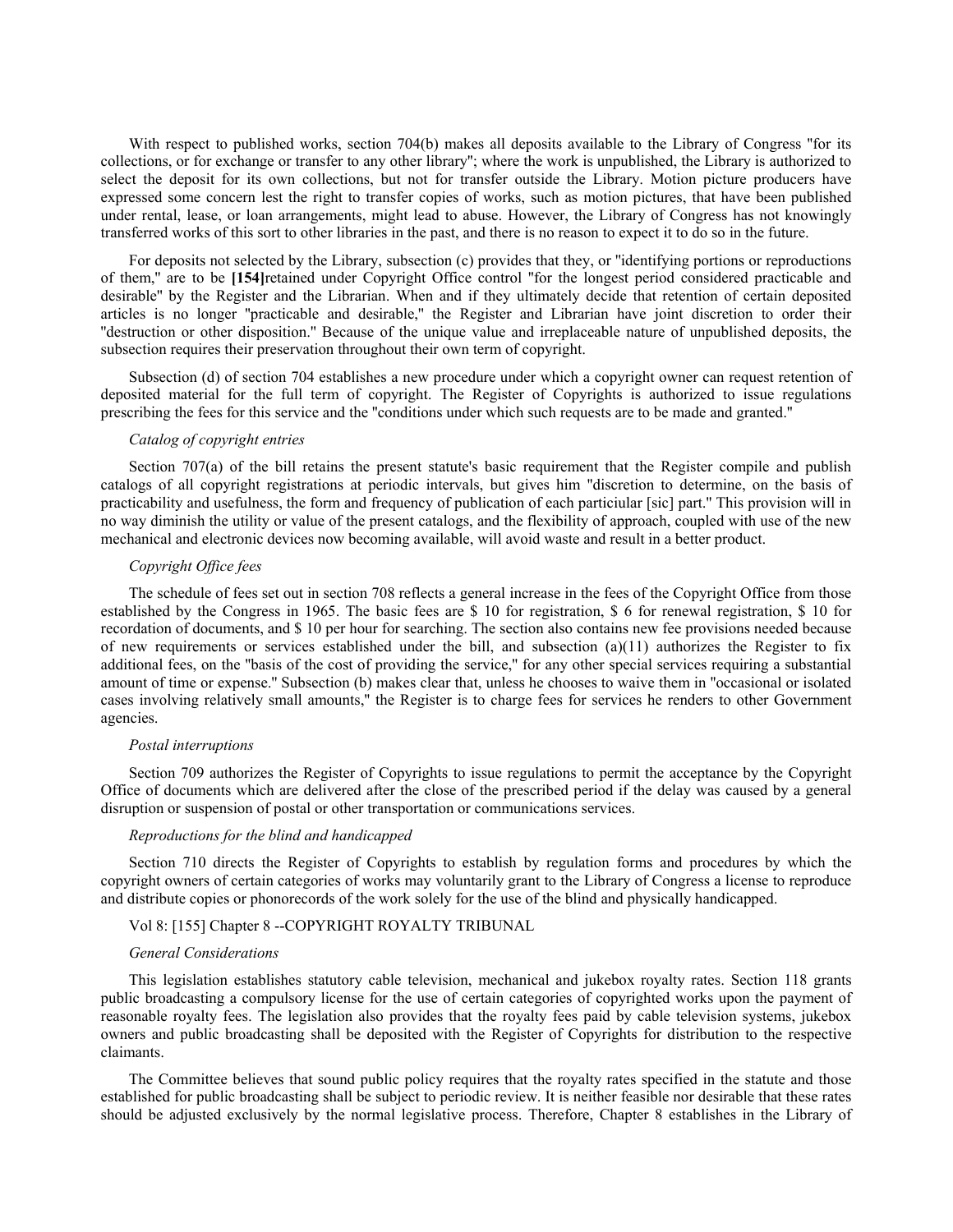Congress a Copyright Royalty Tribunal for the purpose of making determinations concerning the adjustment of the statutory royalty rates, to establish and make adjustment of the public broadcasting royalty rates, and to make determinations in certain circumstances concerning the distribution of royalty fees deposited with the Register of Copyrights. For purposes of administration the Copyright Royalty Tribunal shall be regarded as part of the Copyright Office, but the Copyright Royalty Tribunal and its personnel shall be totally independent of the Copyright Office in the performance of its duties under this legislation.

With respect to the adjustment of the statutory royalty rates and the rates for public broadcasting, the purpose of the Tribunal is ''to assure that such rates are reasonable.'' The committee in fixing the royalty rates has had to weigh various considerations, such as the circumstance that certain users will be paying copyright royalties for the first time. While these considerations influenced the committee's determination on rates it in no way restricts the independence of the Tribunal to recommend adjustment of these rates to assure that the rates are ''reasonable'' according to whatever criteria the Tribunal deems appropriate. The committee does not intend that the rates in this legislation shall be regarded as precedents in future proceedings of the Tribunal.

Section 801(b) also authorizes the Copyright Royalty Tribunal to change the "basis" of the cable television royalty schedule if the Tribunal determines that the ''basis'' established in Section 111 does not provide a reasonable royalty for the basic service of providing secondary transmissions of the primary broadcast transmitter. Section 111 provides that the royalty fee paid by cable television systems shall be computed on the basis of gross receipts from cable system subscribers for the basic service of providing secondary transmissions of primary broadcast transmitters. During the Subcommittee hearings concern was expressed by the representatives of copyright owners that at some time in the future cable systems might sharply reduce the basic cable subscription fee as an inducement for an individual to become a pay-cable subscriber. A significant shift of revenue sources could deny copyright owners the reasonable compensation for secondary transmissions contemplated by this legislation. While Section 111 requires cable systems to report their total income, the Committee does not intend that cable **[156]**systems should be required under the Section 111 compulsory license to pay copyright royalties on sources of income other than the basic service of providing secondary transmissions, provided such income is not distorted to exclude significant sums of cable television revenues from inclusion within the payment requirements of section 111.

The sole purpose of the provision in section 801(b) is to authorize the Copyright Royalty Tribunal to propose an adjustment of the cable television royalty ''basis'' if changes in subscriber rates had the effect of sheltering from copyright payment significant revenues that are properly allocated to the basic cable subscription service.

It has been suggested that, if in the future cable television revenues are distorted, the appropriate course of action would be legislation to amend the copyright law. The Congress by now is well acquainted with the difficulties inherent in obtaining controversial piecemeal amendments of the copyright law. Consequently, the Committee in drafting this legislation has endeavored to provide procedures that will permit appropriate adjustments in the light of future developments. For example, this Committee has accepted the position of the cable television industry that the compulsory license should apply not only to the carriage of those broadcasting signals currently authorized by the Federal Communications Commission, but also to such additional signals as may be authorized in the future. For similar considerations, the Committee believes that the Copyright Royalty Tribunal should have the authority to propose a change in the ''basis'' of the cable television royalty schedule if such adjustment is necessary for the specific purpose intended by this language.

## *Petitions for the adjustment of royalty rates*

Second [sic] 802(a) provides that on Jan. 1, 1980, the Register of Copyrights shall commence the proceedings for a review of the rates provided in sections 111, 115, and 116, and the rates established for the public broadcasting royalty schedule. This subsection requires that there be a review in 1980 of such royalty rates, and it is mandatory for the Register to commence such proceedings.

During calendar year 1990 and in each subsequent tenth calendar year, any owner or user of a copyrighted work whose royalty rates are initially specified by sections 111, 115 and 116, the public broadcasting rates, or as previously adjusted by the Tribunal, or the duly authorized agent of such user, may file a petition with the Register of Copyrights declaring that the petitioner requests an adjustment of the statutory royalty rate, or a rate previously established by the Tribunal. The Register shall make a determination as to whether the applicant has a significant interest in the royalty rate in which an adjustment is requested. If the Register determines that the petitioner has a significant interest, he shall cause notice of his decision to be published in the Federal Register.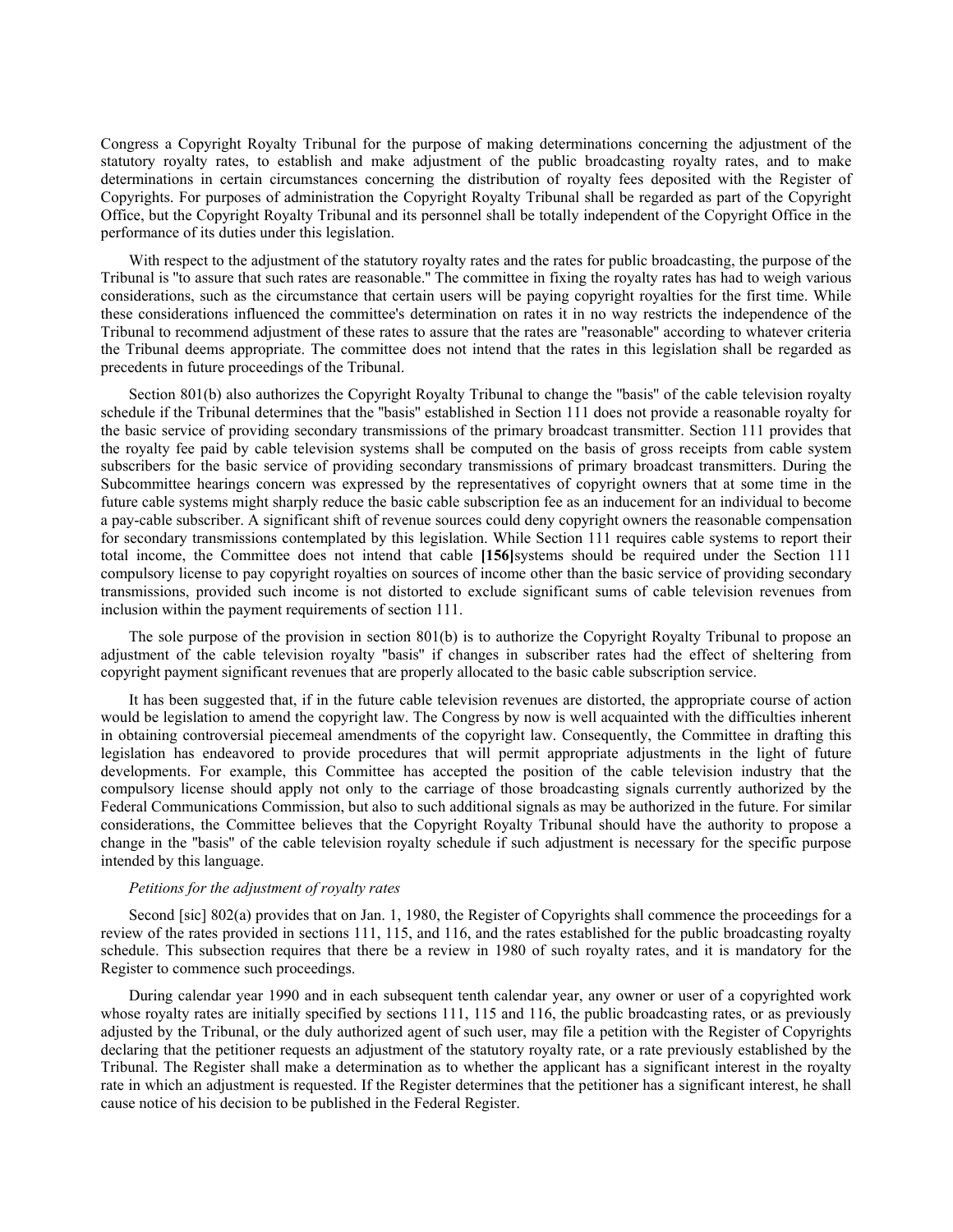At the expiration of the calendar year the Register shall make a determination as to whether an applicant has a significant interest in the royalty rate in which an adjustment is requested. If the Register determines that at least one petition has established a significant interest, he shall cause notice of his decision to be published in the Federal Register and proceed as provided in Section 803 for the con**[157]**stitution of a panel of the Tribunal to consider an adjustment of the appropriate statutory rate. Only one panel would be established for each royalty rate.

## *Regulations of the Register of Copyrights*

Section 702 authorizes the Register of Copyrights, subject to the approval of the Librarian of Congress, to establish regulations not inconsistent with law for the administration of the functions and duties made his responsibility. It is contemplated that the Register will issue the necessary regulations in such matters as the form and content of petitions for adjustment of royalty rates, the form and content of claims filed pursuant to Sections 111, 116, and 118 general regulations for the functioning of panels of the Tribunal, and such administrative regulations as are necessary concerning compensation of members of the Tribunal and expenses of the Tribunal.

# *Membership of the Tribunal*

According to section 802, or upon certifying the existence of a controversy concerning the distribution of royalty fees, the Register shall request the American Arbitration Association or any similar successor organization to furnish a list of three members of the Association. In referring to members of the American Arbitration Association the intent is to include those individuals who are officially members of arbitration panels of the Association.

The Register shall communicate the proposed names, together with such information as may be appropriate, to all known parties of interest. Any such party within twenty days from the date of the communication may submit to the Register written objections to any or all of the proposed names. If no objections are received, or if the Register determines that the objectives are not well founded, he shall certify the appointment of the three designated individuals to constitute a panel of the Tribunal for the consideration of the specified rate or royalty distribution.

If the Register determines that the objections to the designation of one or more of the proposed individuals are well founded, the Register shall request the American Arbitration Association or successor organization to propose the necessary number of substitute individuals.

The Register upon receiving such additional names shall constitute the panel. He shall designate one member of the panel as Chairman. It is provided that if any member of a panel becomes unable to perform his duties the Register, after consultation with the parties, may provide for the selection of a successor in the same manner as the original constitution of the panel.

# *Procedures of the Tribunal*

Section 804 is concerned with the procedures of the Tribunal. Except as provided by law or as governed by general regulations issued by the Register under section 702, the Tribunal shall determine its own procedure. It is the intent of this legislation that the Tribunal shall complete each proceeding within one year of the constitution of a panel. Upon a showing of good cause, such period may be extended upon the approval of the Committees on the Judiciary of the Senate and the House of Representatives.

## **[158]***Expenditures*

Section 805 provides that in proceeding for the distribution of royalty fees the compensation of the members of the Tribunal and its other expenses shall be deducted prior to the distribution of the funds. In proceedings for the determination of royalty rates there is authorization for the appropriation of such sums as may be necessary for the compensation of the members and the expenses of the Tribunal.

#### *Effective date of royalty adjustment*

The committee strongly believes that the public interest requires that no recommendation of the Tribunal concerning determinations of royalty rates shall become effective until the Congress has had the opportunity to decide whether the proposed determination should be disapproved. Therefore, the Tribunal is required to transmit its decision concerning royalty rates to both Houses of Congress.

Section 807 establishes a procedure, modeled on the Reorganization Act, whereby within a specified ninety-day period of time either House of Congress may adopt a resolution stating in substance that the recommended royalty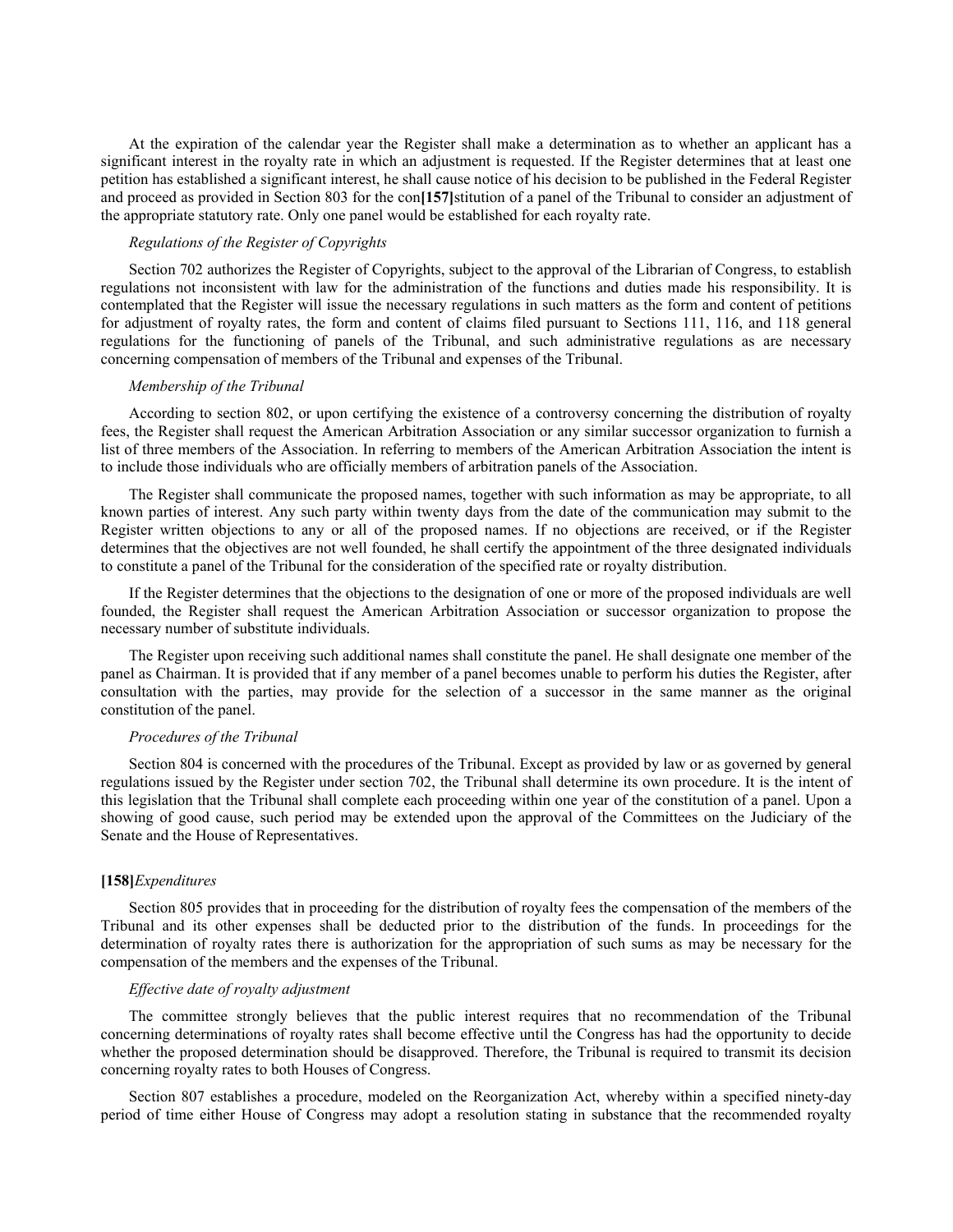determination is not favored. If such a resolution is adopted by either House of Congress the adjustment shall not become effective and the Tribunal may not give further consideration to the adjustment of the royalty rate until the expiration of the next period specified in section 802. If neither House adopts a resolution of disapproval, the adjustment of the royalty rate shall take effect on the first day following 90 calendar days after the expiration of the period in which the Congress may adopt a resolution of disapproval.

## *Effective date of royalty distribution*

Section 808 provides that a final determination of the Copyright Royalty Tribunal concerning the distribution of royalty fees pursuant to Sections 111 and 116 becomes effective as to a particular claimant 30 days following the communication to the claimant of written notice of the determination, unless prior to the time an application for judicial review has been filed, and notice of the application has been served upon the Register of Copyrights. If an application for judicial review is filed, the Register is authorized to distribute the royalty fees, but must withhold from distribution such amounts as are directly the subject of the application for judicial review.

### *Judicial review*

It is the review [sic] of the Committee that the Copyright Royalty Tribunal affords the most practical and equitable forum for final determinations concerning the distribution of royalty fees among the various claimants. The Committee believes that no useful purpose would be served by providing for a general review of such determinations by the Federal courts, section 809 is modeled on the Federal Arbitration Act and provides that the determinations of the Tribunal shall not be subject to review in any Federal court unless:

(1) the determination was procured by corruption, fraud, or undue means;

(2) there was evident partiality or corruption in any member of the Tribunal; or

(3) any member of the Tribunal was guilty of any misconduct by which the rights of any party were prejudiced.

## **[159]** TRANSITIONAL AND SUPPLEMENTARY PROVISIONS

Sections 102 through 113 of the bill are ''transitional and supplementary'' provisions which would not be a part of the new title 17.

## *Effective date*

Under section 102 of the transitional and supplementary provisions, the revised title 17 would come into effect on January 1, 1977, "except as otherwise provided by section 304(b)." The reference to section 304(b) is necessary to take account of the specified cases of subsisting renewal copyrights that have already been extended under Public Laws 87- 668, 89-142, 90-141, 90-416, 91-147, 91-555, 92-170, 92-566, and 93-573, rights scheduled to expire during 1976, and of copyrights for which renewal registration is made between December 31, 1975, and December 31, 1976. In these cases the new statute would operate, before its effective date, to extend the total duration of copyright to 75 years from the date it was secured.

### *Works in the public domain*

Since there can be no protection for any work that has fallen into the public domain before January 1, 1977 section 103 makes clear that lost or expired copyrights cannot be revived under the bill. The second sentence of the section, which prohibits recording rights in nondramatic musical works copyrighted before July 1, 1909, relates to the provision in the 1909 act limiting recording rights to musical works copyrighted after its effective date.

### *Amendments of other statutes*

Section 103 in the present bill contains five subsections, each amending an existing Federal statute that refers to copyright protection. Consistent with the provisions of section 105 on works of the U.S. Government, subsection (a) repeals the vestigial provision of the Printing Act dealing with the same subject. As explained above in connection with section 301, subsection (b) amends the Federal Records Act of 1950 to preserve immunity of the General Services Administration with respect to infringement of Presidential papers that have neither been published nor registered or copyright.

Section 1498(b) of title 28 of the United States Code, the provision dealing with Government liability for copyright infringement, is amended by section 105(c) to substitute the appropriate section number.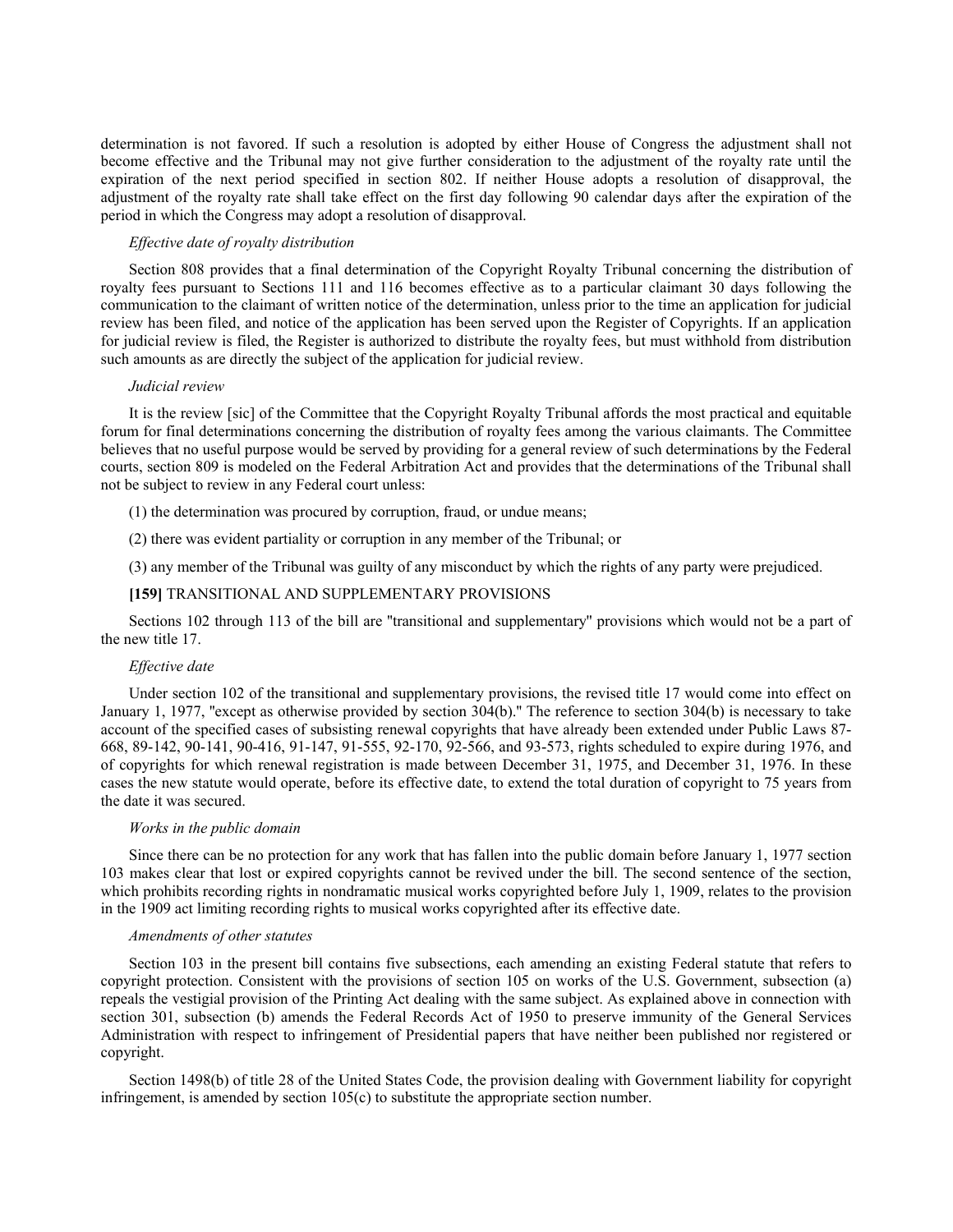Subsection (d) would amend *section 543(a)(4) of the Internal Revenue Code*, as amended, to delete a parenthetical phrase exempting common law copyrights and copyrights in commercial prints and labels from special treatment of personal holding company income; the Treasury Department has agreed to this amendment. Subsection (e) repeals a clause of section 3202(a) of title 39 of the United States Code dealing with the free mailing privilege for copyright deposits under the present law. Finally, subsection (f) amends a provision of the Standard Reference Data Act creating a special exception to the prohibition against copyright in works of the United States Government.

## *Existing compulsory licenses for mechanical reproduction of music*

As already explained in connection with section 115, the bill would preserve the general principle of a compulsory license for the mechanical reproduction of copyrighted music, but with a great many changes **[160]**in specific features. Section 106 is a transitional provision dealing with the status of compulsory licenses that have already been obtained when the new law becomes effective. In general it would permit the compulsory license to ''continue to make and distribute such parts [i.e., phonorecords] embodying the same mechanical reproduction [i.e., sound recording] without obtaining a new compulsory license.'' However, any new ''mechanical reproduction'' would be fully subject to the provisions of section 115 and, even where the earliest sound recording is reproduced, any phonorecords made after January 1, 1977 would be subject to the provisions of the revised statute as to royalty rate, methods of payment, and consequences of default.

# *Ad interim copyrights*

As an exception to the manufacturing requirements, sections 22 and 23 of the present statute provide a special procedure under which, if registration is made within 6 months after publication, a temporary or ''ad interim'' copyright can be secured for 5 years. The ''ad interim'' time limits and procedures have been dropped from the manufacturing provisions of section 601 of the bill, and section 107 therefore deals with the transitional case of ''any work in which ad interim copyright is subsisting or is capable of being secured on December 31, 1976.'' Where a work is already covered by an ad interim copyright or, having been published during the last 6 months of 1976, the work is eligible for ad interim registration on that date, its copyright protection is automatically extended to the full term provided by section 304.

### *Notice in copies of previously published works*

Since the notice requirements of the new statute are different and, with respect to the year date, more inclusive than those of the present law, a transitional provision is needed to cover works first published before the effective date of the revised law. Section 108 makes clear that, as a general rule, the notice provisions of the new law apply to ''all copies or phonorecords publicly distributed after January 1, 1977,'' but adds that, in the cases of a work published before that date, ''compliance with the notice provisions of title 17 either as it existed on December 31, 1976, as amended by this act, is adequate with respect to copies publicly distributed after December 31, 1976.''

# *Registration and recordation with respect to subsisting copyrights*

Section 109 of the transitional and supplementary provisions makes clear that registration and recordation on the basis of materials received in the Copyright Office before the effective date of the new law are to be made under the present law, even though the process is completed after January 1, 1977. Where the Register of Copyrights makes a demand, either before or after the effective date of the new law, for deposits of copies published before that date, section 110 provides that the demand, and the effect of noncompliance with it, will be governed by the present statute; however, any deposit, application and fee received after December 31, 1976, in response to the demand are to be filed in accordance with the revised statute.

Several provisions of the bill including sections  $205(c)(2)$ ,  $205(d)$ ,  $405(a)(2)$ ,  $406(a)(1)$ ,  $406(a)(2)$ ,  $411$ , and  $412$ , prescribe registration or recordation as a prerequisite of certain purposes. Where the work **[161]**involved is covered by a subsisting copyright when the new law becomes effective, it is intended that any registration or recordation made under the present law would satisfy these provisions.

#### *Phonograph Records bearing counterfeit labels*

Section 111 amends Section 2318 of title 18 of the United States Code, the record label counterfeit statute, to increase the criminal penalty from the current misdemeanor status. A person shall be fined not more than \$ 25,000 or imprisoned not more than 3 years, or both, for the first offense of knowingly and with fraudulent intent causing the transportation of phonorecords bearing forged or counterfeit labels. For any subsequent offense a person shall be fined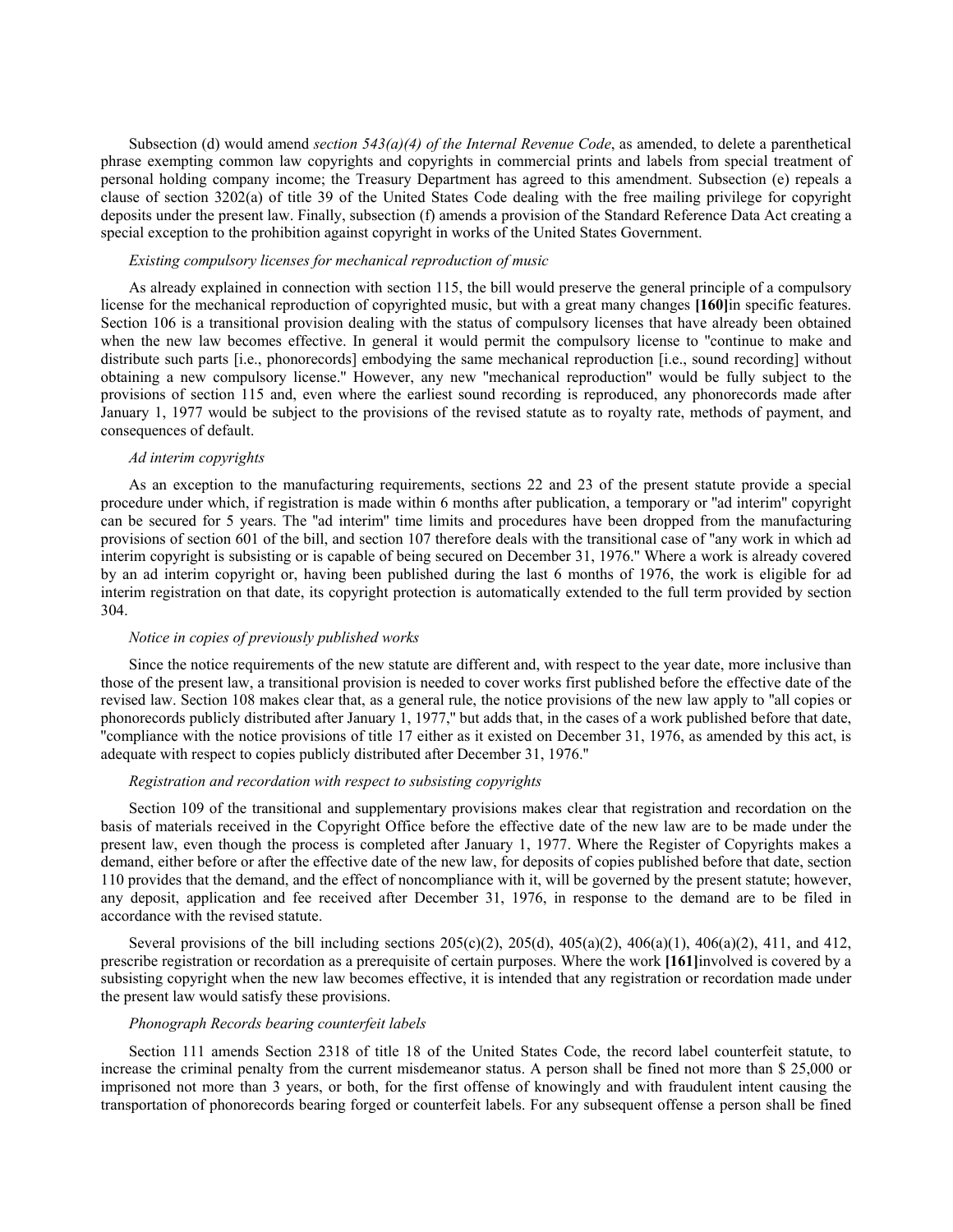not more than \$ 50,000 or imprisoned not more than 7 years or both. The section further amends Section 2318 to provide for the forfeiture and destruction of counterfeit labels.

### *Other transitional and supplementary provisions*

Section 112 makes clear that a cause of action existing on January 1, 1977, is to be governed by the law under which it arose, and section 113 is the familiar clause preserving the constitutionality of the remainder of the statute if any part of it is held unconstitutional.

# TITLE II PROTECTION OF ORNAMENTAL DESIGNS OF USEFUL ARTICLES

### PURPOSE OF TITLE II

The purpose of the proposed legislation, as amended, is to encourage the creation of original ornamental designs of useful articles by protecting the authors of such designs for a limited time against unauthorized copying. The title is intended to offer the creator of ornamental designs of useful articles a new form of protection directed toward the special problems arising in the design field, and is intended to avoid the defects of the existing copyright and design patent statutes by providing simple, easily secured, and effective design protection for the period of 5 years, or, if renewed, a period of 10 years, under appropriate safeguards and conditions.

Such designs are presently protected by design patents issued under title 35, United States Code, if they meet the requirements of title 35. A design patent may not be issued until a search has been made to determine that such design possesses novelty. The design patent law, while affording protection to some designs, has proved adequate to protect those whose designs have only a short life expectancy.

The present copyright statute is equally inappropriate for the protection of such designs. The term of copyright protection is too long for the majority of designs. The scope of copyright protection is too broad, while the notice and registration requirements do not fit the needs of design protection. Also, the copyright law protects only those designs which can be separately identified as ''works of art.''

Because of the limitations of both the design patent and copyright laws, this legislation proposes to establish a new form of protection for ''original ornamental designs of useful articles.'' The subject matter of the bill is limited to designs of useful articles, the term **[162]**''design'' referring to those features of the useful article intended to give it an ornamental appearance. The protection provided by this legislation would begin when a useful article, bearing the design, is made public, and would last for 5 or, if renewed, 10 years.

Nothing in this legislation would affect any rights or remedies presently available under titles 17 and 35 of the United States Code.

## SECTIONAL ANALYSIS OF TITLE II

An analysis of the provisions of Title II follows:

Section 201(a) provides that the author of an original ornamental design of a useful article may secure the protection provided by this bill upon complying with certain provisions. Section 301(b) defines the terms ''useful article,'' ''design of a useful article,'' ''ornamental,'' and ''original.''

Section 202 specifies that protection under this bill shall not be available for design that is not original; is staple or commonplace; is different from a design that is staple or commonplace only in significant details; or is dictated solely by a utilitarian function of the article that embodies it; or is composed of three-dimensional features of shape and surface with respect to men's, women's, and children's apparel, including undergarments and outerwear.

Section 203 provides that protection for a design shall be available notwithstanding the employment in the design of subject matter excluded from protection under section 202 if the design is a substantial revision, adaptation, or rearrangement of said subject matter, provided that such protection shall be available to a design employing subject matter protected under title 17 or 35 of the United States Code or under this legislation only if such protected subject matter is employed with the consent of the proprietor thereof. It is further provided that such protection shall be independent of any subsisting protection in subject matter employed in the design, and shall not be construed as securing any right to subject matter excluded from protection or as extending any subsisting protection. Nothing in this section authorizes the protection of three-dimensional features of clothing.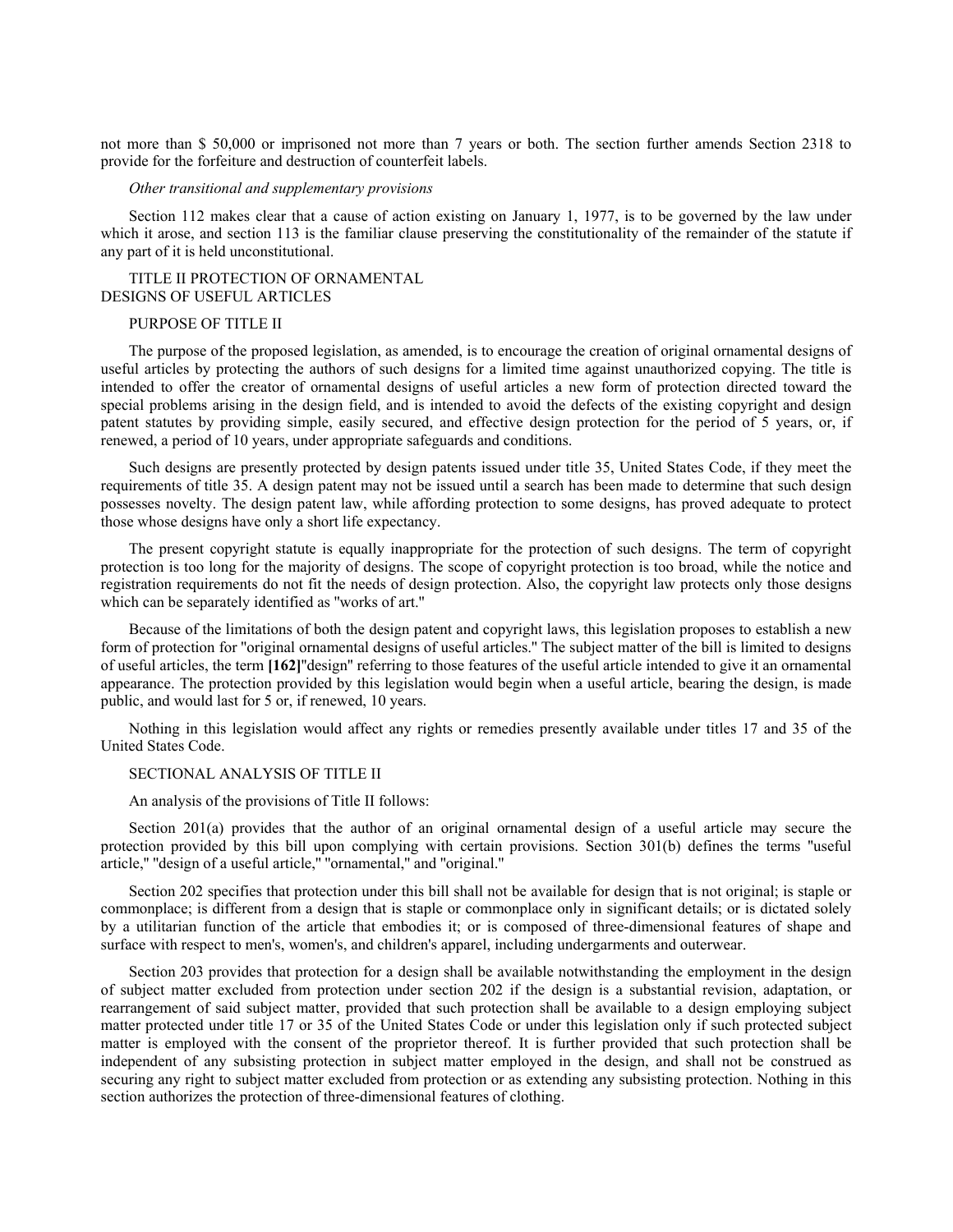Section 204 provides that the protection for a design shall commence upon the date of publication of the registration pursuant to section 212(a).

Section 205(a) provides that the protection provided for a design by this legislation shall continue for a term of 5 years from the date of the commencement of protection but if an application for renewal is received during the year prior to the expiration of the 5-year term, the protection shall be extended for an additional period of 5 years from the date of expiration of the first 5 years.

Section 205(b) provides that upon expiration or termination of protection in a particular design all rights in the design shall terminate regardless of the number of different articles in which the design may have been utilized.

Section 206(a) provides that whenever any design for which protection is sought is made public, the proprietor shall mark it or have it marked with a design notice consisting of the three specified elements.

**[163]**Section 206(b) requires that the notice shall be so located as to give reasonable notice of design protection while the useful article embodying the design is passing through its normal channels of commerce.

Section 206(c) specifies that the removal, destruction, or obliteration by others of the design notice shall not affect protection under this bill when the proprietor of a design has complied with the provisions of this section.

Section 207 declares that the omission of the notice prescribed in section 206 shall not cause loss of the protection or prevent recovery for infringement against persons who, after written notice of the design protection begin an undertaking leading to infringement. However, such omission shall prevent recovery against a person who began an undertaking leading to infringement before receiving notice, and no injunction shall be issued unless the proprietor of the design shall reimburse for any reasonable expenditure or obligation in connection with undertakings incurred before written notice of design protection.

Section 208(a) provides that it shall be infringement of a design for any person without the consent of the proprietor of a design to make, have made, or import, for sale or for use in trade, any infringing article or sell or distribute for sale or for use in trade any such infringing article. It is provided that a seller or distributor of any article who did not make or import the same shall be deemed to be an infringer only if induced or acted in collusion with a manufacturer to make or an importer to import such article or if he refuses or fails to make a prompt disclosure of his source of such article, and he orders or reorders such article after having received a personal written notice of the protection subsisting in the design.

Section 208(b) provides that it shall not be infringement to make, have made, import, sell, or distribute any article embodying a design created without knowledge of, and copying from, a protected design.

Section 208(c) specifies that a person who incorporates into his own product of manufacture an infringing article acquired from others in the ordinary course of business or who, without knowledge of the protected design, makes or processes an infringing article for the account of another person in the ordinary course of business shall not be deemed an infringer except under the conditions set forth in this section.

Section 208(d) defines what constitutes an ''infringing article.''

Section 208(e) requires that the party in an action alleging the validity of a registered design shall have the burden of affirmatively establishing its originality whenever the opposing party introduces an earlier work which is identical to such design or so similar as to make a prima facie showing that the registered design was copied from such work.

Section 209(a) provides that protection shall be lost if application for registration of the design is not made within 6 months after the date on which the design was firs made public.

Section 209(b) provides that a design is first made public when an article embodying the design is anywhere publicly exhibited, publicly distributed, or offered for sale to the public.

Section 209(c) specifies that application for registration or renewal may be made by the proprietor of the design.

**[164]**Section 209(d) requires that the application for registration shall be made to the Administrator and states the matters which shall be included in the application.

Section 209(e) requires that the application shall be accompanied by a statement under oath and sets forth the matter that must be sworn to by the applicant.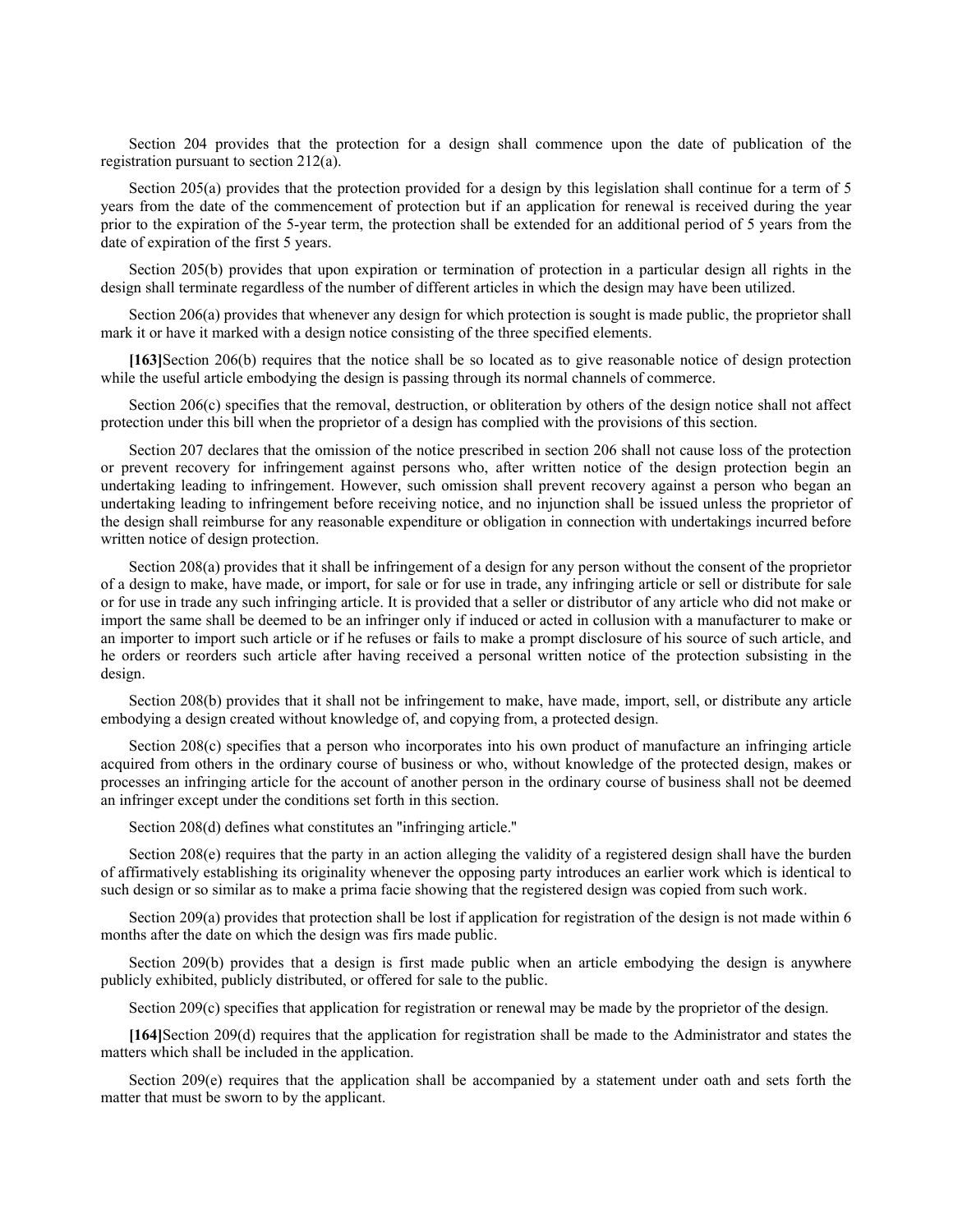Section 209(f) guarantees that error in any statement or assertion as to the utility of the article shall not affect protection under the act.

Section 209(g) provides that errors in omitting a joint author or in naming an alleged joint author shall not affect the validity of the registration, or the actual ownership for the protection of the design, provided that the name of one individual who was in fact an author is stated in the application.

Section 209(h) provides that the application shall be accompanied by two copies of a drawing or other pictorial representation of a useful article.

Section 209(i) permits related articles having common design features be included in the same application under prescribed conditions.

Section 209(j) provides that more than one design may be included in the same application under such conditions as may be prescribed by the Administrator.

Section 210 provides that an application for registration of a design in this country by a person who has previously filed an application for registration of the same design in a foreign country which affords similar privileges to U.S. citizens, shall have the same effect as if filed in this country on the date on which the application was first filed in any such foreign country, if the application in this country is filed within 6 months from the earliest date on which any such foreign application was filed.

Section 211 prescribes the procedures for administering of the oath, and acknowledgements required by this act, and authorizes the Administrator may by rule provide for a written declaration in lieu of an oath.

Section 212(a) provides that upon filing of an application and upon payment of the fee, the Administrator shall determine whether or not the application relates to a design which, on its face, appears to be subject to protection and if so, shall register the design. It is further provided in section 212(b) that if the Administrator determines that the application on its face relates to a design which is not subject to protection, the Administrator shall notify the applicant, who shall have 3 months in which to request reconsideration of his application. After consideration of such a request, the Administrator shall either register the design or send the applicant a notice of final refusal to register.

Section 212(c) provides that any person who believes he is or may be damaged by a registration may, upon payment of a fee, apply to the Administrator at any time to cancel any registration on the ground that the design is not subject to protection. This section further provides for the procedures to be followed in such cancellation proceedings.

Section 212(d) provides that when a design has been registered, the lack of utility of any article in which it has been embodied shall be no **[165]**defense to an infringement action and no ground for cancellation.

Section 213 authorizes the issuance of certificates of registration and provides for the contents thereof.

Section 214(a) instructs the Administrator to publish lists and indexes of registered designs and cancellations thereof and authorizes him to publish the drawings or other pictorial representations of registered designs.

Section 214(b) instructs the Administrator to establish and maintain a file of the drawings or other pictorial representations of registered designs.

Section 215(a) specifies the fees which shall be paid to the Administrator.

Section 215(b) authorizes the Administrator to establish charges for materials or services furnished by the Office.

Section 216 authorizes the Administrator to establish regulations for the administration of this legislation.

Section 217 provides for the obtaining of certified copies of official records of the Office of the Administrator.

Section 218 authorizes the Administrator to correct errors in registration incurred through the fault of the Office of the Administrator.

Section 219(a) identifies those in whom the property right in the design shall rest and provides that the person or persons in whom the property right is vested shall be considered the proprietor of the design.

Section 219(b) provides for the transfer of ownership of the property right in a registered design or a design for which an application for registration has been or may be filed.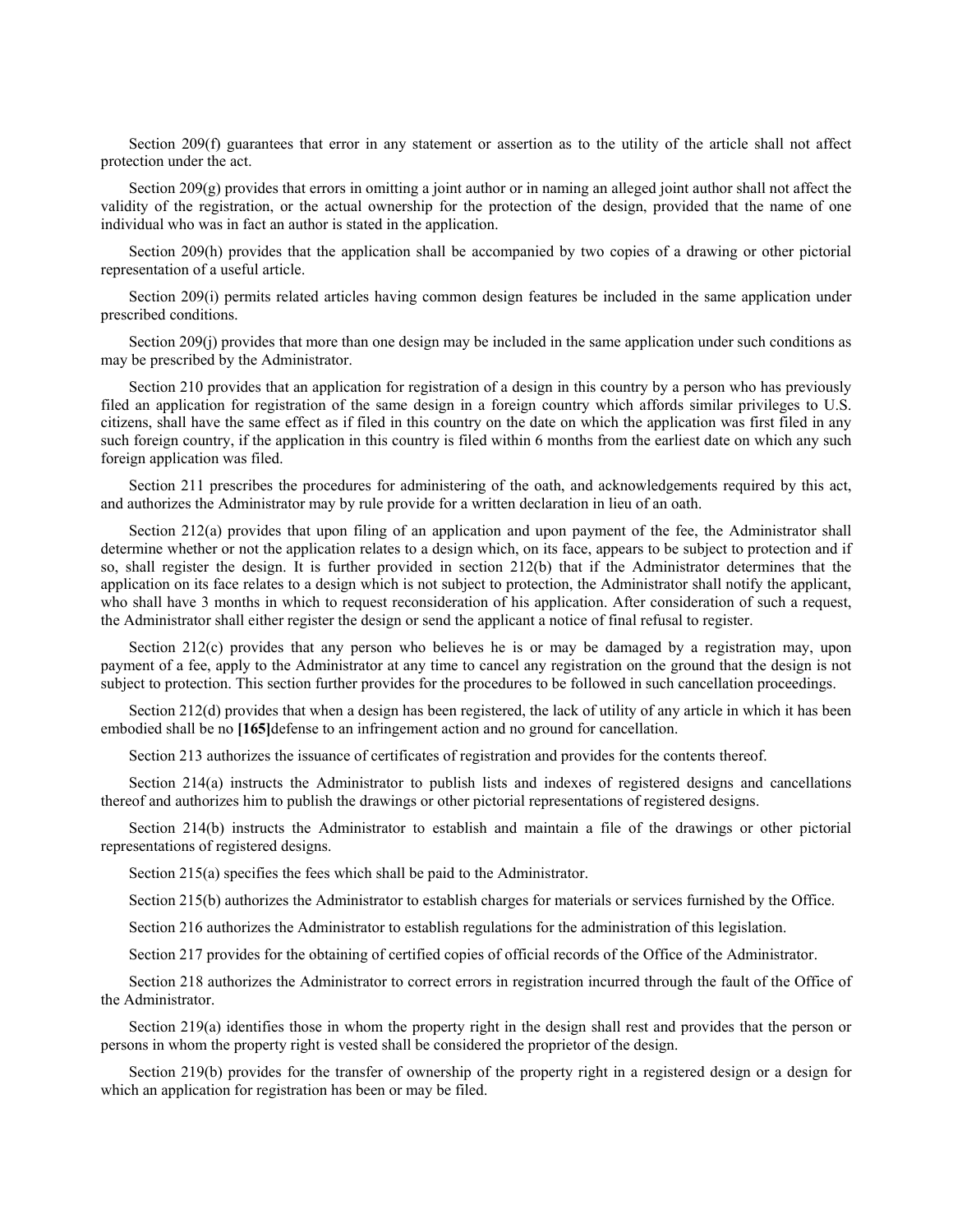Section 219(c) specifies that an acknowledgement, as provided in section 211, shall be prima facie evidence of the execution of an assignment, grant, or conveyance.

Section 219(d) provides that an assignment, grant, or conveyance shall be void as against any subsequent purchaser or mortgages for a valuable consideration without notice, unless it is recorded in the Office of the Administrator within 3 months from its date of execution or prior to the date of such subsequent purchase or mortgage.

Section 220 provides that the proprietor of a design shall have a remedy for infringement by civil action instituted after the issuance of a certificate of registration of the design, or the final refusal of registration of the design by the Administrator.

Section 221 authorizes the granting of injunctions for the prevention of infringements.

Section 22(a) [sic] provides that the court, upon finding for the claimant, shall award damages adequate to compensate for the infringement, but in no event less than the reasonable value of the use made of the design by the infringer, and the costs of the action. It is further provided that the court may increase the damages to such amount, not exceeding \$ 5,000 or \$ 1 per copy, which ever is greater, as to the court shall appear to be just.

Section 222(b) excludes recovery for any infringement committed more than 3 years prior to the filing of the complaint.

Section 222(c) permits the court to award reasonable attorney's fees.

**[166]**Section 222(d) authorizes the court to order the destruction or other disposition of all infringing articles and devices employed in the making of the same.

Section 223 authorizes the court to order a cancellation of a registration.

Section 224 provides a penalty for any person bringing an action for infringement knowing that registration of the design was obtained by a false representation.

Section 225(a) provides penalty for the false marking of a design which is not protected under this legislation.

Section 225(b) specifies as to who shall have a right of action to sue for the penalty.

Section 226 provides a penalty for whoever knowingly makes a false representation materially affecting rights obtainable under this legislation.

Section 227(a) makes clear that nothing in this legislation shall affect any right or remedy now or hereafter held by any person under title 17 of the United States Code subject to the provision of section 113(c) of title I.

Section 227(b) specifies that when a work in which copyright subsists under title 17 of the United States Code is utilized in an original ornamental design of a useful article, the design shall be eligible for protection under the provisions of this legislation.

Section 228(a) provides that nothing in this legislation shall affect any right or remedy available to any person under title 35 of the United States Code.

Section 228(b) provides that the issuance of a design patent for an ornamental design under title 35 shall terminate any protection of the design under this legislation.

Section 229 specifies that nothing in this legislation shall restrict (1) common law or other rights or remedies available with respect to a design which has not been registered under this title, or (2) any trademark right or right to be protected against unfair competition.

Section 230 provides that the Administrator and Office of the Administrator shall be such officer and office as the President may designate.

Section 231 guarantees that if any provision of this bill or the application of such provision is held invalid, the remainder of the legislation or application shall not be affected.

Section 232 makes conforming amendments to various statutes.

Section 233 specifies that this title shall take effect 1 year after its enactment.

Section 234 provides that this title shall have no retroactive effect.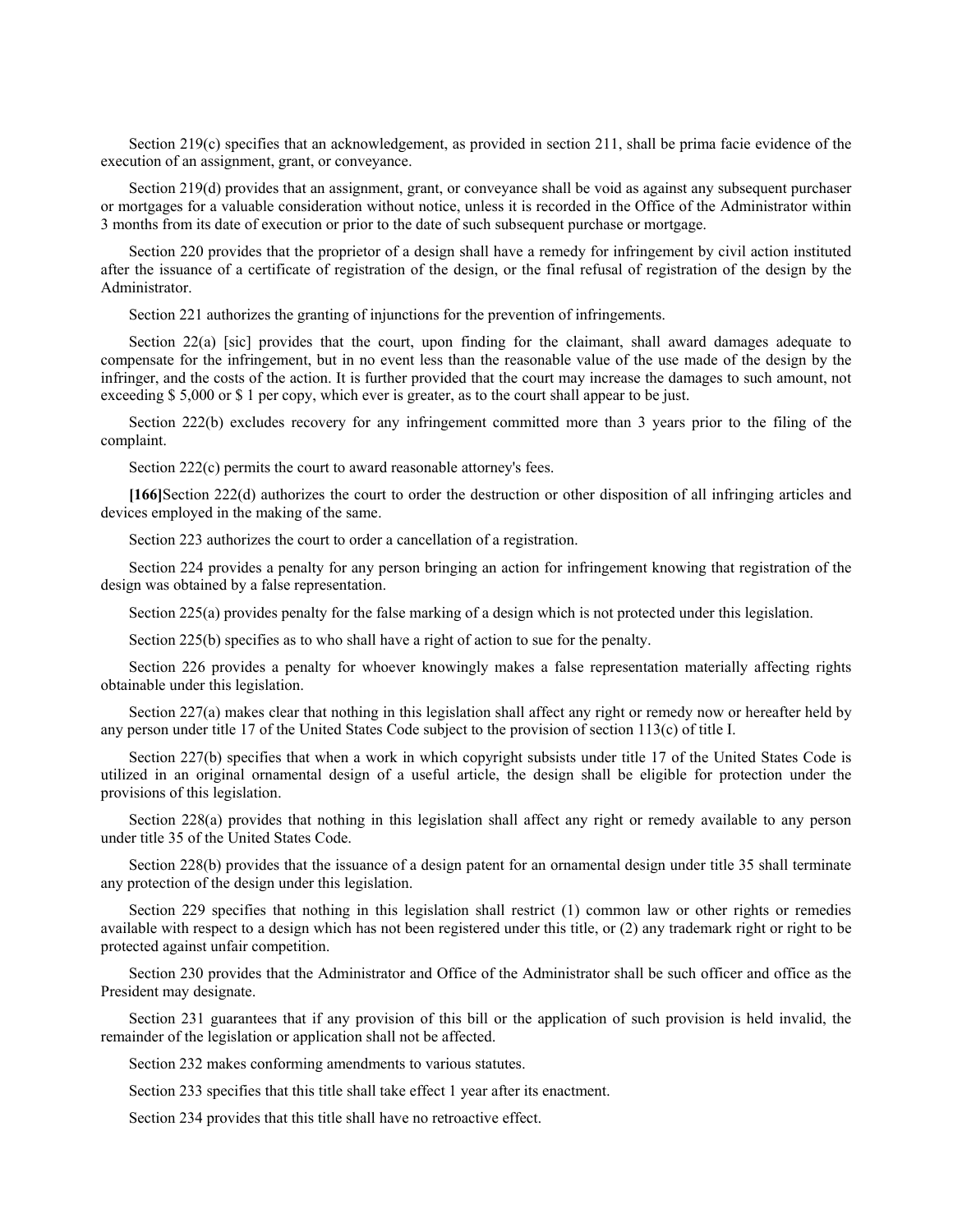Section 235 states that this title may be cited as the Design Protection Act of 1975.

## LOCATION OF OFFICE OF ADMINISTRATOR

While section 230 of this legislation provides that the Administrator and Office of the Administrator shall be such officer and office as the President may designate, it is the view of the committee that such Office shall be located in the Copyright Office. Such disposition is agreeable to the Library of Congress and the Copyright Office.

# **[167]** COMMITTEE CONCLUSION

After a study of this title, the committee adheres to its former endorsement of design protection legislation and recommends that the title, as amended, be favorably considered. The principal objection made during the hearings of the Subcommittee on Patents, Trademarks, and Copyrights was a concern that retailers would be made liable by the mere sale of an article infringing a patented design. It is the view of the committee that section 208 of the bill adequately protects retailers. Under the provisions of section 208 a retailer who does not himself induce the manufacture or importation of an infringing article need not concern himself with whether or not any given item infringes a protected design. The retailer is under no duty to find out. Even if a retailer has knowledge that an article infringes a design when he buys it, this places no additional burden on him. In any event, a retailer may dispose of all stock on hand or on order at the times he receives notice of the protection of a design. Even after receiving such notice he is completely free to reorder the item as many times as he wishes if he discloses the source of the item. It is only when he refuses to disclose such source that he must refrain from reordering.

# ESTIMATED COST OF THE LEGISLATION

Title I of this legislation confers a number of new duties upon the Copyright Office of the Library of Congress. The legislation will require an increase in the personnel of the Copyright Office, and a small supporting staff for the Copyright Royalty Tribunal. Title II will require a small increase in the staff of the Patent Office to administer its provisions.

This being a complete revision of title 17, the copyright law of 1909, as amended, in the opinion of the committee it is necessary to dispense with the requirements of subsection (4) of rule XXIX of the Standing Rules of the Senate in order to expedite the business of the Senate.

### **[169]** ADDITIONAL VIEWS OF SENATOR JOHN V. TUNNEY

I submit these additional views with respect to the amendment which lengthened the period in which the Royalty Tribunal may make rate adjustments.

In my view, the most inequitable amendment added to the bill by the Committee was the one which extended the period during which copyright rates would be frozen for long periods without adjustment. These bill changes to sections 802(a) and (b) lengthened from six months to three years the period before which the Royalty Tribunal could make its initial copyright rate adjustment; and lengthened again from five years to ten years the period subsequent copyright rate adjustment might be made.

Those adversely affected by these lengthened time periods are copyright proprietors in four fields: film makers and networks who are copyright owners of films used by cable provided for in Section 111 of the bill; publishers, composers, and artists who secure royalties under section 115 of the bill; royalty recipients of copyrighted music played in jukeboxes under section 116 of the bill; and, broadcasters and copyright owners who are also affected by section 118 of the bill which grants certain rights for public television. It is obvious that the royalty income of many industries is critically controlled by the operations of the Royalty Tribunal.

Clearly, the move to freeze the cycle of rate adjustments for ten year periods is inequitable. It would result in artificially imposed compensation to copyright holders that has no relation to the marketplace or to shifting economic and financial conditions.

The views which I hold are not limited to me alone. The most authoritative voice on copyright matters, the Register of Copyrights, testified on October 30, 1975, before a House Judiciary Subcommittee on the copyright bill. She indicated that a ten year cycle of review was ''too long.'' I could not agree more.

I shall offer an amendment to reduce the ten-year extension to seven years.